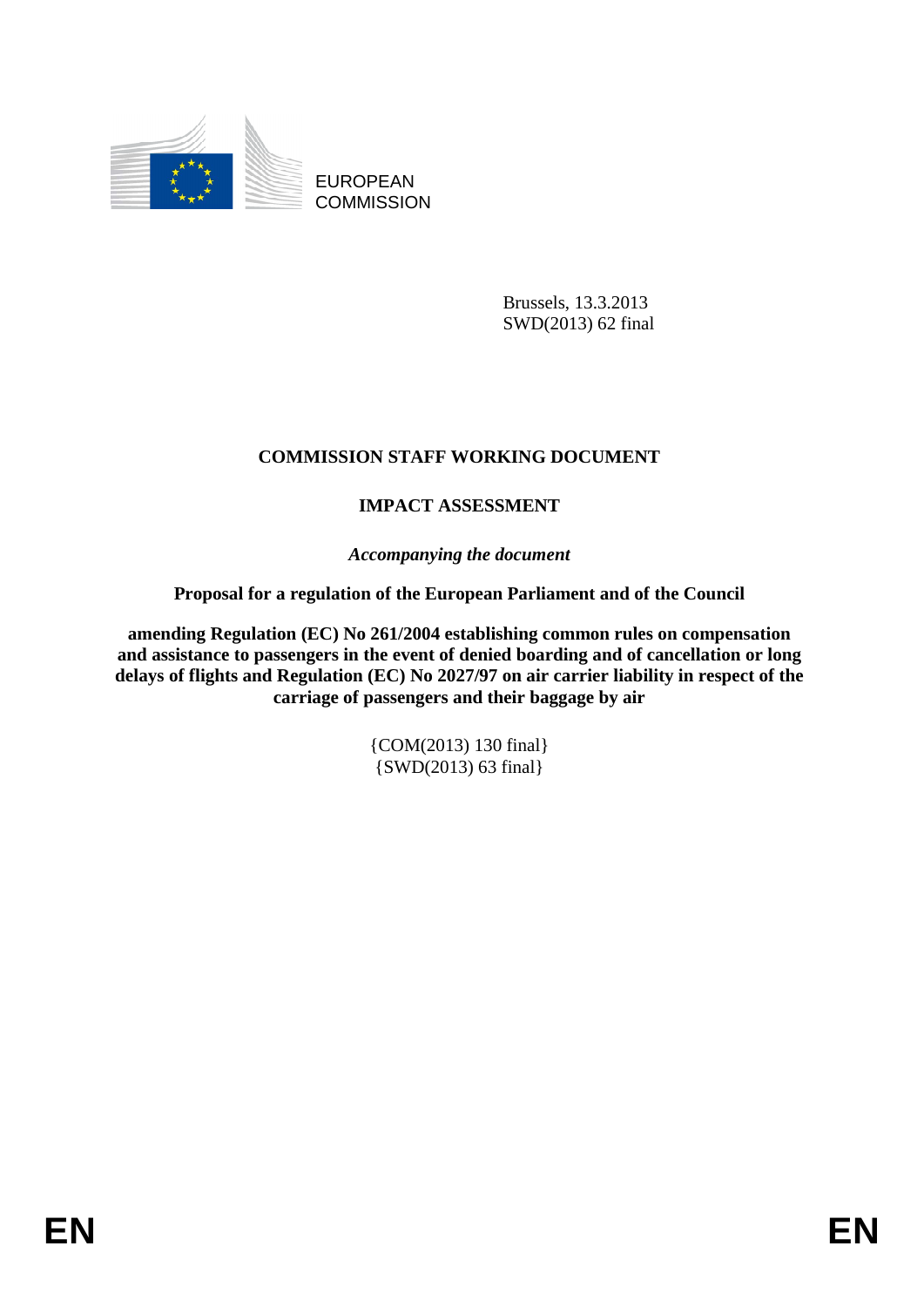### **COMMISSION STAFF WORKING DOCUMENT**

# **IMPACT ASSESSMENT**

#### *Accompanying the document*

**Proposal for a regulation of the European Parliament and of the Council** 

**amending Regulation (EC) No 261/2004 establishing common rules on compensation and assistance to passengers in the event of denied boarding and of cancellation or long delays of flights and Regulation (EC) No 2027/97 on air carrier liability in respect of the carriage of passengers and their baggage by air**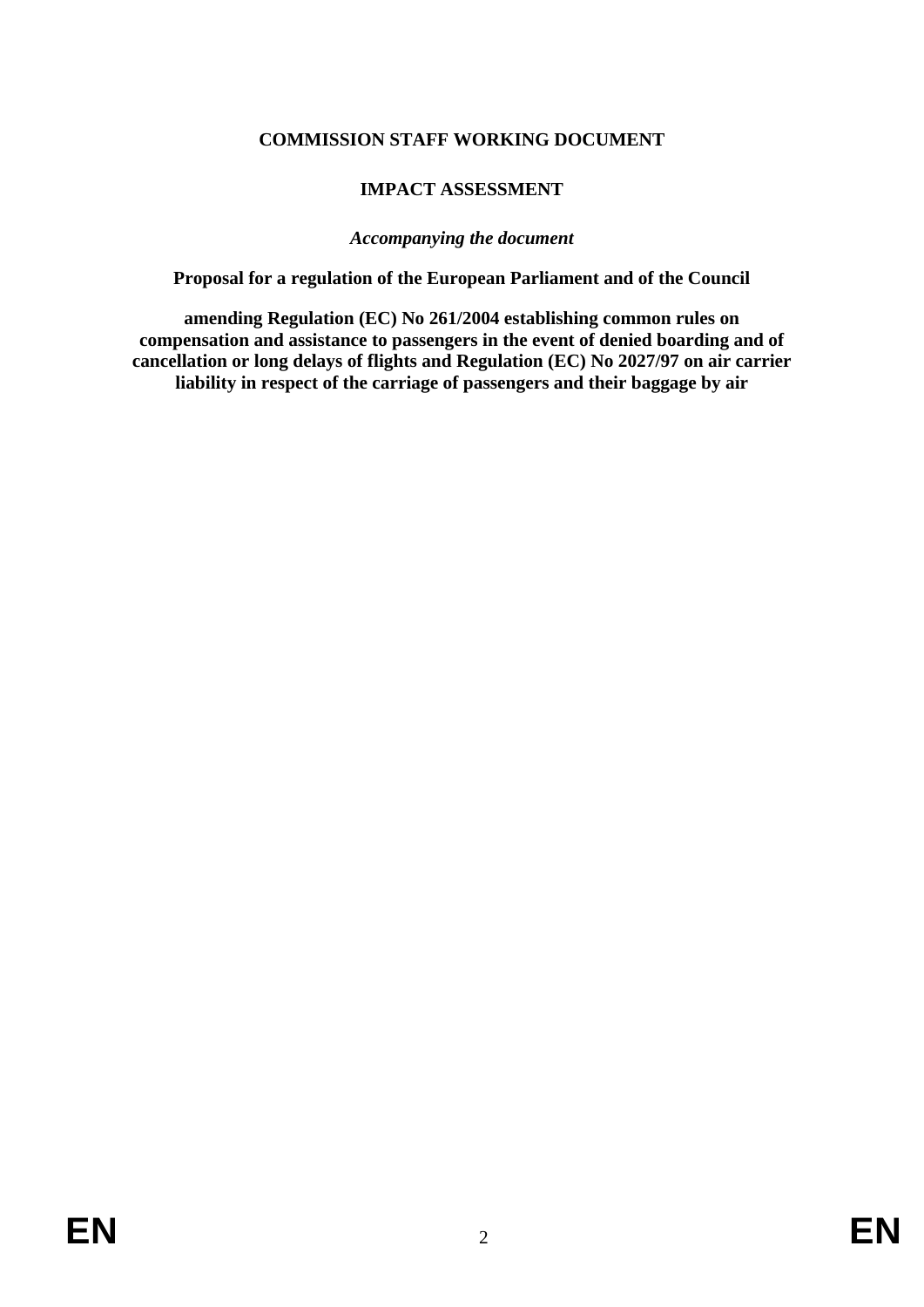# **TABLE OF CONTENTS**

| 1.               |                                                                                    |  |
|------------------|------------------------------------------------------------------------------------|--|
| 2.               |                                                                                    |  |
| 2.1.             |                                                                                    |  |
| 2.2.             |                                                                                    |  |
| 2.2.1.           |                                                                                    |  |
| 2.2.2.           |                                                                                    |  |
| 2.2.3.           |                                                                                    |  |
| 3.               |                                                                                    |  |
| 3.1.             |                                                                                    |  |
| 3.2.             |                                                                                    |  |
| $\overline{4}$ . |                                                                                    |  |
| 4.1.             |                                                                                    |  |
| 4.2.             |                                                                                    |  |
| 4.2.1.           | Insufficiently effective and uniform enforcement across Europe  13                 |  |
|                  |                                                                                    |  |
|                  | 4.2.1.2. Inconsistent and insufficiently effective sanctioning policies 14         |  |
|                  | 4.2.1.3. Complex complaint-handling processes and insufficient means of individual |  |
| 4.2.2.           | Certain costs of the obligations imposed by the Regulation constitute strong       |  |
| 4.3.             |                                                                                    |  |
| 4.4.             |                                                                                    |  |
| 4.5.             |                                                                                    |  |
| 5.               |                                                                                    |  |
| 5.1.             |                                                                                    |  |
| 5.1.1.           |                                                                                    |  |
| 5.1.2.           |                                                                                    |  |
| 5.1.3.           |                                                                                    |  |
| 5.2.             |                                                                                    |  |
| 5.3.             |                                                                                    |  |
| 6.               |                                                                                    |  |
| 6.1.             |                                                                                    |  |
| 6.2.             |                                                                                    |  |
| 6.3.             |                                                                                    |  |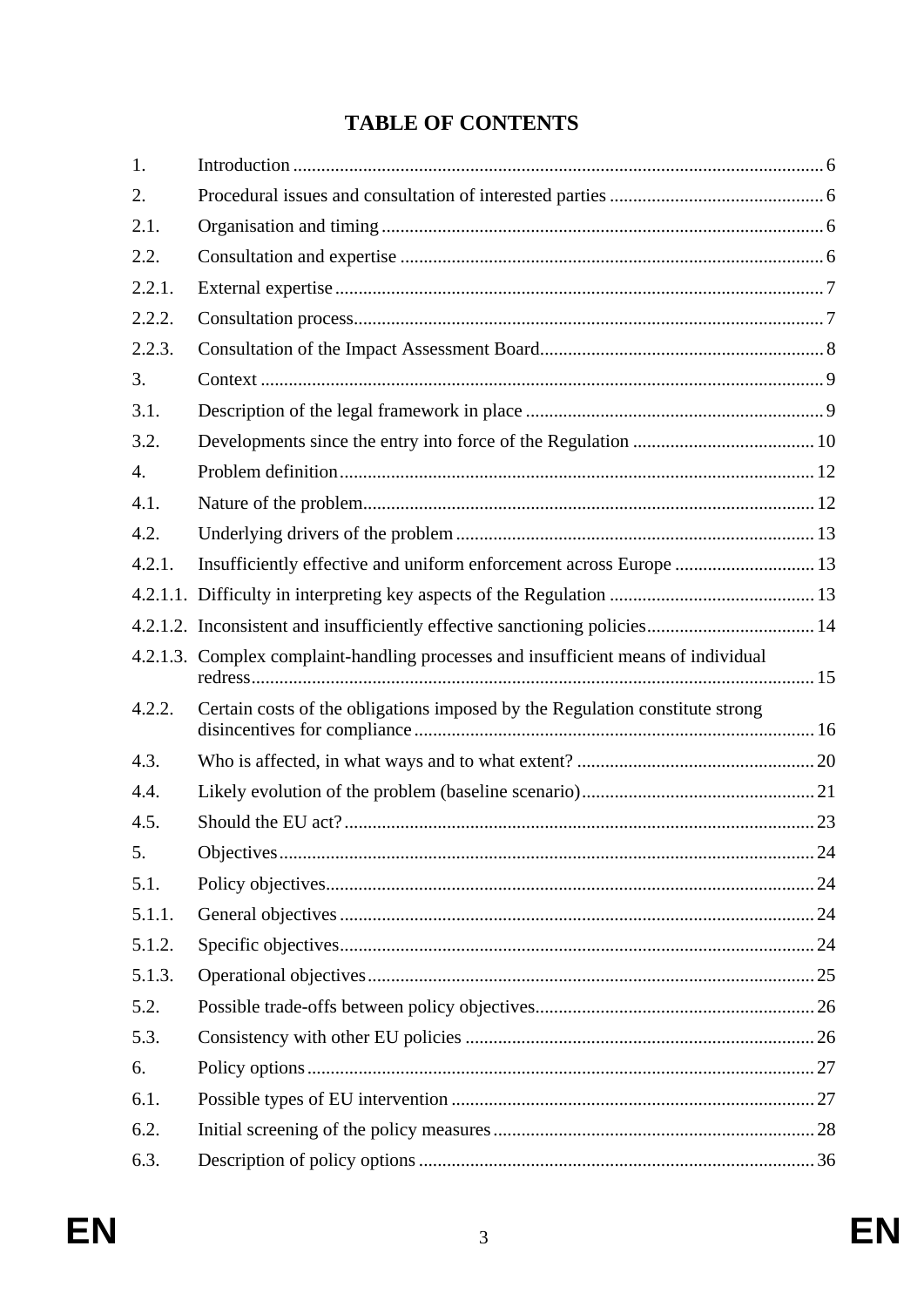| 7.     |                                                                                      |  |
|--------|--------------------------------------------------------------------------------------|--|
| 7.1.   |                                                                                      |  |
| 7.1.1. |                                                                                      |  |
| 7.1.2. |                                                                                      |  |
| 7.1.3. | Impact on the functioning of the internal market and competition 51                  |  |
| 7.1.4. |                                                                                      |  |
| 7.1.5. |                                                                                      |  |
| 7.1.6. |                                                                                      |  |
| 7.1.7. |                                                                                      |  |
| 7.2.   |                                                                                      |  |
| 7.2.1. |                                                                                      |  |
| 7.2.2. |                                                                                      |  |
| 7.2.3. |                                                                                      |  |
| 7.3.   |                                                                                      |  |
| 7.4.   |                                                                                      |  |
| 8.     |                                                                                      |  |
|        |                                                                                      |  |
|        |                                                                                      |  |
|        |                                                                                      |  |
|        | ANNEX 3: Passenger surveys on airline compliance with air passenger rights 69        |  |
|        | ANNEX 4: Unclear rights under Regulation 261/2004 and other EU consumer law  71      |  |
|        |                                                                                      |  |
|        |                                                                                      |  |
|        | ANNEX 7: Relation between Regulation 261/2004 and other EU and international law  79 |  |
|        |                                                                                      |  |
|        |                                                                                      |  |
|        |                                                                                      |  |
|        |                                                                                      |  |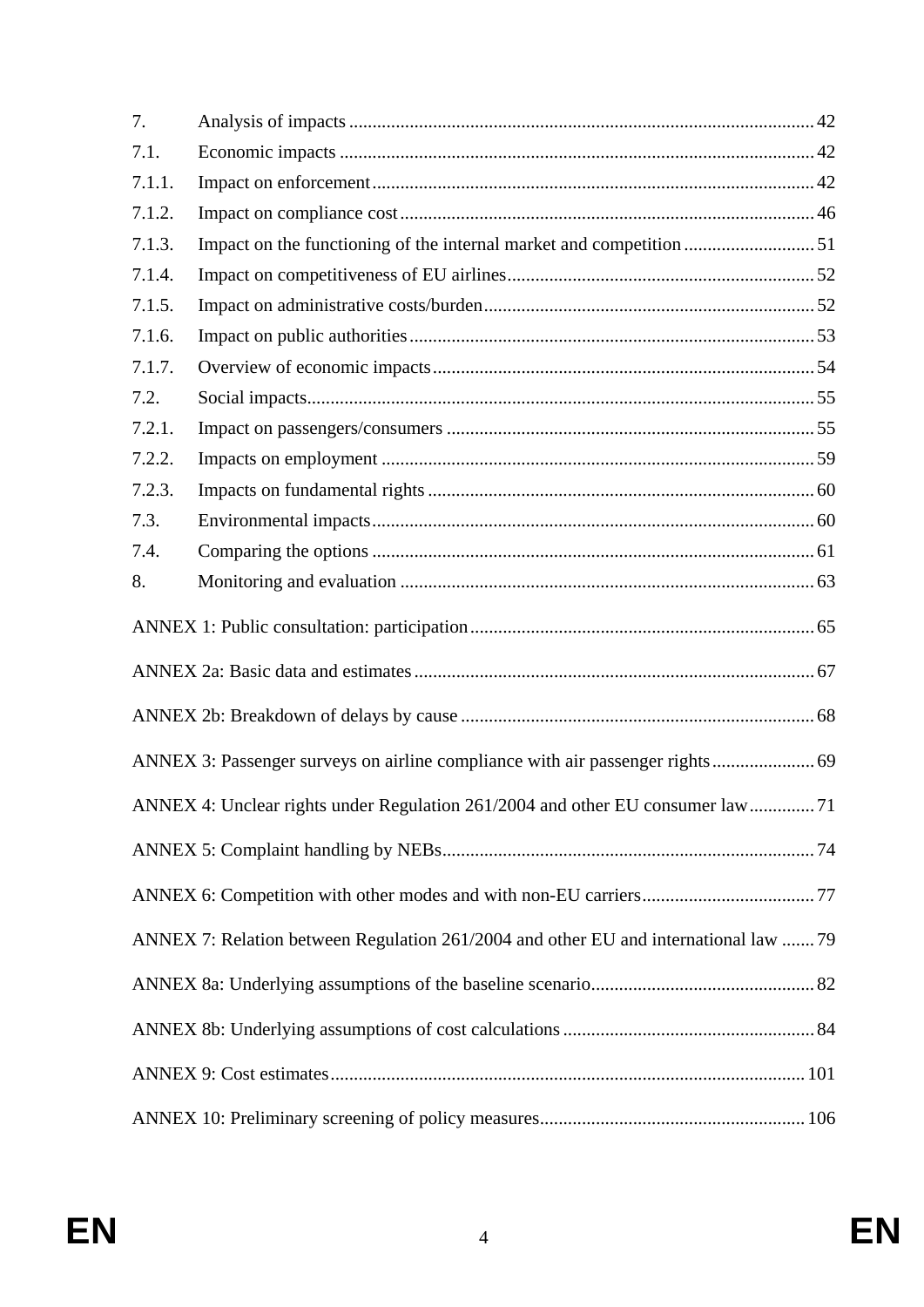| ANNEX 11: Preliminary screening of policy measures – detailed analysis of some |  |
|--------------------------------------------------------------------------------|--|
|                                                                                |  |
| ANNEX 13: Summary presentation of the impact of measures and options on the    |  |
|                                                                                |  |
|                                                                                |  |
|                                                                                |  |
| ANNEX 17: Comparison of passenger rights between transport modes  160          |  |
|                                                                                |  |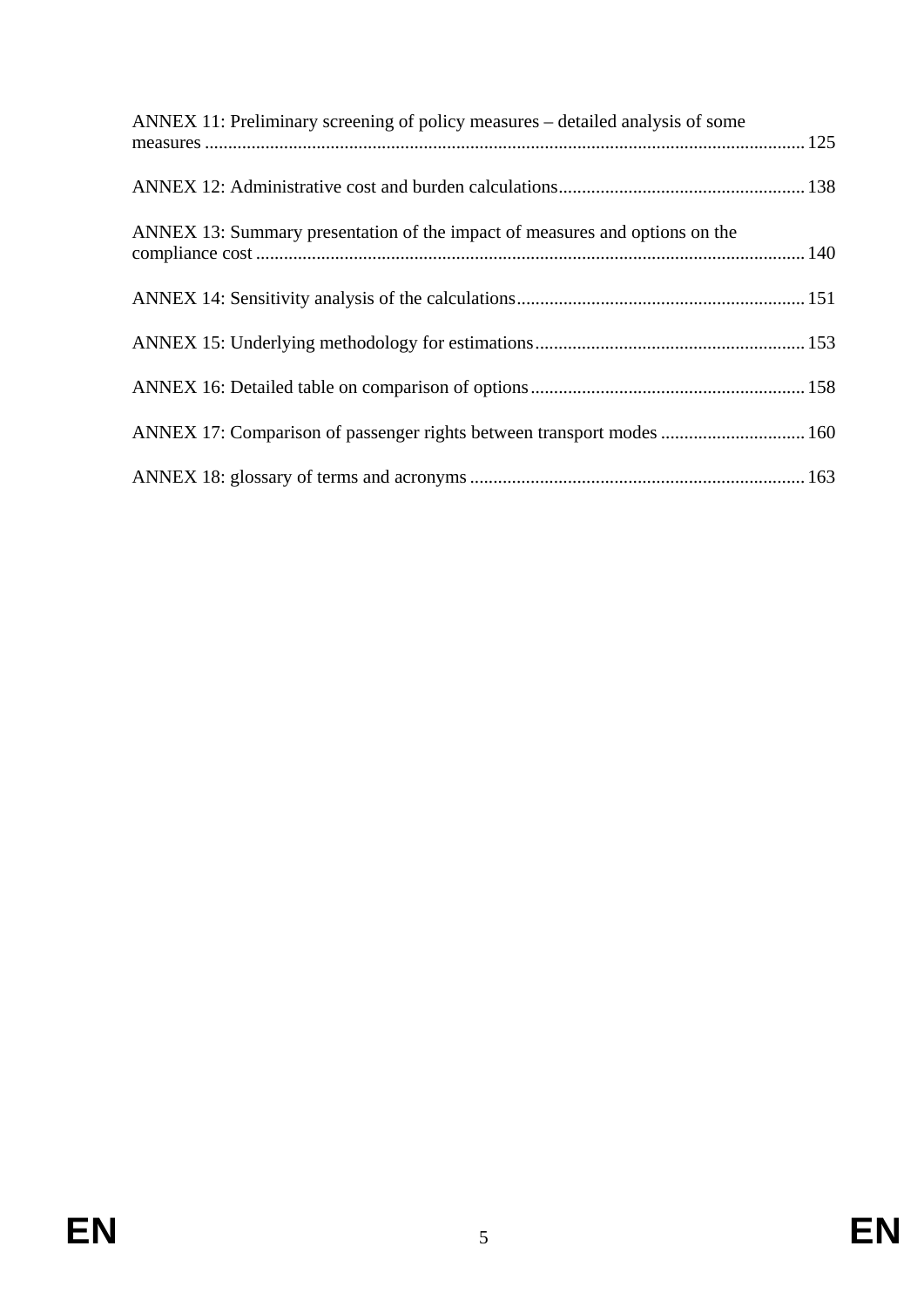# <span id="page-5-0"></span>**1. INTRODUCTION**

The liberalisation of the European air transport market has generated significant benefits for consumers, including a wider choice of air services and intense price competition between air carriers leading to lower air fares.

In order to limit any potential negative impacts on service quality, a number of accompanying measures have been taken at EU level to protect air passengers. In particular, Regulation 261/2004<sup>1</sup> (hereinafter "the Regulation") introduced new rules on compensation and assistance in the event of denied boarding, short-notice cancellation, long delay and involuntary downgrading. Moreover, Regulation 2027/97<sup>2</sup>, which translates the Montreal Convention<sup>3</sup> into EU law, contains provisions with regard to compensation where baggage has been mishandled.

### <span id="page-5-1"></span>**2. PROCEDURAL ISSUES AND CONSULTATION OF INTERESTED PARTIES**

# <span id="page-5-2"></span>**2.1. Organisation and timing**

The work on the impact assessment (IA) was started in April 2011. It was prepared by DG Mobility and Transport (MOVE) with the contribution of an Impact Assessment Steering Group in which the following Directorates General have participated: the Secretariat General, DG Health and Consumers, DG Justice, DG Competition, DG Enterprise<sup>4</sup>.

The group has met three times, on 27 April 2011, on 26 June 2012 and on 23 July 2012 and was consulted by writing, on 22 November 2011, 26 July 2012 and 1 August 2012. DGs were invited to send their comments on the final draft IA report until 1 August 2012.

This proposal is part of the Commission's work programme for 2012 (ref. 2012/MOVE/010). It involves the revision of the above mentioned Regulations 261/2004 and 2027/97.

### <span id="page-5-3"></span>**2.2. Consultation and expertise**

The constant monitoring by the Commission of the functioning of EU legislation on air passenger rights has been accompanied by several external studies/consultations since 2009, the results of which are available on the Commission website.<sup>5</sup>

<u>.</u>

<sup>1</sup> Regulation (EC) No 261/2004 of the European Parliament and of the Council of 11 February 2004 establishing common rules on compensation and assistance to passengers in the event of denied boarding and of cancellation or long delay of flights, and repealing Regulation (EEC) No 295/91, JO L46/1 of 17-2-2004.

Regulation (EC) No 2027/97 of the Council of 9 October 1997 on air carrier liability in respect of the carriage of passengers and their baggage by air (OJ L 285, 17.10.1997, p.1) as amended by Regulation (EC) No 889/2002 of the European Parliament and of the Council of 13 May 2002 (OJ L 140, 30.5.2002, p.2)

Convention for the Unification of Certain Rules for International Carriage by Air (the Montreal Convention), OJ L194 of 18.07.2001,

[http://europa.eu/legislation\\_summaries/transport/air\\_transport/l24255\\_en.htm](http://europa.eu/legislation_summaries/transport/air_transport/l24255_en.htm)

<sup>&</sup>lt;sup>4</sup> The Legal Service, DG Enlargement and the EEAS were also invited, but did not participate. [http://ec.europa.eu/transport/passengers/consultations/2010\\_03\\_01\\_apr\\_legislation\\_en.htm](http://ec.europa.eu/transport/passengers/consultations/2010_03_01_apr_legislation_en.htm) http://ec.europa.eu/transport/passengers/studies/passengers\_en.htm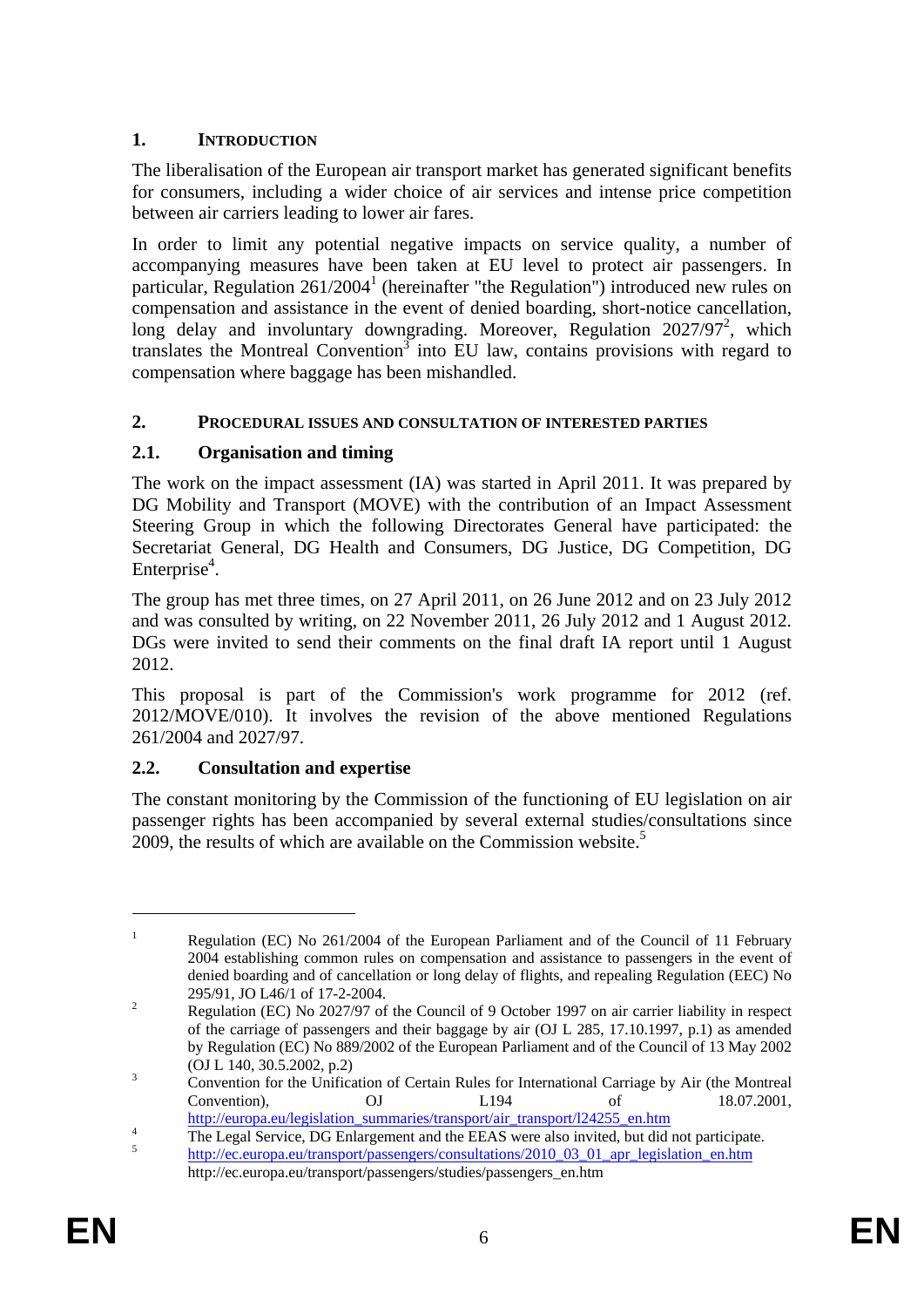# <span id="page-6-0"></span>*2.2.1. External expertise*

An evaluation of the past application of the Regulation was carried out by the consultant Steer Davies Gleave and was finalised in February 2010<sup>6</sup>. The purpose of the study was to assess whether the measures taken since the Commission's Communication in  $2007<sup>7</sup>$ have been successful in ensuring that passengers' rights are adequately protected, or whether other measures needed to be taken (see section 3.2, page 10).

In 2012, a further study was finalised by Steer Davies Gleave in support of the present  $IA<sup>8</sup>$ , studying the current market situation and problems and assessing quantitatively the impacts of numerous policy measures in view to address these problems.

The Impact Assessment Steering group prepared the terms of reference for the study. Furthermore, the study was carried out in parallel with the Commission's work on its IA report, thereby directly contributing with data and estimates in function of the Commission's needs for its own report.

#### <span id="page-6-1"></span>*2.2.2. Consultation process*

#### *Participation*

In the context of the present IA, a public consultation was carried out between 19 December 2011 and 11 March 2012 which focussed on questions with regard to a possible revision of Regulation 261/2004. 410 submissions to the consultation were received (see annex 1 and the Commission's website<sup>9</sup> for more detailed information on the consultation).

Given the large number of issues covered, the Commission instructed its consultant to undertake – complementary to the public consultation - individual interviews and consultations with 98 stakeholders selected in order to cover all stakeholder groups. These individual consultations allowed to deepen the issues with regard to the specific interests and know-how of the stakeholders concerned.

Finally, on 30 May 2012, the Commission and the European Economic and Social Committee co-organised a conference presenting the main results of the public consultation, and giving stakeholders the opportunity to respond to these results. The representative organisations that responded to the public consultation were invited to this conference. The presentations and the minutes of the conference can be found on the Commission's website<sup>10</sup>

It follows from the above that the Commission minimum standards for the consultation have been respected.

### *Main points of view*

The **consumer and passenger representatives** mainly focused on poor compliance and inadequate enforcement, especially in the case of the rights to financial compensation in

<u>.</u>

<sup>6</sup> Evaluation of Regulation 261/2004, Steer Davies Gleave, February 2010; see [http://ec.europa.eu/transport/passengers/studies/doc/2010\\_02\\_evaluation\\_of\\_regulation\\_261200](http://ec.europa.eu/transport/passengers/studies/doc/2010_02_evaluation_of_regulation_2612004.pdf)

[<sup>4.</sup>pdf](http://ec.europa.eu/transport/passengers/studies/doc/2010_02_evaluation_of_regulation_2612004.pdf)<br>
<u><http://eur-lex.europa.eu/LexUriServ/LexUriServ.do?uri=COM:2007:0168:FIN:EN:PDF></u><br>
8

Exploratory study on the application and possible revision of Regulation 261/2004, Steer Davies Gleave, July 2012 – to be published.<br>
<sup>9</sup> [http://ec.europa.eu/transport/passengers/consultations/2012-03-11-apr\\_en.htm](http://ec.europa.eu/transport/passengers/consultations/2012-03-11-apr_en.htm) [http://ec.europa.eu/transport/passengers/events/2012-05-30-stakeholder-conference\\_en.htm](http://ec.europa.eu/transport/passengers/events/2012-05-30-stakeholder-conference_en.htm)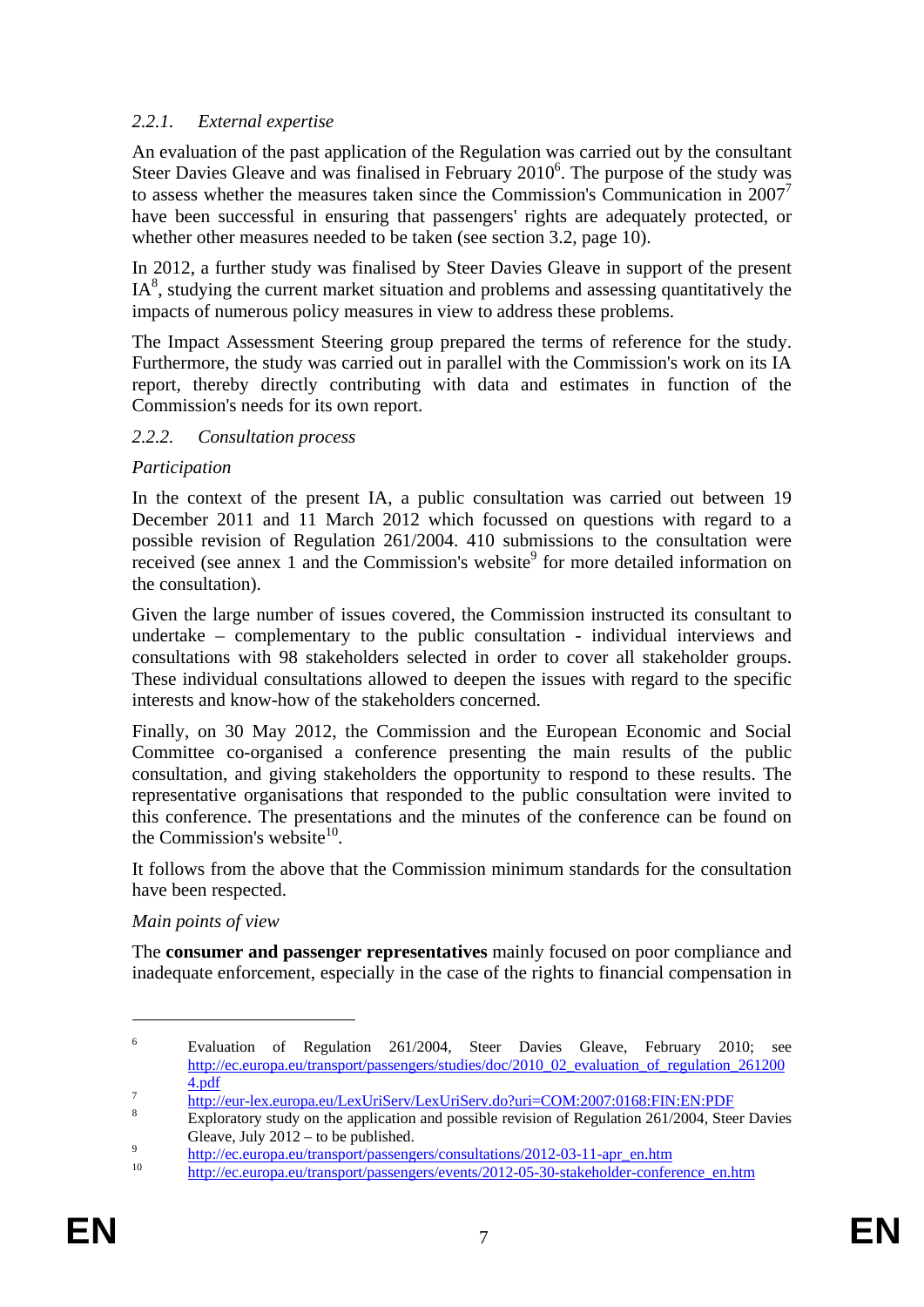case of delay; they stressed that complaint handling and enforcement are not effective and that, despite the provisions within the Montreal Convention, passengers are insufficiently protected when baggage is mishandled. The European Disability Forum (EDF) highlighted some specific issues with regard to often limited compensation for loss/damage to mobility equipment and the prioritisation of assistance for disabled passengers and passengers with reduced mobility in situations of mass disruption.

**Airlines and their associations** mainly considered that the financial cost of the Regulation is excessive, particularly that airlines face unlimited liability for incidents which are not their fault (e.g. volcanic ash cloud crisis in April 2010). The airlines heavily criticised the consequences of the Sturgeon judgement – i.e. the right to financial compensation in case of long delay – on the grounds of alleged incompatibility with international law and excessive economic "burden".

Although in the majority of cases airlines and passenger representatives expressed opposing views, there were **some areas of agreement** – for example, the need for clarification of extraordinary circumstances (although not about how it should be clarified), or requiring airlines to provide more information to passengers regarding flight disruptions.

The views of the **travel agent and tour operator associations** were on many issues similar to those of the airlines, but with some notable exceptions such as in regard to the right to rerouting or to the use of individual segments of a flight ticket ("no show" policy).

The views of airports frequently lay somewhere between the airline/travel agent and consumer/government viewpoints. **Airports and travel retailers** expressed strong opinions with regard to specific issues of relevance to their own operations, but in the remainder of other issues usually did not state any opinion. Airports expressed particularly strong opposition towards the options that they be given any responsibilities under the revised Regulation, or that airlines be explicitly given the right to claim compliance costs from responsible third parties.

The **national and sub-national authorities** that responded to the public consultation expressed views on most issues which were similar to those of the consumer/passenger associations, but they were more sensitive to economic, budgetary or legal constraints and led to mixed opinions on some issues such as the scope of the Regulation, compensation for delay, enforcement and complaint handling. Most of the government respondents also agreed that action was required, and in the interviews some said that the Regulation needed to be significantly revised to improve its operation.

# <span id="page-7-0"></span>*2.2.3. Consultation of the Impact Assessment Board*

Following the submission of a draft IA report to the Impact Assessment Board (IAB) on 2 August 2012, the IAB sent its favourable opinion on 21 September 2012. The Board's comments were fully taken into account in the final IA report:

• The **problem definition** was strengthened by providing more detailed data and analysis on the reasons behind the insufficient application and enforcement of passenger rights; the report better explains the relations with the Montreal Convention and provides more precise references to the supporting evidence and to the annexes.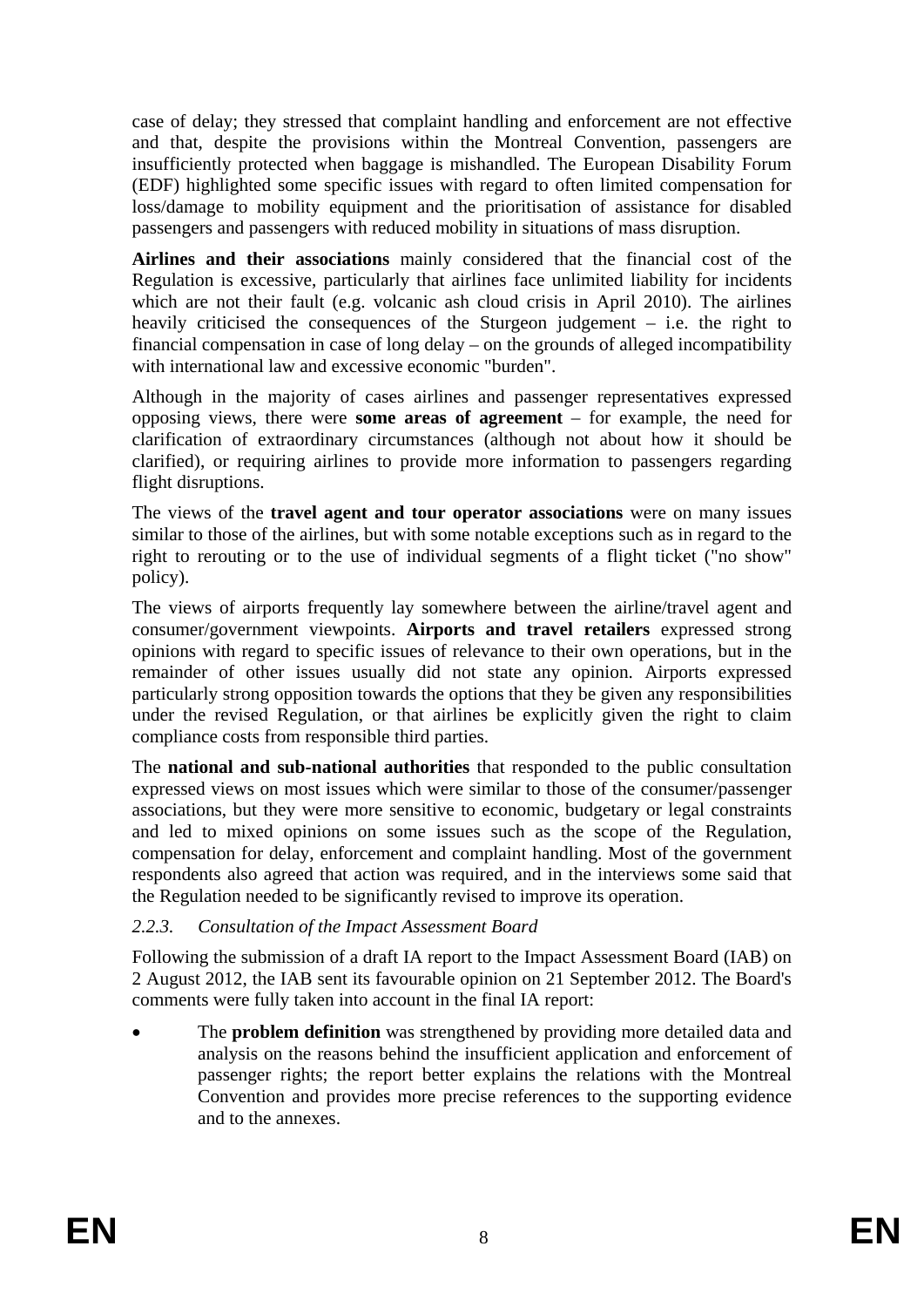- The **range of options was broadened**, mainly by adding an additional policy option that is directly inspired from the EP's report mentioned in section 3.2 (page 11). Furthermore, the various policy measures were formulated more precisely and stakeholders' views with regard to various policy options and measures were clearly presented.
- The **calculation of costs and benefits** was strengthened by a better explanation of the underlying assumptions and methodology and by clear references to the relevant parts of the annexes. The analysis of consumer benefits was further developed.
- The section on **future monitoring and evaluation** was clarified by setting out the future evaluation arrangements and identifying relevant indicators.

# <span id="page-8-0"></span>**3. CONTEXT**

#### <span id="page-8-1"></span>**3.1. Description of the legal framework in place**

Regulation 261/2004 became applicable on 17 February 2005 and, depending on the circumstances of the travel disruption, it requires air carriers to:

- provide passengers with assistance, such as meals, refreshments, telephone calls and hotel accommodation;
- offer re-routing and refunds;
- pay a flat-rate compensation of up to  $600$  per passenger, depending on the flight distance; and
- proactively inform passengers about their rights under the Regulation.

Note that the airline is not obliged to pay the financial compensation if it can prove that the cancellation or delay was caused by extraordinary circumstances. However, the obligations for care and assistance are upheld even in situations of extraordinary circumstances. The Regulation does not precisely define the concept of "extraordinary circumstances".

The Regulation is applicable to flights operated by EU and non-EU carriers departing from EU airports towards any airport and to flights operated by EU carriers and departing from a non-EU airport towards an EU airport. By application of air transport agreements between the EU and some third countries (e.g. Iceland, Norway and Switzerland), these countries are considered like EU countries for the purpose of the application of the Regulation. As modifications of the geographical scope of the Regulation would create problems of extra-territoriality and hence compatibility with international law, there were not further developed in this report (such measures are mentioned in annex 10, page 109).

The Regulation also requires Member States to establish national enforcement bodies (NEBs) to ensure the correct application of the Regulation (via the introduction of dissuasive sanctions into national law).

The rights of passengers under the Regulation are not to be confused with their rights under the **Montreal Convention**. As confirmed by the European Court of Justice, the rights in Regulation 261/2004 are of a different nature to those in the Montreal Convention: whereas the Montreal Convention is concerned with individualised damage to travellers, to be assessed on a case-by-case basis depending on the individual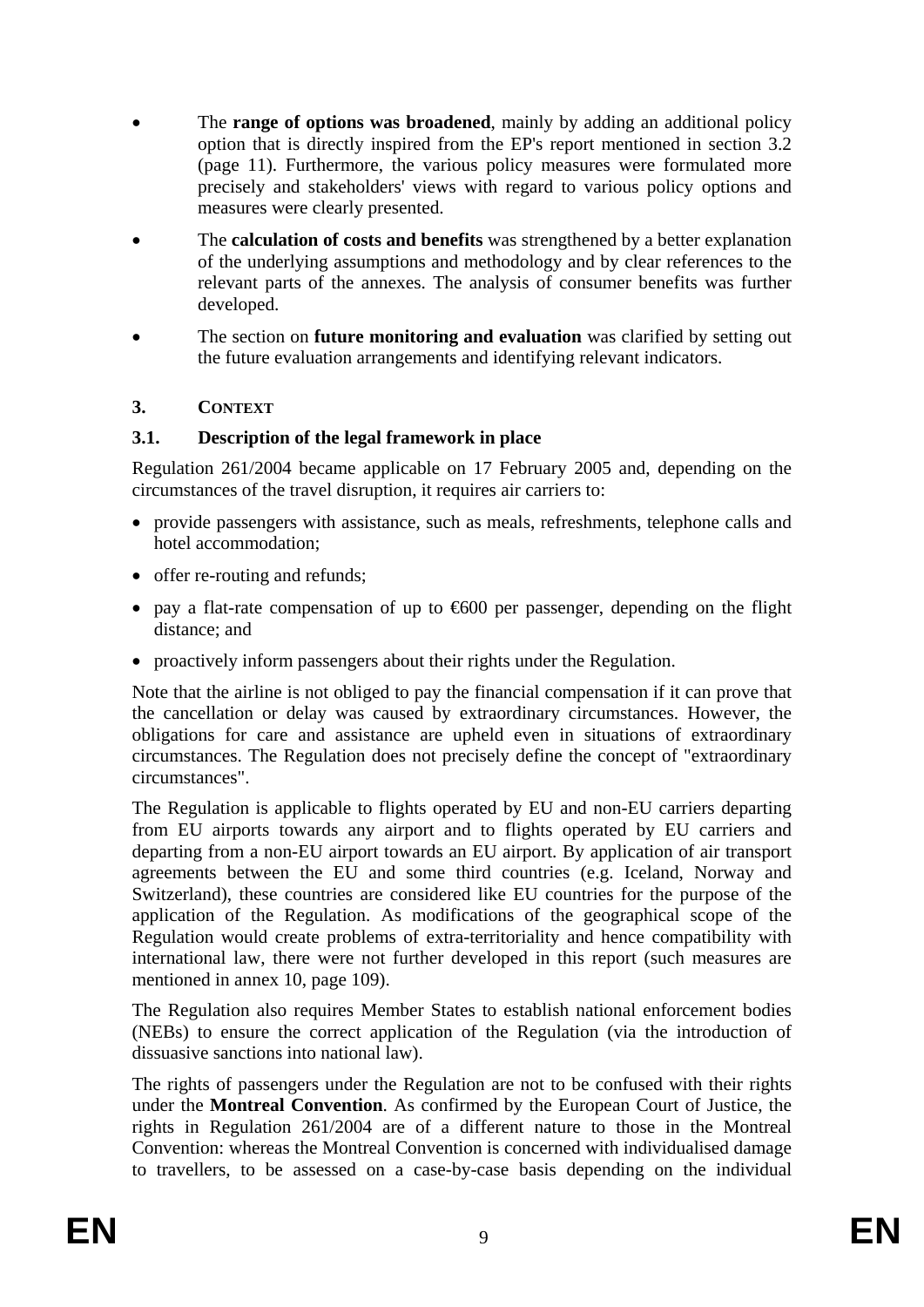circumstances of the passenger (and where the burden of proof lays on the passenger), Regulation 261/2004 set up standardised entitlements (with regard to assistance and care) applicable to all passengers, regardless of their individual circumstances. Also note that the Montreal Convention has no provisions with regard to denied boarding or cancellation.

As regards **mishandled baggage**, under the Montreal Convention (and Regulation 2027/97), a passenger may be entitled to compensation in case of lost, damaged or delayed baggage (but with a limit of about  $\bigoplus$  200). However, airlines are not liable if they have taken all reasonable measures to avoid the damages or it was impossible to take such measures. Unlike Regulation 261/2004, Regulation 2027/97 and the Montreal Convention do not impose the establishment of enforcement bodies to ensure their correct application.

Air passengers' rights are further reinforced by more general EU law that is described in the relevant sections of this report, such as the Package Travel Directive 90/314 (see section 5.3, p.26) and Directive 93/13 on unfair contract terms (see section 6.1, p.27 and annex 7, p.78). The Commission proposal on alternative dispute resolution (ADR) and its relevance in the present context is explained in section 4.4 (p.21).

This IA report focusses on the protection of air passenger rights in case of disruption of their travel plans (implying a possible revision of Regulations 261/2004 and 2027/97).

# <span id="page-9-0"></span>**3.2. Developments since the entry into force of the Regulation**

In April 2007, the Commission issued a **Communication** on the operation of the Regulation, which concluded that substantial improvement to enforcement and compliance was required<sup>11</sup>. It identified that further work was also required in a number of areas, including the clarification of key terms.

The study by Steer Davies Gleave of February 2010 and mentioned in section 2.1.1 above has shown that the Commission and the Member States have made significant progress to improve the application of the Regulation since 2007: the activity of the NEBs has significantly increased both in terms of complaint handling and sanctioning. However, there still remain problems with regard to the insufficient compliance of air carriers with the Regulation and the ineffective and inconsistent enforcement in many Member States.

The 2010 study served as input to the **Commission Communication of 11 April 2011**<sup>12</sup> which reported on the varying interpretation being taken on the Regulation's provisions, due to grey zones and gaps in the current text, and the non-uniform enforcement across Member States. It further pointed towards the difficulties that passengers encounter in seeking to enforce their individual rights.

The Commission **White Paper on Transport** adopted on 28 March 2011 mentions among its initiatives for service quality and reliability the need to "develop a uniform interpretation of EU Law on passenger rights and a harmonised and effective

<sup>&</sup>lt;sup>11</sup> <http://eur-lex.europa.eu/LexUriServ/LexUriServ.do?uri=COM:2007:0168:FIN:EN:PDF><br><sup>12</sup> Communication from the Commission to the European Parliament and the Council on the

application of Regulation 261/2004 establishing common rules on compensation and assistance to passengers in the event of denied boarding and of cancellation or long delay of flights [\(http://eur-lex.europa.eu/LexUriServ/LexUriServ.do?uri=COM:2011:0174:FIN:EN:PDF\)](http://eur-lex.europa.eu/LexUriServ/LexUriServ.do?uri=COM:2011:0174:FIN:EN:PDF). COM (2011) 174 final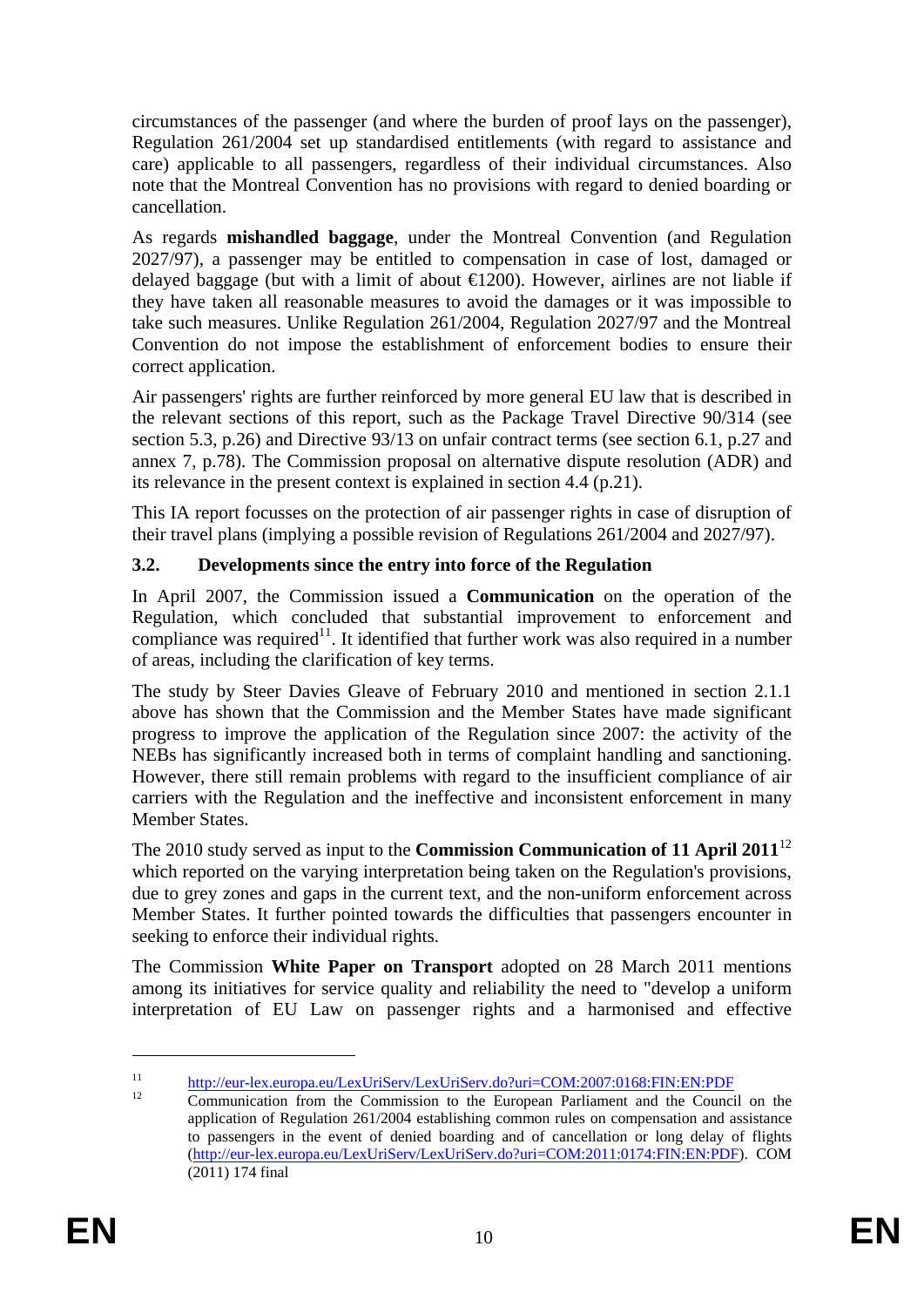enforcement, to ensure both a level playing field for the industry and a European standard of protection for the citizens".<sup>13</sup>

On 29 March 2012, the **European Parliament** (EP) adopted a resolution<sup>14</sup> on the functioning and application of established rights of people travelling by air, in response to the above mentioned Commission Communication. The EP believes that proper application of the existing rules by Member States and air carriers, enforcement of sufficient and simple means of redress and providing passengers with accurate information concerning their rights should be the cornerstones of regaining passengers' trust. The EP regrets that the enforcement bodies set up by the Member States do not always ensure effective protection of passenger rights, to the detriment of air passengers. With regard to the upcoming revision of the Regulation, the EP asks the Commission to clarify the passengers' rights, in particular the notion of 'extraordinary circumstances' and the rules governing the provision of assistance and the right to redress and compensation.

**Case law** has also had a decisive impact on the interpretation of the Regulation and, hence its application. In the IATA ruling (C-344/04), the ECJ confirmed its full compatibility with the Montreal Convention and the complementarities between the two legal instruments. In case C-549/07 Wallentin-Herrman, the Court clarified when a technical problem in an aircraft cannot be regarded as an 'extraordinary circumstance'. In the Sturgeon case (Joined Cases C-402/07 and C-432/07, further confirmed in the Joined Cases C-581/10 and C-629/10), the ECJ held that a long delay of at least three hours at arrival entitles passengers to the same compensation as in the case of a flight cancellation (with the same exceptions for extraordinary circumstances), since the inconvenience suffered by passengers is similar. Since the ECJ rulings are directly applicable and legally binding from the date that the relevant Regulation came into force, all the carriers are legally obliged to respect them.

Note that in its resolution of 23 October 2012 on passenger rights in all transport modes<sup>15</sup>, the EP specifically asks the Commission to examine the effects of the Sturgeon judgement in the context of a revision of Regulation 261/2004.

Besides the issues linked to interpretation and enforcement of the Regulation, the volcanic ash cloud crisis of April 2010, when airspace in large parts of Europe was closed for several days, showed that the Regulation exposes the airlines to significant (and unlimited) costs and practical problems for assistance and rerouting in the case of such large scale events. This aspect was raised again during the snow crisis of December 2010.

<sup>&</sup>lt;sup>13</sup> Roadmap to a Single European Transport Area - Towards a competitive and resource efficient transport system COM(2011) 144 final, see page 23: [http://eur-](http://eur-lex.europa.eu/LexUriServ/LexUriServ.do?uri=COM:2011:0144:FIN:EN:PDF)

[lex.europa.eu/LexUriServ/LexUriServ.do?uri=COM:2011:0144:FIN:EN:PDF](http://eur-lex.europa.eu/LexUriServ/LexUriServ.do?uri=COM:2011:0144:FIN:EN:PDF)<br>
European Parliament resolution on the functioning and application of established rights of<br>
travelling by air, 2011/2150(INI). people travelling by air, 2011/2150(INI), [http://www.europarl.europa.eu/sides/getDoc.do?type=TA&language=EN&reference=P7-TA-](http://www.europarl.europa.eu/sides/getDoc.do?type=TA&language=EN&reference=P7-TA-2012-99) $\frac{2012-99}{2012-99}$  $\frac{2012-99}{2012-99}$  $\frac{2012-99}{2012-99}$  European Parliament resolution on passenger rights in all transport modes (2012/2067 INI),

[http://www.europarl.europa.eu/sides/getDoc.do?pubRef=-//EP//TEXT+TA+P7-TA-2012-](http://www.europarl.europa.eu/sides/getDoc.do?pubRef=-//EP//TEXT+TA+P7-TA-2012-0371+0+DOC+XML+V0//EN&language=EN) [0371+0+DOC+XML+V0//EN&language=EN](http://www.europarl.europa.eu/sides/getDoc.do?pubRef=-//EP//TEXT+TA+P7-TA-2012-0371+0+DOC+XML+V0//EN&language=EN)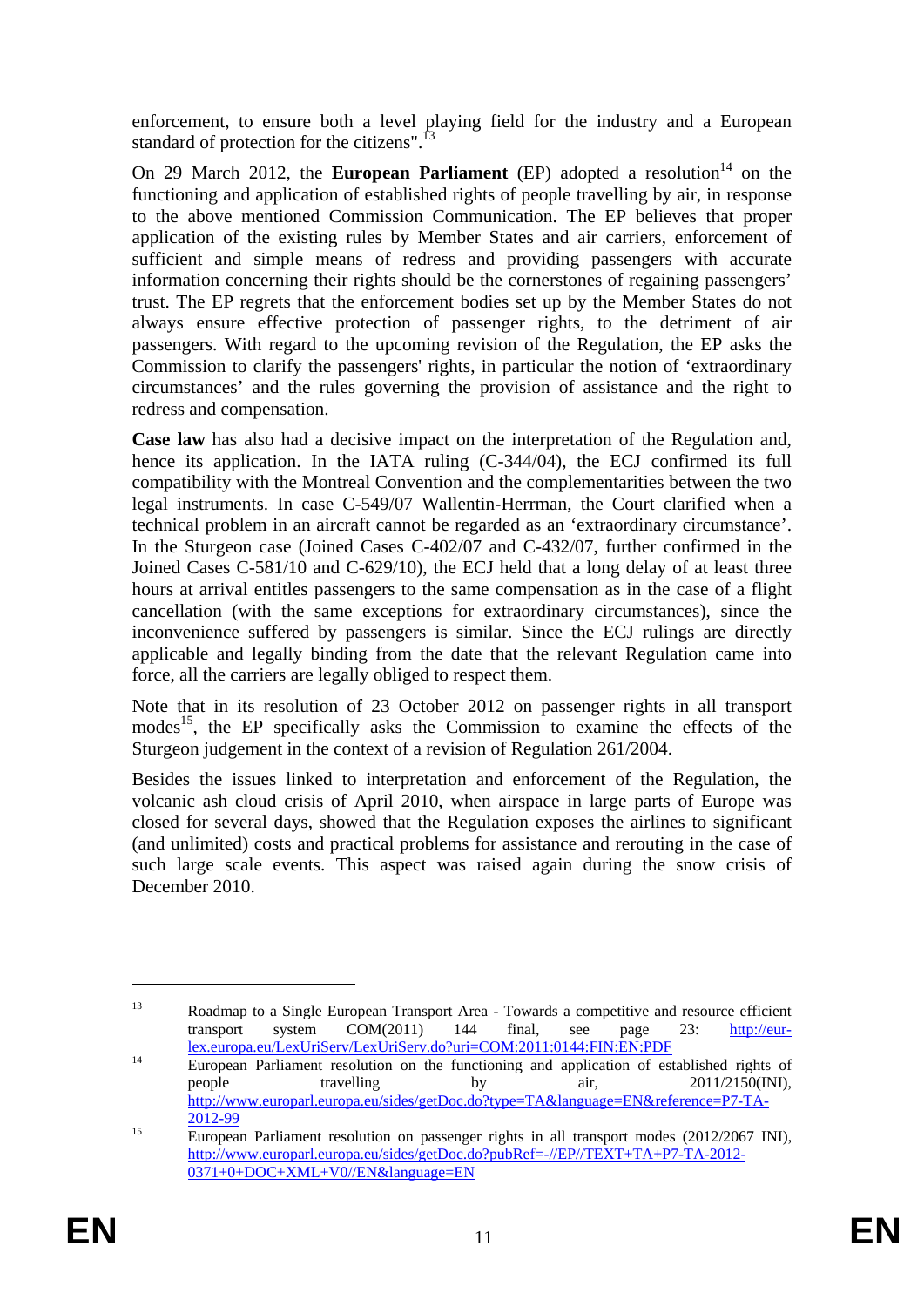In this context, this IA report analyses the extent and underlying reasons of the observed shortcomings of the current legal framework and assesses how these shortcomings could be overcome.

# <span id="page-11-0"></span>**4. PROBLEM DEFINITION**

# <span id="page-11-1"></span>**4.1. Nature of the problem**

The wide consultation process, the external expertise mentioned above, the ex-post assessments (see section 3.2, page 10) conducted and the internal analysis used over the last years about the application of Regulation 261/2004 (and complementarily the Montreal Convention and Regulation 2027/97 in so far as they concern mishandled baggage) have shown that **very often air passengers do not enjoy the rights to which they are entitled** in case their travel plans are disrupted, i.e. in instances of denied boarding, long delays, cancellations or mishandled baggage.

As shown in annex 2 (p.66), the frequency of such disruptions is relatively low in "regular years" (i.e. without major disruptions like the ash cloud crisis in 2010): on average less than 1.5% of passengers are affected by delays of more than two hours and less than 1% by cancellations, but such events have a significant impact for the affected passengers and their frequency may suddenly increase during exceptional events.

Testimony by consumer organisations and NEBs in the course of the public consultation indicates that airlines are far from fully complying with the obligations under the regulatory framework and under Regulation 261/2004 in particular.

Surveys (see annex 3, p.68) carried out in Germany, Denmark and the UK $^{16}$  17 suggest that in a large proportion of cases airlines are failing to offer disrupted passengers the assistance required under the Regulation:

- three quarters of the surveyed passengers were offered the rerouting to which they are entitled, but other care such as meals, refreshments and accommodation was offered in less than half of the cases;
- only a fraction of the surveyed passengers that were entitled to financial compensation did receive it.

Besides, the surveys show that the provision of information on disruption and the rights of passengers under the Regulation is poor: less than half of the affected passengers seem to be correctly informed about their rights as required by the Regulation.

Furthermore, testimony from consumer organisations indicates that passengers generally do not receive adequate compensation for mishandled baggage as foreseen by the Montreal Convention and Regulation 2027/97 (e.g. a quarter of the air transport complaints received by the European Consumer Centres relate to this problem). In particular, associations representing disabled passengers and passengers with reduced

<u>.</u>

<sup>16</sup> Surveys by Verbraucherzentrale Brandenburg, Danish Consumer Council, Which (a UK

consumer association) and the UK Civil Aviation Authority<br>
These surveys are limited and do not allow to draw more detailed conclusions with certainty, but they give clear indications that there are problems with regard to compliance of airlines with passenger rights, although we should be careful not to generalise to all airlines as testimony from enforcement bodies indicates that the degree of compliance varies between airlines. Note also that the information provided form these different sources does not allow to draw conclusions with regard to the compliance by particular airline business models.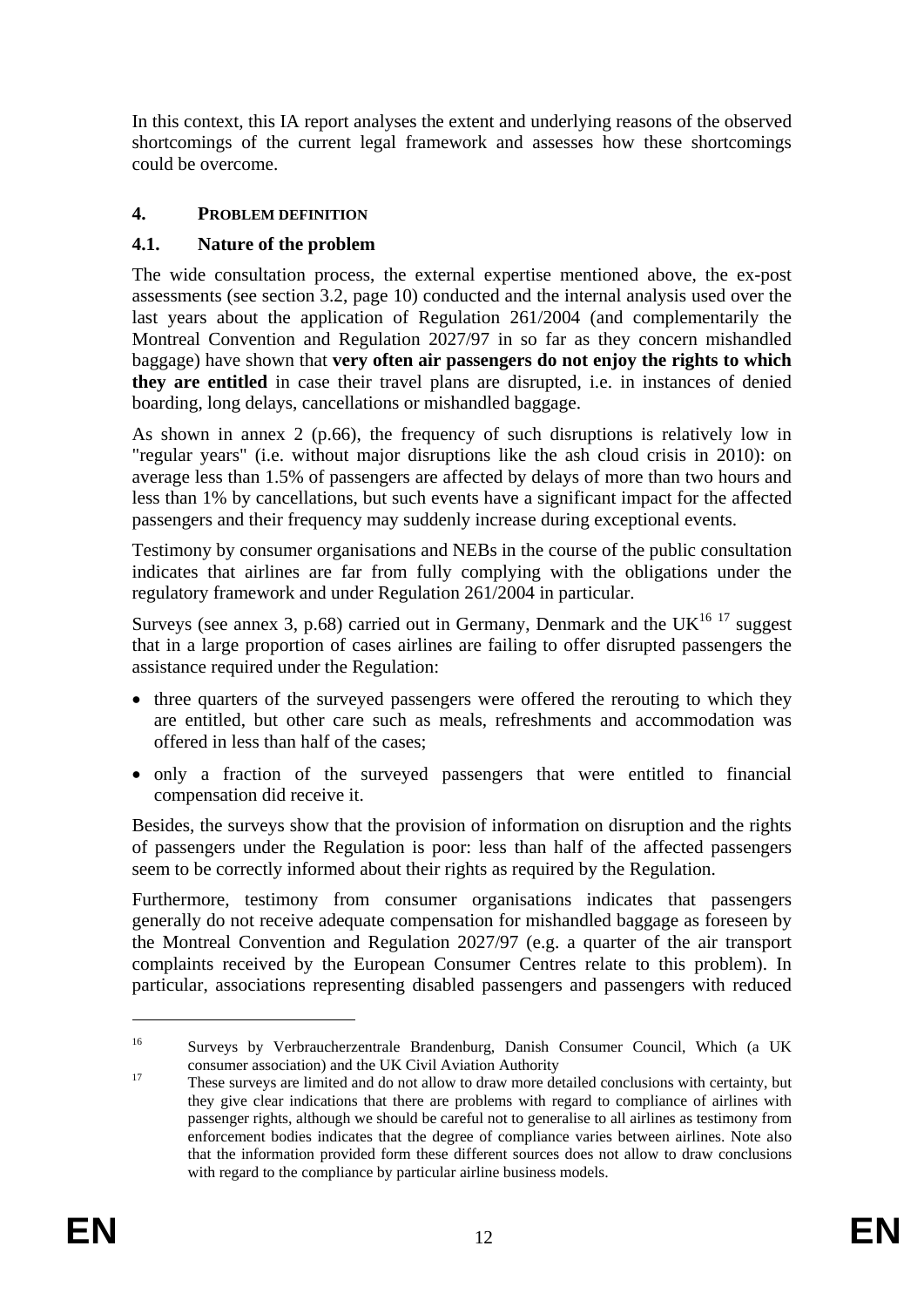mobility (PRM) indicate that compensation for damage to or loss of their mobility equipment, which is subject to the limits stipulated by the Montreal Convention, is often insufficient to meet the cost of its repair or replacement given the high value of this type of equipment. It would appear that such passengers are not adequately informed about the option, which the Montreal Convention provides, to make at check-in a *special declaration of interest in delivery at destination* (which raises the limit of compensation payable up to the actual declared value of such equipment) or that air carriers request a high fee in accepting such a declaration.

# <span id="page-12-0"></span>**4.2. Underlying drivers of the problem**

When it comes to compliance with regulatory obligations, there are in theory two counteracting forces at work. On the one hand, enforcement (both sanctioning policy and individual enforcement) should give a direct incentive to airlines for compliance. On the other hand, costs induced by the Regulation that cannot be recovered in an appropriate manner could lead airlines to try to find ways to avoid granting passengers their rights.

The 2010 and 2012 external studies, the 2011 Commission Communication and the contributions to the public consultation confirm that the observed lack of compliance is encouraged by a combination of two factors:

- (1) An insufficiently effective and uniform enforcement regime across Europe, and
- (2) Certain costs of the obligations imposed by the Regulation constitute strong disincentives to compliance

# <span id="page-12-1"></span>*4.2.1. Insufficiently effective and uniform enforcement across Europe*

In the current situation, most stakeholder groups reported that the enforcement system put in place by the regulatory framework is not sufficiently effective and is not applied in a uniform manner across the EU. This situation not only reduces the protection of passengers' rights, but it also endangers the level-playing field between EU air carriers.

The stakeholder consultation, together with the studies and Commission internal analysis, allowed to identify three main problematic aspects with the current enforcement system:

- (1) Difficulty in interpreting key aspects of the Regulation;
- (2) Inconsistent and insufficiently effective sanctioning policies;
- (3) Inadequate complaint-handling processes and insufficient means of individual redress.

### <span id="page-12-2"></span>4.2.1.1. Difficulty in interpreting key aspects of the Regulation

EU law – i.e. Regulation 261/2004 or general consumer law, mainly Directive 93/13 on unfair contract terms - contains a certain number of grey zones, creating legal uncertainty that hinders the proper enforcement of EU law leading to many disputes between air carriers and passengers. Air carriers are enticed to interpret measures in their favour while passengers may take an opposing view. The difficulties in interpretation have consequently led to the high number of referrals to the European Court of Justice (ECJ), where especially the rulings in the Wallentin-Hermann and the Sturgeon & Bock cases have had a significant impact on the interpretation, application and cost of the Regulation.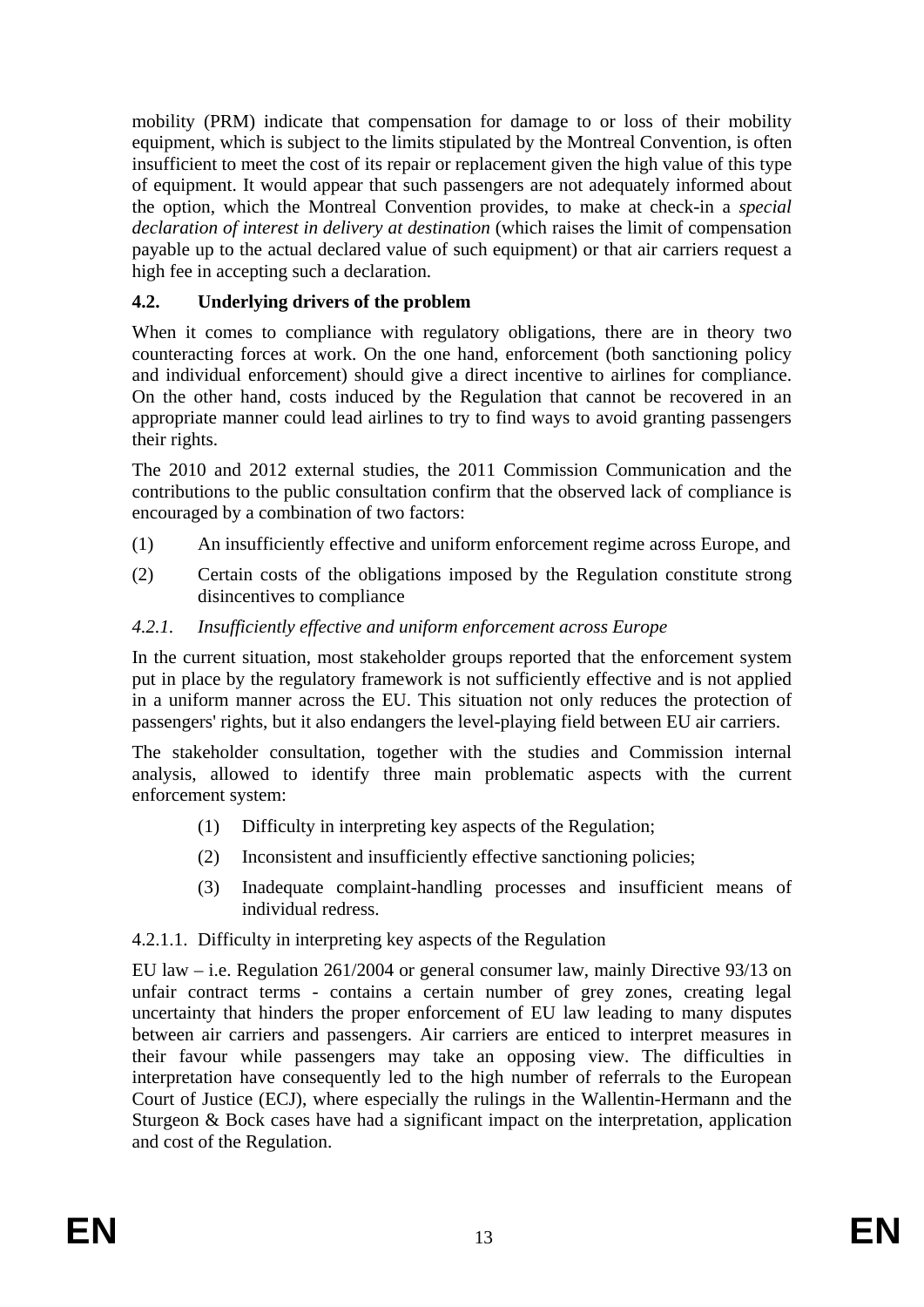# *The lack of a definition of "extraordinary circumstances"*

Airlines are required to pay financial compensation to passengers where a flight is cancelled - depending on when the passenger is informed of the cancellation - or where a flight is delayed by more than three hours at arrival. However, the airline can avoid paying compensation if it can show that the cancellation or delay was caused by *"extraordinary circumstances which could not have been avoided even if all reasonable measures had been taken"* (Article 5(3)).

The ruling of the European Court of Justice of 22 December 2008 in the case Wallentin-Herrmann v Alitalia (C549/07) has narrowed the meaning of the term "extraordinary circumstance" by ruling that a technical problem in an aircraft which leads to the cancellation of a flight is not covered by the concept of 'extraordinary circumstances' within the meaning of that provision, unless that problem stems from events which, by their nature or origin, are not inherent in the normal exercise of the activity of the air carrier concerned and are beyond its actual control.

As confirmed by most stakeholder groups during the **public consultation**, despite the Wallentin-Herrman ruling many stakeholders believe that the term is still unclear, both in relation to what circumstances can be considered extraordinary, and what type of 'reasonable measures' a carrier would have to take in order to meet the criteria for exemption from payment of compensation. As a result, it appears that different NEBs – and different national judges - adopt different interpretations, in part depending on their reading of the ECJ's judgement.

### *Regulatory complexity*

As confirmed by the contributions of consumer groups to the public consultation, the application of passengers' rights is further hindered by the complexity of the Regulation. This is also refelected by the thousands of passenger inquiries received by the Commission's Europe Direct Contact Centre (EDCC) and which contain – apart from questions on non-compliance – many questions which reveal passengers' difficulties to understand their rights or how to enforce them. This relates mainly to the following issues:

- unclear rights: EU law be it Regulation 261/2004 or general consumer law remains vague with regard to the rights of passengers for a number of issues closely related to disruptions of a passenger's travel plans. These issues are further developped in annex  $4$  (p.70): rights of the passenger in case of a missed connecting flight, advance rescheduling, right of rerouting, "no show" policy, booking errors, tarmac delays, flight diversions.
- confusion about the NEB's role with regard to general enforcement (monitoring and sanctionning) and individual enforcement (complaint handling, possibly mediation);
- in view of the number of different time thresholds existing in the Regulation, problems in understanding how it applies to a particular case: different time thresholds for compensation (3 hrs), for care/assistance (2, 3 or 4 hrs depending on flight distance) and for the right to reimbursement (5 hrs).

### <span id="page-13-0"></span>4.2.1.2. Inconsistent and insufficiently effective sanctioning policies

The enforcement policy varies in terms of effectiveness across Member States (see also annex 5, p. 73): the various NEBs do not have access to the same level of resources,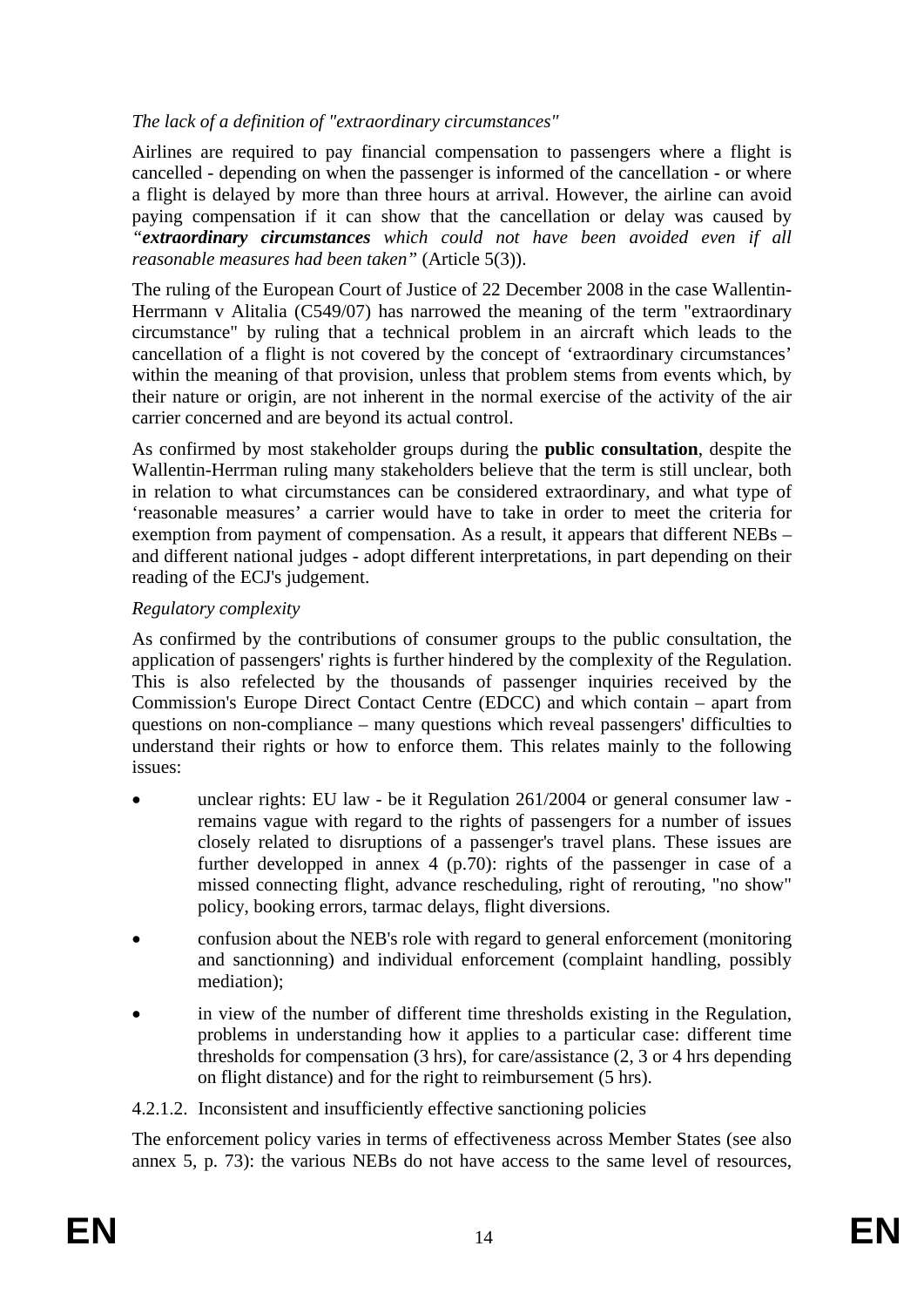their sanction policies differ and they do not interpret various parts of the Regulation in the same way. Currently no formal **coordination** procedure exists between the national enforcement bodies (NEBs) and informal coordination (via the NEB network) seems to have reached its limits as informal meetings of NEBs lack the authority to take binding decisions.

During the public consultation, consumer groups mainly complained about the ineffectiveness of the enforcement policy, while airlines referred to a lack of consistency between national policies.

Moreover, Article 16(3) of the Regulation requires Member States to impose sanctions for infringements which are effective, proportionate and dissuasive, the intention being to create an economic incentive for air carriers to comply with the Regulation. However, the enforcement by the Member States often falls short of these requirements and the sanctions regime often does not provide an economic incentive for carriers to comply with the Regulation.

The identified problems generally do not arise from failings by the NEB, but from wider legal or administrative issues in the State concerned:

- legal or procedural impediments to imposition of sanctions, which means that the sanctions regime cannot provide an incentive;
- difficulties in either imposing or collecting sanctions in relation to carriers not based in the State, meaning that sanctions cannot provide an incentive for these carriers to comply with the Regulation; and
- sanctions which are too low to provide an economic incentive for carriers to comply with the Regulation, taking into account that only a very small proportion of passengers impacted by an infringement are likely to complain to the NEB.

Note that enforcement as improved over time, but not enough to overcome all shortcomings (see section 3.2 with regard to previous evaluations). The option for the Commission to act against Member States is limited by the vague definition of the NEBs role in the Regulation. Moreover, in the absence of any information obligations on their monitoring and sanctioning activities, the provision of information from the NEBs to the Commission remains irregular and lacks detail (despite improvements thanks to regular informal contacts in recent years).

Finally, the provisions of the Montreal Convention with regard to mishandled baggage are not enforced because no specific enforcement body is foreseen neither by the Montreal Convention nor by Regulation 2027/97. Affected passengers are entirely dependent on the policy and goodwill of air carriers and the in-court and out-of-court means of settlement or have to rely on private travel insurance (where available).

It follows that, in the absence of a credible and dissuasive enforcement policy, air carriers are not encouraged from granting air passengers their rights especially if their competitors are not doing so.

<span id="page-14-0"></span>4.2.1.3. Complex complaint-handling processes and insufficient means of individual redress

As confirmed by contributions from consumer associations to the public consultation, individual means of redress for passengers are limited and the complaint-handling process can be complex: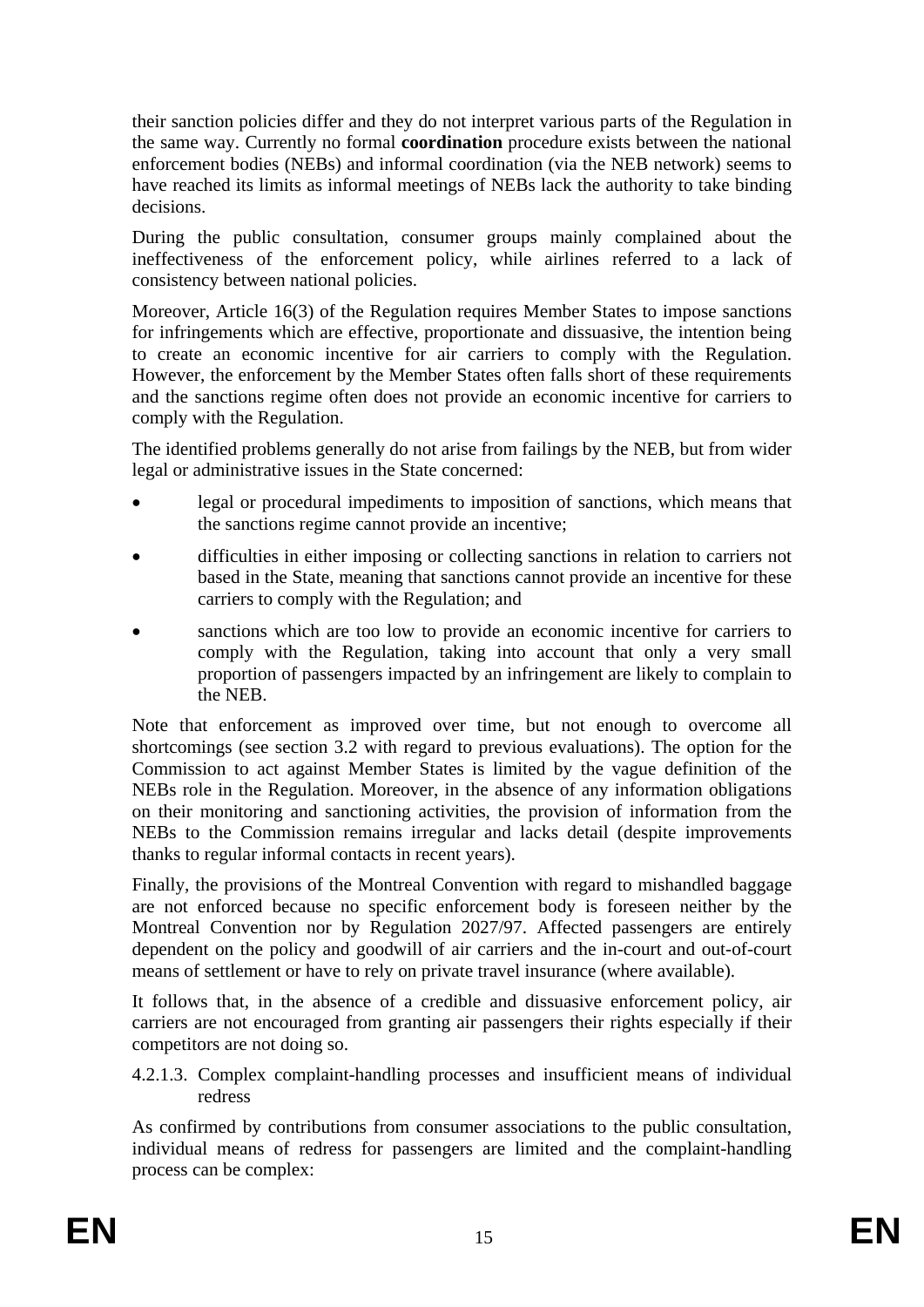- **Inadequate complaint handling procedures**: many passengers face difficulties in submitting a complaint to an air carrier, either because the contact details of the air carrier are difficult to obtain, the process of filing a complaint is unclear or the air carrier does not respond within a reasonable time period to the submitted complaint or its answer is insufficiently detailed. Similar shortcomings are reported with regard to the NEBs; in addition, in particular passengers are often confused by the role of NEBs with regard to individual enforcement (compared to general enforcement).
- **Inadequate means of court and out-of-court dispute settlement**: small claims procedures in civil courts can be slow and expensive and judges often lack relevant experience in aviation law. Many passengers are therefore discouraged from pursuing their claims in court. But out-of-court procedures – either via NEBs or via alternative dispute resolution mechanisms (ADR) – only exist and apply to air transport in some Member States. Note that the latter issue is already being addressed by another EU initiative (see page 22).

As the current system does not provide adequate tools to passengers to enforce the Regulation independently, **passengers are being discouraged from claiming their**  rights in situations where they are entitled to them. This can be seen in the low claim rate for financial compensation in case of cancellation or long delays (where financial compensation is not automatic but needs to be claimed). Indeed, data from airlines indicate that only between 5 and 10% of passengers entitled to compensation do actually claim it. This low "**claim rate**" can be explained by two factors: first, the low awareness of passengers about their rights, also because reportedly airlines do not always correctly inform their passengers about their rights; and second, the above mentioned difficulties linked to complaint handling seem to discourage many passengers from even claiming their rights.

<span id="page-15-0"></span>*4.2.2. Certain costs of the obligations imposed by the Regulation constitute strong disincentives for compliance* 

The public and targeted consultations have shown that:

- (3) Airlines are not able to bear or to price in costs and risks (of assistance/care and compensation) in certain situations:
	- (a) in extraordinary events of long duration, which are beyond the airlines control, the obligations are potentially of an **unlimited duration**;
	- (b) in certain **small-scale operations** (with small aircraft on short distances), the costs of the Regulation increase disproportionately to the air fare;
- (4) **Certain aspects of the financial compensation** (which comes on top of care and assistance) have a strong disincentivizing effect;
- (5) Airlines are liable for care and compensation where disruptions are due to **third parties**, but the latter do not get economic incentives to take measures to reduce the frequency and/or the severety of such disruptions.

As shown below, all these elements imply that, in current circumstances, airlines cannot recover or insure in an appropriate manner certain costs induced by the Regulation. This acts as a strong disincentive for compliance.

Note that annex 6 (p.76) shows that the competition of air carriers with non-EU airlines could constitue an additional but limited disincentive to comply for the directly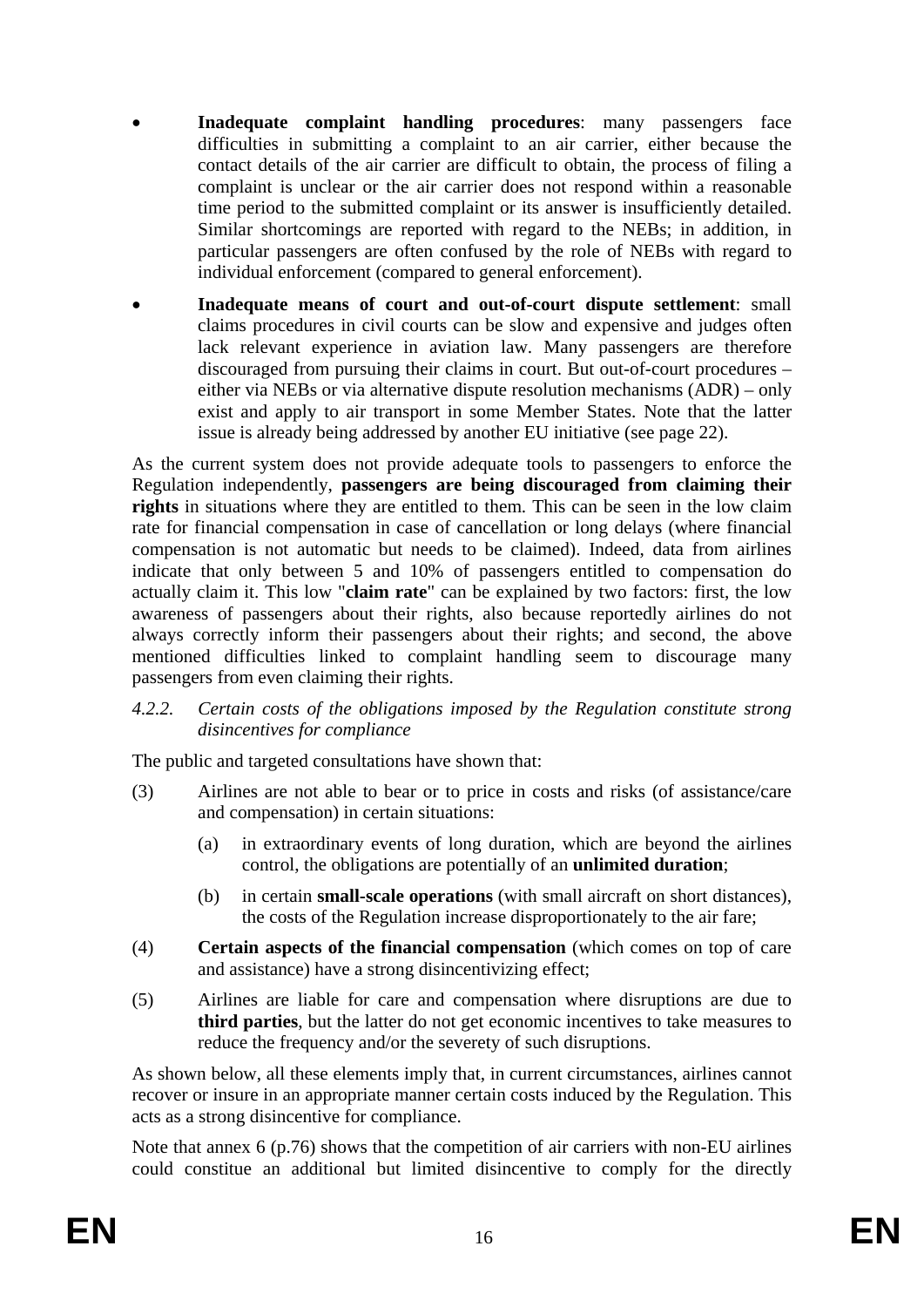concerned carriers. But for reasons of extra-territoriality, Regulation 261/2004 is not applicable to flights operated from third country airports by carriers from third countries.

*(1) Airlines are not able to bear or to price in costs and risks (of assistance/care and compensation) in certain situations* 

*Unlimited liability with regard to some obligations in extraordinary events of long duration* 

While financial compensation is not due in situations of extraordinary circumstances, Regulation 261/2004 does not fix a limit in time to the cost of assistance and care to be provided by the air carrier, even in situations which are beyond its control. This unlimited and unpredictable liability complicates the airlines' financial planning as it is currently impossible to insure and therefore may constitute a risk to their financial stability.

The experience of the ash cloud crisis in April 2010 has shown that, although the cost of the Regulation remains limited in "regular" circumstances, it can quickly take disproportionate dimensions for example when an event takes place that causes mass disruption.The cost of the right to care, especially the accommodation costs for several nights, and the cost (and the difficulty of organisation) of rerouting via alternative transport modes (if available) have been significant. If the Regulation had been fully complied with during the crisis, it would have increased airlines' combined costs by an estimated  $\Theta$ 60 million (which is roughly 1.5 times the expenses for care and assistance in a "regular" year, and this within a period of less than a week). See annex 9 (p.100) for an overview of the costs linked to the ash cloud crisis.

The frequency of such events is very low and consequently, air carriers are not able to estimate its probability and to adequately price this risk into their fares, although a single such event will require considerable resources. Therefore, where such an event occurs, air carriers may not have available sufficient resources to cope with the care and assistance to so many passengers. Moreover, it is unlikely that airlines could find **insurance** to cover against business disruptions during such events which could impact flights throughout Europe for a prolonged period and which would lead to exceptionally large claims. The association of insurers CEA stated that it would not be possible to offer insurance to cover the risk of these events, because their frequency and severity are difficult to properly assess and because the limited scope of the aviation insurance market means that it would be difficult to maintain an adequate insurance capacity without charging very high premiums.

The **public consultation** has confirmed widespread dissatisfaction from both, consumer groups and airlines, with the application of passenger rights during the ash cloud crisis. Airlines complained about the practical and financial difficulties of implementing the Regulation in such an event, while consumer organisations complained about insufficient compliance by air carriers. The cost of the expected care and assistance could sometimes become a multiple of the value of the transport service the passenger originally acquired and the organisational and/or financial capacities of airlines (and airports) were overtaken by the huge number of stranded passengers in such a short time period; the situation led to frustration on both sides, airlines and passengers, with regard to a situation which could not have been foreseen at the time the Regulation was adopted.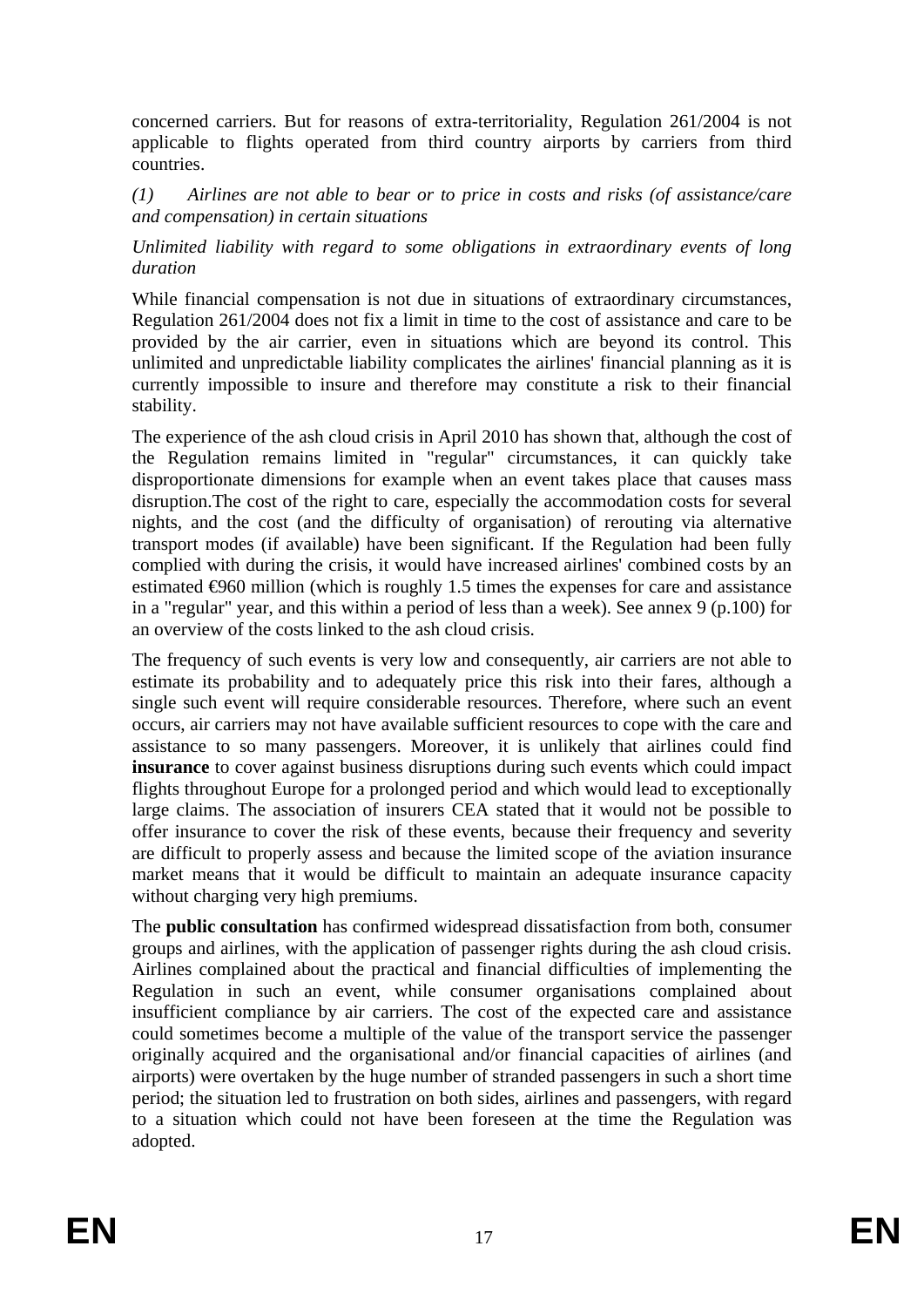#### *Certain costs of care/assistance are out of proportion with regard to the carrier's revenues for certain small-scale operations*

As shown in annex  $9^{18}$  (p.100), the impact of the Regulation's obligations varies by air carrier type. Despite some data limitations<sup>19</sup>, data provided by some of the interviewed air carriers indicate the main reasons behind these differences. For example, charter carriers, which mainly carry package travellers, typically do not cancel flights, but may then experience long delays for such flights – therefore, the compliance cost for charter carriers is primarily on delays (e.g. hence a stronger impact of the Sturgeon judgement than for other carrier types). The absolute compliance cost is similar for low-cost and traditional scheduled carriers but, because low-cost carriers' tickets are typically of a lower value, the compliance cost as a percentage of carrier revenue is much higher for the low-cost carriers. This low-value-ticket effect also applies to regional carriers but, in addition, the absolute compliance cost is also higher for regional carriers. This smallscale effect observed for the large category of regional carriers is even more pronounced when looking at the smallest types of operations, i.e. short-distance flights with small aircraft.

When the Regulation was introduced in 2004, the specific impact that its provisions could have on small regional operations was not taken into account. However, as shown in annex 9 (p.100), the incremental cost<sup>20</sup> of the obligations of the Regulation appears to be heaviest for the **regional carriers<sup>21</sup>**. There are clear indications in the data analysed by the consultant that the absolute and relative cost of the obligations under Regulation 261/2004 increases the smaller the scale of the operations. Data analysis and stakeholder contacts point towards a higher cancellation rate that increases mainly accommodation costs and financial compensation and which is due to numerous underlying reasons, for example the use of smaller aircraft which are more vulnerable to adverse weather, the high frequency of take-offs and landings which makes small regional aircraft more vulnerable to technical defaults or the fact that regional carriers typically have small aircraft fleets and therefore less replacement options than bigger carriers.

The higher costs translate into higher prices which can be significant enough to discourage passengers from travelling by air to make that journey or from travelling at all. Passengers do not necessarily value these rights as high as the price increase that they involve. This may have a negative impact on regional accessibility as these carriers often serve islands or other remote areas which are very dependent upon air transport.

<sup>&</sup>lt;sup>18</sup> Annexes 7, 8a and 8b explain the assumptions and data underlying the calculations

<sup>19</sup> Delay data are broken down by cause or by carrier type (see annex 2, p. 66), but cannot be broken down at the same time by carrier type and by delay cause. For cancellations, no official data are available; therefore estimates were made on the basis of the data provided by some of the interviewed air carriers.<br><sup>20</sup> The incremental cost of the Regulation is its cost relative to a situation in which it would not

exist (but where the Montreal Convention and other EU consumer law such as the Unfair

Contract Terms Directive 93/13 would remain applicable) 21 **Micro-enterprises** (defined as companies with fewer than 10 employees and a turnover or balance sheet total equal to or less than  $\mathcal Q$  million) are not concerned by this report; indeed, even the smallest airlines offering services that fall within the scope of the Regulation have more employees. But also the number of **small and medium-sized enterprises (SMEs)** that fall within the scope of this Regulation is very limited (around 30).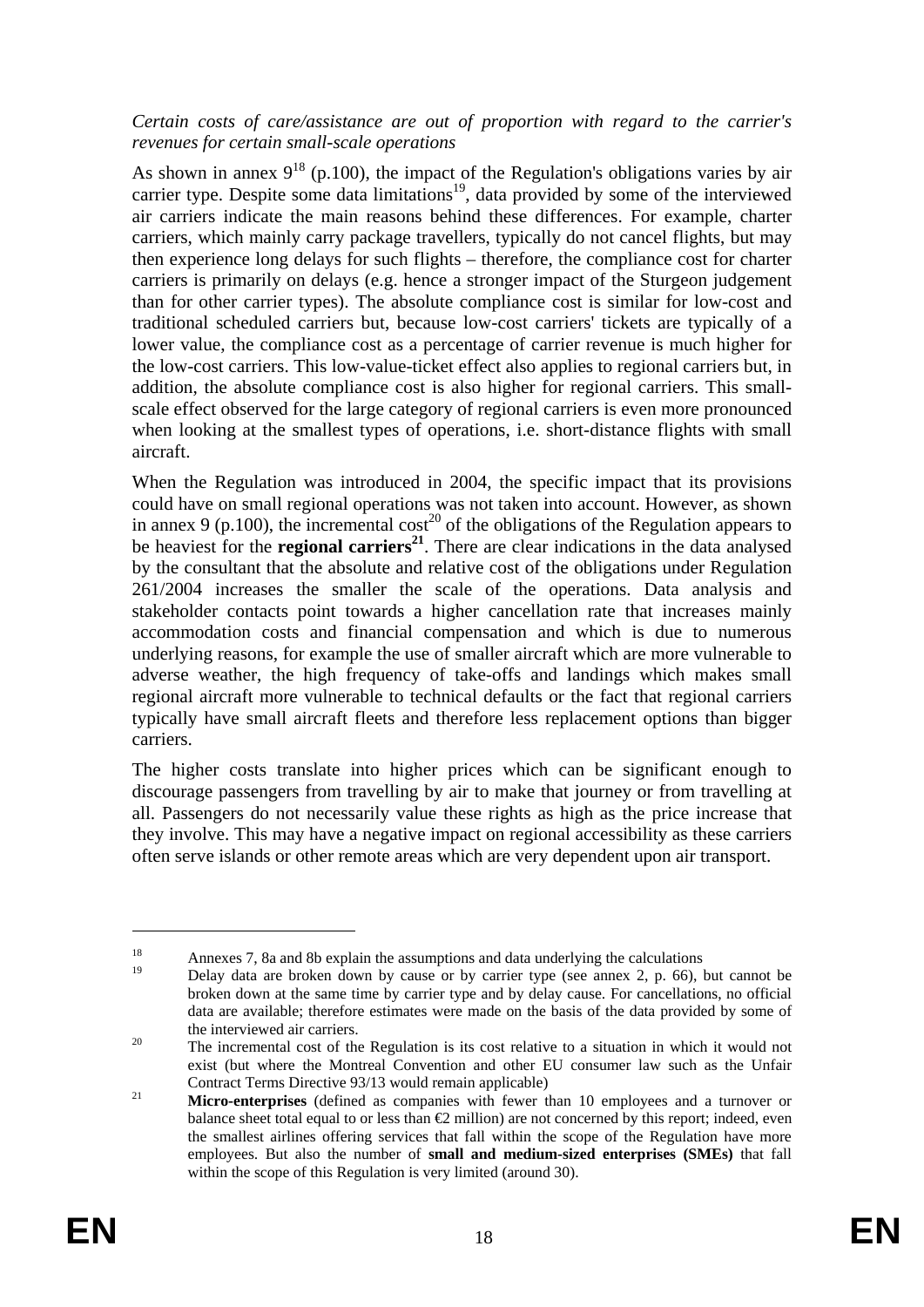The main cost driver for the regional carriers is the cost of accomodation to be provided to stranded passengers (which is part of the category "care" in the table on page 102 of annex 9). Given the low value ot tickets on very short routes (e.g. less than 250 km), the provision of accomodation can easily imply a cost higher than the ticket value.

### *(2) Disincentivizing effect of certain aspects of the financial compensation*

Resistence from air carriers against financial compensation has increased since the Sturgeon judgement, which extended compensation payments from cancellations to long delays, and the Wallentin judgement, which extended compensation to many cases where the flight disruption is not due to an airline's commercial decision (e.g. technical defaults). In the public consultation, the airlines confirmed their view with regard to compensation, often referring to the cases where compensation went beyond the value of the ticket. Note, however, that consumer groups are opposed to a reduction in compensation levels.

The financial compensation can have a disincentivising effect in two ways:

1. The Sturgeon judgement has fixed a one-trigger **time threshold of 3 hours** for compensation in cases of delay. However, many delays cannot be resolved within the three hours fixed in the judgement and this  $-$  in combination with the next point  $$ strongly discourages airlines from complying, as suggested by airlines and their associations during the consultation. In addition, as shown in section 7.2.1 (on p.55), a short time threshold may increase the number of flight cancellations.

2. The standardised compensation in the Regulation serves to compensate a **loss of time which is common to all passengers** (individual damage suffered beyond this common element is governed by the conditions for compensation specifed in the Montreal Convention)<sup>22</sup>. However, the amounts fixed in the Regulation<sup>23</sup> can in many cases go beyond the value of the damage (i.e loss of time) incurred by passengers as established by economic studies<sup>24</sup>. This aspect plays a significant role in discouraging airlines from granting passengers their rights, especially with respect to the short time thresholds for compensation for delay (Sturgeon) and in combination with the restrictive definition of extraordinary circumstances (Wallentin).

*(3) Lack of economic incentives for third parties to take measures to reduce the frequency and/or the severity of flight disruptions.* 

The application of Regulation 261/2004 has shown a lack of transparency with regard to the **liability of the different actors in the industry chain**. The party responsible for flight disruptions is not always clearly identified and the cost of passenger rights is

<sup>&</sup>lt;sup>22</sup> This is confirmed by paragraph 52 of the Sturgeon judgement (joined cases C-402/07 and C-432/07), Paragraphs 46 to 60 of the judgement in the joined cases C581/10 and C629/10 repeats this point of view.<br>
23 Levels of compensation are:  $\text{\textsterling}50$  below 1500 km,  $\text{\textsterling}400$  for 1500-3500 km,  $\text{\textsterling}600$  for more than

<sup>3500</sup>km 24 In the *Handbook on estimation of external costs in the transport sector,* used for reference by the

Commission services and which provides an overview of such studies, the estimated values of waiting time are, based on willingness-to-pay surveys and after adjustment for inflation, between €16 per hour (for leisure travel) and €39 per hour (for business travel). The handbook recommends the multiplication by 2.5 in case of unexpected delays, giving respectively  $\bigoplus$  and €98. As we are referring to standardised amounts covering a damage common to all passengers, it is the lowest value that should be taken as reference. Study done for the Commission, see [pages 29 and 30 \(http://ec.europa.eu/transport/sustainable/doc/2008\\_costs\\_handbook.pdf\)](http://ec.europa.eu/transport/sustainable/doc/2008_costs_handbook.pdf)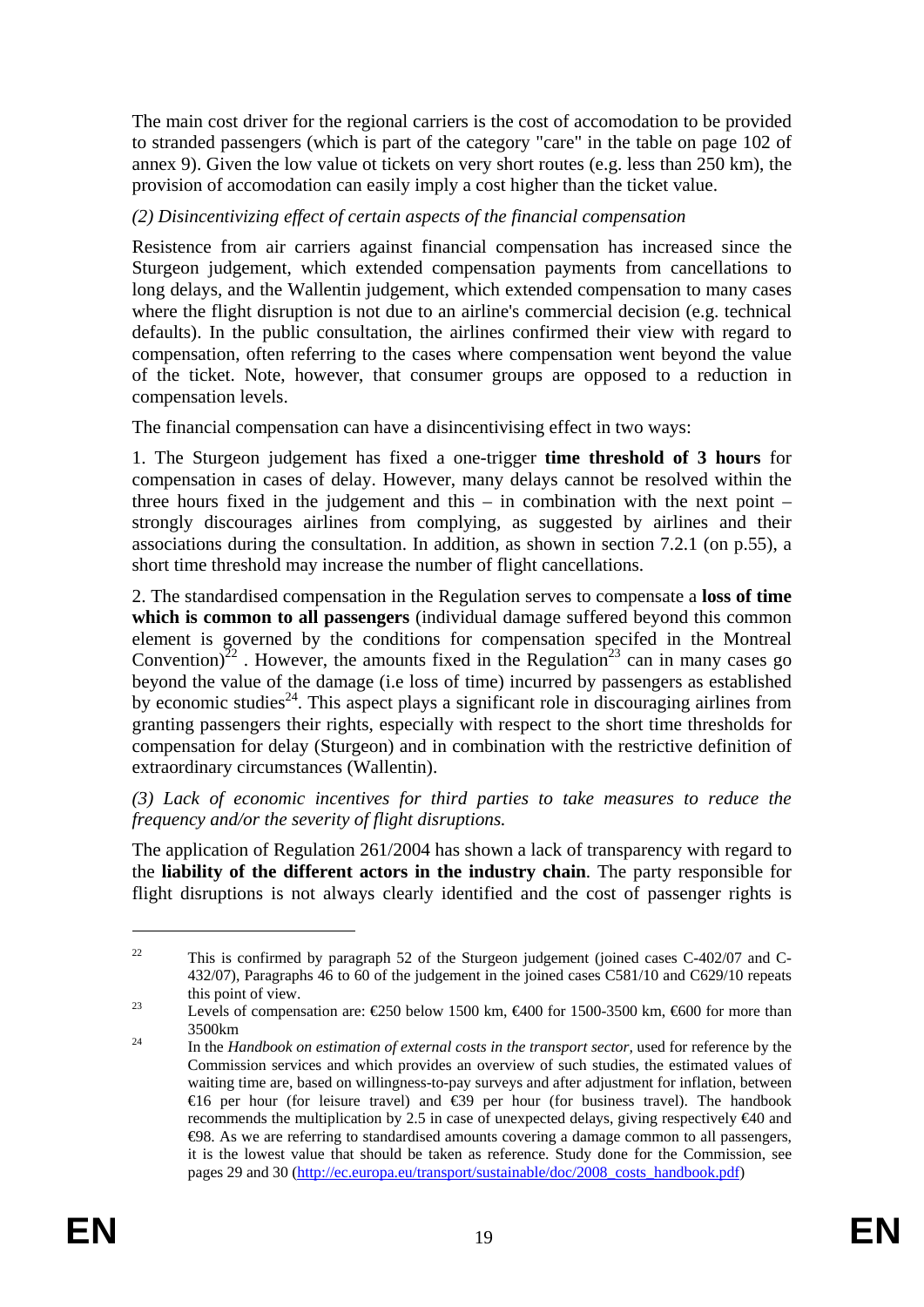mostly borne by the air carriers, with limited possibilities of recourse against a possible responsible third party. Although most of this cost will ultimately be borne by the passenger, in ticket prices, such system may fail to give sufficient incentives to third parties to address the origins and the severety of the flight disruptions and further reduces the incentive on airlines to comply with these rights.

Article 13 of the Regulation does not preclude air carriers from claiming costs from third parties where they are responsible for the disruption. However, in itself, it does not provide any such right and to date airlines state they have not been able to claim successfully against third parties. The main third parties, who could be responsible for disruption, are principally airports, air navigation service providers (ANSPs) and ground handlers. But in practice it is very difficult to claim against these bodies in view of legal obstacles in contracts or national law (e.g. airport conditions of use generally only allow claims in very exceptional cases which are difficult to prove; airports and ANSPs are usually government bodies and may have State immunity from claims; ground handlers are protected by the IATA Standard Ground Handling Agreement, which means that in most circumstances airlines cannot claim costs from them<sup>25</sup>).

Note that, during the public consultation, most stakeholders argued in favour of such a form of "burden sharing", but the airports were clearly opposed to any measure that would shift part of the compliance cost to them.

Table 1 : Synoptic table of problem and drivers

| Problem: Lack of compliance with EU regulatory framework                                                                                             |                                                                                                         |  |  |  |  |  |  |  |  |
|------------------------------------------------------------------------------------------------------------------------------------------------------|---------------------------------------------------------------------------------------------------------|--|--|--|--|--|--|--|--|
| Driver 1: Insufficiently effective and Driver 2: Certain costs of obligations<br>uniform enforcement across Europe                                   | <i>imposed</i> by the Regulation act as<br>disincentives for compliance with<br><i>passenger rights</i> |  |  |  |  |  |  |  |  |
| Difficulty to interpret key aspects of Strong disincentives in specific situations<br><b>Regulation</b><br>Inconsistent and insufficiently effective | (extraordinary events of long duration,<br>small-scale operations)                                      |  |  |  |  |  |  |  |  |
| sanctioning policies<br>Inadequate complaint-handling processes                                                                                      | Certain aspects of financial compensation<br>discourage compliance                                      |  |  |  |  |  |  |  |  |
| and insufficient means of individual<br>redress                                                                                                      | Lack of incentives for responsible third<br>parties                                                     |  |  |  |  |  |  |  |  |

### <span id="page-19-0"></span>**4.3. Who is affected, in what ways and to what extent?**

Various categories of actors are affected by the identified problems:

1. The **citizens/passengers** who are the beneficiaries of the transport services and of the passenger rights granted by the Regulation: as mentioned above, in many cases they are not granted the rights to which they are entitled.

<sup>&</sup>lt;sup>25</sup> Although it could be argued that airlines contract with ground handlers competitively and could therefore require a change to this agreement, at most airports airlines have only a limited choice of ground handling providers, and therefore they are not necessarily able to negotiate any change.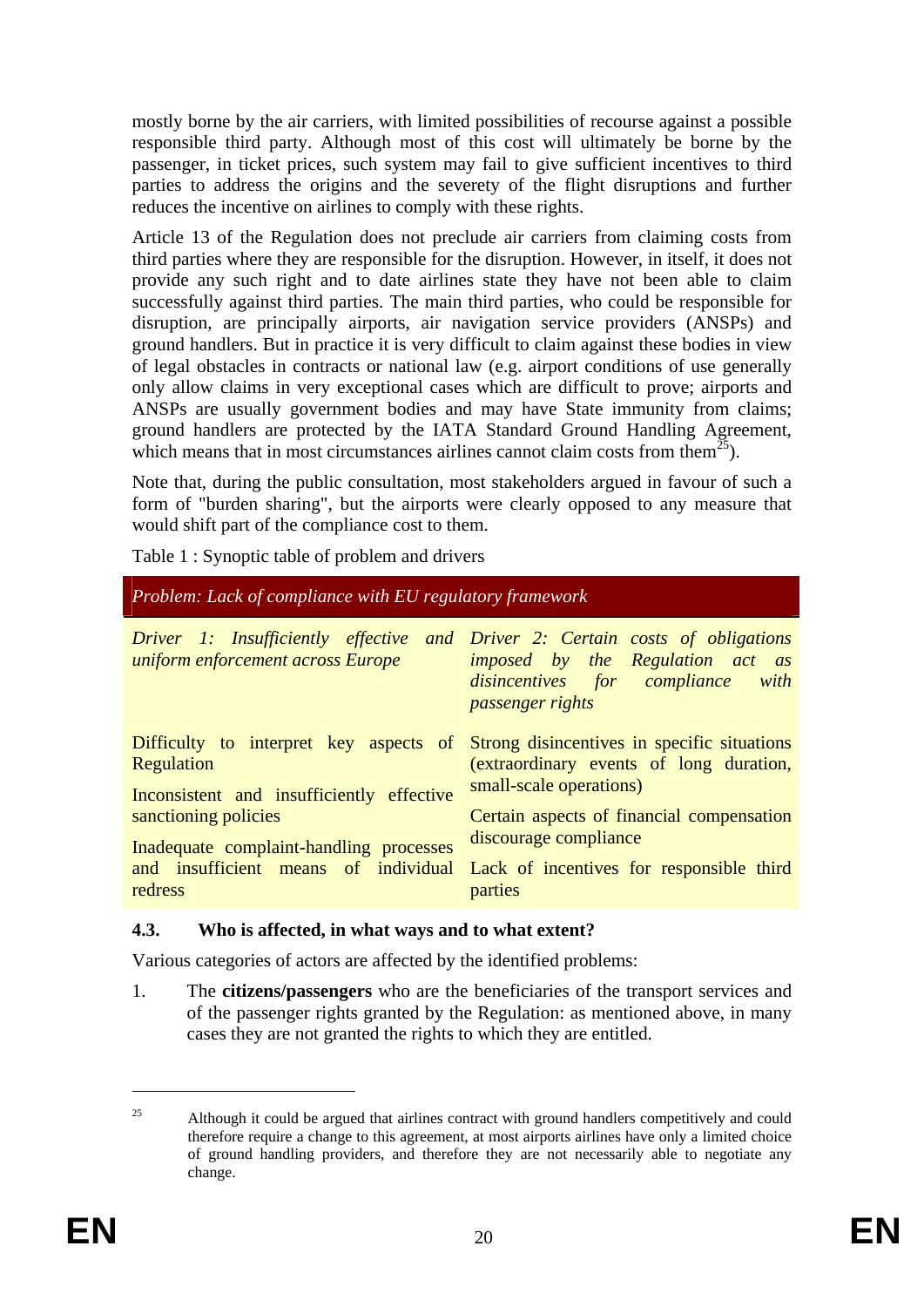- 2. The **air carriers** which provide the transport services and which are due to respect air passengers' rights: the obligations flowing from air passenger rights incur costs for the airlines and which become disproportionate in certain circumstances.
- 3. The (at least 27) **national enforcement bodies** which are responsible for ensuring the correct application of the Regulation: inconsistent policies between them affect the level of protection of the passengers and the level-playing field between airlines. The enforcement of passenger rights requires human and financial resources that weigh on national budgets.
- 4. **Airports** first, because the flight disruptions usually take place in airports; second, because airports sometimes provide care and assistance to passengers, where airlines fail to provide it – for whatever reason.

# <span id="page-20-0"></span>**4.4. Likely evolution of the problem (baseline scenario)**

In the baseline scenario – which assumes unchanged policy – the scale of the problems is not expected to evolve significantly (except for out-of-court means for individual redress). Overall, it is not expected that over time airlines will get more incentives to comply with the air passenger rights regulation. The underlying root causes are not expected to significantly change over time.

### *Grey zones in the Regulation*

Some of the **regulatory grey zones** in the Regulation may be addressed through judgements issued by the Court of Justice. Indeed, the ECJ has been seized on more than 20 prejudicial questions with regard to Regulation 261/2004, many of them still outstanding. But in most cases, these judgements concern one particular issue, leave open others and take considerable time to be decided. In addition, although in legal terms these judgements address the lack of clarity in the text of the Regulation, it would be clearer for passengers, airlines, and enforcement bodies if the obligations of the Regulation were clear in the text.

# *General enforcement (monitoring and sanctioning)*

Studies of the **enforcement** of the Regulation (see section 3.2) have shown gradual improvements over time, but this improvement has been slow. In the initial years after the Regulation took effect, the Commission had to intervene in particular because some Member States had not yet set up the processes to do so (for example, penalties had not been introduced into national law). However, almost 7 years after it took effect, many Member States still do not enforce the Regulation effectively and therefore it is likely that some Member States will continue not to do so. In addition, constraints to public finances in many Member States may result in reductions in staff at enforcement bodies, which may reduce the effectiveness of enforcement.

### *Individual enforcement (complaint handling)*

The possibilities of **individual redress** are expected to improve under the impulse of general consumer legislation.

On 29 November 2011, the Commission proposed a Directive on alternative dispute resolution for consumer disputes (Directive on consumer ADR)<sup>26</sup> and a Regulation on

<sup>26</sup> COM(2011) 793.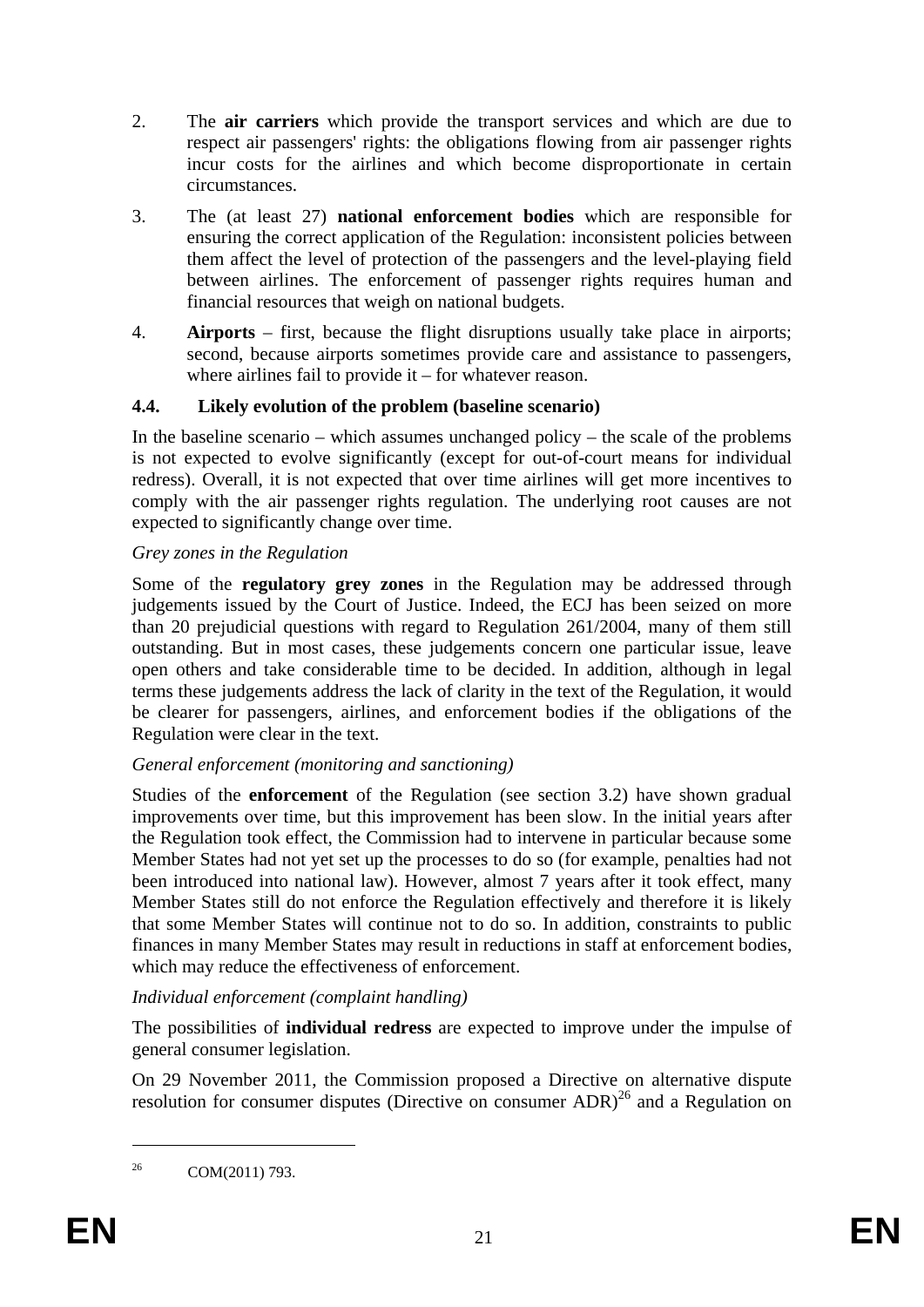online dispute resolution for consumer disputes (Regulation on consumer  $ODR$ )<sup>27</sup>. These proposals are now being discussed in the European Parliament and in the Council.

Under the **proposed Directive on consumer ADR**, Member States shall ensure that all contractual disputes between a consumer and a trader arising from the sale of goods or the provision of services can be submitted to an ADR entity. This also includes disputes between passengers and air carriers. The proposal ensures that passengers will be able to find information on the competent ADR entity in the main commercial documents provided by the air carrier.

The **proposal for a Regulation on consumer ODR** aims at establishing a European online dispute resolution platform ("ODR platform"). The proposed ODR Regulation establishes a network of ODR facilitators for the single EU-wide ODR platform, in the form of an interactive website which offers a single point of entry to consumers and traders who seek to resolve a dispute. Consumers and traders will be able to submit their complaints through an electronic complaint form which will be available on the platform's website in all official languages of the EU. The platform will check if a complaint can be processed and seek the agreement of the parties to transmit the complaint to the ADR scheme which is competent to deal with the dispute.

### *Disincentives from the cost of the legislation*

The **incremental compliance cost** of the legislation on airlines is expected to increase more or less in line with airlines' revenues. At unchanged legislation (baseline scenario), the incremental cost of the legislation on airlines will increase from  $\Theta$ .9 billion on average over 2007-2009 to  $\bigoplus$ .7 billion in 2025, mostly due to traffic growth.

The baseline scenario was calculated on the assumption that the disruption rates would remain on their average levels of 2007-2009. It follows that the number of disruptions remains in line with traffic growth. With respect to specific traffic categories, it was assumed that on the basis of recent trends, for intra-EU flights of less than 1,500km, only low cost carriers (LCCs) would experience growth. In addition, given the longterm trends towards passengers arranging their own travel itineraries, charter traffic was assumed not to grow on any category of route. For other market segments, future demand was estimated using Airbus' Global Market Forecast (see annex 8b for a more detailed description of the underlying assumptions). The proportion of passengers claiming compensation for cancellations and delays ("claim rate") is assumed to slowly increase over time under the influence of information campaigns, the work of commercial claim services and, potentially in some Member States, introduction of provisions allowing collective action to claim compensation on the part of a group of consumers. Total cost therefore increases slowly as a share of airline revenue, from 0.6% over 2007-2009 to 0.7% in 2025.

Almost the entire compliance cost is carried by airlines, although the biggest part will ultimately be borne by the passengers through higher fares. Indeed, as the estimated cost variations would apply to all airlines operating in the EU, we need to refer to price elasticity of demand on a supra-national level; demand is estimated to be quite inelastic

<sup>&</sup>lt;sup>27</sup> COM(2011) 794.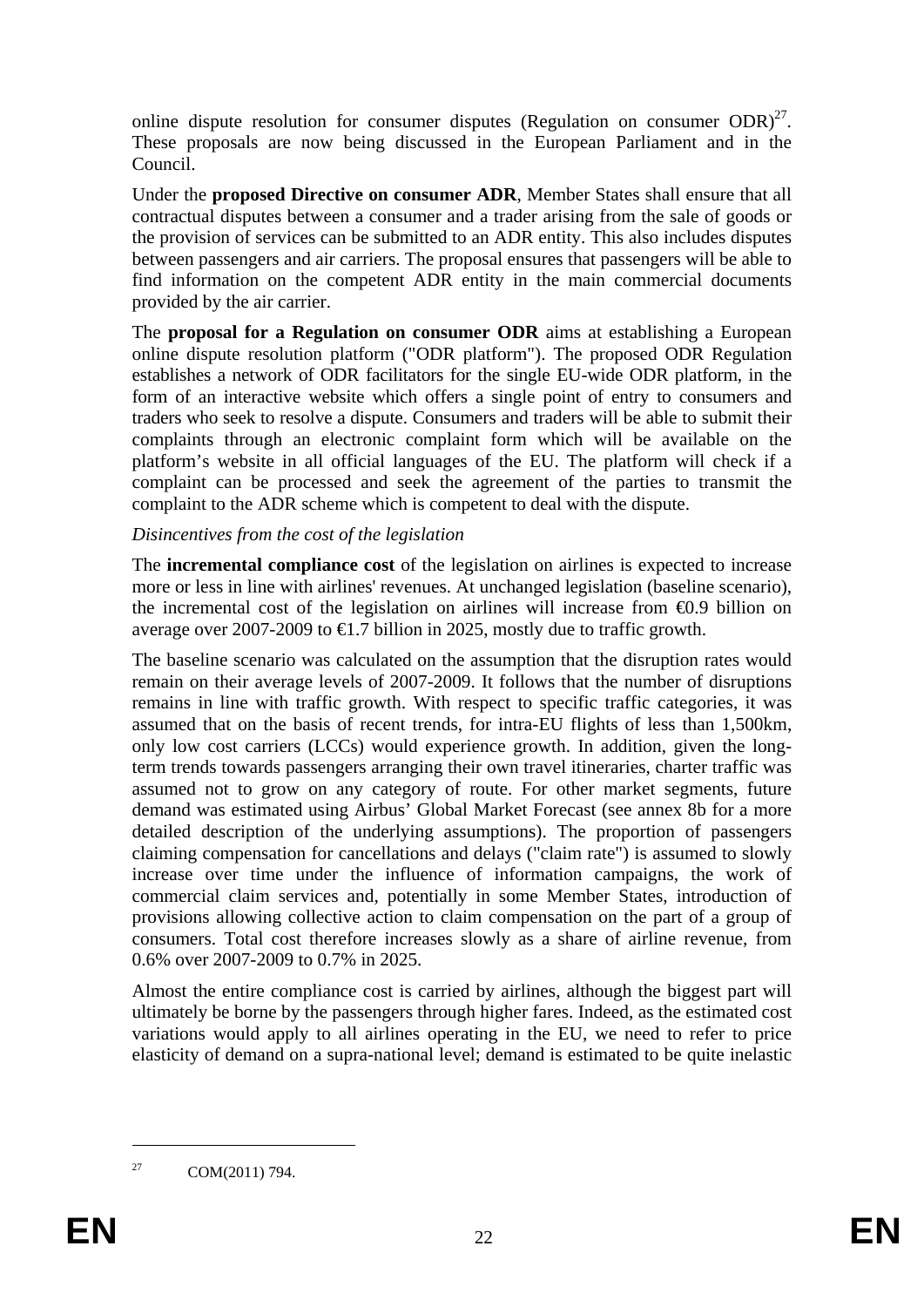(estimates of -0.6 to -0.8 are reported<sup>28</sup>), therefore airlines should be able to transfer most of the cost variations via fare variations to their passengers.

Costs are also incurred by Member States, due to the requirement to establish and fund national enforcement bodies (NEBs). The cost for Member States is estimated to increase from approximately  $\epsilon$ 27 million now to  $\epsilon$ 46 million by 2025, which is in line with traffic growth (the underlying assumption is that the number of complaints increases in the same proportion as air traffic).

### *Extraordinary events of long duration*

In 2010, delays and cancellations increased as a result of the volcanic ash crisis which led to a complete closure of airspace across northern Europe. A number of other events including particularly bad winter weather and strikes by air traffic controllers (the latter leading to the complete closure of Spanish airspace in December) added to this event in 2010. Whilst 2010 was a particularly bad year there may be exceptional events in the future.

As there has been no event comparable to volcanic ash before, we do not know the likelihood of such type of events. Note that even if such an ash cloud event were to be repeated, better understanding of the problem being reflected in changes to safety regulations mean that this would now be less likely to cause the complete closure of airspace. Therefore, the probability that the Regulation would generate an exceptional economic cost to a comparable extent to that it generated in 2010 is low but cannot be further quantified.

# *Third party responsibility*

Although Article 13 of the Regulation states that carriers are not prevented from claiming the costs of compliance from responsible third parties, there are limited legal means for airlines to claim against the third parties most likely to be responsible for disruption (e.g. airports, ANSPs). Some airlines are nonetheless trying to do so through national courts; at the time of writing this report these cases had not been decided or were unsuccessful.

# <span id="page-22-0"></span>**4.5. Should the EU act?**

According to Article 4 of the TFEU, and without prejudice to Article 3(2) of the same treaty and to the Court of Justice of the European Union's case law, EU action regarding passenger rights, as part of the common air transport policy, has to be justified. In the present case, it is therefore necessary that the subsidiarity principle set out in Article 5(3) of the Treaty on the European Union is respected. This involves assessing two aspects.

Firstly, it has to be assessed if the objectives of the proposed action could not be achieved sufficiently by Member States in the framework of their national constitutional system, the so-called necessity test. In the present case, there is limited scope for Member States to act alone to protect consumers, as the Air Services Regulation  $1008/2008^{29}$  does not allow scope for them to place additional requirements (other than

<u>.</u>

<sup>&</sup>lt;sup>28</sup> See the 2012 study by Steer Dvaies Gleave, appendix C, page 38 or the IATA economic briefing No 9 of April 2008

<sup>&</sup>lt;sup>29</sup> Regulation (EC) No 1008/2008 of the European Parliament and of the Council of 24 September 2008 establishing common rules for the operation of air services in the Community, OJ L 293 of 31.10.2008.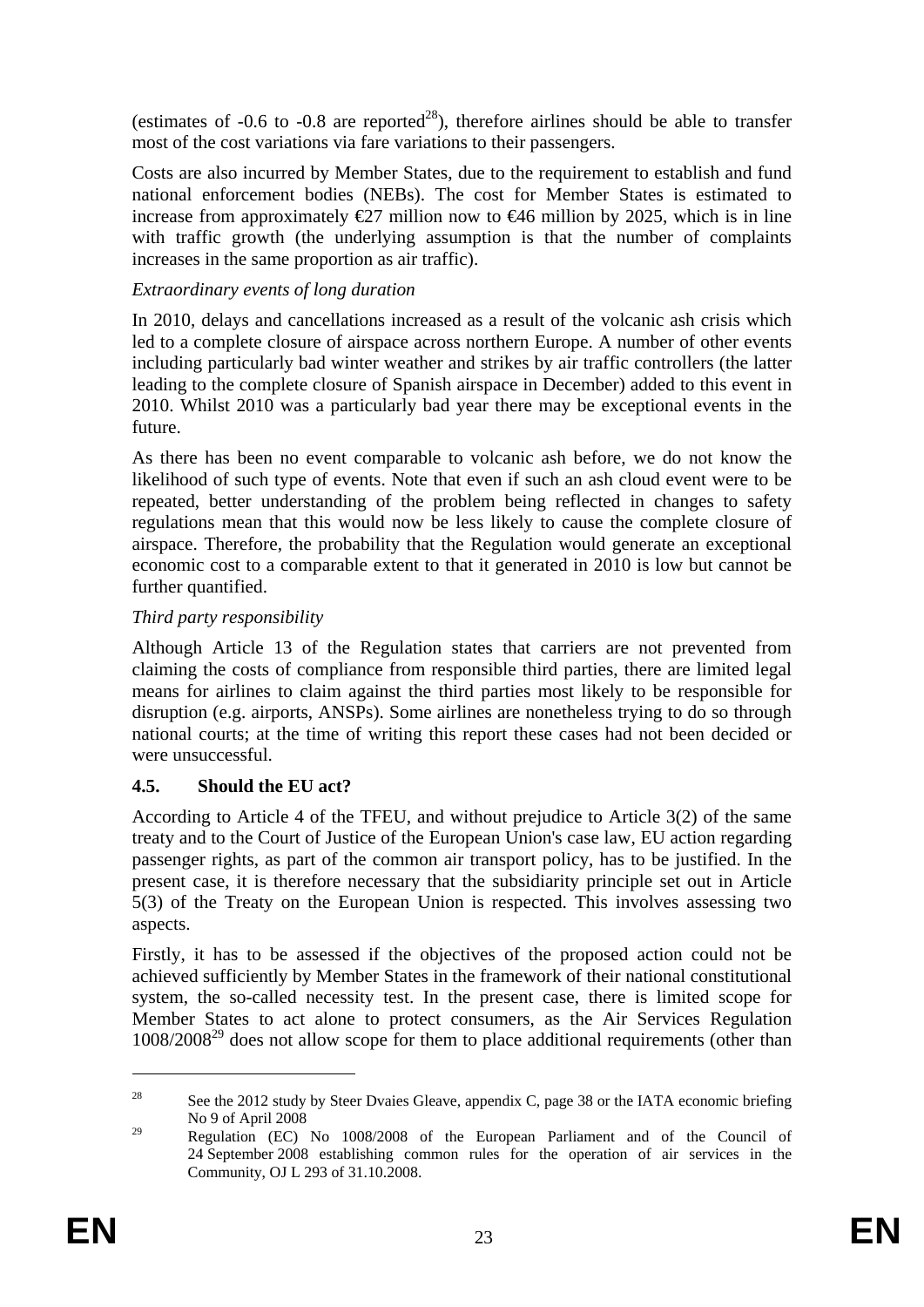those specified in the Regulation) on Community air carriers seeking to operate intra-Community services.

Secondly, it has to be considered whether and how the objectives could be better achieved by action on the part of the EU, the so-called "test of European added value". Most of the problems identified above refer to divergences of application/enforcement of Regulation 261/2004 across Member States which weaken passengers' rights and the level-playing field between air carriers. The EU level appears to be the appropriate level to address these problems in order to ensure uniform passenger rights across all Member States (and across third countries effectively taking part in the single air transport market via international agreements).

Indeed, addressing regulatory gaps and inconsistencies in EU law in an uncoordinated manner generates more fragmentation and exacerbates the problem. Only coordinated EU intervention can contribute to the completion of the internal air transport market by solving these problems. Article 100(2) of the TFEU allows the European Parliament and the Council to lay down appropriate provisions for air transport.

# <span id="page-23-0"></span>**5. OBJECTIVES**

# <span id="page-23-1"></span>**5.1. Policy objectives**

# <span id="page-23-2"></span>*5.1.1. General objectives*

In light of the problems identified in section 4 above and pursuant to article 100(2) of the TFEU, the general objective of this initiative is to promote the interest of air passengers by ensuring that air carriers comply with a high level of air passenger protection during travel disruptions, while ensuring that air carriers operate under harmonised conditions in a liberalised market.

### <span id="page-23-3"></span>*5.1.2. Specific objectives*

Based on the root causes of the problem identified in section 4, the general objective above can be translated into more specific objectives:

1. To ensure effective and consistent enforcement of passenger rights across the EU by:

1.1. Clarifying definitions and key principles underlying passenger rights and simplifying the rights;

1.2. Ensuring effective and consistent sanctioning policy;

1.3. Ensuring effective complaint–handling processes and means of redress for passengers

2. To reduce the disincentivising effects on airlines of certain costs of the Regulation by:

2.1. Ensuring that airlines obligations with regard to passenger rights cover risks that are limited in time and/or in size (so as to allow for potential insurability);

2.2. Ensuring that financial compensation in certain situations does not translate into decisive disincentives for compliance;

2.3. Ensuring that third parties are incentivised to address the causes of the travel disruptions for which they are responsible.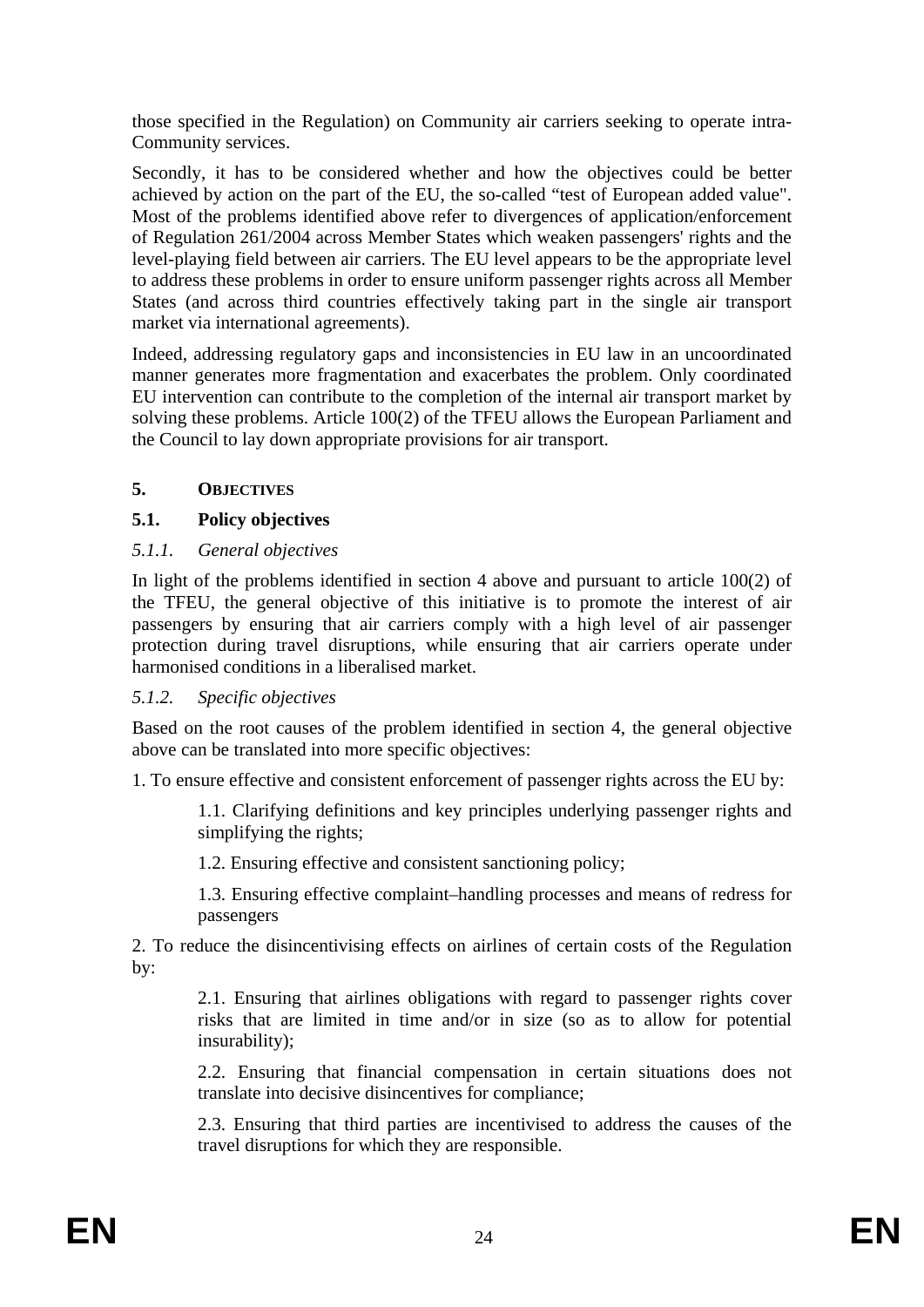| Identified problem                                                            |                                                                                                                                                | General objective                                       |                                                                                                       |
|-------------------------------------------------------------------------------|------------------------------------------------------------------------------------------------------------------------------------------------|---------------------------------------------------------|-------------------------------------------------------------------------------------------------------|
| rights                                                                        | Insufficient compliance with passenger                                                                                                         |                                                         | Ensuring compliance of airlines with a<br>high level of air passenger protection                      |
| Drivers                                                                       |                                                                                                                                                | Specific objectives                                     |                                                                                                       |
| Insufficiently<br>effective<br>and<br>uniform<br>enforcement<br>across Europe | Difficulty to interpret<br>aspects<br>of the<br>key<br>Regulation<br>(grey)<br>zones),<br>regulatory<br>complexity                             | Ensure<br>effective<br>and<br>consistent<br>enforcement | Clarify definitions<br>and<br>key principles, simplify<br>rights                                      |
|                                                                               | Inconsistent<br>and<br>insufficiently effective<br>sanctioning policies                                                                        |                                                         | effective<br>Ensure<br>and<br>consistent<br>sanctioning<br>policy                                     |
|                                                                               | Inadequate complaint-<br>handling process                                                                                                      |                                                         | effective<br>Ensure<br>complaint-handling                                                             |
| Disincentives for<br>compliance with<br>passenger rights                      | Strong<br>disincentives<br>from costs in specific<br>situations<br>(extraordinary events<br>duration;<br>of<br>long<br>small-scale operations) | Reduce<br>disincentives<br>for compliance               | airlines'<br>Ensure<br>that<br>obligations cover risks<br>that are limited in time<br>and/or size.    |
|                                                                               | Certain<br>of<br>aspects<br>financial<br>compensation<br>discourage<br>compliance, especially<br>for long delays                               |                                                         | Make<br>financial<br>less<br>compensation<br>desincentivizing,<br>especially<br>for<br>long<br>delays |
|                                                                               | of<br>Lack<br>economic<br>incentives<br>for<br>responsible<br>third<br>parties                                                                 |                                                         | Introduce<br>economic<br>incentives<br>for<br>responsible third parties<br>to address disruptions     |

Table 2: correspondence between the objectives and the above described problems

# <span id="page-24-0"></span>*5.1.3. Operational objectives*

The defined specific objectives can be translated into operational objectives which will be useful for future monitoring and evaluation (see section 8):

*In relation with the objective of effective and consistent enforcement* 

1. Reduce the number of prejudicial questions;

2. Ensure that airlines can expect to be sanctioned for similar infringements across the EU;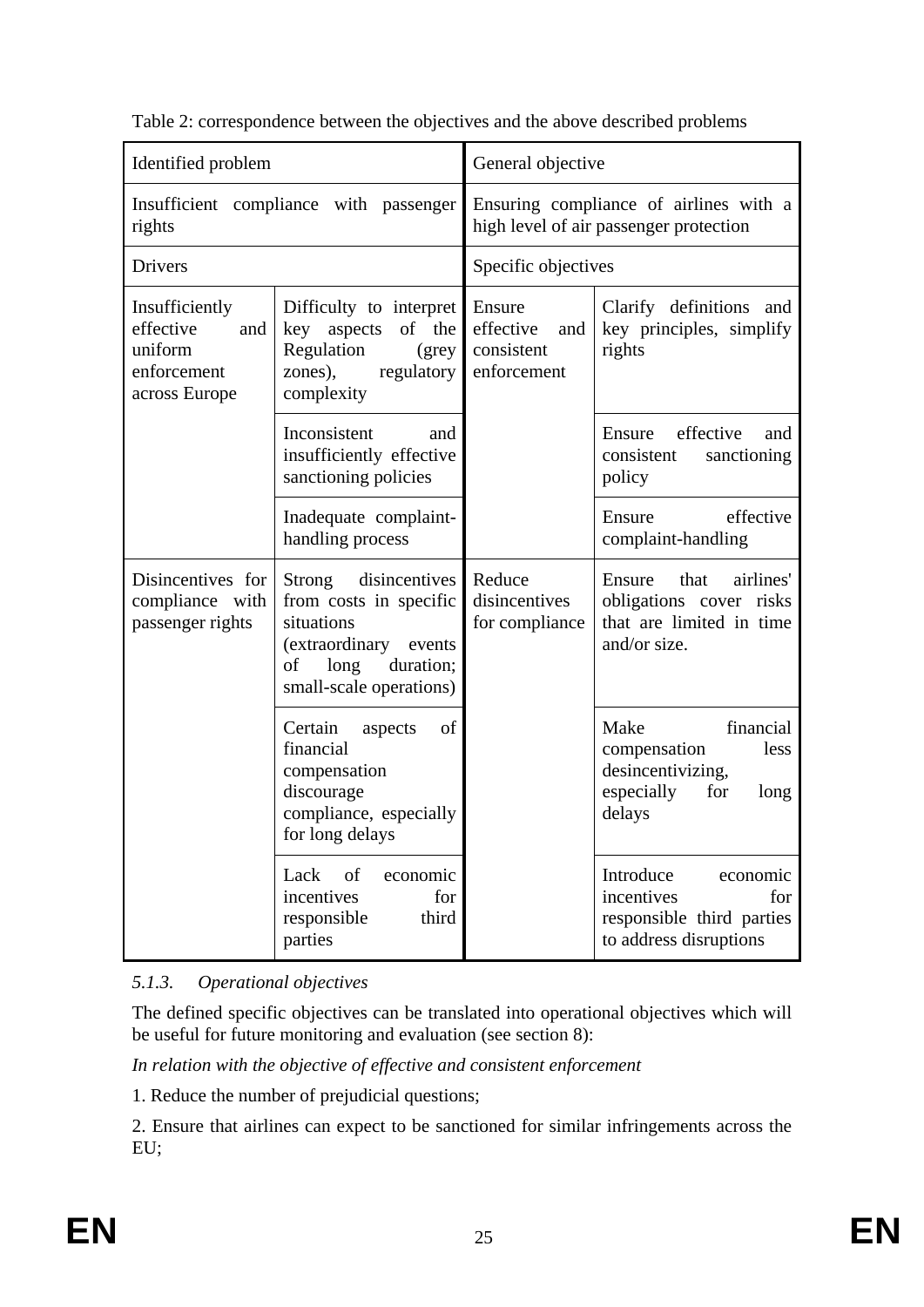3. Reduce the number of disputes between passengers and airlines.

*In relation with the reduction of the disincentivizing effects on airlines of certain costs of the Regulation* 

4. Ensure the predictability of the cost of the Regulation's obligations;

5. Ensure that the total amount of compensations paid, especially for long delays, does not take a disproportionate share of the total cost of compliance;

6. Ensure that third parties share their part of responsibility.

# <span id="page-25-0"></span>**5.2. Possible trade-offs between policy objectives**

The two specific objectives correspond to the two main drivers for insufficient compliance with air passenger rights. As both, a stronger enforcement and a reduction of the disincentives flowing from certain costs, contribute to improving compliance, a trade-off between these policy objectives is possible, putting either more weight on the first or on the second, or finding a balance between both policy objectives. This tradeoff will be translated into the selection of the policy options (see section 6.3).

Note that this also implies a trade-off between the general objective of protecting passenger rights and the specific objective of reducing the disincentivising effects of certain costs of the Regulation. Indeed, ensuring that the costs induced by the Regulation can be limited for airlines in specific situations (see objectives 2.1 and 2.2), where this is not the case now, may weaken in some cases certain passenger rights. It follows that passengers' rights may be limited in specific circumstances (e.g. in extraordinary events of long duration) while they are being reinforced in others (e.g. better enforcement; clarification of rights). The assessment of the options will pay special attention to these trade-offs.

# <span id="page-25-1"></span>**5.3. Consistency with other EU policies**

The **Package Travel Directive** 90/314<sup>30</sup> is currently under review. DG JUST, which is in charge of the Directive, and DG MOVE will ensure the consistency between both revisions.

On some issues, passengers that have acquired the air transport as part of a travel package enjoy the protection of both Regulation 261/2004 and Directive 90/314 on package travel. These rights do not conflict: appropriate clarifications already exist in Regulation  $261/2004^{31}$ . And as the Commission already clarified on several occasions (e.g. in informal guidelines), passengers cannot enjoy double compensation under both pieces of legislation; to ensure clarity, this could be explicitly mentioned in the text of a revised Regulation.

It must be stressed that consistency between both pieces of legislation does not necessarily imply that "flight only" travellers must enjoy exactly the same rights as "package travellers". It is rather the aim of EU law to better protect "package travellers" as package travel involves a very complex and atypical contractual relationship, involving several service providers, covering longer time spans, with significant costs often pre-paid in advance. Ensuring consistency between both pieces of legislation

<sup>&</sup>lt;sup>30</sup> Council Directive 90/314/EEC of 13 June 1990 on package travel, package holidays and package tours, OJ L 158, 23.6.1990, p.59<br><sup>31</sup> For example, article 8(2) of Regulation 261/2004 excludes passengers from the right of

reimbursement where such right already arises under Directive 93/114.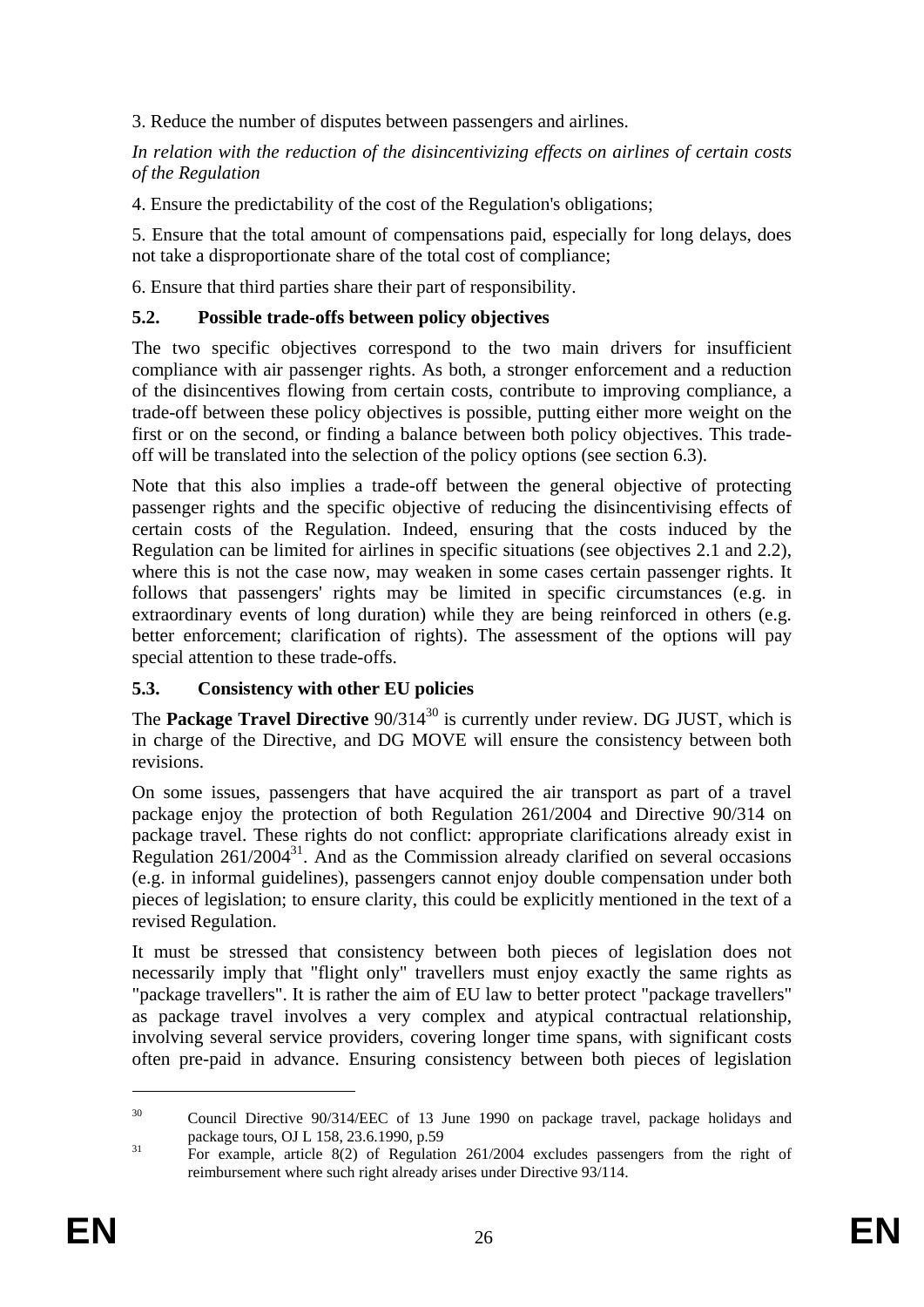means avoiding any conflicts of law. The most important common issues where consistency must be ensured are the following:

- **Advance rescheduling**: the Regulation is not clear at present what rights and obligations apply with respect to schedule changes, which would generally be notified in advance to passengers. In contrast, for package travel, Article 4(5) of the Package Travel Directive is clear that the passenger has a right to an alternative or a refund if the organiser makes a significant change to the agreed package. A clarification of this right in Regulation 261/2004 (as recommended in the present report) would clarify that "package travellers" and "flight only" travellers have similar rights in this respect.
- **Extraordinary events of long duration**: the revisions of both pieces of legislation will be coordinated in order to ensure that any limits to liability of operators in such events would be consistent between the Package Travel Directive, Regulation 261/2004 and passenger right regulations for other transport modes.
- **Insolvency**: a notable difference between "flight only" travellers and package travellers is the protection provided to the latter in case of insolvency of one of the parties performing the contract. No such protection exists for "flight only" travellers. Such protection flows again from the underlying principle that a better protection of package travellers is necessary as purchasing a package holiday involves several service providers where usually the one providing transport is not the result of an informed choice by the traveller and where bigger amounts have to be advanced than when buying only the air ticket<sup>32</sup>.

### <span id="page-26-0"></span>**6. POLICY OPTIONS**

### <span id="page-26-1"></span>**6.1. Possible types of EU intervention**

The Commission has envisaged three possible interventions at EU level to address the problems identified above, but which were discarded at an early stage of the assessment for the following reasons.

Some air carriers requested a **repeal of the Regulation**. Note that in such event, other applicable law, in particular the Montreal Convention and Directive 93/13 on unfair contract terms would remain in force (see annex 7, p. 78). A repeal of Regulation 261/2004 would lead to a substantial reduction in the level of protection of passengers' rights and would thus be inconsistent with the general objective of ensuring a high level of protection of passengers.

The second discarded policy option is the introduction of an **industry fund** that would take charge of all expenses linked to care and compensation. Although it would present the advantage of breaking the link between cost and application of passenger rights in

<sup>&</sup>lt;sup>32</sup> Note that the Commission services are currently assessing possibilites to improve "flight only" passenger protection in case of airline insolvency. For the moment, non-legislative ways are being investigated; therefore a revision or the introducion of new legislation on this issue is not considered as long as non-regulatory measures have not been fully investigated and tested. In this context, the Commission has sought the views of Member States' regulatory authorities which it is currently assessing in view of issuing **best practice guidelines** to national regulatory authorities.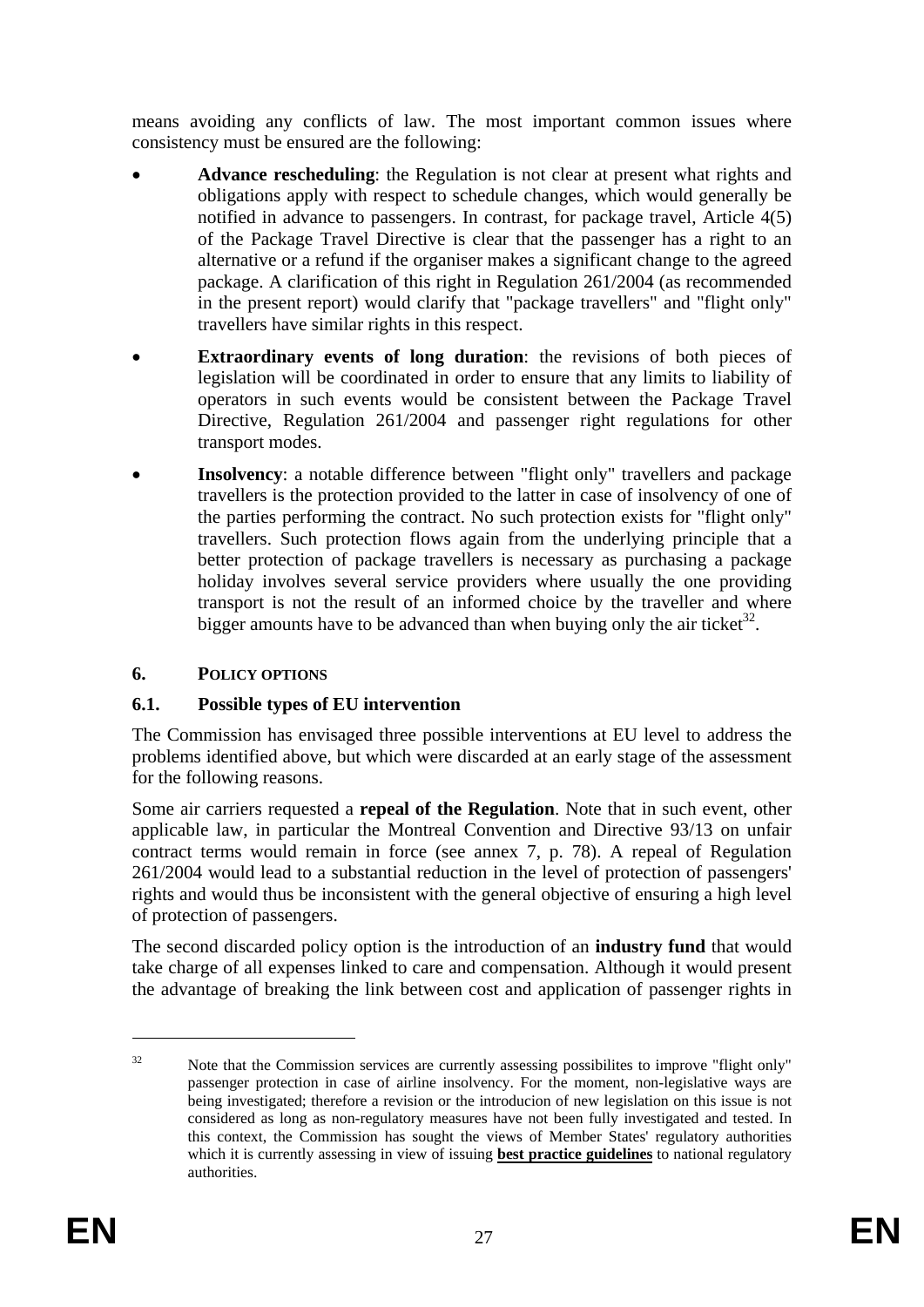individual cases and therefore of reducing the incentive not to comply, it also presents many disadvantages that appear to be outweighing its advantages:

- an industry fund would not be able to take charge of all types of passenger rights. For example, rerouting can be organised the most efficiently by the airline itself;

- although a fund could, theoretically, pay out compensation, the latter would lose its incentivizing effect on the air carriers to reduce disruptions;

- there may be difficulties in applying such fund to non-EU air carriers;

- the administrative cost linked to such a fund would increase the total compliance cost.

Note that in option 1 presented below, a similar idea in the form of optional insurance was taken up, but it was limited to care to avoid the mentioned lack of efficiency with regard to rerouting and compensation. As this type of insurance already exists, it was assumed that building on something already existing would be more promising than inventing a new industry fund, the setting up of which would cause additional costs. But the idea of an industry fund was partly taken up in options 3 and 4 to cover accommodation costs in extraordinary events of long duration, for which only limited insurance coverage exists.

The third discarded policy option is strict implementation of the existing, unchanged Regulation coupled with **guidance material and voluntary commitments** from industry and enforcement bodies. This policy option has been preferred by some stakeholders (e.g. some air carriers) over a revision of the Regulation. However, existing voluntary agreements with the air carriers and between the  $NEBs<sup>33</sup>$  and guidelines issued have not allowed lifting all the problems identified above and, coupled with the interpretation provided by the ECJ rulings, they do not leave much scope for further progress via non-regulatory measures.

A proposal of the European Commission to update the current EU regulatory framework is therefore the only form of EU intervention that could address all root causes of the identified problems.

### <span id="page-27-0"></span>**6.2. Initial screening of the policy measures**

The stakeholder consultations and interviews identified a broad set of individual measures having the potential to address the individual drivers mentioned above.

In a first stage, all the policy measures were submitted to a preliminary screening, thereby discarding those that did not bring sufficiently high benefits in comparison to their costs and disadvantages. The following criteria were used for this initial assessment:

- Stakeholder opinion
- Legal and practical compatibility (in particular, the compatibility with international law)
- Effectiveness of the measure to achieve its objective

<sup>33</sup> Agreement between NEBs:

[http://ec.europa.eu/transport/passengers/air/doc/neb/neb\\_complaint\\_handling\\_procedures.pdf](http://ec.europa.eu/transport/passengers/air/doc/neb/neb_complaint_handling_procedures.pdf) Agreement between airlines and NEBs:

[http://ec.europa.eu/transport/passengers/air/doc/neb/neb\\_airlines\\_procedures.pdf](http://ec.europa.eu/transport/passengers/air/doc/neb/neb_airlines_procedures.pdf)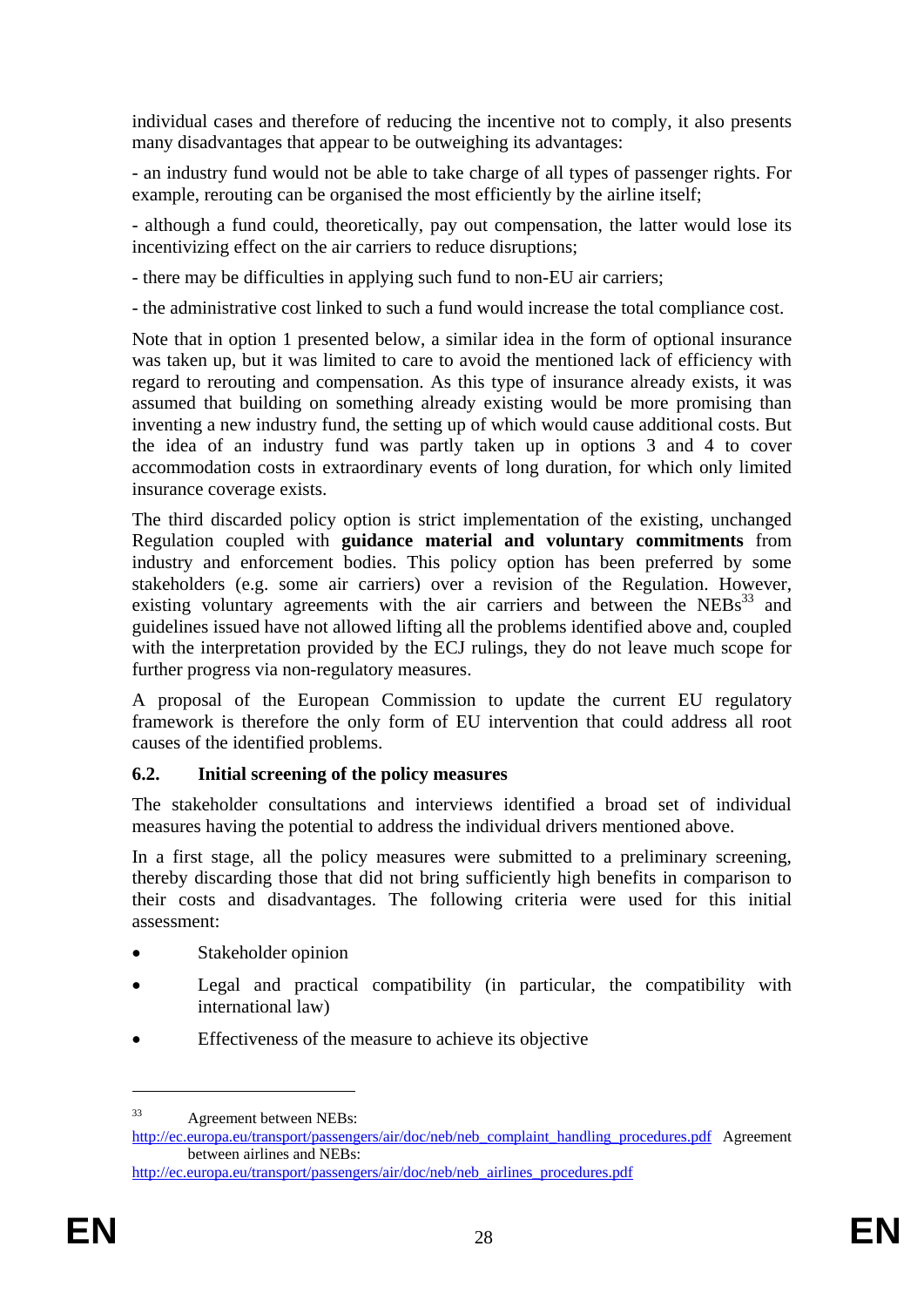# • Complementarity with other policy measures

The policy measures have also been assessed in light of the subsidiarity and proportionality principles. Annex 10 (p.105) gives an overview of the initial screening of the policy measures; it also show the main positions expressed in the public consultation for each of the assessed measures.. The most important (retained and not retained) policy measures are analysed in detail in annex 11 (p.124).

The following table gives an overview of the retained policy measures. The last column also shows which measures are retained in which policy option. The construction of the policy options is explained in the next section.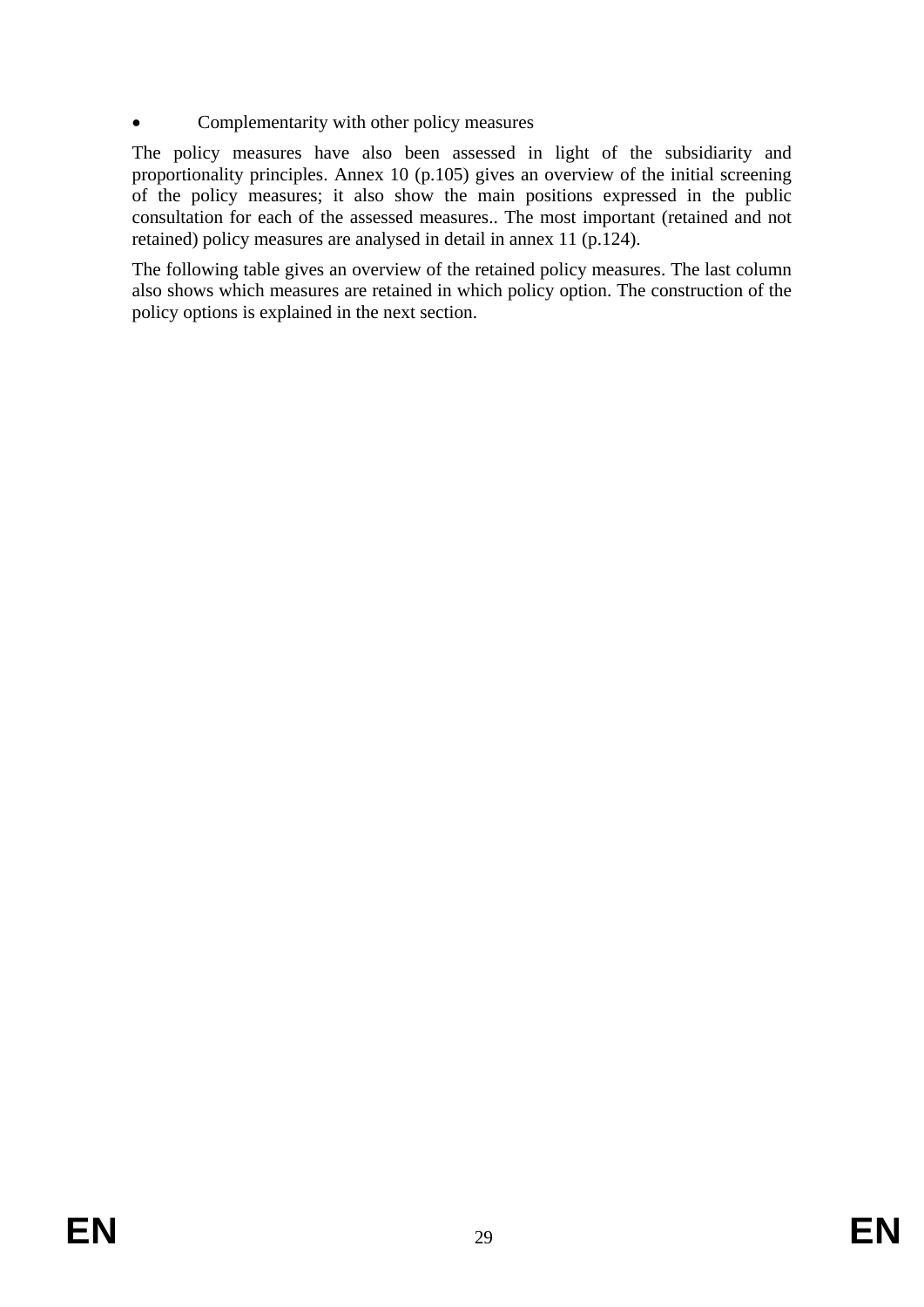| Specific                                 | Main<br>policy                                                             | Content of policy measures                                                                                                                                                                                                                                                                                                                                                                                                                      |                       | Options             |                |                         |
|------------------------------------------|----------------------------------------------------------------------------|-------------------------------------------------------------------------------------------------------------------------------------------------------------------------------------------------------------------------------------------------------------------------------------------------------------------------------------------------------------------------------------------------------------------------------------------------|-----------------------|---------------------|----------------|-------------------------|
| policy<br>objectiv<br>es                 | measures                                                                   |                                                                                                                                                                                                                                                                                                                                                                                                                                                 | $\overline{c}$<br>a l | $\overline{c}$<br>b | $\mathfrak{Z}$ | $\overline{4}$          |
|                                          |                                                                            | Ensure effective and consistent enforcement of passenger rights across the EU                                                                                                                                                                                                                                                                                                                                                                   |                       |                     |                |                         |
| Clarify<br>definitio<br>and<br>ns<br>key | Clearly<br>define<br>extraordinary<br>circumstances<br>(2)<br>alternatives | 1. Clearly define extraordinary circumstances and provide a non-exhaustive list of such $ X $<br>circumstances in line with the strict interpretation provided in the Wallentin judgement<br>and hence excluding many technical defaults (if such list is included in the Regulation it<br>can be amended by implementing/delegated act)                                                                                                        |                       |                     |                | $\mathbf{X} \mathbf{X}$ |
| principle<br>S,<br>simplify<br>rights    | retained)                                                                  | 2. Clearly define extraordinary circumstances and provide a non-exhaustive list of such<br>circumstances but extend their scope such that most technical defaults would be covered<br>by the definition (and therefore not give rise to compensation) $-$ the definition would thus<br>deviate from today's definition as interpreted by the Walletnin judgement in order to cover<br>all events outside the direct control of the air carrier. |                       | X                   |                |                         |
|                                          | Clarify the right<br>of rerouting<br>alternatives<br>(2)                   | 1. Clarification of today's notion of "comparable transport conditions". If the air carrier<br>cannot reroute on its own services on the same day, it must consider other carriers or other<br>transport modes in so far as seats are available at reasonable cost.                                                                                                                                                                             | $X \times X$          |                     |                |                         |
|                                          | retained)                                                                  | 2. Rerouting with other carriers or modes would have to be provided if not possible on<br>own services within 5 hours <sup>34</sup> , and even for delayed passengers (at present, rerouting is<br>only offered for denied boarding and cancellation).                                                                                                                                                                                          |                       |                     |                | X                       |
|                                          | Simplify right to                                                          | 1. Consistent time thresholds for assistance at delays: instead of different thresholds<br>depending on flight distance (as today), meals and refreshments would have to be                                                                                                                                                                                                                                                                     | X                     | X                   |                | X                       |

# Table 3: retained policy measures

<sup>&</sup>lt;sup>34</sup> Which would be the same delay after which the right to reimbursement arises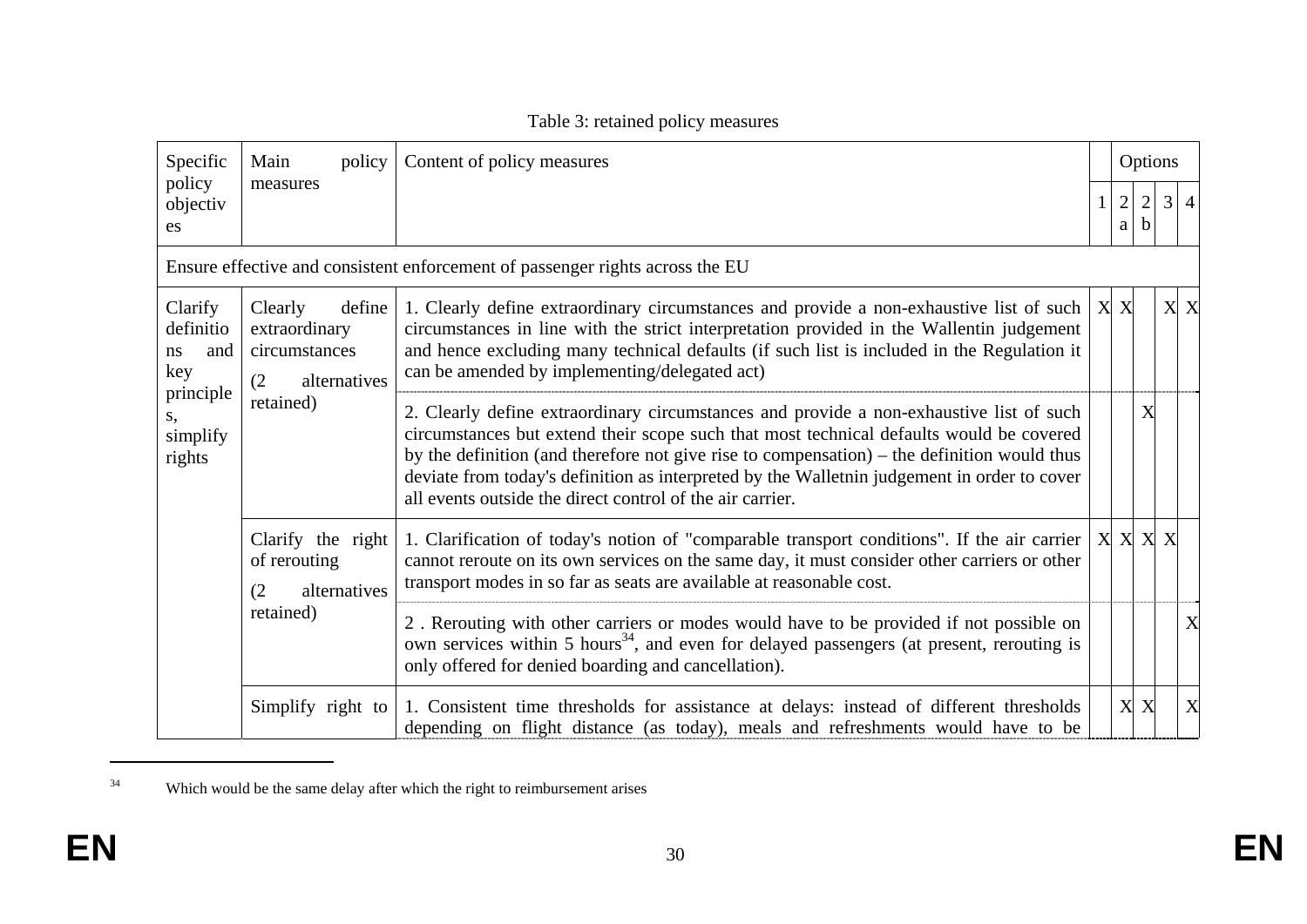|                                        | care<br>alternatives<br>(2)                                                  | provided for delays of more than 2 hours for all flight distances and for all events (delays<br>and for passengers awaiting rerouting in case of denied boarding or cancellation)                                                                                                                                                                                                    |                  |                       |  |  |
|----------------------------------------|------------------------------------------------------------------------------|--------------------------------------------------------------------------------------------------------------------------------------------------------------------------------------------------------------------------------------------------------------------------------------------------------------------------------------------------------------------------------------|------------------|-----------------------|--|--|
|                                        | retained)                                                                    | 2. Replace current rights for meals/refreshments/accomodation by an obligation imposed<br>on airlines to offer passengers optional insurance to cover such care                                                                                                                                                                                                                      | $\boldsymbol{X}$ |                       |  |  |
|                                        | Further<br>of<br>clarification<br>rights                                     | - Missed connecting flight: clarify right to care and right to compensation<br>- Mobility equipment: inform PRM on the possibility - under Montreal - to make<br>(without fee) a declaration of special interest to declare the actual value of mobility<br>equipment                                                                                                                |                  | $X \times X \times X$ |  |  |
|                                        |                                                                              | - Rescheduling: clarification that rescheduling is similar to cancellation/delay if it is<br>notified less than 2 weeks before the initially scheduled time. When the change in<br>schedule is of more than x hours (x is equivalent to the delay triggering the right to<br>compensation and depends on the option), than rerouting must be offered and<br>compensation may be due. |                  |                       |  |  |
|                                        |                                                                              | - Tarmac delays: clarification that Regulation applies also to delays on the tarmac: right to<br>free drinking water after 1 hour, right to disembark after 5 hours <sup>35</sup>                                                                                                                                                                                                    |                  |                       |  |  |
|                                        |                                                                              | - "No show" policy: clarify - in line with the Directive on unfair contract terms - that<br>passengers could use the return journey of a ticket even if they had not used the outward<br>journey, but without a more general right with regard to the different segments within the<br>inbound or outbound journeys.                                                                 |                  |                       |  |  |
|                                        |                                                                              | - Airports to provide basic information on passengers' rights (notices, posters)                                                                                                                                                                                                                                                                                                     |                  |                       |  |  |
| Ensure<br>effective<br>and<br>consiste | 1. Better flow of<br>information<br><b>NEBs</b><br>between<br>and Commission | - NEBs to inform COM on their sanctioning policy<br>- Clarification of the role of the NEBs (sanctioning versus complaint handling)<br>- Proactive policy by checking manuals and ground handling agreements                                                                                                                                                                         | X                |                       |  |  |

<sup>&</sup>lt;sup>35</sup> Under the current Regulation the right to renunciation and to reimbursement arises after 5 hours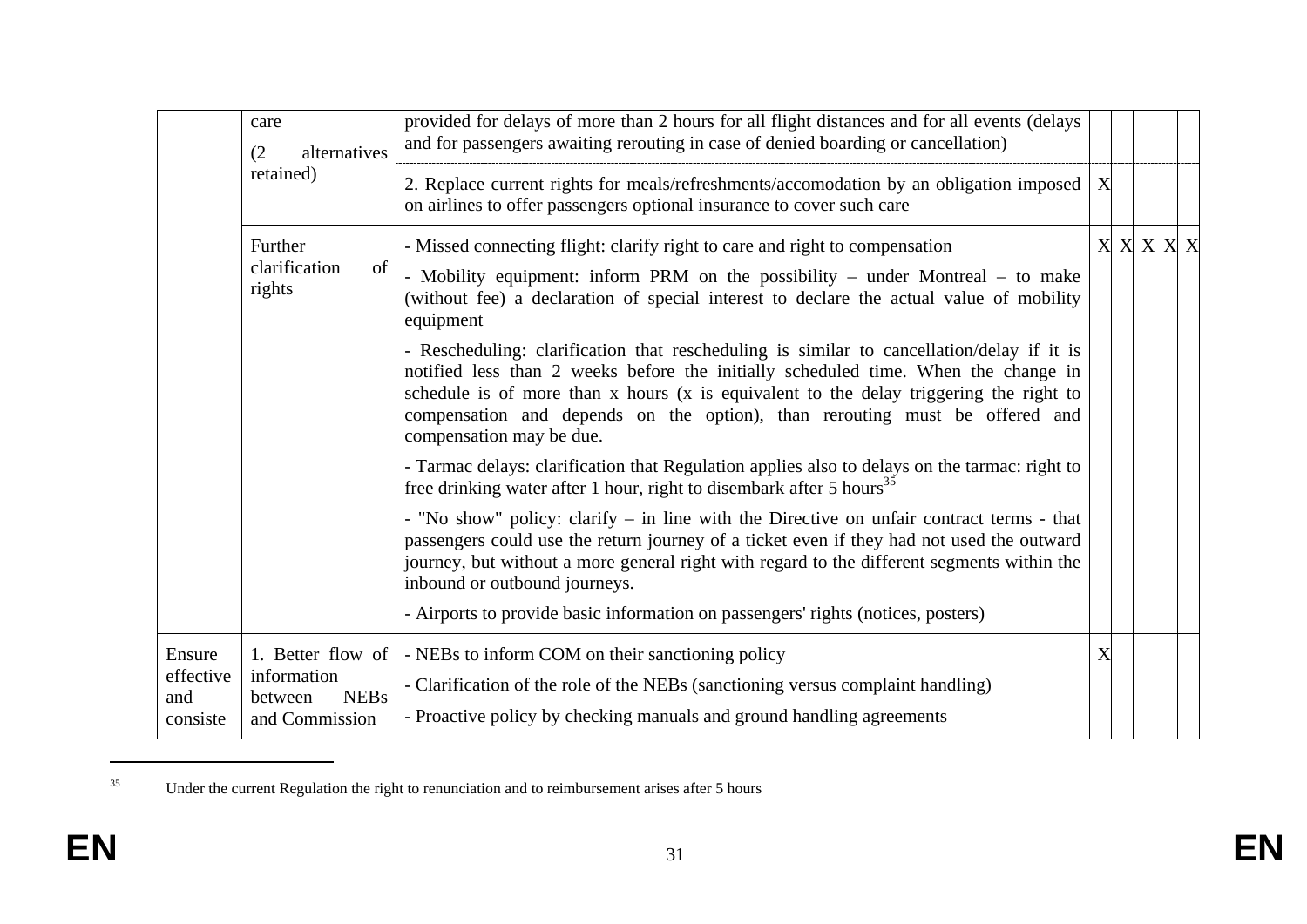| nt<br>sanctioni                | 2.<br>Formal                                                               | - NEBs to inform COM on their sanctioning policy                                                                                                                                                                                                                                                                                                                                                                                                                                                                           | X | X X |     |
|--------------------------------|----------------------------------------------------------------------------|----------------------------------------------------------------------------------------------------------------------------------------------------------------------------------------------------------------------------------------------------------------------------------------------------------------------------------------------------------------------------------------------------------------------------------------------------------------------------------------------------------------------------|---|-----|-----|
| ng                             | of<br>coordination<br><b>NEBs</b><br>the<br>by                             | - Clarification of the role of the NEBs (sanctioning versus complaint handling)                                                                                                                                                                                                                                                                                                                                                                                                                                            |   |     |     |
| policy                         | Commission                                                                 | - Proactive policy by checking manuals and ground handling agreements                                                                                                                                                                                                                                                                                                                                                                                                                                                      |   |     |     |
| (3)<br>alternati               |                                                                            | - Use of implementing or delegated acts for decisions over common interpretations and<br>common actions (comitology)                                                                                                                                                                                                                                                                                                                                                                                                       |   |     |     |
| ves)                           |                                                                            | - Right for COM to require investigation by one or several NEBs (especially for multi-<br>country cases)                                                                                                                                                                                                                                                                                                                                                                                                                   |   |     |     |
|                                | Centralisation<br>3.                                                       | - Setting up of an EU enforcement body of which NEBs would be local branches                                                                                                                                                                                                                                                                                                                                                                                                                                               |   |     | X   |
|                                | EU<br>an<br>in<br>enforcement body                                         | - The EU enforcement body would have the right of investigating and of sanctioning<br>infringements                                                                                                                                                                                                                                                                                                                                                                                                                        |   |     |     |
|                                |                                                                            | - Proactive policy by checking manuals and ground handling agreements                                                                                                                                                                                                                                                                                                                                                                                                                                                      |   |     |     |
|                                | NEBs to check on<br>compliance<br>with<br>Montreal<br>on<br>baggage issues | The NEBs (or the EU enforcement body) would also ensure the enforcement of the $ X  X   X   X$<br>provisions of the Montreal Convention and Regulation 2027/97 with regard to mishandled<br>baggage; this means that they would monitor the terms and conditions of the airlines and<br>sanction where necessary (this measure only covers general enforcement, it does not<br>include the handling or the mediation on individual complaints on baggage issues which is<br>being taken care of by the EU proposal on ADR) |   |     |     |
| Ensure<br>effective<br>complai | Definition<br>of<br>minimum<br>complaint                                   | - Air carriers to provide information on complaint handling procedures (e.g. contact $ X  X  X $<br>addresses, e-mail)                                                                                                                                                                                                                                                                                                                                                                                                     |   |     | X X |
| $nt-$                          | handling                                                                   | - Maximum time periods for airlines to respond to complaints                                                                                                                                                                                                                                                                                                                                                                                                                                                               |   |     |     |
| handling                       | procedures                                                                 | - Compel air carriers to recognise Property Irregularity Report (PIR) as baggage complaint<br>under the Montreal Convention                                                                                                                                                                                                                                                                                                                                                                                                |   |     |     |
|                                | EU<br>centralised<br>body<br>for                                           | The same EU body as mentioned above would centralize all passenger complaints                                                                                                                                                                                                                                                                                                                                                                                                                                              |   |     | X   |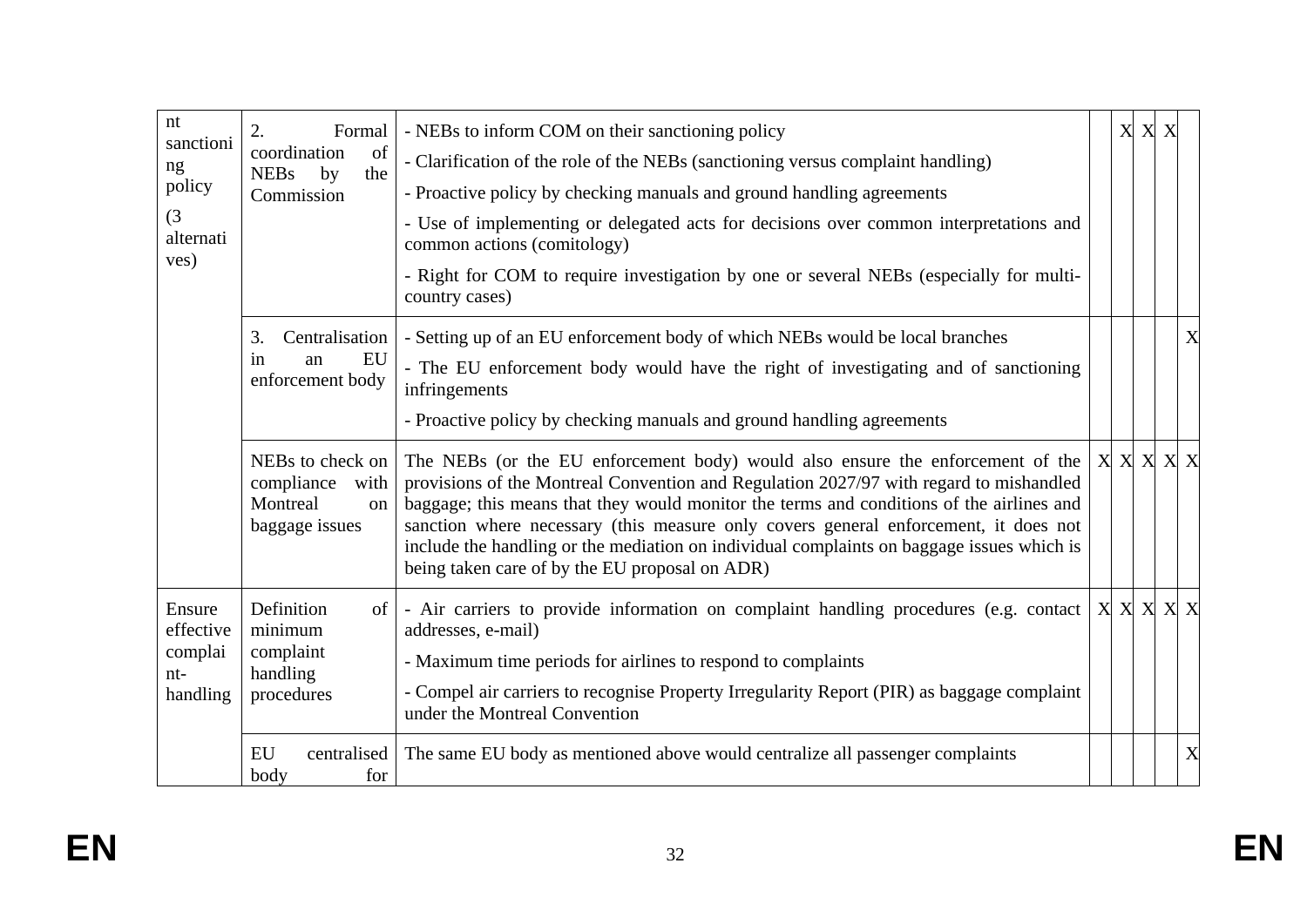|                                                      | complaint<br>handling                                                                                                           |                                                                                                                                                                                                                                                                                                                                                                                                                                                                                                                                             |   |     |     |
|------------------------------------------------------|---------------------------------------------------------------------------------------------------------------------------------|---------------------------------------------------------------------------------------------------------------------------------------------------------------------------------------------------------------------------------------------------------------------------------------------------------------------------------------------------------------------------------------------------------------------------------------------------------------------------------------------------------------------------------------------|---|-----|-----|
|                                                      | Clarify exchange<br>of info between<br>ADR<br>and NEB<br>taking<br>into<br>the<br>account<br><b>ADR</b><br>existing<br>proposal | - Building up on the new ADR Directive, the Regulation would clarify that mediation is $ X  X  X  X$<br>the role of the ADR while NEBs concentrate on general enforcement, complaints should<br>therefore primarily be addressed to ADR bodies (where NEBs and ADR are different<br>bodies, the NEB will inform about the respective roles)<br>- The NEBs would offer their expertise to the ADR and investigate complaints where<br>necessary<br>- ADR would provide NEBs with information on complaints useful for general<br>enforcement |   |     |     |
|                                                      | Reduce disincentives for compliance                                                                                             |                                                                                                                                                                                                                                                                                                                                                                                                                                                                                                                                             |   |     |     |
| Ensure                                               | Increase                                                                                                                        | 1. Obligation on airlines to offer optional insurance for care (as above)                                                                                                                                                                                                                                                                                                                                                                                                                                                                   | X |     |     |
| that<br>airlines'<br>obligatio<br>ns cover           | of<br>predictability<br>costs<br>in<br>exceptional<br>events of<br>long                                                         | 2. Time limit on accomodation in events of long duration (2 sub-options: 3 or 4 nights -<br>with a maximum amount per day per passenger). PRM would not be impacted by this<br>limitation.                                                                                                                                                                                                                                                                                                                                                  |   | X X |     |
| risks<br>that are<br>limited<br>in time<br>and/or in | duration<br>(3)<br>alternatives)                                                                                                | 3. No limit on care but where an extraordinary event lasts longer than a predetermined<br>time limit (2 sub-options: 3 or 4 nights), an industry fund would reimburse airlines within<br>the limits of its finances. Such an industry fuind would be organised on a national or EU<br>level and would be financed via a levy on every airline ticket.                                                                                                                                                                                       |   |     | X X |
| size                                                 | Reduce                                                                                                                          | 1. Obligation on airlines to offer optional insurance for care (as above)                                                                                                                                                                                                                                                                                                                                                                                                                                                                   | X |     |     |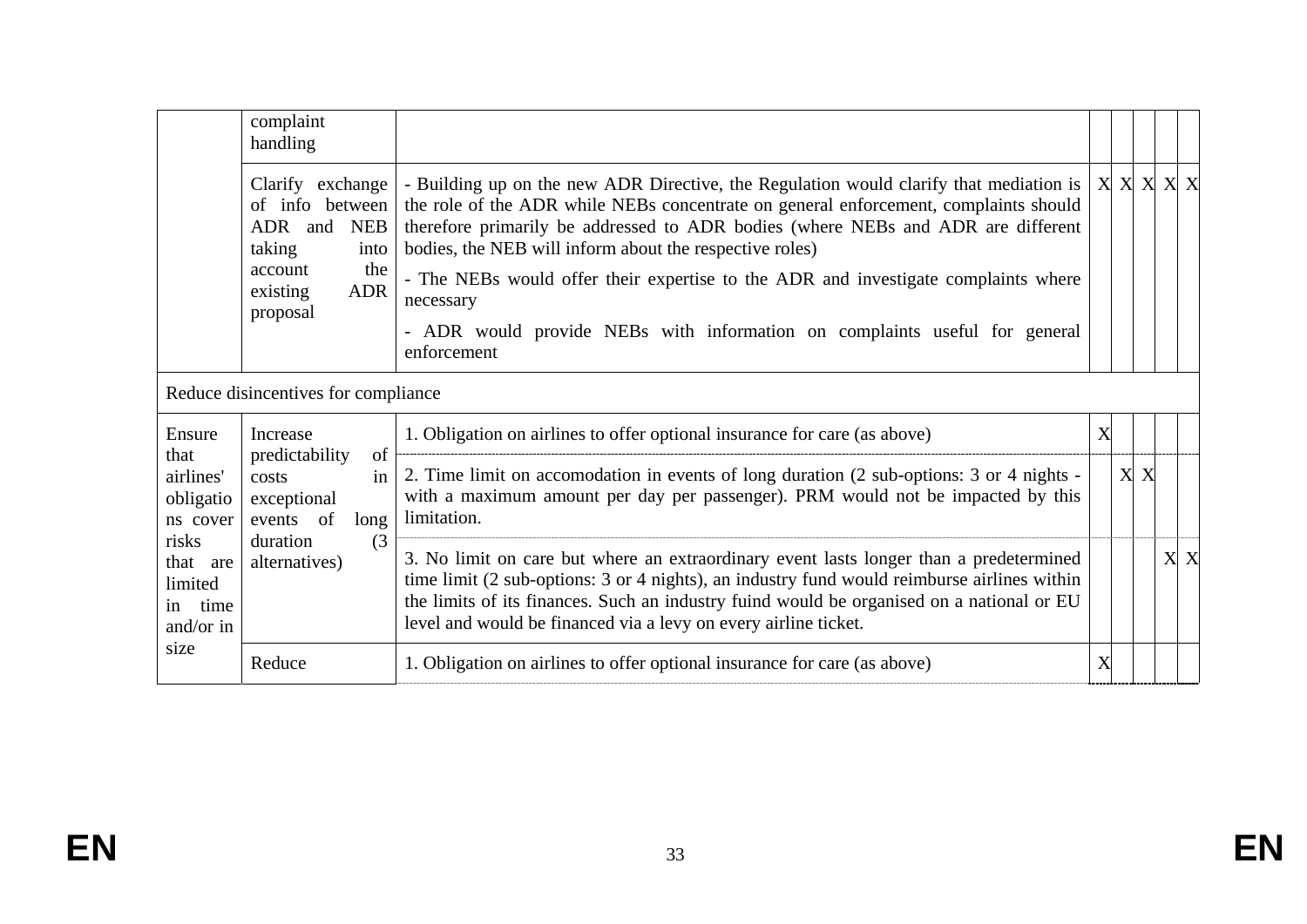|                                                                     | compliance<br>cost<br>small-scale<br>for<br>(3)<br>operations<br>alternatives) | 2. Derogation for small-scale operations with regard to accomodation (small-scale<br>operations would be defined as flights with aircraft with less than 80 seats over distances<br>of less than 250 $km^{36}$ ) |                          | X X |     |  |
|---------------------------------------------------------------------|--------------------------------------------------------------------------------|------------------------------------------------------------------------------------------------------------------------------------------------------------------------------------------------------------------|--------------------------|-----|-----|--|
|                                                                     |                                                                                | 3. No change on care and assistance                                                                                                                                                                              |                          |     | X X |  |
| Make<br>financial<br>compens<br>ation                               | Increase<br>time<br>for<br>threshold<br>compensation for<br>delay              | Instead of 3 hours, the right to compensation would arise after a delay at destination of at<br>least 5 hours <sup>37</sup>                                                                                      | X X                      |     |     |  |
| less<br>disincent<br>ivizing,<br>especiall<br>for<br>long<br>delays | Adjust lump-sum<br>compensation,<br>for<br>especially<br>short distances       | Increase progressivity of compensation amounts from short to long distances $(\epsilon \to 5$ for 0-<br>750km, €150 for 750-1500 km, €300 for 1500-3500 km, €500 for more than 3500 km) <sup>38</sup>            | $X \vert 0 \vert 0$<br>X |     |     |  |
| Introduc<br>e<br>economi                                            | Involve<br>all<br>players of the air<br>transport chain in                     | - Airports to set up contingency plans in cooperation with airlines and other airport users<br>- Possible recourse against third parties: national and contractual provisions cannot stand                       | X X X X X                |     |     |  |

<sup>&</sup>lt;sup>36</sup> 80 seats was chosen as that is about the maximum capacity of turboprop aircraft used on this type of operations and 250km was chosen as reference to short operations and establishing a parallel with the most recent passenger protection regulation – regulation 181/2011 on the rights of passengers in bus and coach transport – which derogates routes with a distance of less than 250km.

<sup>&</sup>lt;sup>37</sup> During the screening of individual measures, both a 5-hour threshold and longer thresholds for long-haul flights were considered. See section 6.3.for more information and the assessment of these sub-variants.

<sup>&</sup>lt;sup>38</sup> It is important to note that the indicated amounts have been chosen for the purpose of calculation of the impacts on airline costs and should rather be understood as orders of magnitude. Small variations of these amounts (e.g. increasing the  $\epsilon/5$  for short distances up to  $\epsilon/100$ ) will only have a small additional impact on the estimated cost of the entire regulation for the combined option packages indicated in the assessment section and will therefore not alter the conclusions of the present report (this is because other measures such as an increased time threshold for compensation for delay, already significantly reduce the total amount of compensation; the percentages in the table 56 of annex 13 would only slightly be altered; of course only as long as the amounts are not modified too much).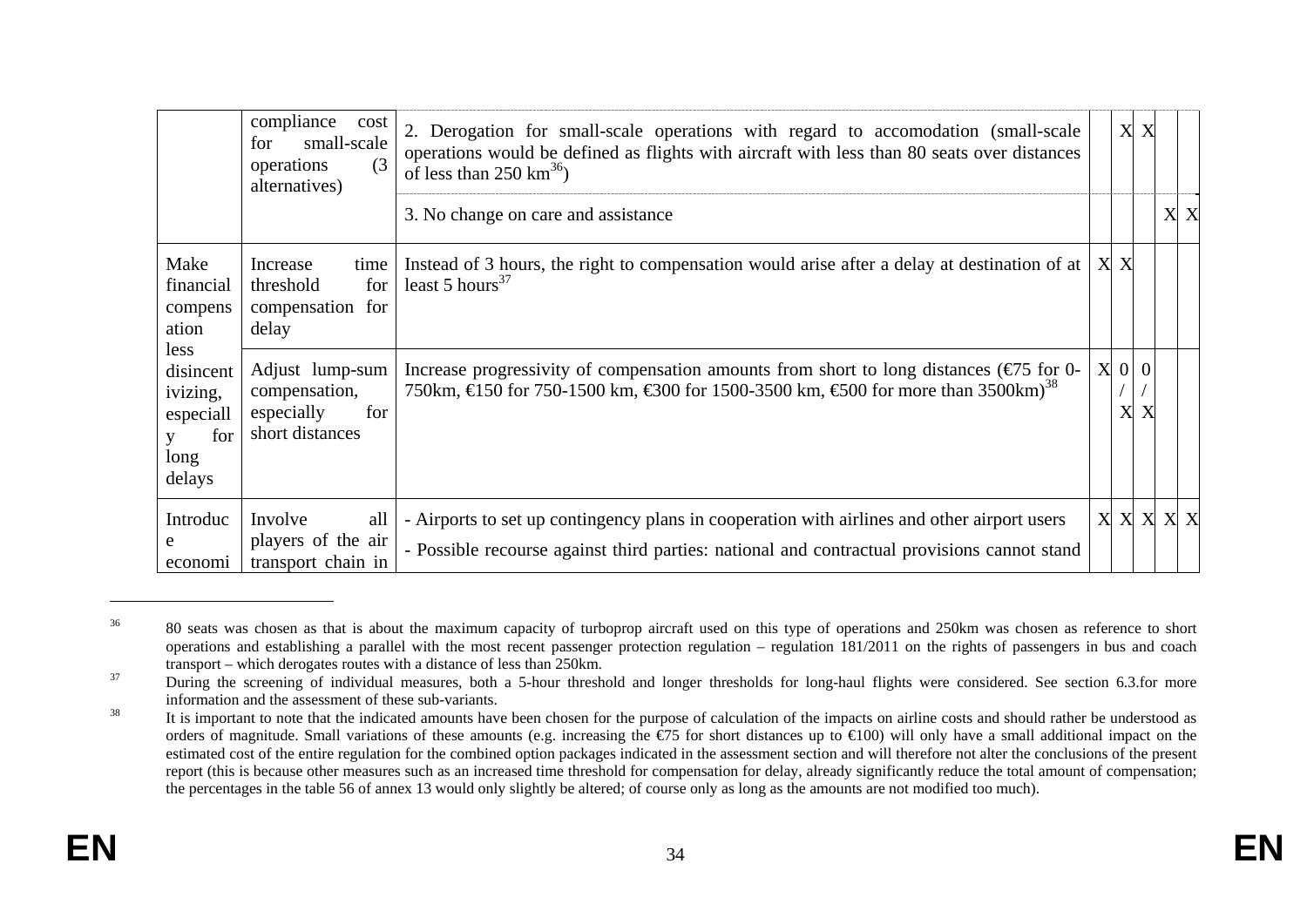|           |                  | the provision of $\vert$ in the way of claiming redress from third party responsible for disruption |  |  |
|-----------|------------------|-----------------------------------------------------------------------------------------------------|--|--|
| incentiv  | passenger rights |                                                                                                     |  |  |
| for<br>es |                  |                                                                                                     |  |  |
| third     |                  |                                                                                                     |  |  |
| parties   |                  |                                                                                                     |  |  |
| to        |                  |                                                                                                     |  |  |
| address   |                  |                                                                                                     |  |  |
| disruptio |                  |                                                                                                     |  |  |
| ns        |                  |                                                                                                     |  |  |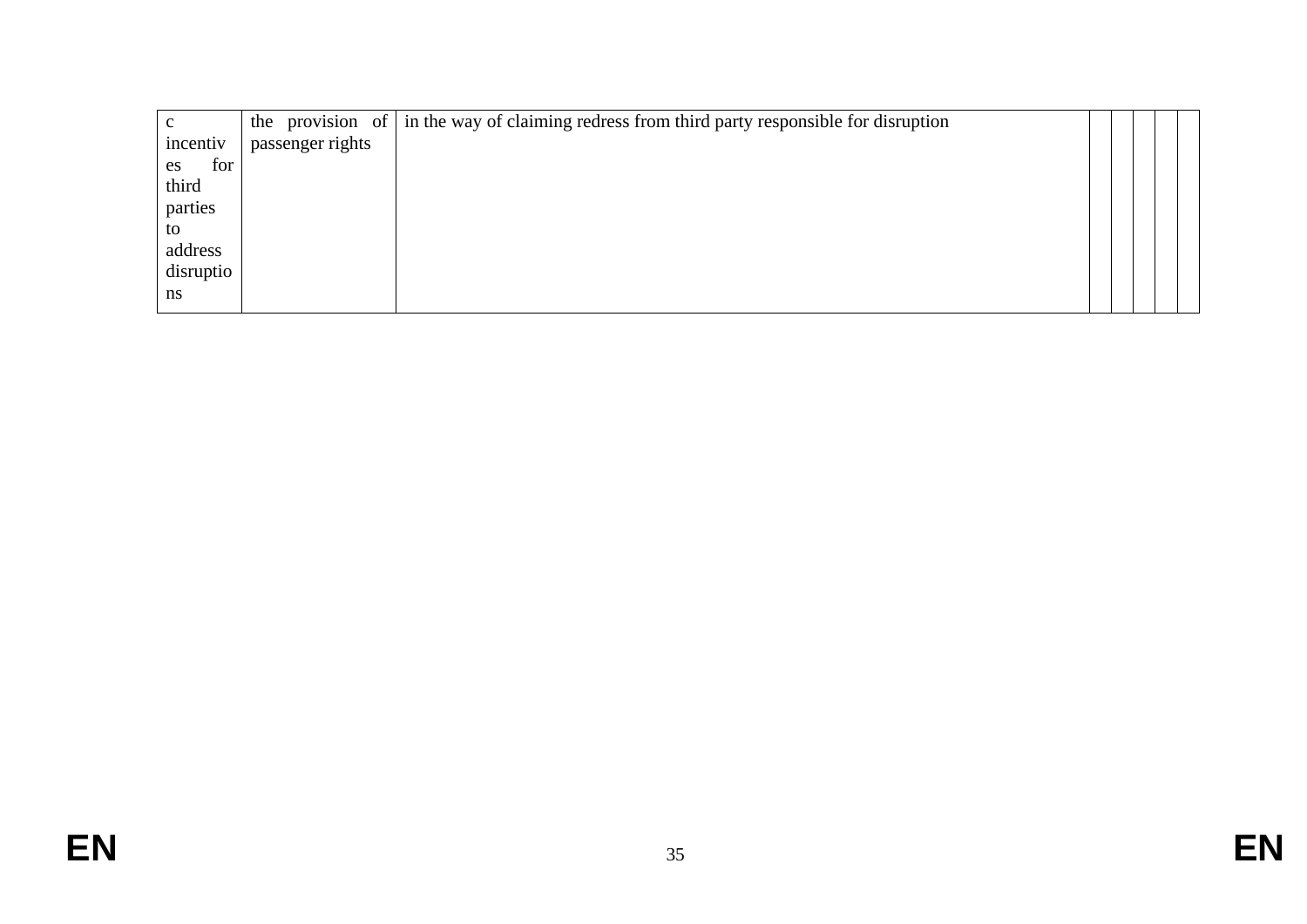# <span id="page-35-0"></span>**6.3. Description of policy options**

In a second stage, the retained policy measures were packaged into policy options that constitute viable policy alternatives for achieving the above defined policy objectives.

Four policy options are considered by combining the different policy measures retained after the initial screening. The four have in common a certain number of policy measures. What distinguishes them is the chosen trade-off between stronger enforcement and adjusted economic incentives for airlines. As shown above, a heavier cost is an incentive for airlines for minimising costs of compliance and trying not to grant passengers their rights. A stronger sanctioning policy is an incentive for compliance. Therefore, in light of the general objective of promoting the interest of air passengers, for options where the cost imposed by the obligations of the Regulation is higher, the enforcement policy must be stricter and better coordinated, and vice versa.

Such a selection is considered because a full focus on enforcement without addressing the economic disincentives would require very considerable resources to be devoted to the enforcement bodies. To avoid such public cost, different trade-offs are considered to mitigate the public resources needed while keeping a high level of protection for passengers.

- (1) **Focus on economic incentives (moderate change of enforcement):** under option 1, enforcement is better coordinated, mainly via a better stream of information between the NEBs and the Commission. The option mainly focuses on the reduction of costs by replacing some of the obligations with regard to care (i.e. refreshments, meals, accommodation) by the obligation for airlines to propose optional insurance to passengers at the moment of booking. Other obligations such as rerouting are left under the responsibility of the airlines as an insurance company could not organise the rerouting as efficiently. Also compensation is left to the airlines as it plays an incentivizing role. This option is inspired by the opinions expressed by many airlines that a greater role should be given to the insurance market although this option goes not as far as proposing a complete replacement of the current passenger rights by insurance (which would be incompatible with the stated policy objectives).
- (2) **Balancing stronger enforcement policy with economic incentives:** under option 2, enforcement policy is reinforced via a strong coordination of NEBs with a central and formal coordinating role for the Commission. The option mainly focuses on reinforcing care and assistance while additional costs flowing from this are compensated by adjustments in the global amount of financial compensation to be paid. Option 2 modifies this global amount by reducing the frequency of compensation payments via two variants:
	- (a) Either by increasing the time threshold after which the passenger has a right to compensation in case of delays from the current three hours to at least five  $39$ :
	- (b) Or by extending the scope of "extraordinary circumstances" to include most technical defaults.

<sup>&</sup>lt;sup>39</sup> Note that to respect the principle if equal treatment confirmed in the Sturgeon judgement, this implies an equivalent change in Article  $5(1)(c)$  of the Regulation with regard to cancellations. This has been taken into account in the calculations.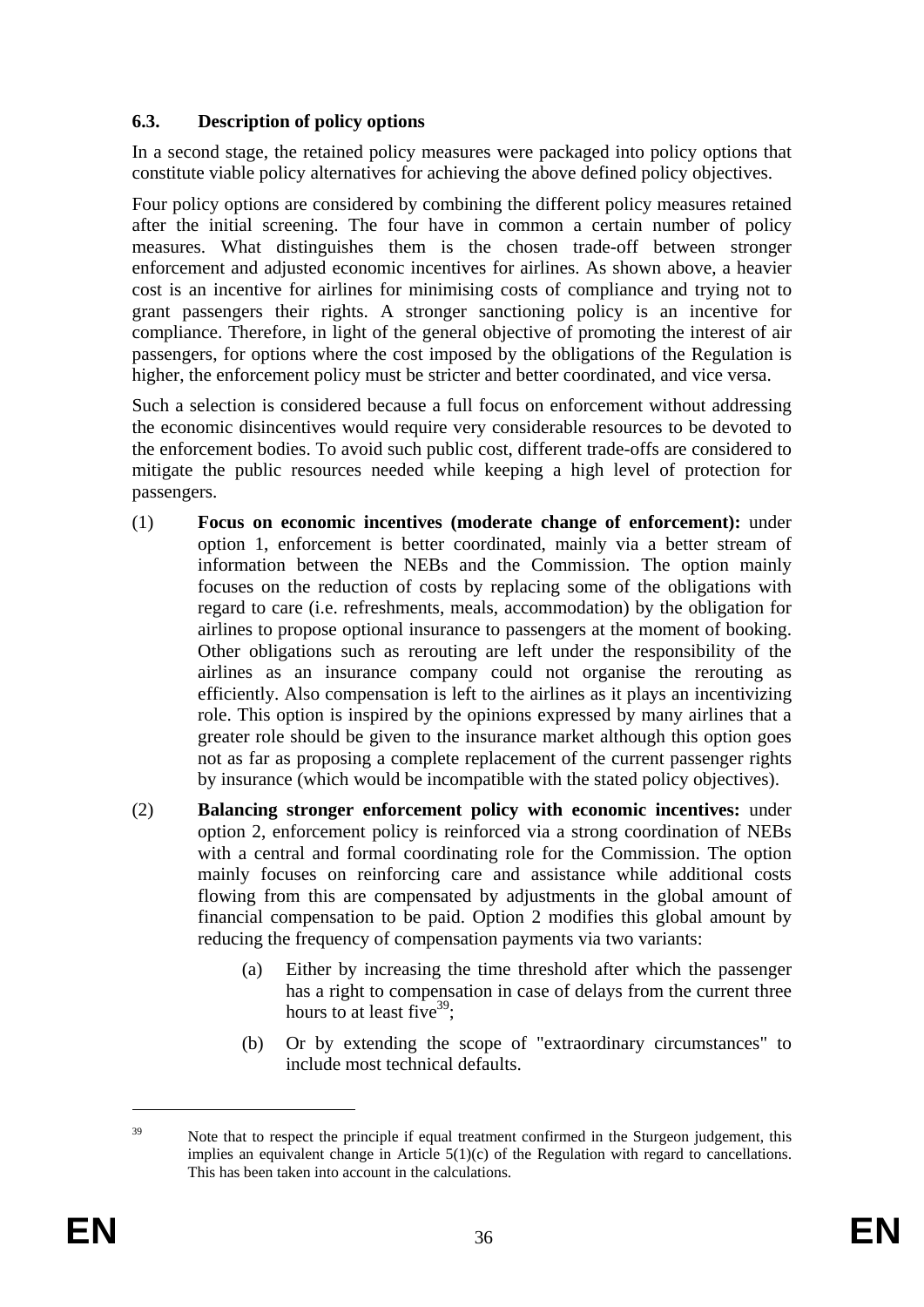For both variants 2a and 2b, the report assesses whether an additional adjustment of the lump-sum compensation amounts would be useful to reduce the disincentives in specific situations and to further focus on the specific problems identified for small-scale operations (stronger progressivity of amounts in function of flight distance).

Moreover, option 2a implies an increase of the one-trigger delay threshold for compensation from the current three hours to at least 5 hours. A further subvariant of option 2a was assessed to determine whether a further fine-tuning of this option could add value. The subvariant implies multiple delay thresholds for compensation depending on the flight distance: 5 hrs for flights shorter than 1500km, 9 hrs for 1500-3500km and 12 hrs beyond  $3500 \text{km}^{40}$ . This subvariant was tested in order to take into account the practical difficulties of long-haul flights to deal with delays (e.g. time needed to fly in spare parts or replacement aircraft). At the same time, there is a rationale of proportionality in linking the compensation to the duration/distance of the flight as long delays appear to be more frequent for long-haul flights than for short-haul flights.

Option 2 is a mix of policy measures including elements from various stakeholder groups. The stronger enforcement policy and the clarification of a certain number of rights is backed by consumer groups. Airlines are opposed to the compensation in case of long delay but it was included in this option to avoid a weakening of passenger rights contrary to the policy objectives; therefore it was rather considered how the parameters of compensation in case of long delay could be modified to take into account the financial concerns of the airlines. Finally, a time limit on the liability of airlines in cases of extraordinary events of long duration is clearly an airline request (we consider two sub-options: a limit of 3 days or 4 days), but its impact on passengers is being mitigated by accompanying measures such as a quicker rerouting or the introduction of contingency planning.

(3) Focus on enforcement: option 3 entirely focusses on stronger enforcement and clarifies existing passenger rights to render their application more effective. The compliance cost is not expected to decrease under this option, but it adds a measure where air carriers must designate a responsible for each airport that would have the power to take decisions with regard to care and compensation. Such an obligation of means would be easy to check by the enforcement bodies and is expected to ensure a better application of passenger rights "on the spot".

Option 3 is inspired from those elements of the EP resolution mentioned above (page 11) which refer to Regulation 261/2004 or to baggage issues. However, the EP resolution could not be translated directly into a policy option as its elements did not respond to all the policy objectives set in the present impact assessment. Therefore, a number of elements were added to ensure that the option would stand as a full policy alternative in view of the set objectives (e.g. the common elements mentioned in table 4, but also an industry fund to tackle the problem of unlimited liability in extraordinary events of long duration).

 $40$  This subvariant has been taken as an example for calculation purposes. Other possibilities exist, such as a double threshold, distinguishing only short-haul flights and long-haul flights (e.g. 5 hours for the first and 12 hours for the latter).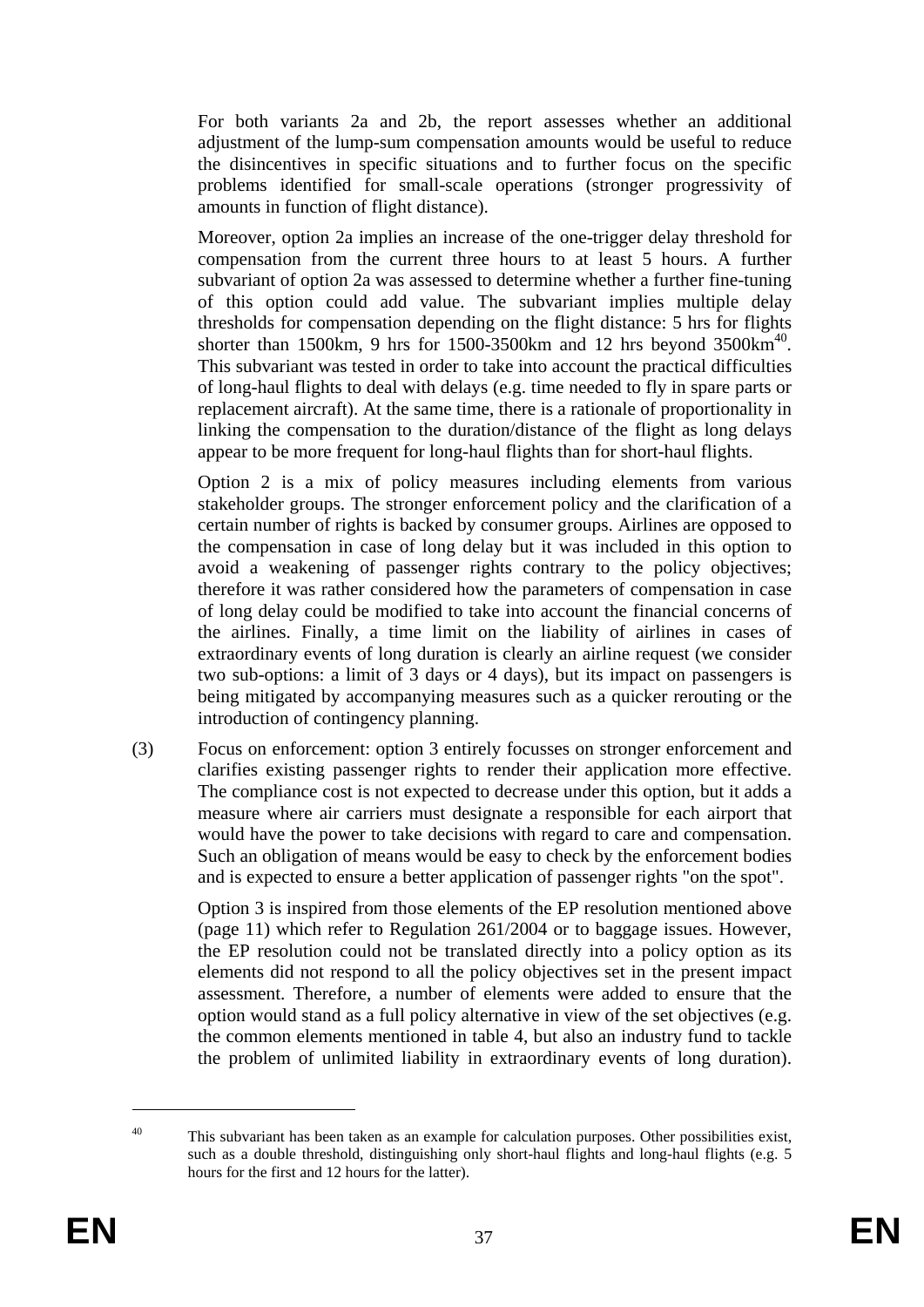Furthermore, while the EP resolution calls for an inclusion of compensation for long delays into the text of the Regulation, it remains vague with regard to the time threshold that would apply and only refers to the need to take into account that such compensation could trigger more cancellations. In option 3, the judgements of the Court in the cases Sturgeon (compensation for long delay) and Wallentin (technical defaults) are integrated as such into the Regulation. Note that a policy measure that would introduce a compensation for delayed baggage was discarded because of its likely incompatibility with the Montreal Convention (see annex 10, on p.122).

(4) **Centralised enforcement:** option 4 entirely focuses on a powerful and centralised enforcement policy which must counteract the negative incentives from the compliance cost: a central EU enforcement body is therefore part of this option. Like option 3, option 4 also introduces the principle of an industry fund to ensure continued care in cases of mass disruption $41$ .

Option 4 is inspired from the contributions of consumer groups to the public consultation: centralised enforcement and an obligation of rerouting in case of long delays were requests by some consumer groups and are therefore integrated into this option. Note, however, that an obligation to have airline representatives in every airport as in option 3 is not included in this option because, under this option, enforcement is directly ensured by a centralised and stringent sanctioning policy.

As a number of alternative policy measures were discarded already in the preliminary screening, the policy options have some common features such as:

- the clarification of a number of issues (e.g. rerouting obligations, care during tarmac delays, passenger rights for missed connections, etc.);
- better claim and complaint handling by both, the air carriers and the national bodies in charge of individual complaints (information to be provided on complaint-handling procedures; maximum time periods for airlines and such bodies to respond to claims and complaints; coordination and cooperation between NEBs and future ADR bodies under the new ADR Directive);
- involvement of other market players: enhanced possibility for recourse of airlines against third parties responsible for disruptions; setting up of contingency plans among airport users).
- Note that option 1 does not include a specific measure to address the problems of regional carriers as the replacement of care obligations by optional insurance would already tackle one of the main problems of regional carriers in this context (i.e. the provision of accommodation). Option 2 includes derogation from the accommodation obligation with regard to operations on short routes with small aircraft. Options 3 and 4 do not include a specific measure for this

<sup>&</sup>lt;sup>41</sup> The industry fund would be organised on Member State level or on EU level. It would be financed via a levy on every airline ticket. It is assumed that the fund would gradually build up the necessary resources to carry the costs of an "ash cloud" similar event, from the third or fourth day of the event. It would intervene in function of the resources available at the time of the event (hence, there is no guarantee that it would cover the full costs of the airlines for the period beyond the three or four days).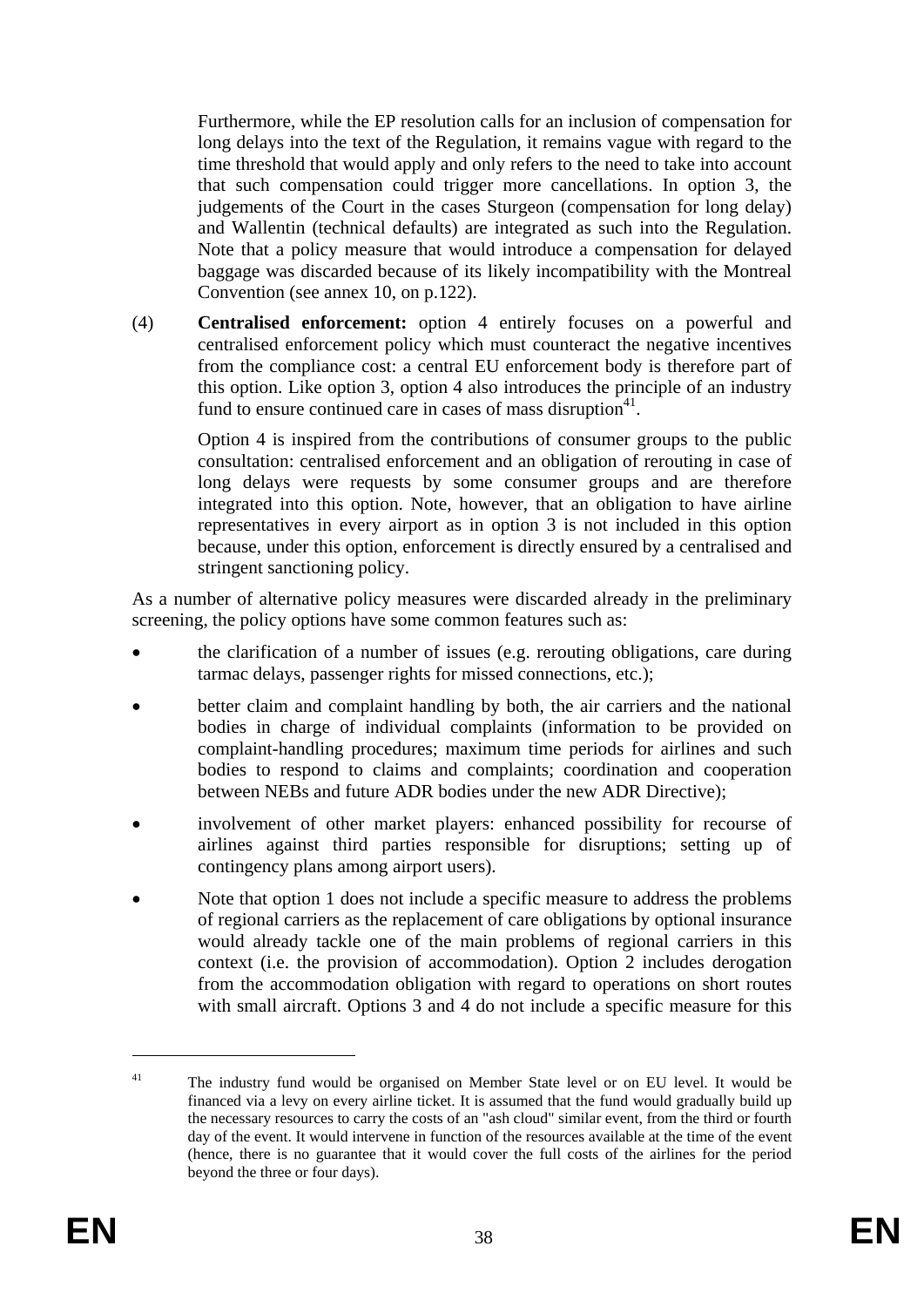kind of operations as those options mainly focus on the enforcement of existing rights.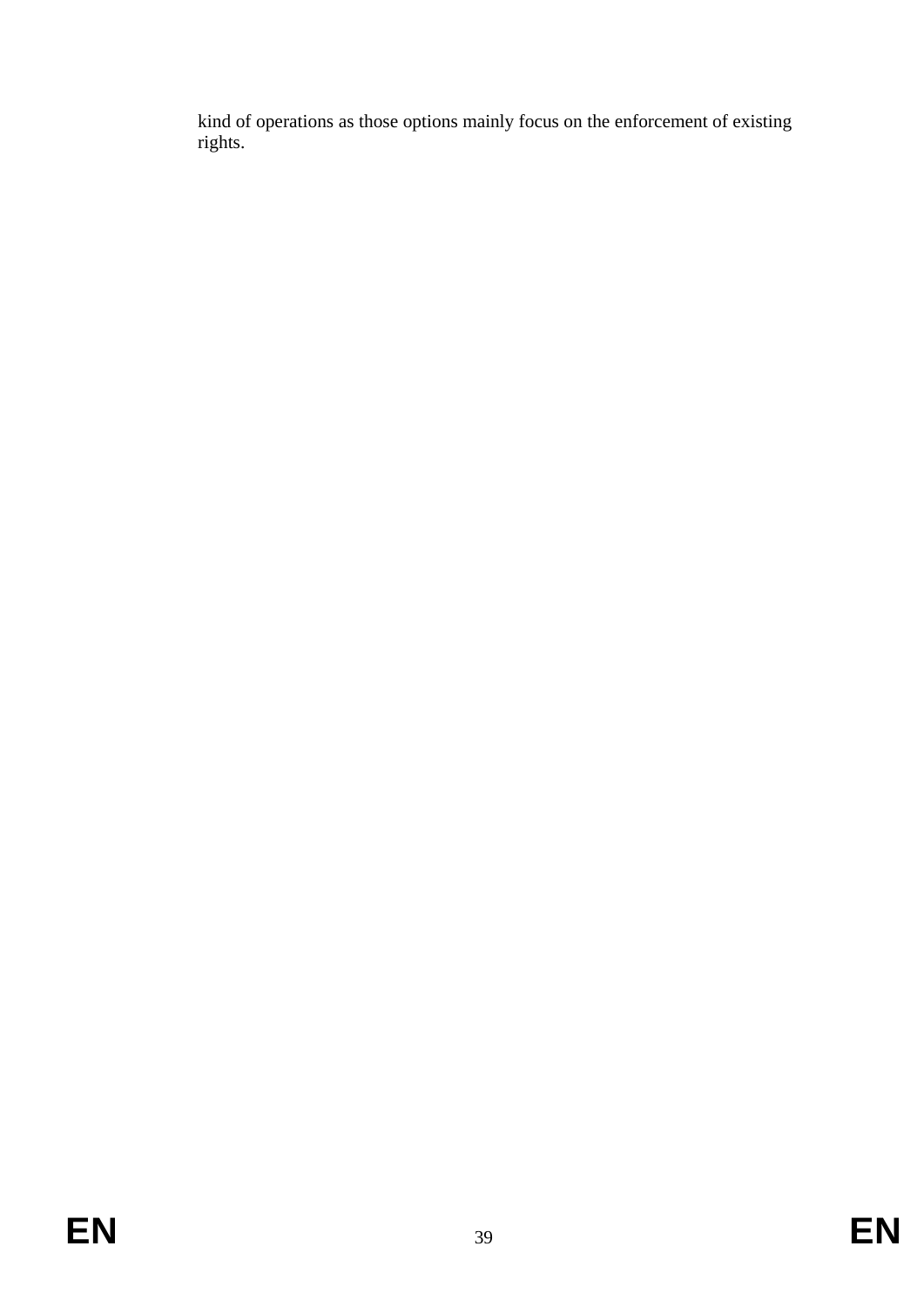|                                    | Option 1                                                                                                                                                                                                           | Option 2a                                                                                                                                                                                                                                                                                                                                                                            | Option 2b                                                                                                      | Option 3                                                                                                                                                                                                             | Option 4                                                                                                                                                                                                                                           |
|------------------------------------|--------------------------------------------------------------------------------------------------------------------------------------------------------------------------------------------------------------------|--------------------------------------------------------------------------------------------------------------------------------------------------------------------------------------------------------------------------------------------------------------------------------------------------------------------------------------------------------------------------------------|----------------------------------------------------------------------------------------------------------------|----------------------------------------------------------------------------------------------------------------------------------------------------------------------------------------------------------------------|----------------------------------------------------------------------------------------------------------------------------------------------------------------------------------------------------------------------------------------------------|
| <i>Improved</i><br>enforceme<br>nt | "Light"<br>coordination                                                                                                                                                                                            | "Medium" coordination                                                                                                                                                                                                                                                                                                                                                                |                                                                                                                | "Medium"<br>coordination<br>stronger<br>$+$<br>enforcement<br>via obligation<br>of means                                                                                                                             | "Strong"<br>coordinatio<br>$\boldsymbol{n}$                                                                                                                                                                                                        |
| How?                               | Better flow of<br>information<br><b>NEBs</b><br>between<br>and Commission<br>- clear distinction<br>between<br>general<br>enforcement<br>and<br>complaint<br>handling $-$ NEBs<br>to support ADR<br>for the latter | Formal<br>and<br>coordination<br>Commission:<br>Commission<br>initiative<br>investigations by NEBs or<br>coordinate<br>to<br>action of several NEBs<br>- A formal committee can<br>decide<br>on<br>procedures (e.g. transfer of<br>complaints,<br>information, etc.)<br>- clear distinction between<br>general<br>complaint handling - NEBs<br>to support ADR body for<br>the latter | centralised<br>via<br>take<br>can<br>to<br>request<br>common<br>common<br>exchange<br>of<br>enforcement<br>and | In addition to<br>option 2:<br>Obligation<br>for airlines to<br>have<br>a<br>representativ<br>in<br>each<br>e<br>airport<br>competent for<br>taking<br>decisions<br>with<br>regard<br>to care<br>and<br>compensation | EU<br>enforcement<br>body:<br><b>NEBs</b><br>would<br>be<br>subsidiaries<br>of<br>the<br>central body<br>clear<br>distinction<br>between<br>general<br>enforcement<br>and<br>complaint<br>handling<br>EB<br>to<br>support<br>ADR for the<br>latter |
| Economic<br>$(dis)$ incen<br>tives | Low cost                                                                                                                                                                                                           | Medium cost                                                                                                                                                                                                                                                                                                                                                                          |                                                                                                                | High cost                                                                                                                                                                                                            | High cost                                                                                                                                                                                                                                          |
| Care                               | Optional<br>for<br>insurance<br>passengers                                                                                                                                                                         | Time<br>accommodation<br>extraordinary events of long<br>duration <sup>42</sup><br>Partial derogation                                                                                                                                                                                                                                                                                | limit<br>on<br>in<br>for                                                                                       | Industry<br>$\overline{\phantom{0}}$<br>fund<br>for<br>extraordinary<br>events<br>of<br>long duration                                                                                                                | Industry<br>$\overline{\phantom{0}}$<br>fund<br>for<br>extraordinar<br>y events of<br>long<br>duration                                                                                                                                             |

Table 4: overview of main differences between the policy options

<sup>&</sup>lt;sup>42</sup> In practice, this time limit can be implemented in various ways. One possibility is to introduce a new definition in the Regulation that would define the type of rare events to which the time limit would apply (e.g. max 3 or 4 nights in mass disruptions). Another possibility would be to define a time limit for accommodation for all extraordinary circumstances, which would avoid introducing a new definition, especially in option 2a where extraordinary circumstances are anyway already defined in a restrictive way (Wallentin). .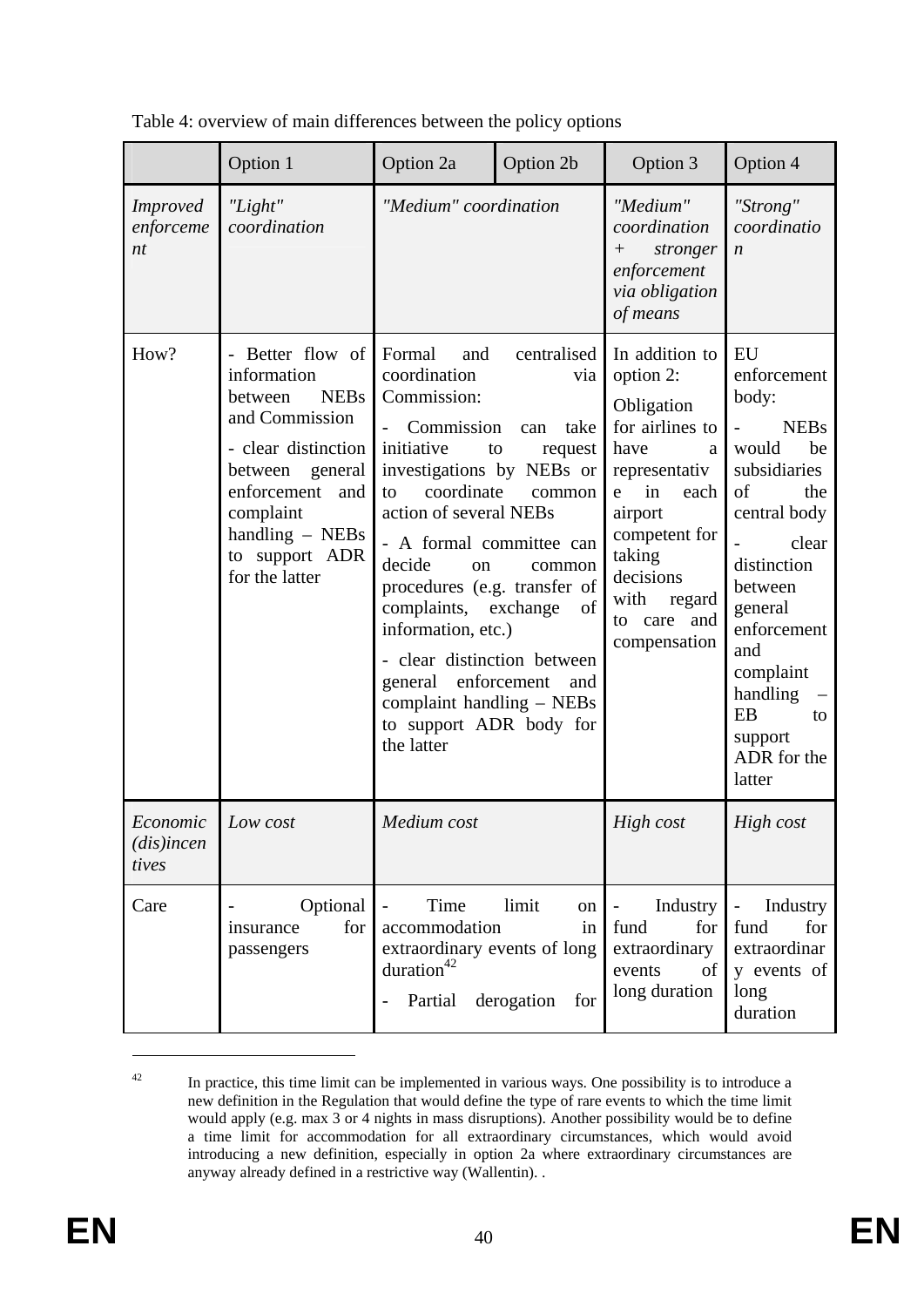|                              |                                                                                                                                                                                                                                                                                                                             | small-scale operations                                                                                                                                                                                                                                                                                                                                                                                                                               |                                                                               |                                                                                            |                                                                                                            |  |  |
|------------------------------|-----------------------------------------------------------------------------------------------------------------------------------------------------------------------------------------------------------------------------------------------------------------------------------------------------------------------------|------------------------------------------------------------------------------------------------------------------------------------------------------------------------------------------------------------------------------------------------------------------------------------------------------------------------------------------------------------------------------------------------------------------------------------------------------|-------------------------------------------------------------------------------|--------------------------------------------------------------------------------------------|------------------------------------------------------------------------------------------------------------|--|--|
| Compensa<br>tion<br>payments | of<br>Right<br>compensation for<br>delay of<br>more<br>than 5 hours                                                                                                                                                                                                                                                         | Right<br>$\sigma$<br>compensation<br>for delay of<br>more than 5<br>hours<br>(and<br>a<br>subvariant<br>with<br>longer<br>delays<br>depending on<br>flight<br>distance)                                                                                                                                                                                                                                                                              | of<br>Right<br>compensati<br>on for delay<br>of<br>more<br>3<br>than<br>hours | of<br>Right<br>compensation<br>for delay of<br>more than 3<br>hours                        | Right<br>of<br>compensati<br>on for delay<br>of<br>more<br>3<br>than<br>hours                              |  |  |
|                              | Definition<br>of<br>extraordinary<br>circumstances<br>in<br>line<br>with<br>Wallentin<br>judgement                                                                                                                                                                                                                          | Definition of<br>extraordinary<br>circumstance<br>s in line with<br>Wallentin<br>judgement                                                                                                                                                                                                                                                                                                                                                           | Larger<br>for<br>scope<br>extraordinar<br>y<br>circumstanc<br>es              | Definition of<br>extraordinary<br>circumstance<br>s in line with<br>Wallentin<br>judgement | Definition<br>of<br>extraordinar<br>y<br>circumstanc<br>in<br>line<br>es<br>with<br>Wallentin<br>judgement |  |  |
|                              | Reduced<br>lump-<br>of<br>sum amounts<br>compensation<br>focus<br>with<br><sub>on</sub><br>short distances                                                                                                                                                                                                                  | Two<br>Two<br>Unchanged<br>sub-<br>sub-<br>Unchanged<br>lump-sum<br>lump-sum<br>variants: with<br>variants:<br>with<br>amounts for<br>without<br>amounts<br>for<br><b>or</b><br><sub>or</sub><br>reduced<br>without<br>compensation<br>compensati<br>reduced<br>lump-sum<br>on<br>lump-sum<br>amounts<br>of<br>compensation<br>amounts<br>of<br>with focus on<br>compensati<br>short<br>with<br>on<br>distances<br>focus<br>on<br>short<br>distances |                                                                               |                                                                                            |                                                                                                            |  |  |
| Common<br>features           | - Clarification of rights for missed connecting flights, advance rescheduling,<br>mobility equipment, tarmac delays and "no show" policy<br>- Enforcement body for existing rights in case of mishandled baggage<br>- Minimum claim handling procedures for airlines<br>- Sharing of the compliance cost with third parties |                                                                                                                                                                                                                                                                                                                                                                                                                                                      |                                                                               |                                                                                            |                                                                                                            |  |  |

The full details of the policy options can be read from table 3 and from the table in annex 10 (p. 105).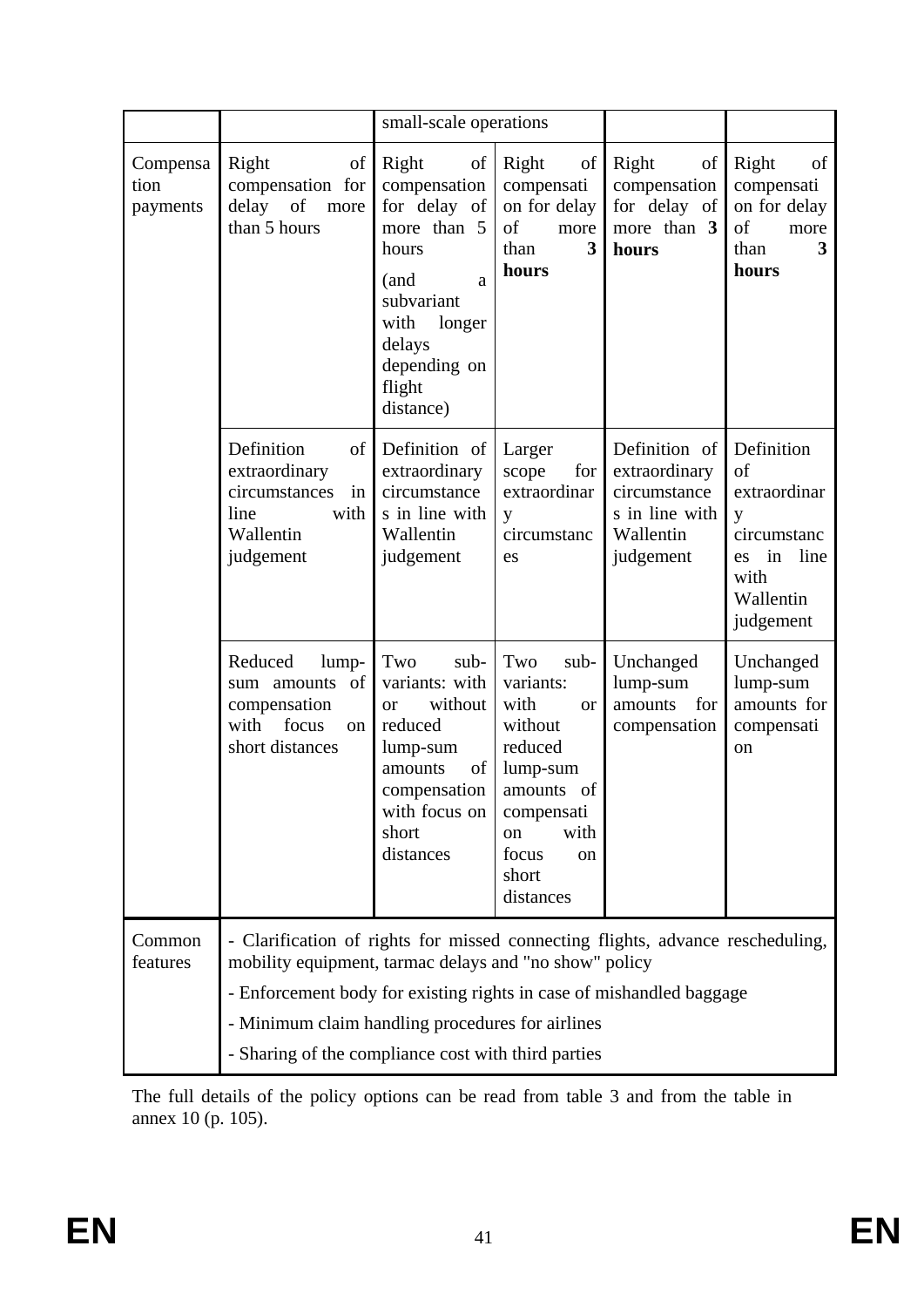# **7. ANALYSIS OF IMPACTS**

The analysis of the impacts has been divided into:

- Economic impacts:
- Social impacts;
- Environmental impacts.

The assessment of impacts is supported by quantitative data provided by the external study and/or by academic research where necessary. Annexes 8a and 8b provide a detailed description of the underlying assumptions of the external study. Given the strong focus on enforcement and more appropriate cost recovery mechanisms for airlines, the core impacts of this initiative are economic and social (consumer impact) while environmental impacts are mostly indirect and sometimes negligible. Summary tables of the assessment of impacts are presented throughout this section.

# **7.1. Economic impacts**

# *7.1.1. Impact on enforcement*

# *a. Enforcement policy*

The options differ with regard to the level of coordination between national enforcement policies:

**In option 1**, a better stream of information from the NEBs to the Commission on their enforcement actions is very useful to fulfil its monitoring and coordinating role; reports by the NEBs give the Commission a direct insight into the activities of the NEBs and allows it to take action when NEBs fail to fulfil their obligations or when NEB actions need coordination.

**In options 2 and 3**, in addition to the above, consistency between the enforcement policies of the various Member States would be improved as the room for interpretation of the existing rules is reduced thanks to their clarification (see below) and thanks to a stronger coordination between NEBs via a **formal coordinating role** for the Commission and a formalisation of the existing network of NEBs which could then take binding decisions in the context of implementing acts ("comitology") $43$ . Divergent interpretations between NEBs can more easily be prevented.

In addition, **option 3** includes an obligation for airlines to designate a representative in every airport served by the airline, who would be entitled to take the necessary decisions with regard to care and assistance. The measure was strongly supported by consumer groups, airports and NEBs, but opposed by airlines. A major advantage is that compliance with this obligation would be relatively easy to check by the NEBs and the presence of such entitled person increases the chances that passengers receive the rights to which they are entitled (indeed, a frequent passenger complaint is that they cannot find an airline contact when stranded in an airport). However, the measure has some drawbacks:

- it is a rather costly measure (estimated at  $\epsilon$ 340 million NPV); indeed, given the financial significance of the decisions they would be making, the staff would probably need to be better qualified and hence better paid and trained than standard passenger

<sup>1</sup> 

<sup>43</sup> For example a non-exhaustive list of extraordinary circumstances.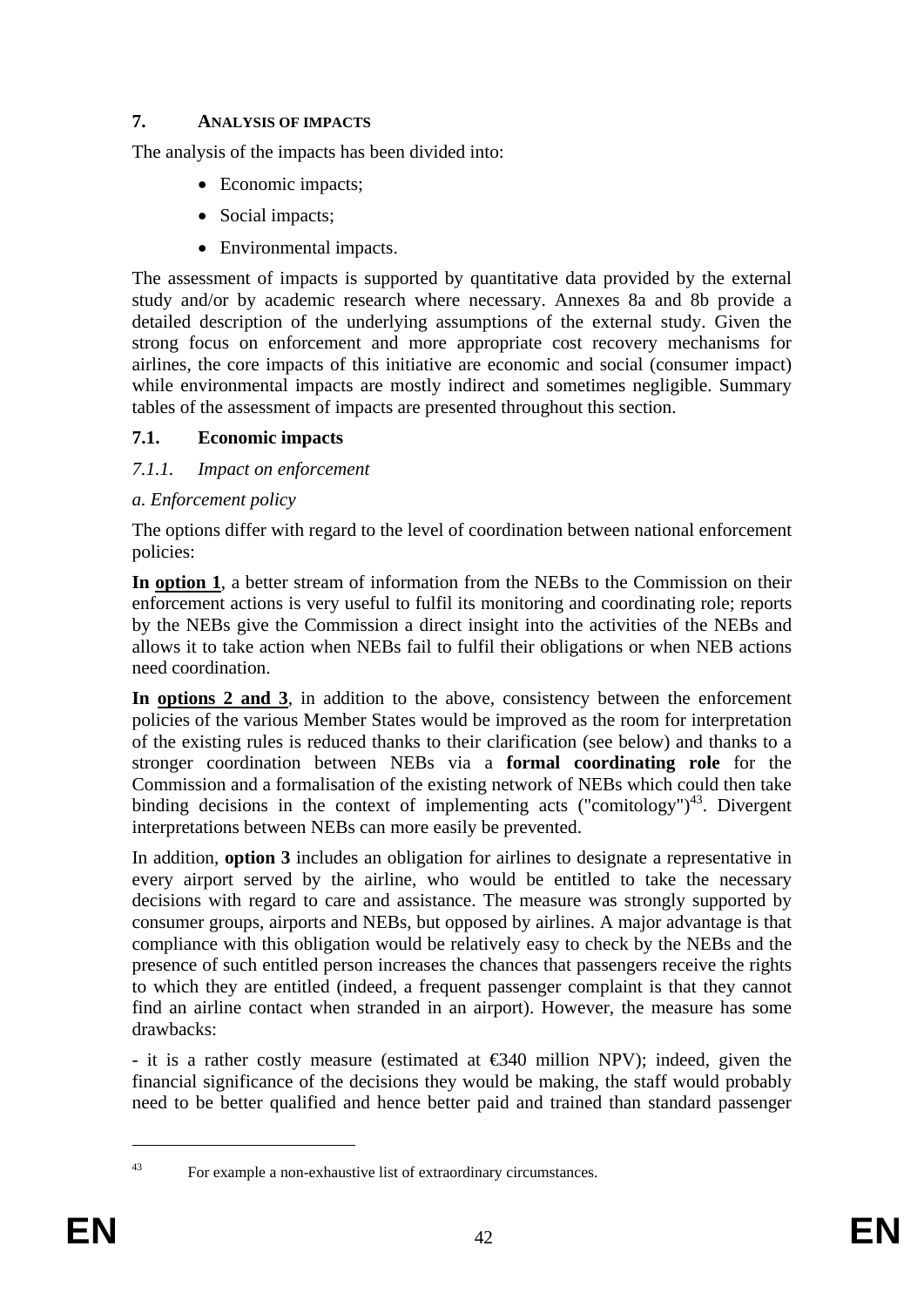service staff. The relative cost of such staff would be higher at airports served at low frequencies by the air carriers and could therefore have a more significant impact on regional carriers and low-cost carriers;

- as it is an obligation of means, it is not guaranteed that compliance with this measure would indeed automatically imply better compliance with the obligations of care and assistance, thereby raising some doubts as to the cost efficiency of such a measure.

**In option 4**, a central EU enforcement body of which the NEBs would only be the local antennas, would interpret and enforce EU law in the most consistent and uniform way across the EU. It would achieve operational efficiencies, as there would be no need to forward complaints or seek coordination between NEBs.

There are also **common elements** among the policy options. **In all options**, enforcement policy would be clearly distinguished from complaint handling, NEBs would focus on general enforcement and would take a more **pro-active role** by checking airlines' manuals, terms and conditions and contingency plans for compliance with Regulation  $261/2004^{44}$ . Some NEBs already do this, but introducing this requirement at EU level would be useful for those NEBs that do not already have the power to request such documents, or where they only have this power in relation to intra-Community infringements.

For the air carriers, such a pro-active role would require airlines to put in place and then follow procedures which are sufficient to ensure that they comply with the Regulation effectively and consistently, including during periods of major disruption. On request, airlines would have to provide these procedures, evidence that they followed them, and all other information necessary to the NEB. This measure could have a beneficial effect on the resources that airlines and NEBs currently spend on the investigation of individual complaints. Indeed, enforcement at present consists almost entirely of investigation and (potentially) sanctioning of individual incidents. The Regulation is inherently difficult to enforce through investigation of individual incidents, because it creates obligations in respect of approximately 40,000 passengers on 700 flights each day at airports across the EU and beyond. It is very difficult for NEBs to ensure compliance in respect of each of these cases, and it is difficult to determine definitively on the basis of individual incidents that an airline has non-compliant or insufficient operational procedures in place, or a policy of consistent non-compliance.

In this context, a more pro-active approach towards enforcement would be more efficient in terms of resources used as it would be directly addressing the source of the problem and could therefore reduce the quantity of individual complaints to be investigated.

Furthermore, the measures with regard to complaint handling and clarification are expected to reduce the number of complaints and disputes and therefore further **reduce the cost of enforcement policies**. Unfortunately, while the administrative cost of the new missions can be estimated (see section 7.2.6), the cost savings from this expected reduction in complaints and enforcement actions cannot be estimated although it could

<u>.</u>

<sup>44</sup> Note that the proposed requirements with respect to procedures and contingency plans would be consistent with and complementary to the requirements for minimum quality standards and contingency plans in the already proposed Regulation on ground handling services - proposal for a Regulation of the European Parliament and the Council on ground handling services at Union airports and repealing Directive 96/67/EC, COM (2011) 824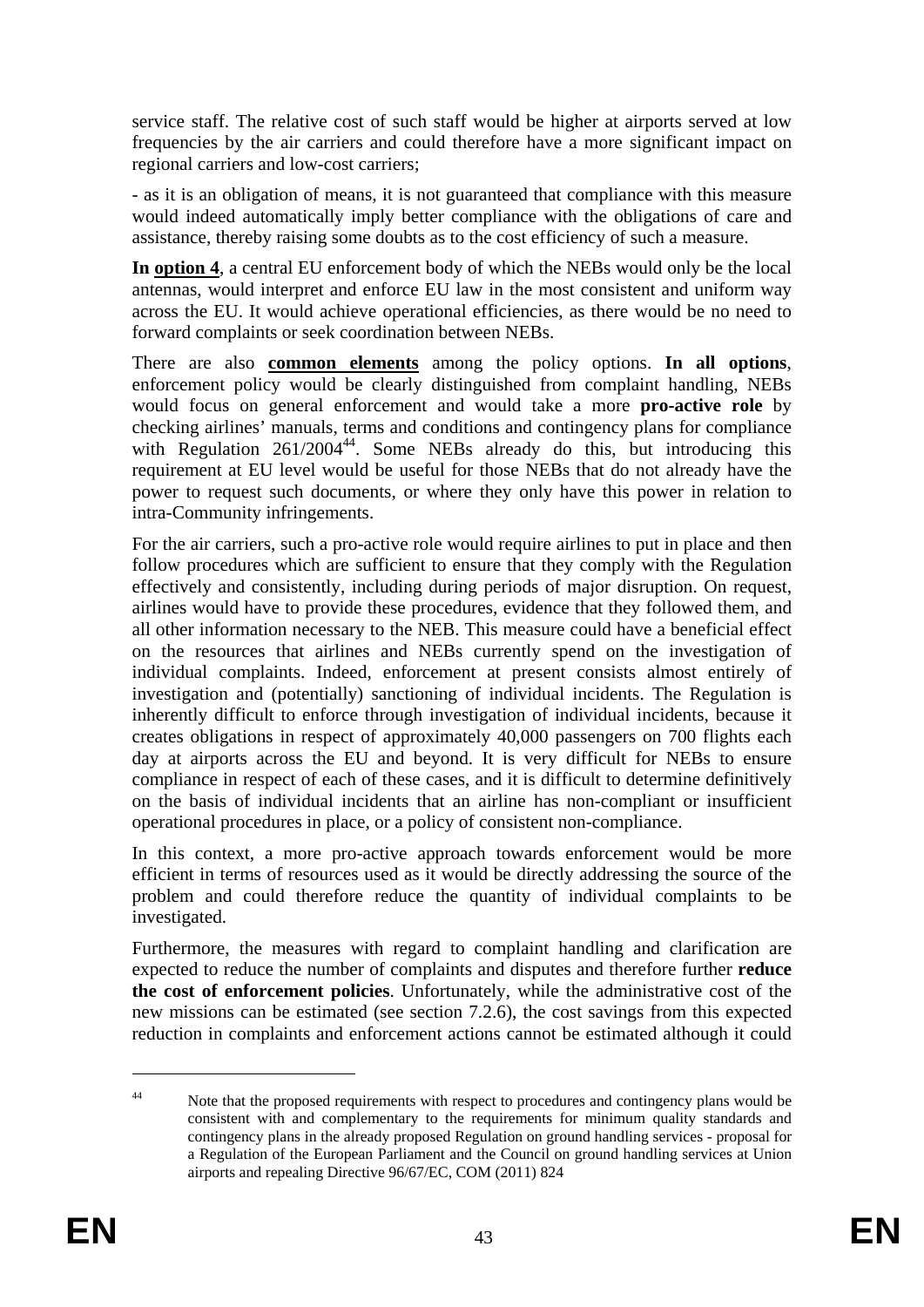be expected that – given the moderate administrative costs – the cost savings would be bigger than the new costs.

Another common feature of all options is that a new and similar monitoring role with regard to **mishandled baggage** is introduced where NEBs would check that terms and conditions and information by airlines are consistent with the requirements of the Montreal Convention and of Regulation 2027/97 with regard to mishandled baggage. Although, in the retained policy options, the NEBs would not engage in complaint handling, information provided by ADR bodies could be used to detect possible recurrent infringements of baggage rules.

Note, however, that some consumer groups have called for the NEBs also to look into individual complaints on baggage. Such measure was not retained in the policy options because of its significant cost impact on NEBs, which is unrealistic to expect especially in the **present economic context** where budgetary restraints are unlikely to lead to substantial increases in the NEBs' resources (indeed, the measure could increase NEB costs by more than 50% on average) and because most of the complaint handling would be shifted to the future ADR bodies anyway.

A focus on general enforcement by NEBs and a pro-active approach could also have an impact on the working of Regulation 2006/2004 on **consumer protection cooperation (CPC)<sup>45</sup>**. Currently, NEBs act mainly with regard to individual complaints concerning incidents under their jurisdiction (by airlines of any nationality). The CPC system is devised for cross-border cases of unlawful practices harming collective consumer interests and not for individual complaints. In the context of the review of the Regulation 2006/2004, the relevance of the CPC system for the cross-border enforcement of the Regulation 261/2004 is being assessed. If a more pro-active policy is adopted, it needs to be analysed what coordination may be necessary between the CPC system and a formalised network of NEBs (note that in most Member States the NEBs were designated as enforcement authorities under the CPC system, but not in all).

# *b. Clarification and simplification of rights*

In **all policy options**, existing rights for air passengers are clarified. The most impact is expected from the clarification of the notion of **extraordinary circumstances**, via a more precise definition. Reducing the room for interpretation will significantly reduce the disputes between airlines and passengers and should reduce the number of complaints (with a positive effect on the cost of enforcement). It will also reduce legal costs for airlines and passengers.

Further clarifications of rights, with regard to connecting points, tarmac delays, flight diversions, advance rescheduling, "no show" policy, booking errors and mishandled mobility equipment reinforce passengers' rights and simplify their enforcement (see also annex 11, p.124).

**Under options 2 and 4**, the rights are further simplified by the measure implying that **care in the form of meals and refreshments always be provided after a delay of two hours**, irrespective of the flight distance and the origin of the traveller's delay. Indeed, present rules where this care has to be provided immediately (denied boarding and

<sup>45</sup> Regulation (EC) No 2006/2004 of the European Parliament and of the Council of 27 October 2004 on cooperation between national authorities responsible for the enforcement of consumer protection laws, OJ L 364, 9.12.2004, p. 1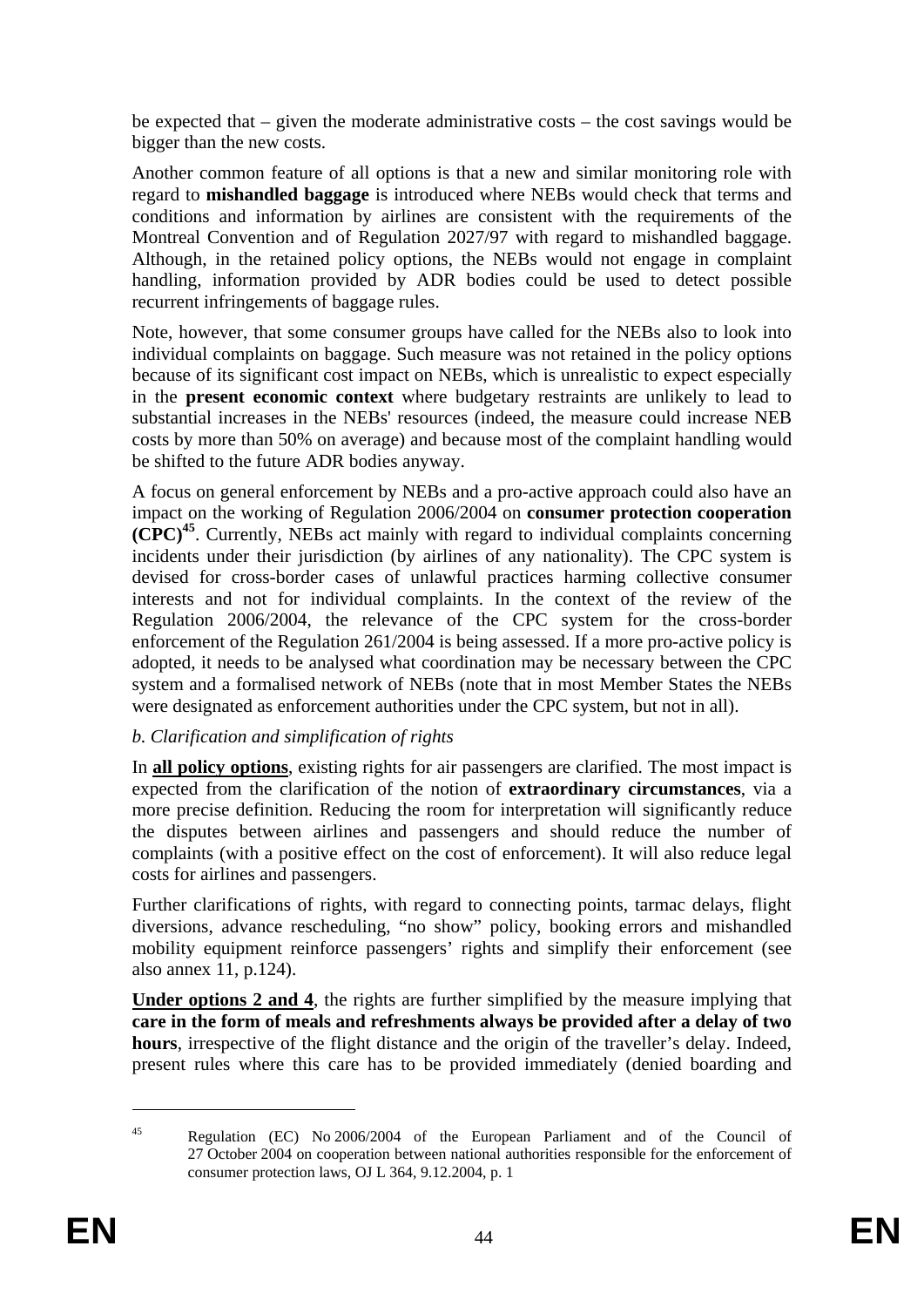cancellation) or after two, three or four hours depending on flight distance are very confusing for the passenger and for airline staff<sup>46</sup>.

Under option 2a, there is a further simplification for long delays as the right for compensation would arise after 5 hours which is the same delay as the right to reimbursement. This way, instead of multiple delay thresholds, the passenger would have to know only two thresholds: 2 hours for care and 5 hours for reimbursement and compensation. However, this simplification advantage would be lost in the sub-variant of option 2a in which there would be multiple thresholds for delay compensation depending on the flight distance (5, 9 or 12 hours).

# *c. Complaint handling*

A **common feature of all options** is that passengers will find it easier to introduce complaints to the airlines as the information on contact addresses and complaint handling procedures will be improved and airlines will provide replies within a clear timeframe. The difference between general enforcement (sanctioning) and complaint handling will be clarified for passengers. The respective roles of NEBs in enforcement and of ADR bodies (under the new ADR Directive) in individual complaint handling will be clarified so that passengers know what to expect from these bodies. Complaints should as far as possible be submitted to the ADR body; where the NEB and the ADR are two different bodies, the NEB would inform the passenger about the ADR and its role. NEBs will use information on complaints provided by the ADR bodies in their enforcement policy, while ADR bodies can make use of the aviation expertise of the NEBs.

Under **option 4**, in addition to the above, there would be one single enforcement body to which passengers can complain. The EU enforcement body would then allocate the complaints (or the requests from the ADR bodies) to the most appropriate national branch (taking into account for example the language of the complaint and the place of the incident), thereby ensuring a more effective allocation of the requests to the most appropriate body.

An important impact of better enforcement and complaint handling is the **likely increase of the claim rate** for compensations in cases of delay and cancellation. If passengers are better aware of their rights (note that the information obligations would also be better enforced) and if better enforcement makes them more confident that airlines will meet their claims (when justified) then a greater proportion of passengers would claim the compensation in the cases where this right arises. This has a significant impact on the compliance cost as will be shown in the next section.

<sup>&</sup>lt;u>.</u>

<sup>&</sup>lt;sup>46</sup> Option 3 does not include this simplification: the option was inspired from the EP resolution which makes no reference to such a unified 2-hour threshold for care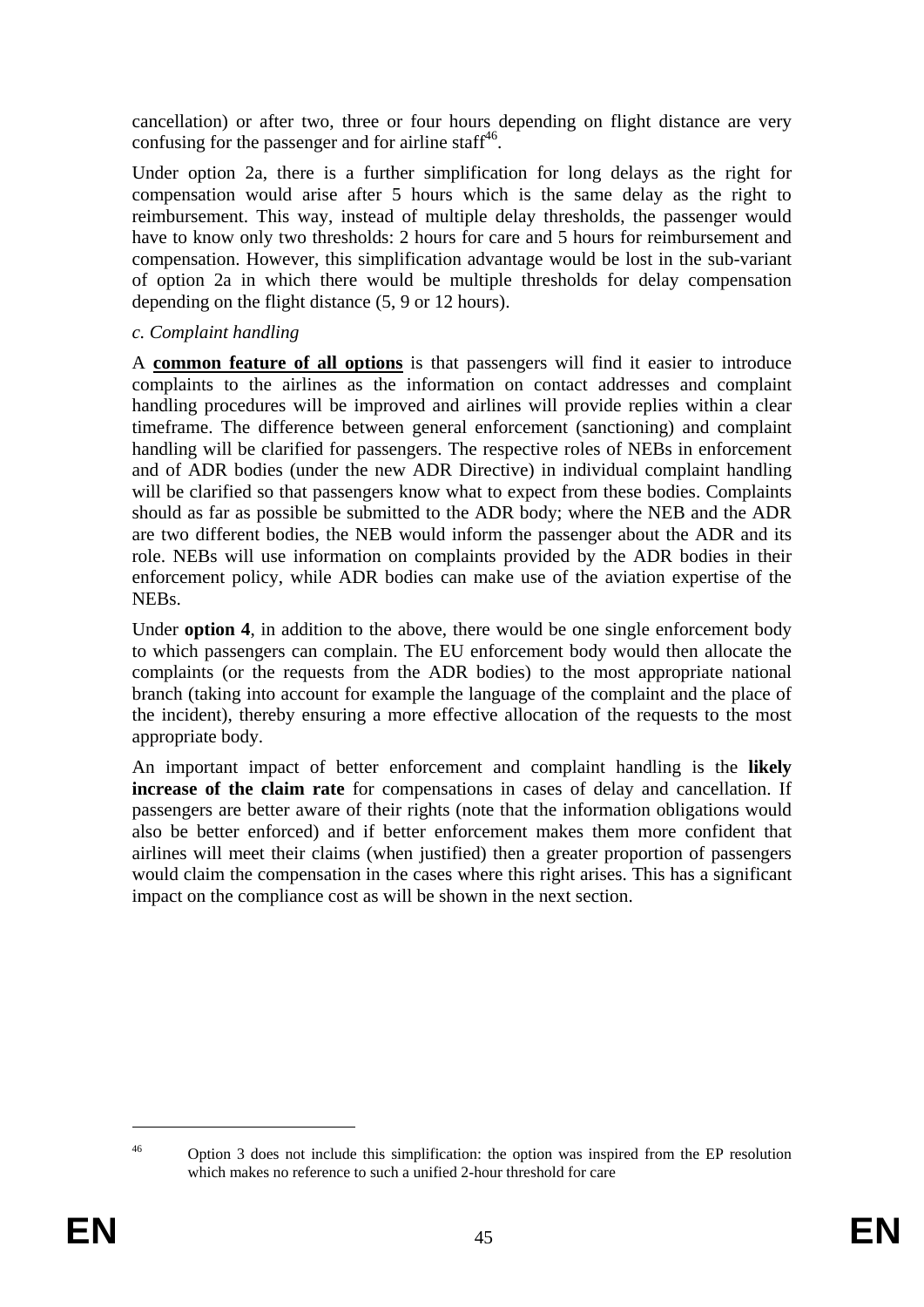|                                                        | Option   Option   Option<br>$\Box$ 2.2 | 2 <sub>h</sub> | <b>Option</b> Option<br>$\mathcal{R}$ |          |
|--------------------------------------------------------|----------------------------------------|----------------|---------------------------------------|----------|
| Impacts on enforcement +<br>policy                     | $^{++}$                                | $^{++}$        | $^{++}$                               | $^{+++}$ |
| Impacts<br>$\alpha$ n +<br>clarification/simplifaction | $+/-+^{47}$ ++                         |                | $^{+}$                                | $^{++}$  |
| Impacts on complaint $+$<br>handling                   | $^+$                                   | $^+$           |                                       |          |

#### Table 5: summary table of impacts on enforcement

"-" means less than baseline  $-$  "+" means better than baseline

# *7.1.2. Impact on compliance cost*

To evaluate the compliance cost under the baseline and under the policy options, the consultant has developed a quantitative model. This model was based on the database for flight disruptions and disaggregated by type of airline and route in order to measure the impact of various policy options on the compliance costs of the different airline types. More information on the used model and the underlying assumptions is given in annex 15 (p.152).

The compliance cost under the policy options is compared with the cost under the baseline scenario. To this end, the compliance cost was first estimated under the baseline scenario, based on the asssumptions and the methodology explained in annexes 8 (p. 81) and 15 (page 152). A net present value (NPV) of the compliance cost over the period 2015-2025 was first calculated. The policy measures are then assumed to be implemented with effect from 1 January 2015, and the NPV of the compliance cost is then calculated for the same period 2015-2025.

Most proposed measures, such as clarification of rights, have a very limited cost impact. The calculations have shown that a limited number of the measures contained in the policy options explain most of the cost impact: these are changes to the time thresholds for care, modifications of the scope of "extraordinary circumstances", modifications of the time threshold for compensation for long delays, modifications in the compensation levels, derogations for care (limited liability in extraordinary events of long duration and small-scale operations) and optional insurance in place of care.

Table 6 compares the NPV of the compliance costs for the airlines over the period 2015-2025 for the different policy options (detailed data for the various types of air carriers are provided in annex 13). Given the uncertainty surrounding the evolution of the claim rate for financial compensation, the results are first shown for a claim rate that is kept constant between the baseline and the policy options in order to show how the options modify the theoretical cost of the Regulation. The table shows results for a low claim rate (the current claim rate of 10% which is assumed to increase only slowly at a

<u>.</u>

 $47$  A subvariant that introduces multiple delay thresholds for compensation would add complexity to the Regulation and take away a part of the simplification gain.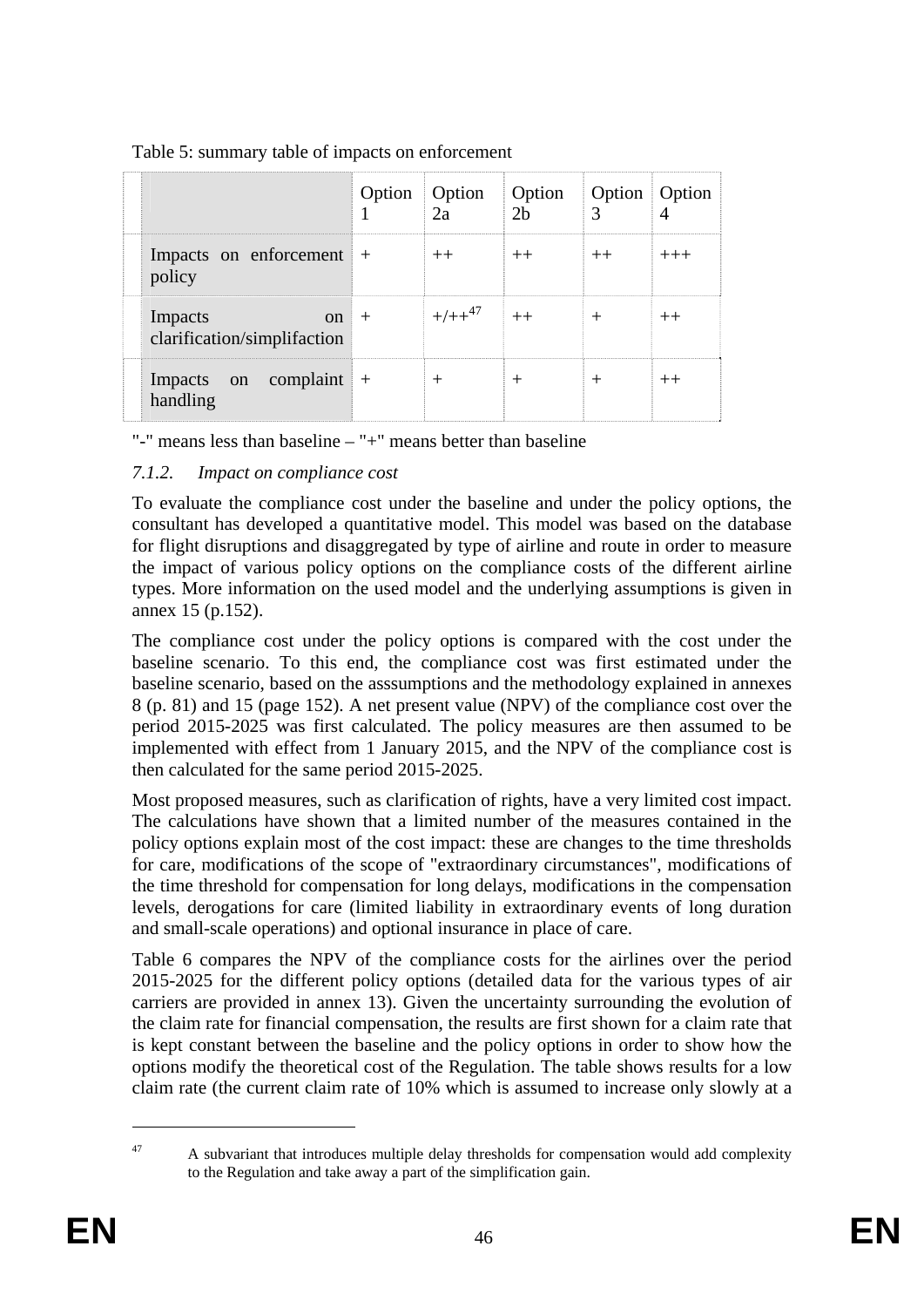rate of 0.5% per year) and for the maximum claim rate (i.e. when all entitled passengers would claim their compensation).

| Impact of the full policy packages<br>compared to the baseline scenario |                                  | Total cost at current claim<br>rate (assumed to increase<br>slowly over time) |                                        | Theoretical maximum cost of<br>Regulation (if all entitled<br>claim<br>passengers<br>compensation) |                                     |
|-------------------------------------------------------------------------|----------------------------------|-------------------------------------------------------------------------------|----------------------------------------|----------------------------------------------------------------------------------------------------|-------------------------------------|
|                                                                         |                                  | $(2015 -$<br><b>NPV</b><br>2025<br>In $\epsilon$ million                      | % change<br>compared<br>to<br>baseline | $(2015 -$<br><b>NPV</b><br>2025)<br>In $\epsilon$ million                                          | % change<br>compared to<br>baseline |
| <b>Baseline</b>                                                         |                                  | 10.4                                                                          |                                        | 23.6                                                                                               |                                     |
| Option 1                                                                |                                  | 2.1                                                                           | 8.0<br>$-80\%$                         |                                                                                                    | $-66%$                              |
| Option 2a                                                               | Unchanged<br>compensation levels | 9.8                                                                           | $-6%$                                  | 18.4                                                                                               | $-22%$                              |
|                                                                         | Adjusted<br>compensation levels  | 9.1                                                                           | $-13%$                                 | 15.1                                                                                               | $-36%$                              |
| Option 2b                                                               | Unchanged<br>compensation levels | 9.6                                                                           | $-8%$                                  | 17.5                                                                                               | $-26%$                              |
|                                                                         | Adjusted<br>compensation levels  | 8.9                                                                           | $-14%$                                 | 14.2                                                                                               | $-40%$                              |
| Option 3                                                                |                                  | 11.3                                                                          | $+9%$                                  | 26.0                                                                                               | $+10%$                              |
| Option 4                                                                |                                  | 11.6                                                                          | $+12%$                                 | 26.2                                                                                               | $+11%$                              |

Table 6: Impact on total cost of Regulation for airlines at constant claim rate

As these estimates are sensitive to the underlying assumptions, a number of **sensitivity tests** were carried out. These tests have shown that variations in the underlying assumptions do not modify the ranking of the options in terms of their quantitative impact and that the order of magnitude of the options' impacts is not significantly alterered. More information on these sensitivity texts can be found in annex 15 (p. 152).

As expected, **option 1** implies the strongest cost reduction as refreshments, meals and accommodation are the main cost drivers of the Regulation (about two thirds of the total cost); their replacement by optional insurance for the passengers therefore significantly reduces the total cost of the Regulation<sup>48</sup>.

<sup>&</sup>lt;sup>48</sup> As option 1 mainly impacts on the cost of care and assistance (which is not influenced by the claim rate for compensation), the cost reduction from option 1 is less under the 100% claim rate than under the current claim rate. Indeed, under the 100% claim rate the share of compensation in the total cost is higher and therefore cost reductions on care and assistance will have less impact on total cost that under the current claim rate where care and assistance is the main cost factor.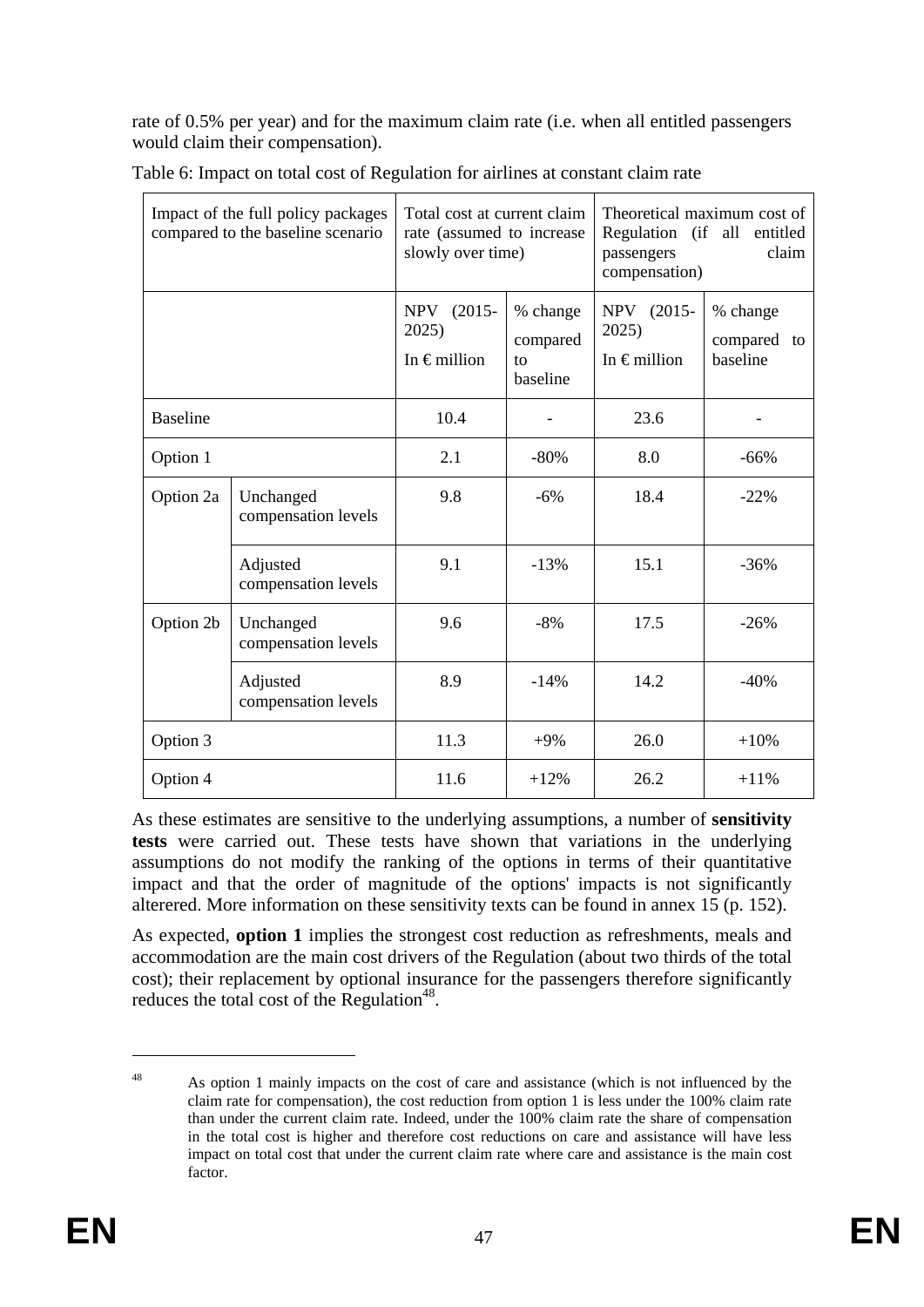**Option 2** has a more moderate impact (it is very similar for options 2a and 2b), but annex 13 (p. 139) shows that is has a more pronounced impact on the regional carriers than on other carriers. This is due to the derogation for accommodation for the smallest regional operations. Note that the adjustment of the lump-sum amounts for compensation has a limited additional impact on costs as the overall amount spent on compensation is already reduced by the increase of the delay threshold or the extended scope of extraordinary circumstances. Still, it would add a further reduction to the compliance cost, especially for network carriers (see annex 13, p. 139).

Table 7 looks more closely at the sub-variants of option 2a, where instead of a 5h threshold for delay compensation, there would be multiple thresholds: 5 hours for flights up to 1500 km, 9 hours for flights between 1500 and 3500 km and 12 hours for flights of more than 3500 km. Overall, the table shows that such a sub-variant would significantly reduce the compliance cost especially for higher claim rates. More detailed results per carrier type are provided in annex 13; they show that in comparison to the single 5-hour threshold, the multiple thresholds would mainly benefit carriers operating long-haul flights, i.e. charter carriers and network carriers (non-EU carriers appear among the main beneficiaries of such a sub-variant as they mainly operate long-haul flights from the EU).

Note that the subvariant presents the advantage that it might create an additional incentive to reduce delays. As 5 hours could always be too short to deal with technical problems on long-haul destinations and compensation would then always be due, the compensation would not present an incentive. But setting more realistic time thresholds within which the airlines could indeed remedy the problem might create an incentive to do so as quickly as possible in order to avoid the compensation payment.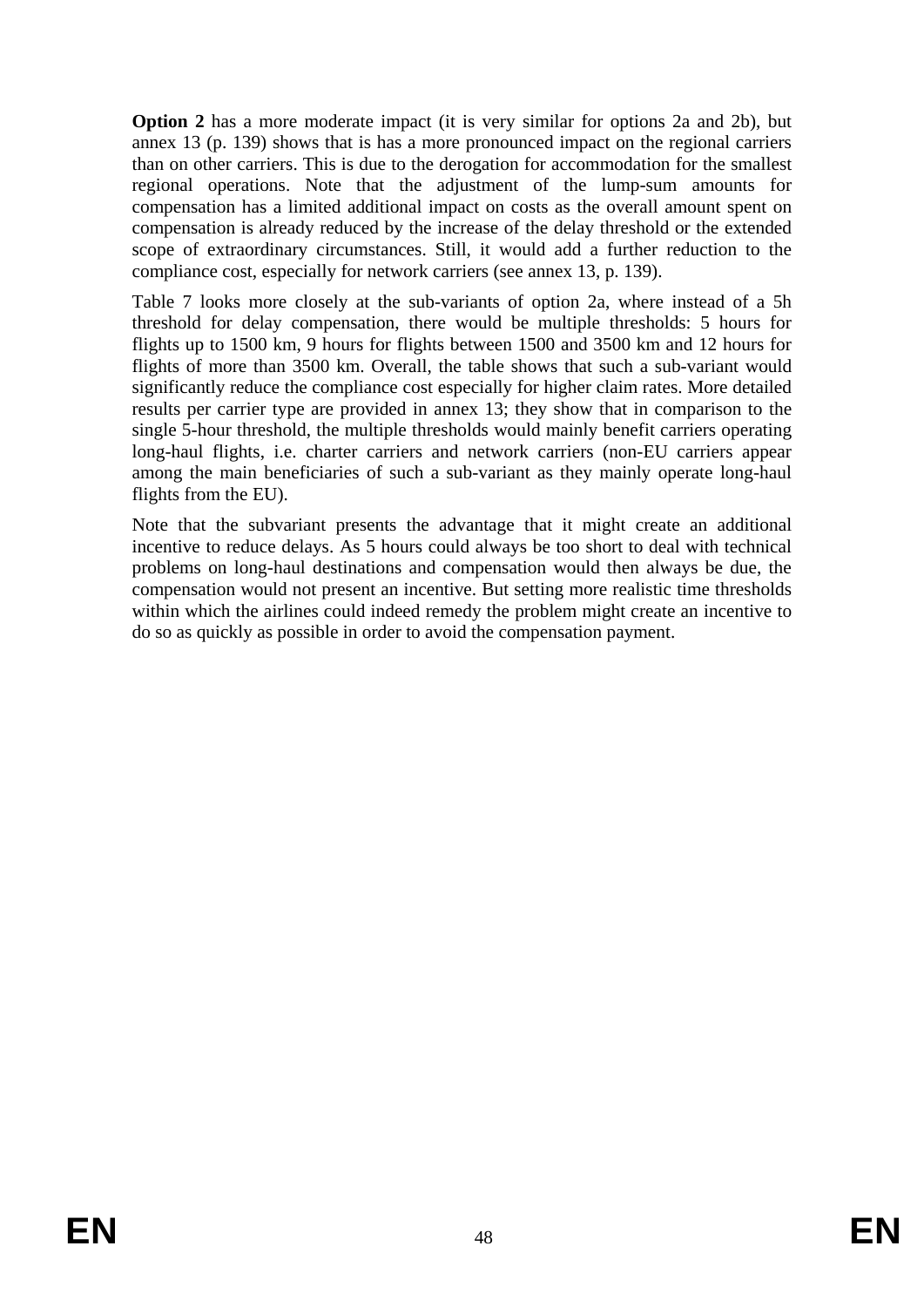| Impact of the full policy packages<br>compared to the baseline scenario |                                                      | Total cost at current claim<br>rate (assumed to increase<br>slowly over time) |                                        | Theoretical maximum cost of<br>Regulation (if all entitled<br>claim<br>passengers<br>compensation) |                                     |
|-------------------------------------------------------------------------|------------------------------------------------------|-------------------------------------------------------------------------------|----------------------------------------|----------------------------------------------------------------------------------------------------|-------------------------------------|
|                                                                         |                                                      | NPV (2015-<br>2025)<br>In $\epsilon$ million                                  | % change<br>compared<br>to<br>baseline | NPV (2015-<br>2025)<br>In $\epsilon$ million                                                       | % change<br>compared to<br>baseline |
| <b>Baseline</b>                                                         |                                                      | 10.4                                                                          |                                        | 23.6                                                                                               |                                     |
| Option 2a with<br>unchanged<br>compensation<br>levels                   | 5h<br>threshold<br>for<br>delay<br>compensation      | 9.8                                                                           | $-6%$                                  | 18.4                                                                                               | $-22\%$                             |
|                                                                         | $5-9-12h$<br>thresholds for<br>delay<br>compensation | 9.4                                                                           | $-10%$                                 | 15.8                                                                                               | $-33%$                              |
| Option 2a with<br>adjusted<br>compensation<br>levels                    | 5h<br>threshold<br>for<br>delay<br>compensation      | 9.0                                                                           | $-13%$                                 | 15.1                                                                                               | $-36%$                              |
|                                                                         | $5-9-12h$<br>thresholds for<br>delay<br>compensation | 8.9                                                                           | $-14%$                                 | 13.2                                                                                               | $-44%$                              |

Table 7: Impact on total cost of sub-variants of option 2a

Source: Commission estimates based on SDG data

Note that the tables in annex 13 (po.139) - which give the results of these estimations by carrier type -show that the total effect of policy option 2 is especially strong for the **regional carriers**, because of the effect of the derogation from accommodation for the small-scale operations. Compliance cost would be reduced by about 40% for these carriers (note that this brings the absolute cost per passenger for the regional carriers close to the average for the other carrier types). As mentioned before, options 3 and 4 do not address the specific situation of regional carriers.

Under **options 3 and 4**, air carriers would experience cost increases the scale of which depends on the weight of financial compensation in their total compliance costs.

*Tables 6 and 7 were estimated under the assumption of no significant changes in the claim rate for compensation. However, as we noted before, the claim rate is likely to increase thanks to the better enforcement of passenger rights. If, in table 6, we compared the baseline cost at the current claim rate (i.e.*  $\epsilon$  10.4 million) with the *estimates under the 100% claim rate, we could be looking at the theoretical maximum cost increase that an increasing claim rate could trigger: if the claim rate went up to 100%, costs would more than double under the baseline (from €10.4 million to €23.6 million)* and increase even more under options 3 and 4 (from  $\epsilon$  10.4 million to  $\epsilon$ 26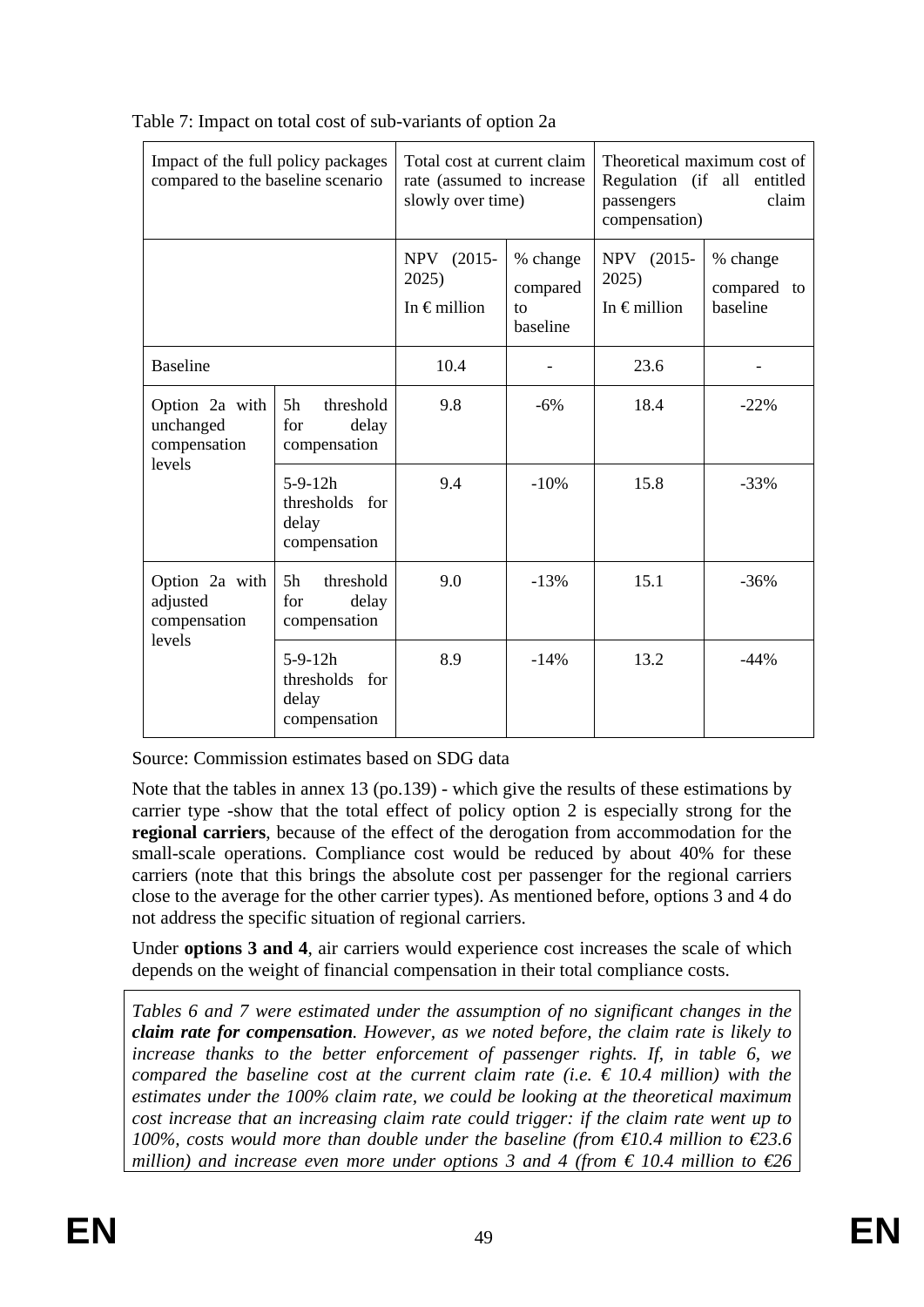*million), but option 2 would limit the increase (from €10.4 million to max €18.4 million) while option 1 would decrease the compliance costs (from*  $\epsilon$ *10.4 million to*  $\epsilon$ 8 *million).* 

*Such an increase of the claim rate to 100% seems unrealistic; therefore we talk about a theoretical maximum. Note, however, that if compensation were made automatic (instead of the passenger having to claim it), these costs increases would no longer be theoretical. Given the high cost of such automatic compensation, an automatic compensation was not considered in the policy options as it would fail to address our policy objectives.*

For better understanding, tables 6 and 7 and the annex 13 (p. 139) can be summarized as follows in an approximative but illustrative way:

- The average cost of the **current Regulation** in a "regular" year (i.e. without major extraordinary events)<sup>49</sup> is approximately between  $\epsilon$  and  $\epsilon$  per passenger, depending on the claim rate; but it may take unlimited proportions in extraordinary events of long duration and weighs very heavy on small regional carriers.
- Under **option 1**, this cost would be approximately between  $\Theta$ . 20 and  $\Theta$ . 75; an extraordinary event of long duration would have very limited impact; costs would remain similar for regional carriers.
- Under **option 2** (and its variants and sub-variants), this cost would be approximately between  $\in$  and  $\infty$ , with a limit on cost developments in an extraordinary event of long duration; the cost for regional carriers would be within the same bracket.
- Under **options 3 and 4**, the cost would be approximately between  $\epsilon$ 1.20 and  $\epsilon$ 3.20, with a limitation on cost developments in an extraordinary event of long duration (but only as long as the industry fund has enough resources); the cost for regional carriers would remain very high in proportion to their revenues.

Tables 6 and 7 show the compliance cost in "regular "years, i.e. years without major events. In order to measure the impact of the **time limit on accommodation in extraordinary events of long duration,** we tested such a limit on the cost calculations for the ash cloud crisis in April 2010. For the purposes of the calculation we looked at a limit on accommodation of 3 or 4 days with a maximum of €100 per passenger. If an exceptional event equivalent in scale to the volcanic ash crisis occurred again, option 1 would strongly limit any costs as there is no obligation for accommodation under that option. **Options 2, 3 and 4** would reduce the assistance costs incurred by airlines by about 40% with a 3-day cap and by about 20% with a 4-day cap (under the assumption that, in options 3 and 4, the industry fund would have enough resources when the event occurs)*.* Most importantly, it **would put a clear time limit on these costs**: their level would remain approximately the same even if the crisis would last longer. On the basis of information obtained from airports, which indicates that PRMs account for 0.44% of passengers, excluding PRMs from the application of the cap would only have a minor impact on the costs while keeping a maximum protection for the most vulnerable passengers.

<sup>1</sup> 

<sup>&</sup>lt;sup>49</sup> We used the average disruption rates for the period 2007-2009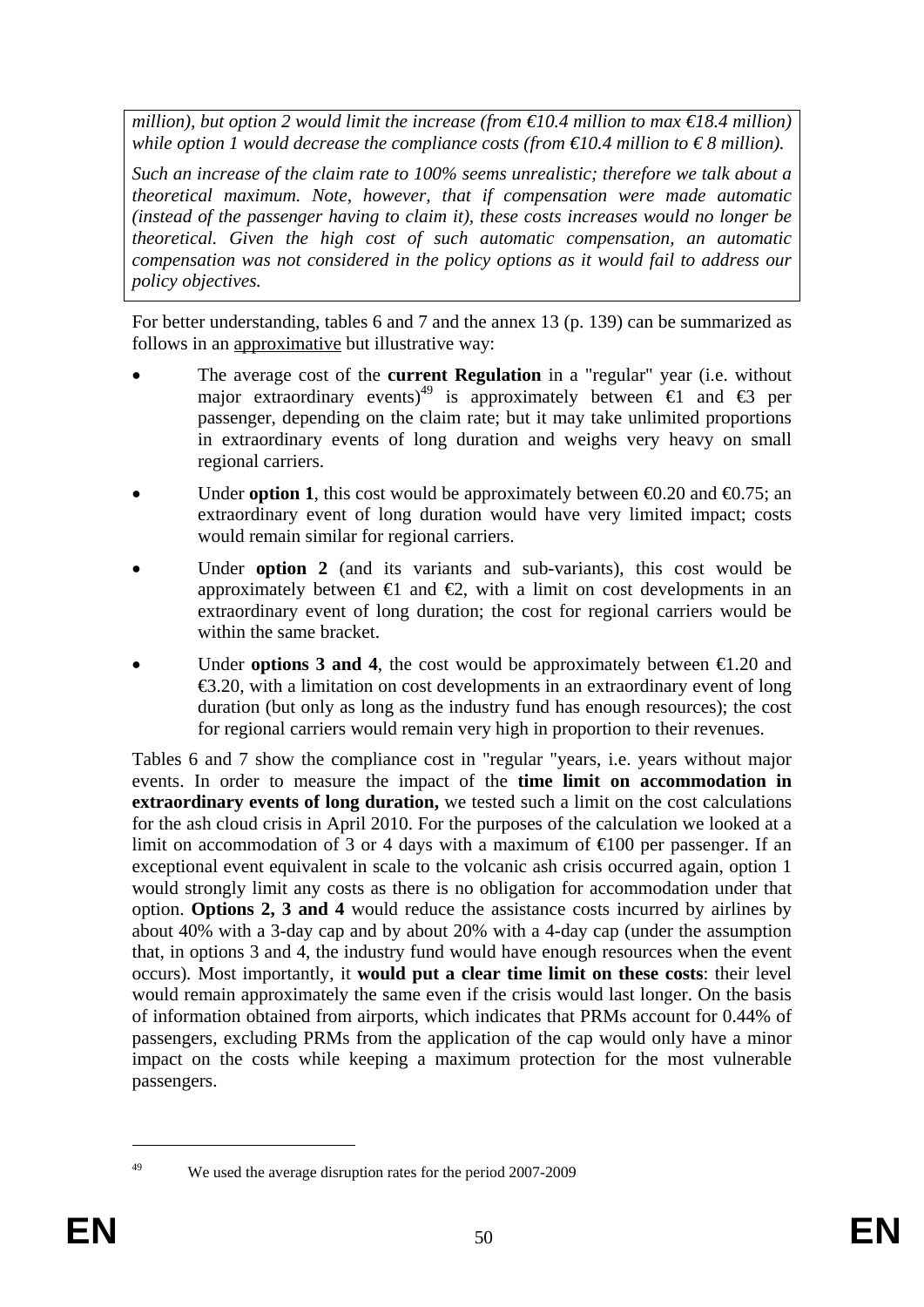Note, however, that options 3 and 4 imply the payment of a contribution per passenger to the industry fund which weighs on the compliance cost in normal times (and which is included in tables 6 and 7). If we assume that the reserve fund would build up reserves needed for a "ash cloud" type event over a period of 10 years, then the cost could be estimated at  $\text{\textsterling}0.06$  per passenger<sup>50</sup>.

The four options also imply a cost for airports as they contain two measures that impact **airports**: the obligation for airports to provide some basic information to passengers (notices on passenger rights) and the obligation to prepare contingency plans in cooperation with the airport users. The cost of these measures has been estimated as quite modest (around  $\epsilon 200\,000$  per year for all airports combined – see annex 12). However, airports and other third parties (such as ground handlers or air navigation services) could share a part of the above-mentioned airline costs as the three options give airlines enhanced possibilities to claim compensation for incurred costs from **third parties** which were responsible for delays or cancellations.

**"Recourse against third parties"**: the maximum potential for recovery is about 30% of the costs of the Regulation<sup>51</sup>, i.e. if airlines are willing to exploit this new possibility. But it must be underlined that since many airports and ANSPs operate on a costrecovery basis, one consequence of such a change would be to increase charges to the airlines. Therefore this would not necessarily result in a reduction in the economic cost on airlines, especially if there would be increased legal costs linked to disputes between airlines and third parties over the responsibility for certain flight disruptions. Ultimately, most industry costs must be covered by the fares paid by passengers to airlines, part of which cover airport and ANSP charges. Note, however, that charges on airlines and their passengers are not the only sources of revenue of the airports.

Although such a regulatory change might lead to higher airport and ANSP charges, overall costs could be reduced over the longer term, because airports and ANSPs would have an **economic incentive** to improve their service quality. Indeed, the measure would introduce more transparency into the air industry chain on the respective responsibilities for flight disruptions and generally raise awareness, also among other airport users, about the need to optimize measures to reduce the occurrence and the severity of flight disruptions.

# *7.1.3. Impact on the functioning of the internal market and competition*

The four policy options should contribute to maintaining the level-playing field between the air carriers operating in the internal air transport market, by ensuring a consistent enforcement of air passenger rights across the EU. The strength and coordination of

<sup>&</sup>lt;sup>50</sup> For these indicative calculations, the consultant assumed that the charge would apply to all flights covered by the Regulation - although there might be problems to apply it to non-EU airlines - and that the overhead cost of the fund would be about half of the overhead cost of existing tour operator insolvency funds in the UK and Denmark as it operations would be less complex (but these overhead costs would still increase the total cost of the fund by about 40%).

<sup>&</sup>lt;sup>51</sup> To get an idea of the part of the total cost that could be affected by this measure, the consultant used eCODA data from Eurocontrol to identify the proportion of non-reactionary delays where airports or air navigation service providers were clearly indicated as being at the source of the delay. eCODA data indicate that airports or air navigation service providers (ANSPs) are responsible for 28% of non-reactionary delays. Assuming the proportion of reactionary delays attributable to these entities is equivalent to the proportion of primary delays, this could be equivalent to an average of 28% of delays and 38% of cancellations. More details on the calculation are given in annex 13.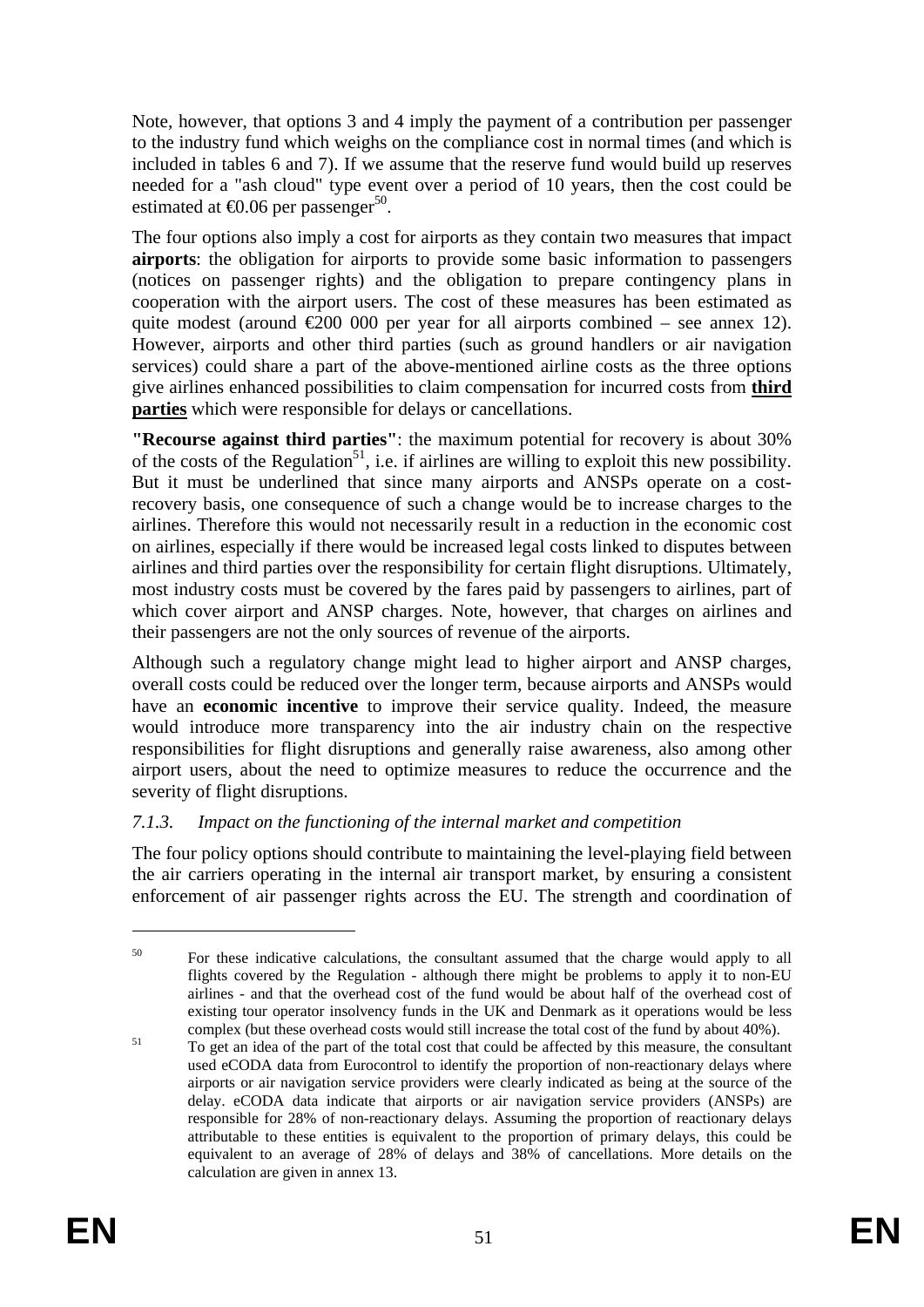enforcement policy increases from option 1 to option 4. If the enforcement bodies had unlimited resources, option 4 would be the most successful in establishing a levelplaying field but, in view of their limited resources and the counteracting force in terms of economic disincentives, it is difficult to judge which option would attain the highest level of compliance in real practice.

**Micro-entreprises:** as noted before, among the airlines covered by this Regulation, there are no micro-entreprises<sup>52</sup>. Given the required technical resources to set up an airline carrying out regular air services, it is highly unlikely that a micro-entreprise could fall within the remit of this Regulation.

**Impact on SMEs**: only a very limited number of SMEs are concerned by the Regulation (about 30). The latter are mainly small regional carriers that benefit from the specific measures proposed for **small-scale operations** in option 2. Among the other stakeholders impacted by the options, there are some SMEs active among the ground handling companies. Enhanced recourse of airlines against responsible third parties could impact them (insofar as their ground handling contracts do not already include provisions that vary their remuneration in function of service quality criteria).

# *7.1.4. Impact on competitiveness of EU airlines*

As shown in annex 6 (p.76), where EU airlines compete with non-EU airlines on routes from third countries to the EU, they suffer a cost disadvantage, though limited, versus these non-EU airlines. Options 1 and 2 would reduce this disadvantage by reducing the compliance cost with air passengers' rights. On the contrary, options 3 and 4 could increase the competitive disadvantage.

# *7.1.5. Impact on administrative costs/burden*

The main measure with administrative costs is that airlines would have to set up the contingency plans and provide the requested information to the NEBs (see annex 12 for detailed calculations using the Standard Cost Model<sup>53</sup>). This would cause the airlines additional administrative costs of about  $\epsilon$ 445 000 in the first year and about  $\epsilon$ 115 000 for each of the following years (all airlines confounded).

<u>.</u>

<sup>&</sup>lt;sup>52</sup> Micro-enterprises are defined as companies with fewer than 10 employees and a turnover or balance sheet total equal to or less than  $\bigoplus$  million. For example, Astraeus (one of the smallest airlines in the UK) in 2010 had 260 employees and a turnover of more than  $\mathfrak{S}5$  million. The only aviation enterprises which might fit this definition could be small business aviation operators, but these are beyond the scope of the current Regulation and any of the proposed options (no scheduled services). 53 See page 42 on the Commission Guidelines for impact assessments

[<sup>\(</sup>http://ec.europa.eu/governance/impact/commission\\_guidelines/docs/iag\\_2009\\_en.pdf\)](http://ec.europa.eu/governance/impact/commission_guidelines/docs/iag_2009_en.pdf)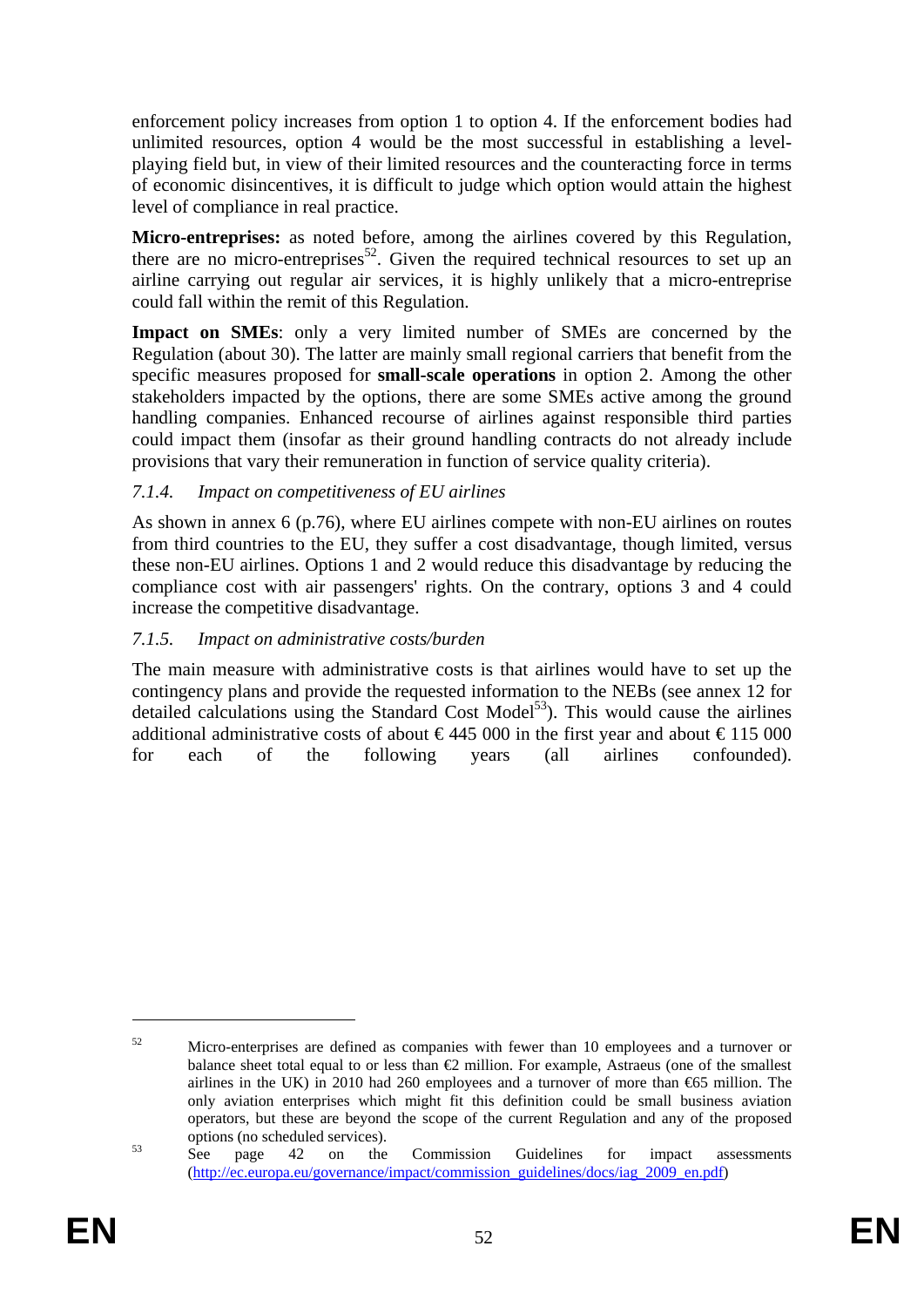|  | Table 8: contingency planning – administrative costs for airlines |
|--|-------------------------------------------------------------------|
|--|-------------------------------------------------------------------|

| Type of obligation                              | Action                                                               | Cost     |
|-------------------------------------------------|----------------------------------------------------------------------|----------|
| report                                          | Submission of the first Compilation of report (first  <br>year only) | €328,459 |
| Submission of (recurring)   Updating<br>reports |                                                                      | €65,692  |
| Submission of (recurring)<br>reports            | Answering questions from<br>authorities                              | €50,149  |

# *7.1.6. Impact on public authorities*

A number of policy measures (contained in all options) entail new administrative costs for NEBs, in total for a Net Present Value (NPV) of about  $\bigoplus$  million over the period 2015-2025:

- the NEBs would have to prepare the annual reports to the Commission, where the estimated cost is  $\epsilon$ 70000 per year or a NPV of  $\epsilon$ 420000 over the period 2015-2025. This corresponds to an increase of 0.12% over the baseline NEB costs.
- The NEBs would have to check airlines' policies with regard to baggage, with an estimated cost of NPV €500000 over the period 2015-2025. This corresponds to an increase of 0.15% over baseline NEB costs.
- The NEBs would have to check airlines' procedures and contingency plans with regard to their rights under Regulation 261/2004 with an estimated cost of NPV **€0.9** million which is an increase of 0.25% over baseline costs.

Note that there are compensating factors that may reduce these costs (for NEBs and ADR bodies) but which cannot be estimated. Indeed, the clarification of rights and the pro-active action of checking procedures and manuals could demand fewer resources if it leads to a reduction of the number of complaints.

Furthermore, under **option 1,** as meals, refreshments and accommodation are no longer provided under the provisions of the Regulation, the number of complaints is likely to diminish more significantly than in the other options.

As for **option 4**, which includes the setting up of an EU enforcement body, according to the consultant's study such a measure might lead to economies of scale of about 20% of the combined costs of the current NEBs. However, these savings would be partly counteracted by the higher travel costs (to the local branches, and possibly to visit airports and carry out inspections), by higher staff costs (need to attract competent staff to a central location) and high set-up costs (although the latter are one-off costs).

Such a centralised system entails a transfer of the required resources from the Member States to the Commission. It is a matter of political judgement whether to pursue such option. But it could be justified on the grounds of subsidiarity as it would be a more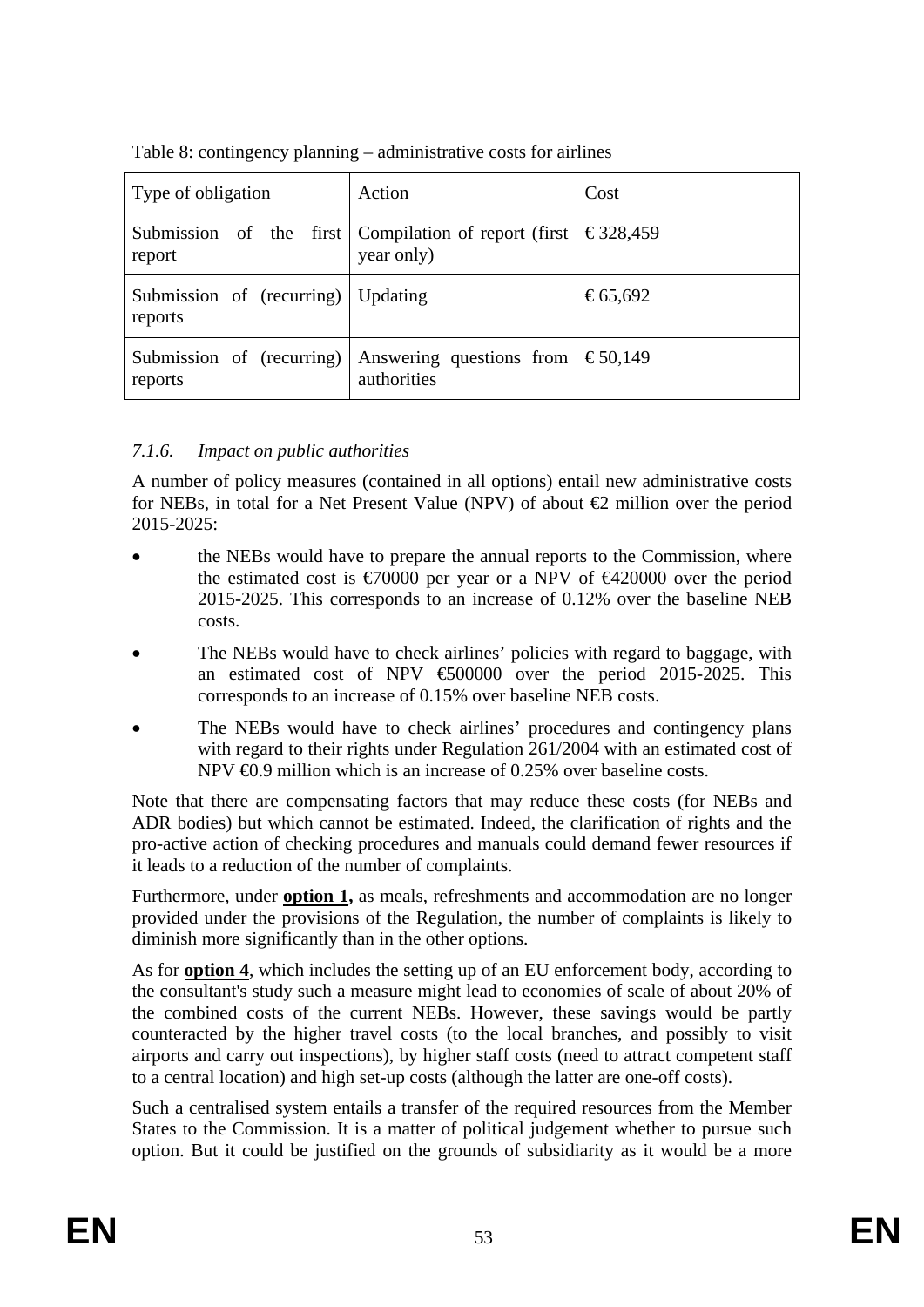efficient way (in the sense of more effective at similar cost) to enforce an option with higher compliance costs than the present Member-State based enforcement.

# *7.1.7. Overview of economic impacts*

|                                                                                     | $\mathbf{1}$                                                                                         | 2a                                                                                                           | 2 <sub>b</sub>                                                                                                | 3                                                                                                      | $\overline{4}$                                                                                         |
|-------------------------------------------------------------------------------------|------------------------------------------------------------------------------------------------------|--------------------------------------------------------------------------------------------------------------|---------------------------------------------------------------------------------------------------------------|--------------------------------------------------------------------------------------------------------|--------------------------------------------------------------------------------------------------------|
| Impacts on the<br>functioning of<br>internal<br>the<br>market<br>and<br>competition | $0/+$<br>Positive<br>impact on<br>the level-<br>playing<br>field                                     | $0/+$<br>Positive<br>impact<br>on<br>the<br>level-<br>playing<br>field                                       | $0/+$<br>Positive<br>impact on<br>the level-<br>playing<br>field                                              | $0/+$<br>Positive<br>impact on<br>the level-<br>playing<br>field                                       | $0/+$<br>Positive<br>impact on<br>the level-<br>playing<br>field                                       |
| Impact<br>on<br>competitivenes<br>s of EU airlines                                  | $0/+$<br>Slightly<br>positve<br>impact<br>because<br>of<br>lowering<br>for<br>cost<br>EU<br>airlines | $\overline{0}$<br>Marginal<br>impact on<br>competitiv<br>eness vis-<br>à-vis<br>non-<br>EU airlines          | $\overline{0}$<br>Marginal<br>impact on<br>competiti<br>veness<br>vis-à-vis<br>non-EU<br>airlines             | $-1/0$<br>Slightly<br>negative<br>impact<br>because<br>of<br>increasin<br>g cost for<br>EU<br>airlines | $-$ /0<br>Slightly<br>negative<br>impact<br>because<br>of<br>increasin<br>g cost for<br>EU<br>airlines |
| Impacts<br>on<br>operating costs<br>and conduct of<br>businesses                    | $++$<br>Strong<br>cost<br>reduction                                                                  | $+$<br>Cost<br>reduction<br>and<br>clear<br>limit<br>to<br>in<br>costs<br>of<br>cases<br>mass<br>disruptions | $+$<br>Cost<br>reduction<br>and clear<br>limit<br>to<br>in<br>costs<br>of<br>cases<br>mass<br>disruption<br>S | $-$<br>Cost<br>increases                                                                               | Cost<br>increases                                                                                      |
| <b>Businesses</b><br>administrative<br>burden<br>(AB)<br>after 5 years              | $-1/0$<br>Slight<br>increase<br>of burden                                                            | $-1/0$<br>Slight<br>increase of<br>burden                                                                    | $-1/0$<br>Slight<br>increase<br>of burden                                                                     | $-1/0$<br>Slight<br>increase<br>of burden                                                              | $-1/0$<br>Slight<br>increase<br>of burden                                                              |
| Public<br>authorities<br>$\overline{5}$<br>after<br>AB<br>years                     | $+$<br>Decreasin<br>costs<br>g<br>for<br>enforcem                                                    | $-/-$<br>Slightly<br>increasing<br>for<br>costs<br>enforceme                                                 | $-/-$<br>Slightly<br>increasin<br>costs<br>g<br>for<br>enforcem                                               | Increasin<br>g<br>costs<br>for<br>enforcem                                                             | $-$<br>Increasin<br>costs<br>g<br>for<br>enforcem                                                      |

Table 9: summary of the economic impacts of the policy packages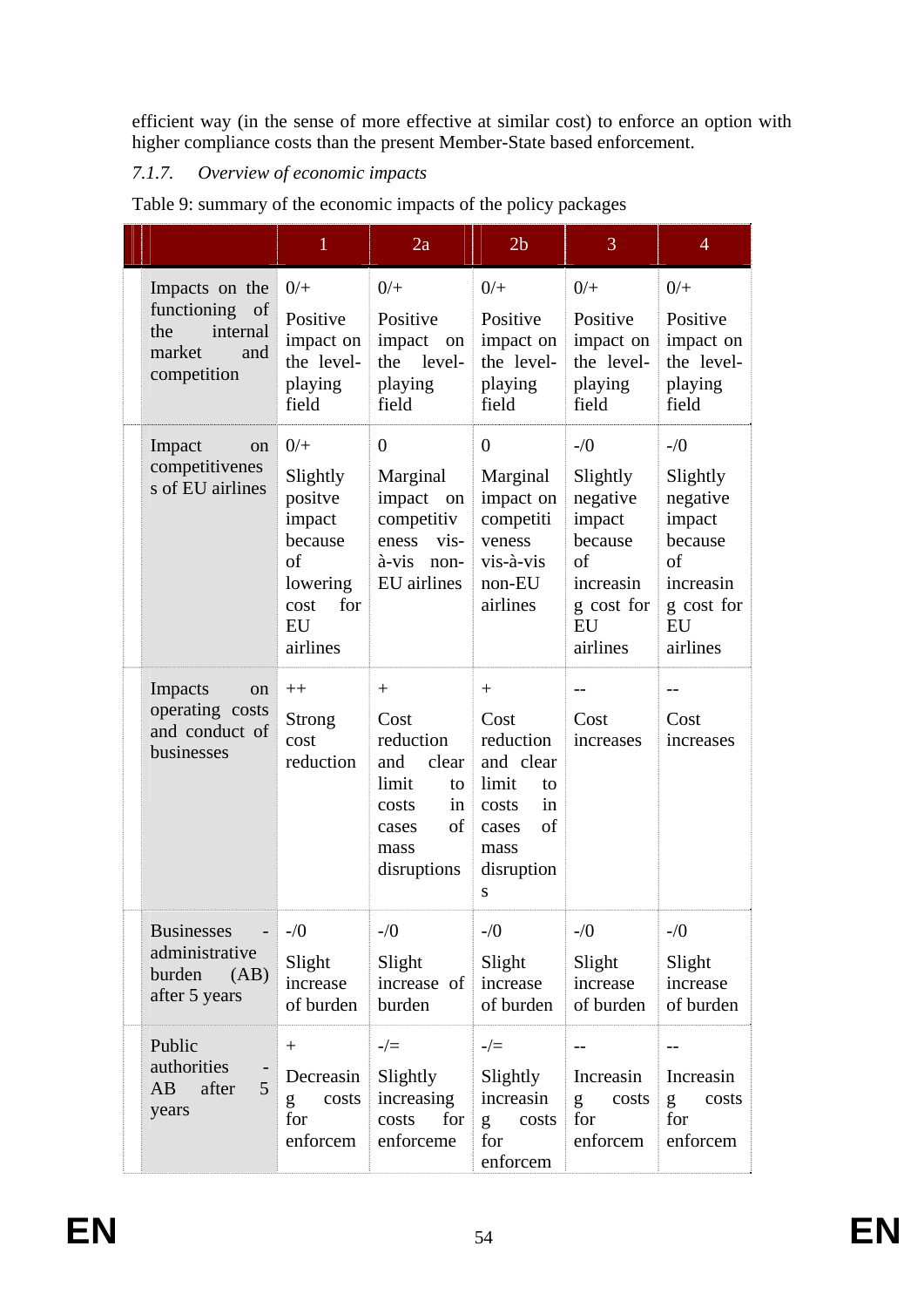|                         |                                  | 2a | 2 <sub>b</sub> |                                  |                                                        |
|-------------------------|----------------------------------|----|----------------|----------------------------------|--------------------------------------------------------|
|                         | ent policy   nt policy           |    |                | ent policy ent policy ent policy |                                                        |
| Member<br><b>States</b> | $^{+}$                           |    |                |                                  | ┿<br>Cost<br>shifts<br>to<br>Commissi<br><sub>on</sub> |
| European<br>Commission  | $\begin{array}{c} 0 \end{array}$ |    |                |                                  |                                                        |

#### **7.2. Social impacts**

#### *7.2.1. Impact on passengers/consumers*

**All options** present common features:

- Better enforcement of passengers' rights (including for mishandled baggage): NEBs can better concentrate on general enforcement (thanks to the complainthandling of ADR bodies under the ADR proposal) and would implement a more pro-active approach aimed at preventing infringements.
- Improved means to submit individual complaints when rights are not respected: passengers will have more information on how to contact the airline for submitting complaints and airlines will have to give a reasonable reply within a fixed deadline; in addition, thanks to the ADR proposal, passengers can turn to the ADR with their individual complaints and the NEB will provide technical support (see complaint handling below).
- A simplification of rights (e.g. time thresholds) and a clarification and strengthening of rights in many instances: this will provide passengers a better understanding of their rights, may reduce disputes between parties on the correct interpretation of law and provide a more effective legal framework for enforcement bodies and courts.

**Option 1** significantly reduces the obligations of airlines versus passengers during flight disruptions and only insured passengers will remain protected. Optional insurance presents advantages and disadvantages to passengers.

Advantages of option 1:

- Airlines would have a financial incentive to comply with the obligation to offer optional insurance; indeed, if they did not offer it, they would not earn any revenue from the sale of these insurances. Moreover, the passenger could possibly acquire the insurance via other channels as well (travel agent, tour operator, etc.). The passenger would be able to make an informed choice.
- The passenger would be able to make a choice for or against insurance in function of his individual situation. For example, a passenger visiting friends or relatives may avoid the expense for insurance when he is assured that in case of flight disruption he would anyway be able to stay with his friends or relatives. He would thus not be paying for an insurance he is unlikely to enjoy.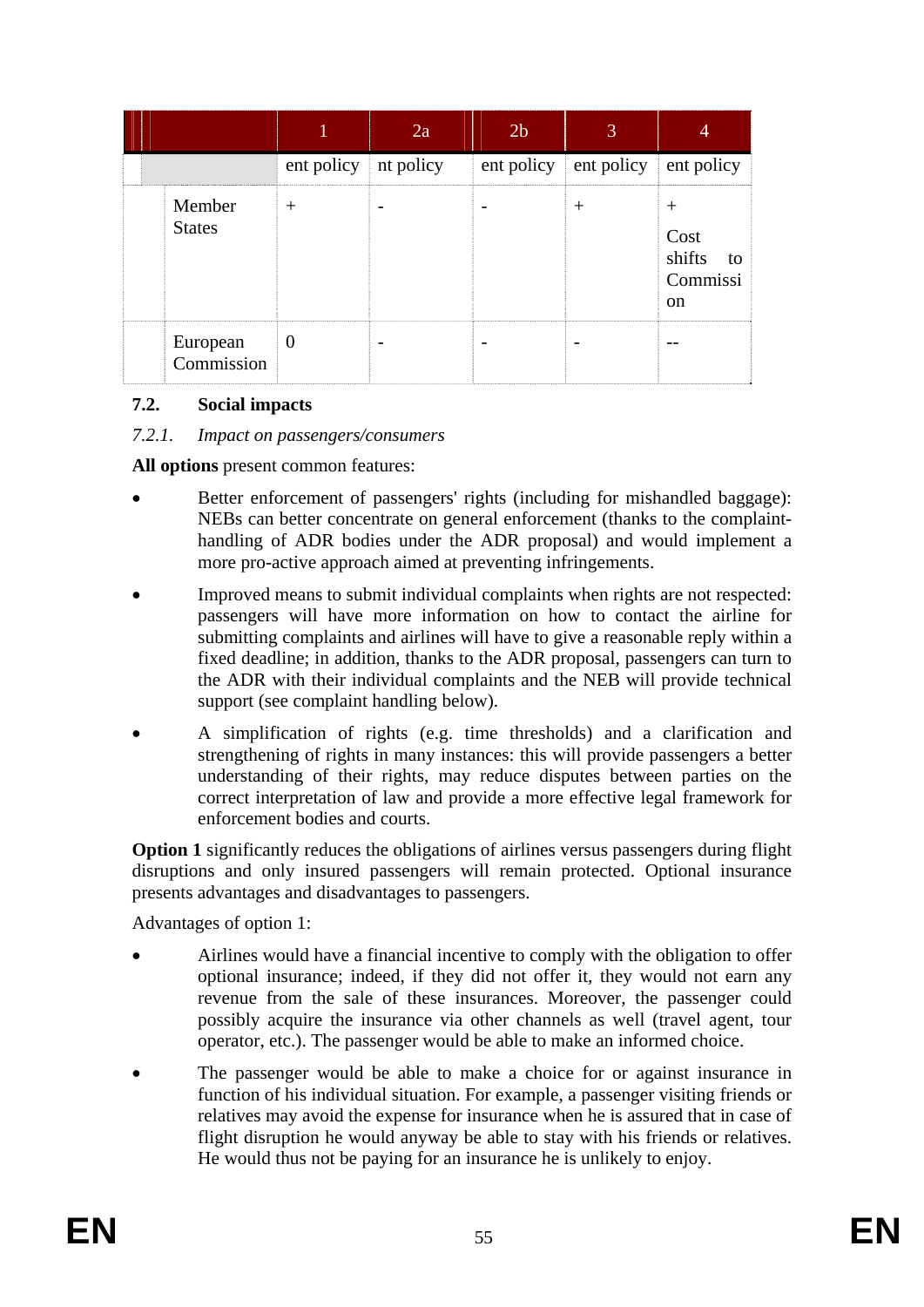- Different types of insurance policies are likely to be developed, offering different levels of quality of service at different prices. Consumers would be able to take out insurance in function of their individual capability or desire to organise their care and assistance (e.g. with or without assistance to find accommodation, different hotel categories, etc.).
- Air fares would be reduced by between 0.5 and 1 per cent compared to their evolution in the baseline scenario if the cost reduction were translated into the air fares.

Disadvantages of option 1:

- Many passengers, in the light of the low occurrence rate of delays and cancellations, may misjudge the risk of not being insured. Although one might consider that this is an individual choice, and although many of the operational objectives defined above are well met by this option, it is questionable whether this option does fully respond to the general objective of ensuring a high level of protection to passengers in cases of travel disruption.
- Insurance companies are likely to introduce some caps on liability which will not allow the passenger to attain the same level of coverage as today or under the other options, even if he takes out insurance.
- The positive impact on air fares would be counterbalanced by the price to be paid for optional insurance in case passengers would like to keep approximately the same level of protection as today. The cost of insurance will probably vary depending on circumstances (e.g. insurance policy for single flight or covering a certain period), but existing insurance policies in the EU and the US show that the price could easily be higher than the abovementioned gain in air fares.

Under **option 2**, the airline remains compelled to provide the care and assistance.

#### Advantages of **option 2a:**

- It further contributes to the **simplification** of passenger rights: the right to care arises always after 2 hours of delay; the right to financial compensation in case of delay will not arise before the right to reimbursement (5 hours), which increases the consistency of the passenger rights. However, as noted earlier, this simplification advantage would be lost in a sub-variant of option 2a with multiple time thresholds for delay compensation depending on the distance of the flight (where the passenger would need to know the different thresholds of 5, 9 or 12 hours and in which category fits his flight).
- It **avoids cancellations** that risk arising under a strict application of the 3-hour delay for compensation for delay. Indeed, airline schedule optimisation models show that a short threshold may increase the number of flight cancellations where airlines reduce the knock-on effects of delayed flights on the subsequent flights by cancelling one or several flights to reposition the aircraft for a next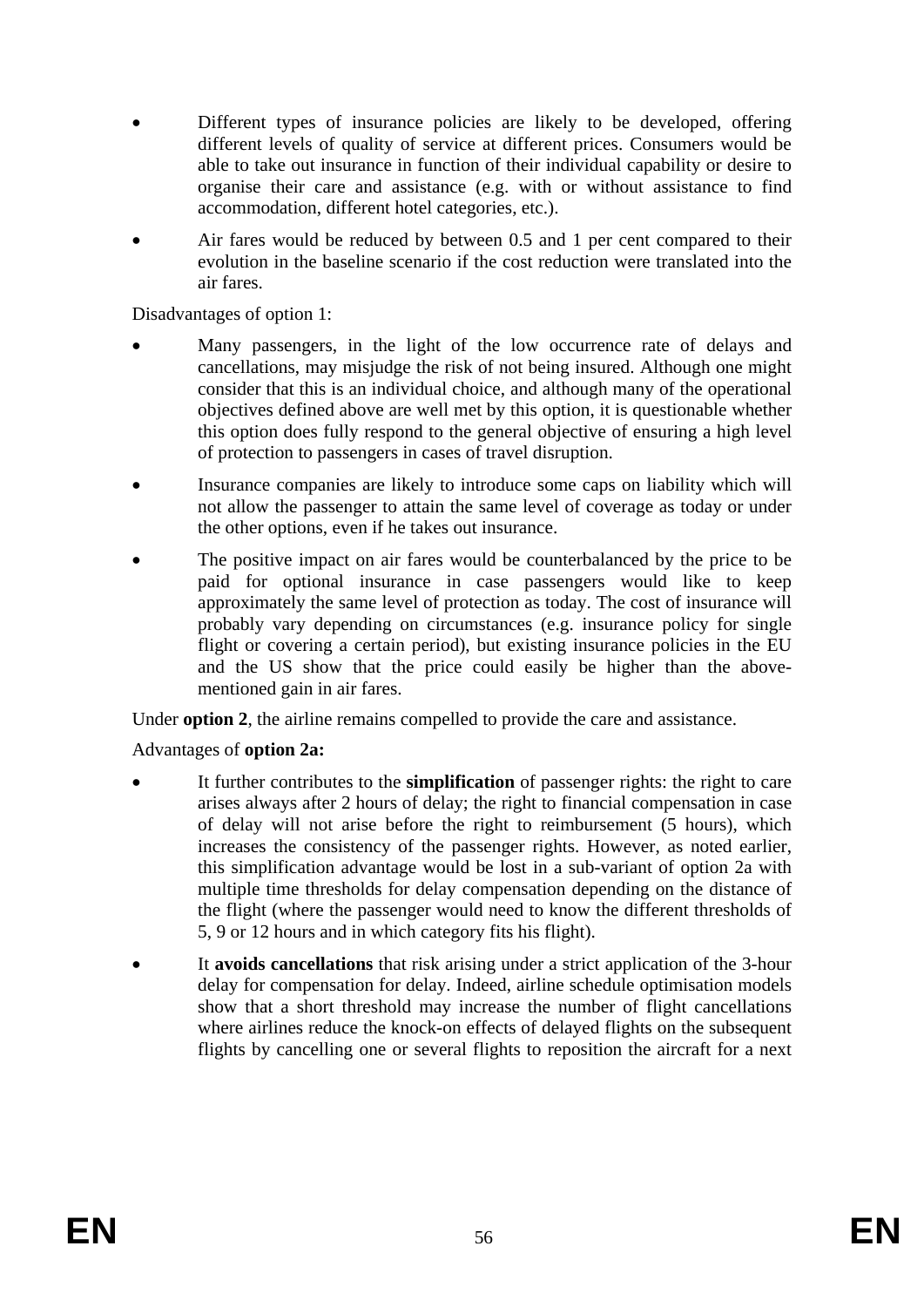flight<sup>54</sup>. As in most circumstances, the passenger will still prefer a delay over a cancellation, this measure therefore also presents an advantage for him or her.

It **reduces the cost** of the compensation for delay for the airlines and thereby reduces the disincentive for compliance with passenger rights. This impact would be stronger in case the subvariant with reduced compensation levels was chosen (and even stronger if this was combined with multiple time thresholds for compensation in case of long delay).

Disadvantages of option 2a:

- The right to claim compensation for delay only arises after a delay of 5 hours instead of 3 hours (although this may reduce cancellations) and the amount of compensation may be lower (depending on the sub-variant). The cost reductions for the airlines are the mirror image of the monetary loss of passengers. In the sub-variant with multiple time thresholds, the right to compensation for delay arises even later (e.g. already for flights of more than 1500 km, a threshold of 9 hours would apply instead of the current 3 hours).
- In case of mass disruption, passengers (except PRM) would have to pay for their accommodation if the disruption lasts longer than the introduced time limit (e.g. 3 or 4 nights).
- The protection of passengers is reduced on regional flights: for the passengers of these flights, this is of course a significant reduction of their rights although the question arises in how far small regional carriers are, under the current rules, able to provide these rights. In total, based on 2011 data, between 200 and 260 small routes in the EU would be touched by this measure, implying the offer of about 680 000 seats yearly or, assuming an average load factor of 61.4% for regional carriers (see annex 8a), about 417 000 passengers, that is less than 0.05% of all passengers covered by this Regulation.

Although **option 2b** is very similar to option 2a, there are differences for passengers:

- Under 2b, the right to compensation already arises after 3 hours, but there will be more circumstances where the airline can invoke extraordinary circumstances;
- It appears inconsistent and confusing that the right to compensation (3 hrs) arises before the right to reimbursement (5 hrs);
- There is a risk of more cancellations if the right to compensation after a 3-hour delay is better enforced.

**Options 3 and 4** contain many advantages for passengers such as a reinforcement of their existing rights and a better enforcement of these rights. However, it may also translate – compared to the baseline - into higher ticket prices to finance the costs for airlines and the contribution to the industry fund and, as tax payers, passengers will also contribute to the higher enforcement cost.

<sup>54</sup> To see how increasing delay costs may increase cancellations in schedule optimisation see for example "Sensitivity analysis of airline schedule optimization (ASO) - advanced model" by Danica Pavlovic, Journal of Air Transport Studies, volume 1, issue 2, 2010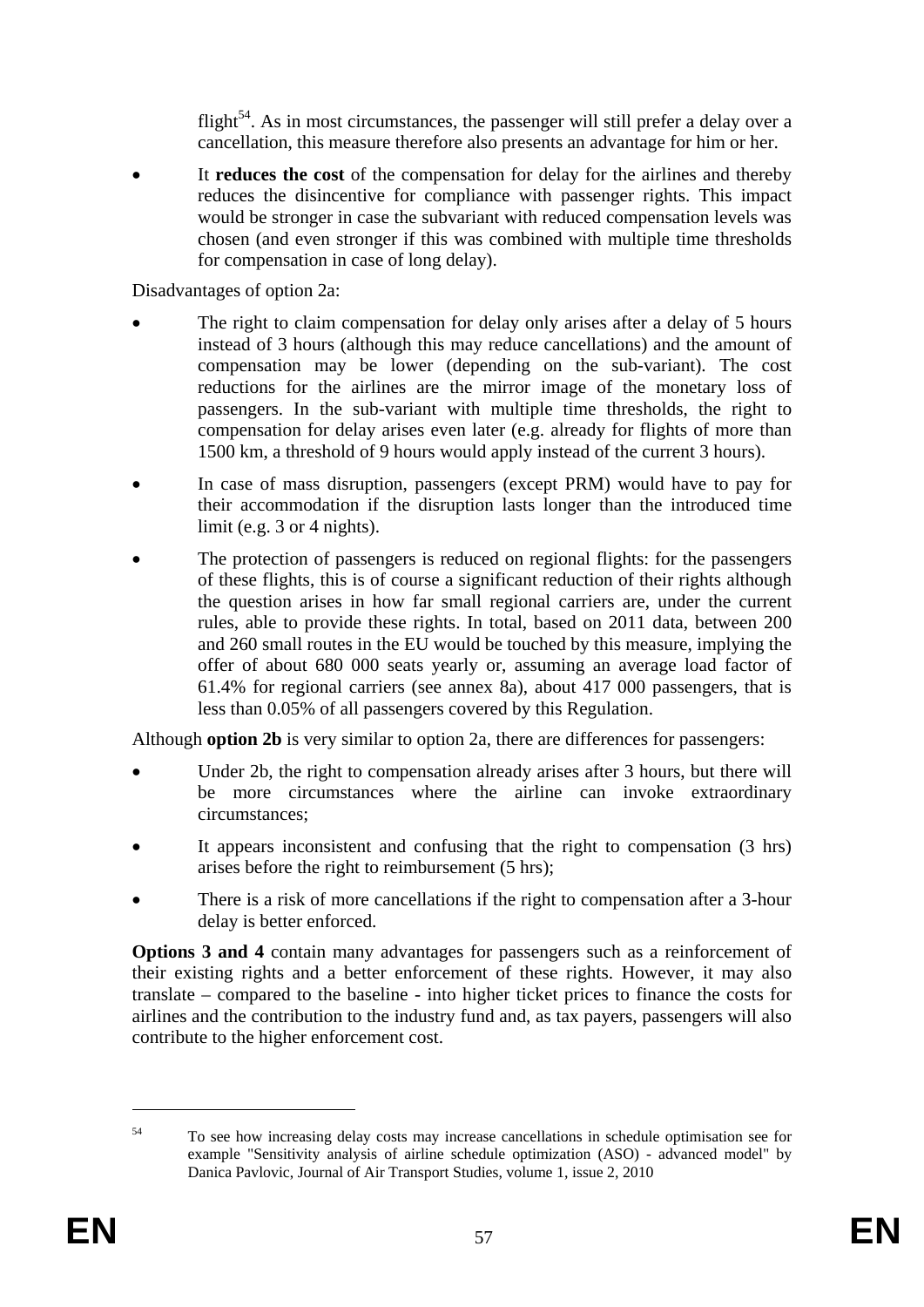Table 10 shows the impact of the policy options on quantifiable consumer benefits. It should be recalled that estimates are made under the assumption of full compliance. Where a reinforcement of enforcement would improve actual compliance, these figures could become positive again.

| Impact of the full policy packages<br>compared to the baseline scenario |                                  | Total passenger benefits<br>claim<br>current<br>rate<br><b>at</b><br>(assumed<br>increase<br>to<br>slowly over time) |                                        | Total passenger benefits (if<br>all entitled passengers claim<br>compensation) |                                     |
|-------------------------------------------------------------------------|----------------------------------|----------------------------------------------------------------------------------------------------------------------|----------------------------------------|--------------------------------------------------------------------------------|-------------------------------------|
|                                                                         |                                  | $(2015 -$<br><b>NPV</b><br>2025)<br>In $\epsilon$ million                                                            | % change<br>compared<br>to<br>baseline | <b>NPV</b><br>$(2015 -$<br>2025)<br>In $\epsilon$ million                      | % change<br>compared to<br>baseline |
| <b>Baseline</b>                                                         |                                  | 13.1                                                                                                                 |                                        | 26.3                                                                           |                                     |
| Option 1                                                                |                                  | 4.7                                                                                                                  | $-64%$                                 | 10.6                                                                           | $-60%$                              |
| Option 2a                                                               | Unchanged<br>compensation levels | 12.5                                                                                                                 | $-5\%$                                 | 21.0                                                                           | $-20%$                              |
|                                                                         | Adjusted<br>compensation levels  | 11.7                                                                                                                 | $-11\%$                                | 17.6                                                                           | $-33%$                              |
| Option 2b                                                               | Unchanged<br>compensation levels | 12.3                                                                                                                 | $-6%$                                  | 20.0                                                                           | $-24%$                              |
|                                                                         | Adjusted<br>compensation levels  | 11.5                                                                                                                 | $-12%$                                 | 16.8                                                                           | $-36%$                              |
| Option 3                                                                |                                  | 13.3                                                                                                                 | $+2%$                                  | 27.8                                                                           | $+6%$                               |
| Option 4                                                                |                                  | 13.8                                                                                                                 | $+5%$                                  | 28.4                                                                           | $+8%$                               |

Table 10: impact of policy options on consumer benefits<sup>55</sup>

*Source: 2012 SDG study + Commission estimates* 

Overall, as announced in section 5.2, the assessment shows the unavoidable trade-off to be made between the objective of reducing disincentives and the protection of passengers; indeed, reductions in compensation payments take into account the financial capacities of the air carriers, but at the same time reduce benefits to consumers. But this trade-off only touches upon financial compensation rather than on care and assistance;

<u>.</u>

<sup>&</sup>lt;sup>55</sup> Many of the passenger benefits required by the Regulation are either monetary amounts or directly quantifiable in monetary terms (for example, monetary compensation, refunds, hotel accommodation and refreshments). These passenger benefits are therefore expressed in monetary terms and are equivalent to the costs the airline has to incur. However, by changing the circumstances under which rerouting should be offered, a number of the policy measures could result in changes to the total level of passenger waiting time. The consultant calculated the waiting time impact by estimating how much more or less time a passenger would have to wait, and attaching a value to this time (see also footnote 23).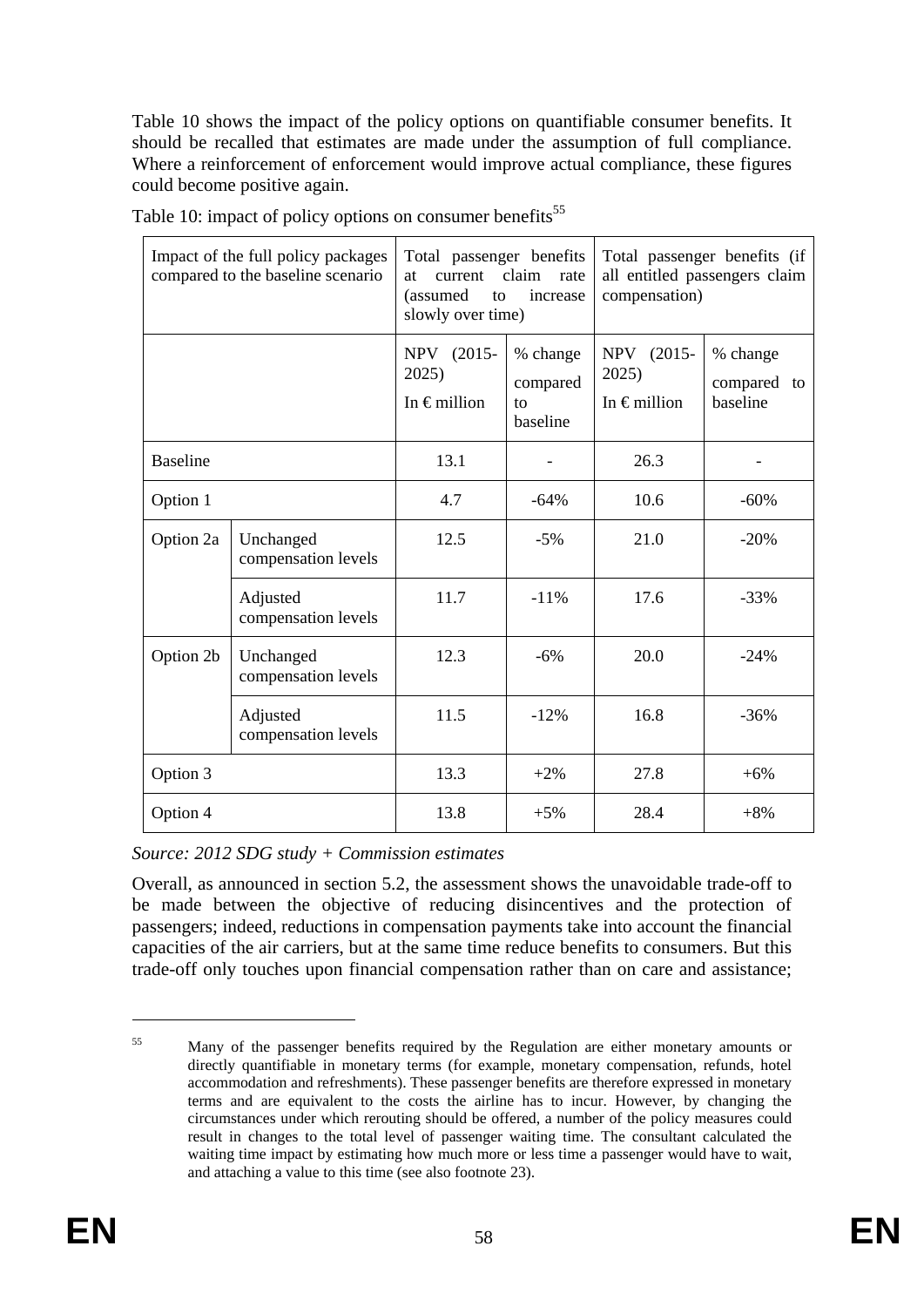this is the result of how the policy objectives were set (section 5.1); policy options 2 to 4 protect and reinforce passenger rights with regard to immediate help in the form of care and assistance, but they may weaken the aspect of financial compensation that comes on top of this care.

|                                                     | Option 1                                                                                                                  |                                                                                            | Option 2a   Option 2b   Option 3                                                                |                                                                                                                                                                                                           | Option 4                                                                                                                                                      |
|-----------------------------------------------------|---------------------------------------------------------------------------------------------------------------------------|--------------------------------------------------------------------------------------------|-------------------------------------------------------------------------------------------------|-----------------------------------------------------------------------------------------------------------------------------------------------------------------------------------------------------------|---------------------------------------------------------------------------------------------------------------------------------------------------------------|
| Impacts<br>$\alpha$<br>consumer<br>s/passeng<br>ers | Less<br>protection<br>in<br>flight<br>disruptions<br>if<br>passenger<br>misjudged<br>the risks<br>Slightly<br>lower fares | $^{+}$<br><b>Better</b><br>enfore<br>ent, better<br>defined<br>rights and<br>new<br>rights | $^{+}$<br><b>Better</b><br>enforcement<br>ent, better<br>defined<br>rights and<br>new<br>rights | $++$<br>Better<br>enforceme<br>nt, better<br>defined<br>rights, new rights, new<br>rights (and rights (and<br>unlimited<br>rights even<br>in<br>mass<br>disruptions<br>Slightly<br>increased<br>air fares | $++$<br><b>Better</b><br>enforceme<br>better<br>nt,<br>defined<br>unlimited<br>rights even<br>in<br>mass<br>disruptions<br>Slightly<br>increased<br>air fares |

Table 11: summary of impacts on consumers/passengers.

"-" means less than baseline – "+" means better than baseline

# *7.2.2. Impacts on employment*

The employment impact of the assessed policy options remains limited as the options mainly aim at fine-tuning existing passenger rights and improving their enforcement. There are some indirect effects on employment, mainly via the impact that changing costs can have on air fares and hence on demand for air services. As shown in the table below, these effects remain quite limited but are positive for most options (except option 4).

To obtain these figures, it was assumed that the number of jobs per passenger (in the case of airports) and per passenger-kilometer (in the case of airlines) is relatively constant (see page 155 of annex 15 for more information on the underlying assumptions). The global employment figures shown in table 12 correspond for about 55% to airline jobs and 45% to jobs located at airports (airport staff, ground handling staff and other).

Table 12: expected variation in average employment (2015-2025) under the various policy options (compared to baseline)

| Full-time<br>equivalents |                        | Estimated under current claim rate |
|--------------------------|------------------------|------------------------------------|
| Option 1                 |                        | $+10000$                           |
| Option 2a                | Unchanged compensation | $+750$                             |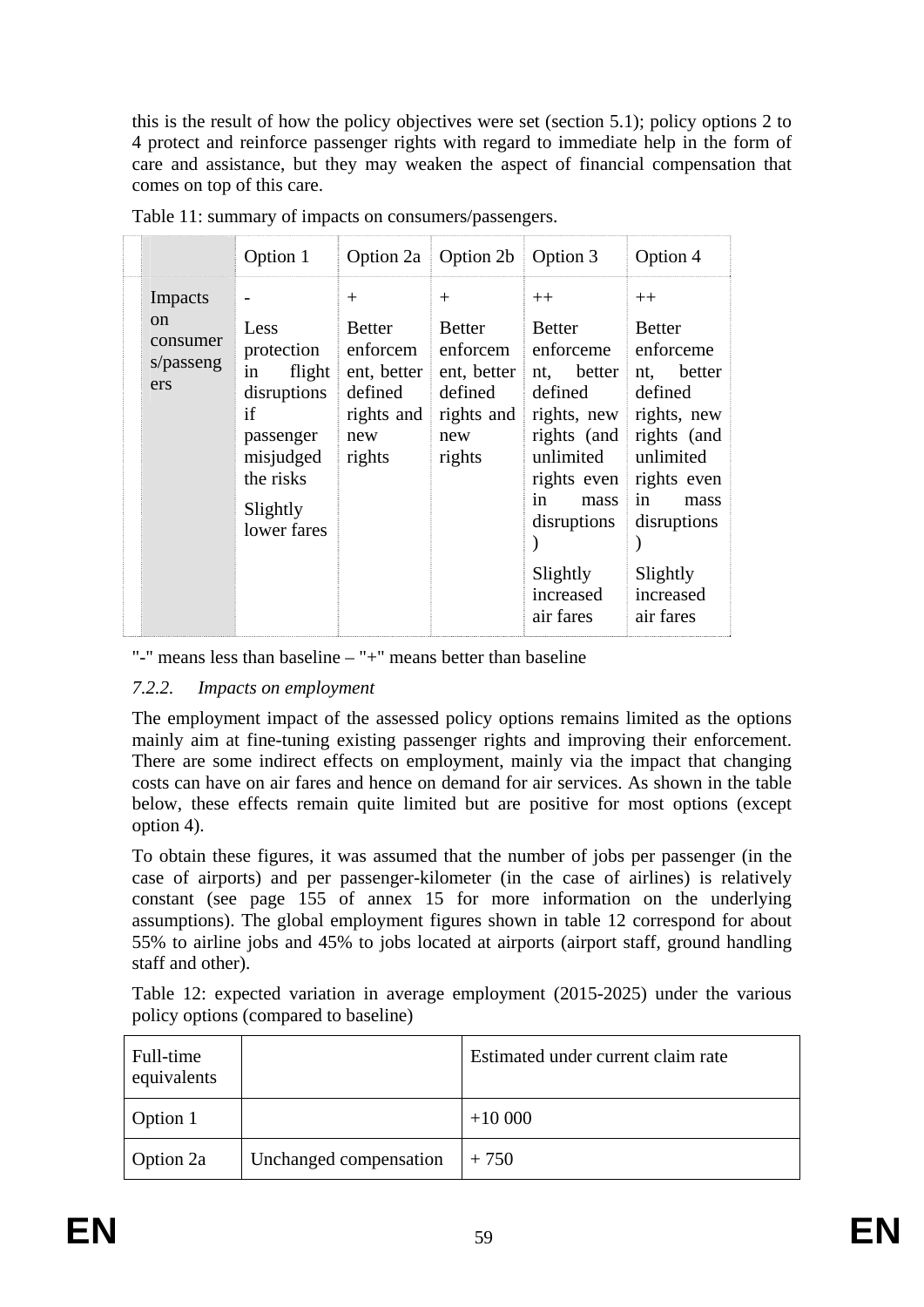|           | Adjusted compensation  | $+1800$  |
|-----------|------------------------|----------|
| Option 2b | Unchanged compensation | $+1000$  |
|           | Adjusted compensation  | $+1800$  |
| Option 3  |                        | $-1100$  |
| Option 4  |                        | $-1,500$ |

Source: Commission estimates based on SDG data

# *7.2.3. Impacts on fundamental rights*

The policy options have no adverse effects on the **fundamental rights** of citizens. The policy options 2, 3 and 4 enhance consumer protection and are therefore in line with Article 38 of the Charter on fundamental rights; however, there are doubts with regard to option 1 where the protection depends on the willingness of the passenger to acquire insurance. With regard to the protection of personal data (article 8 of the charter), note that the option includes an obligation for travel agents to provide passengers contact details to the airline (to contact them in case of flight disruption), but the travel agent cannot do so without the explicit consent of the passenger and the data can only be used for this specific purpose.

With regard to the integration of **persons with disabilities** (article 26), the options include a clarification with regard to the compensation for mishandled mobility equipment (enabling compensation up to the full damage), and option 2 excludes disabled passengers and passengers with reduced mobility from the applicability of a cap on accommodation in extraordinary events of long duration. In option 2, such exclusion could also be added with regard to the derogation from accommodation for regional operations without significantly increasing the compliance cost, given the low proportion of persons with disabilities in total passenger numbers.

# **7.3. Environmental impacts**

The environmental impacts of the policy options mainly derive from the indirect effects from cost variation on air fares and from there on demand for air travel using standard price elasticities (see annex 15, page 152, for the assumptions underlying the calculations). The table below shows the impact on emissions: options 1 and 2 slightly increase emissions while under options 3 and 4 emissions are almost unchanged. Note that any increases will be addressed by the inclusion of the air transport sector in the emission trading system.

Table 13: impact on average CO2 emissions between 2015 and 2025 (compared to baseline)

| In thousands<br>of tonnes of |                        | Estimated under current claim rate |
|------------------------------|------------------------|------------------------------------|
| Option 1                     |                        | $+900$                             |
| Option 2a                    | Unchanged compensation | $+70$                              |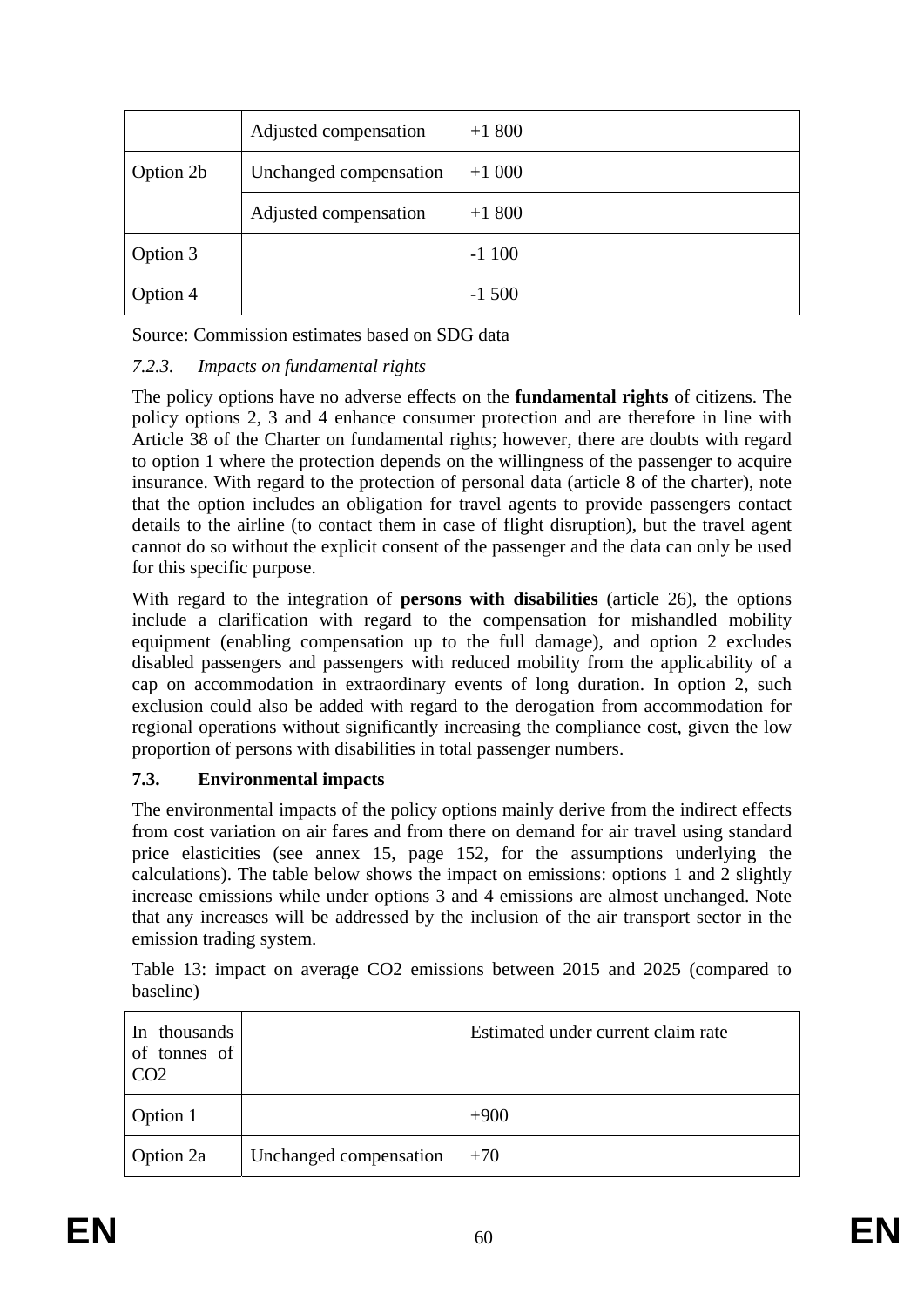|           | Adjusted compensation  | $+150$ |
|-----------|------------------------|--------|
| Option 2b | Unchanged compensation | $+90$  |
|           | Adjusted compensation  | $+160$ |
| Option 3  |                        | $-130$ |
| Option 4  |                        | $-100$ |

Source: Commission estimates based on SDG data

# **7.4. Comparing the options**

The policy packages are assessed against the criteria of effectiveness, efficiency and coherence.

From an effectiveness point of view, option 2 (a and b) offers the highest potential achievement of all specific goals, while 1 and 4 offer a good effectiveness in general.

In terms of efficiency, options 3 and 4, are the most costly and are less efficient than the other options.

In terms of coherence, option 1 risks missing the general objective of reinforcing passenger rights if most passengers were not ensured.

|                                                                                                     | Effectiveness, efficiency and coherence of the policy packages                                                                                       |                                                              |                                                                                                                    |                                                                                                                                                               |                                                                                                                                                         |
|-----------------------------------------------------------------------------------------------------|------------------------------------------------------------------------------------------------------------------------------------------------------|--------------------------------------------------------------|--------------------------------------------------------------------------------------------------------------------|---------------------------------------------------------------------------------------------------------------------------------------------------------------|---------------------------------------------------------------------------------------------------------------------------------------------------------|
|                                                                                                     | 1                                                                                                                                                    | 2a                                                           | 2 <sub>b</sub>                                                                                                     | 3                                                                                                                                                             | 4                                                                                                                                                       |
| <b>Effectiveness</b><br>with regard to<br>specific<br>objectives<br>(see annex $16$<br>for details) | $+$<br>(some<br>weakness<br><sub>on</sub><br>coordinati<br>of<br>$\alpha$<br>enforceme<br>policy,<br>nt<br>good<br>but<br>other<br>on<br>objectives) | $++$<br><i>(addresses)</i><br>all<br>specific<br>objectives) | $+(+)$<br>(addresses all<br>specific<br>objectives<br>but<br>some<br>weakness on<br>clarification/<br>consistency) | $-/+$<br>(strong<br>enforcement<br><b>but</b><br>unsure<br>whether<br>this<br>can<br>compensate<br>disincentive<br>for compliance<br>from increased<br>costs) | $-/+$<br>(strong)<br>enforcement<br>but<br>unsure<br>whether<br>this<br>can<br>compensate<br>disincentive<br>for compliance<br>from increased<br>costs) |
| <b>Efficiency</b>                                                                                   | $+$<br>(strong<br>cost<br>reduction<br>for airlines<br>and<br>authorities                                                                            | $+$<br>(moderate<br>cost<br>airlines and<br>authorities)     | $+$<br>(moderate)<br>cost<br>reduction for reduction for airlines<br>airlines<br>and<br>authorities)               | for<br>both<br>and<br>authorities)                                                                                                                            | (costs increase costs increase)<br>for<br>both<br>airlines<br>and<br>authorities)                                                                       |

Table 14: comparion of the options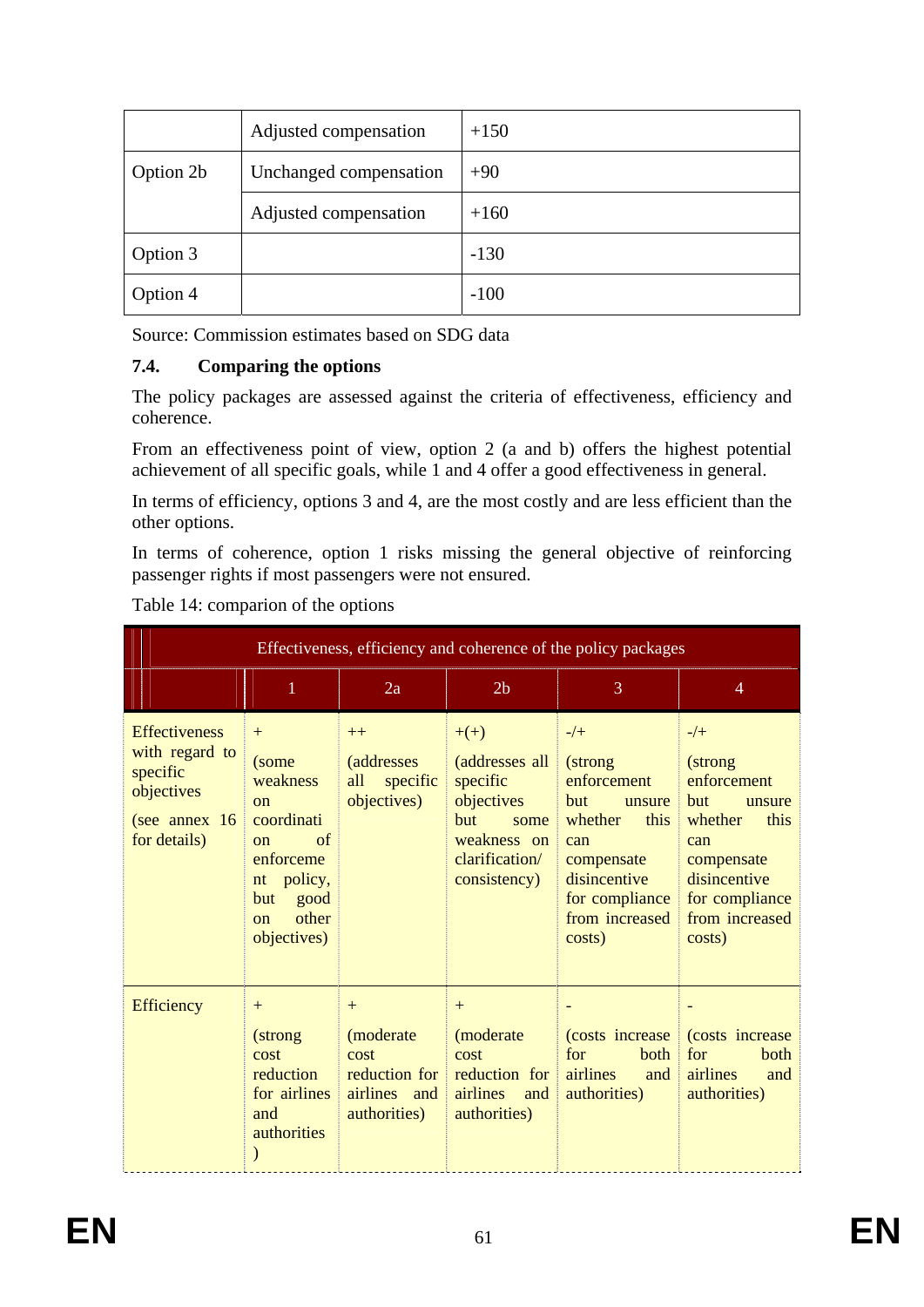| Coherence             | $-/-$<br>(while the<br>option<br>ensures<br>better<br>complianc<br>with<br>e <sub>1</sub><br>passenger<br>rights,<br>these<br>rights<br>are<br>weakened) | $++$<br>(better)<br>enforcement<br>of existing<br>rights,<br>marginal<br>environment<br>al impact) | $++$<br>(better)<br>enforcement<br>of<br>existing<br>rights,<br>marginal<br>environmenta<br>1 impact) | $++$<br>(better)<br>enforcement of<br>existing rights,<br>marginal<br>environmental<br>impact) | $++$<br>(better<br>enforcement of<br>existing rights,<br>marginal<br>environmental<br>impact) |
|-----------------------|----------------------------------------------------------------------------------------------------------------------------------------------------------|----------------------------------------------------------------------------------------------------|-------------------------------------------------------------------------------------------------------|------------------------------------------------------------------------------------------------|-----------------------------------------------------------------------------------------------|
| Global<br>assessement | $+$                                                                                                                                                      | $++$                                                                                               | $+(+)$                                                                                                | $-/-$                                                                                          | $-/-$                                                                                         |

'-" means worse than baseline, "+" means better than baseline

Overall option 2 is preferable over the others as it is effective and efficient to meet the policy objectives and remains coherent with the overall objective of ensuring minimum rights to all passengers.

Although very similar in the outcome, option 2a is slightly preferred over 2b for two reasons:

- In option 2b, the delay threshold is kept at 3 hours (as in Sturgeon), but this might incur more cancellations than if the threshold were increased as in option  $2a$
- It also follows from this that in option 2b, the right to reimbursement only arises after 5 hours while the right compensation already arises after 3 hours: this appears inconsistent and may confuse passengers.

It comes as no surprise in the light of the policy objectives that the preferred policy option 2a presents a **compromise** between the positions expressed by the air carriers and the consumer groups in the **public consultation**. In line with consumers' wishes, the option enhances enforcement and individual complaint handling, clarifies a number of rights that are at best implicit in the present Regulation (e.g. missed connections or tarmac delays), confirms the right to compensation in case of long delays and introduces contingency planning. And in view of taking into account the concerns of the air carriers, the option includes an increased time threshold for the delay compensation, a time limit on the care to be provided during exceptional events of long duration and a measure to take into account the specific problems of regional flights. It includes the possibility of recourse against third parties such as airports or ground handlers but without introducing any automatic rights in this regard, thereby taking into account the concerns expressed by these stakeholder groups.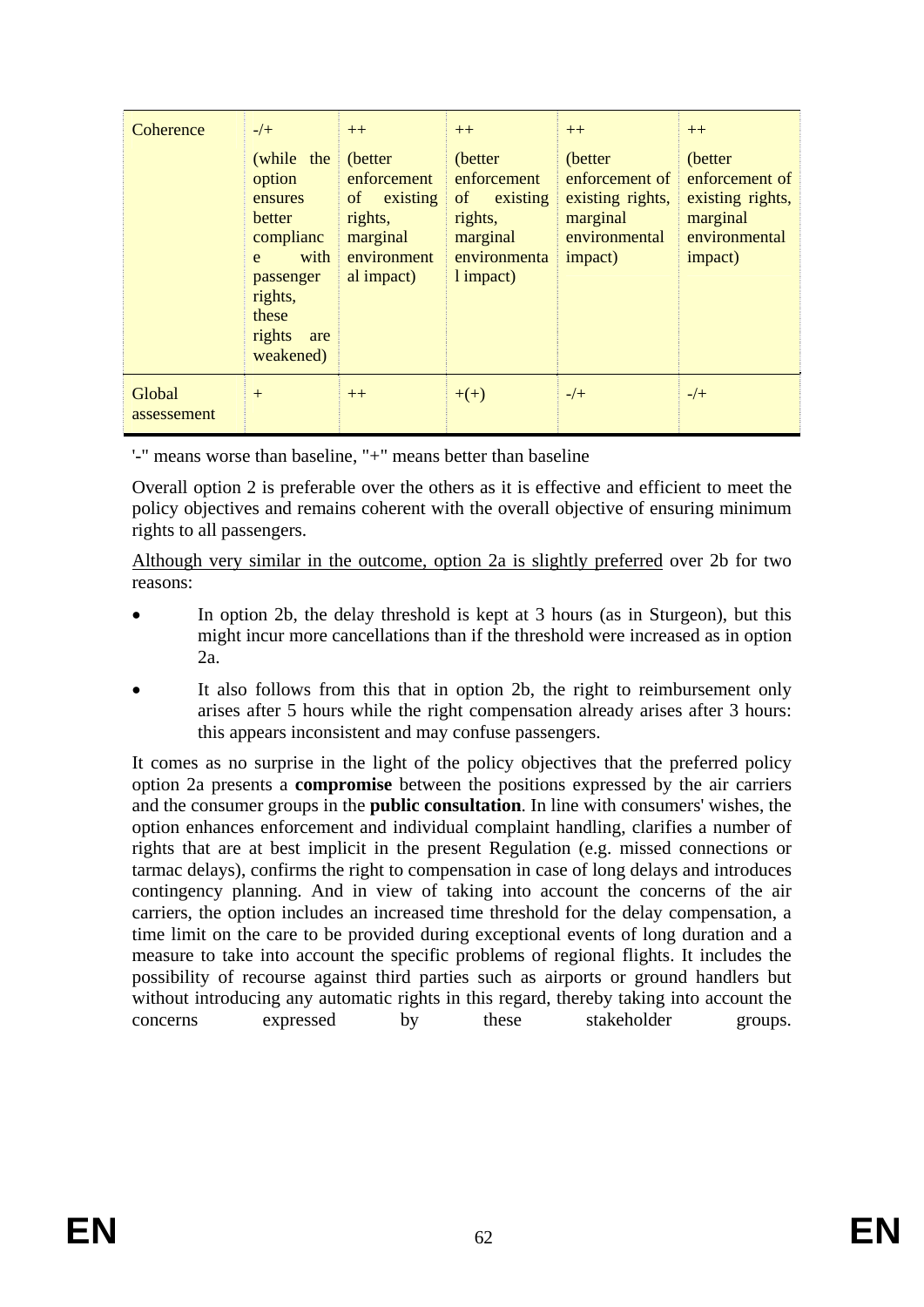Table 15: Summary quantitative impact on compliance costs and consumer benefit (at current claim rate, unchanged compensation amounts)

|                               |    | $\mathbf{1}$ | 2a    | 2 <sub>b</sub> | $\overline{\mathbf{3}}$ | 4      |
|-------------------------------|----|--------------|-------|----------------|-------------------------|--------|
| Impact<br>compliance<br>cost  | on | $-80%$       | $-6%$ | $-8%$          | $+9%$                   | $+12%$ |
| Impact<br>consumer<br>benefit | on | $-64%$       | $-5%$ | $-6%$          | $+2%$                   | $+5%$  |

Source: tables 6 and 10

With regard to the assessed **sub-variants of option 2a**, there is no objective criterion to mark a preference between them. The choice of subvariant mainly depends on the political choice being made with regard to the trade-off between the passengers' rights and the compliance cost for the airlines:

- a possible change of the lump-sum amounts of compensation (see section 7.2) would provide an **additonal** reduction in the compliance cost, but this reduction implies an equivalent loss of compensation for the passengers (both are reduced by about 10%).

- the same is valid for the possible introduction of multiple delay thresholds for compensation in function of the flight distance. This measure would mainly benefit air carriers operating long-haul flights and would mainly impact on passengers of the same flights.

It is a matter of political judgement to weigh such additonal cost reduction against the reduced possibilities for compensation for the passengers on the concerned flights. Hence, the choice between the sub-variants of policy option 2a is a matter of political consideration.

# **8. MONITORING AND EVALUATION**

Providing for a robust monitoring and evaluation mechanism is crucial to ensure that the rights envisaged in the Regulation are complied with in practice and that its costs remain proportional to its objectives.

Under the revised Regulation, the NEBs will provide annual reports on their activities to the Commission; these reports will provide a valuable overview of the application of passenger rights.

The annual reports of the NEBs will be the main tool for monitoring the level of compliance and the consistency of national enforcement policies. Among other, they will provide information with regard to the following parameters:

• Number and type of enforcement actions and sanctions imposed (and effective payment of penalties), especially in view of evaluating the effectiveness of the enforcement policies; in this context, also the new areas of competence of the NEBs with regard to baggage will be evaluated.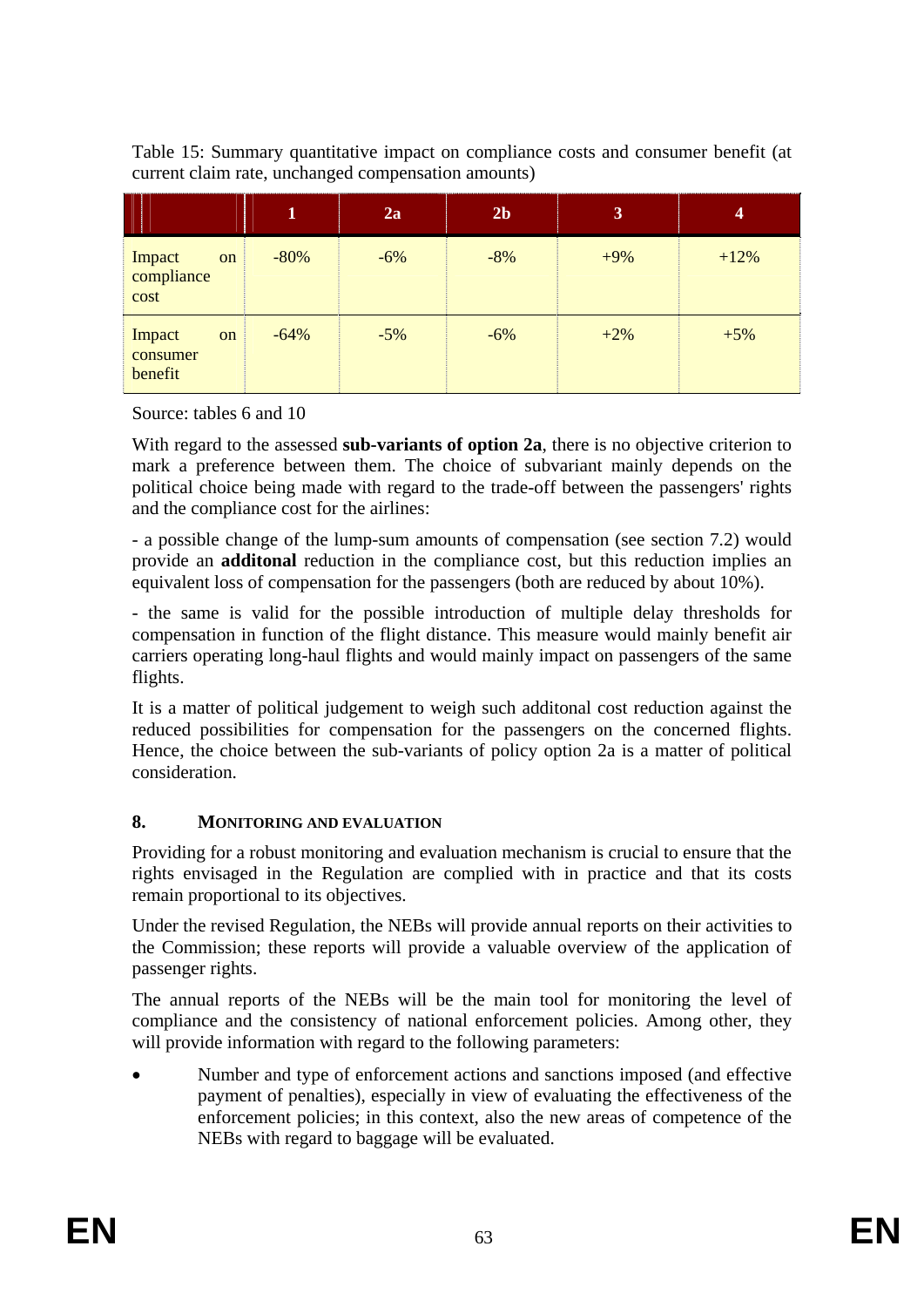- Number and type of founded complaints: their analysis should provide insight into the main problem areas of the passenger rights (i.e. to which rights do most complaints refer) – the information should be compared, where available, with surveys on compliance in order to obtain a full understanding of the explanatory factors underlying the data. Special consideration should also be given to specific problems reported with regard to passengers with reduced mobility.
- Where available, cases before national courts and their outcome: again, this information is valuable to get insight into possible shortcomings of the revised passenger rights or of their application. This can be cross-referenced with possible prejudicial questions before the ECJ.
- Resources employed by the NEBs in order to evaluate the impact of the modifications to complaint handling and enforcement on the cost of implementation.

Furthermore, the Commission can carry out ad-hoc studies on the application of air passenger rights as it has already done in the past on several occasions (see section 3.2, p.10). More information can be gathered from possible common surveillance actions by the NEBs, from consumer organisations and the surveys they carry out, and from airline associations. Such studies will also provide further information on the evolution of the compliance cost and the evolution of actions for redress against third parties ("burden sharing").

Based on the gathered information, the Commission would properly evaluate the implementation of the Regulation 4 years after its adoption and report to the Council and the Parliament on possible legislative or non-legislative action to be taken.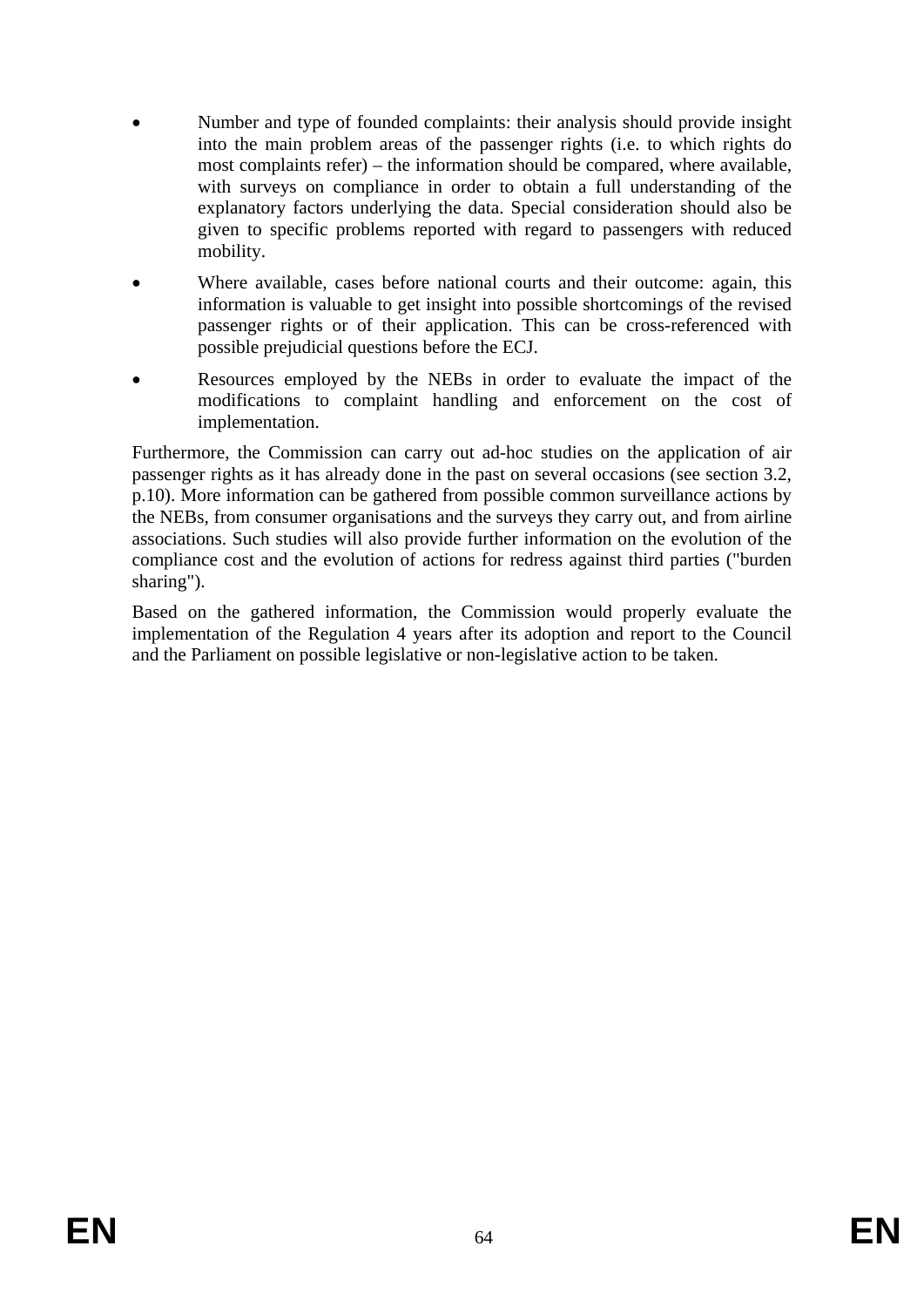# **ANNEX 1: Public consultation - participation**

A public on-line consultation has been carried out between 19 December 2011 and 11 March 2012 which focussed on questions with regard to a possible revision of Regulation 261/2004. A total of 410 submissions to the consultation were received:

Consumer and passenger associations: 28

EU-wide associations of consumer and passenger associations: 2

Airline associations: 16

Individual airlines: 46

Airport associations: 9

Individual airports: 17

Tour operators' associations: 8

Individual tour operators: 3

Travel retailers and suppliers: 56

National and subnational authorities: 18

Individuals: 181

Other: 26

Given the high number of issues covered, the Commission instructed its consultant (Steer Davies Gleave) to carry out – complementary to the public consultation individual interviews and consultations with 98 stakeholders selected in order to cover all stakeholder groups:

Consumer and passenger associations: 28

Airlines' associations: 6

Individual airlines: 18

Airports' associations: 1

Individual airports: 6

Tour operators' associations: 2

National Enforcement Bodies: 32

Other: 5

These individual consultations allowed to deepen the issues with regard to the specific interests and know-how of the stakeholders concerned. In total, 41 face-to-face interviews were carried out with the main pan-EU industry and consumer associations, with airline and with national enforcement bodies and national consumer organisations in 14 case study countries. The other stakeholders contributed by direct written submissions and/or telephone interviews.

Finally, on 30 May 2012, the Commission and the Economic and Social Committee coorganised a conference presenting the main results of the public consultation, and giving stakeholders the opportunity to react to these results. The representative organisations that responded to the public consultation were invited to this conference.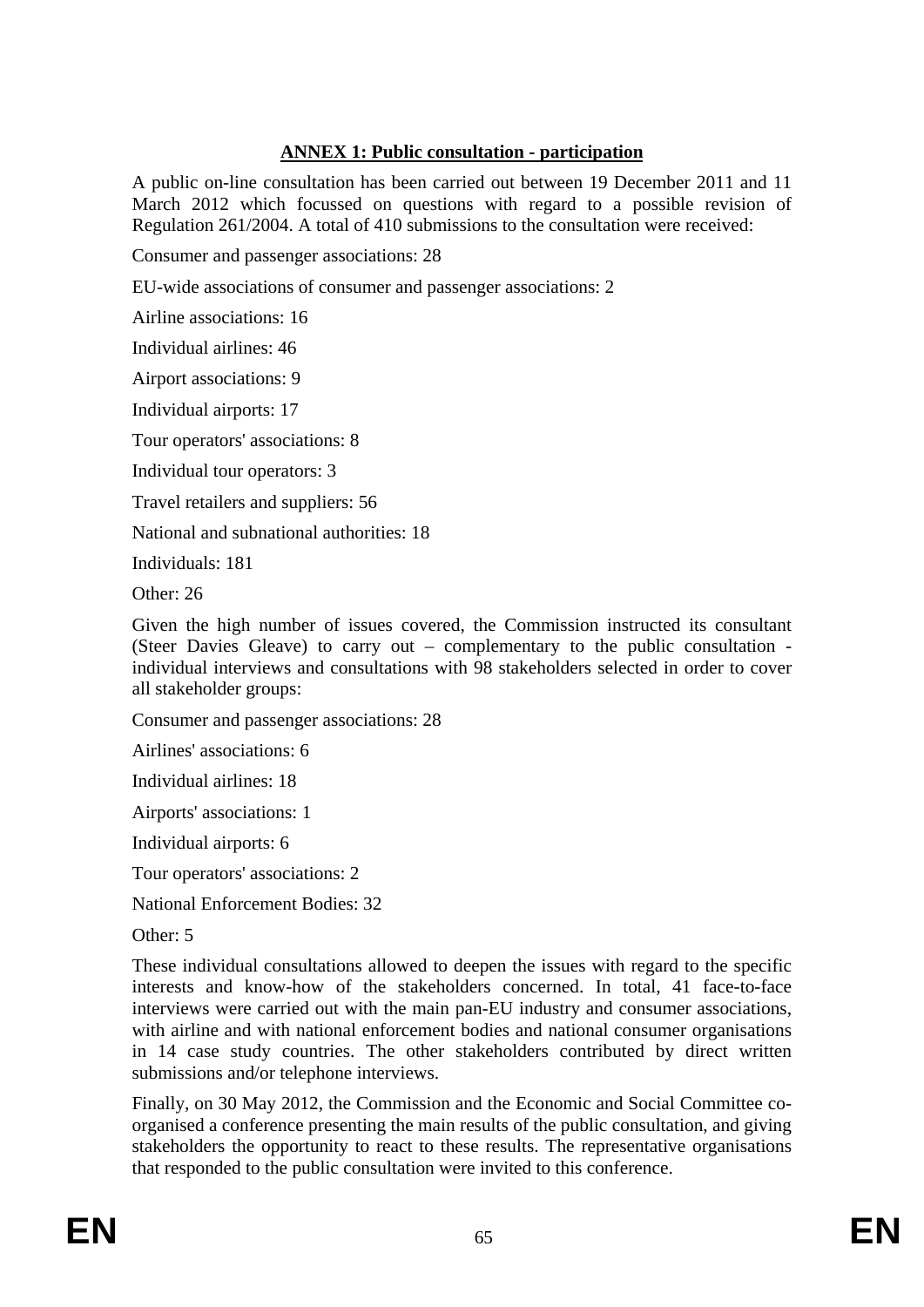For the results of the consultation, please see the Commission's website: [http://ec.europa.eu/transport/passengers/consultations/2012-03-11-apr\\_en.htm.](http://ec.europa.eu/transport/passengers/consultations/2012-03-11-apr_en.htm)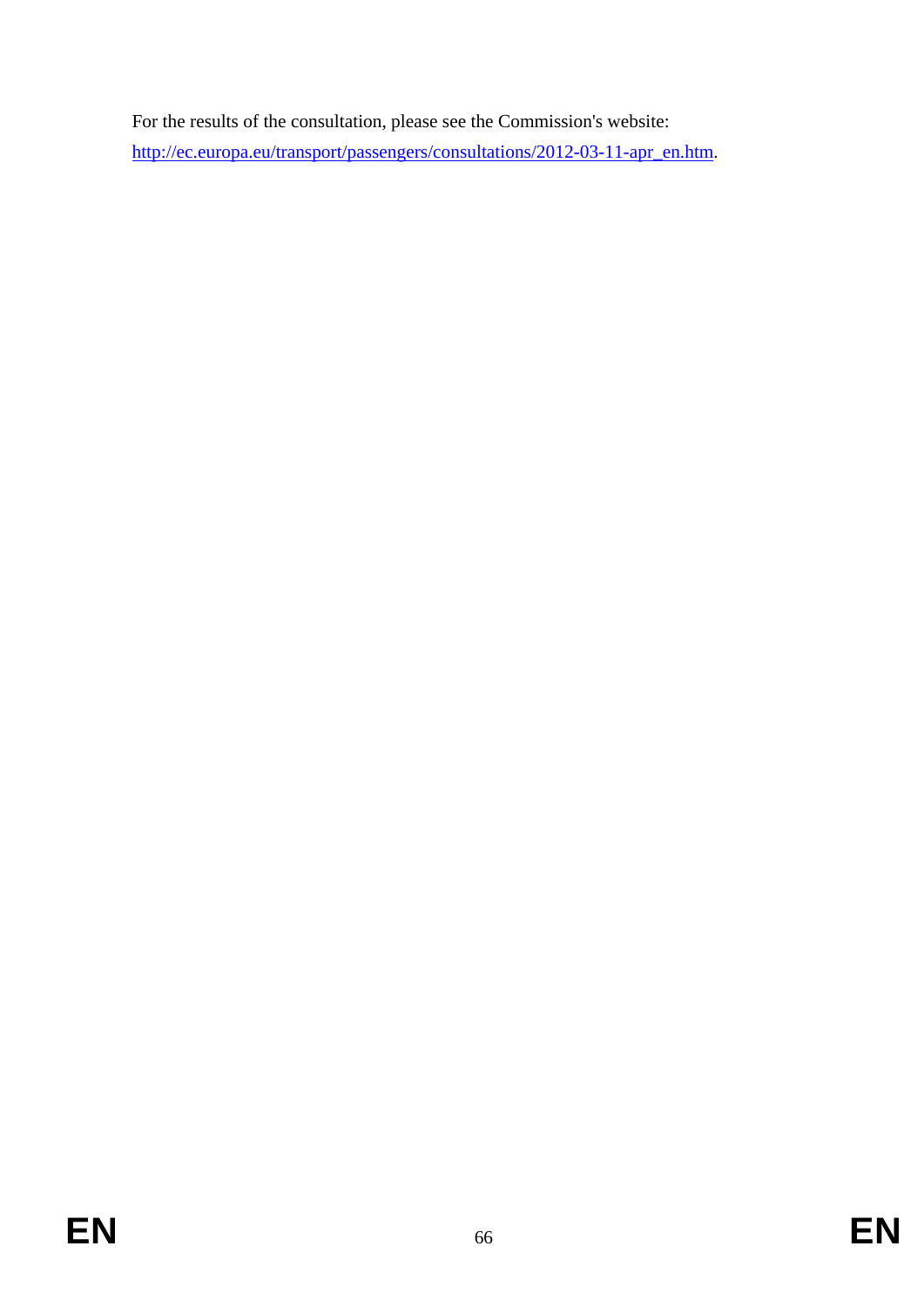# **ANNEX 2a: Basic data and estimates**

| OD / length                  | Delay type         | 2007  | 2008  | 2009  | 2010   | Proportio<br>n of total<br>passenger<br>s (average<br>2007-<br>2009) |
|------------------------------|--------------------|-------|-------|-------|--------|----------------------------------------------------------------------|
| <b>Delay</b>                 |                    |       |       |       |        |                                                                      |
| EU < 1500km                  | Delay $> 120$ mins | 6.425 | 5.842 | 5.017 | 8.853  | 1.20%                                                                |
| EU 1500-3500km               | Delay $> 180$ mins | 1.119 | 1.154 | 0.842 | 1.634  | 1.00%                                                                |
| EU > 3500km                  | Delay $> 180$ mins | 0.024 | 0.027 | 0.027 | 0.051  | 1.47%                                                                |
| Non-EU <1500km               | Delay $> 120$ mins | 0.476 | 0.478 | 0.514 | 1.040  | 1.77%                                                                |
| $1500 -$<br>Non-EU<br>3500km | Delay $> 180$ mins | 0.603 | 0.764 | 0.603 | 1.485  | 1.17%                                                                |
| Non-EU $>3500$ km            | Delay $> 240$ mins | 1.530 | 1.467 | 1.140 | 1.756  | 0.93%                                                                |
| Other disruption             |                    |       |       |       |        |                                                                      |
| Cancellation                 |                    | 8.035 | 7.864 | 7.416 | 23.705 | 0.9%                                                                 |
| Tarmac delay                 | Delay $> 60$ mins  | 1.017 | 1.048 | 1.078 | 2.087  | 0.13%                                                                |
| Denied boarding              | Voluntary          | 0.176 | 0.144 | 0.133 | 0.135  | 0.02%                                                                |
|                              | Involuntary        | 0.233 | 0.185 | 0.173 | 0.170  | 0.02%                                                                |
| Downgrading                  |                    | 0.224 | 0.153 | 0.109 | 0.123  | 0.02%                                                                |
| Baggage                      | Lost               | 0.036 | 0.029 | 0.020 | 0.025  | 0.003%                                                               |
|                              | Delayed            | 8.194 | 6.739 | 4.844 | 5.585  | 0.79%                                                                |
|                              | Damaged/pilfered   | 1.613 | 1.418 | 1.158 | 1.340  | 0.17%                                                                |

# Table 16: Total disrupted passengers (millions)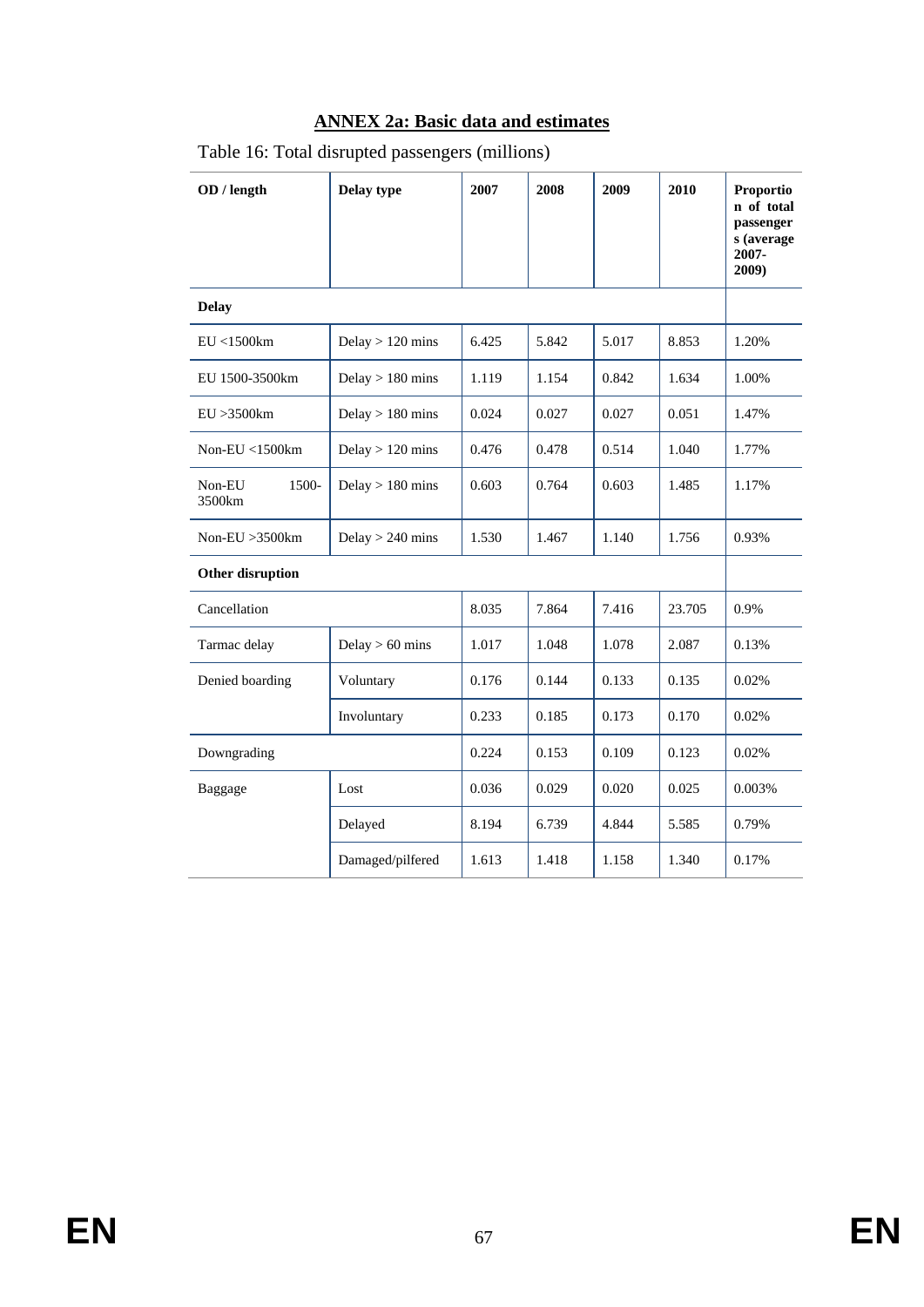|                                     | Proportion of all delays |       |       |       |                    |  |
|-------------------------------------|--------------------------|-------|-------|-------|--------------------|--|
| <b>Cause of Delay</b>               | 2007                     | 2008  | 2009  | 2010  | Average<br>2007-10 |  |
| Technical                           | 10.3%                    | 10.9% | 11.5% | 8.6%  | 10.3%              |  |
| ATFM and airports                   | 14.7%                    | 16.0% | 15.9% | 18.3% | 16.2%              |  |
| Weather                             | 2.9%                     | 3.4%  | 5.1%  | 6.1%  | 4.4%               |  |
| Aircraft<br>and<br>ramp<br>handling | 5.1%                     | 4.9%  | 4.5%  | 3.7%  | 4.6%               |  |
| Operations and crew                 | 3.5%                     | 3.8%  | 3.9%  | 3.7%  | 3.7%               |  |
| Passengers and baggage              | 5.1%                     | 4.2%  | 4.7%  | 3.6%  | 4.4%               |  |
| Mandatory security                  | 2.2%                     | 1.9%  | 2.2%  | 1.9%  | 2.1%               |  |
| Reactionary                         | 46.8%                    | 45.8% | 43.8% | 46.3% | 45.4%              |  |
| Other                               | 9.3%                     | 8.6%  | 8.4%  | 7.9%  | 8.5%               |  |

# **ANNEX 2b: breakdown of delays by cause**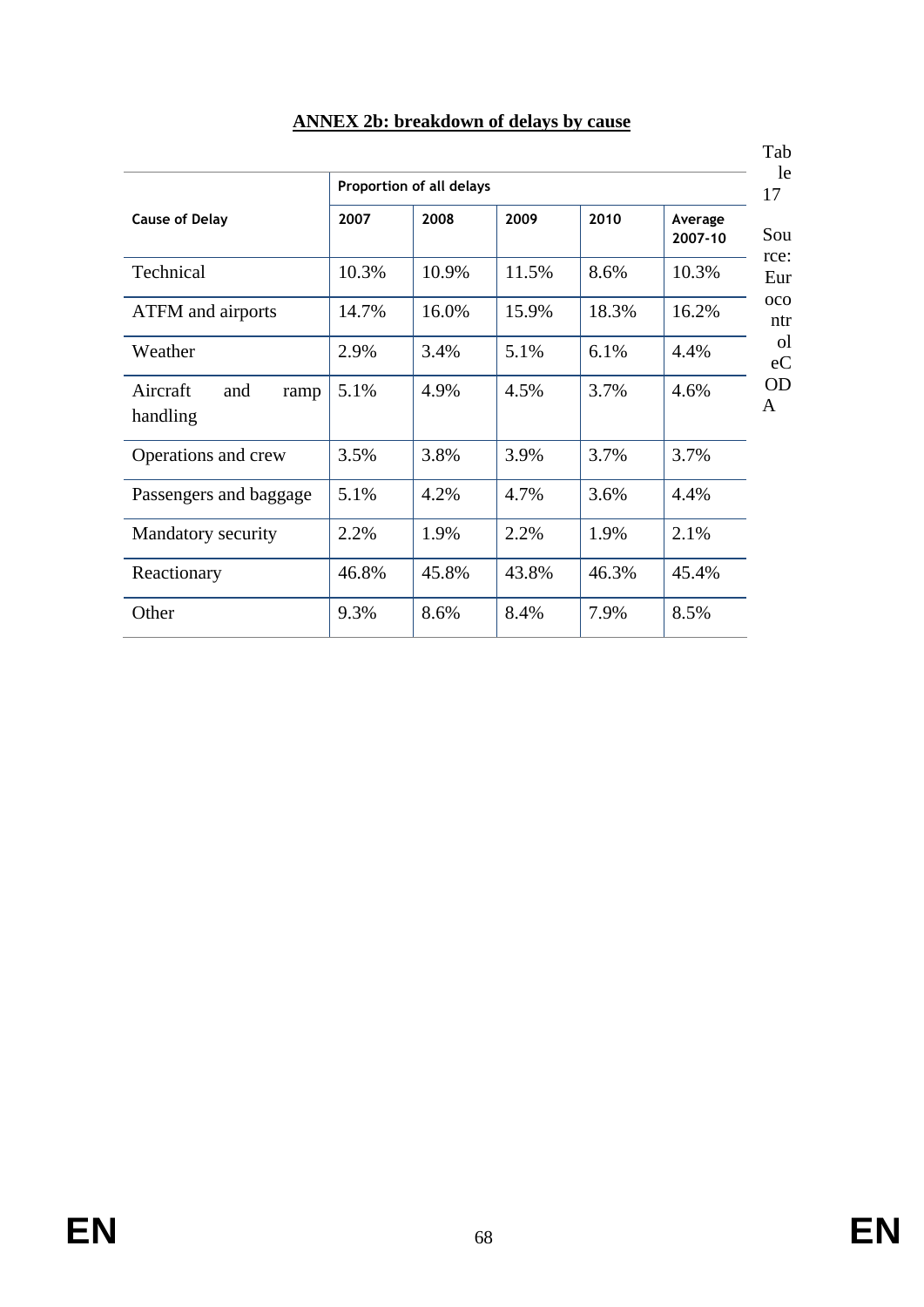# **ANNEX 3: Passenger surveys on airline compliance with air passenger rights**

During the individual interviews, four stakeholders presented evidence from surveys of airline compliance with the Regulation:

- Verbraucherzentrale Brandenburg (VZB; the consumer association of Brandenburg, Germany);
- The Danish Consumer Council;
- Which: and
- The UK CAA.

**VZB** surveyed 1,184 consumers across all German states in 2010, of which 1,122 submissions were included in the survey. It found that:

- In 84% of cases passengers were not informed of the disruption until they arrived at the airport.
- Over half of passengers were not informed of their rights, as required under Article 14;
- Where passengers complained, airline response times were long 24% of complainants received a reply within 1 month, and 22% did not receive a response; and
- Only one in four airlines provided compensation, any in many cases this was only on request from the passenger.

The **Danish Consumer Council** has conducted two surveys over the past two years, which have found that:

- Delays were the most commonly experienced type of disruption, with 20% of passengers having been affected in the previous three years. 10% had been affected by cancellations, and only 2% had experienced denied boarding.
- More than 50% of passengers affected by delays and 40% affected by cancellations were not informed of their rights;
- 27% of delayed passengers and 11% due to travel on cancelled flights did not receive any assistance;
- Only 2% of delayed and 4% of cancelled passengers were offered telephone calls, telex/fax messages, or emails;
- Only 4% of passengers received compensation for delays, and 2% received compensation for cancellations; and
- None of the carriers serving Copenhagen airport followed the guidelines set by the Danish NEB regarding minimum allowances for refreshments and meals.

**Which?** undertook a survey in 2010 which indicated that 45% of passengers which experienced delays did not receive the care to which they were entitled. Very few respondents had tried to claim compensation for a long delay or cancellation, so no reliable conclusions could be drawn on this matter.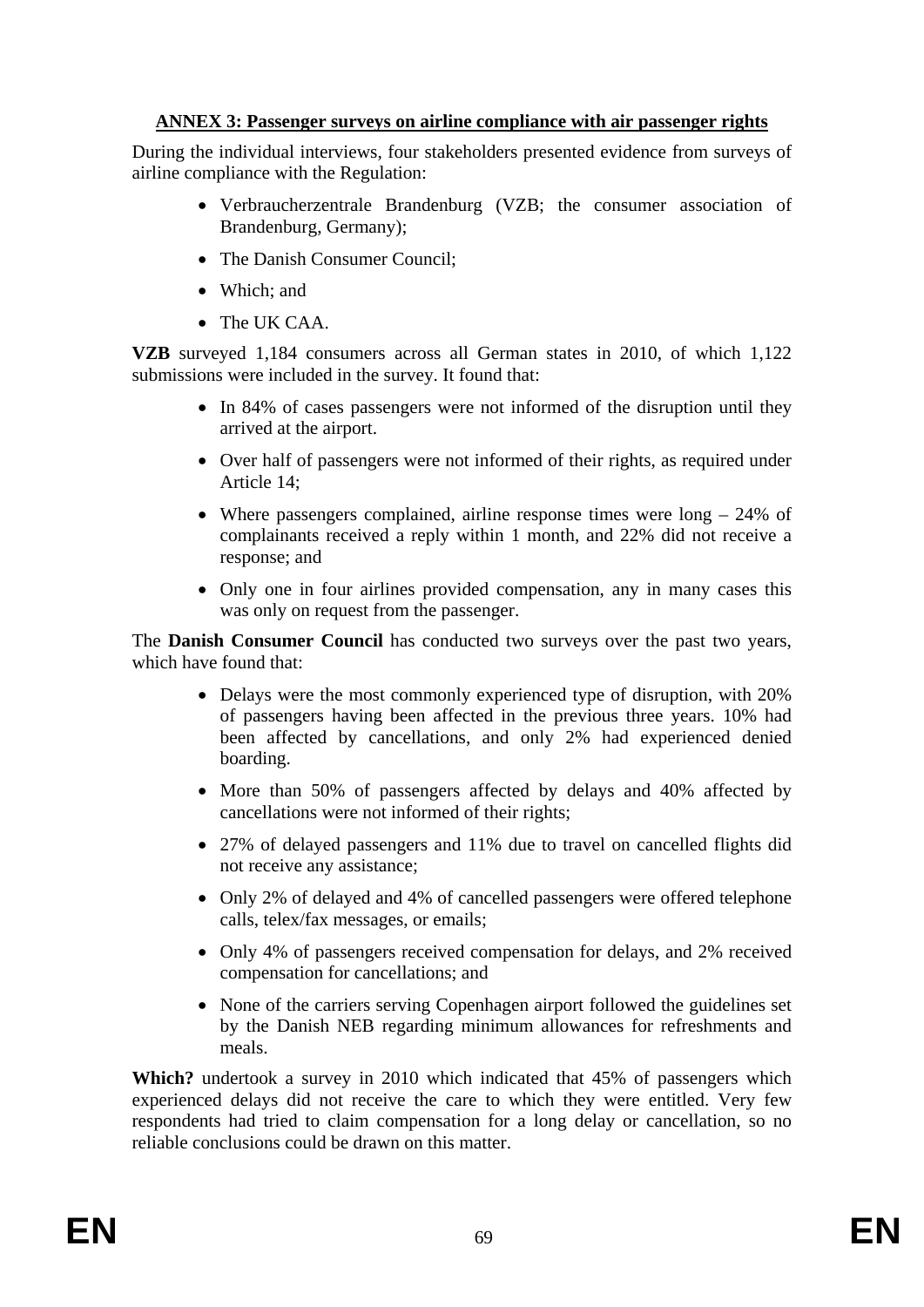The **UK CAA** conducted a passenger survey following the heavy snowfall in the winter of 2010/11, which found that:

- Although 89% of respondents had experienced a delay or cancellation, less than 20% received refreshment or meal vouchers, and 60% received nothing;
- 74% of respondents were dissatisfied with the information they received during the disruption; and
- 75% were not informed of their rights when their flight was delayed or cancelled.

All of these surveys suggest that provision of information on disruption and the rights of passengers under the Regulation is poor, and in a large proportion of cases airlines are failing to offer disrupted passengers the assistance required under the Regulation. However, the respondents to the CAA and VZB survey were self-selecting, and therefore it is not clear that wider conclusions can be drawn about airline compliance from these surveys.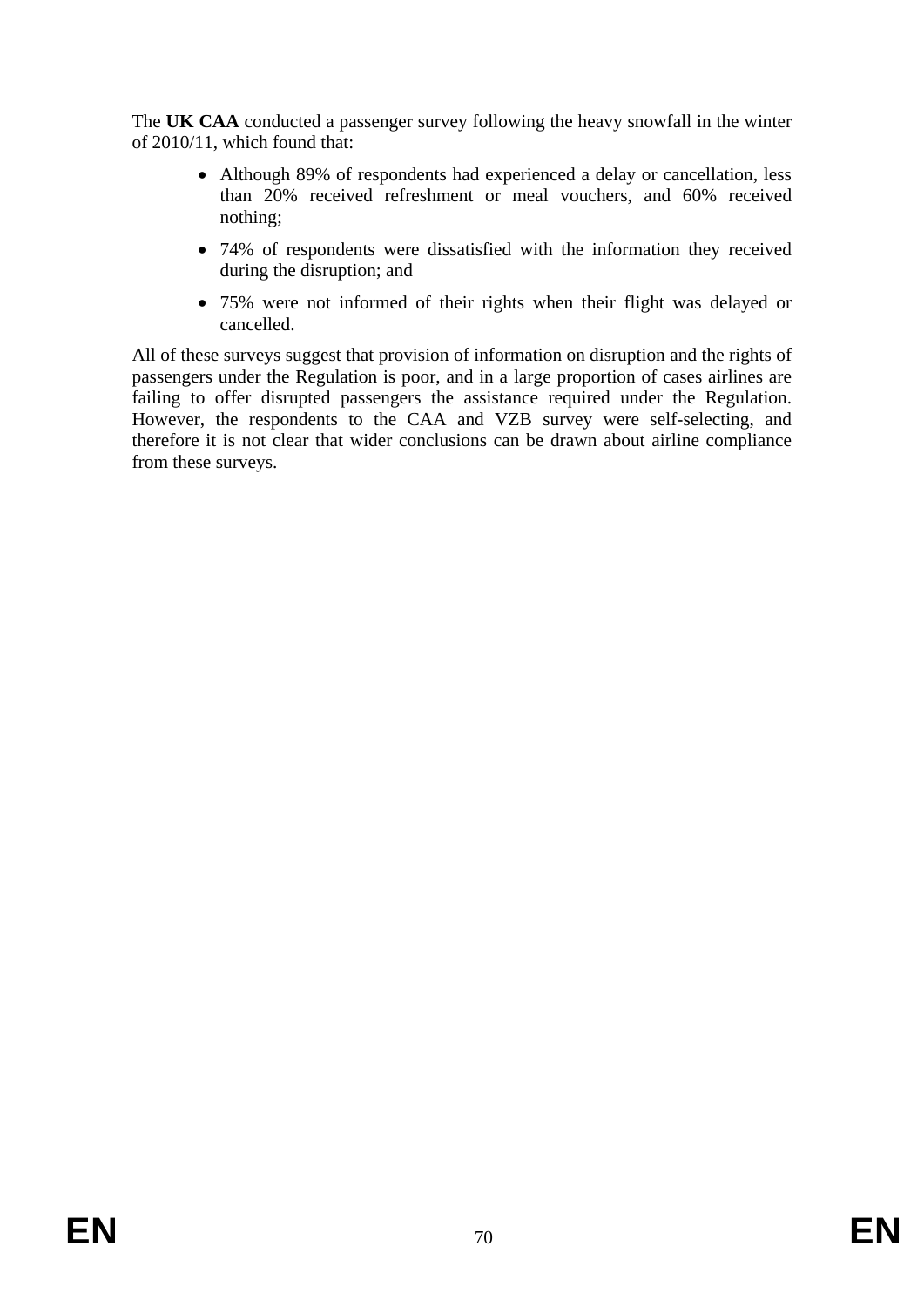# **ANNEX 4: Unclear rights under Regulation 261/2004 and other EU consumer law**

EU law - be it Regulation 261/2004 or general consumer law - remains vague with regard to the rights of passengers for the following issues closely related to flight disruptions:

- **the right of rerouting**: the public consultation has shown that in many cases airlines and passengers disagree on the meaning of the terms "re-routing under comparable transport conditions" given in Article 8.1.b of the Regulation, in particular whether this provision includes a requirement for rerouting via other carriers or other transport modes. In the interviews, the issue of the meaning of the term 'comparable transport conditions' was frequently raised by NEBs as an issue needing clarification, in particular with respect to whether and when rerouting on other carriers or other modes was required. All of the main airline associations and most of the individual airlines were opposed to further clarification of this Article, as they understand that rerouting by other carriers or modes would currently not be a requirement. In contrast, most tour operator and travel agent associations believed that there should be a requirement to reroute on other airlines after a certain time. Most public authorities and consumer representatives agreed that there should be a right to rerouting on other carriers after a certain period.
- **a missed connecting flight** due to the delay of a preceding flight: passengers who miss connecting flights due to cancellations are explicitly protected by the Regulation, but the protection of passengers who miss connections due to delays is not as clear. Although in its April 2010 Communication, the Commission clarified that connecting points are indeed covered by the provisions of the Regulation<sup>56</sup>, NEBs or courts may not always share this view and the public consultation confirmed the disagreement between airlines and consumers/passengers on this issue: all consumer associations and almost all public authorities agreed that the Regulation should be amended to clarify explicitly that missed connections due to the delay or cancellation of a previous leg of a journey under a single transport contract are covered. In the bilateral interviews, most said that airlines generally already did provide rerouting and assistance in these cases, but that it depended on the airline and was not universally the case. It is one of the issues raised most often by NEBs and others in the interviews as being unclear in the current Regulation. There are no statistics on missed connecting flights, but estimates by SDG in its 2012 study – based on delay statistics and average connecting times – indicate that around 3.8 million passengers might miss connections due to delays every year.
- **advance rescheduling** of the flight<sup>57</sup>: the Regulation does not explicitly provide rights for the passengers in case their flight has been rescheduled in advance (although if the new flight times are not convenient for the passenger, the rescheduling may cause the same discomfort as a cancellation). Only if the flight was part of a package, passengers may be protected by the Package Travel Directive 90/314. Unfortunately, no data on advance rescheduling are available, although complaints and inquiries received by the European Direct

<u>.</u>

 $^{56}$  Page 7 of COM(2011) 0174 final<br> $^{57}$  Same NEPs and national sources

Some NEBs and national courts assimilate rescheduling to cancellations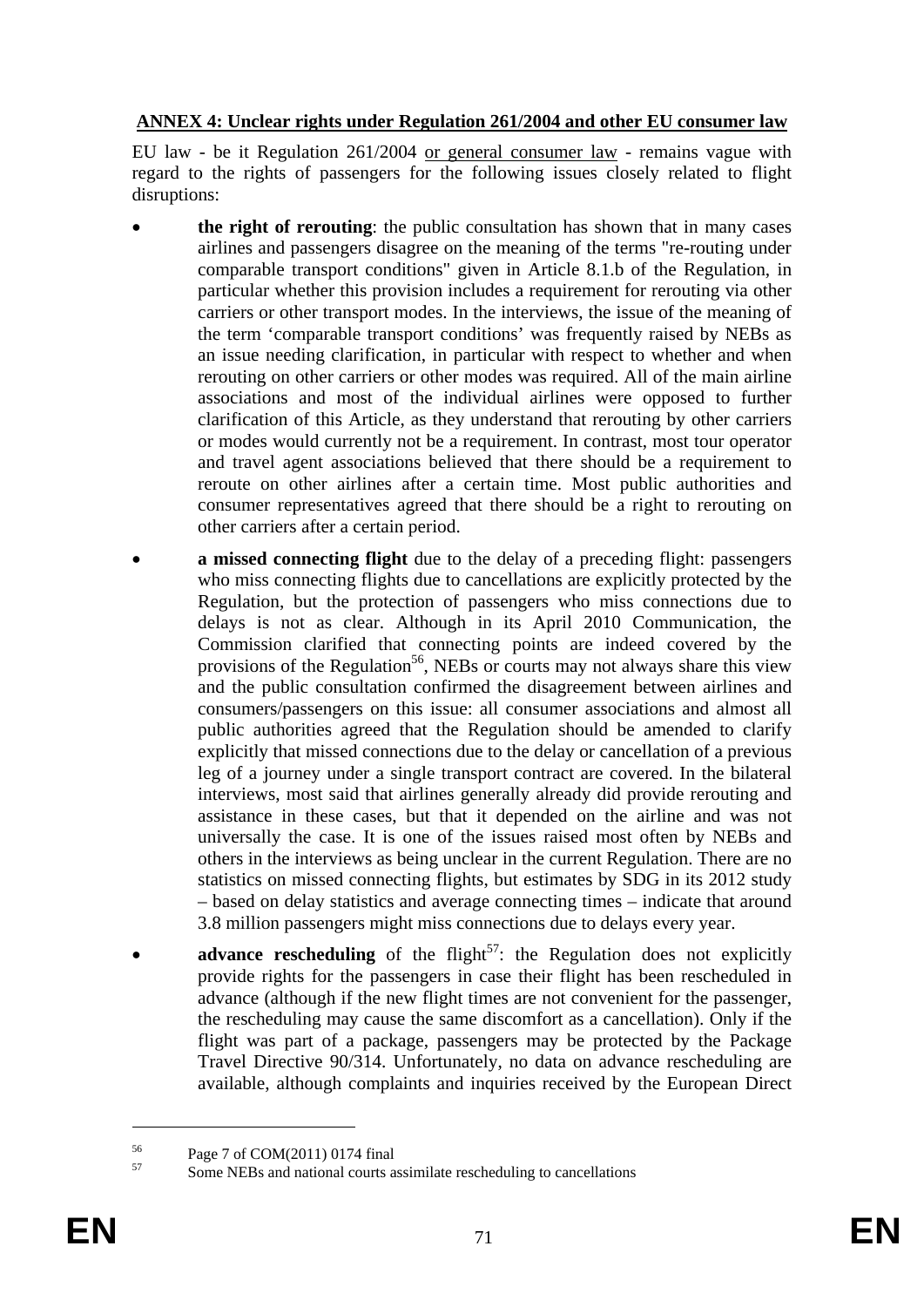Contact centre and by NEBs indicate that confusion about the topic<sup>58</sup>. In the public consultation, almost all the consumer associations and public authorities asked for the explicit inclusion of passenger rights in case of advance rescheduling into the text of the Regulation, but airlines, travel agents and tour operators were opposed.

- **denied boarding** because the passenger did not use consecutively the flights bought under the same travel contract ("**no show**" policy): many airlines require their passengers to use flights bought under the same travel contract consecutively, otherwise they may not be allowed to board the subsequent flight(s). Passengers who decide not to take, for instance, the first leg of a flight with one or more stops, but wish to board the flight at the first transit point (or are unable for whatever reason to take the outbound flight of a return ticket) may be denied boarding for the next leg of the flight or the return flight by the airline, which considers their ticket no longer valid. The practice appears to be banned in some Member States but not in others depending on the way Directive 93/13 on unfair terms in consumer contracts has been translated in national law and has been interpreted by national courts<sup>59</sup>. Unfortunately, no data is available on the number of passengers that suffered from this practice but associations of consumers and of travel agents indicate that this is a recurrent problem. In the public consultation, most consumer organisations back an explicit ban of no-show policies while airlines and their associations were clearly opposed.
- risk of denied boarding because of **booking errors**: consumer organisations point to the costs that consumers incur with some airlines when they wish to correct mistakes in their bookings. Unfortunately, no data are available on the number of passengers affected. In the public consultations, there was general support across stakeholder groups that clear spelling mistakes should be easily corrected within a short time period (and as long as allowed under applicable legislation) but consumer organisations required a more general right (e.g. cooling off period within which the consumer may decide to renounce the booking).
- **long delays on the tarmac**: while the Regulation also covers delays of flights where the passengers are already on board the aircraft, it does not specifically refer to this kind of situation, nor does it include provisions with regard to tarmac delays on arrival. The problem is far less frequent in Europe than in North America; an explanation could be the European system of airport slot regulation, which ensures that the number of flights scheduled does not exceed the capacity of the airport infrastructure in normal circumstances. Still, over the period 2007-2009, about 1 million passengers annually were delayed on the

<sup>58</sup> There are no airline data available on the extent of rescheduling, but the number of inquiries received by the Europe Direct Contact Centre (EDCC) gives a rough idea: in 2011, the EDCC received 189 inquiries about rescheduling, to be compared to 2680 inquiries about cancellations, 2709 inquiries about delays, 724 inquiries about denied boarding and 21 inquiries about downgrading.

<sup>&</sup>lt;sup>59</sup> A study commissioned by the Commission gives an overview of existing practices and of the relevant European and national legislation: *Analyses of the European air transport market: airline pricing, ticketing rules an consumer rights*, Deutsches Zentrum für Luft- und Raumfahrt e.V., June 2009; see annex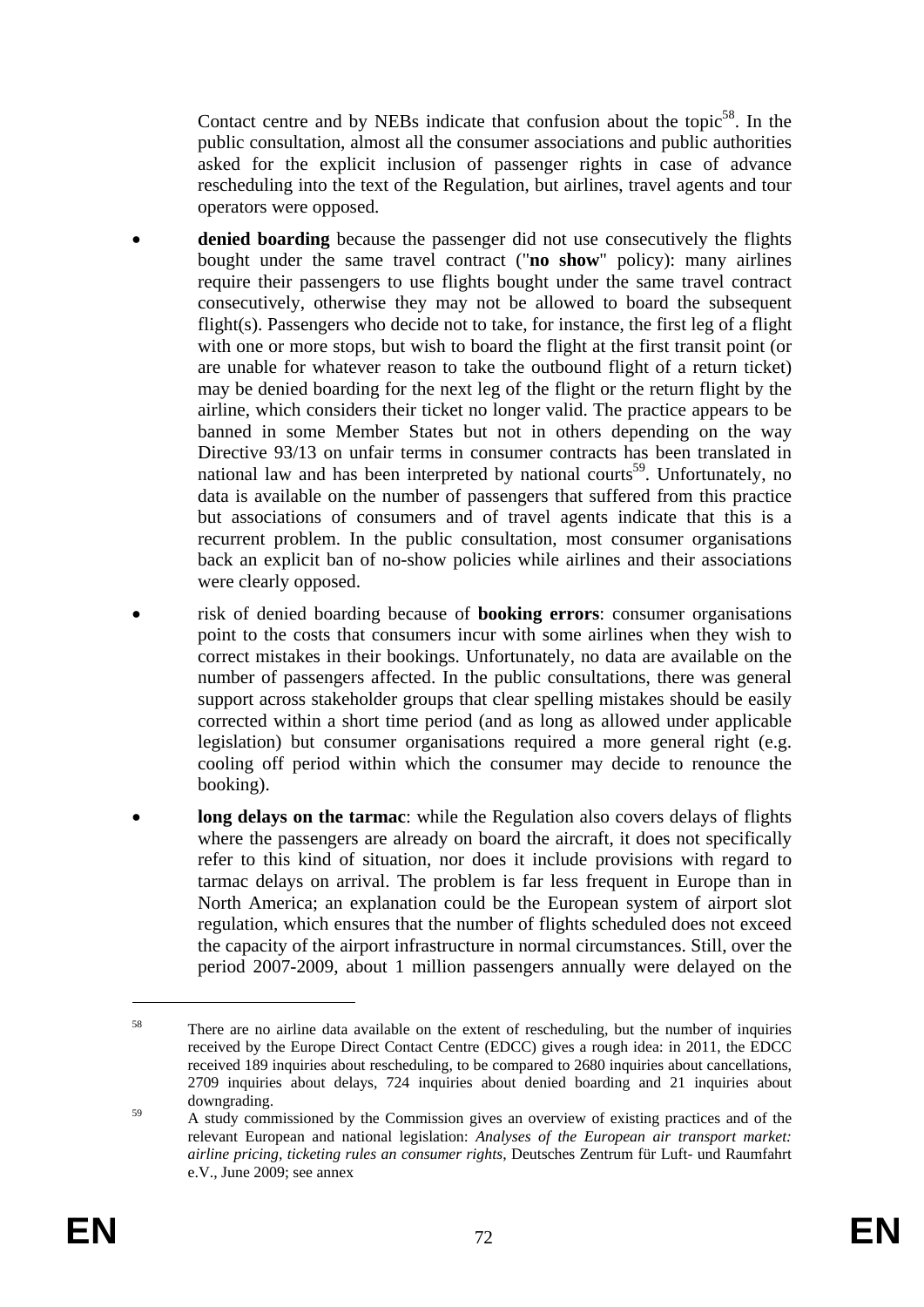tarmac by 1 hour or longer. In 2010, this figure doubled to about 2 million, most likely linked to the ash cloud crisis in April 2010 and the bad winter weather in December of that year. In the public consultation, there were again large differences of view, consumers being in favour of clarifying the issue in the Regulation, while airlines did not see the need.

flight diversion to another airport: the Regulation does not explicitly mention rights to care/assistance/compensation in case the flight is diverted to another airport. Given the principles established by the ECJ in the case *Rodríguez and others v Air France<sup>60</sup>*, where a return of the flight to the departure airport is considered as a cancellation, it might follow that an unscheduled diversion could also be considered as a cancellation. However, this is not explicitly stated in the Regulation and remains uncertain as long as the Court has not been seized on such a case. There are no data available with regard to flight diversions. The public consultation showed again large disagreement between consumers and airlines, the former considering that the issue needs clarification while the latter did not see the need to do so.

1

<sup>60</sup> Case C-83/10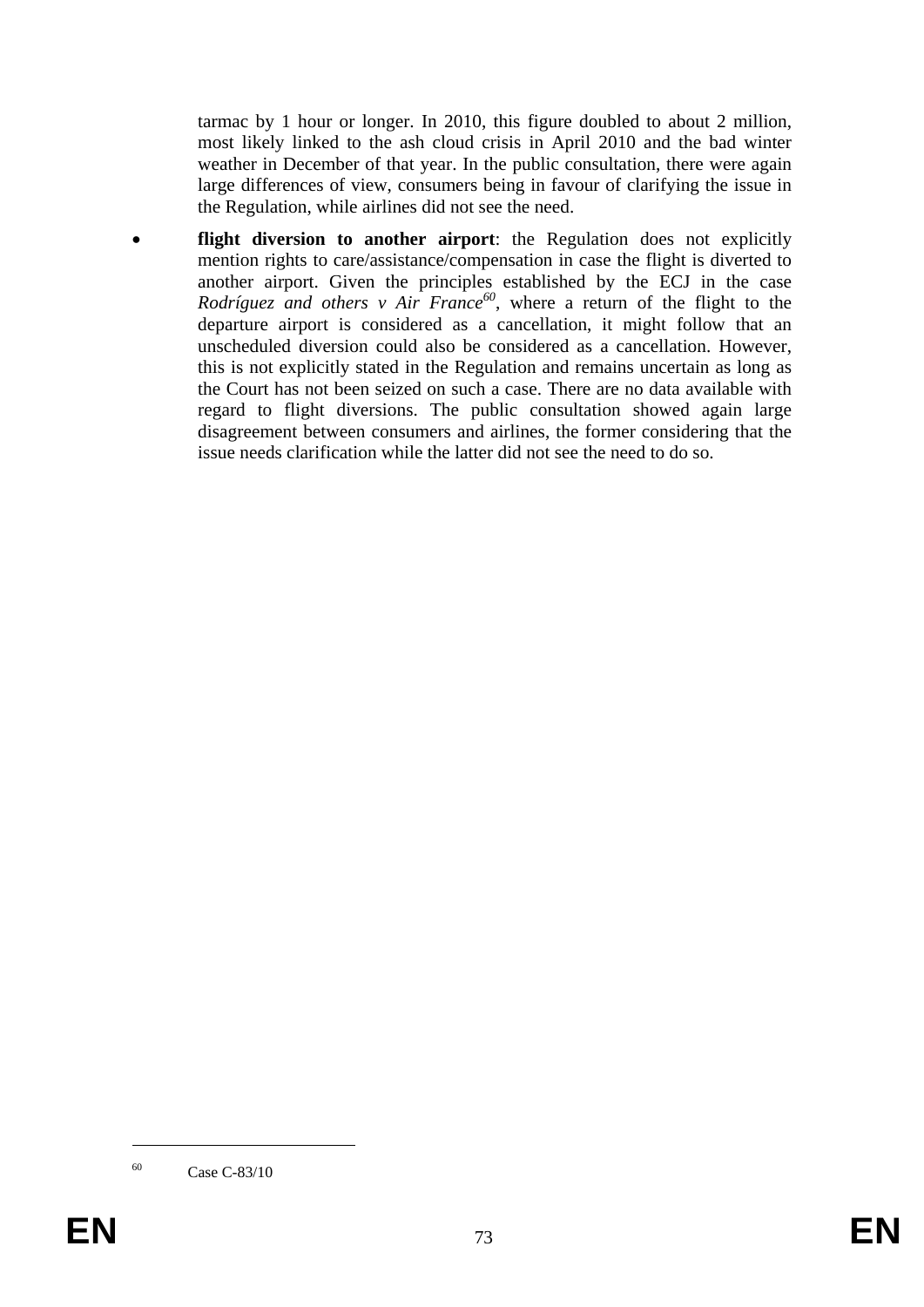|      | Complaints<br>received in total   | Delay   | Cancellation | Denied<br>Boarding | <b>Others</b> | Number of<br>cases closed | Number of<br>cases engaged<br>for<br>sanctioning |
|------|-----------------------------------|---------|--------------|--------------------|---------------|---------------------------|--------------------------------------------------|
| 2007 | 41 740                            | 8 5 4 3 | 10 260       | 2 3 5 7            | 4 8 2 8       | 7 7 2 6                   | 185                                              |
| 2008 | 39 277                            | 9414    | 10 369       | 2670               | 9 2 9 5       | 9448                      | 308                                              |
| 2009 | 33060                             | 8 8 7 5 | 14 409       | 3 6 0 9            | 5 3 1 2       | 8484                      | 1 0 7 5                                          |
| 2010 | 80 832                            | 15 4 26 | 47 731       | 2 9 0 2            | 10433         | na                        | na                                               |
| 2011 | Not yet complete (see next table) |         |              |                    |               |                           |                                                  |

# **ANNEX 5: Complaint handling by NEBs**

Table 18: Complaint handling by NEBs between 2007 and 2011 - overview

 $Na = non available$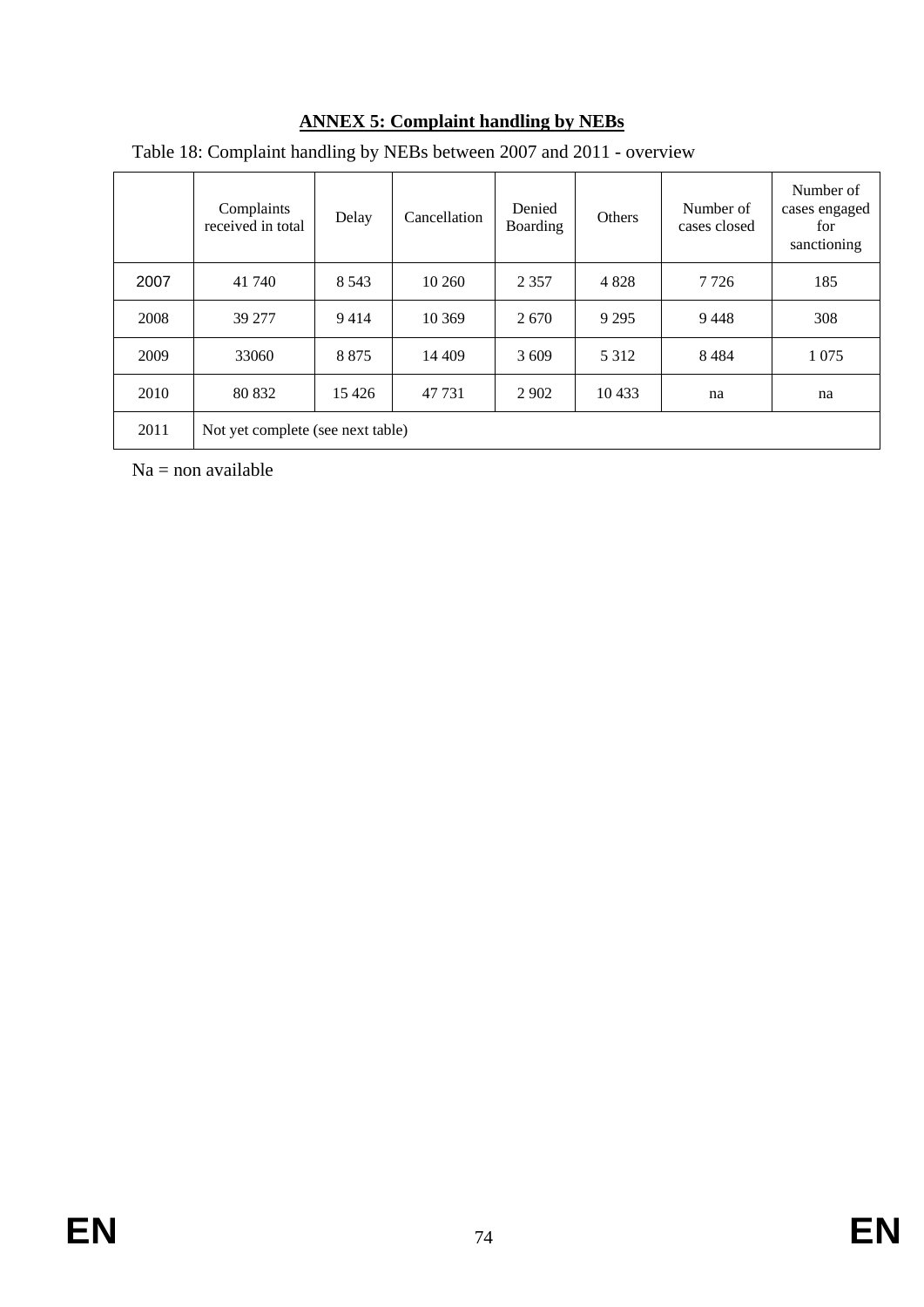| 2007                       | Complaints<br>received in total | Delay          | Cancellation | Denied<br>Boarding | Others           | Number of<br>cases closed | Number of cases<br>engaged for<br>sanctioning |
|----------------------------|---------------------------------|----------------|--------------|--------------------|------------------|---------------------------|-----------------------------------------------|
| AT                         | 1062                            | 364            | 476          | 48                 | 174              | 1040                      | $\boldsymbol{0}$                              |
| $\rm BE$                   | 1385                            | na             | na           | na                 | na               | na                        | na                                            |
| $\operatorname{B} G$       | 120                             | 59             | 22           | 14                 | 25               | 104                       | $\boldsymbol{0}$                              |
| ${\rm CY}$                 | 146                             | 90             | 37           | $\boldsymbol{7}$   | 12               | 65                        | na                                            |
| $\operatorname{CZ}$        | 190                             | $80\,$         | 91           | 19                 | $\boldsymbol{0}$ | 186                       | $\overline{2}$                                |
| $\rm DE$                   | 4563                            | 2419           | 1747         | 297                | 100              | 805                       | 68                                            |
| DK                         | na                              | na             | na           | na                 | na               | na                        | $\operatorname{na}$                           |
| $\mathop{\rm ET}\nolimits$ | $28\,$                          | $\overline{9}$ | 12           | $6\,$              | $\mathbf{1}$     | na                        | $\tau$                                        |
| $\mathop{\rm EL}$          | 556                             | 254            | 153          | 28                 | 121              | na                        | 32                                            |
| $\mathop{\hbox{\rm ES}}$   | na                              | na             | na           | na                 | na               | na                        | na                                            |
| FI                         | 291                             | 173            | 92           | 20                 | na               | 266                       | na                                            |
| ${\sf FR}$                 | na                              | na             | na           | na                 | na               | na                        | na                                            |
| HU                         | 181                             | 64             | 80           | 9                  | 28               | 118                       | $\overline{9}$                                |
| $\rm IE$                   | na                              | na             | na           | na                 | na               | na                        | na                                            |
| $\ensuremath{\mathsf{IT}}$ | na                              | na             | na           | na                 | na               | na                        | na                                            |
| LT                         | 65                              | 24             | 21           | $6\,$              | $\boldsymbol{0}$ | 14                        | 47                                            |
| ${\rm LV}$                 | 151                             | 23             | 47           | 10                 | 43               | 25                        | na                                            |
| ${\rm LU}$                 | 52                              | 18             | 17           | $\overline{2}$     | 15               | 37                        | na                                            |
| MT                         | 124                             | 58             | 40           | $\mathfrak{Z}$     | 23               | 105                       | $\boldsymbol{0}$                              |
| $\rm NL$                   | 2933                            | 1664           | 362          | 62                 | na               | na                        | na                                            |
| PL                         | 2195                            | 980            | 726          | 62                 | 47               | na                        | Na                                            |
| PT                         | 6454                            | 1561           | 915          | 409                | 3569             | 9231                      | 5                                             |
| RO                         | na                              | na             | na           | na                 | na               | na                        | na                                            |
| $\rm SK$                   | 35                              | 18             | 6            | $\sqrt{2}$         | 9                | 14                        | 5                                             |
| $\mathrm{SV}$              | 45                              | 15             | 13           | $\overline{4}$     | 13               | 25                        | $\sqrt{6}$                                    |

Table 19: Complaint handling 2011 – detailed view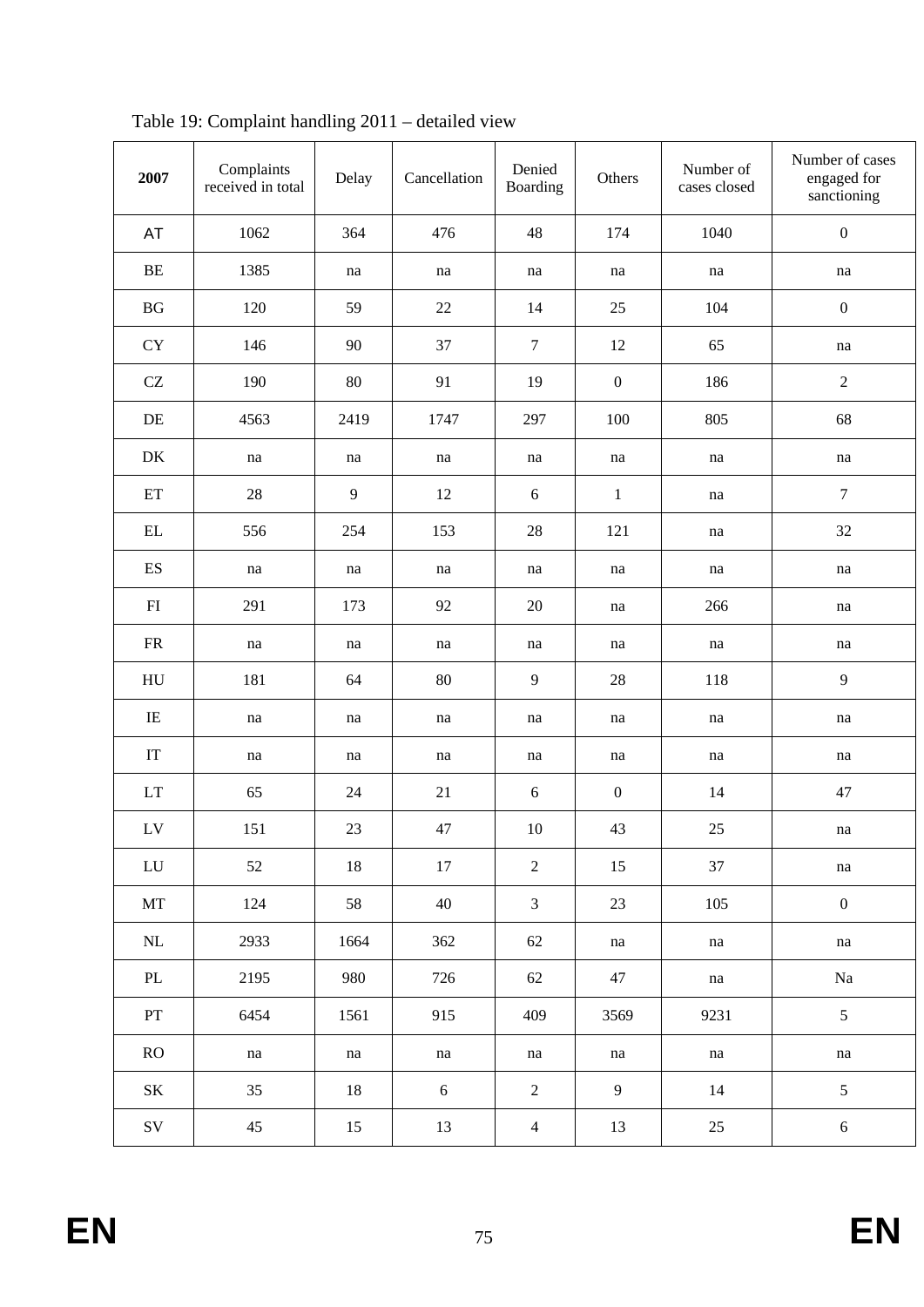| <b>SE</b>    | na   | na   | na | na  | na | na | na |
|--------------|------|------|----|-----|----|----|----|
| UK           | 3986 | 1294 | na | 255 | 30 | na | 11 |
| <b>Total</b> | na   | na   | na | na  | na | na | na |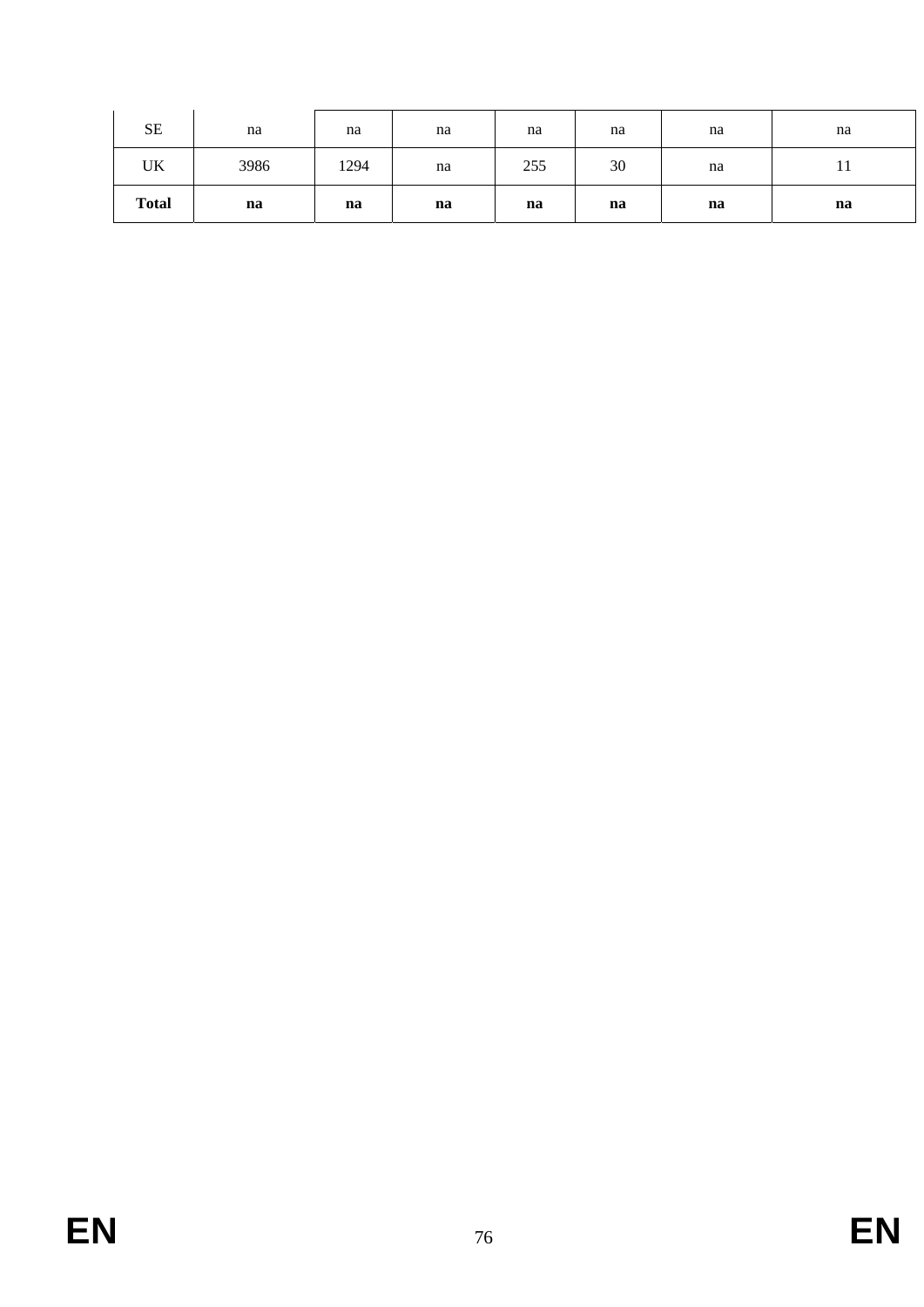# **ANNEX 6: Competition with other modes and with non-EU carriers**

# Competition with other modes

Rail is likely to represent the most serious competition to air, given its speed, frequency and convenience; although coaches and ferries may offer viable options in isolated cases, or for particular types of passenger.

However, where air travel offers a faster alternative most passengers are unlikely to wish to travel for longer than 4 hours, which means that the rail option is only really feasible for journeys within the EU. In order to assess the potential for distortion of competition with rail, the top 50 intra-EU city pairs measured in terms of total seats scheduled in May 2012 (representing 18% of all intra EU city pairs) were analysed. On 7 of these 50 routes rail journey times are typically less than 4 hours. Almost all of these routes are domestic, and therefore Member States have the option of exempting rail services from Regulation 1371/2007; this suggests that Regulation 261/2004 might lead to a distortion of competition on a minority of routes. However:

- In practice, of the largest Member States, only the UK and France have exempted domestic long distance rail services from this Regulation, and some Member States have national laws or policies on compensation or assistance for rail passengers which are more generous than the Regulation (particularly Spain).
- For many network airlines, most passengers on these very short intra-EU routes are carried in order to 'feed' the wider network, and therefore competition with rail is not relevant. Any costs incurred by the Regulation on these short routes become insignificant in comparison to the long-haul routes they serve.

The proportion of routes on which coach services are viable competitors is likely to be even smaller, as in the vast majority of cases the journey times of coaches are even less competitive than those of rail services. However, some competition may exist at the margins for the most price-sensitive travellers, and again the difference in burden faced by the two types of operator may to some extent depend on the origin and destination of the route concerned. In addition, Member States are permitted to exempt domestic services from the application of most of the Articles of Regulation 181/2011, and therefore there is potential for competition to be distorted albeit in quite limited cases.

Similarly, although ferries would rarely offer competitive journey times in comparison with air, there are isolated instances where this might be the case – for example, on the Helsinki – Tallinn route the 2 hour journey time offered by the ferry service may be faster than the 30 minute air journey time when waiting times and travel to/from the airports are included. In other cases ferry services may be preferred for reasons other than price – for example, for holidaymakers may use ferries as they wish to take their car with them. Therefore, again there is some potential for competition to be distorted, but the proportion of European air traffic this impacts is likely to be very low.

# Competition with non-EU airlines

There is most likely to be distortion of competition between EU and non-EU carriers operating flights into the EU, as the provisions of the Regulation do not apply to non-EU carriers. To assess the extent of competition between EU and non-EU carriers, we analysed routes to and from the EU to identify on what proportion EU and non-EU carriers competed directly. The table below shows the share of routes operated by EU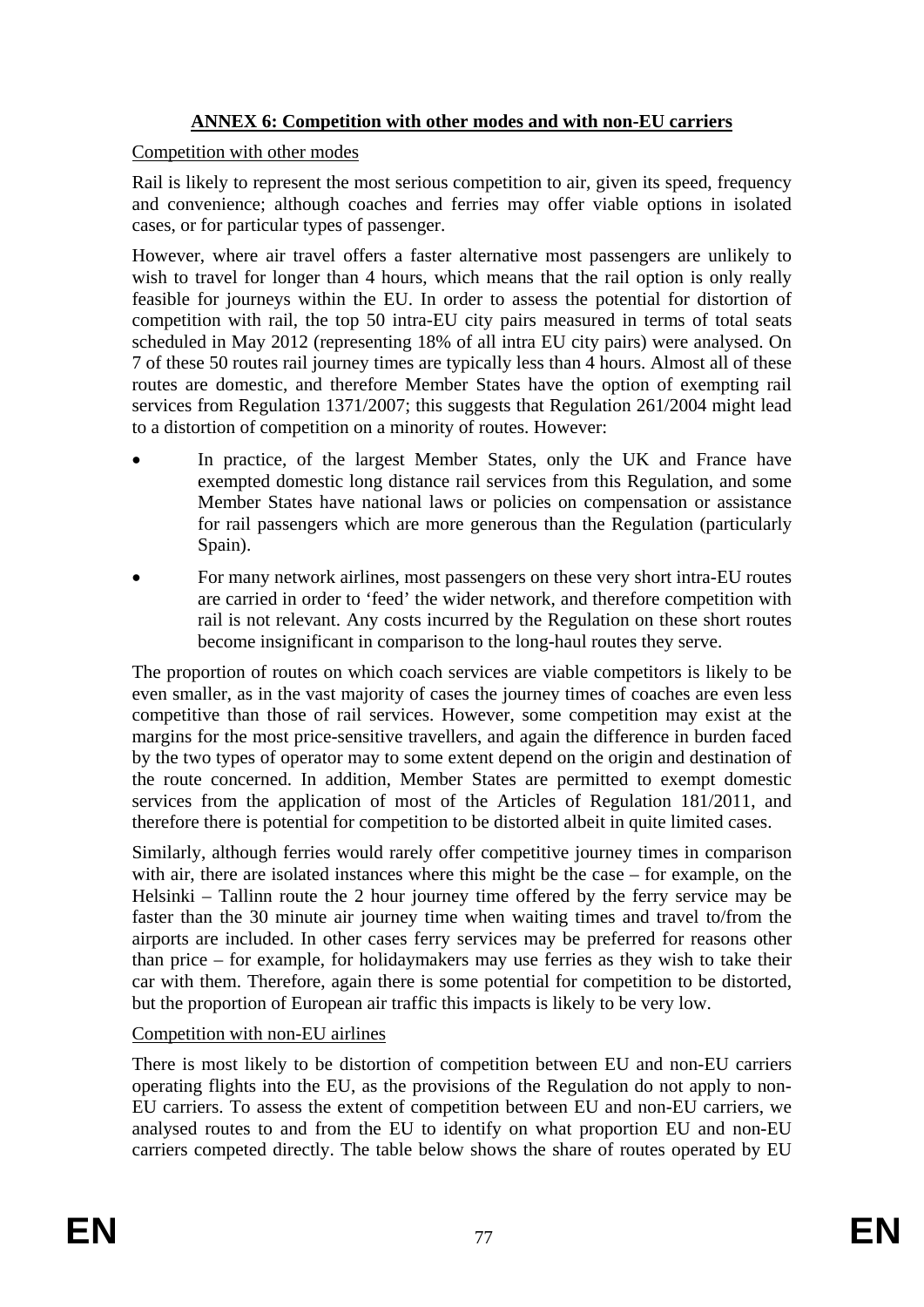carriers to the EU from outside, together with the number of these routes on which non-EU carriers compete.

|                                                                                | Routes | Flights | <b>Seats</b> |
|--------------------------------------------------------------------------------|--------|---------|--------------|
| All routes into EU                                                             | 1,998  | 69,877  | 14,362,968   |
| EU carrier-operated flights into EU                                            | 1,384  | 34,787  | 7,406,845    |
| EU carrier-operated flights to the EU on<br>routes shared with non-EU carriers | 458    | 18,381  | 4,035,142    |
| As % of all flights to the EU operated by<br>EU carriers                       | 33%    | 53%     | 54%          |

Table 20: Analysis of routes to and from EU, May 2012 schedules

On more than half of services into the EU operated by EU carriers, there is direct competition from non-EU carriers. 142 million passengers per year travel on EU carriers' flights outside the EU, on routes shared with non-EU carriers, equivalent to 17% of all passengers on flights to, from or within the EU. Even where there is no direct competitor, indirect services also often provide competition on non-EU routes.

An EU airline competing directly with a non-EU airline could either absorb the cost, reducing its profit margin, or pass it through to passengers. The consultant's modelling shows that, for a long haul route into the EU operated by a large EU traditional scheduled carrier, the average cost of the Regulation over the period was  $\epsilon 1.63$  per passenger, and the average fare  $6678$  per passenger. If all the costs of the Regulation were added to the fare, the average fare might be increased by 0.24% relative to a non-EU carrier.

To calculate the potential impact on demand, a cross elasticity was used to calculate the impact of the fare increase applied by the EU carrier, in terms of the percentage of passengers which might switch to non-EU carriers' services. Unfortunately, although there is significant published research on overall price elasticities of demand, no published research on cross-elasticities between carriers was found. However, given a route level price elasticity is  $-1.4^{61}$ , the cross elasticity might be expected to be in the range -1.0 to -2.0. Consequently, the additional  $\epsilon$ 1.63 charged by the EU carrier could result in a loss of between 0.24% and 0.48% of its passengers to the EU. However, since virtually all long haul passengers buy return tickets, and the Regulation applies to both EU and non-EU airlines from the EU, the overall reduction in volumes would be 0.12% to 0.24%.

This analysis indicates that the Regulation could in principle impact on competition between EU and non-EU carriers, but this impact appears to remain limited.

<sup>1</sup> 

<sup>&</sup>lt;sup>61</sup> Source: IATA economic briefing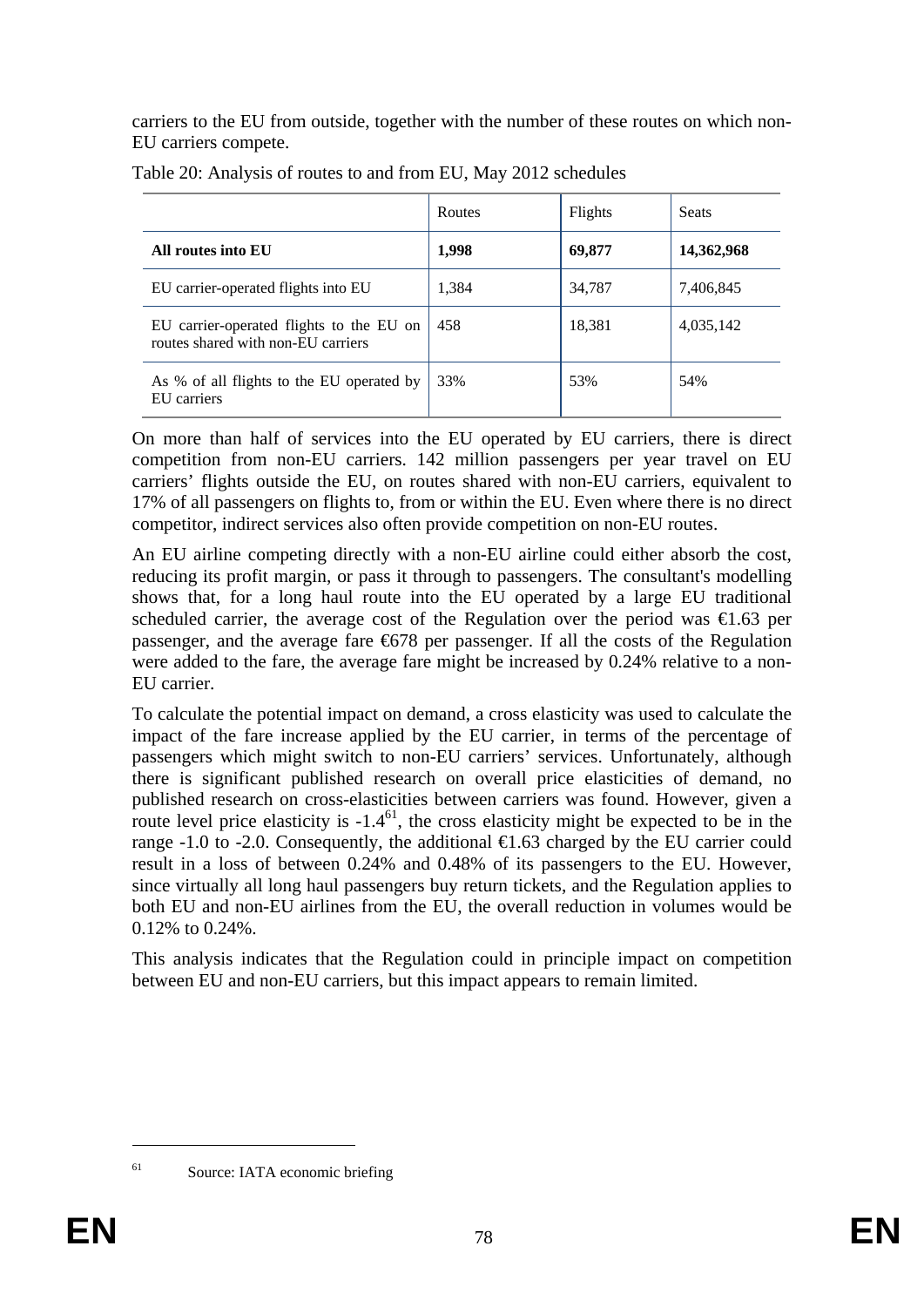# **ANNEX 7: Relation between Regulation 261/2004 and other EU and international law**

The total cost of the correct application of Regulation 261/2004 has been estimated as the incremental cost of airline policies that would be followed in the absence of Regulation 261/2004. The consultant assessed airline polices in the absence of a legal framework (by looking at airlines in Europe before 2004 and at airlines operating in other similarly developed aviation markets but without passenger protection legislation) and assessed how general EU consumer law would apply to airline policies in the absence of Regulation 261/2004.

If the Regulation was repealed, there would still be some minimum standards of air carrier behaviour as a result of:

- Directive 93/13/EC on unfair contract terms; and
- the Montreal Convention and Regulation 2027/97.

Passengers who were not transported, because their flight was cancelled or because they were denied boarding, would most probably have a right to either rerouting or refund in any event (any restriction on this would be most likely to be an unfair contract term and thus be unenforceable – at any rate where the cancellation was within the carrier's control).

Passengers would not have any automatic right to assistance, such as refreshments or hotel accommodation. However, it could be considered to be an unfair contract term if passengers' right to claim for costs of assistance (i.e. their damages resulting from the carrier's breach of contract) was restricted in circumstances where the carrier was responsible for the delay or cancellation.

The Montreal Convention provides a right to compensation in the event of delay. However, the passenger would need to prove that he/she had suffered a loss, and the Convention would provide the carrier with a defence if it could prove that it and its servants and agents took all necessary measures that could reasonably be required to avoid the damage or that it was impossible for them to take such measures. This defence is relatively easy for carriers to establish where the delay is for reasons beyond their control and, in any case, experience has shown that there have been relatively few claims by passengers on this basis both due to the need to prove financial loss and because of the existence of the Regulation.

It is less clear what rights there would be to compensation in the case of cancellation as this is not covered by the Montreal Convention. Passengers could still claim against carriers for breach of contract under national law, but it is likely that they would have to prove a loss and a carrier could defend a claim on the basis that it was not responsible for the cancellation. Any term in Conditions of Carriage which restricted carriers' obligations beyond this would probably be an unfair contract term. In the case of denied boarding it would be harder for the carrier to prove that it was not responsible for the breach of contract but the passenger would still have to prove a loss in order to obtain compensation.

The consultant has assumed that if the Regulation was repealed, airlines would on average provide the minimum service level required for compliance with other EU law. The only exception to this is that some fixed compensation would be paid for denied boarding, partly because it would be easier in this case for the passenger to prove that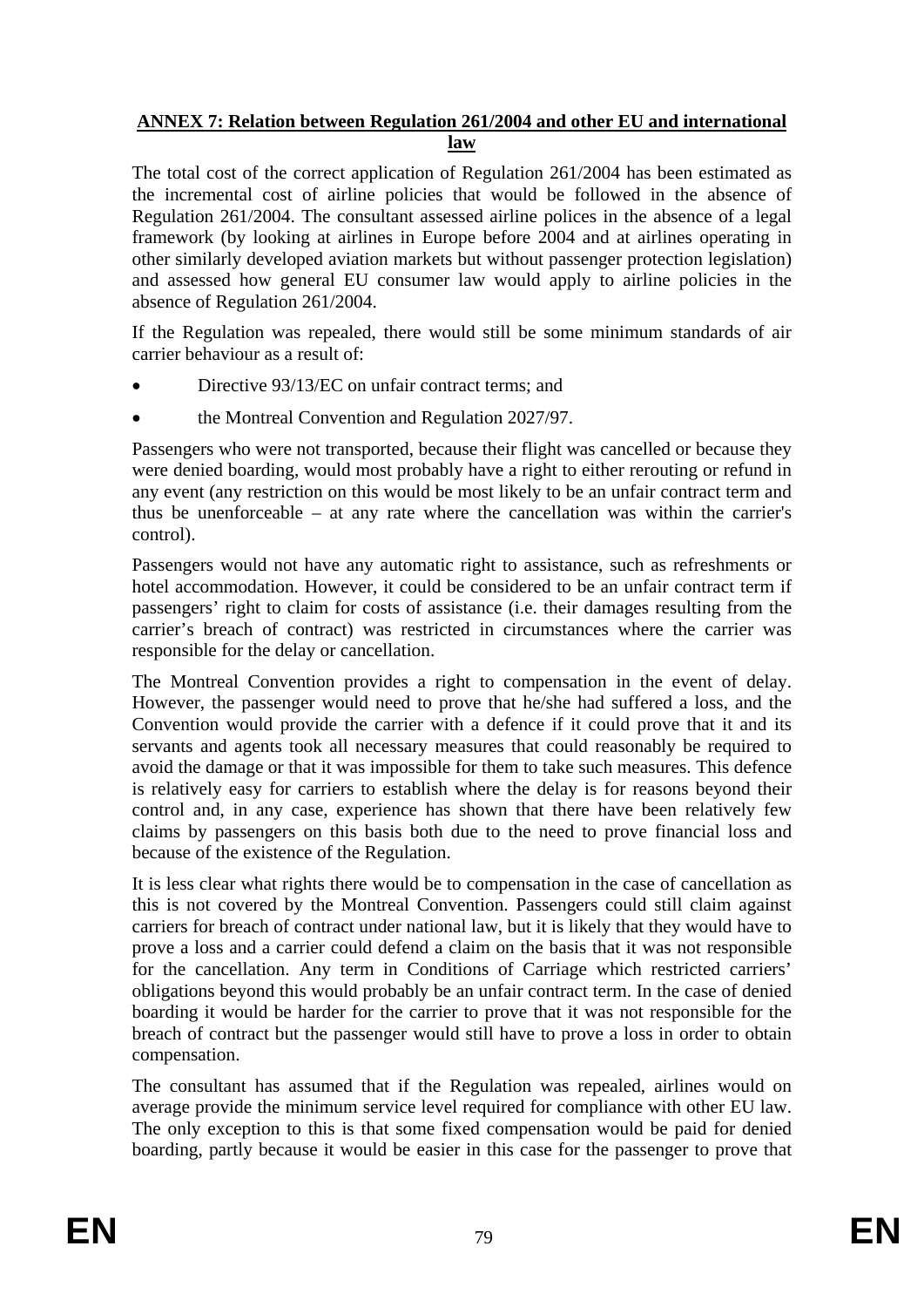the carrier was responsible, but this compensation would not exceed the price of the ticket.

On this basis, for the purpose of quantifying the economic cost of the Regulation, it was assumed that if the Regulation was repealed the airlines would on average apply the policies in the following table.

| Disruption type    | Policy                                                                                                                                                                                                                                                                                      |
|--------------------|---------------------------------------------------------------------------------------------------------------------------------------------------------------------------------------------------------------------------------------------------------------------------------------------|
|                    | If flight cancelled for reasons that the airline defines as being within its control, it would offer the passenger<br>a choice of:                                                                                                                                                          |
|                    | alternative service on same carrier subject to availability;                                                                                                                                                                                                                                |
|                    | a refund.                                                                                                                                                                                                                                                                                   |
|                    | The refund would be the fare paid, if no portion used; otherwise at least the difference between fare paid and<br>applicable fare for the segment(s) used. No administration fee is charged.                                                                                                |
| Cancellation       | The airline would also provide a voucher for care, and pay for overnight accommodation where necessary (or<br>reimburse reasonable costs).                                                                                                                                                  |
|                    | For cancellations outside the airline's control, the airline would provide either rerouting or a refund, but it<br>would be at its discretion which of these was provided. There would be no payment for care or<br>accommodation.                                                          |
|                    | The carrier would have no further obligation except as otherwise provided by the Montreal Convention, and<br>therefore in most circumstances no compensation would be payable.                                                                                                              |
|                    | If the airline fails to operate a flight within 5 hours of the schedule, for reasons that it defines as being within<br>its control, it would offer the passenger a refund if he/she did not wish to travel.                                                                                |
|                    | The refund would be the fare paid, if no portion used; otherwise at least the difference between the fare paid<br>and the applicable fare for segment(s) used. No administration fee would be charged.                                                                                      |
| Delay              | The airline would also provide a voucher for care and pay for overnight accommodation where necessary (or<br>reimburse reasonable costs).                                                                                                                                                   |
|                    | For delays outside the airline's control, there would be no option of a refund and no payment for care or<br>accommodation.                                                                                                                                                                 |
|                    | The carrier would have no further obligation except as otherwise provided by the Montreal Convention, and<br>therefore in most circumstances no compensation would be payable.                                                                                                              |
|                    | First the airline would seek volunteers, who would be offered incentives according to airline policy. For<br>modelling purposes we have assumed that this would include a refund or rerouting, plus compensation<br>equivalent to 50% of the ticket price with a maximum of $\epsilon$ 200. |
|                    | For passengers denied boarding involuntarily, the airline would offer the passengers a choice of:                                                                                                                                                                                           |
|                    | alternative service on same carrier subject to availability; or                                                                                                                                                                                                                             |
|                    | a refund.                                                                                                                                                                                                                                                                                   |
| Denied<br>boarding | The refund would be the fare paid, if no portion used; otherwise at least the difference between the fare paid<br>and the applicable fare for segment(s) used. No administration fee would be charged.                                                                                      |
|                    | The airline would provide a voucher for care and pay for overnight accommodation where necessary (or<br>reimburse reasonable costs).                                                                                                                                                        |
|                    | In addition the airline would provide compensation. This compensation would be equivalent to the ticket<br>price except that it would not exceed a given amount (for modelling purposes we have assumed $\epsilon 400$ ).                                                                   |
|                    | The carrier would have no further obligation except as otherwise provided by the Montreal Convention, and<br>therefore in most circumstances no other compensation would be payable.                                                                                                        |
|                    |                                                                                                                                                                                                                                                                                             |

Table 21: Likely airline policies in the absence of Regulation 261/2004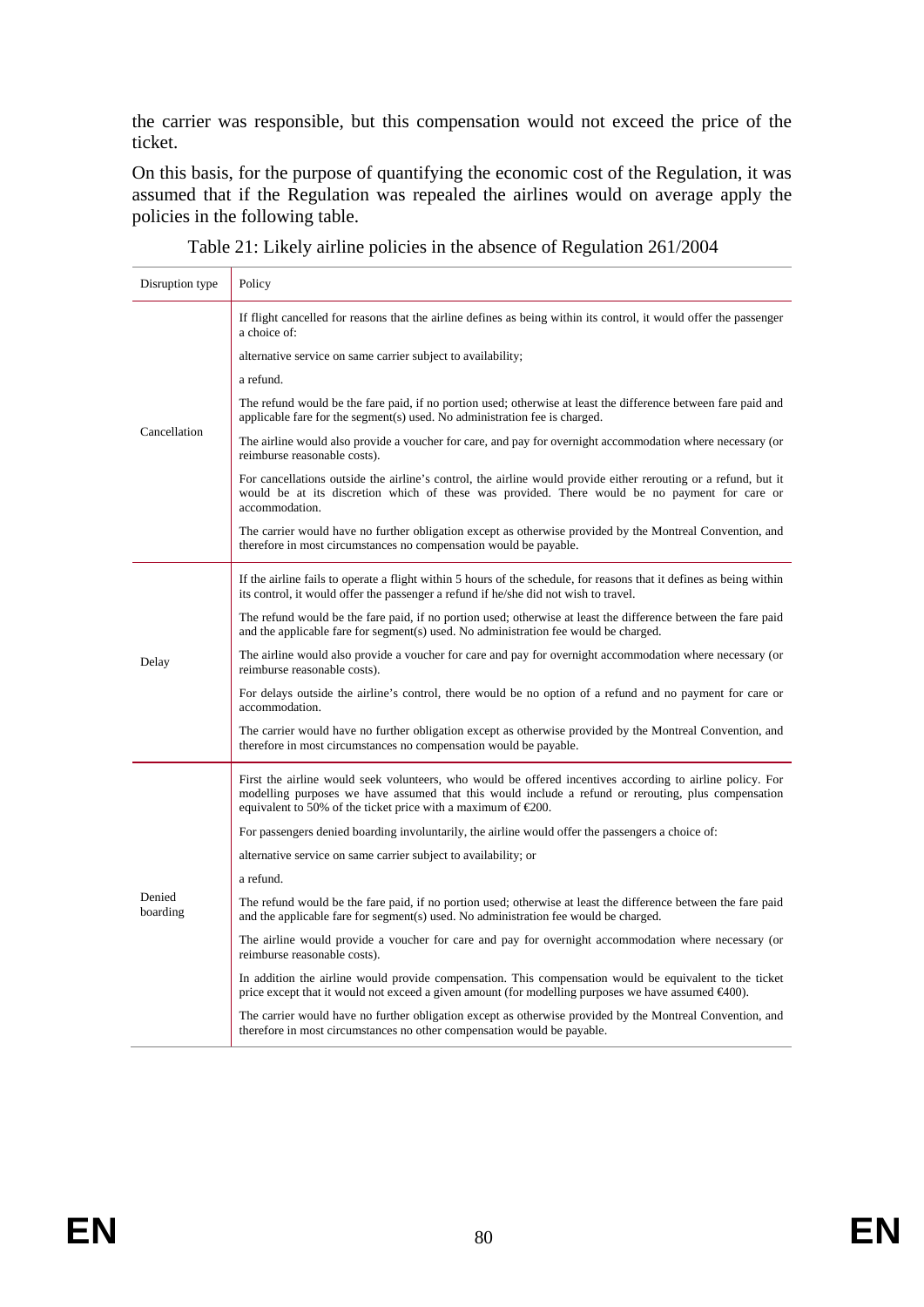| Disruption type | Policy                                                                                                                                                                                                                                                                                                                                                                                                                                                                                                                           |
|-----------------|----------------------------------------------------------------------------------------------------------------------------------------------------------------------------------------------------------------------------------------------------------------------------------------------------------------------------------------------------------------------------------------------------------------------------------------------------------------------------------------------------------------------------------|
| Downgrading     | For downgrading within the carrier's control, affected passengers would be offered the choice of:<br>alternative service in the original class on the same carrier subject to availability; or<br>a refund of the difference in fare between the original class and the downgraded class.<br>Where downgrading is for reasons which the airline determines as being outside the its control, the choice<br>between these may be at the carrier's discretion.<br>No voucher for care or overnight accommodation would be offered. |
| Tarmac delays   | No provisions – rare occurrence in EU.                                                                                                                                                                                                                                                                                                                                                                                                                                                                                           |

Source: 2012 SDG Study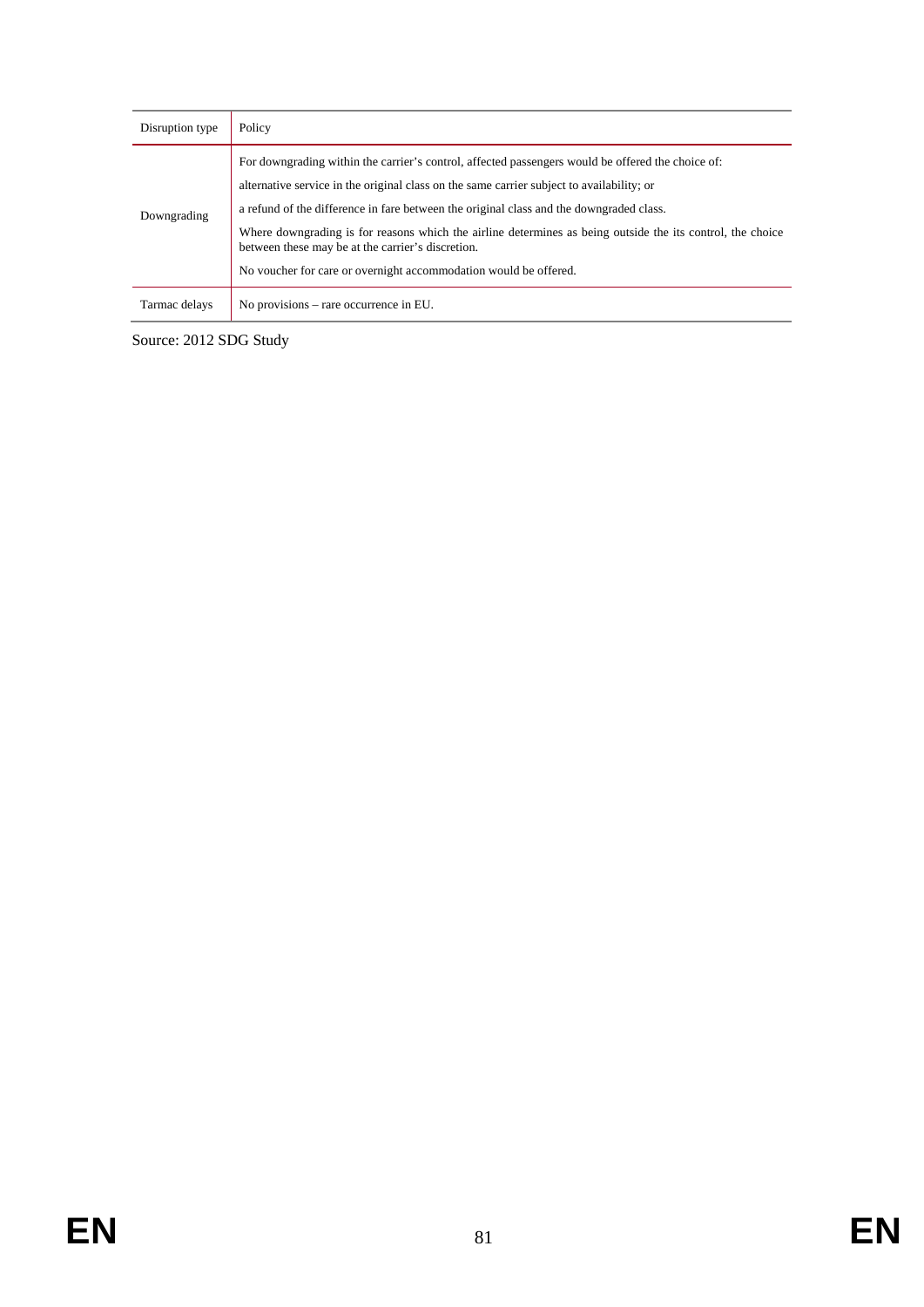# **ANNEX 8a: Underlying assumptions of the baseline scenario**

# *Traffic growth*

Overall air traffic is assumed to increase at the rate specified in the Airbus Global Market Forecast.

With respect to specific traffic categories, it is assumed that on the basis of recent trends, for intra-EU flights of less than 1,500km, only low cost carriers (LCCs) will experience growth. In addition, given the long-term trends towards passengers arranging their own travel itineraries, charter traffic is assumed not to grow on any category of route.

For other market segments, future demand is estimated using Airbus' Global Market Forecast. The Forecast provides an average growth rate between pairs of regions, which is assumed to remain constant for each year covered by the impact assessment. Data for passengers (from Eurostat) and for seats (from OAG) are used to estimate current total passengers for each flow and carrier type. Airbus' growth rates are then disaggregated by carrier type, such that the growth for the carrier types for which growth is assumed to occur exceed the average for the inter-regional flow, whilst at the total level the flow grows at the average rate estimated by Airbus.

The forecast was benckmarked against Eurocontrol STATFOR long- and medium-term forecasts, and have found it to be generally slightly more conservative, although the difference is small, averaging 0.4% each year for both forecasts.

#### *Trends in disruption*

For all types of disruption it is assumed that the rate of disruption in future years will remain constant within each market segment, at the average for 2007-9. The basis for this assumption is a review of historic disruption data which indicated no discernible trend. 2010 is excluded due to the extraordinary effects of the volcanic ash crisis and the other disruption that year. The absolute number of passengers affected therefore grows at the same rate as overall traffic for each carrier and route type. In total, the number of cancellations increases slightly faster than the number of long delays (due to statistical effects such as the declining market share of charter carriers which basically have no cancellations).

#### *Trends in complaint rates and NEB costs*

It is assumed that complaint rates remain constant on a per-passenger basis, and consequently that the absolute number of complaints increases in line with traffic. Notwithstanding any potential scope for efficiencies we assume that NEB operating costs are related to the number of complaints, and therefore the impact of any options which relate to NEB complaint handling will also increase in line with traffic.

# *Claim rates*

It is likely that the current 10% claim rates for compensation for delays and cancellations will increase, due to improved awareness of passengers' rights under the Regulation, increased activity by commercial claims agencies, and potentially introduction of measures on collective consumer redress in some Member States. It is not possible to know how much of an increase these factors will generate, and as the data on claim rates we have is limited, it is not possible to extrapolate from current trends. Therefore, an indicative 0.5% annual increase in the claim rate is assumed.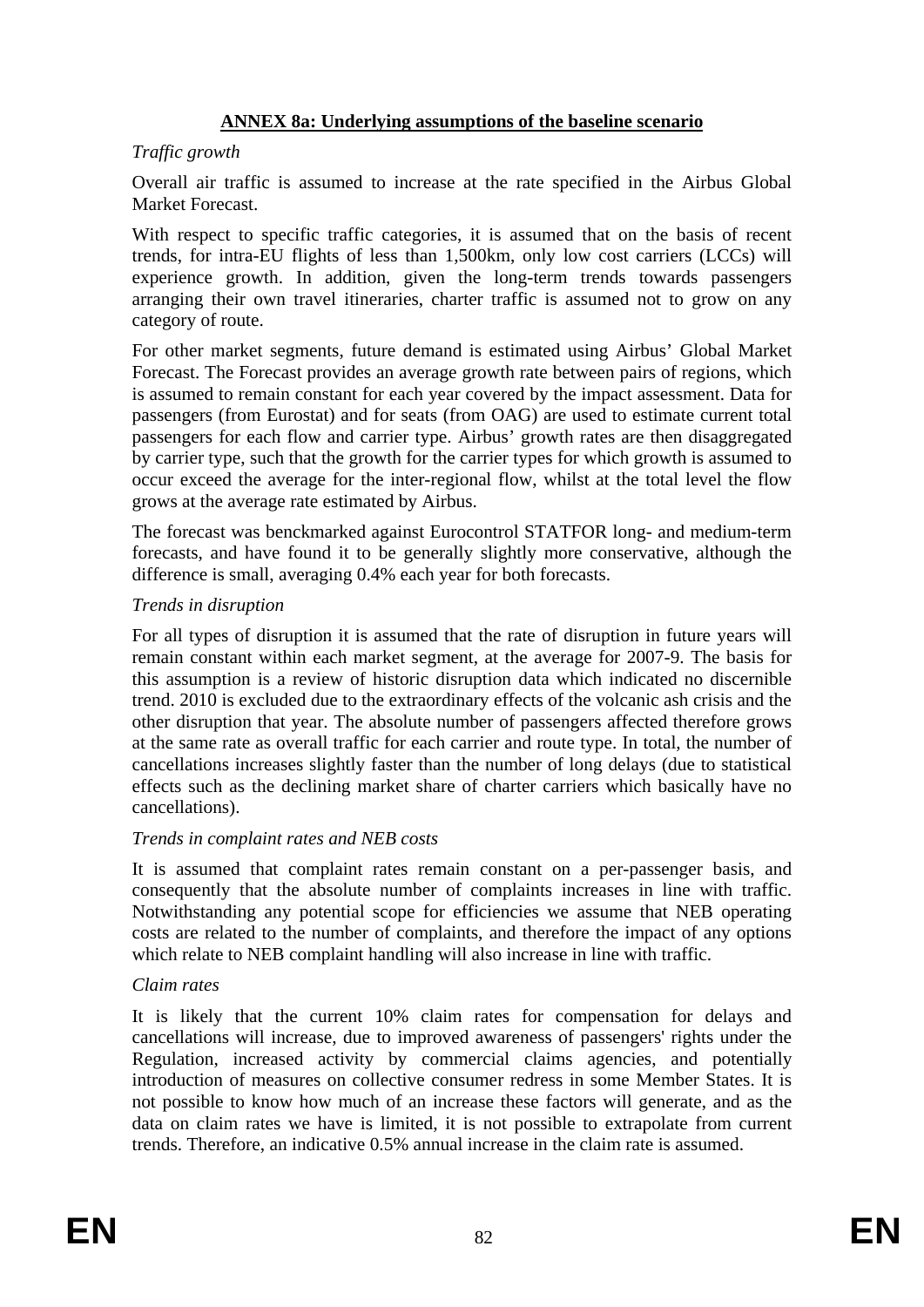There is no change assumed to the claim rate for refunds for delays over 5 hours – most passengers are assumed still to wish to travel.

# *Inflation and discounting*

Future costs are modelled in real 2010 terms. For most cost types, rates remain constant in real terms, so for most cost items no inflation is applied; historically air fares have fallen in real terms but due to carbon pricing and increased fuel prices, it is unclear this will be the case in future.

However, this means that any costs which are fixed in nominal terms have to be deflated. The only example of such a cost is fixed compensation of the type currently specified in the Regulation. The inflation rates applied in the impact assessment model are derived from the European Central Bank's inflation forecast of December 2011. A 4% discount rate is used to calculate net present values (NPVs) of impacts<sup>62</sup>.

#### *Results*

If the Regulation is not amended, it is estimated that the incremental compliance cost of the legislation on airlines will increase from €0.9 billion on average over 2007-2009 to  $\epsilon$ 1.7 billion in 2025, mostly due to traffic growth. As a share of airline revenue, the cost will increase from 0.6% to 0.7%.

Almost all of the compliance cost is carried by airlines (and ultimately passengers through higher fares) but costs are also incurred for States, due to the requirement to establish and fund NEBs. It is estimated that the cost for States will increase from approximately  $\epsilon$ 27 million now (assuming full complaint handling) to  $\epsilon$ 46 million by 2025.

<sup>1</sup> 

<sup>62</sup> Source: European Commission Impact Assessment Guidelines, Annex 11.6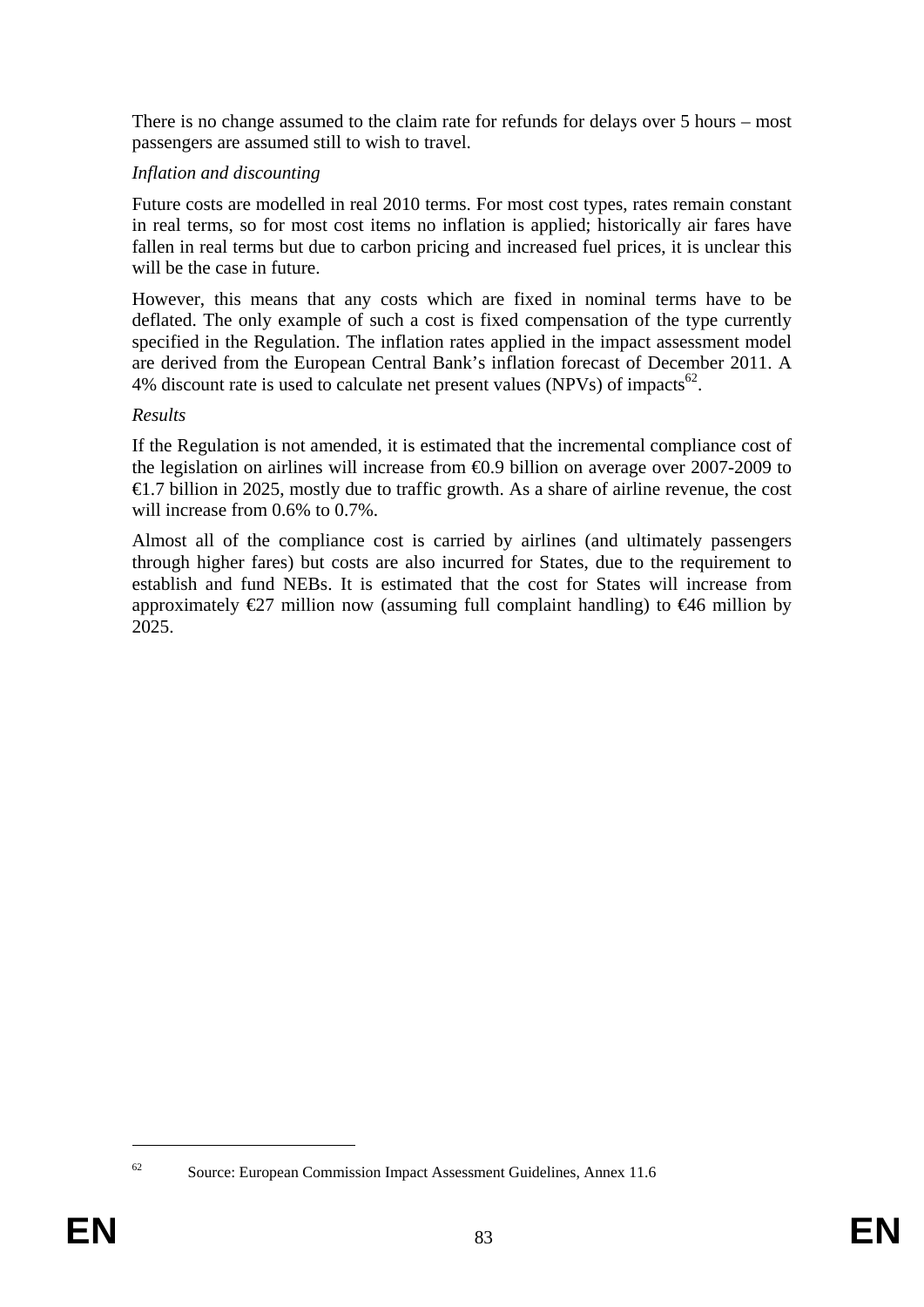# **ANNEX 8b: Underlying assumptions of cost calculations**

#### *Introduction*

This annex describes the process undertaken in the **2012 SDG study** to model the current economic cost of the legislation. The first stage comprises the disruption database, which calculates the number of passengers affected by each type of disruption. The second stage involves evaluating the cost of the obligations stipulated by the legislation. These obligations are then applied to the disruption types being evaluated to obtain a cost by disruption type. The application of the costs varies according to the assumptions behind each of the scenarios that have been modelled.

The focus is on the cost generated for airlines by the types of disruption specified in the Regulation, which form by far the largest element of the total cost. NEB enforcement costs are discussed separately in the final section of this appendix.

Unless otherwise stated, use of the term 'EU' refers to the 27 members of the EU plus Iceland, Norway and Switzerland. The flight disruption and economic burden models cover all of these States.

#### **Flight disruption database**

#### *Flight and passenger numbers*

Calculating the impact of disruption requires a complete record of passenger numbers, broken down by flight and carrier types, to which disruption data can be applied. This is based on flight and passenger numbers at EU airports, provided by Eurostat. For EU 27 countries, the Eurostat data is sufficiently detailed to allow a distinction between domestic flights, flights to other EU countries and flights to destinations outside the EU. For the other States, similar data from national organisations (Avinor, Statistik Schweiz and Statistics Iceland) allows to obtain the required level of detail.

Although Eurostat provides figures for domestic, EU and non-EU flights, it does not include Norway, Iceland or Switzerland in its definition of the EU. SDG therefore applied an adjustment so that the 'EU' category includes routes to/from these States. The adjustment is based on the relative number of seats and flights for these States in the schedule data provided by OAG.

|                | 2007          | 2008        | 2009        | 2010        |
|----------------|---------------|-------------|-------------|-------------|
| <b>Flights</b> | 8,884,662     | 8,876,521   | 8,167,538   | 8,131,834   |
| Passengers     | 849, 355, 876 | 853,387,770 | 800,981,473 | 831,476,369 |

Table 22: Total number of flights and passengers used in the consultant's model

Source: SDG 2012 study

The OAG data provides information on the number of flights and seats operated by route and carrier. This allows a more detailed categorisation of flights to include distance bands that match those used in the Regulation. Using this data, carriers have also been allocated to one of fourteen carrier types, based on three characteristics:

- Business model (Regional, Charter, Low Cost Carrier (LCC), Traditional Scheduled);
- Area of registration (EU, Non-EU); and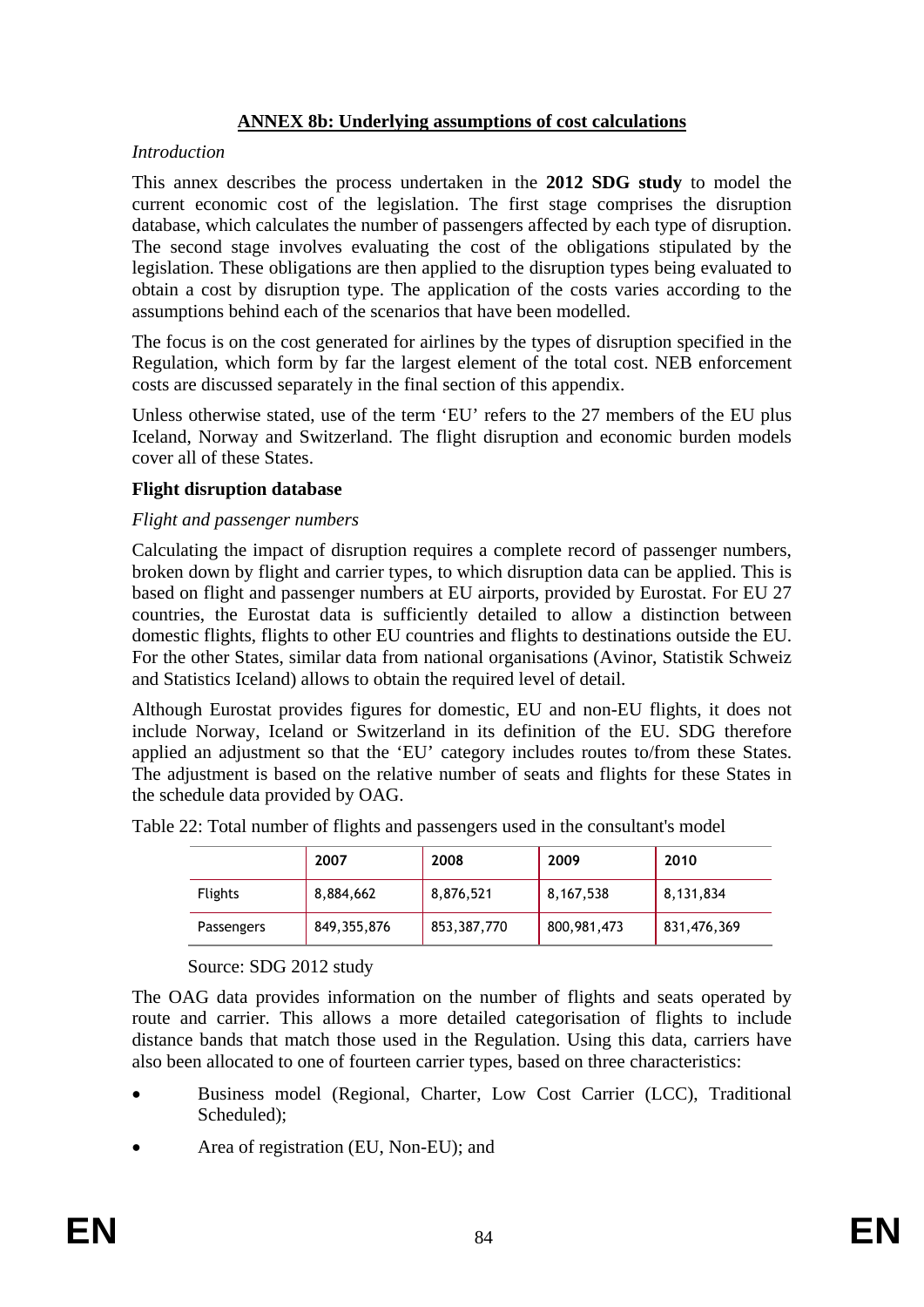Size of operations within the EU (Large or Small).

The categories used for the business model and area of registration characteristics match those used in the Eurocontrol eCODA data on departure delays.

Regional carriers are assumed to be those carriers who, on average, operate routes shorter than 1,500km and with fewer than 100 seats on each flight.

Large carriers comprise the 20 carriers with the highest number of seats flown in 2010; all other carriers are categorised as Small. This distinction is used because no airline operating a significant number of services would meet the normal categorisation for an SME (less than 250 employees).

The categories used are summarised in the table below. Combining the two classification systems yields 126 combined flight and carrier types which form the level of disaggregation of our analysis.

| Table 23: Flight and carrier classification based on OAG data |  |  |  |
|---------------------------------------------------------------|--|--|--|
|---------------------------------------------------------------|--|--|--|

| <b>Flight and destination types</b> | <b>Carrier types</b>               |
|-------------------------------------|------------------------------------|
| National <1500km                    | Large Regional EU                  |
| National 1500-3500km                | Large Regional Non-EU              |
| National > 3500km                   | Small Regional EU                  |
| EU <1500km                          | Small Regional Non-EU              |
| EU 1500-3500km                      | <b>Charter EU</b>                  |
| EU > 3500km                         | Charter Non-EU                     |
| Non-EU <1500km                      | Large LCC EU                       |
| Non-EU 1500-3500km                  | Large LCC Non-EU                   |
| Non-EU > 3500km                     | Small LCC EU                       |
|                                     | Small LCC Non-EU                   |
|                                     | Large Traditional Scheduled EU     |
|                                     | Large Traditional Scheduled Non-EU |
|                                     | Small Traditional Scheduled EU     |
|                                     | Small Traditional Scheduled Non-EU |

# **Charter flights**

Since Eurostat data includes charter flights while OAG data does not, the consultant required further information on charter flights to enable a reconciliation between the two data sources.

Eurocontrol data allows to calculate the proportion of all flights that are classified as charter flights by airport and route type. Data for Norwegian, Icelandic and Swiss airports is available only at an airport level (not by route type). For these countries, SDG has applied a weighted average to obtain the proportion of charter flights for each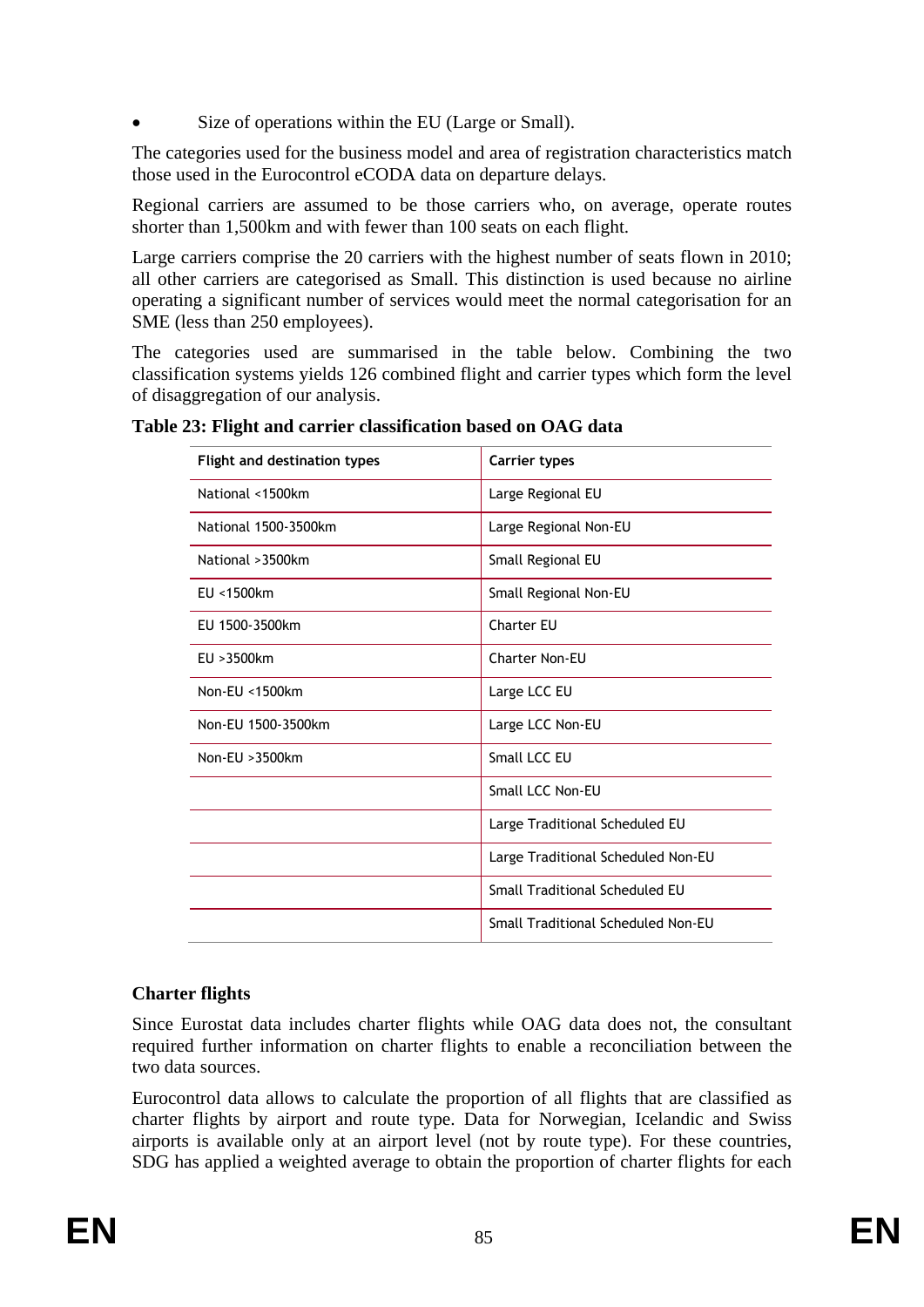flight type. Spanish airport data from AENA provides a breakdown of charter flights by carrier, from which SDG has calculated the proportion of charter flights operated by an EU-domiciled carrier for each year. These factors have been applied to all charter flights.

| Year | Proportion of charter flights on<br><b>EU</b> carriers | Proportion of charter flights on<br><b>Non-EU carriers</b> |
|------|--------------------------------------------------------|------------------------------------------------------------|
| 2007 | 96%                                                    | 4%                                                         |
| 2008 | 97%                                                    | 3%                                                         |
| 2009 | 97%                                                    | 3%                                                         |
| 2010 | 97%                                                    | 3%                                                         |

Table 24: Charter flights by carrier domicile

# *Load factors*

A variety of sources have been used to calculate the load factors by flight and carrier type. This data is available for 2008 and 2009; a weighted average of the two years has been applied to all four years on the assumption that load factors have remained constant over the period. The load factors were adjusted to ensure that the passenger numbers match those provided by the Eurostat data.

**Table 25: Load factors by carrier type and route length** 

| Carrier type and route length     | <b>Load factor</b> |
|-----------------------------------|--------------------|
| Charter <1500km                   | 85.9%              |
| Charter 1500-3500km               | 88.3%              |
| Charter > 3500km                  | 87.8%              |
| LCC < 1500km                      | 76.6%              |
| LCC 1500-3500km                   | 84.9%              |
| $LCC > 3500$ km                   | 83.1%              |
| Regional <1500km                  | 61.4%              |
| Regional 1500-3500km              | 70.0%              |
| Regional > 3500km                 | 57.5%              |
| Traditional scheduled <1500km     | 68.9%              |
| Traditional scheduled 1500-3500km | 71.6%              |
| Traditional scheduled >3500km     | 77.5%              |

National data sources for the UK (CAA), Italy (ENAC), Spain (AENA), Portugal (INAC) and France (DGAC) were used to obtain the average number of passengers per charter flight. Weighted average figures have been used for all countries: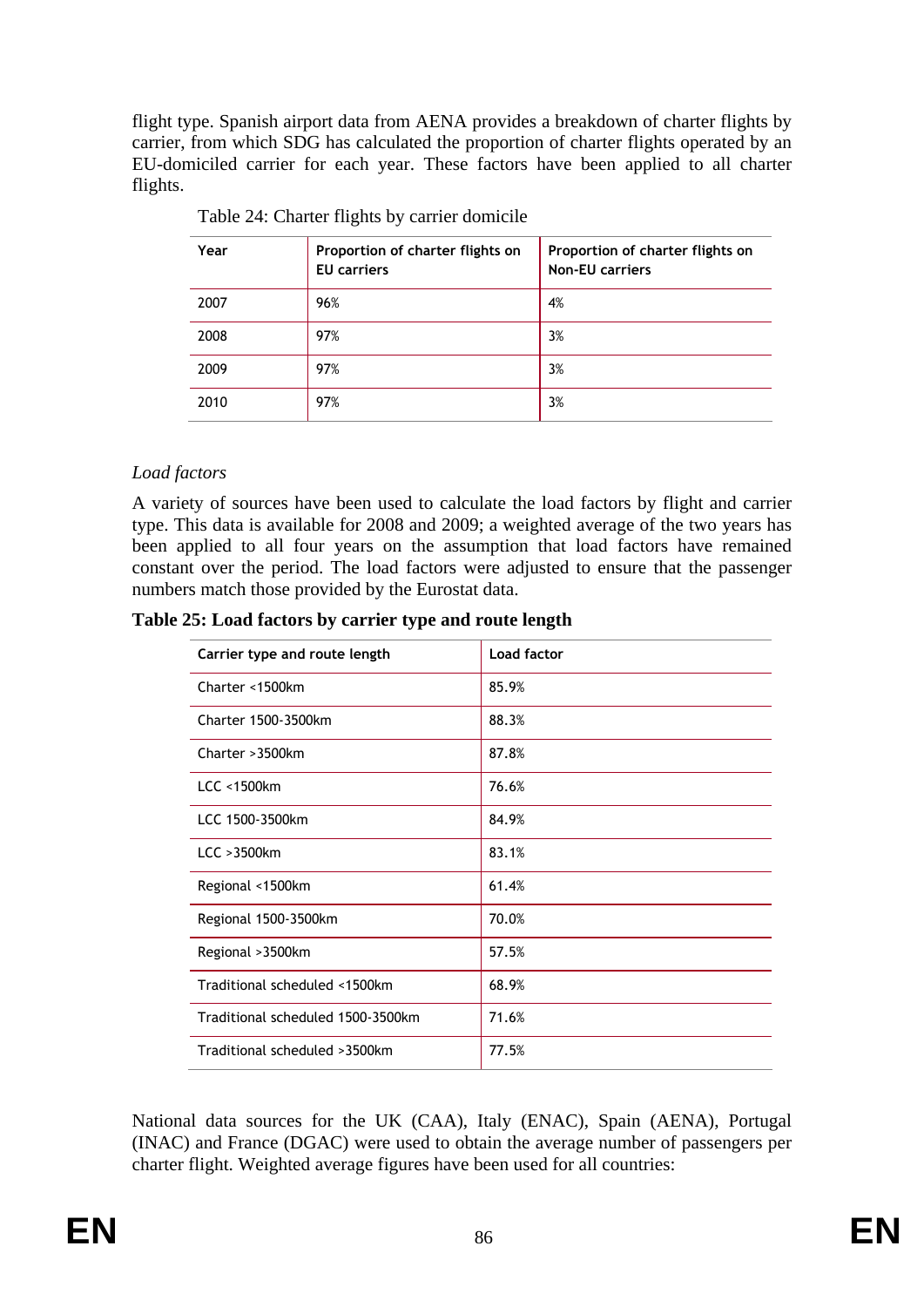| Year | Average number<br>of passengers per<br>charter flight |
|------|-------------------------------------------------------|
| 2007 | 91                                                    |
| 2008 | 88                                                    |
| 2009 | 87                                                    |
| 2010 | 99                                                    |

# Table 26: Charter flights passenger loading

# *Final flight and passenger numbers*

By the application of the load factors and adjustments for charter flights two key datasets were obtained:

- The number of flights by route and carrier type in each year; and
- The number of passengers by route and carrier type in each year.

These two outputs were then combined to calculate the number of passengers per flight by route and carrier type in each year.

# *Departure Delay*

Departure delay rates by route type and carrier type have been obtained from Eurocontrol eCODA data, which provides the proportion of flights in each category that were delayed, broken down into ten delay time bands. These proportions were applied to the total flight numbers in each route and carrier category. Using the passengers per flight data, SDG then calculated the number of passengers affected by delays in each of the ten time bands, by route and carrier type:

| Delay time band       | 2007         | 2008        | 2009        | 2010        |
|-----------------------|--------------|-------------|-------------|-------------|
| Delay $< 60$ mins     | 799,941,444  | 806,575,332 | 765,686,555 | 773,236,179 |
| Delay $> 60$ mins     | 49,414,433   | 46,812,438  | 35,294,917  | 58,240,190  |
| Delay $> 120$ mins    | 15, 141, 197 | 14,491,552  | 11,800,846  | 21,106,978  |
| Delay $> 180$ mins    | 6,893,665    | 6,896,591   | 5,600,730   | 10,422,270  |
| Delay $> 240$ mins    | 3,770,330    | 3,897,191   | 3,122,383   | 5,837,397   |
| Delay $>$ 300 mins    | 2,166,654    | 2,539,871   | 1,996,811   | 3,825,507   |
| Delay $> 360$<br>mins | 1,556,331    | 1,819,443   | 1,405,955   | 2,743,211   |
| Delay $> 480$         | 829,030      | 1,168,782   | 854,852     | 1,695,589   |

Table 27: Total number of passengers by delay time band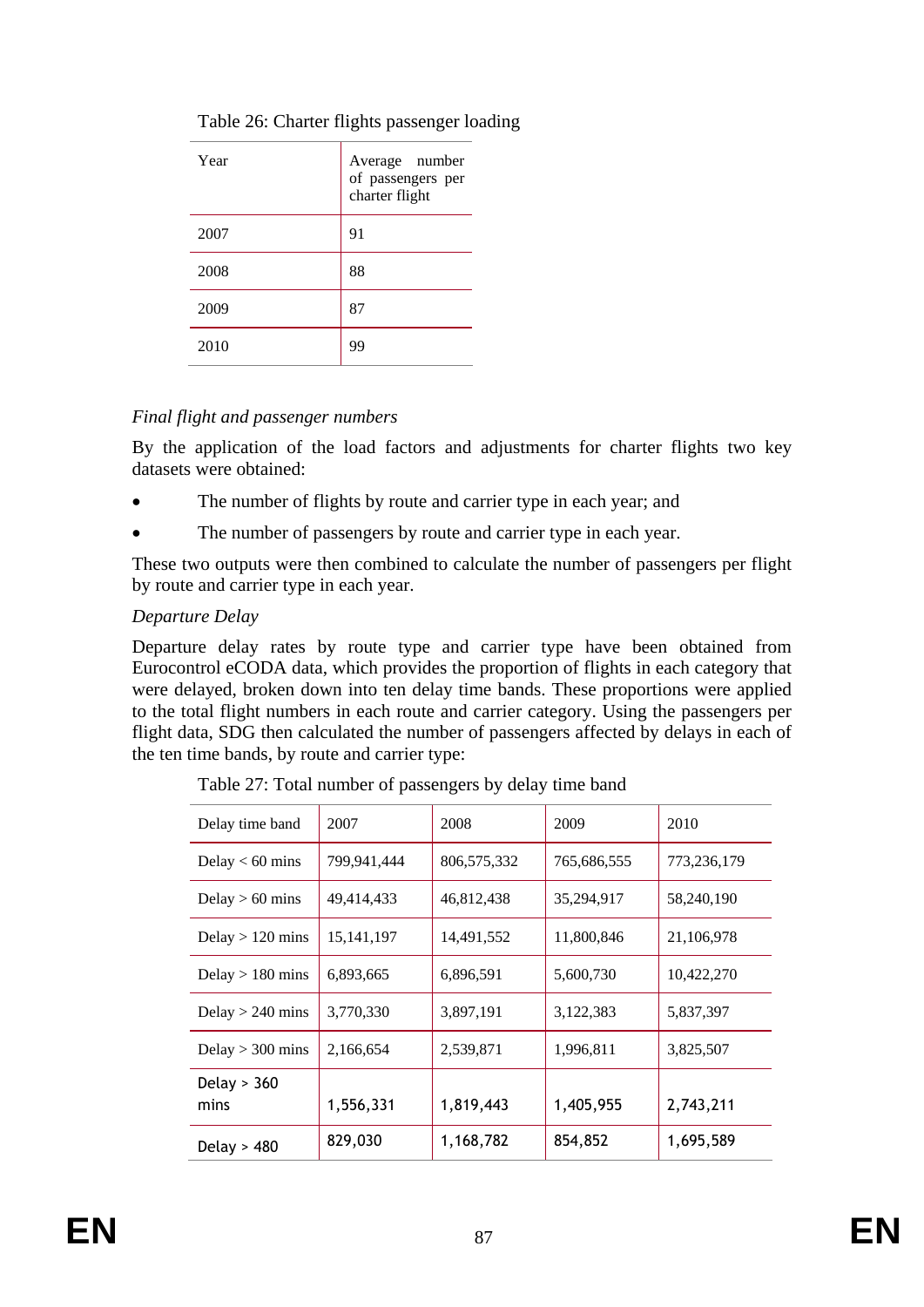| mins                   |               |             |             |             |
|------------------------|---------------|-------------|-------------|-------------|
| Delay $> 720$<br>mins  | 372,980       | 683,545     | 541,900     | 982,132     |
| Delay $> 1440$<br>mins | 20,755        | 20,584      | 73,932      | 126,508     |
| Total                  | 849, 355, 876 | 853,387,770 | 800,981,473 | 831,476,369 |

# *Cancellations*

The number of cancelled flights is based on:

- the quarterly AEA Consumer Reports available for 2007 and 2008;
- ERA traffic and punctuality reports available for all four years 2007-10; and
- Data submissions provided by six airlines.

These sources enabled SDG to aggregate the responses according to carrier type. However, although AEA differentiates between Short/Medium-Haul and Long Haul, none of the sources provide sufficient detail to calculate an average by route type.

SDG therefore used three additional sources of cancellation data (UK CAA, Oslo Lufthavn, and the Spanish slot coordinator) to apportion the figures from AEA, ERA and the airline submissions between the route categories.

For some route and carrier type combinations, this process did not yield a sufficiently large sample to obtain reasonably valid cancellation rates. In these situations, the rates from comparable types were applied, adjusting them as necessary. Suitable comparators were determined according to a list of priorities:

- Same carrier type;
- Same distance band:
- Same area of registration (EU or Non-EU); and
- Same carrier size.

The cancellation rates refer to the number of flights so, as with departure delay figures, SDG used flight and passengers per flight data to calculate the number of affected passengers.

Since some costs associated with cancellations will depend on the time taken for the affected passengers to be rerouted, SDG have calculated the delay to passengers' journeys that will be caused by a cancellation. For each origin-destination pair, SDG used OAG data to calculate the average number of hours between flights on the same city pair and operated by the same carrier or one of its codeshare partners. This is then applied to the flight and carrier types, weighted by the number of flights operated on the routes.

Indirect routes were not explicitly considered as it was not practical to do so; identifying all the potential indirect routing options would have resulted in a very large number of route options and would be beyond the capability of the spreadsheet-based model.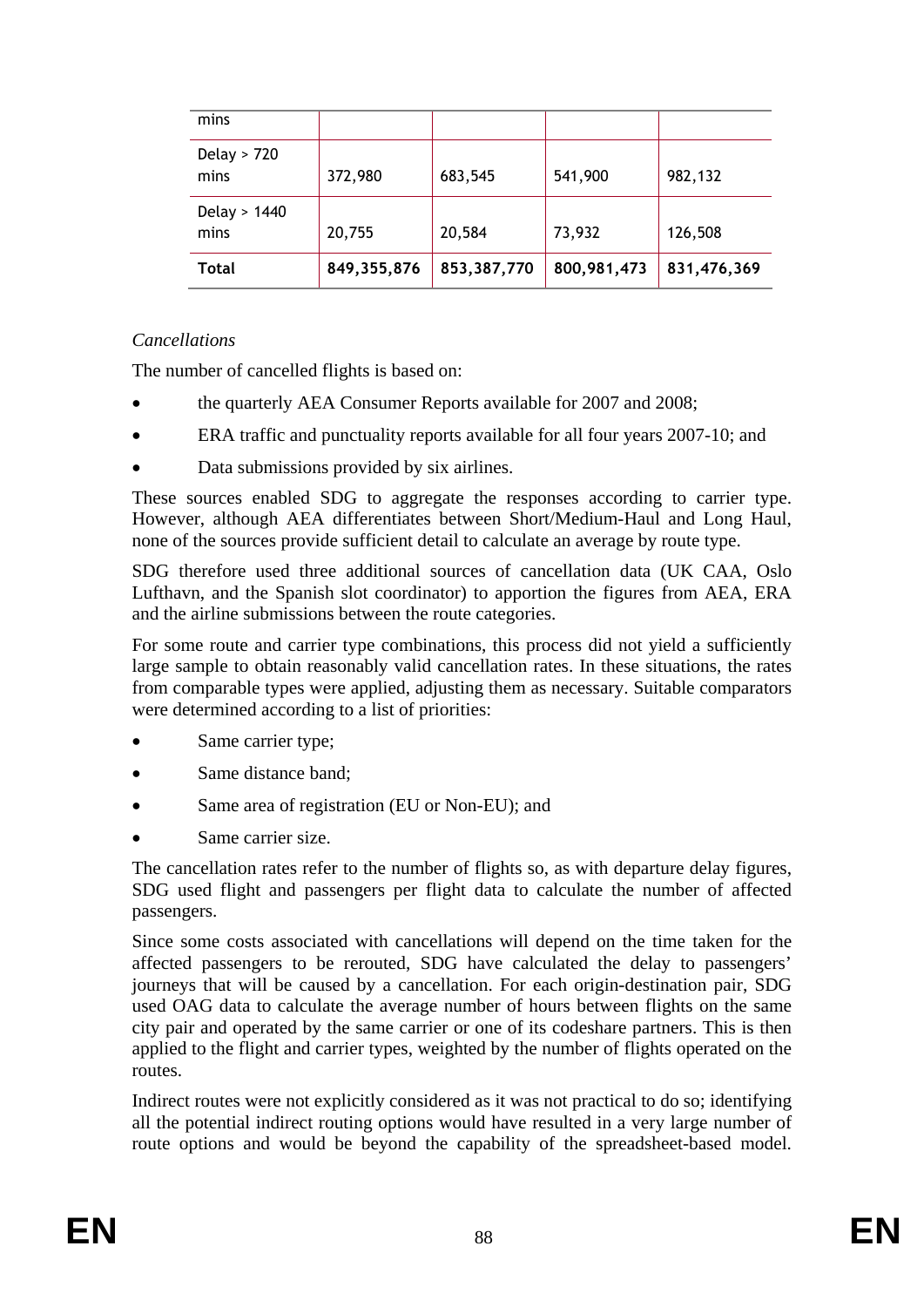However, although SDG have not explicitly considered indirect routes, they have in effect assumed rerouting via indirect routes with respect to very low frequency routes:

- routes less than 1,500km which operate less than daily; and
- other routes which operate less than weekly.

In these cases the waiting times for rerouting on direct flights would be very long, so it is assumed that the passengers are rerouted after the same waiting time as for other routes of equivalent length; this could only be via an indirect flight.

The mean wait time between successive flights is doubled to reflect the likelihood that, given typical load factors are around 75%, only a proportion of passengers on a cancelled flight can be rerouted onto the next flight. These wait times were then averaged by carrier and route type, and allocated to one of the ten time bands used in the delay data.

| Delay time band     | 2007  | 2008  | 2009  | 2010  |
|---------------------|-------|-------|-------|-------|
| Delay $< 60$ mins   | 2.2%  | 0.7%  | 0.8%  | 1.0%  |
| Delay 60-119 mins   | 1.4%  | 1.7%  | 0.8%  | 0.9%  |
| Delay 120-179 mins  | 2.0%  | 2.3%  | 1.8%  | 1.4%  |
| Delay 180-239 mins  | 4.0%  | 3.8%  | 2.7%  | 3.0%  |
| Delay 240-299 mins  | 2.6%  | 5.4%  | 3.9%  | 3.8%  |
| Delay 300-359 mins  | 2.3%  | 3.0%  | 3.7%  | 3.9%  |
| Delay 360-479 mins  | 8.5%  | 9.8%  | 7.2%  | 7.8%  |
| Delay 480-719 mins  | 14.2% | 17.0% | 14.4% | 14.6% |
| Delay 720-1439 mins | 34.1% | 34.8% | 36.3% | 32.8% |
| Delay $> 1440$ mins | 28.7% | 21.4% | 28.4% | 30.8% |

**Table 28: Distribution of wait times in the event of cancellations** 

# *Tarmac delay*

The analysis of tarmac delays is based primarily on Eurocontrol eCODA's average taxiin and taxi-out times for all European airports. Since the definitions of taxi-in and taxiout times do not include any delay between passengers boarding and alighting and off/on block times, the consultant used airline contributions to apply an uplift to take this into account.

Two traditional scheduled airlines provided tarmac delay information. SDG compared the proportions of flights in each tarmac delay time band from their submissions to the corresponding figures in the Eurocontrol data and calculated one factor for each time band, which was applied to the entire Eurocontrol dataset. No distinction was made between different years.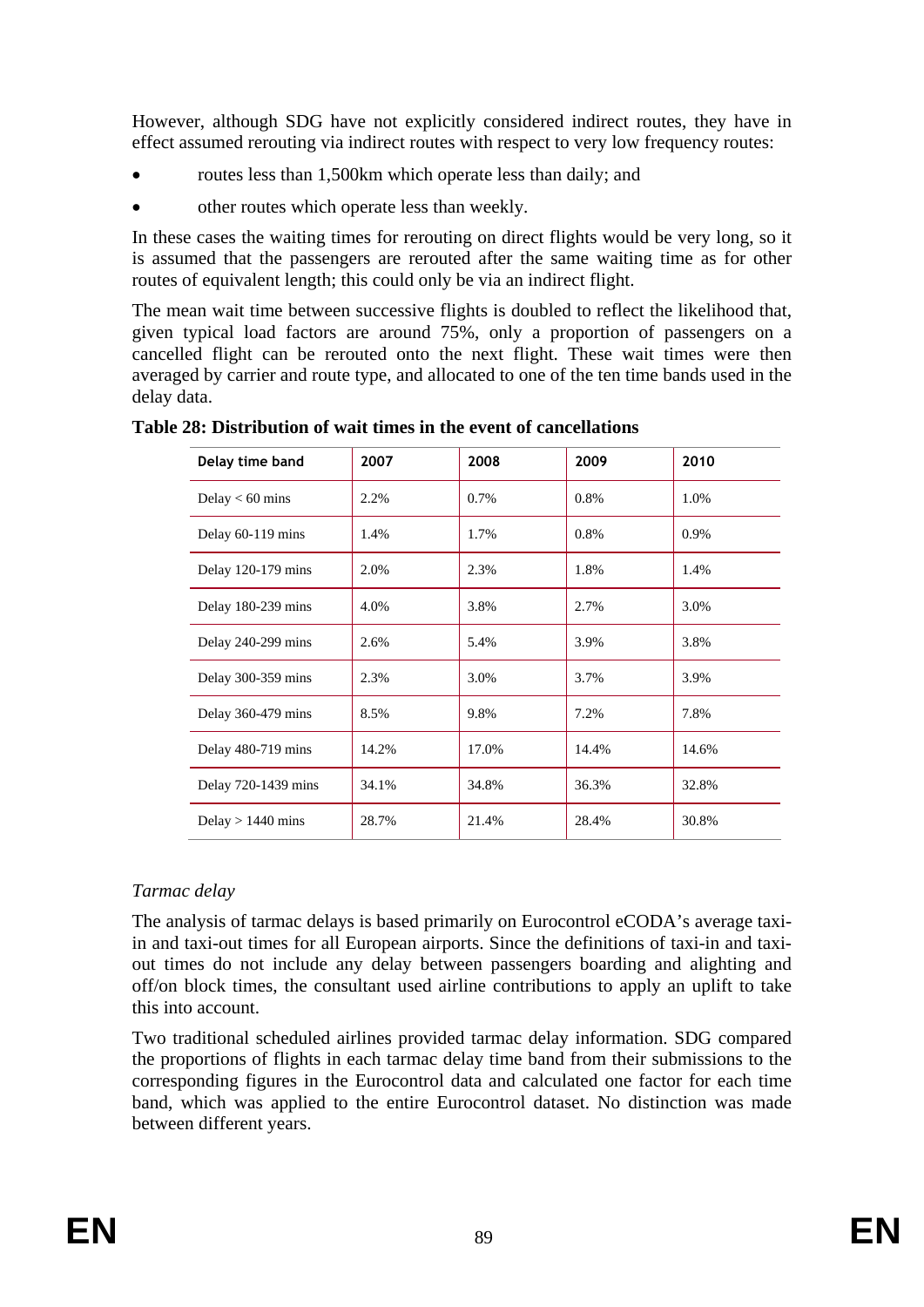The table below shows the number of passengers affected by tarmac delays of different durations.

| Delay time band    | 2007        | 2008        | 2009        | 2010        |
|--------------------|-------------|-------------|-------------|-------------|
| Delay $< 60$ mins  | 848,338,429 | 852,339,329 | 799,903,629 | 829,388,998 |
| Delay $> 60$ mins  | 1,017,447   | 1,048,440   | 1,077,844   | 2,087,371   |
| Delay $> 120$ mins | 86,248      | 51,804      | 76,679      | 168,069     |
| Delay $> 180$ mins | 29,439      | 6,619       | 18,039      | 55,078      |
| Delay $> 240$ mins | 23,457      | 1,795       | 10,811      | 34,066      |
| Total              | 849,355,876 | 853,387,770 | 800,981,473 | 831,476,369 |

**Table 29: Passengers affected by tarmac delays** 

# *Denied boarding*

Seven airlines provided data on the number or proportion of passengers who have been denied boarding. If data was missing for some years, an average of the available years' data was used. Four airlines did not differentiate in the data provided between voluntary and involuntary denied boarding; in these cases, an average from the other airlines was applied to the airline's overall denied boarding rate.

The United States Department of Transportation provides denied boarding figures for all US airlines. Although SDG did not use these figures directly, it included these in the averages used to apportion between voluntary and involuntary denied boarding when European airlines did not supply this level of detail.

The denied boarding rates were averaged by carrier type, and on the basis of the discussions at the bilateral interviews charter airlines were assumed to have no cases of denied boarding. The rates were applied directly to the number of passengers in each route and carrier category.

|                       | 2007                     | 2008   | 2009   | 2010                     |
|-----------------------|--------------------------|--------|--------|--------------------------|
| Large Regional EU     | 0.010%                   | 0.010% | 0.009% | 0.014%                   |
| Large Regional Non-EU | 0.010%                   | 0.010% | 0.009% | 0.014%                   |
| Small Regional EU     | 0.010%                   | 0.010% | 0.009% | 0.014%                   |
| Small Regional Non-EU | 0.010%                   | 0.010% | 0.009% | 0.014%                   |
| <b>Charter EU</b>     | $\overline{\phantom{a}}$ | ٠      | ۰      | $\overline{\phantom{a}}$ |
| <b>Charter Non-EU</b> | $\blacksquare$           |        |        |                          |
| Large LCC EU          | 0.001%                   | 0.001% | 0.001% | 0.001%                   |
| Large LCC Non-EU      | 0.001%                   | 0.001% | 0.001% | 0.001%                   |
| Small LCC EU          | 0.001%                   | 0.001% | 0.001% | 0.001%                   |

**Table 30: Voluntary denied boarding rates used in the model**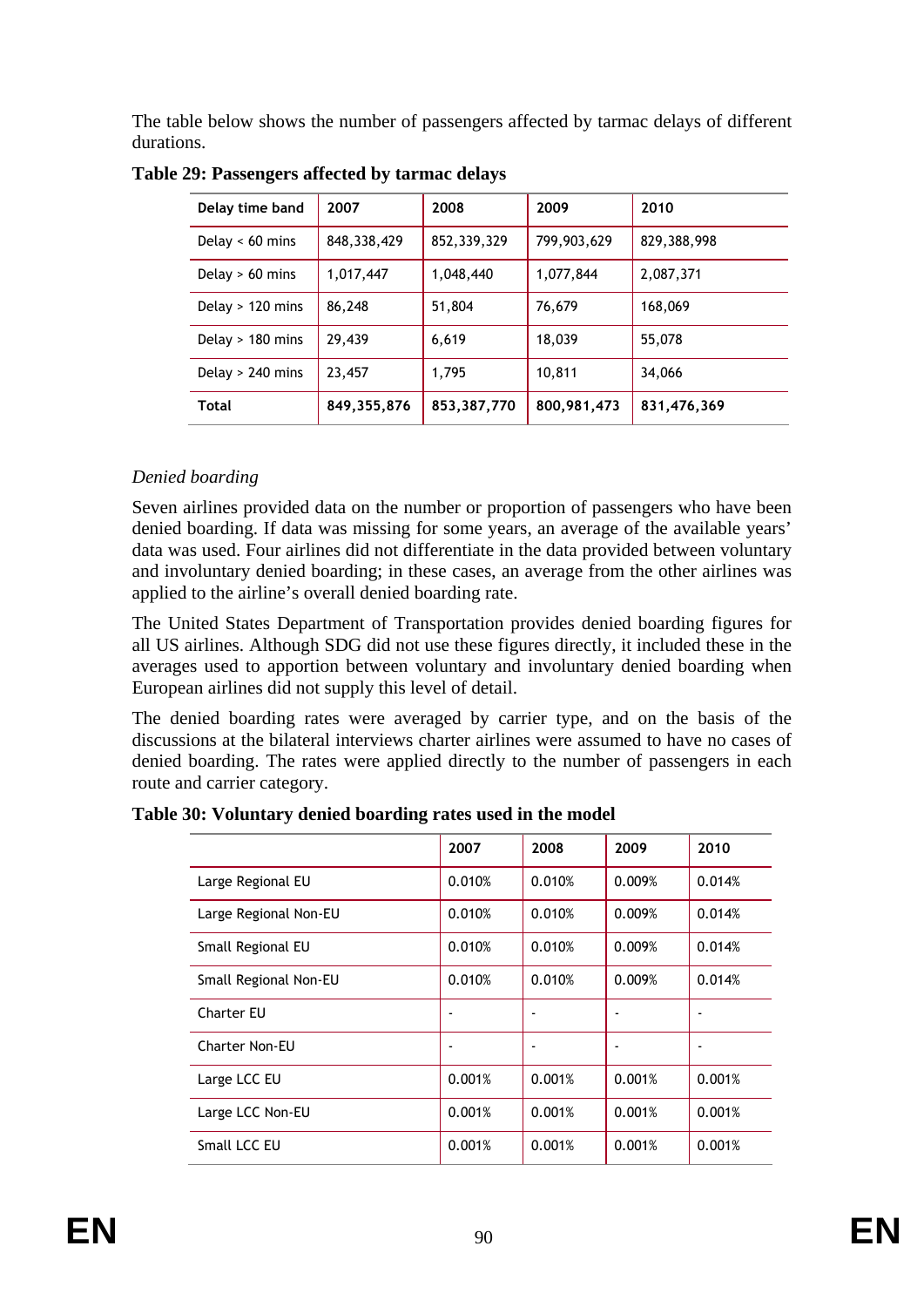| Small LCC Non-EU                   | 0.001% | 0.001% | 0.001% | 0.001% |
|------------------------------------|--------|--------|--------|--------|
| Large Traditional Scheduled EU     | 0.033% | 0.028% | 0.027% | 0.027% |
| Large Traditional Scheduled Non-EU | 0.033% | 0.028% | 0.027% | 0.027% |
| Small Traditional Scheduled EU     | 0.033% | 0.028% | 0.027% | 0.027% |
| Small Traditional Scheduled Non-EU | 0.033% | 0.028% | 0.027% | 0.027% |

#### **Table 31: Involuntary denied boarding rates used in the model**

|                                    | 2007           | 2008   | 2009                     | 2010                     |
|------------------------------------|----------------|--------|--------------------------|--------------------------|
| Large Regional EU                  | 0.010%         | 0.009% | 0.008%                   | 0.013%                   |
| Large Regional Non-EU              | 0.010%         | 0.009% | 0.008%                   | 0.013%                   |
| Small Regional EU                  | 0.010%         | 0.009% | 0.008%                   | 0.013%                   |
| Small Regional Non-EU              | 0.010%         | 0.009% | 0.008%                   | 0.013%                   |
| <b>Charter EU</b>                  | ٠              |        | $\overline{a}$           |                          |
| Charter Non-EU                     | $\blacksquare$ | ٠      | $\overline{\phantom{a}}$ | $\overline{\phantom{a}}$ |
| Large LCC EU                       | 0.001%         | 0.001% | 0.001%                   | 0.001%                   |
| Large LCC Non-EU                   | 0.001%         | 0.001% | 0.001%                   | 0.001%                   |
| Small LCC EU                       | 0.001%         | 0.001% | 0.001%                   | 0.001%                   |
| Small LCC Non-EU                   | 0.001%         | 0.001% | 0.001%                   | 0.001%                   |
| Large Traditional Scheduled EU     | 0.044%         | 0.036% | 0.036%                   | 0.035%                   |
| Large Traditional Scheduled Non-EU | 0.044%         | 0.036% | 0.036%                   | 0.035%                   |
| Small Traditional Scheduled EU     | 0.044%         | 0.036% | 0.036%                   | 0.035%                   |
| Small Traditional Scheduled Non-EU | 0.044%         | 0.036% | 0.036%                   | 0.035%                   |

Some costs associated with passengers denied boarding vary according to the time that affected passengers must wait before being rerouted. The average wait time was calculated using OAG data as described above for cancellations. Since the number of denied boarders is likely to be small, SDG have assumed that all affected passengers will be accommodated on the next flight with the same airline or a similar type of carrier. The average wait time therefore equals the time between successive flights.

#### *Downgrading*

Three traditional scheduled airlines provided data on the proportion of passengers downgraded in each year. One of them only provided data for two years; an average of these figures was applied to the remaining two years.

Other categories of airline confirmed that downgrading was not an issue for them because they only offer one class of travel.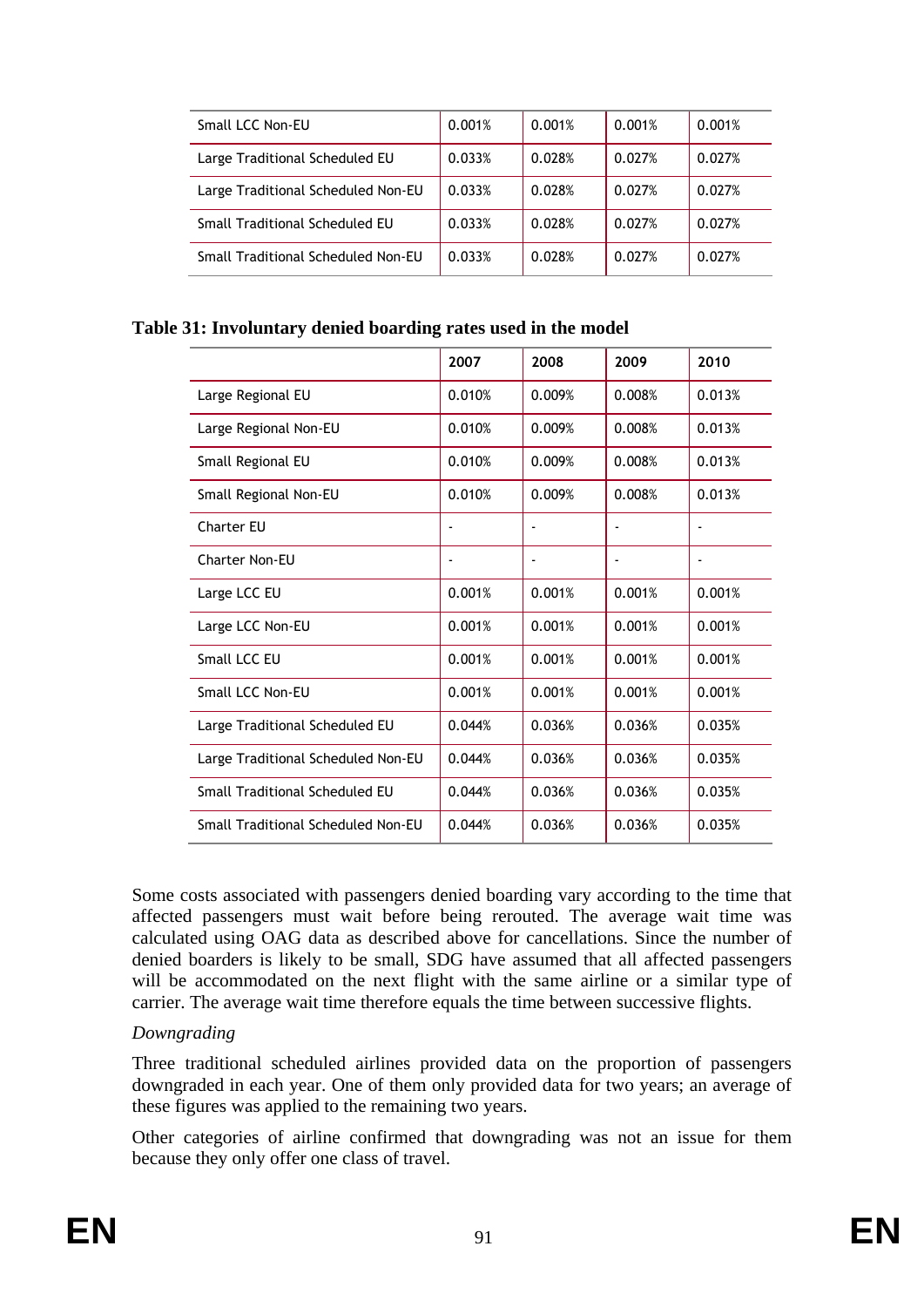We have assumed that all incidents of downgrading occur on services operating outside the EU, since on short-haul services airlines can usually reconfigure space as needed by moving curtains or dividers.

A weighted average of the figures from the three traditional scheduled carriers was therefore used, adjusted based on the number of seats flown by the airlines to EU and non-EU destinations. The adjusted downgrading rates were applied directly to the number of passengers in each route and carrier category.

| Year | Total number of<br>downgraded passengers |
|------|------------------------------------------|
| 2007 | 224,407                                  |
| 2008 | 153,332                                  |
| 2009 | 109,156                                  |
| 2010 | 122,950                                  |

**Table 32: Number of Downgraded passengers** 

While these figures suggest a downward trend, it is based on a small sample size and we would be cautious about inferring long-term trends from this. It is possible that the decline in premium class travel due to the economic crisis may have reduced the need to downgrade passengers as premium classes are now less likely to be overbooked; this may explain this apparent downward trend. Premium class travel would be expected to recover after the crisis and therefore this trend may not continue. It is possible that the rise in downgraded passengers in 2010 is related to the volcanic ash crisis.

# *Mishandled baggage*

The SITA Baggage Report provides total mishandled baggage numbers as a proportion of total passengers for all four years. In order to differentiate between lost, delayed and damaged baggage, SDG have used submissions from the seven airlines that provided the required level of detail in their responses.

Some airlines did not provide enough detail about all three categories of mishandled baggage; their data was used for calculations in as many categories as possible, and excluded where necessary. Most data for mishandled baggage was presented as a percentage of passengers, but where airlines provided the number of mishandled bags total passenger numbers were obtained from their websites in order to calculate the required percentages. If figures were not available for all four years, an average of the available figures for that airline was applied to the missing years.

The airlines' submissions were used to calculate the proportion of their total mishandled baggage that fall into each of the three categories (lost, delayed, damaged). The average split could then be applied to the total mishandled baggage figures from SITA. This proportion was used if a carrier type was not covered by the sample of airline submissions. For those carrier types covered by the airline submissions, an average figure was used.

Thus for each carrier type and each year the number of lost, delayed and damaged bags was obtained as a proportion of passengers. These rates were applied directly to the number of passengers in each route and carrier category.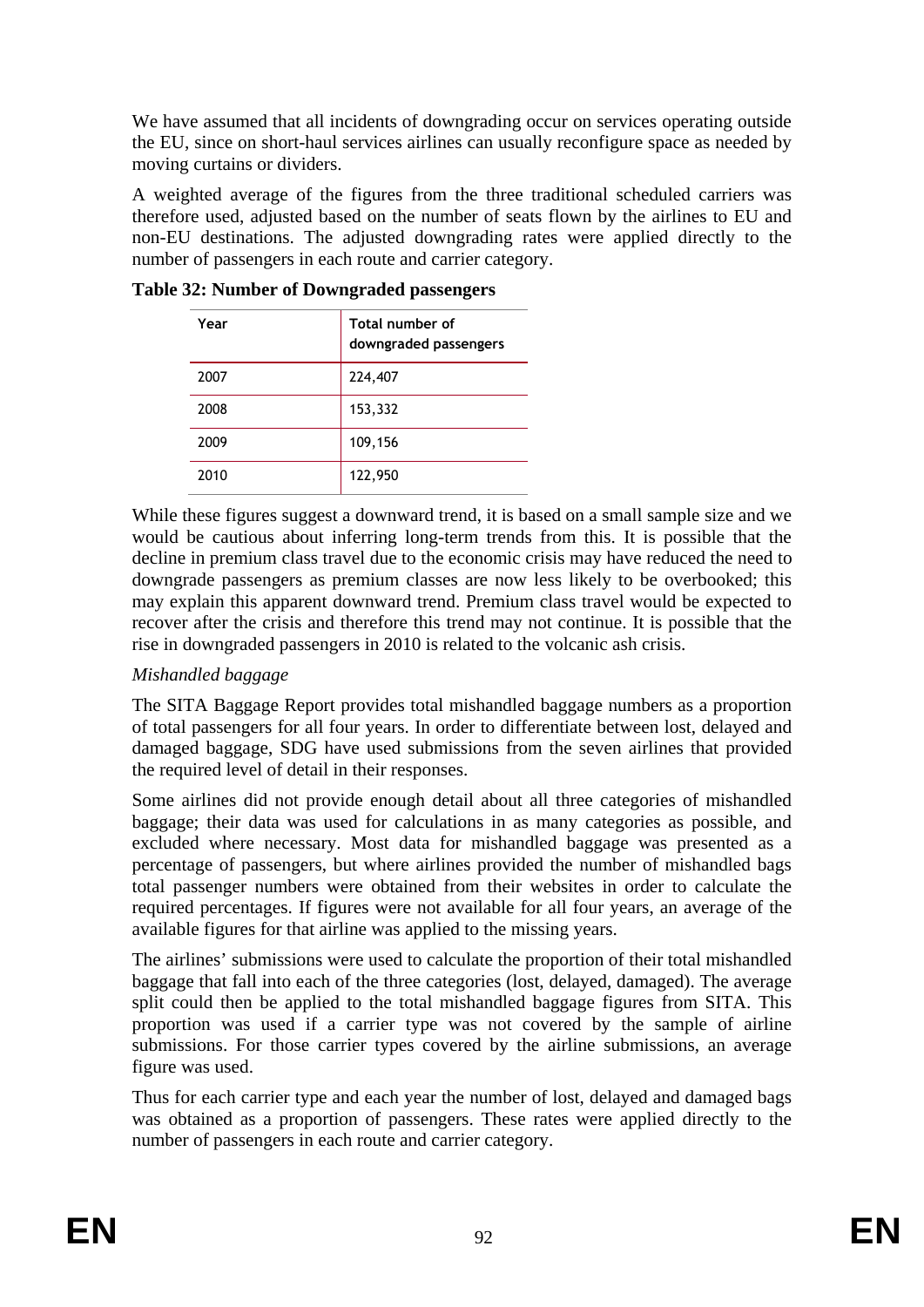|         | 2007      | 2008      | 2009      | 2010      |
|---------|-----------|-----------|-----------|-----------|
| Lost    | 35,584    | 29,211    | 20,162    | 24,612    |
| Delayed | 8,194,307 | 6,739,360 | 4,843,722 | 5,584,657 |
| Damaged | 1,612,776 | 1,417,541 | 1,157,978 | 1,340,179 |

Table 33: Number of passengers affected by mishandled baggage

# *Cost assumptions*

# *Compensation*

Compensation values are as specified in the legislation and no further assumptions have been applied. The appropriate value of compensation to apply takes into account the route length and the wait time before rerouting can be offered.

# *Reimbursement and rerouting*

The cost of the reimbursement specified by Article  $8(1)(a)$  is assumed to be the cost of the ticket purchased by the passenger.

In order to determine the average ticket price by flight and carrier type, the financial statements for a sample of 28 airlines were analysed, obtaining the average yield per passenger kilometre (total passenger revenue divided by total passenger kilometres). The sample does not cover all carrier types, so the assumptions are:

- Carrier size does not affect the yield per passenger kilometre;
- Non-EU registered charter carriers have the same yield per passenger kilometre as EU charter carriers; and
- The average yield from 2007-2009 is a suitable substitute if the 2010 yield is not available.

| Carrier type          | 2007  | 2008  | 2009  | 2010  |
|-----------------------|-------|-------|-------|-------|
| Large Regional EU     | 0.156 | 0.155 | 0.139 | 0.137 |
| Large Regional Non-EU | 0.111 | 0.163 | 0.110 | 0.108 |
| Small Regional EU     | 0.156 | 0.155 | 0.139 | 0.137 |
| Small Regional Non-EU | 0.111 | 0.163 | 0.110 | 0.108 |
| <b>Charter EU</b>     | 0.055 | 0.057 | 0.062 | 0.058 |
| <b>Charter Non-EU</b> | 0.055 | 0.057 | 0.062 | 0.058 |
| Large LCC EU          | 0.059 | 0.049 | 0.045 | 0.044 |
| Large LCC Non-EU      | 0.050 | 0.053 | 0.180 | 0.070 |
| Small LCC EU          | 0.059 | 0.049 | 0.045 | 0.044 |
| Small LCC Non-EU      | 0.050 | 0.053 | 0.180 | 0.070 |

Table 34: Average yield ( $\epsilon$  per pax km) by carrier type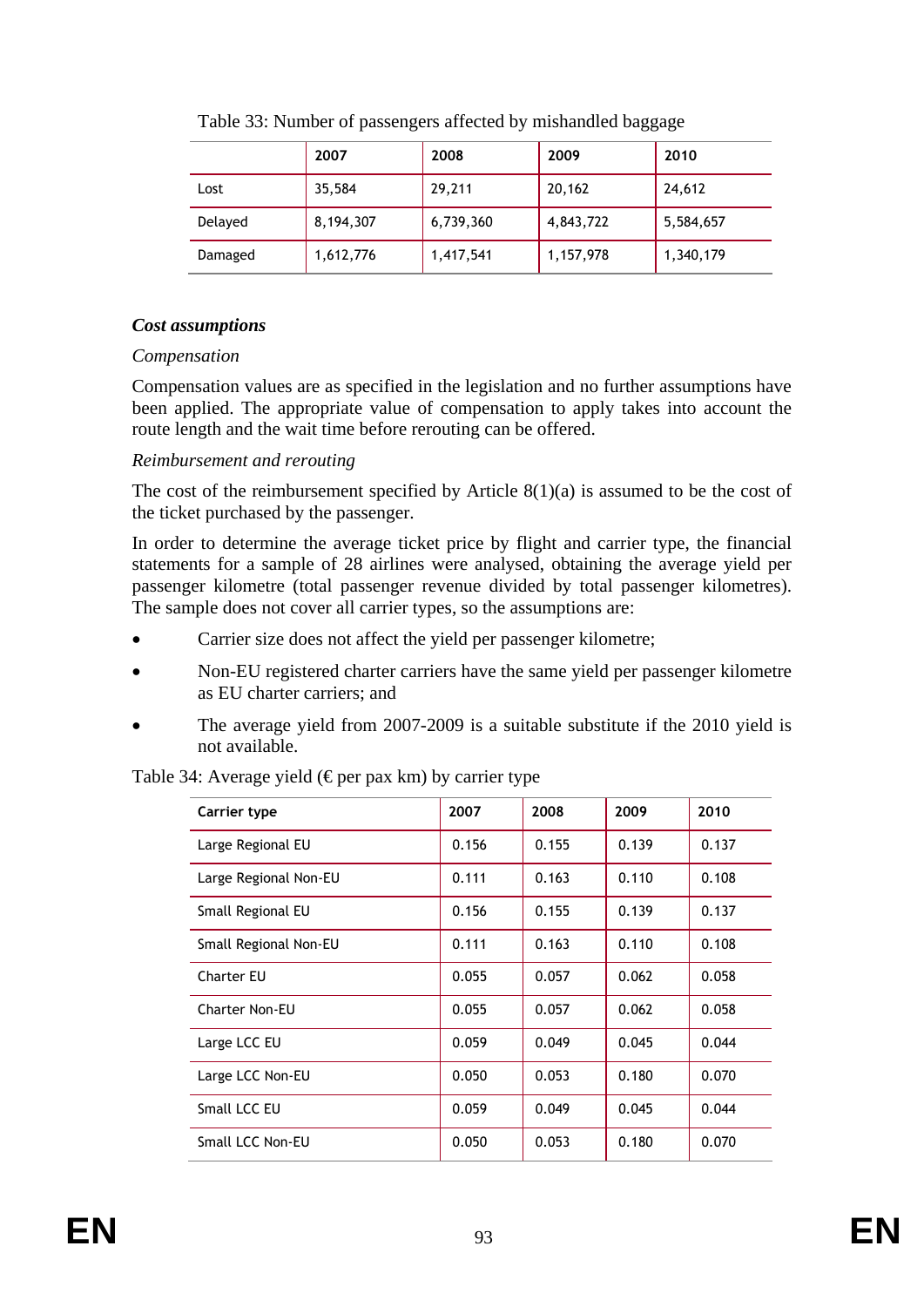| Large Traditional Scheduled EU     | 0.103 | 0.099 | 0.084 | 0.098 |
|------------------------------------|-------|-------|-------|-------|
| Large Traditional Scheduled Non-EU | 0.067 | 0.072 | 0.073 | 0.066 |
| Small Traditional Scheduled EU     | 0.103 | 0.099 | 0.084 | 0.098 |
| Small Traditional Scheduled Non-EU | 0.067 | 0.072 | 0.073 | 0.066 |

Airline schedule data from OAG was used to provide data on the average distance of flights operated by each carrier type, a summary of which is presented in the figure below. Some short term trends are visible, particularly the increase in sector lengths, although in other cases the trends tend not to have persisted over the whole period from 2005 to 2012. We have assumed that average flight lengths do not change within each of the distance categories modelled (flights less than 1,500km; 1,500-3,500km; and over 3,500km), but overall flight lengths for some carriers will change due to the different rates of traffic growth for different distance categories (overall longer distance traffic grows faster so average sector lengths are assumed to continue to increase). Combining the yield per passenger kilometre and the average distance provides the average ticket price for each route and carrier type.



**Change in average distance flown 2005-2012** 

# *Food costs*

The cost of selected food and drink items across eight European airports has been compiled. SDG have taken averages for each item, and grouped them into 'meals' and 'refreshments', which will be offered at different times during an event with a right to care as specified in Article 9(1)(a). Meals comprise a hot meal (burger and chips), a chocolate muffin, and either still water (500ml) or a small white coffee. A refreshment comprises a ham and cheese sandwich and either still water (500ml) or a small white coffee. The average costs are as follows:

- $Refreshments$   $\epsilon$
- Meal  $\bigoplus$  4.50

*Accommodation costs*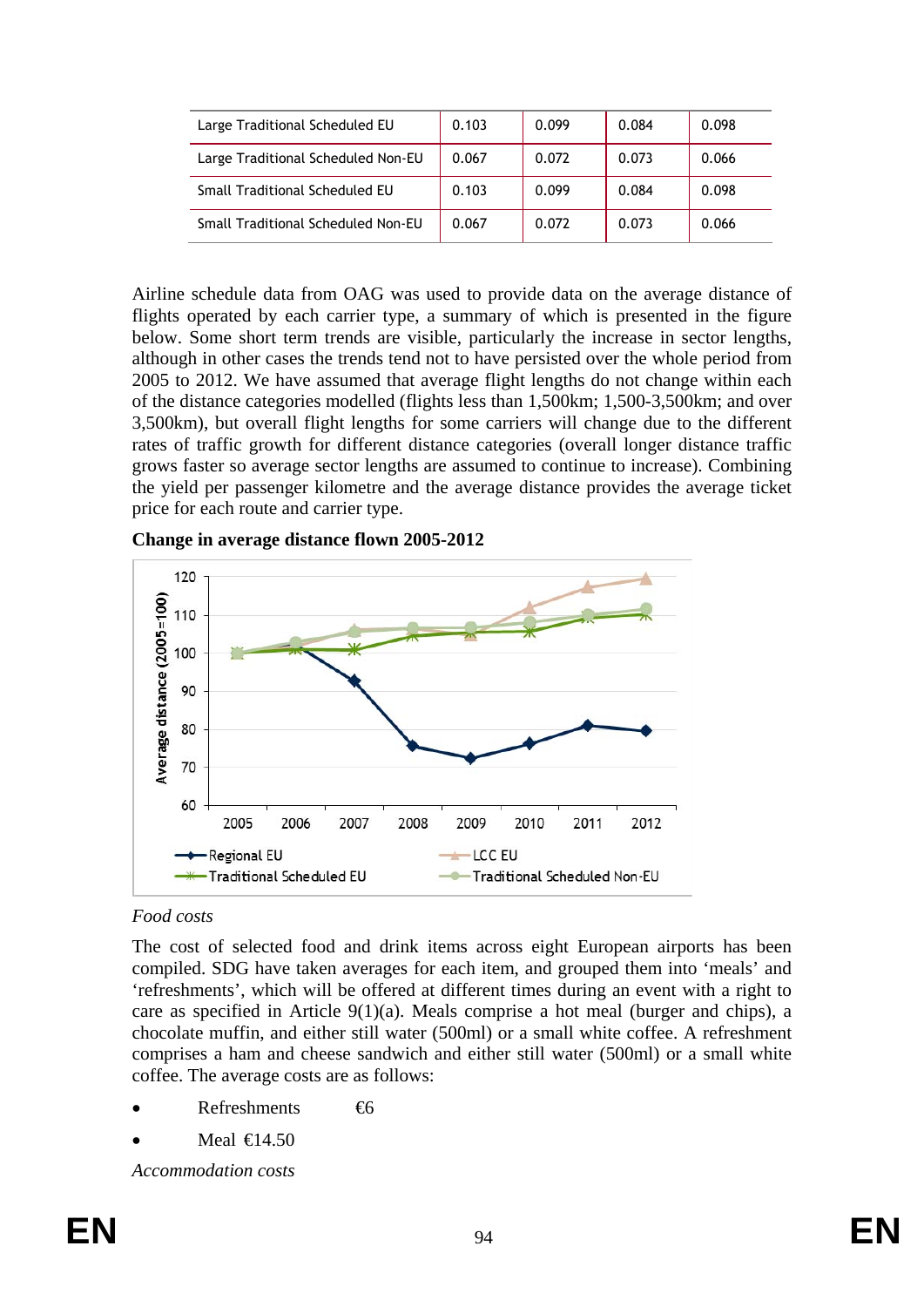Average hotel room prices are taken from the Hotel Price Index published by the website hotels.com, which provides an average value of  $\Theta$ 6 for EU States. This Index is compiled from transactions across all star ratings on the hotels.com website, weighted to reflect the size of each market. It is then assumed that:

- passengers travelling on business require their own room;
- passengers travelling for leisure share a room and therefore the cost per passenger is 50% of the price of a hotel room; and
- passengers travelling to visit friends and relatives can, in 50% of cases, return to their friends and relatives, and otherwise share a room.

**Table 35: Accommodation rates per passenger** 

| Journey purpose                     | Spend per night (EU average) |
|-------------------------------------|------------------------------|
| Leisure                             | €48                          |
| <b>Business</b>                     | €96                          |
| Visiting friends or relatives (VFR) | €24                          |

European Tourism Insights  $2009-10^{63}$ , prepared by the European Travel Commission, reports the number of trips made by Europeans, broken down by journey purpose. SDG have combined this data with information provided by a UK CAA report, 'No-Frills Carriers: Revolution or Evolution?'<sup>64</sup> to calculate the journey purpose split by carrier type. The market shares are as follows:

**Table 36: Purpose of travel by carrier type** 

|                     | Carrier type                           |            |          |         |  |  |
|---------------------|----------------------------------------|------------|----------|---------|--|--|
| Purpose of travel   | <b>Traditional</b><br><b>Scheduled</b> | <b>LCC</b> | Regional | Charter |  |  |
| Holiday             | 40%                                    | 64%        | 52%      | 100%    |  |  |
| VFR & other leisure | 8%                                     | 14%        | 11%      |         |  |  |
| <b>Business</b>     | 52%                                    | 22%        | 37%      |         |  |  |
| Total               | 100%                                   | 100%       | 100%     | 100%    |  |  |

These rates were then adjusted to reflect the fact that not all travellers will require accommodation, based on the following assumptions:

• **Connecting passengers:** All passengers stranded overnight at a connection point require overnight accommodation. 37.5% of all passengers on regional or traditional scheduled carriers are assumed to be connecting passengers (based on data from a sample of European airports);

<u>.</u>

<sup>&</sup>lt;sup>63</sup> [www.etc-corporate.org/resources/up](http://www.etc-corporate.org/resources/uploads/ETC_ETI_2009-10_with-cover.pdf)loads/ETC\_ETI\_2009-10\_with-cover.pdf [www.caa.co.uk/docs/33/CAP770.pdf](http://www.caa.co.uk/docs/33/CAP770.pdf)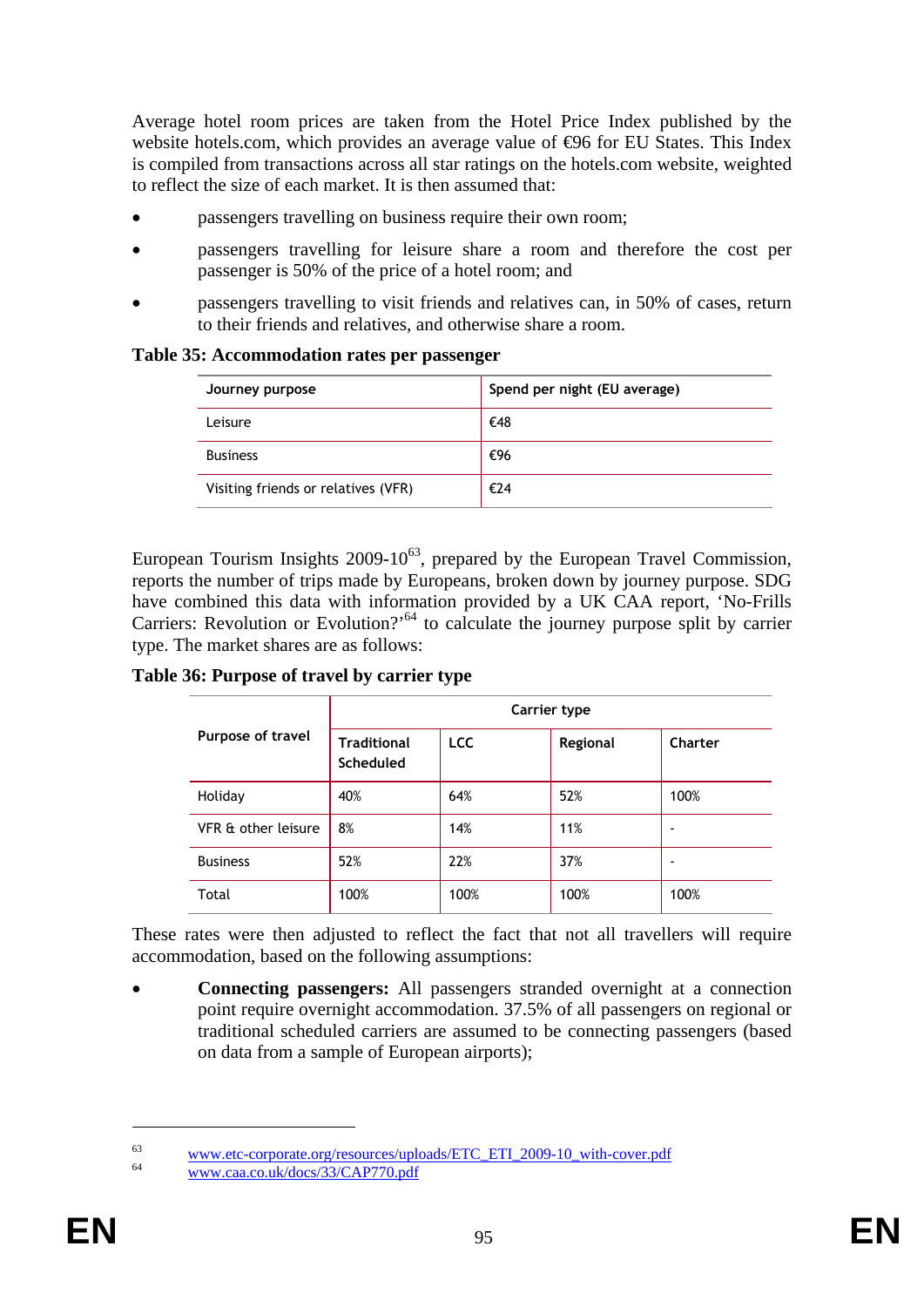- **Passengers at destination airport:** All passengers stranded at their destination (half of non-connecting passengers) require overnight accommodation.
- Passengers at origin airport: In principle passengers stranded at the origin airport may be able to go home, but depending on the distance of their home from the airport, this may not be practical. Therefore SDG assume that 50% of passengers at the origin airport (25% of all non-connecting passengers) go home and so do not incur an accommodation cost.

**Table 37: Adjusted accommodation costs per passenger by carrier type** 

| Carrier type          | Cost per night per<br>passenger $(\epsilon)$ |
|-----------------------|----------------------------------------------|
| Regional              | €53                                          |
| Traditional scheduled | €60                                          |
| Low cost carrier      | €42                                          |
| Charter               | €36                                          |

Airlines are also obliged to pay for transport between the airport and the hotel. Taxi fares for a short (3km – approximately the distance from a terminal taxi rank to nearby hotels) journey were compiled for a sample of cities. The average transport cost calculated by this method is  $\Theta$ .77.

#### *Communication costs*

International telephone rates from landlines to overseas mobiles and landlines were obtained from a sample of European companies including BT, France Télécom (Orange) and Deutsche Telekom.

Assuming that the duration of the two calls offered under Article 9(2) is five minutes, the average cost used is  $\in$  47.

WiFi and internet café pricing information were used to determine an average hourly internet access rate of  $\epsilon$ 5.29. This would be sufficient time for passengers to send the emails provided for in Article  $9(2)^{65}$ .

Assuming half of all passengers choose to make phone calls and the remainder chooses to send emails, the average communication cost used in the model is  $\epsilon$ 3.38.

#### *Costs associated with mishandled baggage*

Data provided by four airlines were used to determine the actual level of compensation that airlines pay for each item of lost, delayed or damaged baggage.

#### **Table 38: Compensation costs associated with mishandled baggage**

|              | Cost of compensation<br>per incident |
|--------------|--------------------------------------|
| Lost baggage | €323                                 |

<u>.</u>

 $65$  One hour is often the shortest time period for which internet access can be purchased, so it would be unrealistic to reduce this time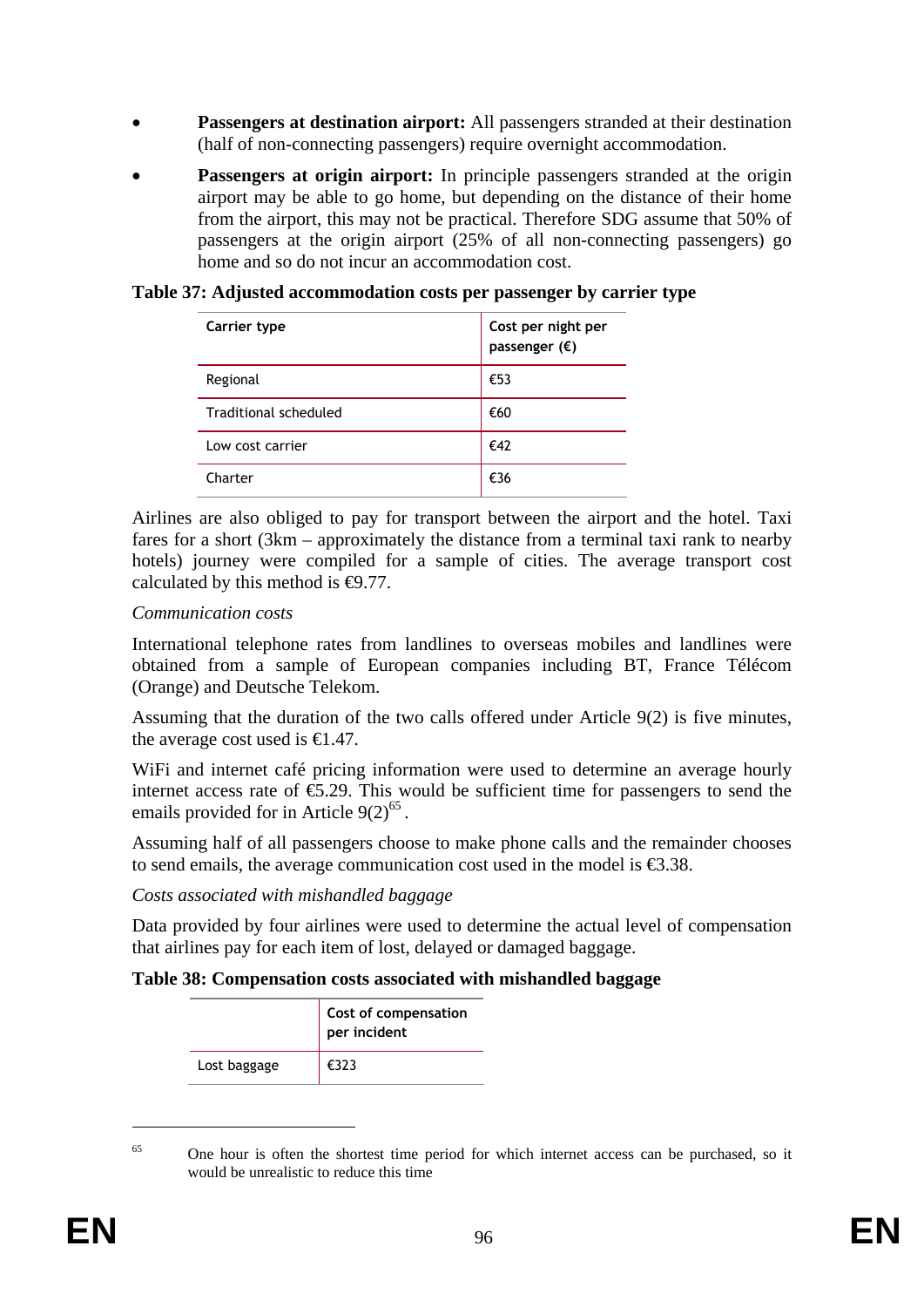| Delayed baggage                   |  |
|-----------------------------------|--|
| Damaged baggage $ $ $\epsilon$ 78 |  |

Similarly, it is assumed that there is no compensation cost associated with the Montreal Convention in relation to passenger delays, as information from the airline interviews indicates that this is rarely paid.

#### *Other airline costs*

When airlines need to deny boarding to some passengers, they often offer incentives to encourage passengers to surrender their reservations voluntarily. It is assumed that the cost of these incentives is half the cost of a passenger who is denied boarding involuntarily, and that they take the form of compensation and care (refreshments, meals, accommodation, communication).

# *Applying the costs to the disruption types*

The results are presented by type of disruption, and the levels of economic burden by a combination of scenarios:

- Total burden vs. burden in the absence of Regulation 261/2004;
- Theoretical maximum (all passengers claim compensation for delays and cancellations) vs. actual (current claim rates) liability; and
- Low, medium and high scenarios for the proportion of incidents which meet the criteria in Article 5(3).

The incremental economic burden caused by the Regulation is the difference between the total economic burden and the burden if Regulation 261/2004 was repealed.

| Scenario                 | Total burden vs. burden in the<br>absence of Regulation 261/2004 | Theoretical vs. actual<br>liability | Proportion of<br>incidents<br>meeting<br>criteria in<br>Article 5(3) |
|--------------------------|------------------------------------------------------------------|-------------------------------------|----------------------------------------------------------------------|
| 1                        | Total economic burden                                            | Current                             | Low                                                                  |
| $\overline{\phantom{a}}$ | Total economic burden                                            | Current                             | Medium                                                               |
| 3                        | Total economic burden                                            | Current                             | High                                                                 |
| $\overline{\mathbf{4}}$  | Total economic burden                                            | Theoretical maximum                 | Low                                                                  |
| 5                        | Total economic burden                                            | Theoretical maximum                 | Medium                                                               |
| 6                        | Total economic burden                                            | Theoretical maximum                 | High                                                                 |
| 7                        | No 261/2004 economic burden                                      | Current                             | Low                                                                  |
| 8                        | No 261/2004 economic burden                                      | Current                             | Medium                                                               |
| 9                        | No 261/2004 economic burden                                      | Current                             | High                                                                 |

Table 39: This results in the following 12 scenarios: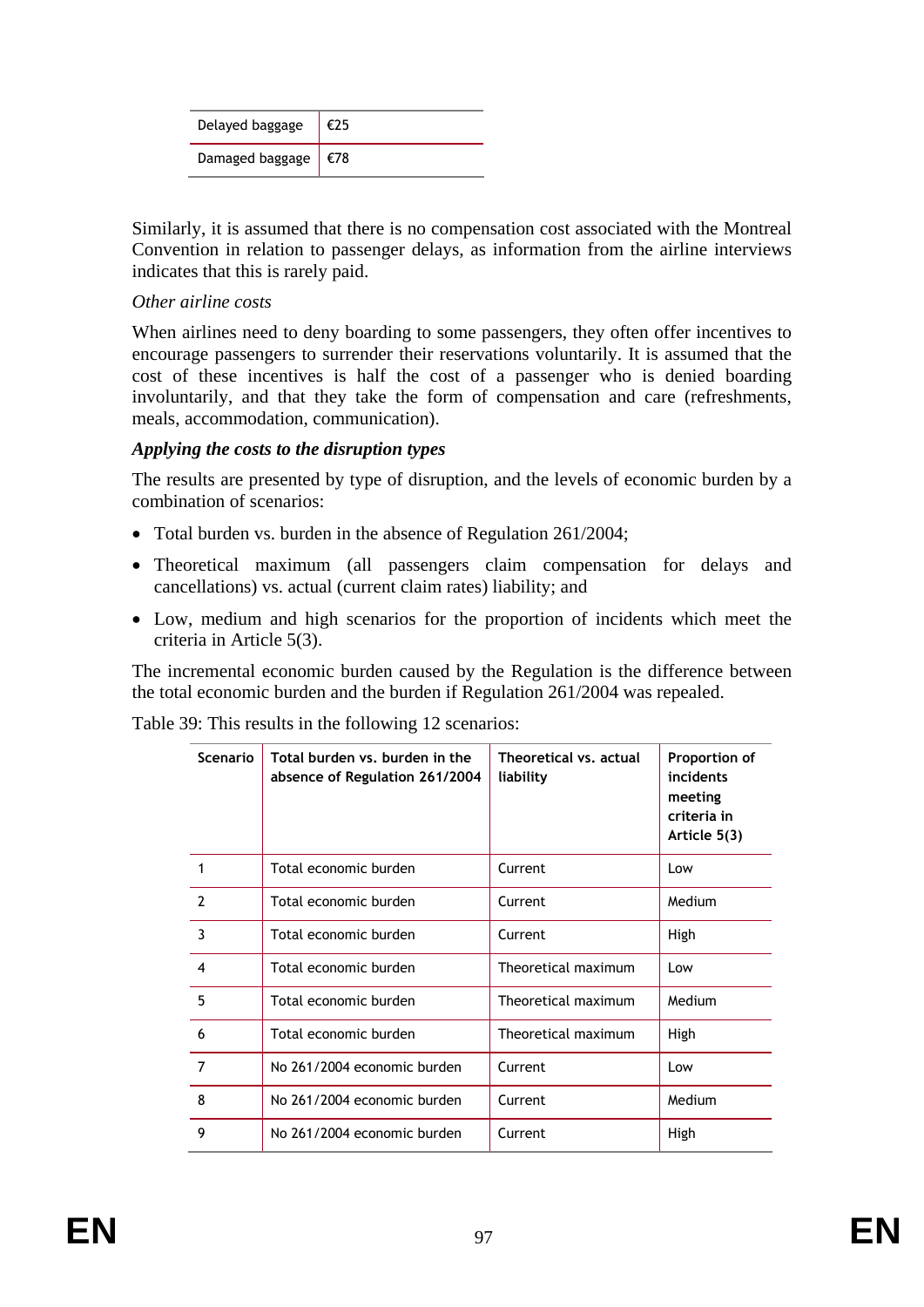| 10 | No 261/2004 economic burden | Theoretical maximum | Low    |
|----|-----------------------------|---------------------|--------|
|    | No 261/2004 economic burden | Theoretical maximum | Medium |
| 17 | No 261/2004 economic burden | Theoretical maximum | High   |

This section considers each element in turn, explaining the calculations and underlying assumptions that determine how the costs have been calculated.

# *Total burden*

#### *Delays*

For delays, the following costs have been assumed:

- Compensation costs were applied to delays over 3 hours, on the basis of the length of the flight and in accordance with the levels set out in Article 7.
- In the case of delays of over five hours, there is an additional reimbursement cost in line with Article 6 (1)(c)(iii). However, only 10% of passengers are assumed to claim this – most wait for the delayed flight.
- It is assumed that refreshments (as defined above) are offered after the time thresholds in Article 6 (depending on the length of the flight), and every five hours thereafter; meals are offered after five hours' delay and every five hours thereafter.
- Accommodation costs (and associated travel costs) are incurred for delays of over 12 hours.
- All delays over two hours incur the communication costs in Article 9 (2).

It is assumed that delays do not incur any costs associated with the Montreal Convention, as responses from airlines indicate that this is never paid.

#### *Cancellations*

For cancellations, compensation costs have been applied as defined in the Regulation, on the basis of the flight length and the waiting time, using the thresholds in Article 5(1) and Article 7.

It is assumed that, when offered the choice in Article 8 (1), 25% of affected passengers would choose to be reimbursed, while 75% would choose to be rerouted. This stems from the assumptions that:

- Half of all passengers are on the outward leg of their round trip and half are making the return portion of their trip;
- All passengers on the return portion of their round trip need to return to their origin, so they would all choose to be rerouted; and
- 50% of passengers on their outward journey may choose to be reimbursed instead and not make the trip.

Where a passenger accepts a refund instead of rerouting, no care and assistance costs are incurred.

It is assumed that an airline would only offer to reroute a passenger on another carrier after a delay of at least 12 hours, or 24 hours in the case of long haul flights. IATA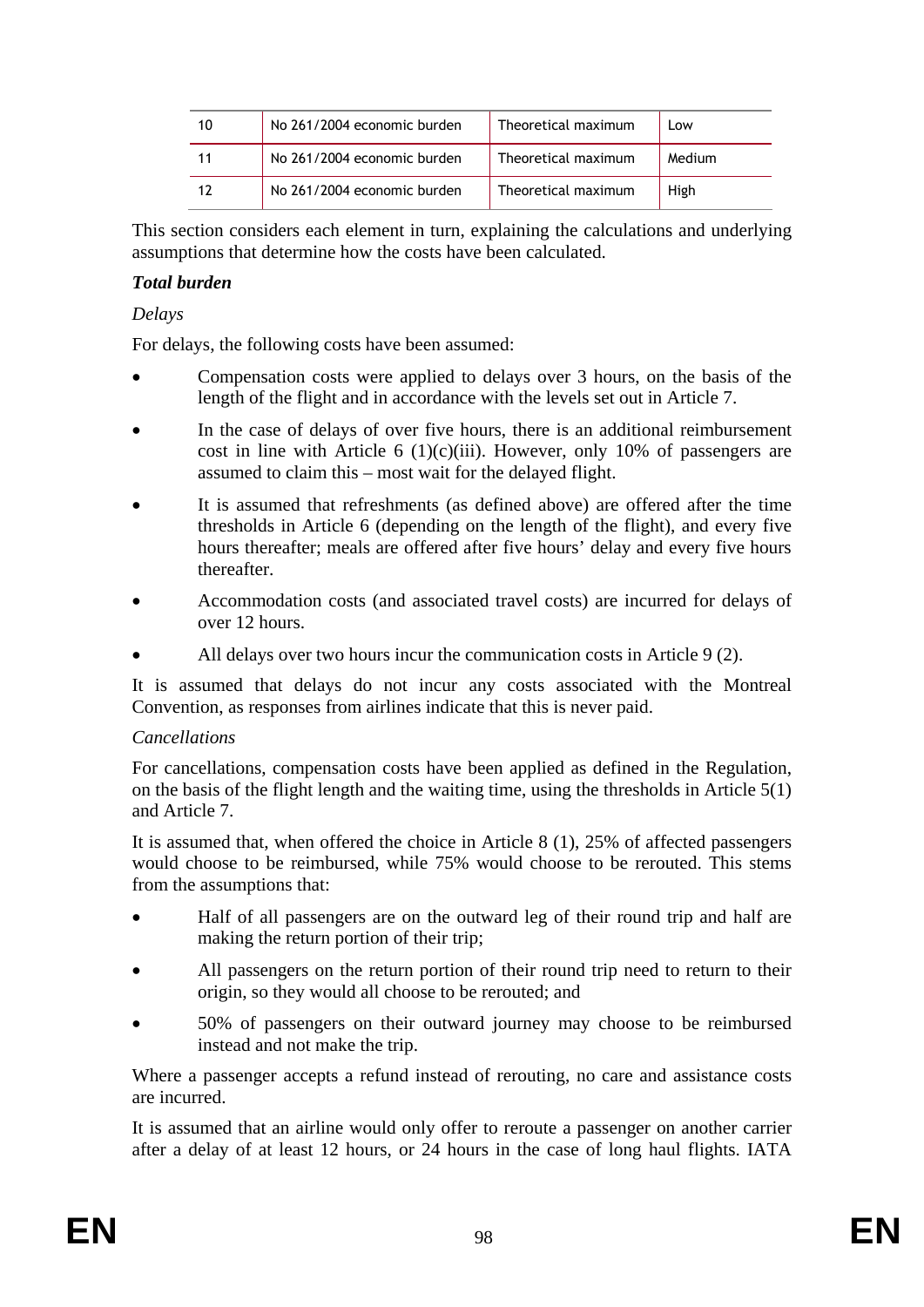member carriers have reciprocal agreements in place to reroute passengers on each others' services and for these carriers we have assumed that rerouting costs are equal to the original fare reimbursement cost. However, low cost carriers tend not to have these agreements (although some examples of such agreements do exist), so their costs would be higher. It is assumed that the cost to a low cost carrier of rerouting a passenger on another airline's flight would be 100% higher than the cost of reimbursement and that 50% of low cost carrier passengers would be rerouted on other airlines.

Right to care and Montreal Convention-related costs are applied as for delays. No assistance costs are incurred for passengers that accept a refund rather than rerouting.

# *Denied boarding*

Costs for compensation for involuntary denied boarding have been applied according to the flight length and waiting time, using the thresholds in Article 7. It is assumed that airline incentives to encourage passengers to surrender their reservations voluntarily cost half as much as the compensation and care costs for involuntary denied boarding set out in the regulation.

Costs for assistance, rerouting and reimbursement have been applied as for cancellations. As for cancellations, no assistance costs are incurred for passengers that accept a refund rather than rerouting.

# *Downgrading*

Reimbursement costs as set out in Article 10 (2) have been applied to downgraded passengers. No other costs have been applied.

#### *Actual (current claim rates) liability*

The consultant asked airlines what proportion of passengers who were eligible for compensation actually claimed it, but they were not able to answer this question. Therefore, this was estimated based on data for complaints to airlines, as it would generally be necessary to complain to the airline in order to claim compensation for delays or cancellations.

Based on complaints data provided by five airlines (three traditional scheduled, one low cost and one regional carrier), SDG estimate that 5% of passengers affected by cancellations actually complain to the airline.

However, this is likely to underestimate the proportion of eligible passengers that might claim compensation:

- some complaints may cover more than one passenger;
- passengers would be more likely to complain in cases where the cancellation appears to be the fault of the carrier and therefore they may be entitled to compensation; and
- passengers would be more likely to claim if they knew they were entitled to compensation, and since stakeholders indicated that in many cases the information notices required by Article 14(2) are not given out, the number of claims is probably lower than it would be if airlines fully complied with the legislation.

These factors might be partly offset by the fact that not every complaint would necessarily be a claim for compensation.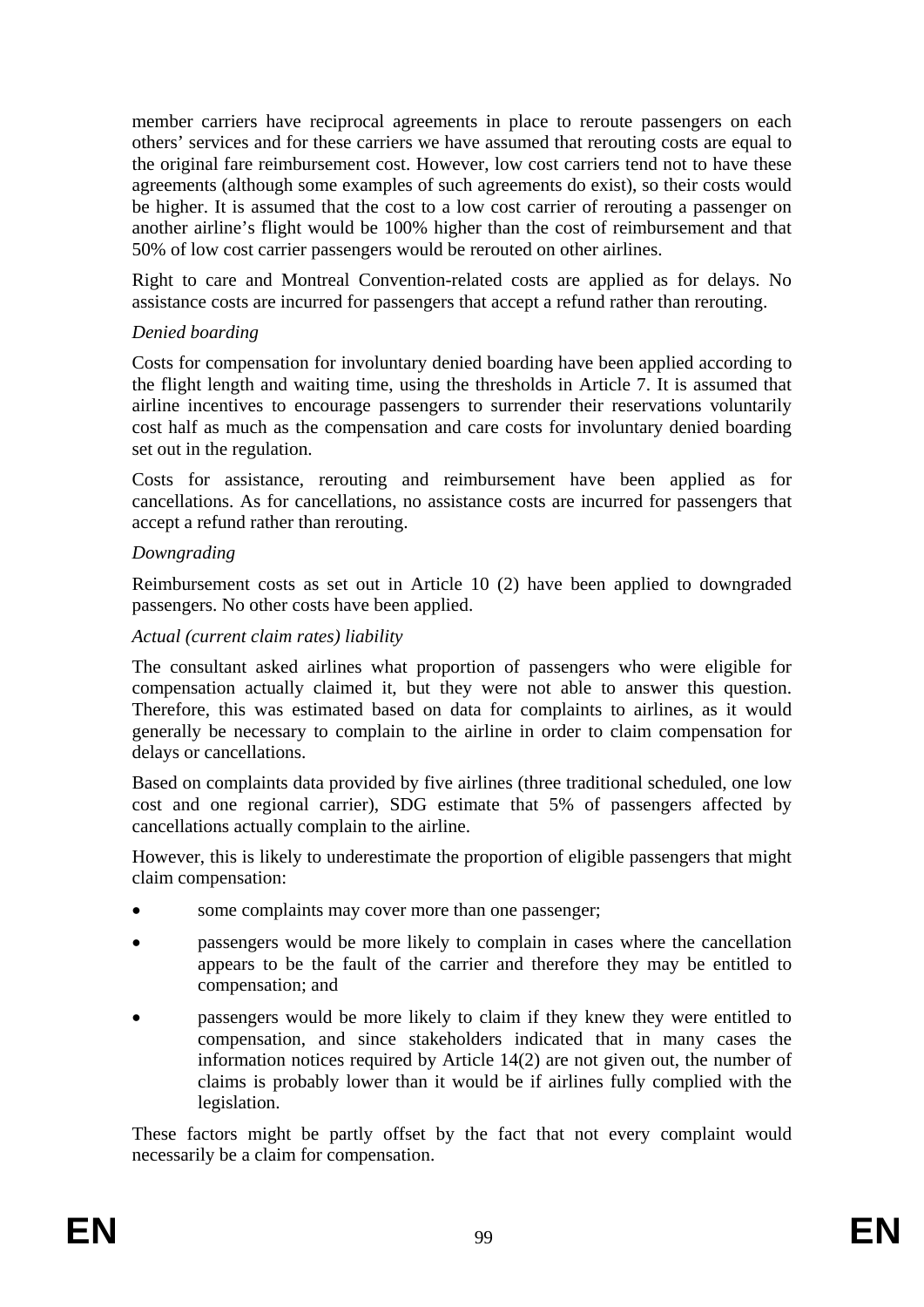On this basis it is estimated that 10% of passengers who could claim compensation for delays and cancellations would actually do so.

No information was available on the proportion of passengers facing delays longer than 5 hours that chose a refund rather than to wait for their flight. Therefore it was also assumed that 10% of the affected passengers chose a refund.

# *Extent of disruption subject to exemption from payment of compensation*

The three levels (low, medium, high) reflect the level of disruption for which the airlines are not exempt from paying compensation as a result of the 'extraordinary circumstances' provision in Article 5(3). Delays and cancellations were estimated using data on the causes of delay provided by Eurocontrol eCODA reports, and it was assumed that all other types of disruption will be within airlines' control. More detail is provided in the relevant section of the main report.

# **Total economic burden**

The total economic burden is calculated for each disruption type and scenario by bringing together the following figures:

- The number of passengers affected by the type of disruption
- Whether or not a particular type of cost is incurred in the given scenario
- The proportion of the cost that is incurred in the given scenario
- The cost per affected passenger for the given delay and scenario

This is calculated by carrier and flight type before aggregating by cost type and scenario.

The costs are presented both in Euros and as a proportion of airline revenue. The revenue is calculated using two sources:

- the average yield (revenue per passenger km) from airlines' financial statements; and
- the number of kilometres operated from OAG data.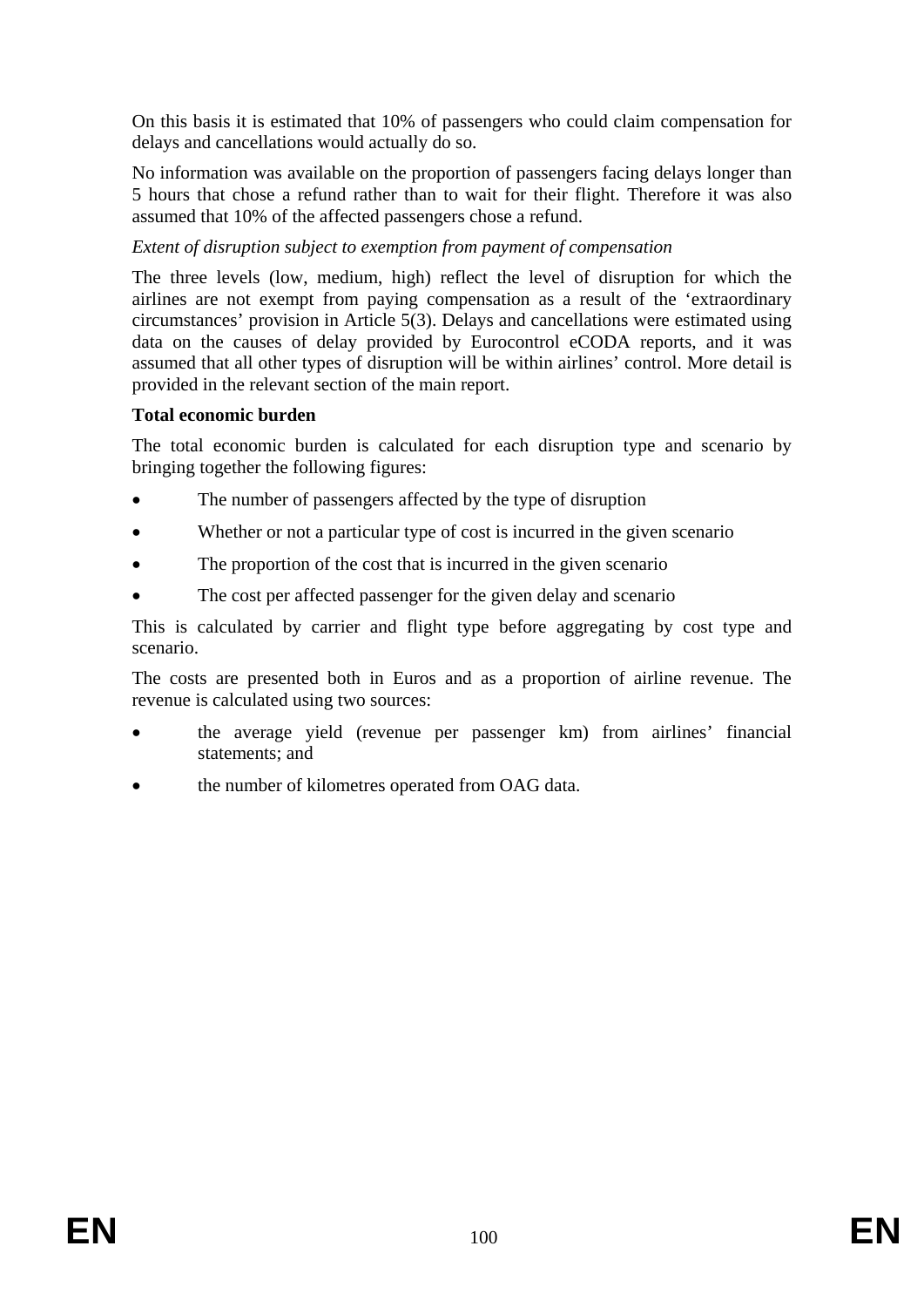# **ANNEX 9: Cost estimates**

The limited availability of data has required the recourse to a number of assumptions in order to make the calculations of which the results are presented in this report. A full overview of these assumptions is given in the annex 8.

The sensitivity tests (annex 14) have shown that the results are especially sensitive to the assumptions with regard to refreshments costs and the proportion of passengers that are entitled to compensation and do effectively claim it ("claim rate"). The latter is particularly important, as it varies also with the degree of compliance of air carriers with the Regulation.

The cost of the Regulation needs, according to the Commission's Impact Assessment Guidelines, to be estimated under the hypothesis of full compliance with EU law. However, we do not know by how much the claim rate would increase in case the passengers were correctly informed about their rights and in case they expected that their founded claims would indeed be honoured.

Therefore calculations are presented under two extreme assumptions: once under the current claim rate, once under a 100% claim rate. The former corresponds to the 10% claim rate estimated on the basis of current data, but for which an increase of 0.5 percentage points per year is assumed to take into consideration the growing awareness of air passengers (due to information campaigns and to the action of agencies that claim compensation on behalf of passengers). The 100% claim rate gives the upper limit of the cost as it shows the maximum cost to which airlines would be exposed in the extreme case that all entitled passengers claimed their compensations.

The table below indicates the incremental economic cost on airlines, once under a 10% claim rate, once under a 100% claim rate.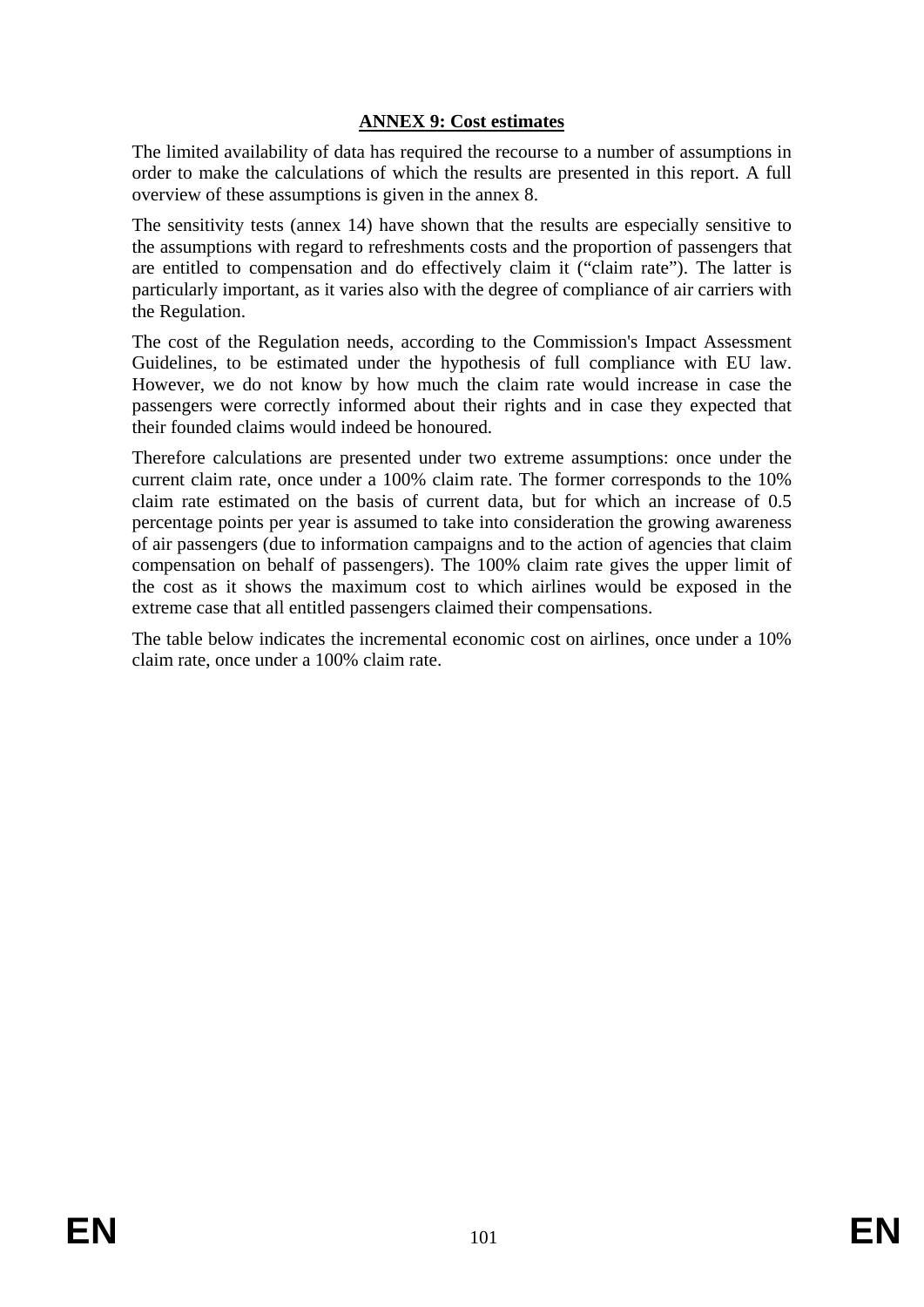| $\epsilon$ million |                         | $10\%$<br>claim<br>for<br>rate<br>compensation | 100%<br>claim<br>for<br>rate<br>compensation |
|--------------------|-------------------------|------------------------------------------------|----------------------------------------------|
| Delay              | Care                    | 132.6                                          | 132.6                                        |
|                    | Reimbursement/rerouting | 38.3                                           | 38.3                                         |
|                    | Compensation (Sturgeon) | 111.6                                          | 1115.5                                       |
| Cancellation       | Care                    | 479.7                                          | 479.7                                        |
|                    | Reimbursement/rerouting | 26.0                                           | 26.0                                         |
|                    | Compensation            | 71.5                                           | 715.0                                        |
| Denied<br>boarding | Care                    | 3.2                                            | 3.2                                          |
|                    | Compensation            | 44.0                                           | 44.0                                         |
| <b>Total</b>       |                         | 906.9                                          | 2554.5                                       |

Table 40: incremental economic cost on airlines of Regulation 261/2004 (in € million, based on 2007-2009 data)

Source: Steer Davies Gleave, 2012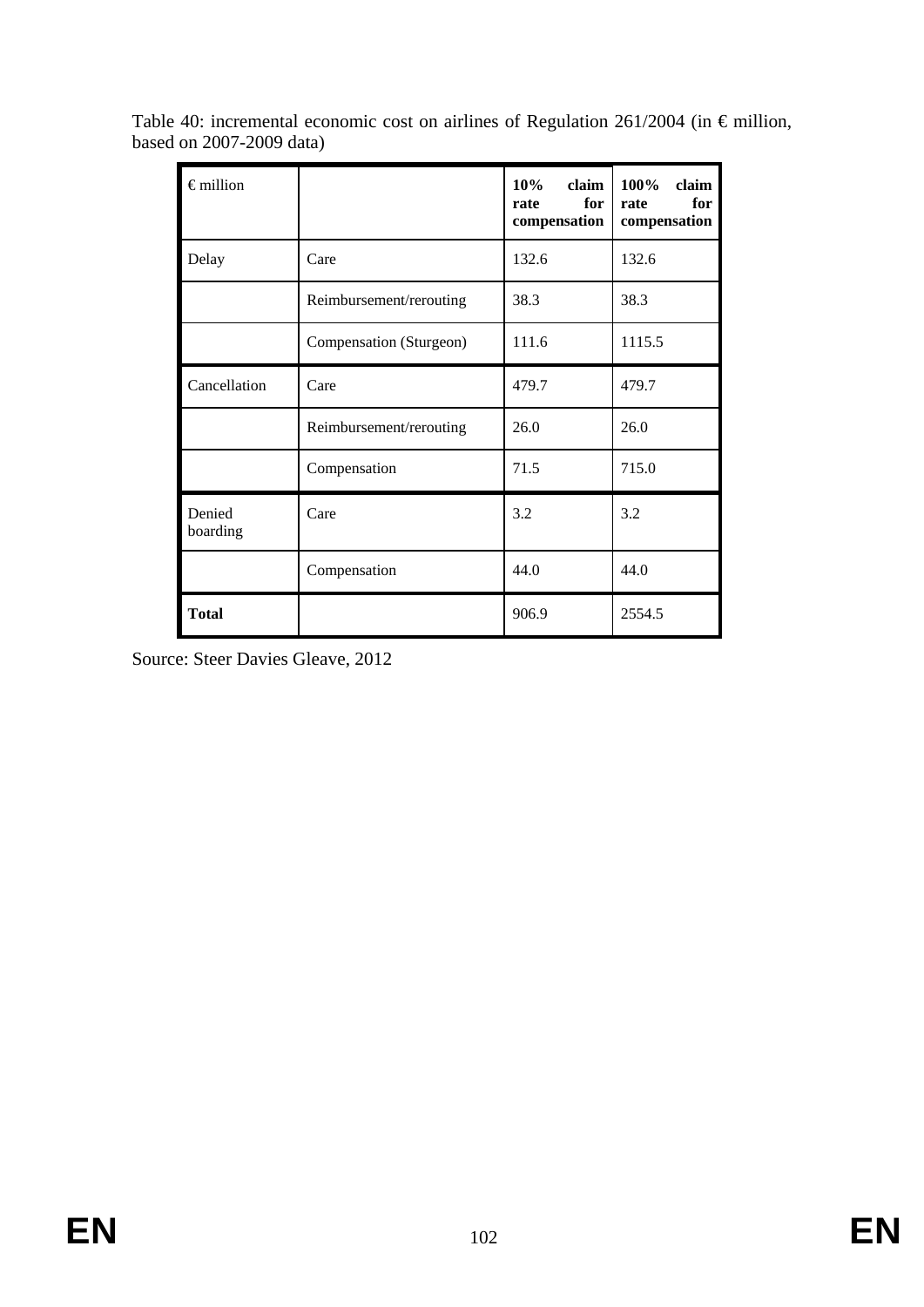The following table shows the cost expressed in  $\epsilon$  per passenger and ventilated by carrier type.

|                                                | Regional                      |                       | Charter                       |                       | Low cost                 |                       | <b>Traditional</b><br>Scheduled |                       |
|------------------------------------------------|-------------------------------|-----------------------|-------------------------------|-----------------------|--------------------------|-----------------------|---------------------------------|-----------------------|
| Entitled passengers claiming<br>compensation   | Curre<br>nt.<br>claim<br>rate | 100%<br>claim<br>rate | Curre<br>nt.<br>claim<br>rate | 100%<br>claim<br>rate | Current<br>claim<br>rate | 100%<br>claim<br>rate | Current<br>claim<br>rate        | 100%<br>claim<br>rate |
| Departure delay                                | 0.10                          |                       | 0.72                          |                       | 0.27                     |                       | 0.22                            |                       |
| Compensation                                   | 0.02                          | 0.20                  | 0.26                          | 2.60                  | 0.10                     | 1.00                  | 0.07                            | 0.70                  |
| Reimbursement                                  | 0.01                          |                       | 0.07                          |                       | 0.01                     |                       | 0.05                            |                       |
| Care                                           | 0.07                          |                       | 0.39                          |                       | 0.16                     |                       | 0.10                            |                       |
| <b>Cancellation</b>                            | 1.30                          |                       | $\blacksquare$                |                       | 0.75                     |                       | 0.80                            |                       |
| Compensation                                   | 0.14                          | 1.40                  |                               | $\blacksquare$        | 0.08                     | 0.80                  | 0.11                            | 1.10                  |
| Reimbursement /<br>rerouting                   | $\blacksquare$                |                       | ÷,                            |                       | 0.12                     |                       | ÷,                              |                       |
| Care                                           | 1.16                          |                       | $\overline{a}$                |                       | 0.56                     |                       | 0.69                            |                       |
| Voluntary denied boarding                      | 0.01                          |                       | $\tilde{\phantom{a}}$         |                       | 0.00                     |                       | 0.03                            |                       |
| Involuntary denied<br>boarding                 | 0.01                          |                       | $\overline{a}$                |                       | 0.00                     |                       | 0.07                            |                       |
| <b>Total</b>                                   | 1.42                          | 2.86                  | 0.72                          | 3.06                  | 1.03                     | 2.65                  | 1.12                            | 2.74                  |
| Average revenue per<br>passenger               | 59.98                         |                       | 90.86                         |                       | 61.02                    |                       | 197.35                          |                       |
| Incremental burden as %<br>of turnover         | 2.4%                          | 5.3%                  | 0.8%                          | 3.4%                  | 1.7%                     | 4.3%                  | 0.6%                            | 1.6%                  |
| Total passengers (millions)                    | 18.3                          |                       | 89.2                          |                       | 215.8                    |                       | 401.1                           |                       |
| Total incremental cost $\epsilon$<br>millions) | 25.9                          |                       | 63.8                          |                       | 223.4                    |                       | 447.8                           |                       |

|  |  | Table 41: INcremental economic burden per passenger $(\theta)$ , average 2007-9 |  |
|--|--|---------------------------------------------------------------------------------|--|
|  |  |                                                                                 |  |

Source: Stear Davies Gleave, 2012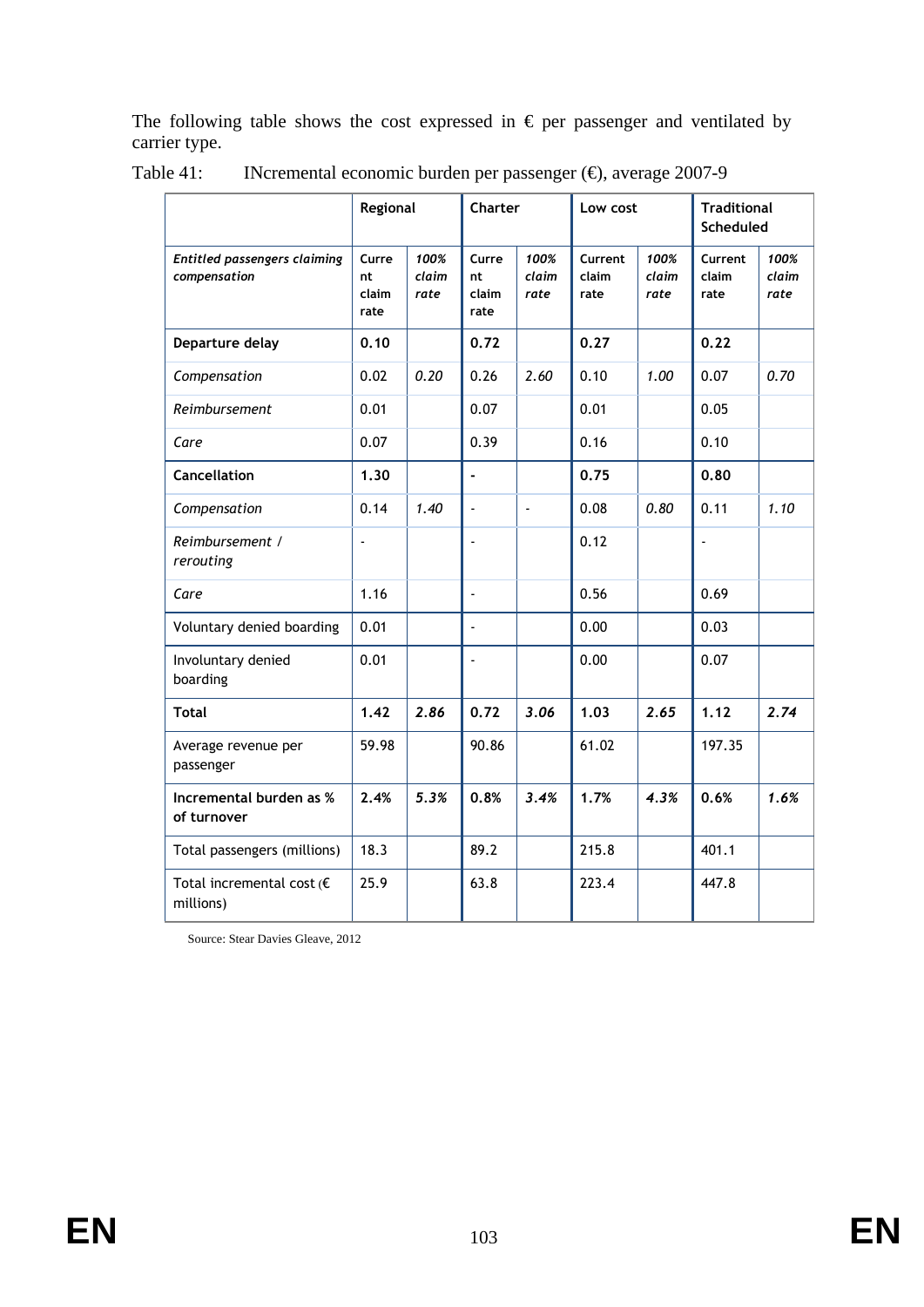| Assistance type                | Passengers entitled<br>(millions) | Cost / passenger<br>(€) | Total cost ( $\epsilon$<br>millions) |
|--------------------------------|-----------------------------------|-------------------------|--------------------------------------|
| Rerouting by surface transport | 2.3                               | 118.81                  | €276.4                               |
| Accommodation                  | 7.4                               | 51.60                   | €380.8                               |
| Travel to/from accommodation   | 7.4                               | 9.77                    | €72.1                                |
| Meals / refreshments           | 7.4                               | 30.83                   | €227.5                               |
| Total                          |                                   |                         | €956.8                               |

**Table 42: Estimation of the cost of the ash cloud crisis (April 2010) under the assumption of full compliance with Regulation 261/2004**

These figures cover all airlines that were supposed to operate in Europe. On average, 67% of European airspace was closed between 14 April and 22 April 2010. Given a total of 831 million passengers in 2010, this means 1.5 million passengers were affected each day during this period. Eurocontrol's Annual Report 2010 states that 101,127 flights were cancelled as a result of the volcanic ash cloud. The consultant's disruption database indicates that there were 252,160 cancellations in 2010, so the volcanic ash cloud accounted for 40% of all cancellations in 2010.

It was assumed that passengers at their point of origin would have abandoned their journey and gone home, probably seeking to travel after the crisis was over. The airline would therefore not have had an incremental cost of rerouting or care for these passengers (they would transport them after the crisis instead of during it). Passengers at their destination, or at connecting points, would have required rerouting or care, for which the airline would have been liable. It was estimated that passengers at their connecting point would have represented 14% of passengers. Therefore, overall 57% of passengers would have required care and rerouting during the crisis.

During the crisis, surface rerouting would have been much more attractive than under normal circumstances. It was assumed that surface rerouting would have been possible, on average, for distances less than 1,000km. Scheduled seats on flights of less than 1,000km account for 54% of all scheduled seats operated in 2010. Therefore it was assumed that 54% of all passengers would have to have been offered surface rerouting, while the remaining 46% could not be rerouted until the crisis was over. Those offered surface rerouting would have been given care and assistance for one day until they could have been rerouted; those who could not be offered surface rerouting would have to have been provided with care until they could be rerouted by air after the crisis.

For these passengers, the cost incurred depends on the time that they had to wait before being able to continue their journey. The length of the closure varied between different parts of the EU, but on average lasted around five days. It would have taken longer than this to clear the backlog of people, and using a standard assumption of a 75% load factor, the average wait time should have been 10 days  $((5 + 15) \div 2)$ . However, once the event occurs, fewer people would make bookings and some abandon their journeys altogether; it was assumed that this would reduce waiting times by 20%, giving an average waiting time of eight days.

For journeys under 1,000km, it was estimated from OAG data that the average journey length was 487km. Based on a sample of ten rail and ferry routes, it was estimated that surface rerouting would have cost, on average,  $\bigoplus$  24 per kilometre. Using the average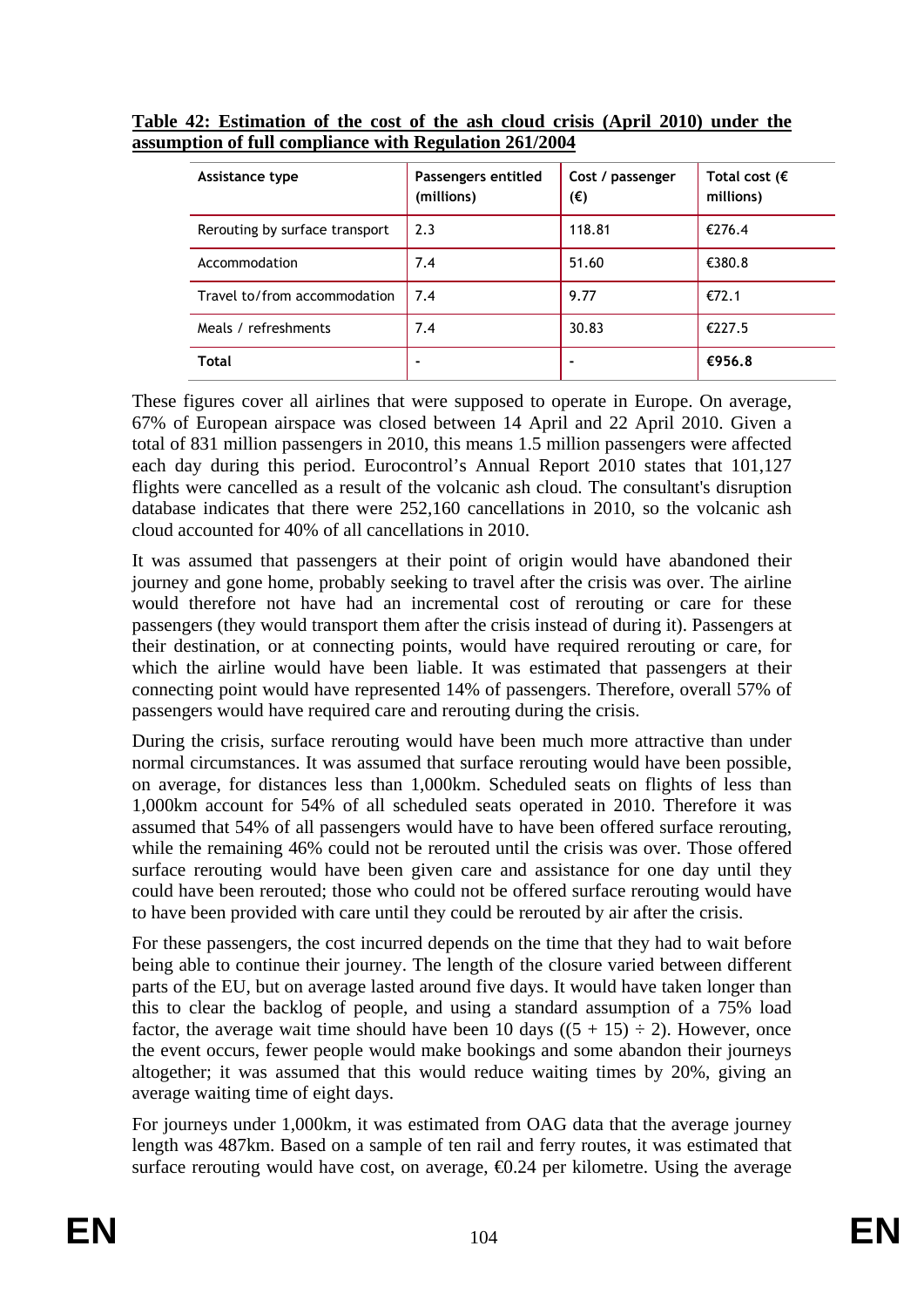distance for journeys under 1,000km, the average cost per affected passenger is  $\bigoplus$  18.81 (487 km x  $\bigoplus$ .24 per km). The total cost for rerouting is therefore  $\bigoplus$ 76 million (1.5) million affected passengers per day x 5 days of closure x 57% of passengers requiring care or rerouting x 54% of passengers offered surface rerouting  $x \in \{18.81 \text{ per } 10^{-10}\}$ passenger).

It was assumed that passengers who are not rerouted will be provided with the following care:

- Accommodation
- Travel to the accommodation
- Refreshments (three times a day)
- Meals (three times a day)

Accommodation costs vary by carrier type; a weighted average based on the number of passengers by flight and carrier type was taken, which produces an average cost of  $\epsilon$ 51.60 per night. Travel costs are  $\epsilon$ 9.77 (as used elsewhere in the model). It was assumed that refreshments and meals cost half as much outside the airport as they do in the airport, giving a cost of  $\epsilon$ 3.00 for refreshments and  $\epsilon$ 7.27 for meals. The total care cost per affected passenger is therefore  $\Theta$ 2.20 ( $\Theta$ 1.60 +  $\Theta$ .77 +  $\Theta$ .00 x 3 +  $\Theta$ .27 x 3).

The total cost for the provision of care is  $680$  million: (1.5 million affected passengers per day x 46% requiring care x  $\bigoplus$  2.90 + 1.5 million affected passengers per day x 8 days  $x \bigoplus 2.90$  x 57% requiring care or rerouting.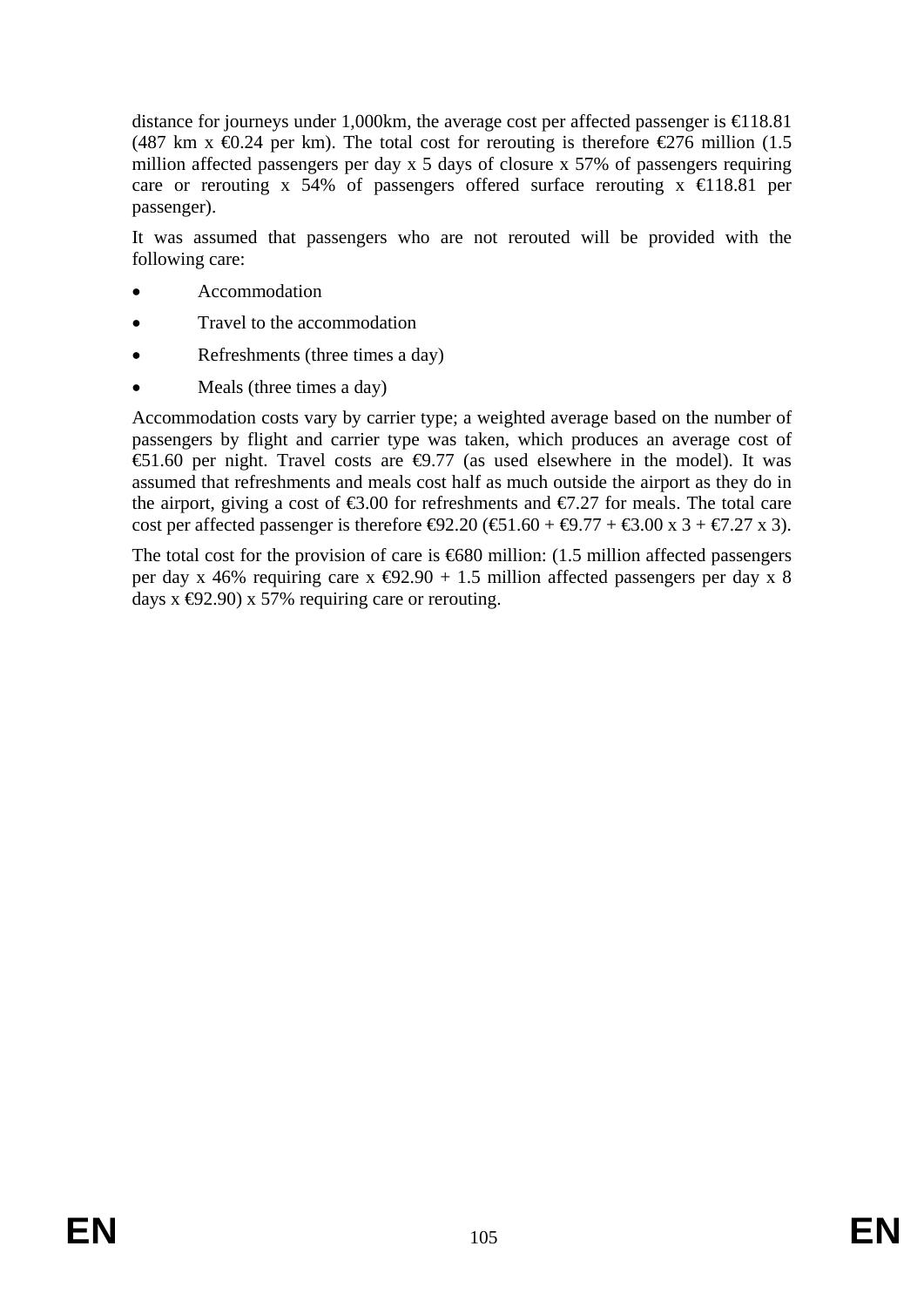# **ANNEX 10: Preliminary screening of policy measures (table 43)**

Effectiveness: + (positive effect on at least one objective, no conflict with other objectives), 0 (small/no effect), - (negative/conflicting on objectives)

1. Measures with regard to clarification of rights

| Measure                                                                         | Stakeholder opinion                                                                                                                                                                                                                                                                    | Legal and practical<br>compatibility                                                                                                                          | Effectiveness                                                   | Proportionality and<br>subsidiarity                                              | Complementarity | Retained<br>for<br>policy<br>options                                                                 |
|---------------------------------------------------------------------------------|----------------------------------------------------------------------------------------------------------------------------------------------------------------------------------------------------------------------------------------------------------------------------------------|---------------------------------------------------------------------------------------------------------------------------------------------------------------|-----------------------------------------------------------------|----------------------------------------------------------------------------------|-----------------|------------------------------------------------------------------------------------------------------|
| define<br>Clearly<br>extraordinary<br>$circumstances + non-$<br>exhaustive list | Positive<br>the<br>on<br>principle for clear<br>definition,<br>mixed<br>with regard to the<br>of<br>the<br>content<br>definition and<br>with<br>the<br>regard<br>to<br>addition of a list<br>(consumer<br>organisations<br>find<br>definition<br>of<br>the<br>Wallentin<br>sufficient) | $^{+}$<br>The<br>list<br>must<br>remain<br>non-<br>exhaustive and be<br>sufficiently flexible<br>(could be adjusted<br>via<br>implementing/deleg<br>ated act) | $^{+}$<br>Greater<br>legal<br>certainty                         | $+$                                                                              | $^{+}$          | Yes, for<br>all<br>options<br>(but)<br>different<br>definitio<br>for<br>$\mathbf n$<br>option<br>2b) |
| Clarify right to care<br>and to compensation<br>in case of missed<br>connection | Mixed:<br>consumers<br>favour,<br>in<br>air<br>carriers opposed                                                                                                                                                                                                                        | $^{+}$<br>Already the case<br>under current law                                                                                                               | $^{+}$<br>Clarification would<br>increase<br>legal<br>certainty | $^{+}$<br>No additional cost<br>compared to present<br>situation                 | $^{+}$          | Yes,<br>all<br>options                                                                               |
| "no<br>show"<br>Ban<br>policy                                                   | Mixed: air carriers<br>opposed,<br>most<br>and<br>governments<br>in<br>consumers                                                                                                                                                                                                       | $^{+}$<br>In<br>line<br>with<br>provisions<br>of<br>the<br>unfair<br>contract                                                                                 | $+$                                                             | $^{+}$<br>Measure<br>be<br>to<br>limited<br>to return<br>flights,<br>application | $^{+}$          | Yes, for<br>all<br>options                                                                           |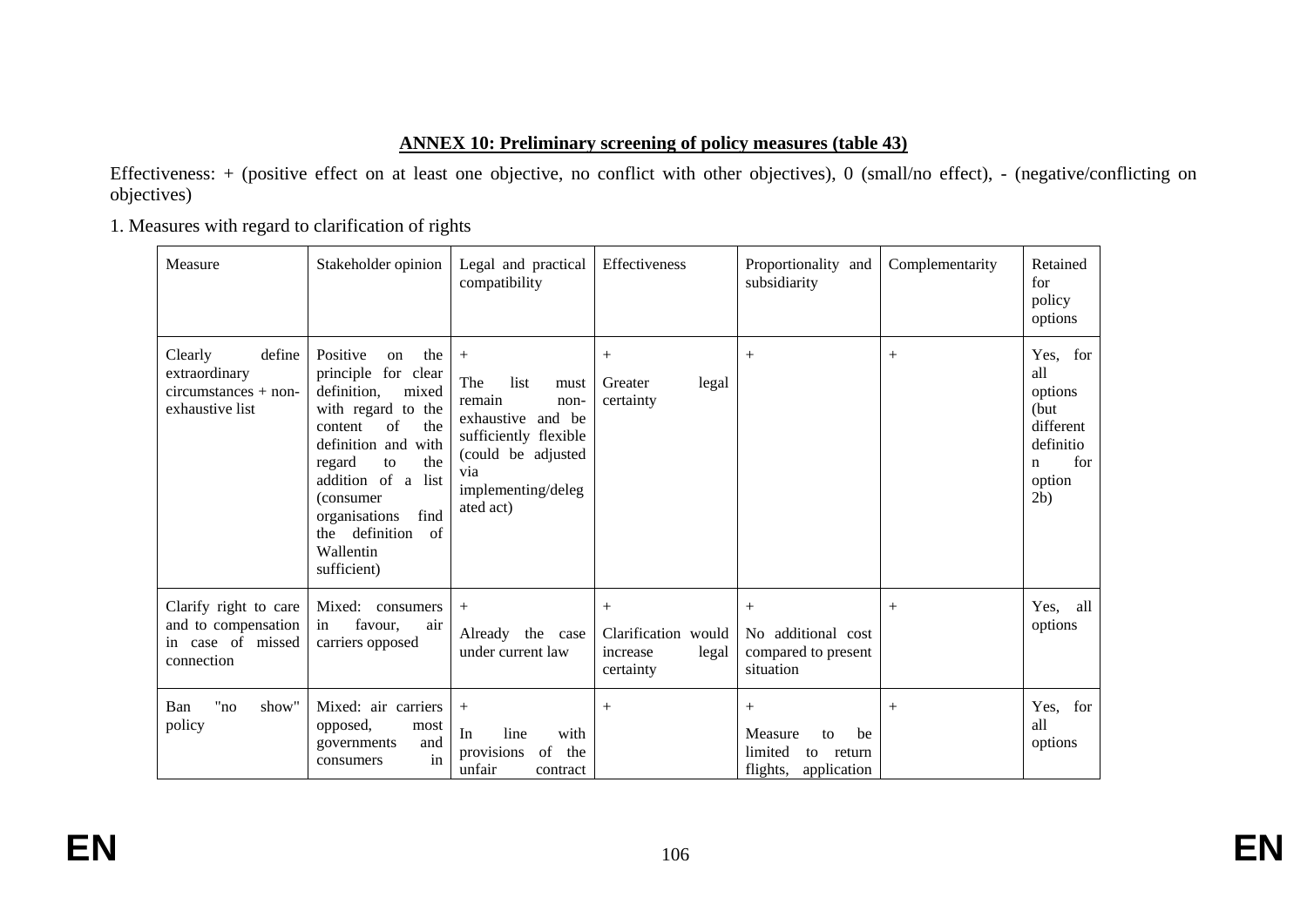|                                                                                                          | favour                                                                                                                                     | terms directive                                                                                                                                                                |                                                 | all<br>segments<br>to<br>could<br>hurt<br>competition |                                                                           |                            |
|----------------------------------------------------------------------------------------------------------|--------------------------------------------------------------------------------------------------------------------------------------------|--------------------------------------------------------------------------------------------------------------------------------------------------------------------------------|-------------------------------------------------|-------------------------------------------------------|---------------------------------------------------------------------------|----------------------------|
| Allow correction of<br>booking errors                                                                    | Positive:<br>broad<br>all<br>in<br>support<br>stakeholder groups<br>for<br>$\rm{a}$<br>measure<br>limited<br>to<br>clear<br>booking errors | $+$                                                                                                                                                                            |                                                 | $^{+}$                                                | $^{+}$                                                                    | Yes, for<br>all<br>options |
| rights<br>Clarify<br>in<br>tarmac delays                                                                 | Mixed: consumers<br>favour,<br>air<br>in<br>carriers opposed                                                                               | $+$<br>Mainly clarification<br>of existing rights $+$<br>provision of free<br>drinking water after<br>hour<br>one<br>$+$<br>application at on-<br>arrival delays               | Legal certainty                                 | Limited cost as rare<br>event                         | $^{+}$                                                                    | Yes, all<br>options        |
| Clarify that diversion<br>of flight to be treated<br>as cancellation/delay                               | Mixed: consumers<br>favour,<br>air<br>in<br>carriers opposed                                                                               | $+$<br>Seems to be in line<br>with Court ruling in<br>case Rodriguez                                                                                                           | $+$<br>Legal certainty                          | $\boldsymbol{+}$<br>Limited cost, rare<br>event       | $^{+}$                                                                    | Yes, all<br>options        |
| Clarify<br>that<br>rescheduling to be<br>treated as delay if<br>2<br>within<br>weeks<br>before departure | Mixed:<br>consumers<br>and<br>most<br>in<br>governments<br>favour, air carriers<br>and<br>travel<br>agents/tour<br>operators opposed       | $^{+}$<br>Seems to be in line<br>with<br>Sturgeon<br>ruling and principle<br>of equal treatment<br>for<br>similar<br>situations<br>Difficult to apply to<br>packages<br>travel | $+$<br>Legal<br>certainty,<br>better protection | $+$                                                   | Careful<br>about<br>consistency<br>with<br>package<br>travel<br>directive | Yes, all<br>options        |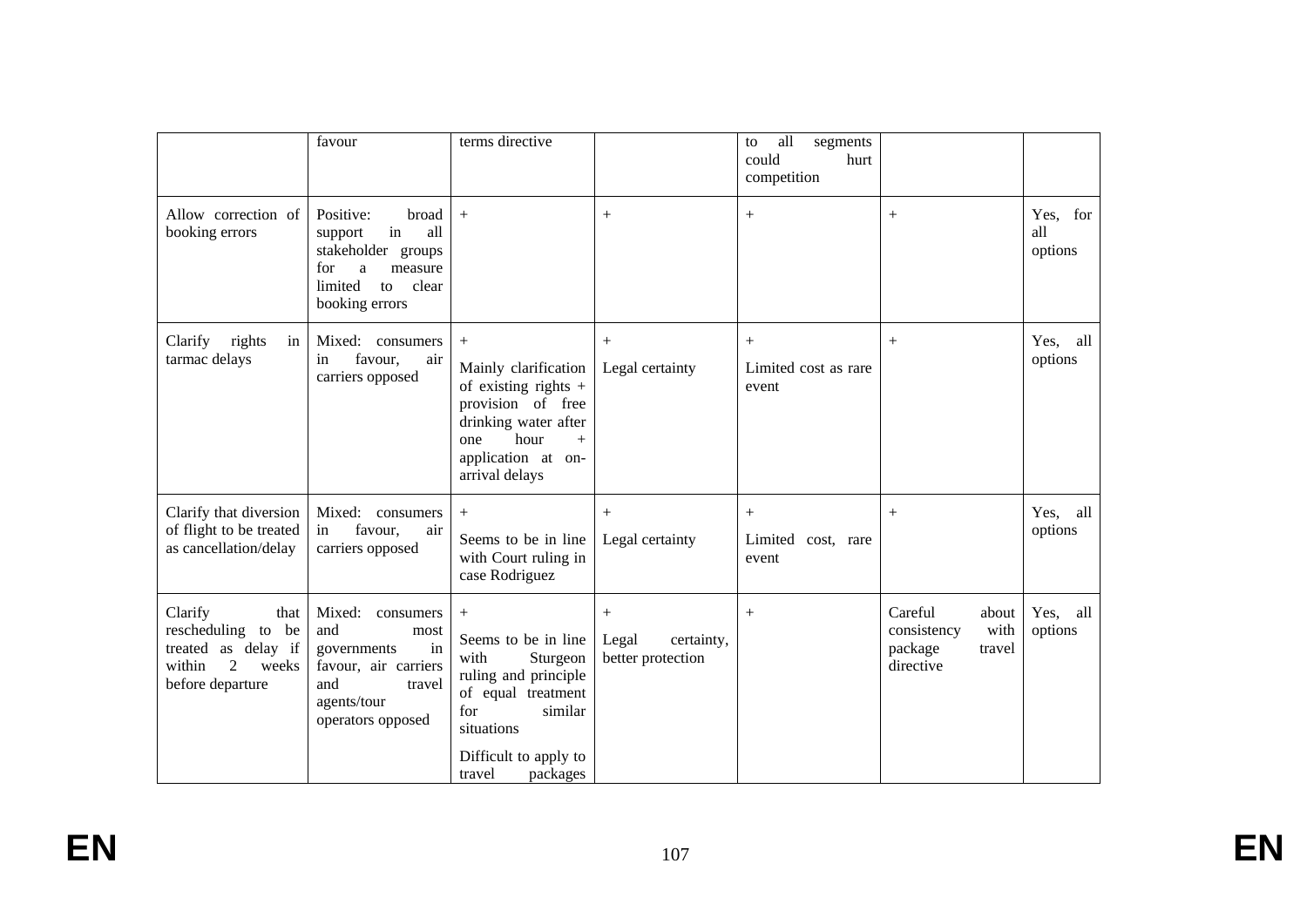|                                                                                                                                |                                                                                                                                                                      | (exemption<br>might<br>be needed) |                                                                                                                |                                                                                                                                                                                                                                 |                                                                                                        |                                |
|--------------------------------------------------------------------------------------------------------------------------------|----------------------------------------------------------------------------------------------------------------------------------------------------------------------|-----------------------------------|----------------------------------------------------------------------------------------------------------------|---------------------------------------------------------------------------------------------------------------------------------------------------------------------------------------------------------------------------------|--------------------------------------------------------------------------------------------------------|--------------------------------|
| Consistent<br>time<br>thresholds<br>for<br>assistance at delays<br>(2h)                                                        | Mixed:<br>Most<br>and<br>governments<br>in<br>consumers<br>mixed<br>favour.<br>from<br>responses<br>other stakeholders,<br>2h is the most cited<br>period            | $+$                               | $+$<br>Simplification,<br>passenger<br>assistance no longer<br>depending on flight<br>length                   | $^{+}$<br>Cost<br>increase<br>especially<br>for<br>charter carriers                                                                                                                                                             | $^{+}$<br>Must be packaged<br>with other measures<br>ensure<br>to<br>proportionality (see<br>Sturgeon) | Yes, for<br>options 2<br>and 4 |
| Consistent<br>time<br>thresholds for right<br>refund<br>and<br>to<br>rerouting at delays<br>and cancellations                  | Mixed:<br>airlines,<br>airports and travel<br>agents<br>opposed,<br>governments<br>and<br>associations<br>in<br>favour (preference<br>for 3h delay for<br>rerouting) | $+$                               | $+/-$<br>Increases passenger<br>protection<br>for<br>delays,<br>but<br>decreases<br>it<br>for<br>cancellations | $\overline{\phantom{a}}$<br>Very<br>short<br>rerouting/refunding<br>option<br>would<br>considerably<br>increase cost;                                                                                                           | Conflicts with other<br>measures aimed at<br>greater<br>proportionality                                | no                             |
| Right of rerouting<br>with other carrier or<br>mode if rerouting<br>cannot be offered on<br>services<br>the<br>own<br>same day | Mixed:<br>consumer<br>associations<br>and<br>governments<br>support<br>such<br>clarification<br>but<br>airlines are opposed                                          | $+$                               | $+$<br>Legal certainty $+$<br>shorter<br>waiting<br>times<br>for<br>passengers                                 | $+/-$<br>High<br>for<br>cost<br>without<br>carriers<br>rerouting<br>agreements<br><sub>or</sub><br>operating on thin<br>routes (exceptions<br>should be foreseen<br>where<br>no<br>seats<br>available<br>at<br>reasonable cost) | $^{+}$                                                                                                 | Yes, for<br>options 1<br>and 2 |
| offer<br>Airlines<br>to<br>rerouting in cases of                                                                               | airlines<br>Mixed:<br>opposed, consumers                                                                                                                             | $^{+}$<br>Equal treatment of      | $+$                                                                                                            | $\overline{\phantom{a}}$<br>Very<br>short                                                                                                                                                                                       | $^{+}$                                                                                                 | Yes, for<br>option 4           |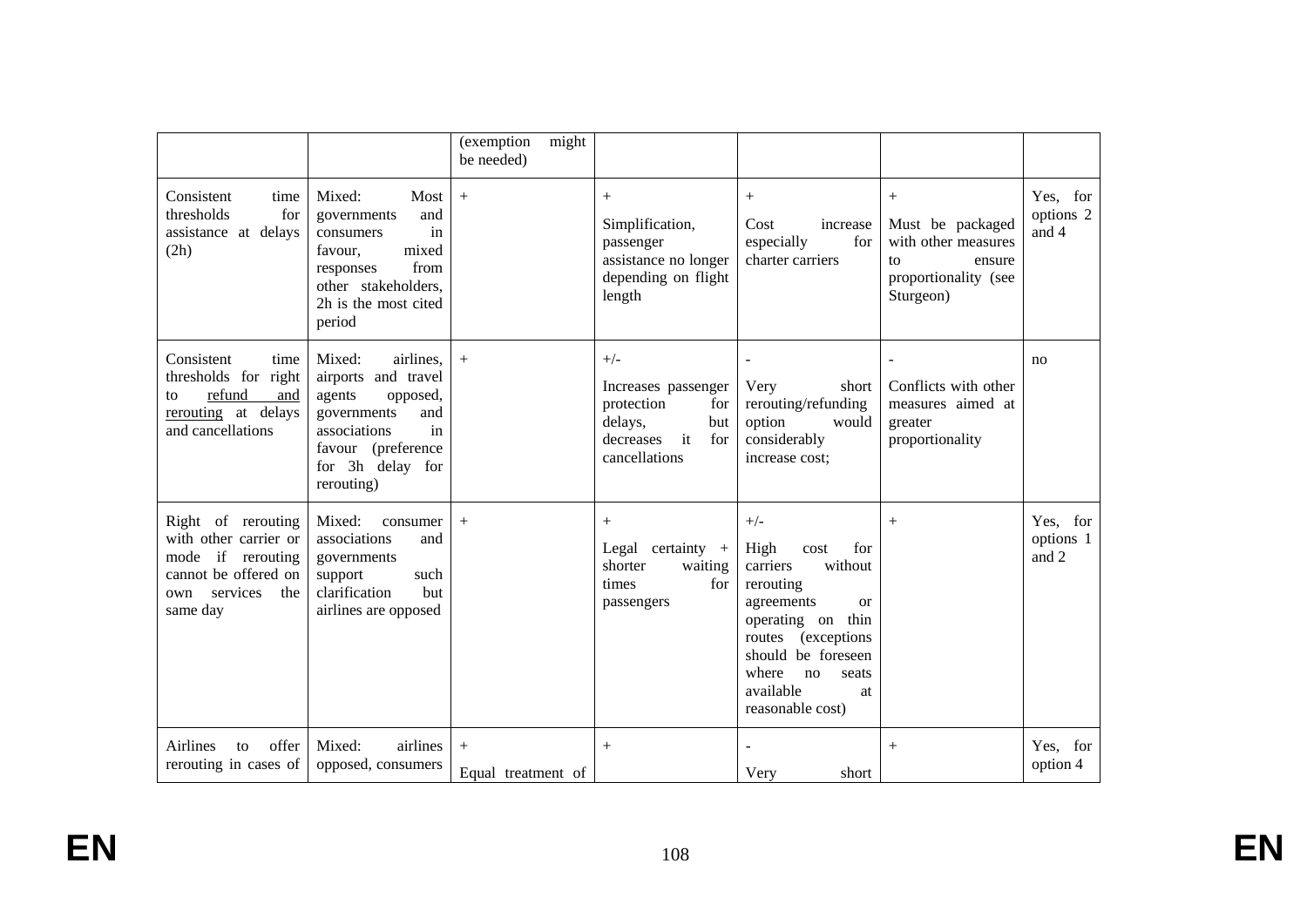| long delay                                                                                                                                             | in favour                                                                                                                        | delayed<br>and<br>cancelled<br>passengers                                                                                                                                |                                                                                                                                                       | rerouting/refunding<br>option<br>would<br>considerably<br>increase cost;                                                                  |                                                                         |                            |
|--------------------------------------------------------------------------------------------------------------------------------------------------------|----------------------------------------------------------------------------------------------------------------------------------|--------------------------------------------------------------------------------------------------------------------------------------------------------------------------|-------------------------------------------------------------------------------------------------------------------------------------------------------|-------------------------------------------------------------------------------------------------------------------------------------------|-------------------------------------------------------------------------|----------------------------|
| Right<br>to<br>compensation when<br>carrier fails to offer<br>rerouting or other<br>care/assistance                                                    | Mixed: air carriers<br>and<br>governments<br>opposed,<br>are<br>consumer<br>associations are in<br>favour                        | Practical problems<br>for application: not<br>always<br>if<br>clear<br>passenger chose to<br>be<br>rerouted;<br>problems to contact<br>passengers in mass<br>disruptions | $+/-$<br>Could<br>create<br>additional incentive<br>for<br>compliance;<br>however, effective<br>enforcement would<br>already create this<br>incentive | $+/-$<br>Would need to be<br>modulated<br>in<br>of<br>function<br>exceptional<br>circumstances<br>(makes application<br>more complicated) | Not needed if new<br>for<br>measures<br>enforcement<br>are<br>effective | no                         |
| Airlines to provide<br>information<br>more<br>during disruptions                                                                                       | Positive:<br>majority<br>in<br>all<br>support<br>stakeholder groups                                                              | $^{+}$                                                                                                                                                                   | $+$                                                                                                                                                   | $^{+}$                                                                                                                                    | $^{+}$                                                                  | Yes, for<br>all<br>options |
| Obligation on travel<br>agents<br>to<br>give<br>contact<br>passenger<br>details to air carrier                                                         | Mixed (opposed by<br>travel agents)                                                                                              | $^{+}$<br>Subject<br>to<br>passenger's<br>agreement<br>(data<br>protection)                                                                                              | $+$                                                                                                                                                   | $+$<br>Some implementing<br>costs                                                                                                         | $+$                                                                     | Yes, for<br>all<br>options |
| Better information of<br>passengers<br>on<br>declaration of special<br>interest (and no fee<br>declaration)<br>for<br>concerning mobility<br>equipment | support for<br>Large<br>information<br>better<br>declaration;<br>on<br>mixed<br>howveer,<br>views with regard<br>to the zero fee | $^{+}$<br>Measure takes into<br>legal<br>account<br>constraints                                                                                                          | $+$                                                                                                                                                   | $+$<br>Moderate cost, few<br>passengers<br>concerned                                                                                      | $^{+}$                                                                  | Yes, for<br>all<br>options |
| Extend scope of the                                                                                                                                    | Mixed<br><i>(airlines)</i>                                                                                                       |                                                                                                                                                                          |                                                                                                                                                       |                                                                                                                                           |                                                                         | no                         |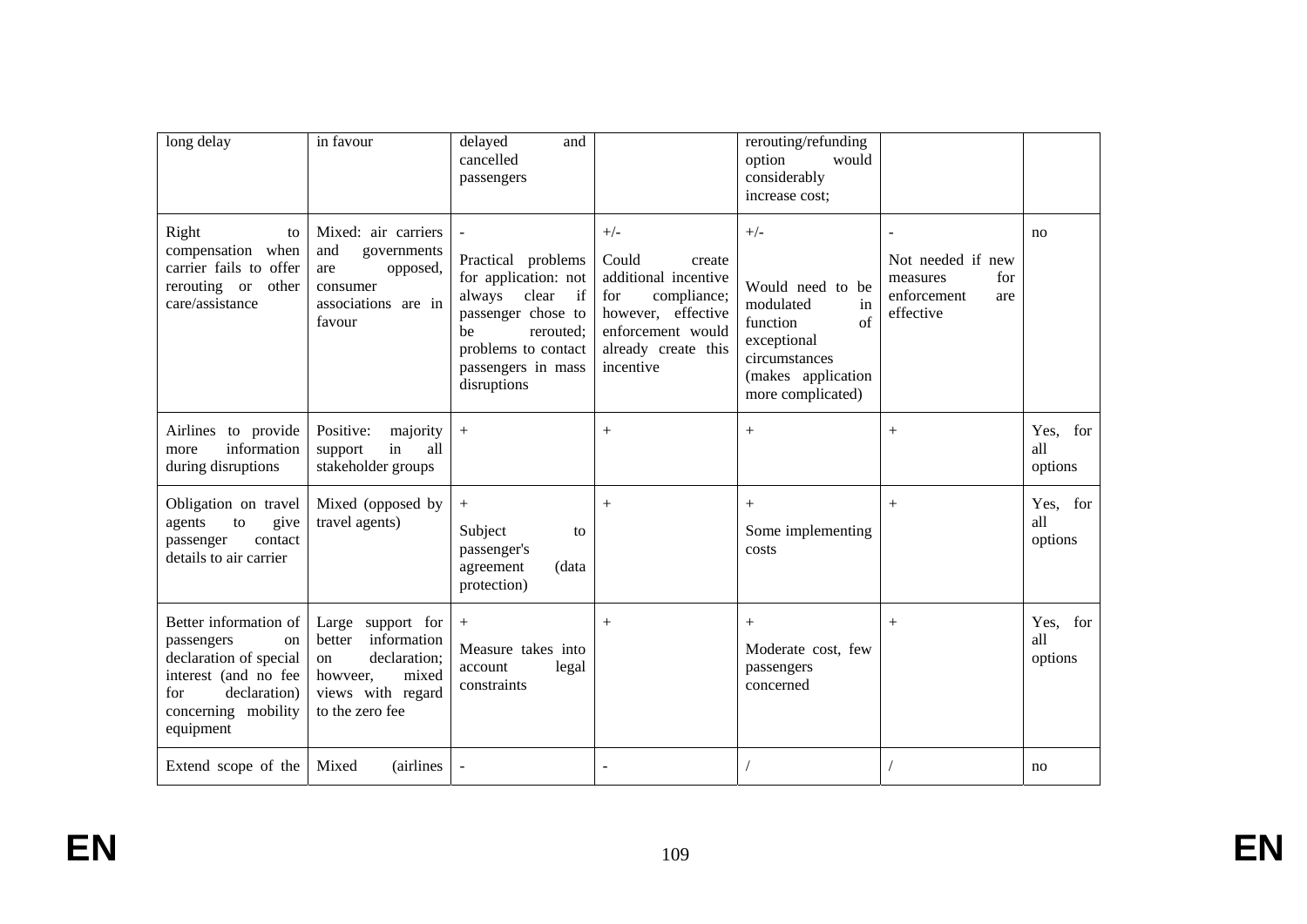| Regulation to the<br>contracting carrier if<br>the latter is an EU<br>carrier while<br>the<br>operating carrier is a<br>non-EU carrier (for<br>flights from third<br>countries to the EU) | mixed,<br>consumer<br>organisations<br>not<br>in<br>opposed<br>but<br>favour of extension<br>to all flights by<br>non-EU<br>carriers,<br>see next measure) | Risk of problem of<br>extra-territoriality,<br>most<br>events<br>triggering the rights<br>would occur in a<br>non-EU airport<br>Practical difficulty<br>to apply with regard<br>to assistance | Covers only 10 to<br>20%<br>of<br>the<br>passengers on non-<br>EU flights                                                                                                    |                                                                                                                                                                                                 |                                                                             |                |
|-------------------------------------------------------------------------------------------------------------------------------------------------------------------------------------------|------------------------------------------------------------------------------------------------------------------------------------------------------------|-----------------------------------------------------------------------------------------------------------------------------------------------------------------------------------------------|------------------------------------------------------------------------------------------------------------------------------------------------------------------------------|-------------------------------------------------------------------------------------------------------------------------------------------------------------------------------------------------|-----------------------------------------------------------------------------|----------------|
| Extend scope of the<br>Regulation to non-<br>EU<br>carriers<br>for<br>flights from<br>third<br>countries to the EU                                                                        | Mixed<br><i>(airlines)</i><br>mixed,<br>consumer<br>organisations<br>in<br>favour)                                                                         | Risk of problem of<br>extra-territoriality,<br>most<br>events<br>triggering the rights<br>would occur in a<br>non-EU airport                                                                  |                                                                                                                                                                              |                                                                                                                                                                                                 |                                                                             | no             |
| Extend<br>of<br>scope<br>Regulation<br>to<br>helicopter services                                                                                                                          | Negative:<br>low<br>response<br>rate,<br>a<br>of<br>majority<br>responses favoured<br>change<br>no<br>to<br>present rules                                  | $+$                                                                                                                                                                                           | $+$                                                                                                                                                                          | $\overline{\phantom{a}}$<br>Large cost impact<br>small<br>scale<br>on<br>operations<br>done<br>with helicopters                                                                                 | Conflicts<br>with<br>measure that would<br>exempt small scale<br>operations | N <sub>o</sub> |
| Airlines to designate<br>responsible<br>staff<br>member in all served<br>airports                                                                                                         | Mixed:<br>most<br>airlines,<br>travel<br>and<br>agents<br>tour<br>operators opposed,<br>governments<br>and<br>in<br>consumers<br>favour                    | $+$                                                                                                                                                                                           | Questionable<br>effectiveness as this<br>is an obligation of<br>means that does not<br>guarantee<br>that<br>airlines will indeed<br>correctly<br>grant<br>passengers' rights | High cost especially<br>at low frequency<br>destinations<br>$\equiv$<br>furthermore<br>the<br>measure does not<br>take into account<br>future development<br>and<br>market<br>of<br>penetration | $^{+}$                                                                      | Option 3       |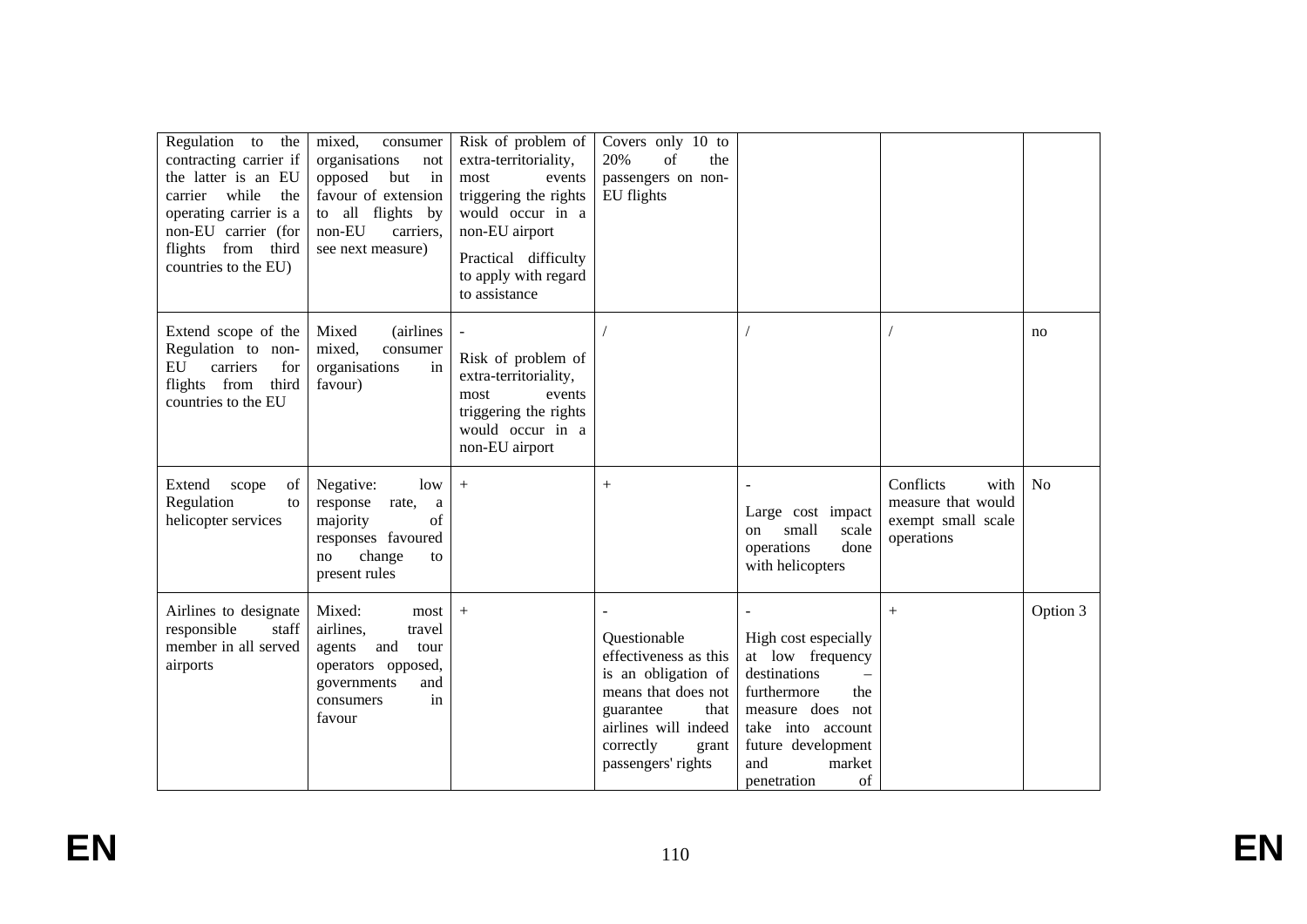|  |  | atıor                         |  |
|--|--|-------------------------------|--|
|  |  | teci<br>۱۵۵۱،<br>.chne:<br>-- |  |

# 2. Measures with regard to enforcement policy

| Measure                                                                                                                                            | Stakeholder opinion                                                                                                                           | Legal and practical<br>compatibility | Effectiveness                                                                                               | Proportionality and<br>subsidiarity                                                                                              | Complementarity | Retained<br>for<br>policy<br>options |
|----------------------------------------------------------------------------------------------------------------------------------------------------|-----------------------------------------------------------------------------------------------------------------------------------------------|--------------------------------------|-------------------------------------------------------------------------------------------------------------|----------------------------------------------------------------------------------------------------------------------------------|-----------------|--------------------------------------|
| Stronger<br>coordination<br>of<br>NEBs via<br>formal<br>comity<br>(implementing<br>act)<br>and right for COM to<br>require investigation<br>of NEB |                                                                                                                                               | $^{+}$                               | $+$<br>Increases<br>legal<br>certainty<br>and<br>consistency of NEB<br>policies                             | $^{+}$<br>Limited cost                                                                                                           | $^{+}$          | Yes, for<br>options 2<br>and 3       |
| EU<br>Set<br>up<br>enforcement<br>body<br><b>NEBs</b><br>of<br>instead<br>(COM<br>then<br>can<br>impose sanctions on<br>carriers)                  | Mixed<br>(support)<br>from<br>some<br>consumer groups)                                                                                        | $^{+}$                               | $^{+}$<br>Would<br>ensure<br>consistent<br>enforcement                                                      | $\overline{\phantom{0}}$<br>Would<br>increase<br>of<br>total<br>cost<br>enforcement by ca.<br>15% and shift cost<br>to EU budget | $^{+}$          | Yes, for<br>option 4                 |
| NEBs to carry out<br>proactive policy by<br>checking<br>manuals<br>and ground handling<br>agreements                                               | Mixed: airlines and<br>travel<br>agents/tour<br>operators opposed,<br>consumers<br>in<br>mixed<br>favour.<br>from<br>responses<br>governments | $+$                                  | $+$<br>policy<br>Proactive<br>may reduce other<br>enforcement<br>enhances<br>actions,<br>consistency of NEB | $+$<br>Limited<br>costs for<br><b>NEBs</b>                                                                                       | $^{+}$          | Yes, all<br>options                  |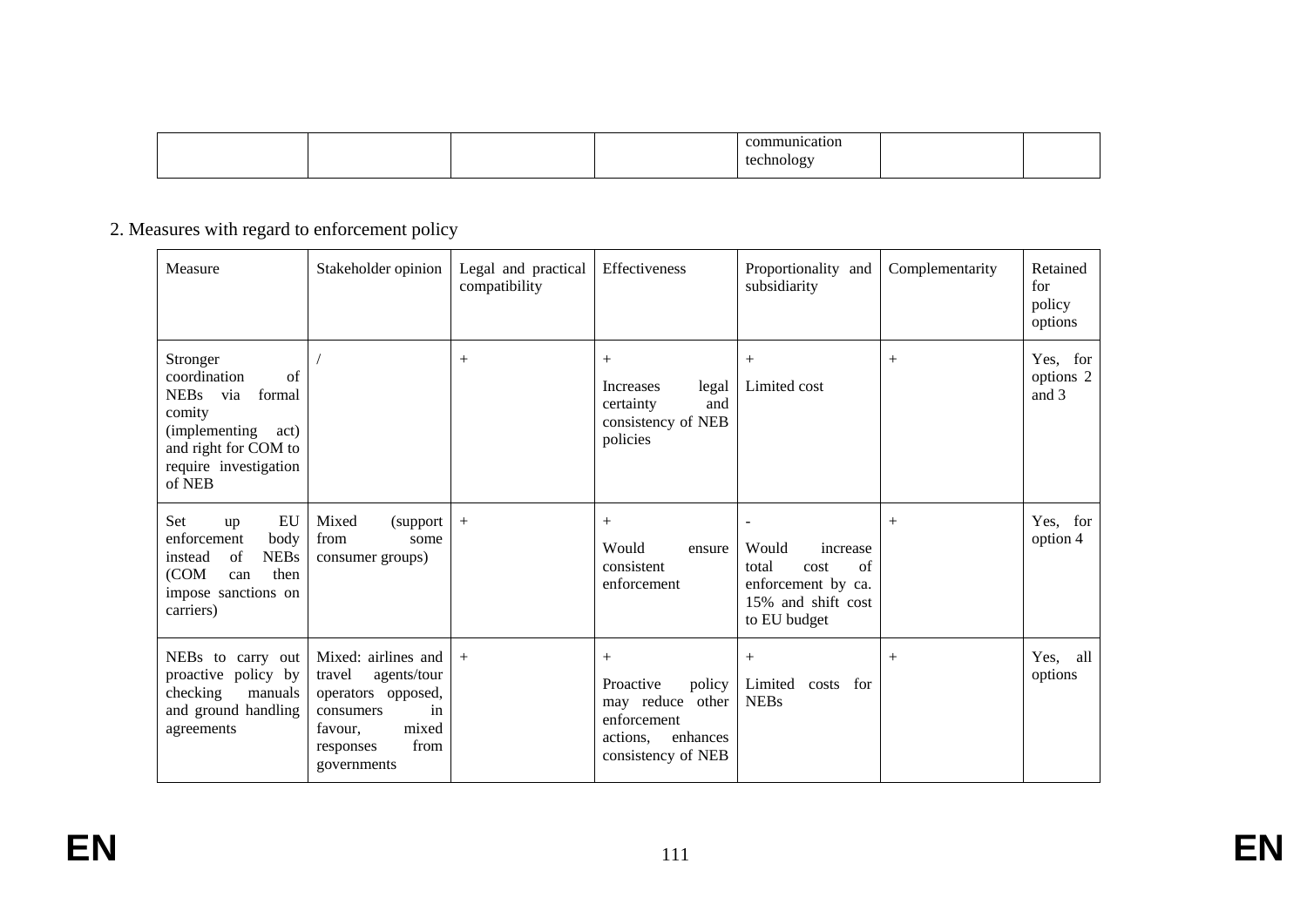|                                                                                                            |                                                                                                                                               |        | policies                                                                                                                   |                                                                                                                                                                                                                                                                                                             |                                                                                                 |                     |
|------------------------------------------------------------------------------------------------------------|-----------------------------------------------------------------------------------------------------------------------------------------------|--------|----------------------------------------------------------------------------------------------------------------------------|-------------------------------------------------------------------------------------------------------------------------------------------------------------------------------------------------------------------------------------------------------------------------------------------------------------|-------------------------------------------------------------------------------------------------|---------------------|
| Airlines to provide<br>manuals<br>and<br>contingency plans                                                 | Mixed: airlines and<br>travel<br>agents/tour<br>operators opposed,<br>consumers<br>in<br>favour                                               | $+$    | $^{+}$<br>Proactive<br>policy<br>may reduce other<br>enforcement<br>enhances<br>actions,<br>consistency of NEB<br>policies | $^{+}$<br>Limited costs for<br>airlines                                                                                                                                                                                                                                                                     | To be linked to<br>airport contingency<br>plans                                                 | Yes, all<br>options |
| <b>NEBs</b><br>inform<br>to<br>their<br><b>COM</b><br><sub>on</sub><br>complaint handling,<br>on sanctions |                                                                                                                                               | $^{+}$ | $+$<br><b>COM</b><br>Improves<br>of<br>monitoring<br><b>NEBs</b><br>and<br>consistency of NEB<br>policies                  | $^{+}$<br>Limited cost                                                                                                                                                                                                                                                                                      | $+$<br>To be linked with<br>other measures that<br>enhance<br>coordination<br>of<br><b>NEBs</b> | Yes, all<br>options |
| NEBs to check on<br>compliance<br>with<br>Montreal on baggage<br>issues                                    | Mixed: airlines and<br>travel<br>agents/tour<br>operators opposed,<br>consumers<br>in<br>mixed<br>favour,<br>from<br>responses<br>governments | $+$    | $^{+}$                                                                                                                     | $+/-$<br>Potentially<br>substantial<br>additional cost for<br>NEBs:<br>- with complaint<br>handling:<br><b>NEB</b><br>costs increase by<br>70%<br>- without complaint<br>handling, focussed<br>terms<br>and<br><sub>on</sub><br>conditions<br>and<br>airlines'<br>manuals:<br>less than 1% cost<br>increase | $+$                                                                                             | Yes, all<br>options |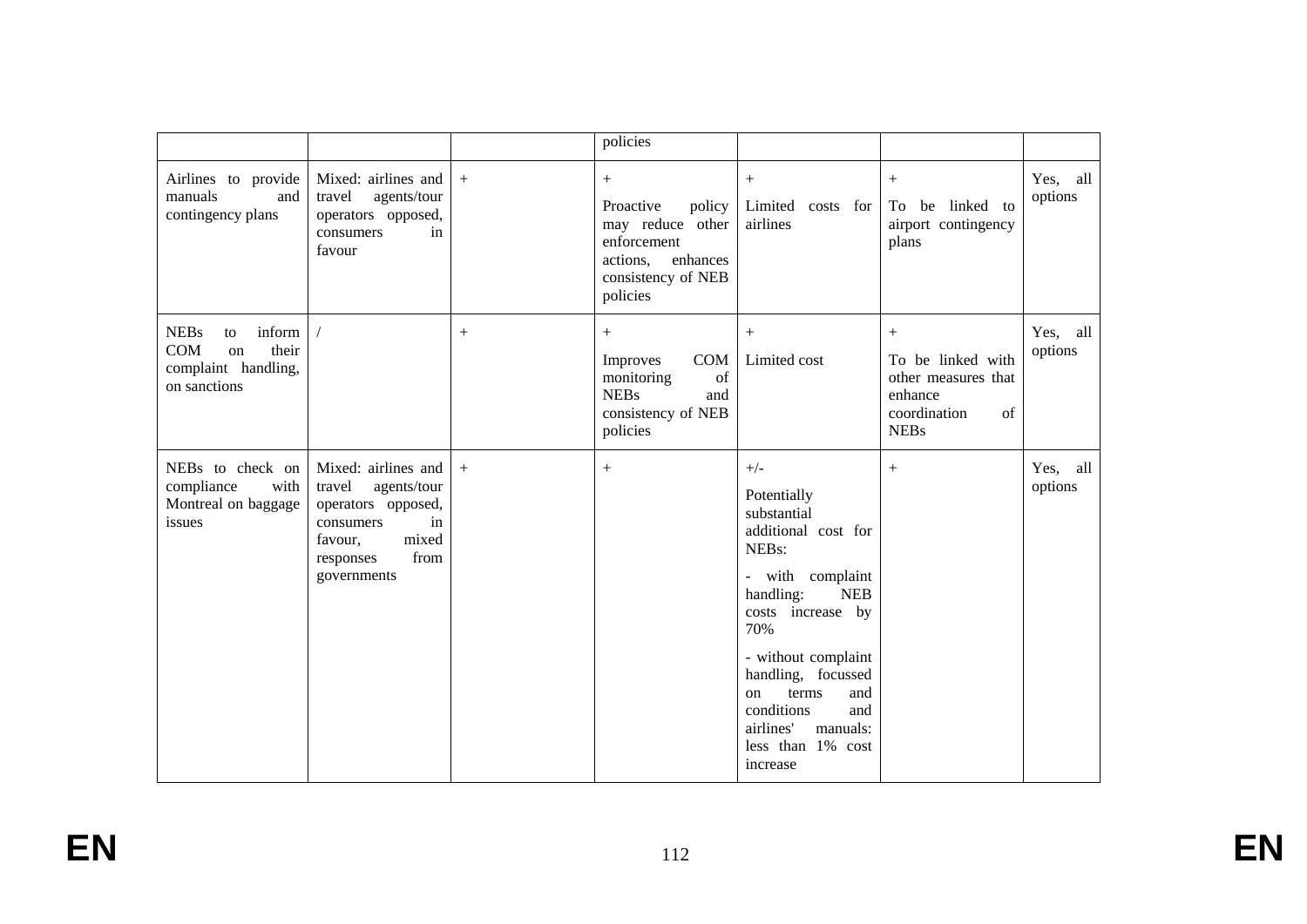| Compliance<br>to<br>licence<br>become<br>condition                                                                          | Mixed: airlines and<br>travel<br>agents/tour<br>operators opposed,<br>consumers<br>in<br>mixed<br>favour,<br>from<br>responses<br>governments | $+/-$<br>Necessitates change<br>Regulation<br>of<br>1008/2008 which is<br>not under revision | Ineffective<br>the<br>measures<br>as<br>treat of such drastic<br>is<br>sanctions<br>not<br>credible             | $+$                                                                                        | $^{+}$ | no                         |
|-----------------------------------------------------------------------------------------------------------------------------|-----------------------------------------------------------------------------------------------------------------------------------------------|----------------------------------------------------------------------------------------------|-----------------------------------------------------------------------------------------------------------------|--------------------------------------------------------------------------------------------|--------|----------------------------|
| <b>NEB</b><br>publish<br>to<br>information<br><sub>on</sub><br>sanctions<br>and<br>complaint handling                       | Mixed                                                                                                                                         | $+$                                                                                          | $^{+}$                                                                                                          | $^{+}$<br>Limited cost                                                                     | $^{+}$ | Yes, for<br>all<br>options |
| Impose on carriers to<br>designate person or<br>body<br>in<br>each<br>Member State on<br>which sanctions can<br>be notified |                                                                                                                                               | $^{+}$                                                                                       | Problems<br>to<br>sanction carriers of<br>Member<br>other<br>States have been<br>solved by most MS<br>concerned | $\sim$<br>Unreasonable<br>cost<br>the<br>limited<br>seen<br>of<br>result<br>the<br>measure | $^{+}$ | no                         |
| Require<br>airlines to<br>provide<br>contact<br>details to NEBs and<br>COM                                                  |                                                                                                                                               | $+$                                                                                          | $+$<br>Facilitates contacts<br>between NEBs and<br>air carriers                                                 | $^{+}$<br>Very limited cost                                                                | $^{+}$ | Yes, all<br>options        |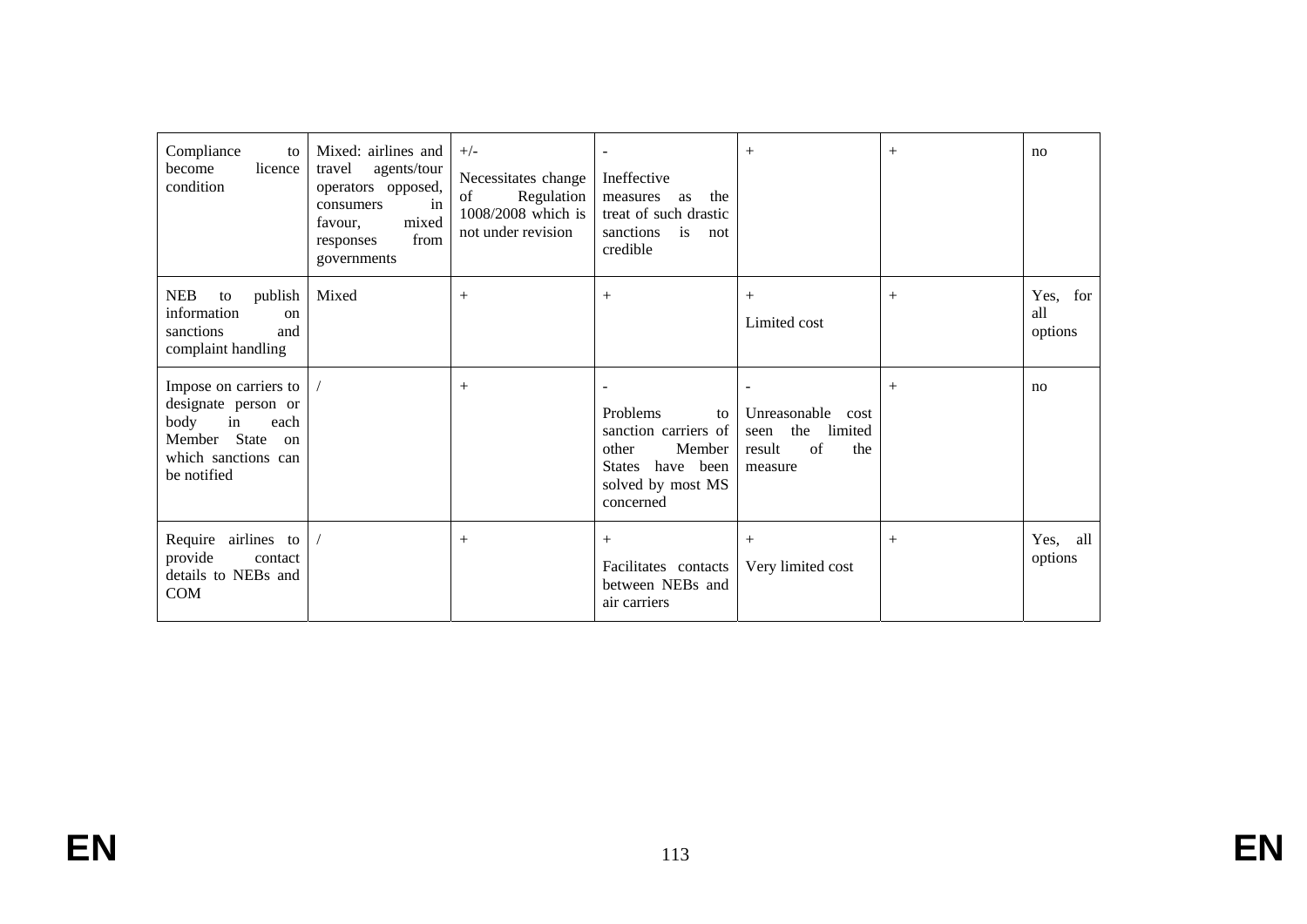|  |  |  | 3. Measures with regard to complaint handling |  |
|--|--|--|-----------------------------------------------|--|
|--|--|--|-----------------------------------------------|--|

| Measure                                                                                   | Stakeholder opinion                                                                                                                         | Legal and practical<br>compatibility                                                                                                                     | Effectiveness                                     | Proportionality and<br>subsidiarity                                                                                                        | Complementarity    | Retained<br>for<br>policy<br>options |
|-------------------------------------------------------------------------------------------|---------------------------------------------------------------------------------------------------------------------------------------------|----------------------------------------------------------------------------------------------------------------------------------------------------------|---------------------------------------------------|--------------------------------------------------------------------------------------------------------------------------------------------|--------------------|--------------------------------------|
| Air<br>carriers<br>to<br>provide<br>information<br>complaint<br>on<br>handling procedures | Positive:<br>broad<br>support<br>across<br>stakeholder groups                                                                               | $+$                                                                                                                                                      | $+$<br>effective<br>More<br>complaint handling    | $^{+}$<br>Limited cost                                                                                                                     | $^{+}$             | Yes, all<br>options                  |
| Impose time limits<br>on carriers' response<br>to complaints                              | Mixed: support by<br>and<br>consumers<br>governments;<br>mixed replies from<br>carriers<br>and<br>air<br>travel<br>agents/tour<br>operators | $+$<br>Needs to take into<br>account<br>special<br>circumstances<br>in<br>which<br>such<br>deadlines would be<br>too short (e.g. mass<br>disruptions)    | More<br>effective<br>complaint handling           | $+$<br>Limited<br>cost<br>$\overline{\phantom{m}}$<br>airlines<br>some<br>already<br>adopted<br>deadlines<br>in<br>voluntary<br>agreements | $^{+}$             | Yes, all<br>options                  |
| Impose time limits<br>on NEB's response to<br>complaints                                  | Mixed: consumers<br>in favour, mixed<br>responses from air<br>carriers<br>and<br>governments                                                | $^{+}$<br>Needs to take into<br>account<br>special<br>circumstances<br>in<br>which<br>such<br>deadlines would be<br>too short (e.g. mass<br>disruptions) | $^{+}$<br>More<br>effective<br>complaint handling | $^{+}$<br>Indicative<br>times<br>already in voluntary<br>agreement between<br><b>NEBs</b>                                                  | $^{+}$             | Yes, all<br>options                  |
| Clarify exchange of<br>info between ADR                                                   |                                                                                                                                             | $^{+}$                                                                                                                                                   | $^{+}$                                            | $^{+}$                                                                                                                                     | $\hspace{0.1mm} +$ | Yes,<br>all                          |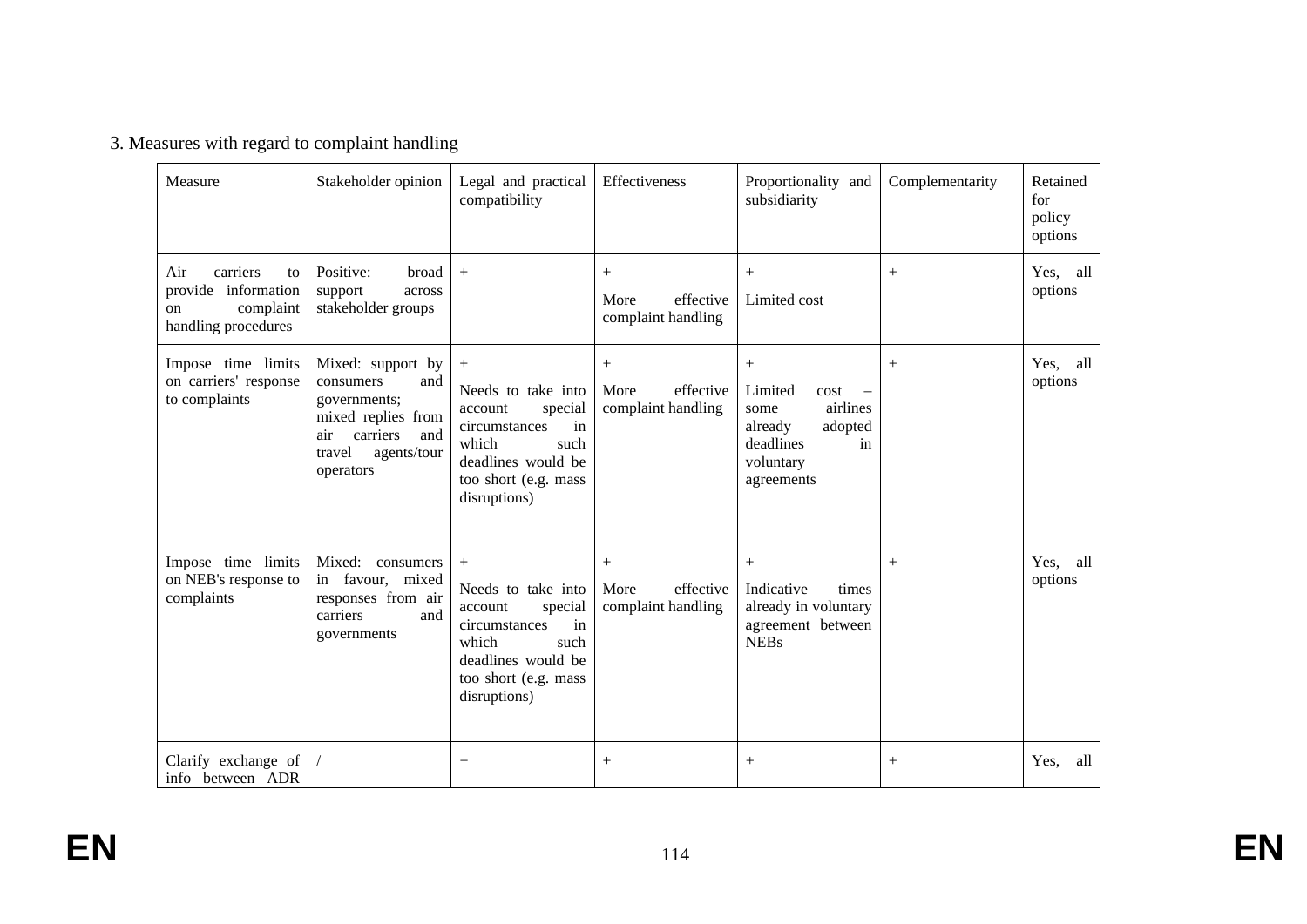| and NEB taking into<br>account the existing<br>ADR proposal (make<br>ADR first receipient<br>of complaints, with<br>technical<br>suppoprt<br>from NEB) |                                                                                                             | Basis already given<br>in ADR proposal                                     | informed<br><b>Better</b><br>decisions at both,<br>ADR and NEB                                                                |                                                                                                                                     |        | options             |
|--------------------------------------------------------------------------------------------------------------------------------------------------------|-------------------------------------------------------------------------------------------------------------|----------------------------------------------------------------------------|-------------------------------------------------------------------------------------------------------------------------------|-------------------------------------------------------------------------------------------------------------------------------------|--------|---------------------|
| Make<br><b>ADR</b><br>participation<br>mandatory<br>for<br>carriers                                                                                    |                                                                                                             | Conflicts with legal<br>systems in some<br><b>MS</b>                       | $+/-$<br>Does<br>not<br>ensure<br>compliance<br>with<br>results                                                               | Subsidiarity<br>various<br>legal<br>was<br>systems<br>$\overline{\phantom{m}}$<br>already considered<br>in IA<br>on ADR<br>proposal |        | no                  |
| Extend deadline to<br>complain<br>about<br>baggage issues                                                                                              |                                                                                                             | Incompatible<br>with<br>Montreal<br>Convention                             | $+$                                                                                                                           | $^{+}$                                                                                                                              | $^{+}$ | no                  |
| Compel air carriers<br>to accept PIR for<br>baggage complaints                                                                                         |                                                                                                             | $^{+}$                                                                     | $+$<br>Enhances also legal<br>certainty                                                                                       | $+$<br>Already the case for<br>many airlines                                                                                        | $^{+}$ | Yes, all<br>options |
| Possibility<br>for<br>passenger<br>to<br>complain<br>to<br>marketing carrier as<br>well                                                                | Mixed: support by<br>consumers,<br>air<br>carriers and travel<br>agents/tour<br>operators<br>are<br>opposed | Practical problems<br>- marketing carrier<br>has no control over<br>events | $+$<br>May be interesting<br>for passenger when<br>the operating carrier<br>is non-EU while the<br>marketing carrier is<br>EU | Marketing<br>carrier<br>may have to assume<br>costs unrelated to<br>his own operations                                              | $^{+}$ | no                  |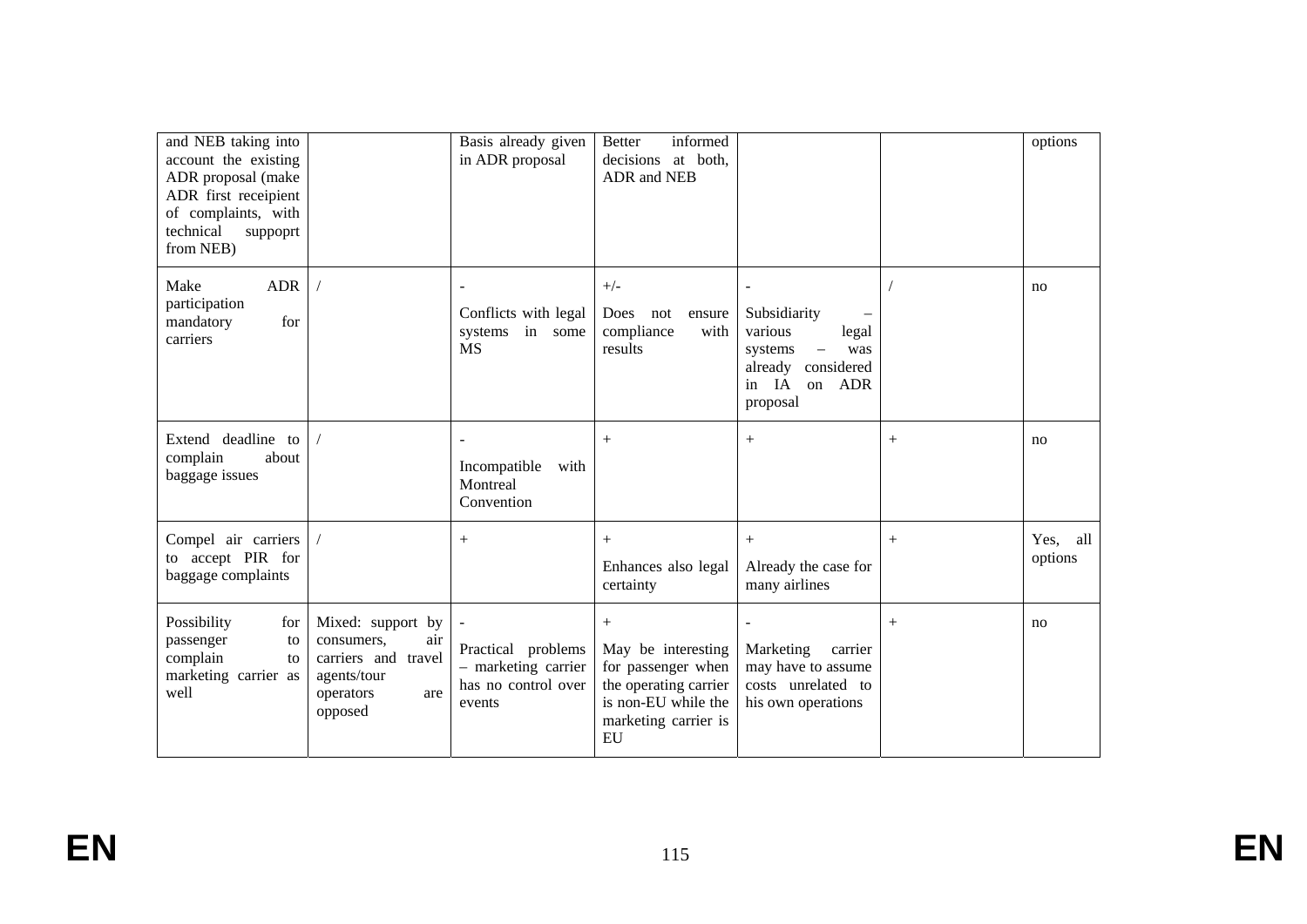| Introduce liability of<br>travel agents                                    |                                                                                                     | Practical problem:<br>passenger would<br>have to prove that<br>the travel agent did<br>not<br>pass<br>on<br>information                                                                                | More effective for<br>passenger if only<br>the carrier is the<br>for<br>contact<br>complaints<br>and<br>claims |              |                                                                                                                                                                                                                                              | no |
|----------------------------------------------------------------------------|-----------------------------------------------------------------------------------------------------|--------------------------------------------------------------------------------------------------------------------------------------------------------------------------------------------------------|----------------------------------------------------------------------------------------------------------------|--------------|----------------------------------------------------------------------------------------------------------------------------------------------------------------------------------------------------------------------------------------------|----|
| Allow passenger to<br>complaint<br>have<br>handled by NEB of<br>his choice | Mixed: consumers<br>favour,<br>in<br>air<br>carriers and travel<br>agents/tour<br>operators opposed | $+/-$<br>the NEB of the<br>country where the<br>incident took place<br>has usually better<br>information about<br>the event $-$ feasible<br>via better exchange<br>info<br>between<br>of<br><b>NEB</b> | $^{+}$<br>Easier<br>for<br>passenger, also with<br>regard<br>the<br>to<br>language used                        | Limited cost | <b>If</b><br>better<br>coordination<br>between NEB, then<br>should be<br>cases<br>handled by NEB<br>with<br>most<br>information<br>over<br>the event $-$ help of<br>other NEB may be<br>useful for language<br>and contact with<br>passenger | no |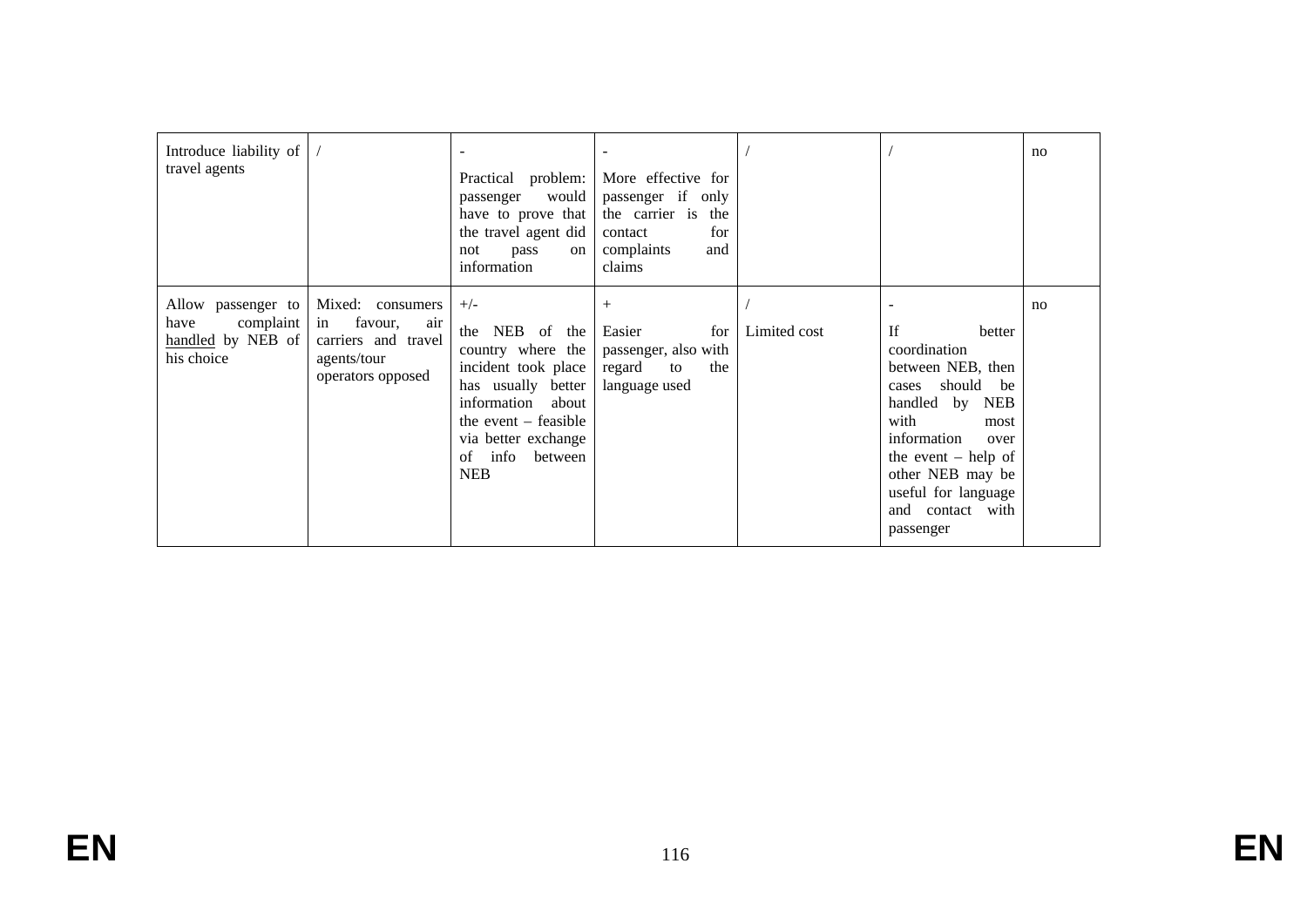| Measure                                                                                                                         | Stakeholder opinion                                                                                                         | Legal and practical<br>compatibility | Effectiveness                                                                                                                                                                                                                                                                                                                                                                      | Proportionality and<br>subsidiarity                                                                              | Complementarity | Retained<br>for<br>policy<br>options |
|---------------------------------------------------------------------------------------------------------------------------------|-----------------------------------------------------------------------------------------------------------------------------|--------------------------------------|------------------------------------------------------------------------------------------------------------------------------------------------------------------------------------------------------------------------------------------------------------------------------------------------------------------------------------------------------------------------------------|------------------------------------------------------------------------------------------------------------------|-----------------|--------------------------------------|
| Exemption<br>for<br>accomodation<br>for<br>small-scale<br>operations                                                            | Mixed:<br>weak<br>response<br>rate,<br>and<br>governments<br>rather<br>consumers<br>small<br>opposed,<br>airlines in favour | $+$                                  | $+/-$<br>Positive impact on<br>small<br>regional<br>operations - but<br>passenger<br>protection<br>decreases;<br>clearly<br>restrict to<br>most<br>expensive<br>very<br>small-scale<br>operations to limit<br>impact<br>on<br>(small<br>consumers<br>aircraft,<br>short<br>distances):<br>75seat/250km<br>seems to farely well<br>of<br>capture<br>type<br>operations<br>concerned | $\,+\,$<br>Smaller<br>cost for<br>small<br>businesses<br>(note that there are<br>very few SMEs in<br>the sector) | $^{+}$          | Yes, for<br>option 2                 |
| right<br>Replace<br>to<br>refreshments, means<br>and<br>accomodation<br>with<br>obligation to<br>offer<br>optional<br>insurance | Mixed: airlines in<br>favour,<br>consumers<br>opposed                                                                       | $+$                                  | $-/+$<br>Cost reduction but<br>passengers<br>not<br>always protected                                                                                                                                                                                                                                                                                                               | $+$                                                                                                              |                 | Yes,<br>option 1                     |

|  | 4. Measures with regard to unlimited obligations in time and scale |  |  |
|--|--------------------------------------------------------------------|--|--|
|  |                                                                    |  |  |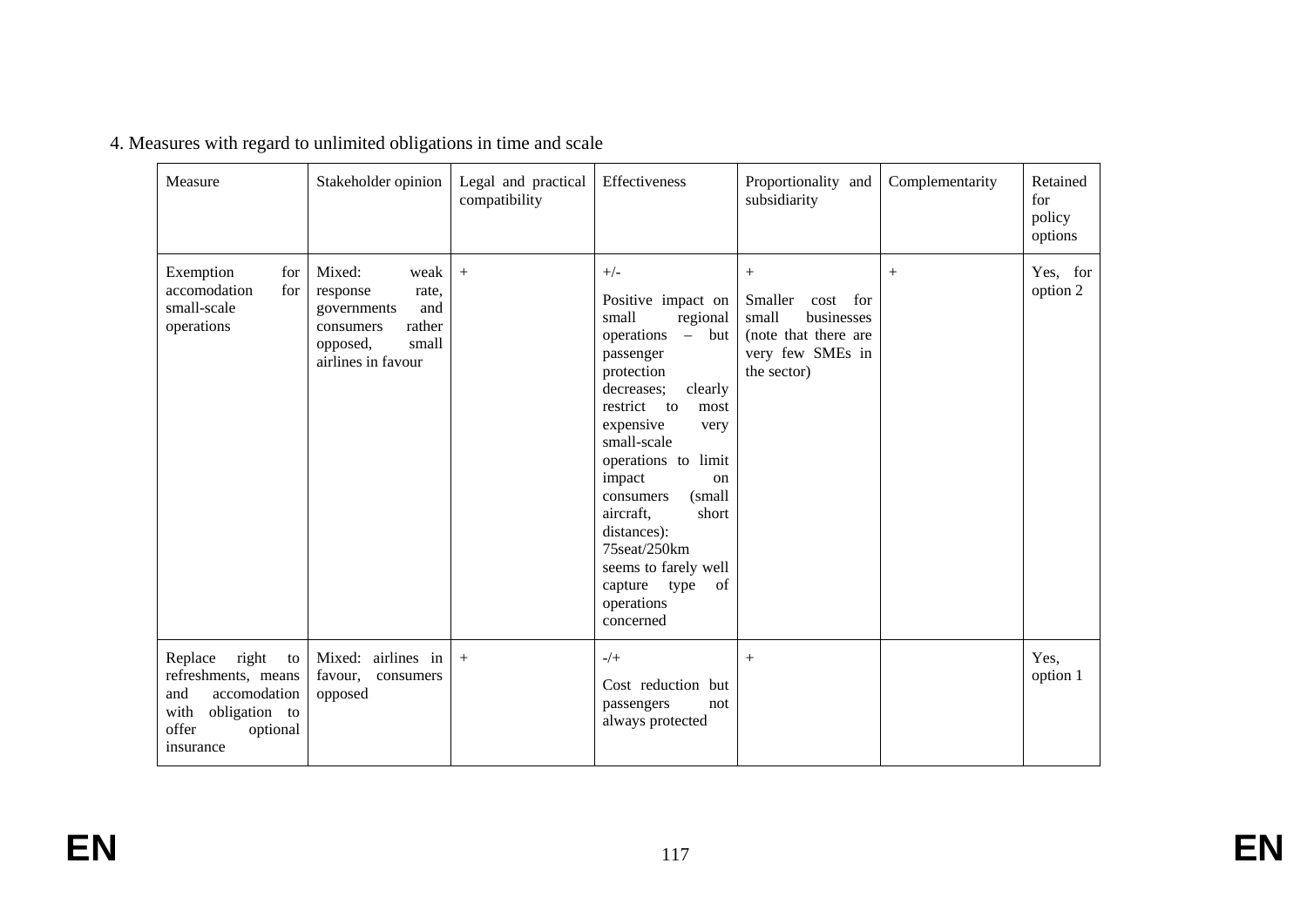| Limit<br>in<br>care<br>extraordinary events<br>of long duration                      | Mixed: airlines and<br>most governments<br>travel<br>and<br>agents/tour<br>operators in favour,<br>consumers<br>and<br>some travel agents<br>are opposed to any<br>limit | $+$                                                                                                                                                           | $+/-$<br>limit<br>Clear<br>to<br>airlines'<br>liability,<br>but passenger less<br>protected in mass<br>disruptions | $+$                                                                              | Consistency<br>with<br>package<br>travel<br>directive<br>be<br>to<br>ensured | Yes, for<br>option 2           |
|--------------------------------------------------------------------------------------|--------------------------------------------------------------------------------------------------------------------------------------------------------------------------|---------------------------------------------------------------------------------------------------------------------------------------------------------------|--------------------------------------------------------------------------------------------------------------------|----------------------------------------------------------------------------------|------------------------------------------------------------------------------|--------------------------------|
| fund<br>Industry<br>to<br>extraoridnary<br>cover<br>of<br>long<br>events<br>duration |                                                                                                                                                                          | $^{+}$<br>EU fund (instead of<br>national<br>fund)<br>be<br>would<br>most<br>effective to<br>cope<br>with<br>mass<br>disruptions<br>that<br>affect several MS | $+$<br>Passengers<br>protected<br>while<br>higher<br>cost<br>predictability<br>for<br>airlines                     | High cost of the<br>including<br>fund,<br>administrative costs<br>to manage fund | Would cover period<br>after a<br>certain<br>deadline                         | Yes, for<br>options 3<br>and 4 |

# 5. Measures with regard to financial compensation

| Measure                                         | Stakeholder opinion                                                                                                                                       | Effectiveness<br>Legal and practical<br>compatibility                                                          |                                                                                                     | Proportionality and<br>subsidiarity                                                                               | Complementarity | Retained<br>for<br>policy<br>options |
|-------------------------------------------------|-----------------------------------------------------------------------------------------------------------------------------------------------------------|----------------------------------------------------------------------------------------------------------------|-----------------------------------------------------------------------------------------------------|-------------------------------------------------------------------------------------------------------------------|-----------------|--------------------------------------|
| Sturgeon<br>Increase<br>delay to at least 5 hrs | Mixed:<br>support  <br>air<br>from<br>carriers<br>and travel<br>agents,<br>consumers opposed<br>(favour 3h), mixed<br>response from other<br>stakeholders | $^{+}$<br>Necessitates<br>for<br>changes<br>cancellations<br>as<br>well<br>to<br>respect<br>principle of equal | $+/-$<br>+ Consistency with<br>right<br>to<br>reimbursement/rero<br>uting<br>Diminishes risk<br>$+$ | Positive impact on<br>operating costs<br>NB<br>retained<br>the<br><i>option is one where</i><br>the minimum delay |                 | Yes, for<br>options 1<br>and 2a      |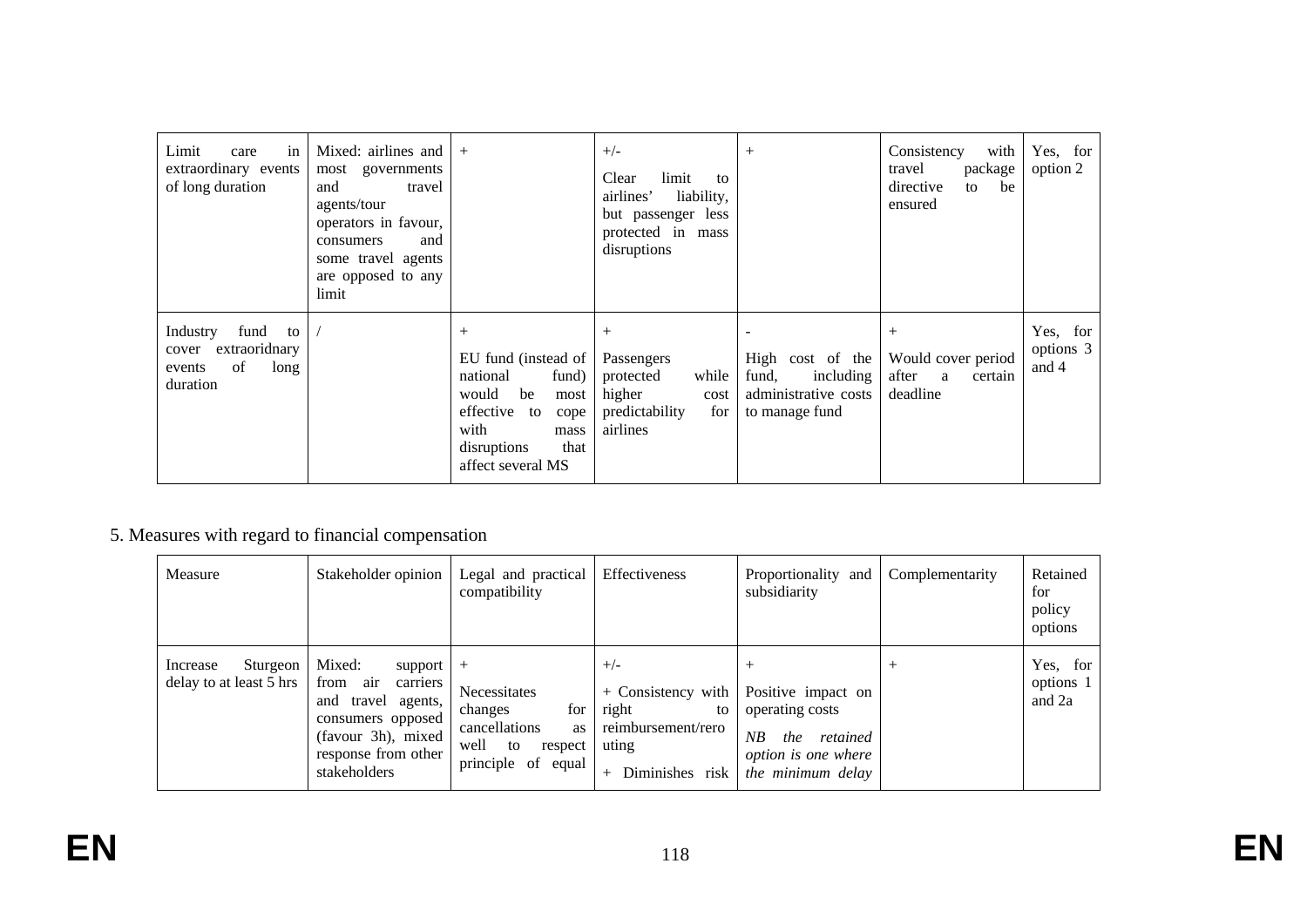|                                                                                        |                                                                                                                                                | treatment                                                                                                | of cancellations<br>- Compensation less<br>likely for passenger                                                                          | for<br>compensation<br>would be 5hours -<br>alternative<br>an<br>option<br>that was<br>assessed would be<br>multiple thresholds<br>of 5 hours (fligths<br>up to 1500km), 9h<br>$(1500-3500km)$ or<br>12h<br>(beyond<br>3500km)<br>which<br>takes into account<br>specific operational<br>problems of long-<br>haul operations |        |                            |
|----------------------------------------------------------------------------------------|------------------------------------------------------------------------------------------------------------------------------------------------|----------------------------------------------------------------------------------------------------------|------------------------------------------------------------------------------------------------------------------------------------------|-------------------------------------------------------------------------------------------------------------------------------------------------------------------------------------------------------------------------------------------------------------------------------------------------------------------------------|--------|----------------------------|
| Extend<br>scope<br>of<br>extraordinary<br>circumstances                                | Mixed: airlines in<br>favour,<br>consumers<br>opposed                                                                                          | $+$                                                                                                      | $+/-$<br>Meets objective of<br>greater<br>proportionality but<br>reduces passengers'<br>protection                                       | $+$                                                                                                                                                                                                                                                                                                                           | $^{+}$ | Yes, for<br>option 2b      |
| <b>Express</b><br>compensation as %<br>of ticket value (with<br>$max 600$ and $min 50$ | Mixed: opposed by<br>consumers (who are<br>favour<br>of<br>in<br>$D1$ ),<br>alternative<br>mixed<br>responses<br>from<br>other<br>stakeholders | Practical problems,<br>especially<br>for<br>determination<br>of<br>compensation<br>for<br>package travel | $+$<br>Meets objective of<br>more proportionate<br>burden<br>but<br>$\equiv$<br>will<br>passenger<br>receive<br>smaller<br>compensations | $+$                                                                                                                                                                                                                                                                                                                           | $^{+}$ | no                         |
| More<br>progressive<br>lump-sum<br>compensation<br>with<br>shorter<br>focus<br>on      |                                                                                                                                                | $+$<br>But<br>greater<br>regulatory<br>complexity<br>(four                                               | $+$<br>Meets objective of<br>more proportionate<br>burden<br>(targets                                                                    | $+$                                                                                                                                                                                                                                                                                                                           | $^{+}$ | Yes,<br>options 1<br>and 2 |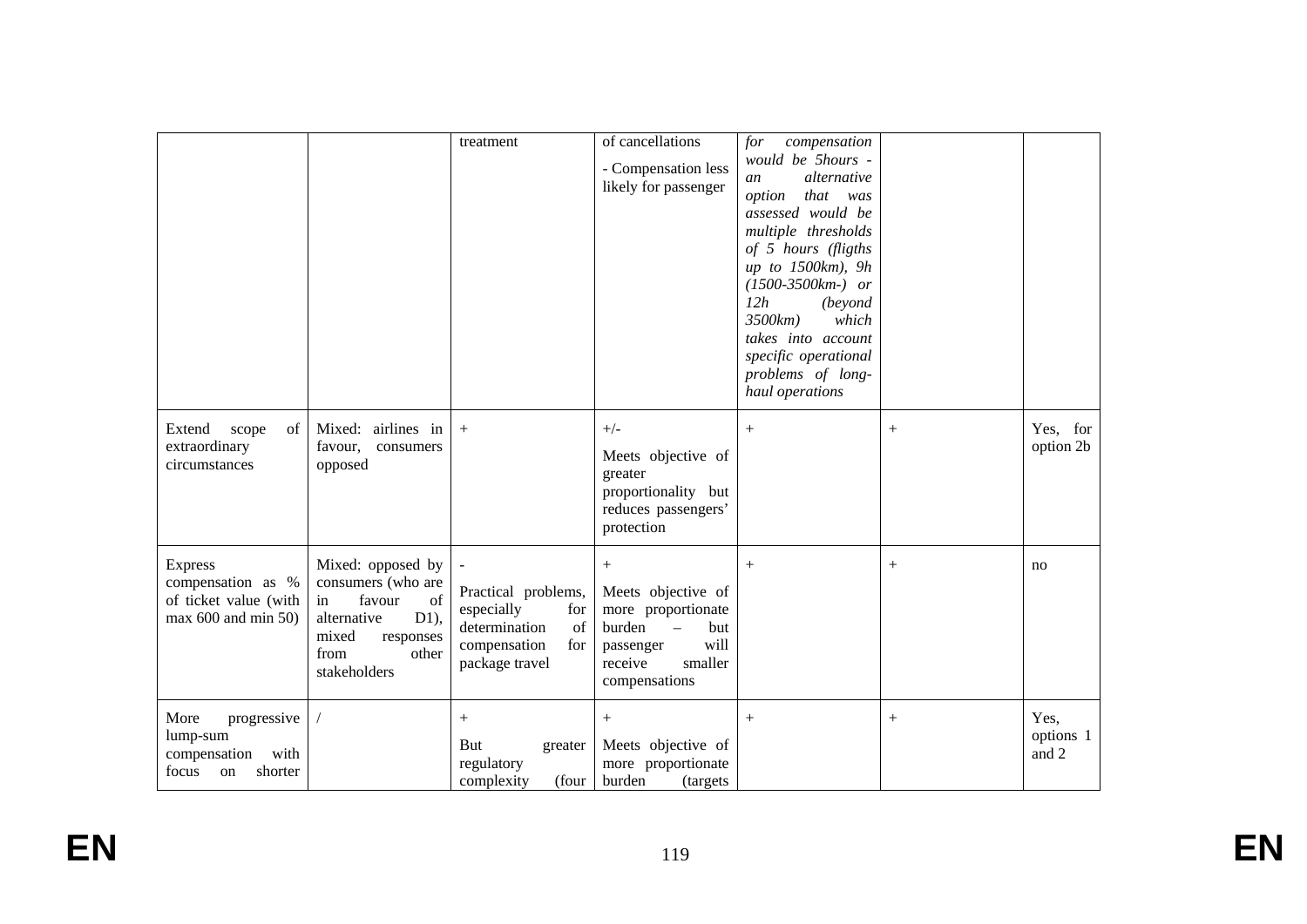| distances                                    |                                                      | of three<br>instead<br>distance classes)                                                  | better the regional<br>carriers)<br>but<br>$\overline{\phantom{0}}$<br>will<br>passenger<br>receive<br>smaller<br>compensations |  |    |
|----------------------------------------------|------------------------------------------------------|-------------------------------------------------------------------------------------------|---------------------------------------------------------------------------------------------------------------------------------|--|----|
| Link compensation<br>to the delay at arrival | Only weak support<br>stakeholder<br>across<br>groups | $\overline{\phantom{a}}$<br>Possible<br>incompatibility<br>with<br>Montreal<br>convention | Could<br>create<br>incentive<br>for<br>quicker rerouting of<br>with<br>coupled<br>realistic<br>time<br>threshold                |  | no |

6. Measures with regard to burden sharing

| Measure                                                                                                    | Stakeholder opinion                                                                         | Legal and practical<br>compatibility | Effectiveness                                                                                         | Proportionality and<br>subsidiarity                                                              | Complementarity                                                                                                                                       | Retained<br>for<br>policy<br>options |
|------------------------------------------------------------------------------------------------------------|---------------------------------------------------------------------------------------------|--------------------------------------|-------------------------------------------------------------------------------------------------------|--------------------------------------------------------------------------------------------------|-------------------------------------------------------------------------------------------------------------------------------------------------------|--------------------------------------|
| Airports to provide<br>information<br><sub>on</sub><br>passengers' rights                                  | Mixed:<br>airports<br>other<br>opposed,<br>stakeholder<br>groups<br>in favour               | $^{+}$                               | $+$<br>conflict<br>-of<br><b>Less</b><br>interest in providing<br>information;<br>economies of scale; | Limited<br>financial<br>impact for airports                                                      | $^{+}$                                                                                                                                                | Yes, all<br>options                  |
| Airports to set up<br>contingency plan in<br>with<br>cooperation<br>airlines and<br>other<br>airport users | Mixed: airports are<br>opposed, but the all<br>stakeholder<br>other<br>groups are in favour | $+$                                  | $^{+}$<br>better<br>Passengers<br>care about in cases<br>of mass disruption                           | $^{+}$<br>Limited<br>cost<br>$increase - link with$<br>proposed<br>ground<br>handling regulation | $^{+}$<br>To<br>built<br>be<br>on<br>similar measure in<br>for new<br>proposal<br>handling<br>ground<br>regulation and to be<br>linked<br>with<br>the | Yes, all<br>options                  |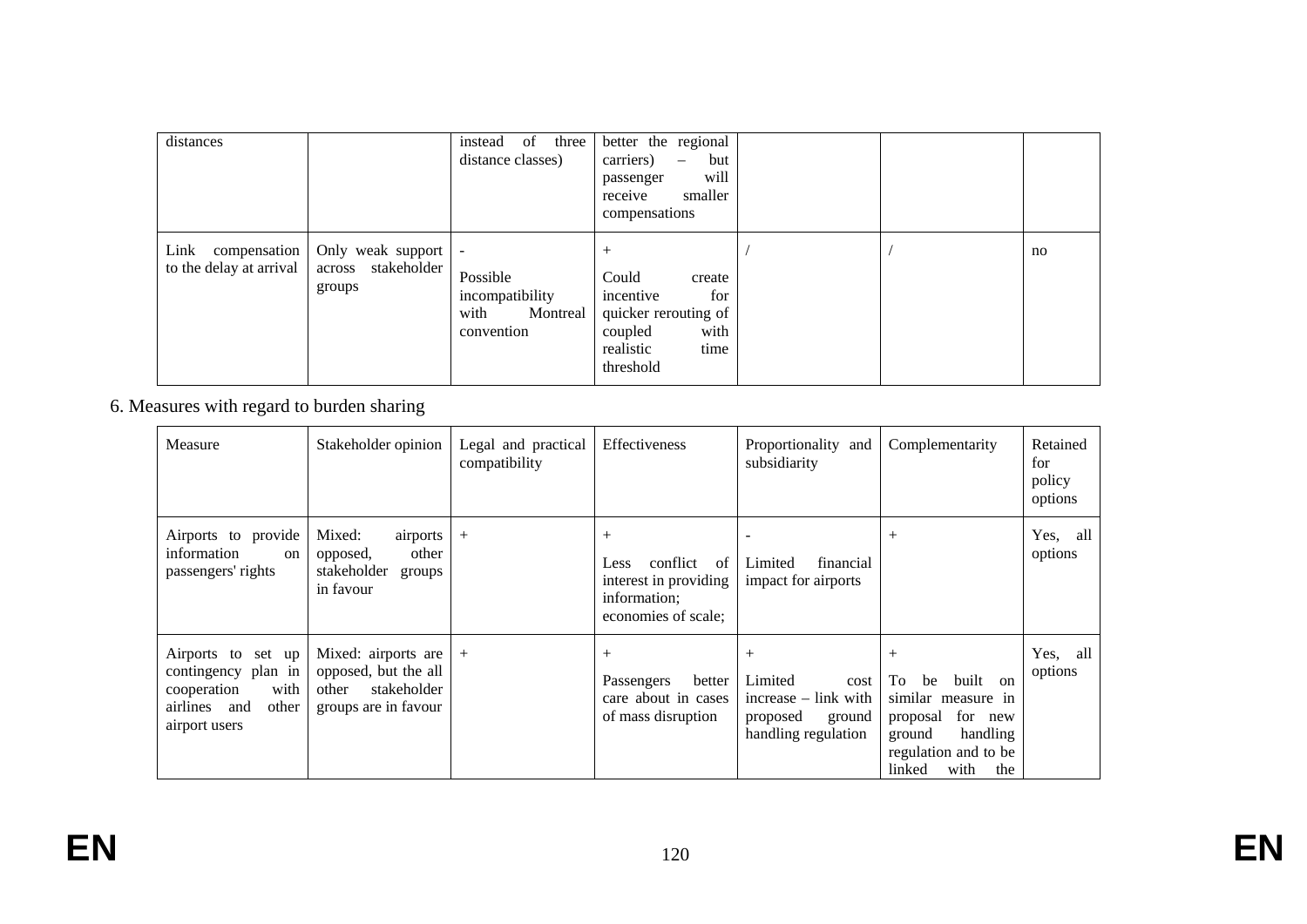|                                                            |                                                                                                                                                                               |                                                                                                                                                                                                                                                                                                            |                                           | above-mentioned<br>with<br>measure<br>regard to airlines'<br>contingency plans |                     |
|------------------------------------------------------------|-------------------------------------------------------------------------------------------------------------------------------------------------------------------------------|------------------------------------------------------------------------------------------------------------------------------------------------------------------------------------------------------------------------------------------------------------------------------------------------------------|-------------------------------------------|--------------------------------------------------------------------------------|---------------------|
| Explicit<br>right to<br>claim<br>from<br>responsible party | Mixed:<br>airports +<br>other<br>opposed,<br>stakeholder groups<br>mostly in favour<br>but a lot of practical<br>problems are raised<br>(mainly impact on<br>airport charges) | $-/+$<br>Burden on airlines<br>not expected to<br>decline over longer<br>term as costs are<br>charged back to<br>$them - potentially$<br>higher legal costs -<br>but<br>more<br>transparency in the<br>system,<br>party<br>for<br>responsible<br>disruption<br>better<br>identified<br>and<br>incentivised | $-/+$<br>Increase<br>in<br>legal<br>costs | $^{+}$                                                                         | Yes, all<br>options |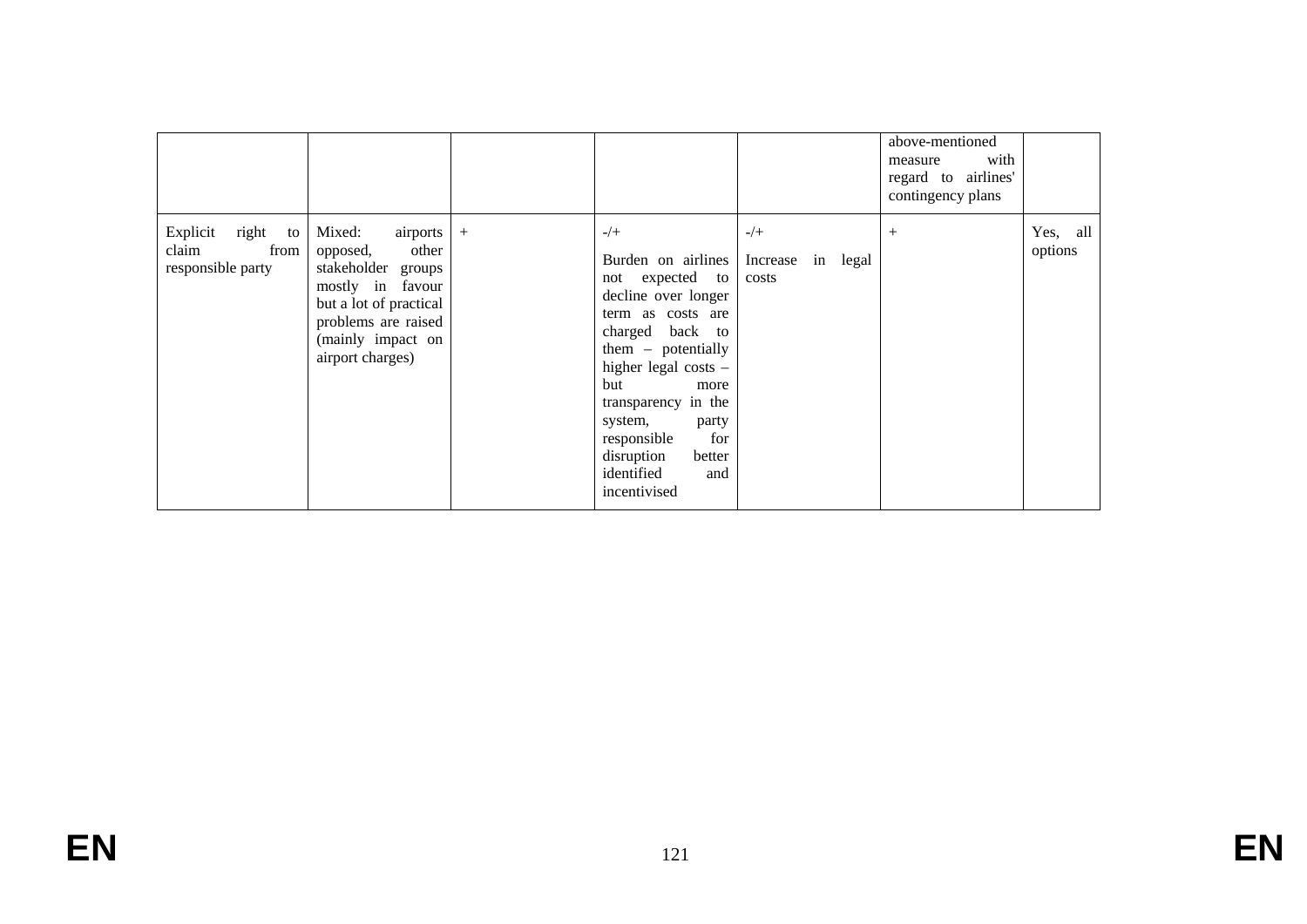| Measure                                                                                                              | Stakeholder opinion                                                                                                                        | Legal and practical<br>compatibility | Effectiveness                                                                                                                                                                                                                                                                                                                                                                                          | Proportionality and<br>subsidiarity                                                                                                   | Retained<br>for<br>policy<br>options |    |
|----------------------------------------------------------------------------------------------------------------------|--------------------------------------------------------------------------------------------------------------------------------------------|--------------------------------------|--------------------------------------------------------------------------------------------------------------------------------------------------------------------------------------------------------------------------------------------------------------------------------------------------------------------------------------------------------------------------------------------------------|---------------------------------------------------------------------------------------------------------------------------------------|--------------------------------------|----|
| Publish<br>airline-<br>specific statistics on<br>delays, cancellations,<br>denied<br>boarding,<br>mishandled baggage | Mixed                                                                                                                                      | $^{+}$                               | No impact expected<br>on compliance with<br>air passenger rights;<br>although passenger<br>make<br>may<br>an<br>informed choice of<br>carrier, the impact<br>would<br>be<br>very<br>limited<br>this<br><b>as</b><br>choice<br>remains<br>restricted (only one<br>carrier<br>on<br>many<br>limited<br>routes.<br><sub>or</sub><br>choice of carriers<br>depending<br>on<br>preferred<br>travel<br>time) | $^{+}$<br>Limited<br>cost<br>to<br>industry<br>and<br>authorities as most<br>already<br>data are<br>being collected by<br>Eurocontrol | $^{+}$                               | no |
| Provision of a key<br>facts document                                                                                 | Mixed:<br>broad<br>from<br>support<br>and<br>consumers<br>air<br>governments,<br>carriers and<br>travel<br>agents/tour<br>operators<br>are | $+$                                  | Issue not related to<br>scope of<br>travel<br>disruptions                                                                                                                                                                                                                                                                                                                                              | $^{+}$                                                                                                                                | $^{+}$                               | no |

7. Other (non-retained) measures , mainly because outside the scope of the impact assessment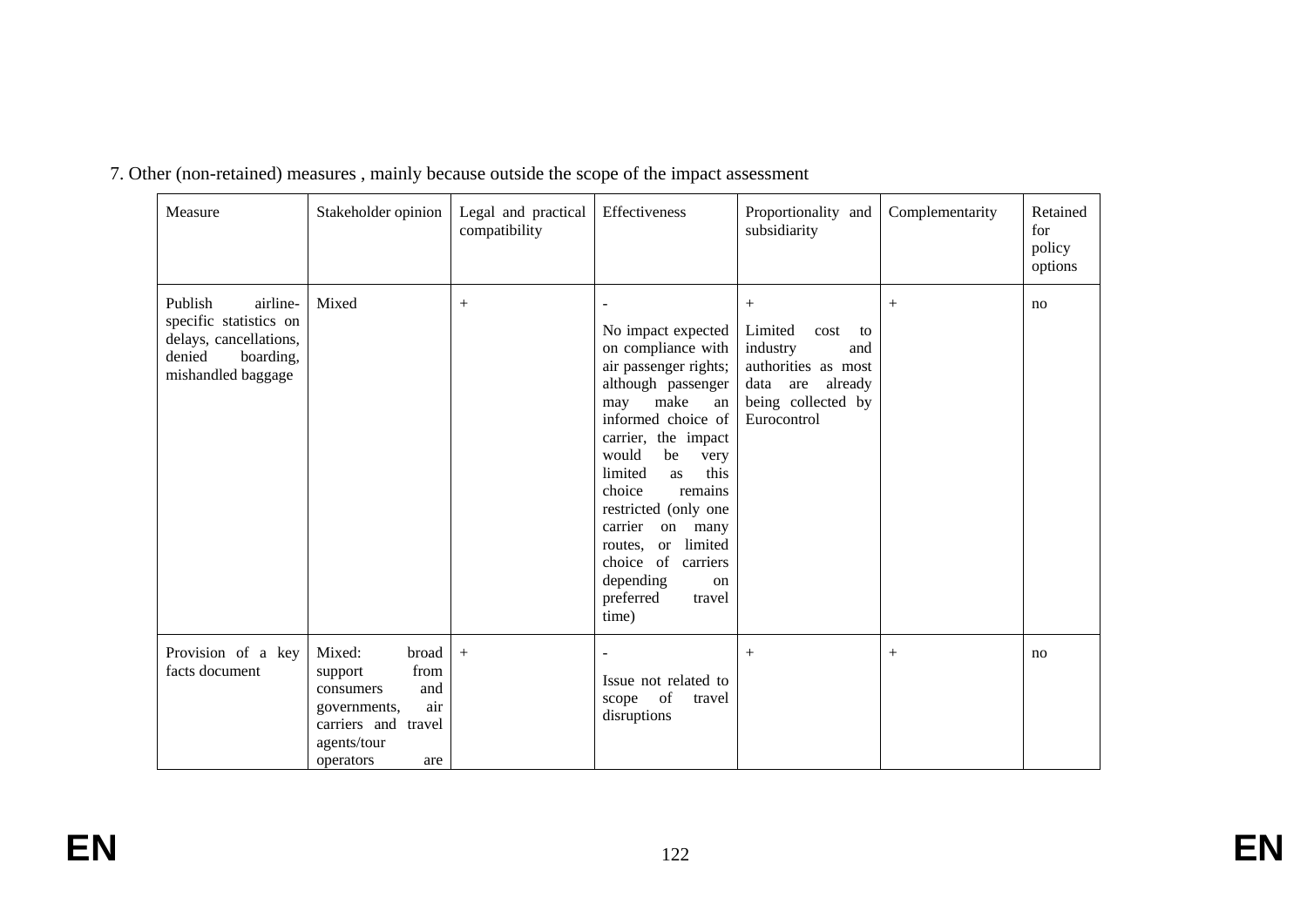|                                                                                 | opposed                                                                                                                                                                                                                                                                    |                                                                 |                                                            |                                                                                                                        |        |    |
|---------------------------------------------------------------------------------|----------------------------------------------------------------------------------------------------------------------------------------------------------------------------------------------------------------------------------------------------------------------------|-----------------------------------------------------------------|------------------------------------------------------------|------------------------------------------------------------------------------------------------------------------------|--------|----|
| minimum<br>Define<br>baggage allowances                                         | Mixed; air carriers<br>and<br>most<br>travel<br>agents/tour<br>operators opposed,<br>from<br>support<br>airports and travel<br>retailers,<br>mixed<br>from<br>responses<br>stakeholder<br>other<br>groups                                                                  | Practical difficulties                                          | $\Omega$<br>Issue not related to<br>travel disruptions     | unclear                                                                                                                | $^{+}$ | no |
| minimum<br>Define<br>airline<br>standard<br>product                             | Mixed; air carriers<br>and<br>most<br>travel<br>agents/tour<br>operators opposed,<br>from<br>support<br>airports and travel<br>retailers,<br>mixed<br>from<br>responses<br>other<br>stakeholder<br>also<br>groups;<br>different views as<br>of<br>content<br>to<br>service | Practical difficulties                                          | $\mathbf{0}$<br>Issue not related to<br>travel disruptions | unclear                                                                                                                | $+$    | no |
| Airlines<br>to<br>give<br>financial<br>assistance<br>when<br>baggage<br>delayed | Mixed: air carriers<br>and<br>travel<br>agents/tour<br>operators opposed,<br>consumers<br>in<br>other<br>favour,<br>stakeholders mixed                                                                                                                                     | Risk<br>of<br>incompatibility<br>with<br>Montreal<br>Convention | $+$                                                        | Very costly, even if<br>limited to overnight<br>delays,<br>would<br>increase total cost<br>of Regulation 261<br>by 10% | $+$    | no |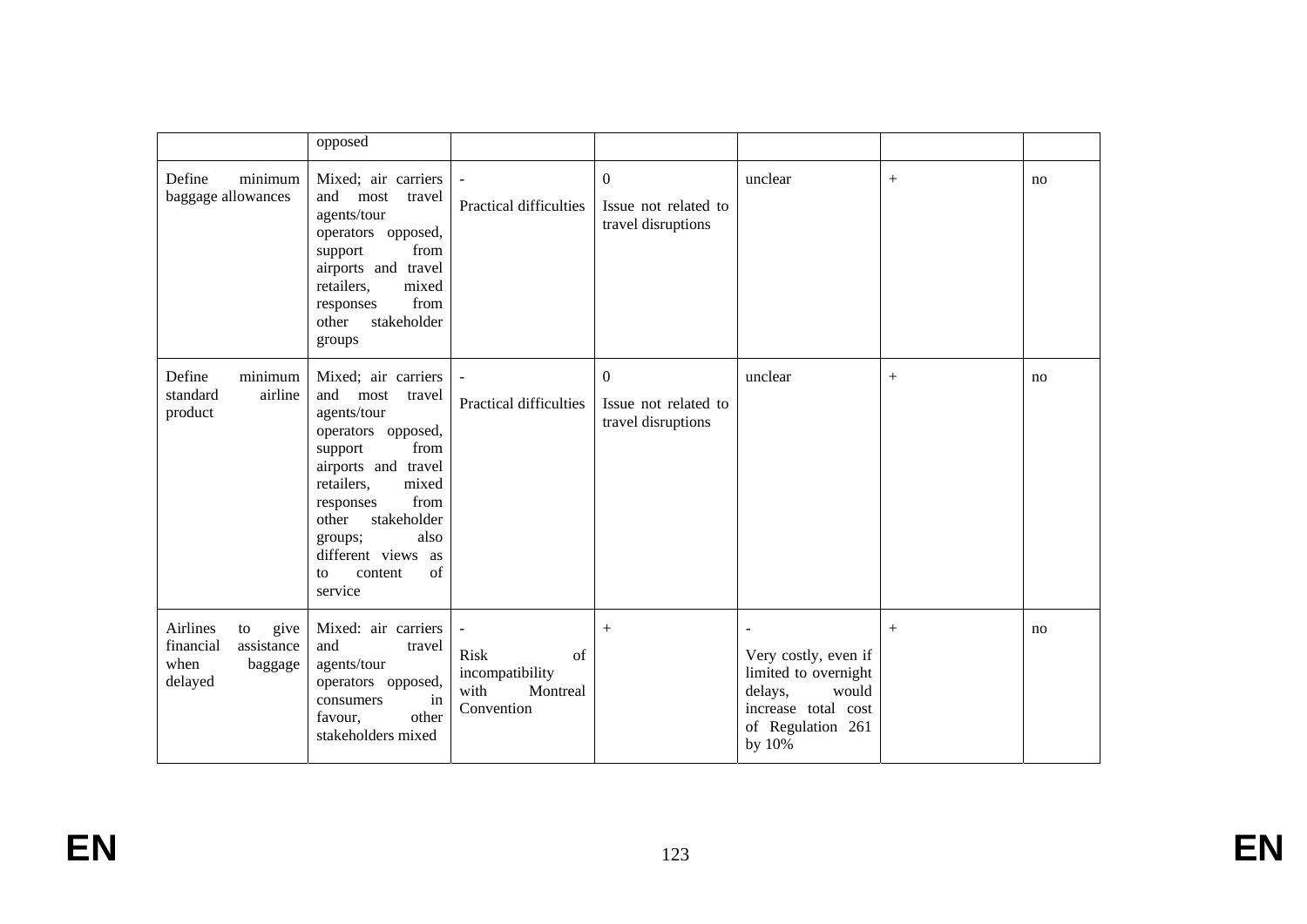| Prove<br>of<br>content<br>baggage                                                     | Mixed<br>responses,<br>but<br>most<br>stakeholders<br>towards<br>pointed<br>practical problems | $+$                                                                                                                                                         | $\Omega$<br>Practical<br>problems<br>X-rays,<br>(e.g.<br>weight)                                                                                                | $\overline{\phantom{a}}$<br>Some measures too<br>costly (e.g.X-rays)                                                                                                           | $^{+}$ | No |
|---------------------------------------------------------------------------------------|------------------------------------------------------------------------------------------------|-------------------------------------------------------------------------------------------------------------------------------------------------------------|-----------------------------------------------------------------------------------------------------------------------------------------------------------------|--------------------------------------------------------------------------------------------------------------------------------------------------------------------------------|--------|----|
| Airlines required to<br>delayed<br>transport<br>baggage<br>final<br>to<br>destination | Mixed: air carriers<br>other<br>opposed,<br>stakeholders mostly<br>in favour or neutral        | conflict<br>Potential<br>with<br>Montreal<br>Convention                                                                                                     | $\mathbf{0}$<br>Limited<br>impact,<br>done by<br>already<br>most airlines (they<br>are liable for cost<br>anyhow)                                               | $+$                                                                                                                                                                            | $^{+}$ | no |
| Airlines required to<br>refund baggage fees<br>when baggage lost                      | Mixed: air carriers<br>opposed,<br>other<br>stakeholders mostly<br>in favour or neutral        | conflict<br>Potential<br>Montreal<br>with<br>Convention                                                                                                     | $+$ /0<br>No impact for air<br>carriers that do not<br>charge<br>luggage<br>separately                                                                          | $^{+}$                                                                                                                                                                         | $^{+}$ | no |
| NEBs to check on<br>compliance<br>with<br>consumer law                                | Requested<br>by<br>consumer<br>organisations                                                   | $+/-$<br><b>Measures</b><br>for<br>compliance already<br>inserted in relevant<br>law,<br>consumer<br>could be addressed<br>interpretative<br>by<br>guidance | Outside of scope of<br>Regulation<br>261/2004, does not<br>relate<br>to<br>travel<br>disruptions<br>nor to<br>the<br>policy<br>objectives of this<br>assessment | Additional cost for<br>NEBs $(40.9 \text{ million})$<br><b>NPV</b><br>without<br>complaint handling<br>and $\epsilon$ 278 million<br><b>NPV</b><br>with<br>complaint handling) | $^{+}$ | no |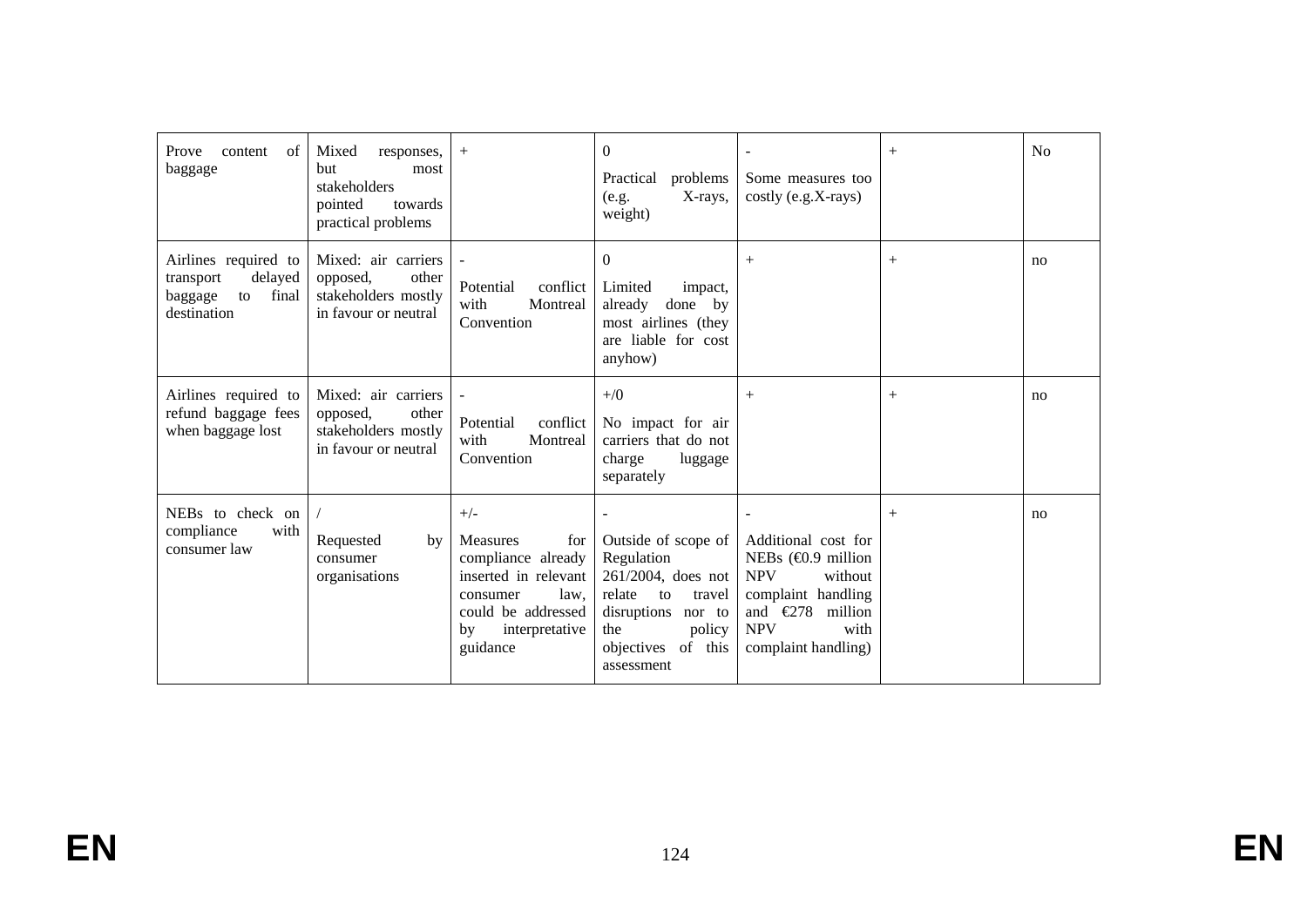# **ANNEX 11: Preliminary screening of policy measures – detailed analysis of some measures**

### *1. Rejected measures enjoying stakeholder support*

#### Express compensation as % of ticket value

The measure would allow adjusting compensation levels in relation to the revenues of the air carriers, thereby contributing to policy objective 2.2.

Many airlines and their representative associations supported such a measure although some legacy carriers do not support this, partly because there could be an increase in compensation payable to holders of premium class and flexible economy tickets. Consumer representatives and some NEBs argued that relating compensation to ticket price was not appropriate as the amount of inconvenience passengers suffer is not related to the amount they paid for the ticket.

However, the measure could not be retained due to practical and potential legal obstacles to its implementation:

- Practical obstacles: the calculation of the flight price to which the compensation relates - could become complex in the context of multiple-leg tickets where part of the legs are affected by a delay or cancellation. More importantly, this measure would create difficulties with respect to flights sold as part of a package: in these cases it is not clear what the ticket price is, because there is a single price covering flights, accommodation and possibly other services. This could lead to disputes between consumers and tour operators/airlines.
- Legal issues: the consistency of such a measure with the Montreal Convention cannot be taken for granted. If the Court reconciles the Sturgeon judgement and the Convention in relation to compensation for delay, for example considering the compensation to be 'standardised assistance' in line with the recent opinion of the Advocate General<sup>66</sup>, it would not be inconceivable that the Court would also consider compensation related to ticket price as being standardised, and therefore not inconsistent with the Convention. This view is supported by paragraph 46 of the IATA judgment which states that the measures in Article 6, including reimbursement of the ticket price (the amount of which can vary from passenger to passenger), are standardised assistance. However, it should also be noted that in paragraph 55 the Advocate General referred to the fact that compensation was 'flat-rate' contributed to the conclusion that this compensation was 'standardised assistance', and therefore it cannot be excluded that the Court could find compensation based on the ticket price to be inconsistent with the Convention even if flat-rate compensation was not.

To avoid the cited practical problems or to avoid possible legal uncertainty with regard to this measure, it has not been retained for inclusion in the assessed policy options.

Link compensation to delay at arrival

<sup>1</sup> 

 $^{66}$  Joined Cases C-581/10 and C-629/10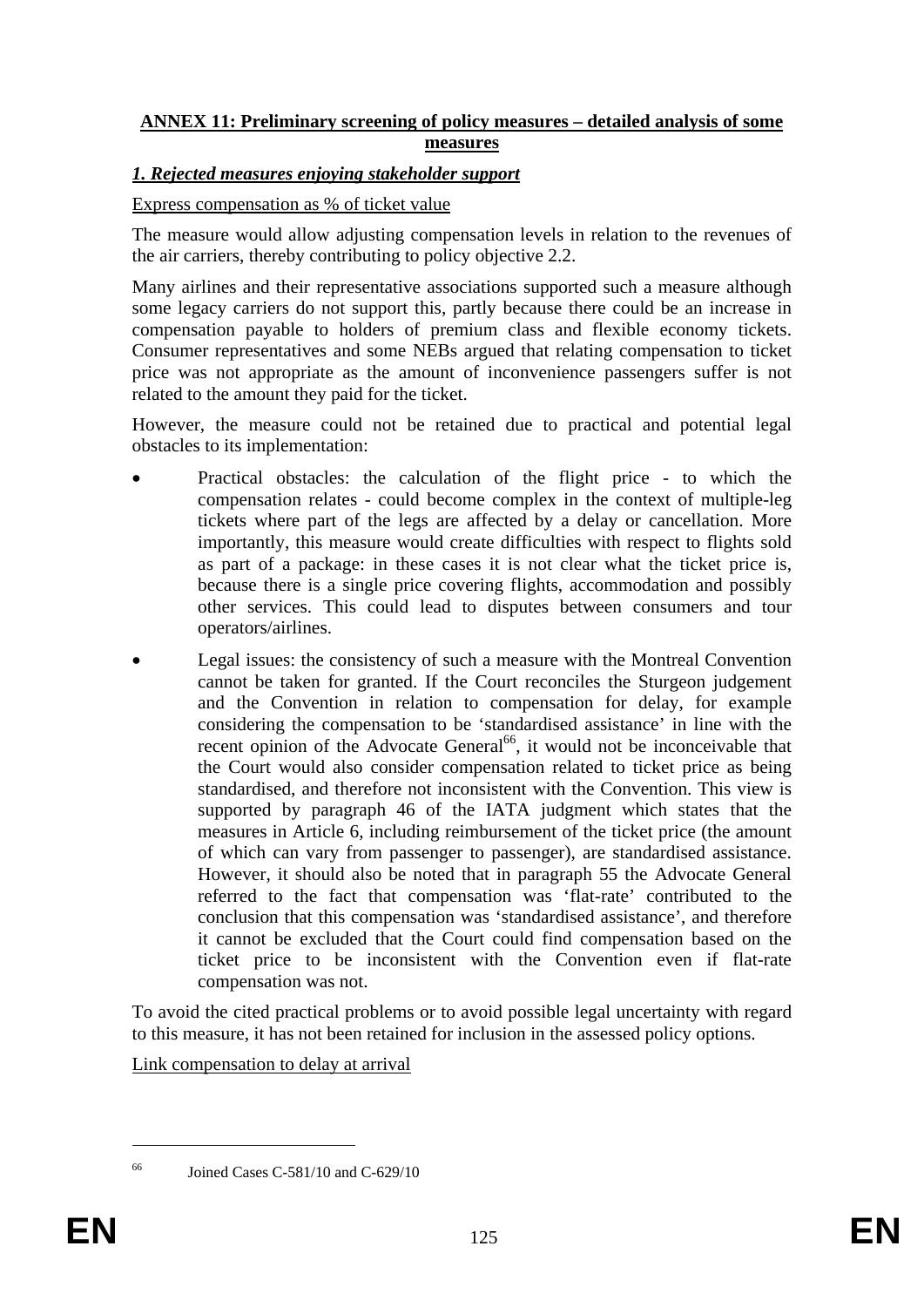As an alternative to either fixed-rate compensation or compensation based on the value of the ticket, compensation could be based on the length of the delay. For cancellations or denied boarding this would, in line with Article 5(1)(c) and Article 7(2), be based on the amount of delay in arrival at the destination, based on when the passenger is first offered rerouting.

However, there are practical and legal issues with this measure:

- Practical problems: it may be very difficult to determine when a passenger was offered rerouting, and this may also depend in part on actions taken by the passenger. Many airlines will email or send SMS messages to passengers whose flights are cancelled and invite them to go to the website to rebook, rather than come to the airport. The passenger may not do so immediately and therefore may lose the opportunity to be rerouted at the first opportunity. Furthermore, the actual time of rerouting is not a helpful alternative to the time when the passenger was first offered rerouting, because passengers do not always prefer to be rerouted on the first flight. For example, if a passenger is required to stay overnight as a result of a cancellation, and the first available flight departs at 6am, the passenger might prefer to wait for a flight later in the day.
- Legal issues: there is a risk of inconsistency with the Montreal Convention, as this specifies airlines' liability for damage caused by delay. Even if the court were to consider fixed-rate compensation to be in line with the Montreal Convention as 'standardised assistance' or something similar, there could be an argument that per-hour compensation conflicts, as it is less standardised and a closer proxy to the actual damage that the passenger has suffered.

To avoid the cited practical problems or to avoid possible legal uncertainty with regard to this measure, it has not been retained for inclusion in the assessed policy options.

# Extend the scope of the Regulation to non-EU carriers

# *Extend the scope of the Regulation to all flights to the EU operated by non-EU carriers*

At present the Regulation applies to flights operated by EU carriers to the EU, except where passengers are offered compensation or assistance in the third country. There are two reasons why an extension was considered to flights into the EU operated by non-EU carriers:

- better protection of the concerned passengers

- further limit possible impact on passenger rights on competition between EU and non-EU air carriers

However, the option was discarded because of legal risks associated with this measure: the application of the Regulation to flights to the EU could be argued to be extraterritorial. In the public consultation some airlines argued that the CJEU's decision about the Emissions Trading Scheme (ETS) in the case *Air Transport Association of America and Others v Secretary of State for Energy and Climate Change* (C336/10) provided a precedent that this would not be extra-territorial; however, in that judgment, the Court held that it is the act of arriving at or departing from airports located within the EU, which is conduct occurring within EU territory, that triggers the ETS scheme and it is irrelevant that part of the flight itself is carried out outside the EU. An event of denied boarding, cancellation and most delays in relation to flights to the EU by non-EU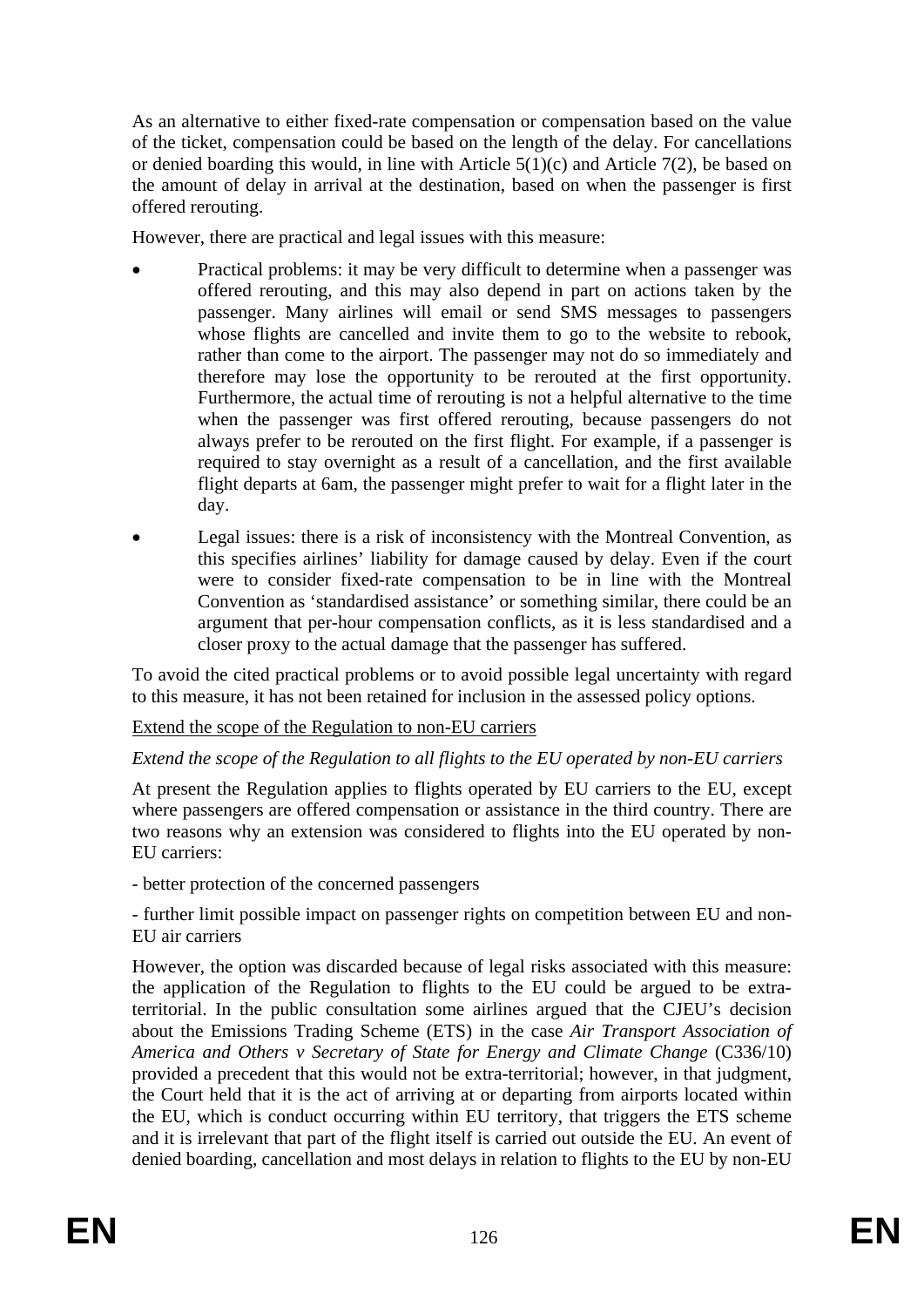air carriers would occur whilst the passengers and aircraft were in a third country and therefore there is a real risk that the argument that the triggering event occurred within the EU would not be accepted by the Court. An alternative was then considered:

#### *Extend the scope of the Regulation to non-EU carriers where the marketing carrier is an EU carrier*

This measure meets a number of practical obstacles with regard to care and assistance because the marketing carrier is not in a position to provide any as he is most likely not present in case of travel disruptions. It might be easier to implement with regard to financial compensation, but the measure would not help to balance the level-playing field, rather to the contrary as EU carriers would be liable for disruptions with flights operated by non-EU carriers.

Also for passengers, this measure is of limited use. The consultant estimated that 10 to 20% of passengers on non-EU airline flights to the EU would benefit from this change.

Given these limitations, the measure was not included in the assessed policy options.

# *2. Further explanations on some of the retained measures*

Clarify that rescheduling to be treated as delay in certain circumstances

The Regulation is not clear at present what rights and obligations apply with respect to schedule changes, which would generally be notified in advance to passengers. Some NEBs considered that some advance schedule changes were in effect cancellations or long delays which were disguised as something else in order to avoid paying compensation. NEBs also considered that the lack of clear regulation of this issue was a barrier to effective enforcement and to passengers obtaining appropriate redress.

It may also be considered that airlines are already obliged to offer passengers alternatives or a refund in the case of significant schedule changes, as a refusal to do so would conflict with Directive 93/13/EEC on unfair contract terms. The UK Office of Fair Trading (OFT) took action on this basis in 2000 and 2003, requiring airlines to offer a refund in the event of significant schedule changes<sup>67</sup>. However, as with other rights based on this Directive, this is a matter of interpretation.

The present measure consists in clarifying passengers' rights in these circumstances. It basically consists in specifying that there is a right to refund when the schedule is changed by more than 5 hours (similar to delay); and a right to financial compensation where the schedule change is of more than 3 (options 2b and 3) or 5 hours (options 1 and 2a).

It is not possible to quantify the impact on passengers or the economic cost arising from this, as the existing legal provisions are not clear (so it is not clear what the baseline position would be), and also because no data on the proportion of flights with significant advance schedule changes is available.

# NEBs to publish airline-specific information with regard to sanctions

Under this option, the NEBs (and the Commission) would render public the sanctions against airlines for non-compliance with Regulation 261/2004. This option also allows the passenger to make an informed choice of airline when booking a flight. Information on sanctions gives a view on the compliance of airlines with regulation 261/2004. The

1

<sup>67</sup> OFT (2000): Unfair contract terms case report bulletin 12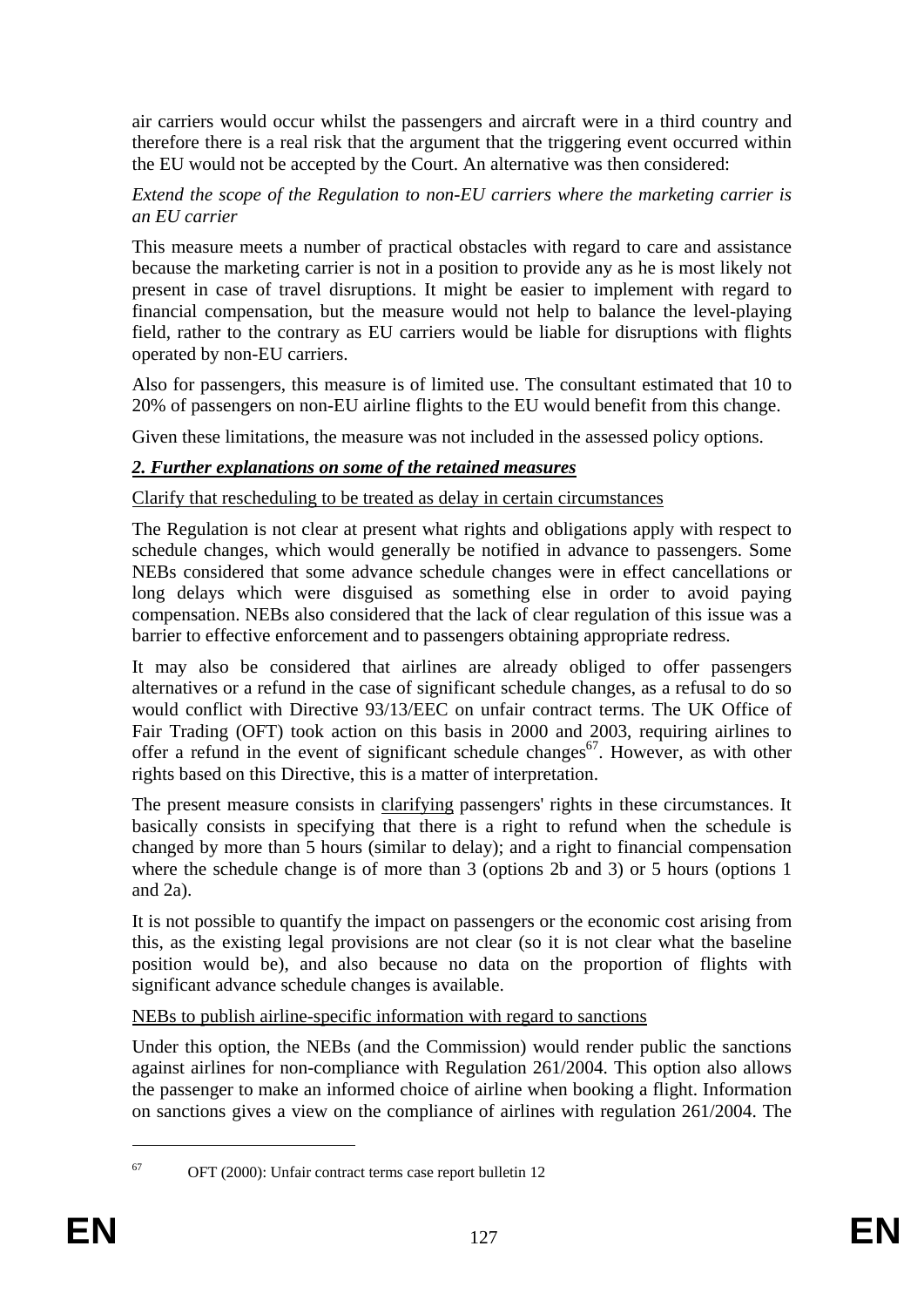publication of sanctions would act as a deterrent for airlines to neglect passengers' rights.

Although also required by consumer associations, the publication of statistics on complaints would be less useful as such data would not necessarily properly reflect the level of compliance of airlines: airlines said that they would appear to have far more complaints if they operated in States where it was easier to complain to the NEB, or where commercial claims organisations were active and forwarded complaints to the NEB. Data on complaints also seem to indicate that the residents of some Member States are more inclined to complain than others, which would reflect badly on the airlines active in those States, even if this was not objectively founded. In this sense, the publication of sanctions appears to be less sensitive to such different "complaint traditions" as they result from the enforcement action of the NEBs and are not necessarily related to the number of complaints.

#### Care/assistance and compensation in case of missed connecting flights (incl. consideration of delay at departure vs delay at arrival)

# *Current situation*

Whenever the flight or the connecting flight that was meant to take place from the airport of departure or of connection incurs a long delay or is cancelled, then the Regulation applies: in particular the right to assistance, to care (while waiting for the delayed flight or the rerouting) and to compensation (where certain time limits for rerouting are not respected and where extraordinary circumstances do not apply).

However, under the present Regulation 261/2004, where a passenger misses an onward connecting flight, the text of the Regulation does not explicitly state his rights but they have been interpreted by the CJEU and explained by the Commission:

- Cancellation of the incoming flight: if a passenger misses a connecting flight because the incoming flight was cancelled, he clearly has a right to assistance and care while waiting for the rerouting to the final destination and – except in extraordinary circumstances – he may claim compensation.
- Delay of the incoming flight: based on the wording of the Regulation, and the interpretation made by the CJEU and the Commission in COM of April 2011. If the passenger suffers a delay at the connecting airport that is longer than the time threshold for care and assistance (2, 3 or 4 hours depending on flight distance), then the passenger has a right to care and assistance at the connecting airport. He may also claim compensation if the delay at the final destination exceeds 3 hours (except exceptional circumstances).

In the Commission's view, the protection of Article 6 (rights at the departure) is not related to the right to compensation (rights at final destination). Therefore, in the calculations of the baseline scenario, the right to compensation in case of a short delay leading to a delay over 3 hours at the final destination due to a missed connection has been included.

In other words, the Regulation in its current wording seems to implement protection measures only for the inconvenience suffered by passengers resulting from an incident that affects the flight that they were going to take. The interpretations made by the Court and the Commission in order to take account of primary law (in particular the principle of equal treatment), have clarified that these rights also apply to the inconvenience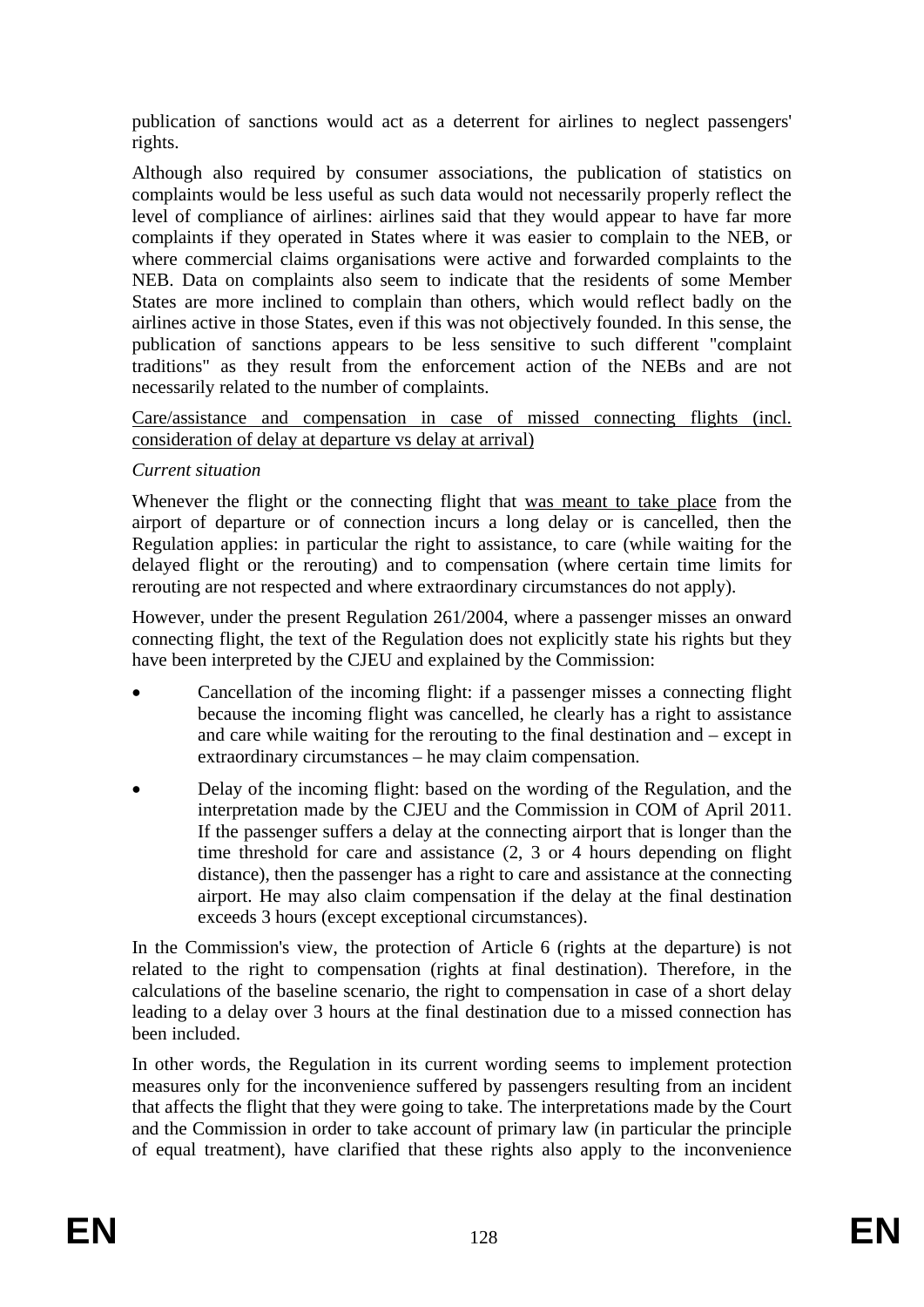suffered by passengers resulting from an incident that affected a previous flight, for such inconvenience is similar to all stranded passengers whether the delay or the cancellation concern the first, the previous, or the following flight. The right to compensation for delay, by taking into account the arrival at the final destination, covers all passengers similarly (whether travelling on a direct flight or with successive flights).

# *Clarification*

Notwithstanding the interpretation of the ECJ, it is obvious that the present text of the Regulation could be clarified and simplified to allow a more effective application.

Such simplification needs to take into account the link between passenger rights for connecting flights and the definitions for "delay" and for "flight". Clarifying and redefining these definitions could significantly help to simplify the regulation and clarify the existing situation in relation to connecting flights.

# *Definition of delay*

The Sturgeon judgement refers to a right to compensation based on delay at the time of *arrival* at the final destination. This could be different from the delay on *departure*, for a number of reasons:

- particularly for long haul flights, the duration of the journey can be impacted by factors such as wind direction which are outside the control of the carrier, and therefore a flight could be delayed by more than 3 hours on arrival even if the delay on departure was 1-2 hours; and
- a small delay, for whatever reason, may nonetheless lead to a missed connection and therefore a significant delay on arrival at the passenger's final destination.

There are arguments in favour of using the time at *departure* instead of the time at *arrival,* mainly because it simplifies many issues*.* Calculation of delay based on the time of arrival raises practical difficulties:

- it raises difficult issues of territorial application and of allocation of responsibility between airlines in cases of connecting flights. For example, if a passenger takes a flight on an EU airline from London to Chicago and misses a connection onto a US airline, either due to a small delay to the first flight or even due to delays at the airport on arrival, it is not clear which airline is responsible or whether the event is within the scope of the Regulation at all.
- a requirement based on time of arrival would be harder to enforce: in cases of dispute, it may be difficult for the NEB to check the actual time a passenger arrived at their destination, particularly where the passenger has had to be rerouted on a connecting flight, as this will usually be in another Member State or a third country.

However, the Sturgeon judgement has clearly made the link between the right to compensation for long delays and the right to compensation for cancellations. Indeed, it refers to article 5.c(iii) where compensation for a cancellation is not due if the passenger is rerouted, allowing him to depart no more than one hour before the scheduled time of departure and to reach the final destination less than two hours after the scheduled time of arrival, thus resulting in a loss of time of no more than 3 hours in total. It would be inconsistent with the principle of equal treatment underlying the Sturgeon judgement, if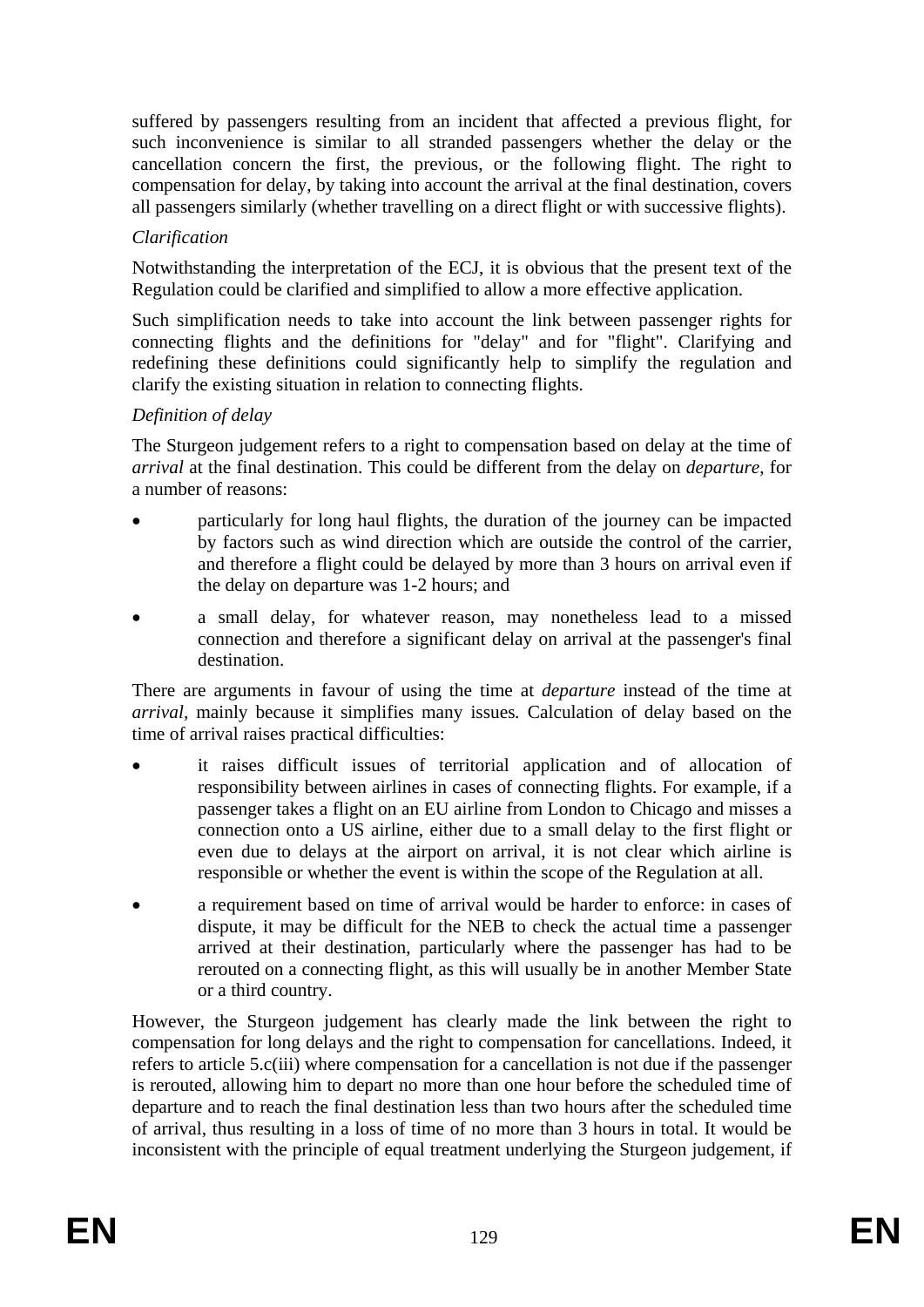the delay at departure would be taken as a reference for long delays and delay at arrival for cancellations. But using the reference to delay at departure could entice the airline to quickly reroute the passenger with an (alternative) indirect flight, even if this indirect flight causes the passenger additional delays (e.g. long detour).

Determining the entitlement to compensation from the time of *arrival at the final destination* – in both instances, i.e. long delay or cancellation - would (particularly for connecting flights) benefit passengers by providing airlines with an **incentive** to reroute them to reach their destination sooner. And a reference to the time of *arrival* at the final destination, after all connecting flights, would better relate to the inconvenience (in terms of loss of time) that the passenger actually suffers.

# *Definition of flight*

The rights arising on connecting points are also linked to the definition given to the concept of "flight".

A "flight" is not clearly defined in the Regulation, raising on occasions the question whether a journey with connecting segments is to be considered as a single flight from the origin to the final destination or as a combination of several flights (see ECJ case C-173/07 Emirates).

It appears to be consistent with the existing rights in the regulation to define a flight as an "air transport operation between two airports". Indeed, such definition would be consistent with references to "flight" in other parts of the regulation, such as in article 2h (definition of the "final destination" which refers to the "destination of the last flight") or the articles 4, 5 and 6 triggering rights for assistance in case of denied boarding, long delays or cancellations (in order for the passenger to enjoy a right to assistance in case of a long delay of the connecting flight at a connecting airport, every segment of his journey should be considered as a flight).

Moreover, such definition would be consistent with definitions of "flight" in other EU aviation law (e.g. the air services Regulation 1008/2008, see article 2.5).

# *Connecting flights – conclusion*

In summary, to clarify the rights arising in case of missed connecting flights, the following clarifications/modifications to the regulation are included in the retained policy options. They do not fundamentally change the rights of passengers, but they reestablish legal certainty by clarifying and simplifying the text:

- a flight is defined as an "air transport operation between two airports; intermediate stops for technical or operational purposes only shall not be taken into consideration";
- a connecting flight is defined as "a flight which, according to the contract of carriage, is intended to enable the passenger to arrive at the destination of the flight in time to be able to depart on another flight, or, where appropriate in the context, that other flight."
- the right to assistance is determined on the basis of the delay over the scheduled time of the onward connecting flight
- the right to compensation is determined on the basis of the delay *at arrival at the final destination*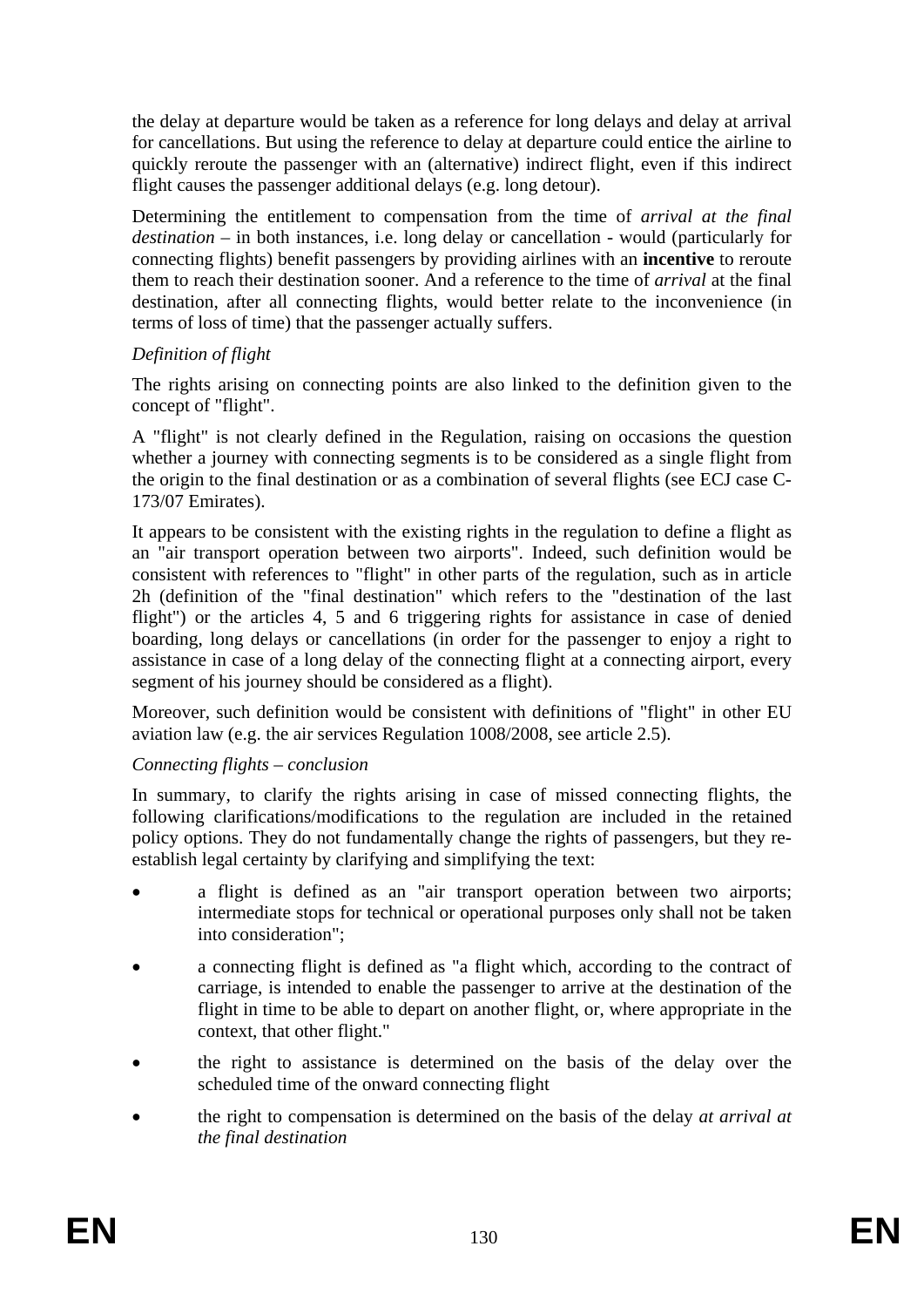- the rights arising because of a missed connecting flight are explicitly specified in the regulation:
	- the carrier operating the onward connecting flight will offer assistance and rerouting (in so far that carrier is an EU carrier and/or the departing airport of the onward flight is situated in the EU)
	- the passenger can claim compensation from the carrier which failed to operate the flight to the connecting airport in a timely manner, if the rerouting causes a delay at arrival at the final destination of at least x hours (in so far that the operating carrier of the flight to the connecting airport is an EU carrier and/or the departing airport of this flight is situated in the EU)

# Obligation on travel agents to provide passenger contact details to the air carrier

This measure is to be seen in conjunction with the measure to improve the provision of information on the flight disruption to passengers. Several stakeholder groups indicated that during disruptions, early information of the passenger on the cancellation or long delay of his flight is essential to prevent that the passengers travels to the airport in the first place. For doing so, the airline would need the passengers' contact details, which is often not the case when the flight was booked via a travel agent, and some travel agents cannot be reached outside the office hours.

A measure was considered that consisted in a requirement for travel agents to have to provide passenger contact details to airlines, so that:

- the airline can notify the passenger in advance if the flight is cancelled or rescheduled; and
- potentially, the airline can use electronic means to provide information or assistance in the event of disruption.

This measure is strongly opposed by travel agents, primarily because they are concerned that airlines would use the passenger contact details for commercial purposes, and therefore undermine their market position. However, it appears that IATA travel agents are already required to provide this information; IATA Resolution 830d on Reservations Procedures for Automated Accredited Agents requires the travel agent to provide passengers' contact details to airlines. However, many travel agents seem to enter their own contact details rather than those of the passenger.

If the Regulation was revised to require travel agents to pass this information to airlines, this concern could be partly addressed if the Regulation also prohibited the airlines from using the information for other commercial purposes. It should only be used for contacting the passenger in the event of disruption. However, some travel agent representatives were not confident that airlines would comply with such a restriction, and considered that it would be difficult to enforce, partly due to the difficulty of monitoring use of information within the systems concerned.

Travel agent representatives have suggested that as an alternative the travel agent could be responsible for contacting the passenger to inform them about disruption. Many already do this in any case, in the event of advance schedule changes or planned cancellations. However, it is not clear this would be sufficient to allow passengers to be contacted in the event of last-minute disruption, or to allow use of SMS or in the future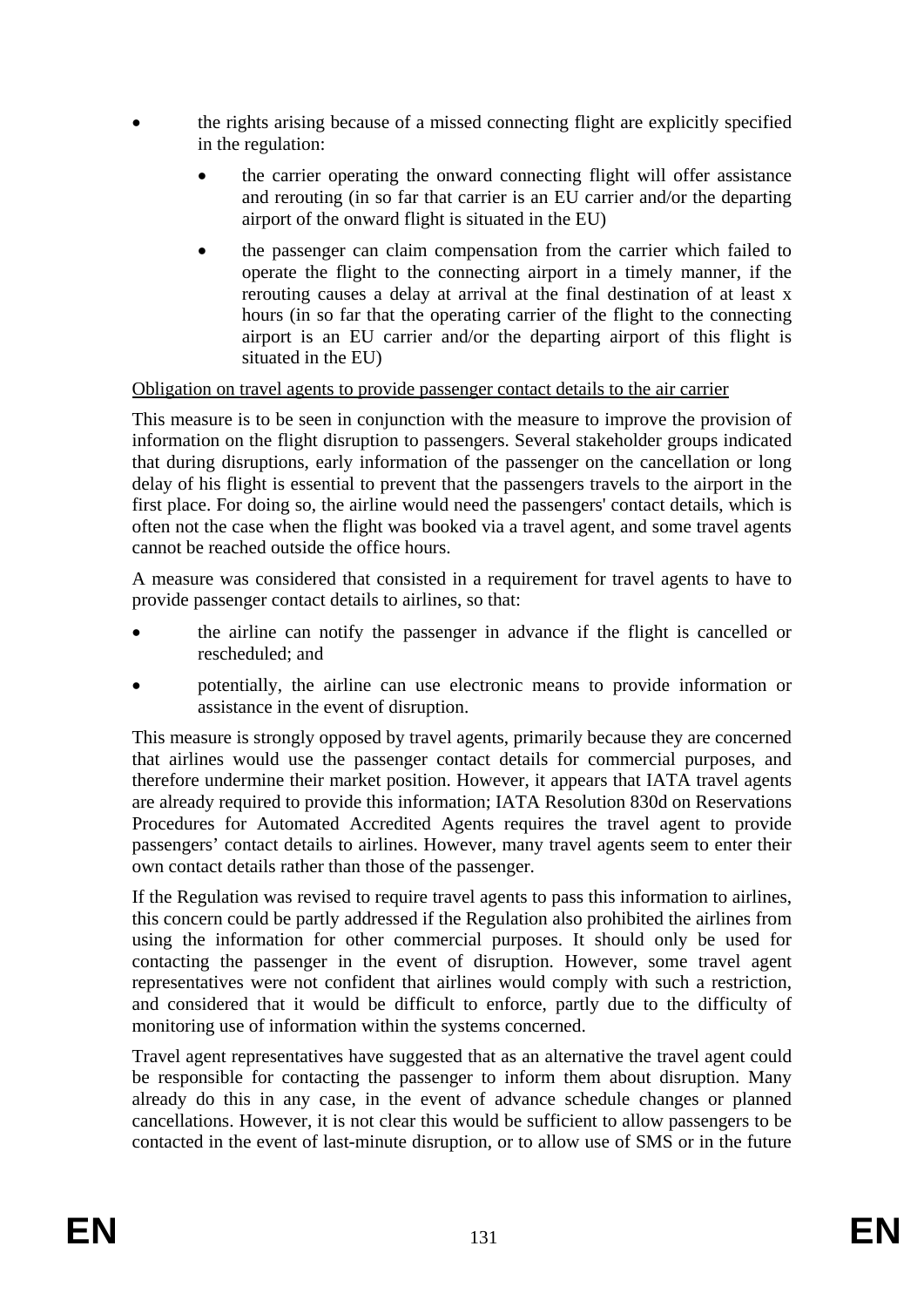smartphones for airlines to provide information and vouchers for assistance to passengers in the event of disruption.

It should be noted that any such a measure would have to comply with Directive 95/46/EC on data protection. As contact details would be considered personal data, the travel agent would need to seek the passenger's consent to pass the details to the airline. This consent would have to be specific: it would not be sufficient for travel agents' Terms and Conditions to state that the data would be passed on, although a 'tick box' on the booking page of the website should be sufficient.

If the data was to be transferred to carriers based in non-EEA States, this would raise issues with respect to those based in States that do not have equivalent levels of data protection. In these cases the passenger would have to provide enhanced consent. This would mean that the travel agent would have to inform the passenger of the specific State that the data was to be transferred to, and obtain specific agreement to transfer the data to that State. This issue could be avoided by restricting the requirement on data transfer to EEA airlines. This might still enable most of the benefits to be generated, as airlines operating non-EU services would usually have more extensive staffing at each airport to inform and assist passengers in cases of disruption.

### *Cost*

This measure would require a one-off change to be made to the GDS, to give the airline access to personal data subject a consent field, which would need to be added. On the basis of information provided by one of the GDS, this cost would be  $\epsilon 1$ -4 million for each of the 3 main GDS. Although this is clearly a significant amount, it would be a one-off, and therefore the annual cost over the impact assessment period would be relatively low.

This option would also require a one-off change to be made to travel agent websites to introduce a 'tick box' consent to transfer of data. The costs of this should be relatively low as the consent is quite simple – a total one-off cost for all GDS and travel agents of approximately €31 million NPV has been estimated.

# Airlines to designate responsible staff member in all airports

Consumer representatives showed strong support for an obligation for airlines to provide a contact person at the airport to assist in the event of disruption. Some highlighted that it can be difficult or impossible to contact anyone in the event of disruption who can arrange the care and assistance required; even if ticket desk or check-in staff are present, they are often third party contractors and may not have the authority to arrange any assistance. The option was also supported by most airport representatives, and NEBs.

It should be noted that the existing Regulation already requires carriers to provide information in the event of disruption. Article 14(2) requires airlines to provide passengers with a notice specifying their rights, and Article 5(2) requires airlines to inform passengers whose flights are cancelled about alternative transport options. Articles 5, 6, 8 and 9 are all clear that passengers must be offered care and assistance. It is difficult to see how these requirements could be met without adequate staffing at the airport, although this might be third party ground handlers rather than their own staff. In this sense, the suggested measure rather refers to the means employed than to the objective to be attained.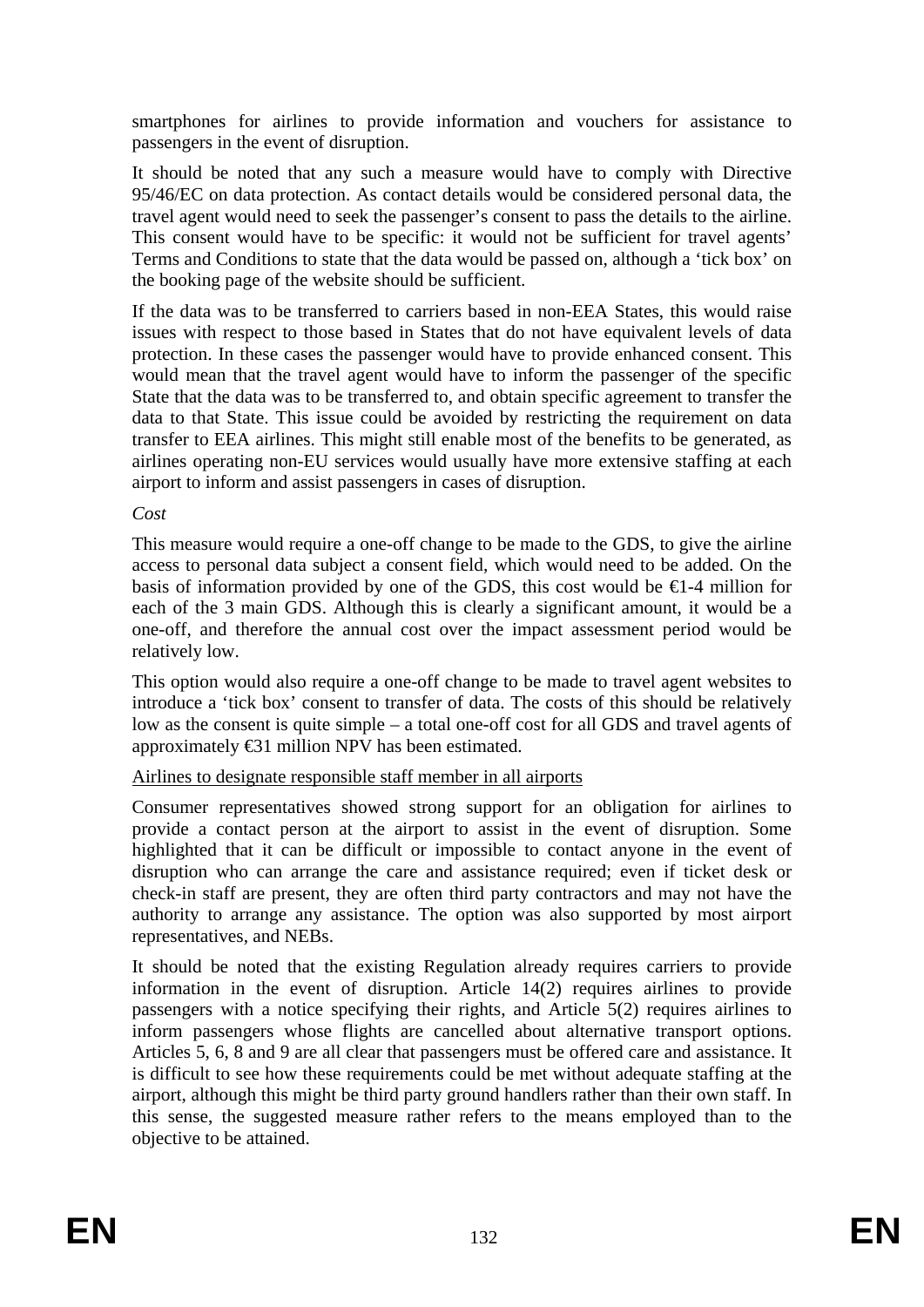Cost estimation were made under the assumption that one member of staff would be required for all airlines at all airports within the EU at which they operate (on average) at least one daily departure, and that this obligation would be extended for EU carriers to EU-bound departures from non-EU airports. In this context, although in general airlines will use their existing ground staff or contractors (such as check-in agents), some issues would have to be taken into consideration:

- Given the financial significance of the decisions they would be making, the staff would probably need to be better qualified and hence higher paid than standard passenger service staff.
- If they were to make decisions about assistance, rerouting etc. without necessarily checking with central control, they would need reasonably detailed training in the approach to follow  $-2$  days per staff member per year were assumed.

The external consultant has estimated that this measure would require an incremental economic cost of €416 million NPV.

Hence, although the measure would be beneficial in addressing the policy objectives to maintain and improve passenger protection – primarily by providing a means for passengers to obtain the rights to which they are already entitled – it would be at the expense of a potentially relatively significant increase in the economic cost for airlines.

The measure was nevertheless retained for option 3 as that option is inspired by the EP report that included this measure.

# Ban "no show" policy

## *Sequential use of coupons*

Most network carrier Conditions of Carriage state that, if a passenger does not show up for a particular flight, return or onward reservations may be cancelled. Airlines argued that rules requiring the full and sequential use of coupons were necessary in order to reflect different levels of competition and protect their yield management systems. For example, a carrier may offer a lower fare for indirect transport from A via B to C than it does on the direct flight from B to C, because it has to offer lower fares for the indirect route in order to compete with other airlines serving the route directly; in contrast, it may face limited competition for direct flights from B to C and therefore be able to charge a higher price. The airline would not be able to do this if a passenger could buy a cheaper ticket from A to C, but then take the flight only from B to C only.

If such "no show" policies for the sequential use of coupons were banned, airlines would not able to offer lower prices in competitive indirect markets. This could lead to a reduction of competition on the affected routes and would be to the detriment of consumers, especially the less time-sensitive travellers that would have opted for a longer but less expensive indirect flight.

#### *Use of the return ticket when the outward ticket was not used*

The main argument presented by the airlines for why the rule may be in the public interest (by enabling indirect tickets which use up spare capacity to be sold at competitive prices) does not apply in this case. A rule such as this should not be necessary in most cases to protect airlines' revenue management systems: although some airlines still require passengers to buy return tickets to obtain lower fares, this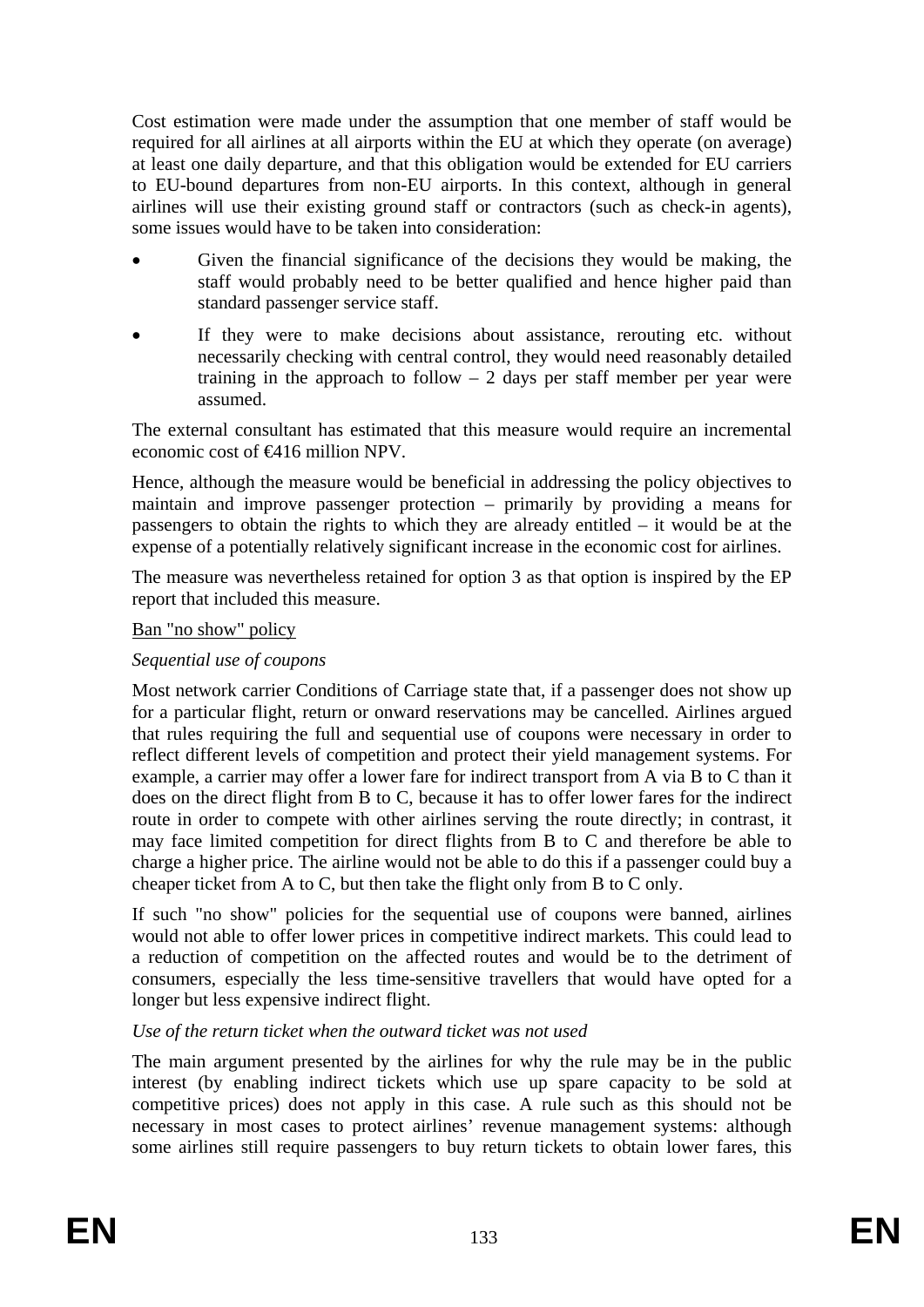practice is becoming rarer, and in any case passengers can already circumvent it by buying a return ticket and not using the return segment.

Airlines said that some non-EU States only allow passengers to be carried to/from the State on return flights; this often applies to charter flights but can apply to other flights as well. In this case an airline might not be permitted to carry a passenger on a return segment if the passenger had not taken the outward segment, and so this measure was pursued, there would have to be an exemption for cases such as this.

This measure should have limited impact on the objective of avoiding an unreasonable economic burden - although it would have a negative impact on airline revenue management in some circumstances. There would need to be an exemption for transport to/from non-EU States where a rule to this effect is necessary to comply with local law; and to avoid undermining airlines' ability to offer lower fares on competitive indirect routes, any such provision should be clearly limited to a simple return flight where the origin and return points are the same.

# NEBs to cover baggage issues of the Montreal Convention

At present, Regulation 2027/97 and the Montreal Convention define air carrier obligations with respect to baggage, but there is no requirement to have sanctions in national law or to ensure that the legislation is respected. Some States have undertaken enforcement: for example, in Spain, AESA has imposed sanctions for provision of inaccurate information on liability; and in the UK, the OFT has required various carriers to change their Conditions of Carriage. However, in most cases there is no enforcement.

Some NEBs including those for the UK and Spain do handle complaints about baggage issues. Their scope is however limited to informing passengers of their rights. Passengers must take civil court action themselves to obtain redress.

There is limited evidence available on compliance with these requirements. This was not generally raised as a significant issue by consumer representatives interviewed for this study, but the SDG 2008 study of airline Conditions of Carriage found that around 40% of carriers' Conditions of Carriage were significantly inconsistent with the Convention.

It could therefore be useful to extend the scope of action of the NEBs to the enforcement and/or the complaint handling of baggage issues.

In its 2012 study, SDG estimated the cost of complaint handling by taking as reference the number of complaints received by the UK authorities and the NEBs' current costs. It found that complaint handling for luggage issues would significantly increase the cost of the NEBs. Complaint handling of baggage related issues is so complex – compensation is not standardised but is evaluated on individual damage or loss - that national enforcement bodies would need to raise their resources by more than 50% to cope with such complaints. Additional costs for NEBs are estimated at  $\epsilon$ 246.0 million NPV.

Costs would be much lower if NEBs limited their activity to review of carriers' general policies and procedures on baggage and Conditions of Carriage, undertaking spot checks and inspections where appropriate. If each NEB would be required to check the policies of 12 airlines, and if each inspection would take half a day, the cost to NEBs will be  $\bigoplus$  60,149, or  $\bigoplus$  5 million NPV.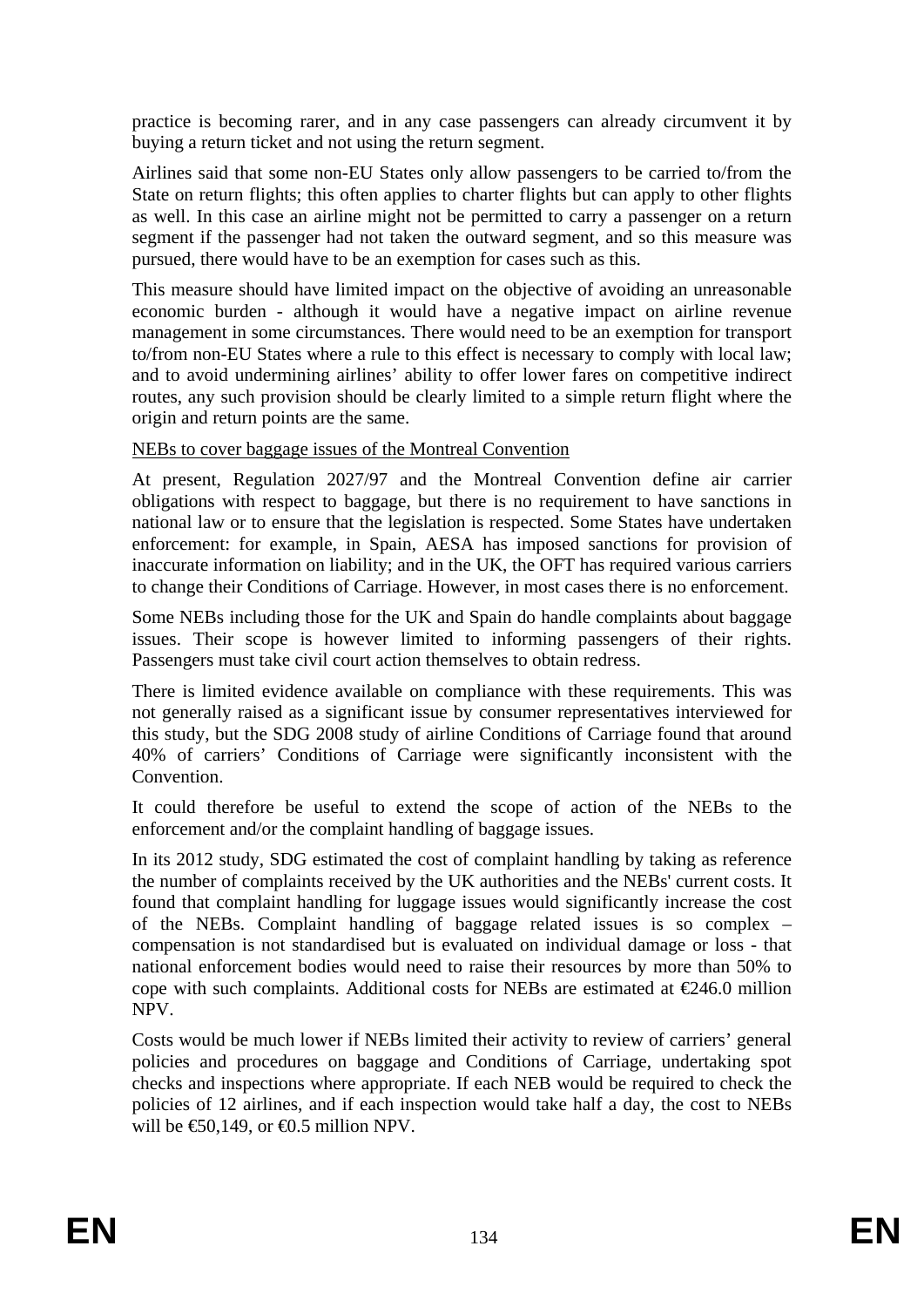Given the financial constraints on NEBs, only the measure with enforcement but without complaint handling was taken up in the policy options.

Compel air carriers to accept the Property Irregularity Report (PIR) for baggage complaints

Article 31 of the Montreal Convention defines quite short limits for complaints about delay or damage to baggage: there is a 7 day time limit from receipt for claims regarding damage to baggage, and a 21 day limit for delay. There is no limit for claims about loss of baggage, other than the general 2 year limitation period for claims in the Convention.

Consumer representatives and many NEBs argued that the current deadlines are unfair on consumers. They identified that there was a particular issue when:

- passengers are on holiday and there is a problem on the outward flight, they may not try to complain until they have returned home, by which time the deadline may have expired; or
- passengers submit a PIR (Property Irregularity Report) at the airport and therefore believe that they have submitted a claim, but do not realise that this is not always considered sufficient to constitute a claim under the Convention.

As it is not possible to extend the deadline without modifying the Montreal Convention, an alternative measure has been considered that would generate most of the benefits of such an extension. Under this measure, air carriers would be required in the event of lost, delayed or damaged baggage, reported at the airport, to issue a PIR to the passenger to complete at the airport, and then to accept this PIR as a claim which meets the time limits for the purposes of the Convention. If a carrier did not issue such a document and as a result the passenger failed to claim before the time limit in the Montreal Convention, the passenger could take action against the carrier for the damage he/she suffered from the carrier's failure to issue the PIR.

There should not be any incremental economic burden associated with this option, as carriers should already issue passengers with a PIR at the airport in the event of delayed or damaged baggage.

# Better protection for damages/loss of mobility equipment

# *Current international legal framework*

Under the Montreal Convention, as mobility equipment is 'baggage in the sense of the Convention', if an item of mobility equipment is damaged or lost, the limit on liability specified in the Montreal Convention (1,131 SDRs) applies. The value of mobility equipment can however be higher than the limits of liability under the Convention.

When it comes to the liability of air carriers for the transportation of mobility equipment, it is necessary to put this aspect into a broader context, taking due account of the following elements and pieces of legislation:

Under International Law, the UN Convention on the Rights of Persons with Disabilities, which has the same legal value as the Montreal Convention, aims at promoting, protecting and ensuring "*the full and equal enjoyment of all human rights and fundamental freedoms by all persons with disabilities*". Indeed, *"various barriers may hinder their full and effective participation in society on an equal basis with others"*.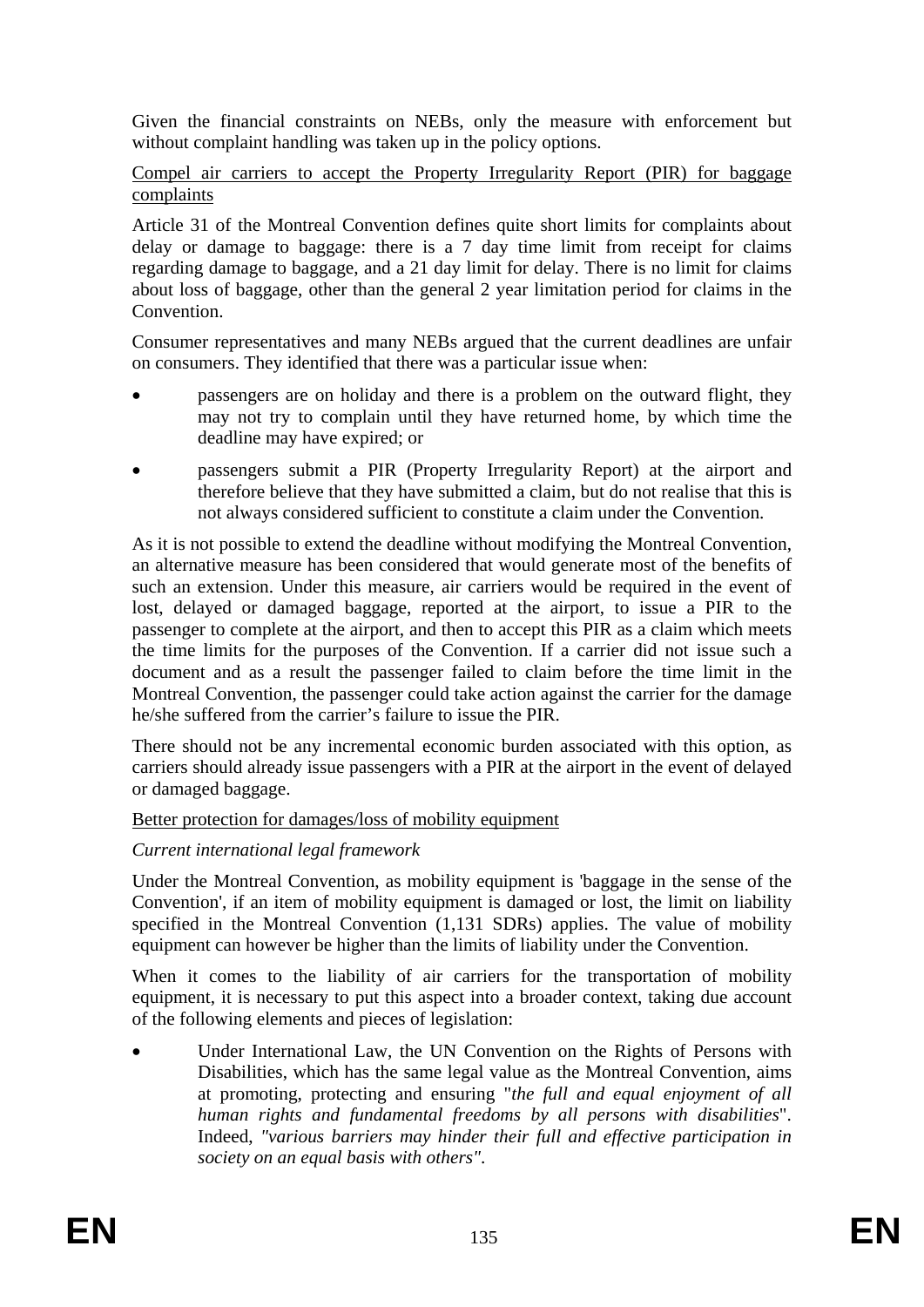- The EU principle of non-discrimination applies to discriminations on ground of disability; this is particularly highlighted in in Article 21 concerning nondiscrimination of the Charter of Fundamental Rights of the European Union which is primary law<sup>68</sup>. Furthermore, Article 26 of the Charter on the integration of persons with disabilities stipulates that "*The Union recognises and respects the right of persons with disabilities to benefit from measures designed to ensure their independence, social and occupational integration and participation in the life of the community.*"
- Regulation 1107/2006 concerning the rights of disabled persons and persons with reduced mobility when travelling by air, aims at ensuring that disabled persons and persons with reduced mobility have the same right as all other citizens to free movement, freedom of choice and non-discrimination. The Regulation notably ensures that PRMs and passengers with reduced mobility receive appropriate assistance so that they are protected against discrimination. In Article 12 the Regulation stipulates that in case of lost or damaged mobility equipment on board aircraft, the passenger shall be compensated, in accordance with rules of international, Community and national law. This provision does not address the issue further.
- In other transport modes (rail, bus and coach and waterborne transport), there are specific rules to protect disabled passengers and passengers with reduced mobility in case of loss, damage or delay of mobility equipment, notably by excluding a compensation limit but by relating the compensation to the cost of repair or replacement of the actual piece, of which value is refunded.
- This protection foreseen in other modes does not apply to aviation. The Commission signalled in its Communication of 2008 (COM 158 (2008)) that such a legal vacuum needs to be rapidly overcome.

# *Available legal options for clarification*

Based on the above a specific measure could be taken under EU Law with regard to damage or loss of mobility equipment. Such measure should however take into account the Montreal Convention which set the legal regime applicable to the liability of air carriers for the transportation of baggage, including mobility equipment. Excluding mobility equipment from the notion of baggage could be an option, but this presents the inconvenience of being seen as a way to bypass an international convention by using a different vocabulary while the Convention already addresses the issue of liability for baggage in an exclusive way and is rather exhaustive in its terms. There is thus the risk of creating many legal issues and court proceedings.

It is however possible to find a solution that would not conflict with the Montreal Convention, as the possibility to waive the liability limit by making use of a special declaration of interest is foreseen in Article 22 (2). This Article stipulates that in the case of destruction, loss, damage or delay in the carriage of baggage, the liability limit is 1 131 SDRs, "*unless the passenger has made, at the time when the checked baggage*  was handed over to the carrier, a special declaration of interest in delivery at *destination and has paid a supplementary sum if the case so requires. In that case the* 

1

<sup>68 2000/</sup>C 364/01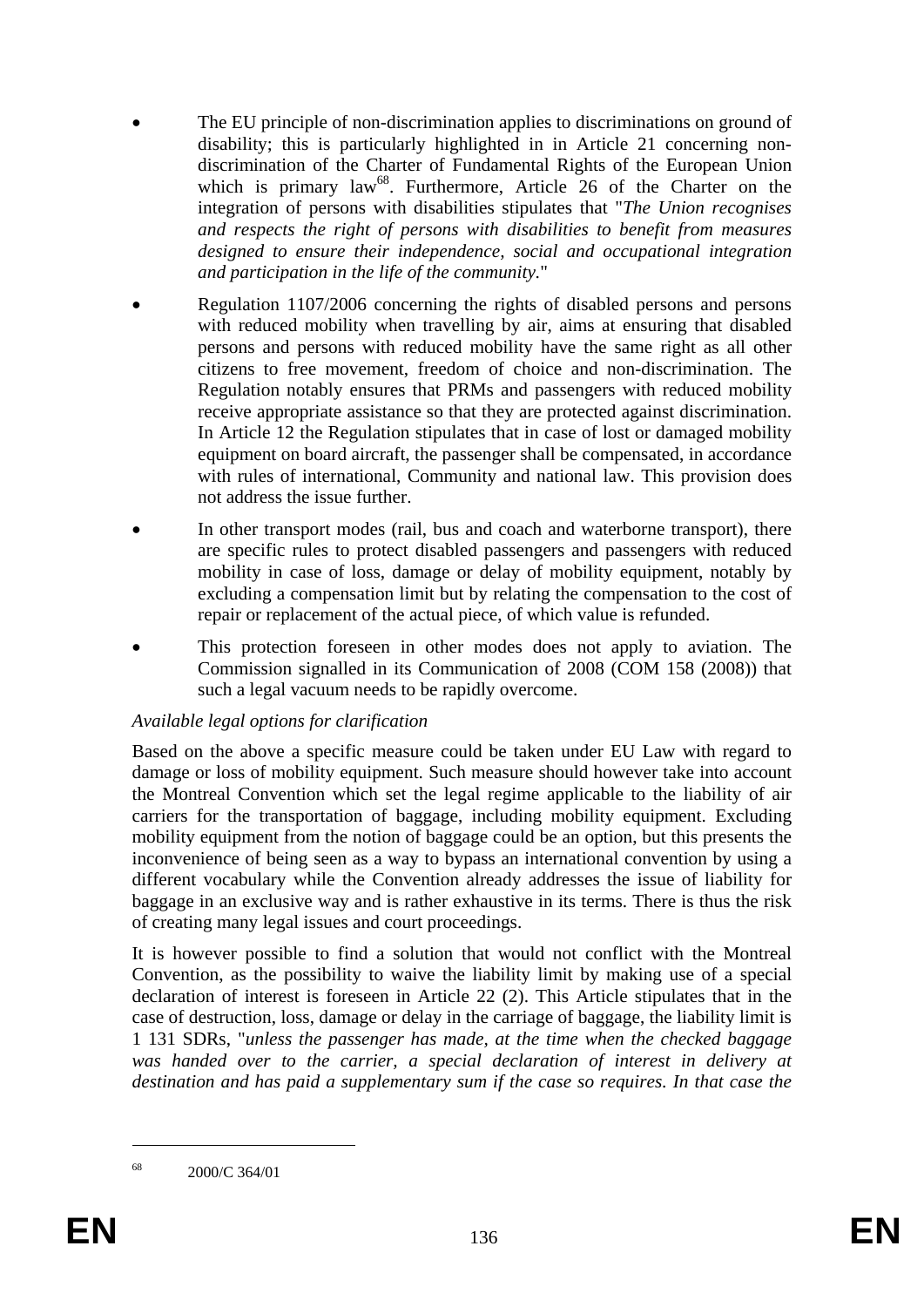*carrier will be liable to pay a sum not exceeding the declared sum, unless it proves that the sum is greater than the passenger's actual interest in delivery at destination."* 

Some conclusions can be drawn based on the Montreal Convention:

- the expression "if the case so requires" infers that depending on the case, the passenger may or may not have to pay a supplementary sum to raise the liability limit of the carrier, so that such increase of the liability limit can be for free. In fact, carriers do not have necessarily a right under the Convention to charge passengers doing a special declaration of interest. Imposing an obligation to offer such declaration for free when it comes to mobility equipment does not seem *a priori* to conflict with the Convention.
- a sum should be declared so that the carrier raises its liability up to such specific sum. The value of the mobility equipment should be therefore known. This could be based on the bill of the equipment, or simply the value declared by the passenger at the check-in. In case of a declared sum that would go beyond the actual value of the mobility equipment, the carrier would have to prove, in case of a problem, that the sum is greater than the passenger's actual interest in delivery at destination.
- the special declaration of interest concerns checked item only, the limit of 1131 SDRs would thus continue to apply to mobility equipment when it is transported on board the aircraft.
- although the liability limit for mobility equipment can be raised to cover the full damage, any action for damage in relation to mobility equipment should be brought subject to the conditions and the limits set out in the Montreal Convention, notably in terms of timeframes to make a claim and the defences of the carrier foreseen in the Convention.

Currently, it would appear that the concerned passengers are not adequately informed about the possibility to make such a *special declaration of interest in delivery at destination* at check-in or that air carriers sometimes request a high fee for making such a declaration.

Therefore, a clarification of the passenger's rights with regard to the specific transportation of wheelchairs and other mobility equipment and assistive device could be achieved by directly addressing these two shortcomings (via the addition of an Article in Regulation 889/2002):

- An obligation for carriers to inform all PRMs and disabled passengers and to give them the opportunity to make a special declaration of interest for their checked mobility equipment, of the value of the equipment concerned.
- The amount is declared by the PRM at the time when the checked mobility equipment is handed over to the carrier.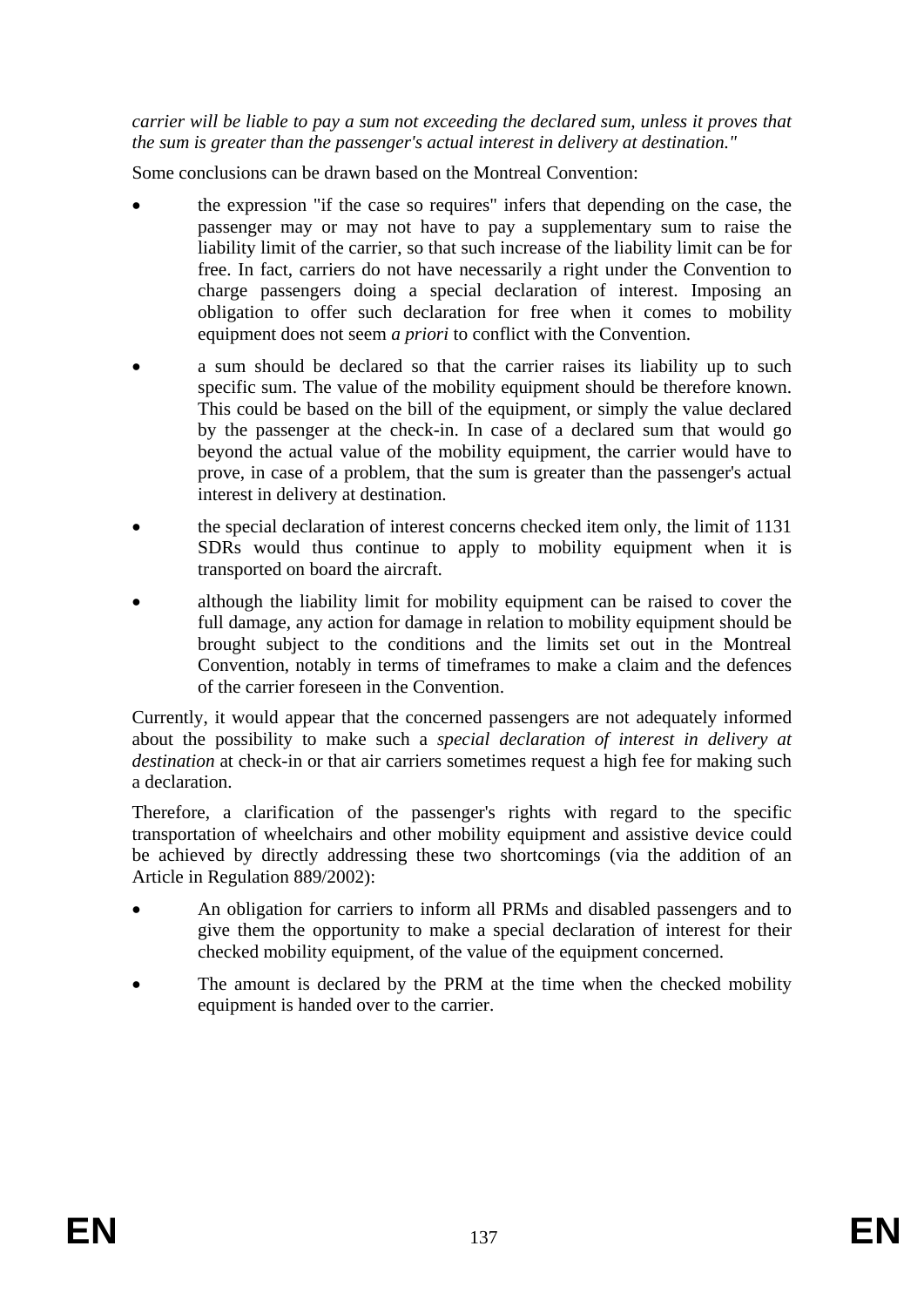#### **ANNEX 12: Administrative cost and burden calculations**

Table 44: Require airlines to provide contact details to the Commission

|                     |                         |                         |               |               |                 |       |                          |          | <b>Total</b> | Equipment          |                            | <b>Business</b> |                       |
|---------------------|-------------------------|-------------------------|---------------|---------------|-----------------|-------|--------------------------|----------|--------------|--------------------|----------------------------|-----------------|-----------------------|
|                     |                         |                         |               | <b>Tariff</b> |                 |       |                          | Number   | number       | and                | Total                      | l as usual      | Total                 |
|                     | <b>Required actions</b> |                         |               | , (€ per      | Time            |       | <sub>i</sub> Frequency ' | of       | of           |                    | outsourcing administrative | costs           | <b>administrative</b> |
| Type of obligation  | (category)              | <b>Action</b>           | Target groups | hour)         | $ $ (hours) $ $ | Price | (per year)               | entities | actions      | costs $(\epsilon)$ | costs $(\epsilon)$         | (%)             | burden $(\epsilon)$   |
| Submission of       | Submitting the          | Send contact details to | Airline       | 38            |                 | 38    |                          | 360      | 360          |                    | 13,790                     | 30%             | 9,653                 |
| (recurring) reports | information             | the Commission          |               |               |                 |       |                          |          |              |                    |                            |                 |                       |
| Submission of       | Filing the information  | Update the list and     | European      | 50            |                 | 352   | $12 \overline{ }$        |          | 12           |                    | 4,221                      | 30%             | 2,955                 |
| (recurring) reports |                         | send to NEBs            | Commission    |               |                 |       |                          |          |              |                    |                            |                 |                       |
| <b>Total</b>        |                         |                         |               |               |                 |       |                          |          |              |                    | 18,011                     | 30%             | 12,608                |

Table 45: NEB reports to the Commission

|                     |                         |                                    |               |                  |                |       |            |          | Total   | Equipment          |                    | <b>Business</b> |                     |
|---------------------|-------------------------|------------------------------------|---------------|------------------|----------------|-------|------------|----------|---------|--------------------|--------------------|-----------------|---------------------|
|                     |                         |                                    |               | <b>Tariff</b>    |                |       |            | Number   | number  | and                | Total              | as usual        | Total               |
|                     | <b>Required actions</b> |                                    |               | ( $\epsilon$ per | Time           |       | Frequency  | οf       | of      | outsourcing        | administrative     | costs           | administrative      |
| Type of obligation  | (category)              | Action                             | Target groups | hour)            | (hours)        | Price | (per year) | entities | actions | costs $(\epsilon)$ | costs $(\epsilon)$ | (%)             | burden $(\epsilon)$ |
| Submission of       | Retrieving relevant     | Compile data on                    | <b>NEB</b>    | 38               |                | 268   |            | 32       | 32      |                    | 8,580              | 30%             | 6,006               |
| (recurring) reports | linformation from       | complaints and                     |               |                  |                |       |            |          |         |                    |                    |                 |                     |
|                     | existing data           | sanctions                          |               |                  |                |       |            |          |         |                    |                    |                 |                     |
| Submission of       | Inspecting and          | <b>Check information with INEB</b> |               | 38               | 21             | 804   |            | 32       | 32      |                    | 25,740             | 30%             | 18,018              |
| (recurring) reports | checking                | other sources                      |               |                  |                |       |            |          |         |                    |                    |                 |                     |
| Submission of       | Designing information   | Write and review the               | <b>NEB</b>    | 38               | 21             | 804   |            | 32       | 32      |                    | 25,740             | 30%             | 18,018              |
| (recurring) reports | material                | document                           |               |                  |                |       |            |          |         |                    |                    |                 |                     |
| Submission of       | Submitting the          | Provide the report to              | <b>NEB</b>    | 38               | $\overline{ }$ | 268   |            | 32       | 32      |                    | 8,580              | 30%             | 6,006               |
| (recurring) reports | <i>l</i> information    | the Commission and                 |               |                  |                |       |            |          |         |                    |                    |                 |                     |
|                     |                         | reply to queries                   |               |                  |                |       |            |          |         |                    |                    |                 |                     |
| <b>Total</b>        |                         |                                    |               |                  |                |       |            |          |         |                    | 68,641             | 30%             | 48,049              |

Table 46: Airlines to develop consistent procedures and contingency plans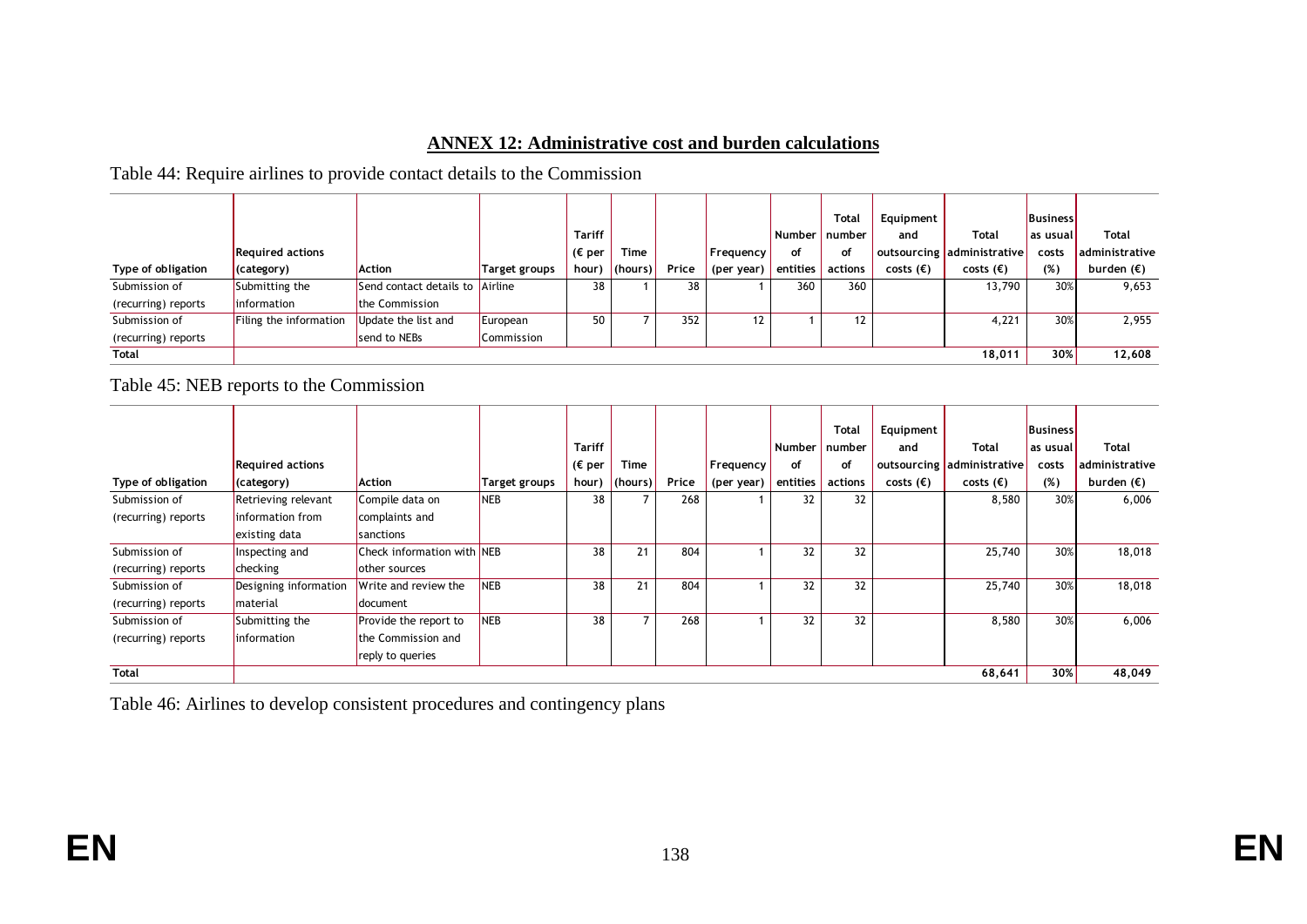|                     |                                      |                                                     |                | <b>Tariff</b>    |         |       |              | Number   | <b>Total</b><br>number | Equipment<br>and   | Total                      | <b>Business</b><br>as usual | <b>Total</b>        |
|---------------------|--------------------------------------|-----------------------------------------------------|----------------|------------------|---------|-------|--------------|----------|------------------------|--------------------|----------------------------|-----------------------------|---------------------|
|                     | <b>Required actions</b>              |                                                     |                | ( $\epsilon$ per | Time    |       | Frequency    | οf       | of                     |                    | outsourcing administrative | costs                       | administrative      |
| Type of obligation  | (category)                           | Action                                              | Target groups  | hour)            | (hours) | Price | (per year)   | entities | actions                | costs $(\epsilon)$ | costs $(\epsilon)$         | (%)                         | burden $(\epsilon)$ |
| Submission of       | Retrieving relevant                  | Compilation of                                      | Airline        | 38               | 35      | 1,341 |              | 245      | 245                    |                    | 328,459                    | 0%                          | 328,459             |
| (recurring) reports | information from<br>existing data    | information (additional<br>cost in first year only) |                |                  |         |       |              |          |                        |                    |                            |                             |                     |
| Submission of       | Adjusting existing data Updating the |                                                     | <b>Airline</b> | 38               |         | 268   |              | 245      | 245                    |                    | 65,692                     | 0%                          | 65,692              |
| (recurring) reports |                                      | information every year                              |                |                  |         |       |              |          |                        |                    |                            |                             |                     |
| Submission of       | Inspecting and                       | Annual checking of                                  | NEB            | 38               |         | 268   | 12           | 32       | 374                    |                    | 100,298                    | 0%                          | 100,298             |
| (recurring) reports | checking                             | <i>linformation</i>                                 |                |                  |         |       |              |          |                        |                    |                            |                             |                     |
| Submission of       | Inspecting and                       | Answering questions                                 | Airline        | 38               |         | 134   | $\mathbf{2}$ | 245      | 374                    |                    | 50,149                     | 0%                          | 50,149              |
| (recurring) reports | checking                             |                                                     |                |                  |         |       |              |          |                        |                    |                            |                             |                     |
| <b>Total</b>        |                                      |                                                     |                |                  |         |       |              |          |                        |                    | 544,597                    | 0%                          | 544,597             |

#### **Notes and assumptions:**

We have assumed that this requirement would apply to every airline operating at least one daily scheduled or charter flight from an EU airport (245 airlines).

For EU airlines, NEBs for the airline's base state and any other state from which it had more than 10 departing flights per day, would check the information. For non-EU airlines, one NEB would check the information. The total cost includes costs that would only be incurred in the first year. Costs for subsequent years would be lower.

#### Table 47: NEBs to check baggage issues (without complaint handling)

|                                        |                         |                       |               |                         |             |       |            |               | <b>Total</b> | Equipment          |                            | Business   |                     |
|----------------------------------------|-------------------------|-----------------------|---------------|-------------------------|-------------|-------|------------|---------------|--------------|--------------------|----------------------------|------------|---------------------|
|                                        |                         |                       |               | <b>Tariff</b>           |             |       |            | <b>Number</b> | number       | and                | <b>Total</b>               | l as usual | Total               |
|                                        | <b>Required actions</b> |                       |               | $_1$ (€ per $^{\prime}$ | Time        |       | Frequency  | οf            | of           |                    | outsourcing administrative | costs      | administrative      |
| Type of obligation                     | $ $ (category)          | <b>Action</b>         | Target groups | hour)                   | $ $ (hours) | Price | (per year) | entities      | actions      | costs $(\epsilon)$ | costs $(\epsilon)$         | (%)        | burden $(\epsilon)$ |
| Inspection on behalf of Inspecting and |                         | Review of carriers'   | <b>NEB</b>    | 38                      |             | 134   | 12.        | 32            | 374          |                    | 50,149                     | 0%         | 50,149              |
| public authorities                     | checking                | general policies and  |               |                         |             |       |            |               |              |                    |                            |            |                     |
|                                        |                         | procedures on baggage |               |                         |             |       |            |               |              |                    |                            |            |                     |
|                                        |                         | and Conditions of     |               |                         |             |       |            |               |              |                    |                            |            |                     |
|                                        |                         | Carriage              |               |                         |             |       |            |               |              |                    |                            |            |                     |
| <b>Total</b>                           |                         |                       |               |                         |             |       |            |               |              |                    | 50.149                     | 0%         | 50,149              |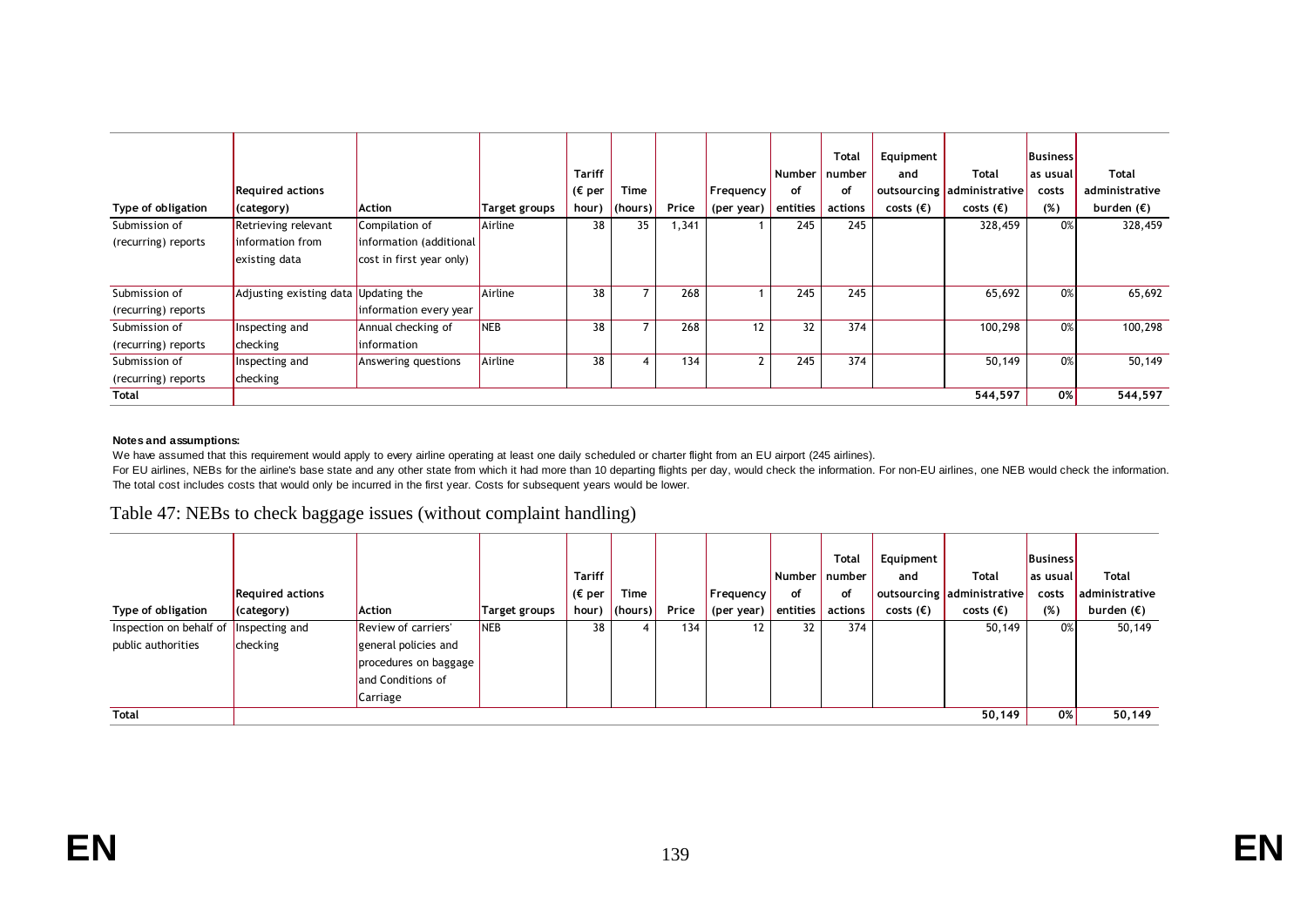# **ANNEX 13: Summary presentation of the impact of measures and options on the compliance cost**

This annex only provides information with regard to the measures that were quantifiable based on reaosnably safe assumptions.

The compliance cost was first estimated under the baseline scenario, based on the asssumptions and the methodology explained in annexes 8 and 15. A net present value (NPV) of the compliance cost over the period 2015-2025 was first calculated. The policy measures are then assumed to be implemented with effect from 1 January 2015, and the NPV of the compliance cost is then calculated for the same period 2015-2025. The tables below indicate the difference between the NPV of the compliance costs calculated with the impact of the policy measures and options, on the one hand, and the NPV of the complaince cost under the baseline, on the other hand.

Each of the **individual policy measures** was first estimated on a stand-alone basis, i.e. assuming that all other elements of the Regulation were unchanged. A summary of the quantified impacts on compliance costs is presented in this annex.

The assessed policy options are packages of measures. As the combined impact of the policy measures is not necessarily the same as the addition of the indificual impacts, the **combined effects** are shown in two synthetic tables at the end of this annex.

As in the main text, the calculations were made first under the current claim rate (starting from 10% today and assuming a gradual increase by 0.5 percentage points per year) and then under the 100% claim rate (theoretical maximum cost when all passnegers claim compensation).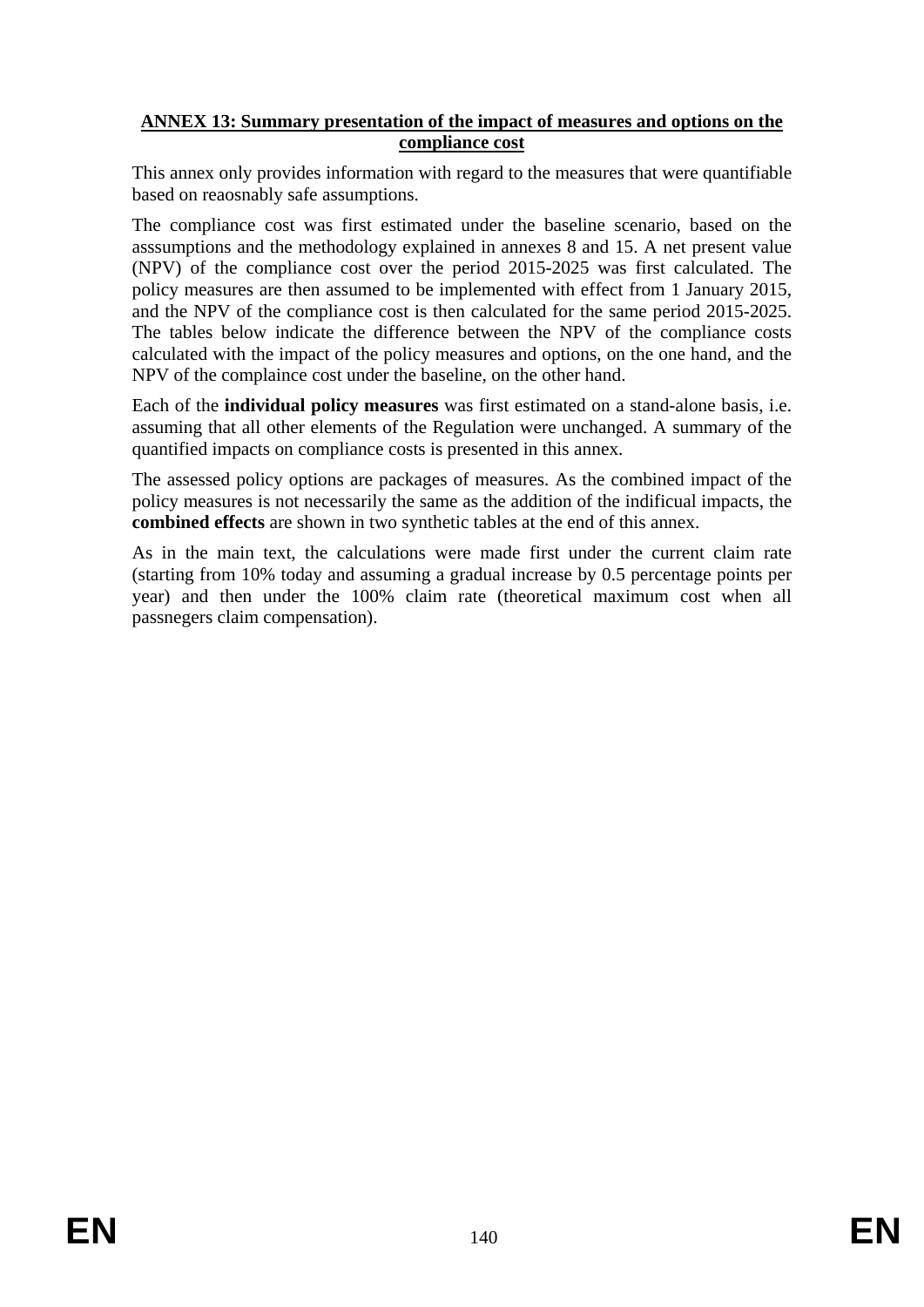| (percentages<br>show<br>variations<br>compared to<br>baseline) | <b>Baseline</b><br>NPV total cost<br>2015-25<br>$(in \in$ million) |                       | Extend the scope of<br>extraordinary<br>circumstances<br>to<br>cover most technical<br>defaults |                       | <b>Increase</b><br>the<br>delay<br>threshold<br>for compensation<br>from 3h to 5h |                       | the<br><b>Increase</b><br>threshold<br>delay<br>for<br>compensation<br>from $3h$ to $5h$ $(0-$<br>1500km),<br>9h<br>$(1500-3500km)$ ,<br>12h (more than<br>3500km) |                       |
|----------------------------------------------------------------|--------------------------------------------------------------------|-----------------------|-------------------------------------------------------------------------------------------------|-----------------------|-----------------------------------------------------------------------------------|-----------------------|--------------------------------------------------------------------------------------------------------------------------------------------------------------------|-----------------------|
|                                                                | Current<br>claim<br>rate                                           | 100%<br>claim<br>rate | Current<br>claim rate                                                                           | 100%<br>claim<br>rate | Current<br>claim<br>rate                                                          | 100%<br>claim<br>rate | Current<br>claim<br>rate                                                                                                                                           | 100%<br>claim<br>rate |
| Regional<br>carriers                                           | 215                                                                | 397                   | $-7%$                                                                                           | $-25%$                | $-5%$                                                                             | $-17%$                | $-5%$                                                                                                                                                              | $-17%$                |
| Charter<br>carriers                                            | 555                                                                | 1819                  | $-18%$                                                                                          | $-38%$                | $-24%$                                                                            | $-50%$                | $-32%$                                                                                                                                                             | $-66%$                |
| Low-cost<br>carriers                                           | 3516                                                               | 7271                  | $-9%$                                                                                           | $-28%$                | $-8%$                                                                             | $-25%$                | $-11%$                                                                                                                                                             | $-34%$                |
| Network<br>carriers                                            | 4501                                                               | 10076                 | $-10%$                                                                                          | $-30%$                | $-8%$                                                                             | $-23%$                | $-12%$                                                                                                                                                             | $-36%$                |
| Non-EU<br>carriers                                             | 1644                                                               | 4088                  | $-12%$                                                                                          | $-33%$                | $-10%$                                                                            | $-27%$                | $-15%$                                                                                                                                                             | $-40%$                |
| <b>Total</b>                                                   | 10431                                                              | 23653                 | $-10%$                                                                                          | $-31%$                | $-9%$                                                                             | $-26%$                | $-13%$                                                                                                                                                             | $-38%$                |

# **Table 48: Changing the frequency of compensation payments**

Source: 2012 SDG Study + Commission estimates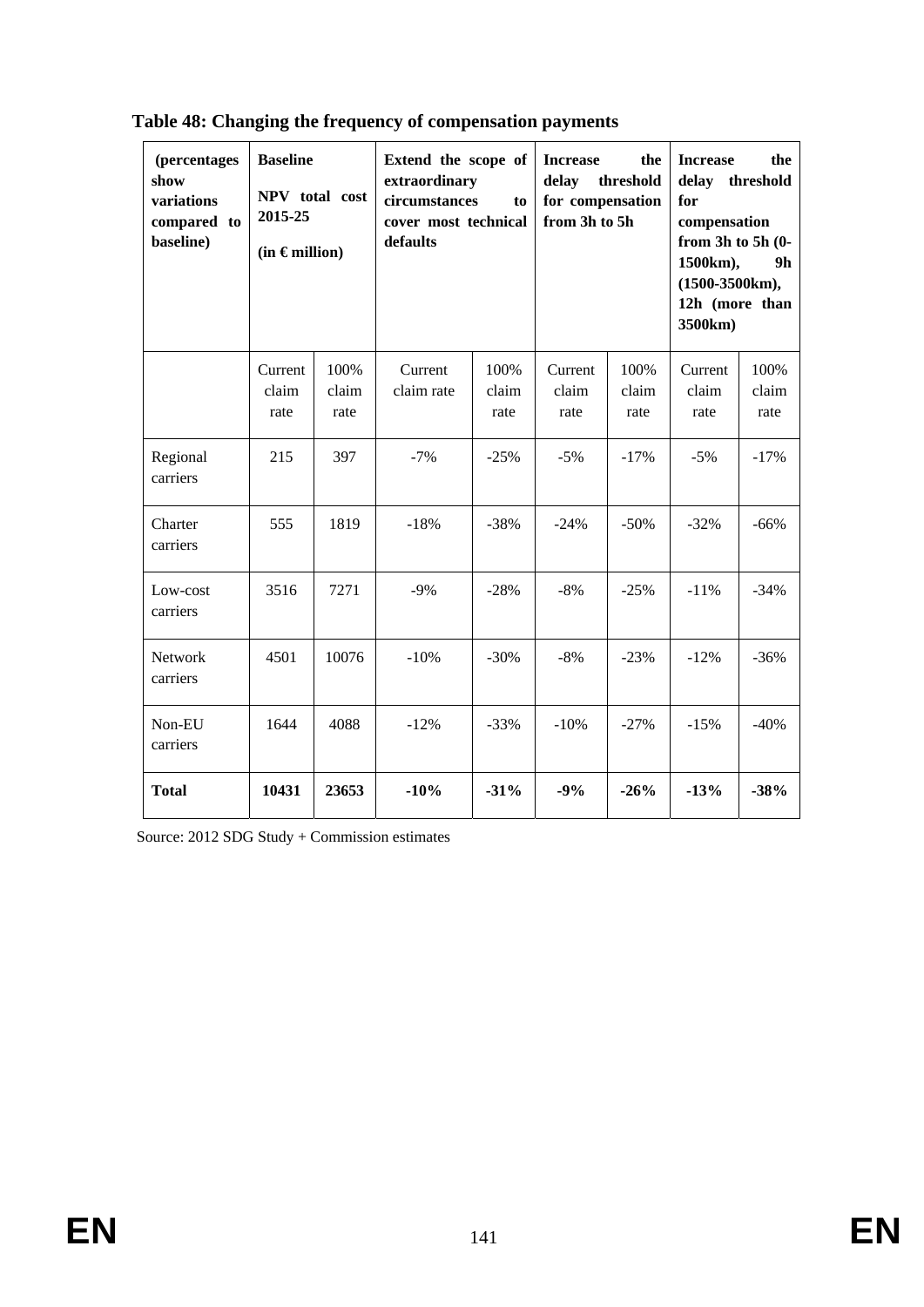Table 49: **Stronger progressivity of compensation (0-750km: €75; 750-1500km: €150; 1500-3500km: €400; 3500km+: €500, (compensation adjusted for inflation)** 

| <i>(percentages)</i><br>variations<br>show<br>compared<br>to<br>baseline) | <b>Baseline</b><br>NPV total cost 2015-25<br>$(in \in$ million) |                    | <b>Adjusted</b><br>levels | compensation       |
|---------------------------------------------------------------------------|-----------------------------------------------------------------|--------------------|---------------------------|--------------------|
|                                                                           | Current<br>claim rate                                           | 100% claim<br>rate | Current<br>claim rate     | 100% claim<br>rate |
| Regional carriers                                                         | 215                                                             | 397                | $-8%$                     | $-26%$             |
| Charter carriers                                                          | 555                                                             | 1819               | $-11\%$                   | $-22\%$            |
| Low-cost carriers                                                         | 3516                                                            | 7271               | $-7%$                     | $-24%$             |
| Network carriers                                                          | 4501                                                            | 10076              | $-8%$                     | $-16%$             |
| Non-EU carriers                                                           | 1644                                                            | 4088               | $-4%$                     | $-9%$              |
| <b>Total</b>                                                              | 10431                                                           | 23653              | $-7\%$                    | $-18%$             |

Source: 2012 SDG Study

# **Table 50: Provision of care after 2h delay irrespective of flight distance**

| (percentages<br>show variations<br>compared<br>to<br>baseline) | <b>Baseline</b><br>$\epsilon$ million)      | NPV total cost 2015-25 (in | 2h delay for all<br>flight<br>distances |                    |  |  |
|----------------------------------------------------------------|---------------------------------------------|----------------------------|-----------------------------------------|--------------------|--|--|
|                                                                | 100% claim<br>Current<br>claim rate<br>rate |                            | Current<br>claim rate                   | 100% claim<br>rate |  |  |
| Regional carriers                                              | 215                                         | 397                        | $-6%$                                   | $-3\%$             |  |  |
| Charter carriers                                               | 555                                         | 1819                       | $+18%$                                  | $+6\%$             |  |  |
| Low-cost carriers                                              | 3516                                        | 7271                       | $-2\%$                                  | $-1\%$             |  |  |
| Network carriers                                               | 4501                                        | 10076                      | $+0\%$                                  | $+0\%$             |  |  |
| Non-EU carriers<br>1644                                        |                                             | 4088                       | $+3.6%$                                 | $+2\%$             |  |  |
| <b>Total</b>                                                   | 10431                                       | 23653                      | $+1\%$                                  | $+0.5\%$           |  |  |

Source: 2012 SDG Study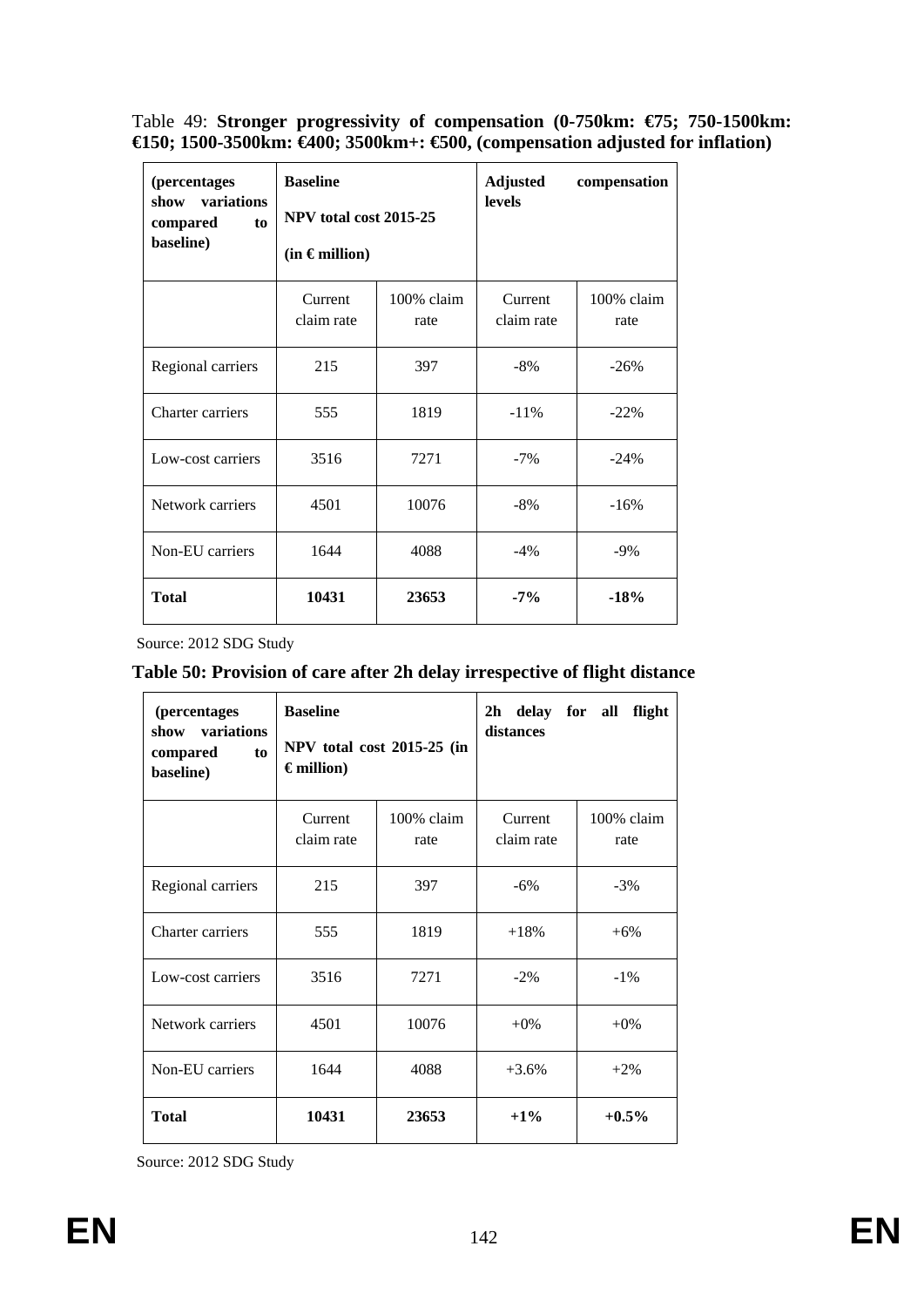| (percentages<br>variation<br>show<br>compared<br>to<br>baseline) | <b>Baseline</b><br>NPV total cost 2015-<br>25<br>$(in \in million)$ |                       | possible<br>services on same day | Obligation to provide<br>rerouting with other<br>carriers/modes if not<br>on<br>own | <b>Obligation</b><br>offer<br>to<br>rerouting in case<br>of<br>delays of more than 5<br>hours |                    |  |
|------------------------------------------------------------------|---------------------------------------------------------------------|-----------------------|----------------------------------|-------------------------------------------------------------------------------------|-----------------------------------------------------------------------------------------------|--------------------|--|
|                                                                  | Current<br>claim<br>rate                                            | 100%<br>claim<br>rate | Current<br>claim rate            | 100%<br>claim rate                                                                  | Current<br>claim rate                                                                         | 100%<br>claim rate |  |
| Regional carriers                                                | 215                                                                 | 397                   |                                  |                                                                                     | $+1\%$                                                                                        | $+0\%$             |  |
| Charter carriers                                                 | 555                                                                 | 1819                  |                                  |                                                                                     | $+11\%$                                                                                       | $+3%$              |  |
| Low-cost carriers                                                | 3516                                                                | 7271                  | $+0\%$                           | $+0\%$                                                                              | $+2\%$                                                                                        | $+1\%$             |  |
| Network carriers                                                 | 4501                                                                | 10076                 | $\overline{\phantom{a}}$         | $\overline{\phantom{a}}$                                                            | $+6%$                                                                                         | $+3%$              |  |
| Non-EU carriers                                                  | 1644                                                                | 4088                  | $+0\%$                           | $+0\%$                                                                              | $+10%$                                                                                        | $+4%$              |  |
| <b>Total</b>                                                     | 10431                                                               | 23653                 | $+0\%$                           | $+0\%$                                                                              | $+5%$                                                                                         | $+2\%$             |  |

Source: 2012 SDG Study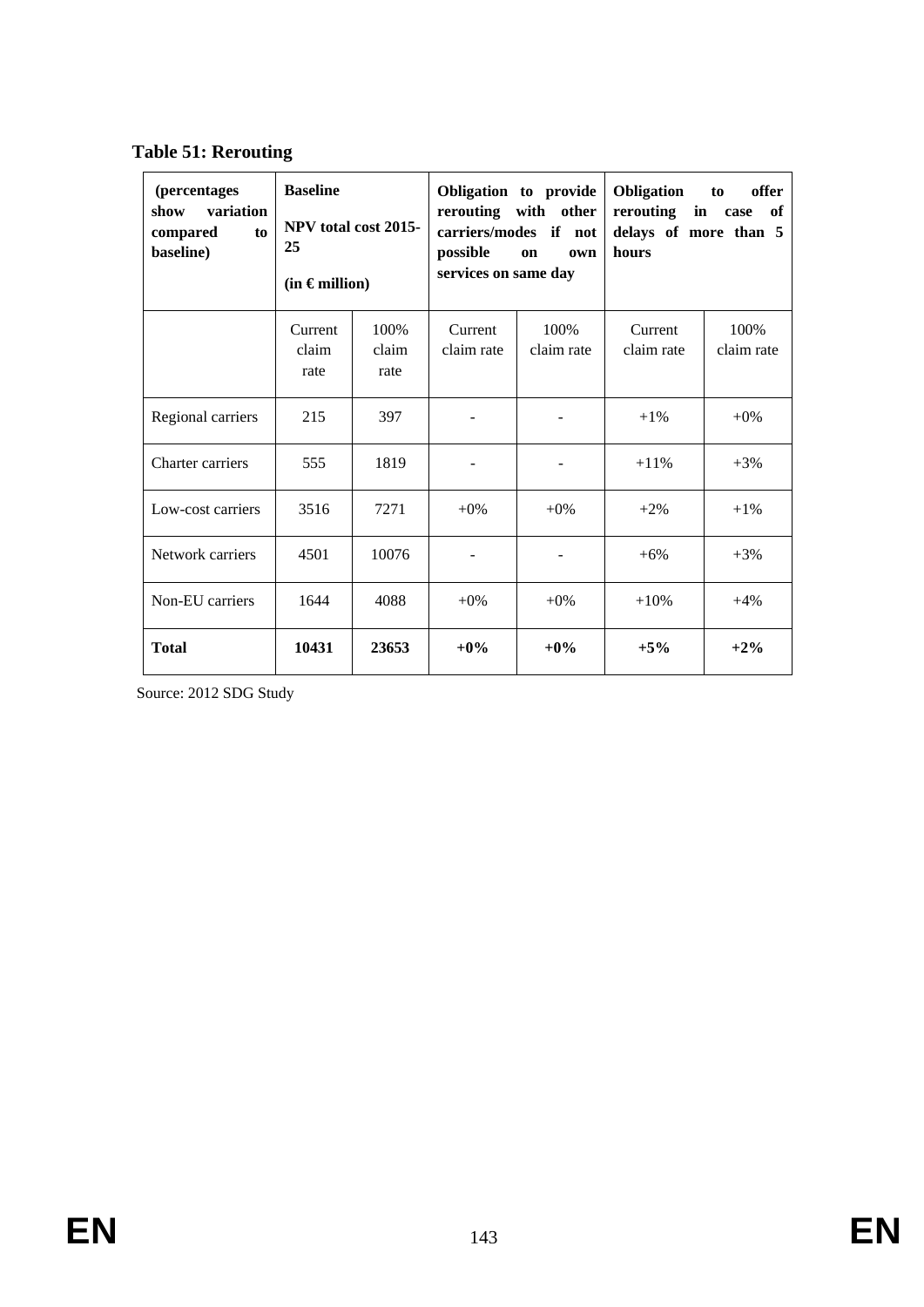Table 52: **recourse against third parties: first round effect (before costs are charged back to carriers) – maximum possible cost recovery from third parties** 

| <i>(percentages)</i><br>variation<br>show<br>compared<br>to<br>baseline) | <b>Baseline</b><br>NPV total cost 2015-25<br>$(in \in million)$ |                       | third<br>against<br>Recourse<br>parties - maximum amount |                    |  |
|--------------------------------------------------------------------------|-----------------------------------------------------------------|-----------------------|----------------------------------------------------------|--------------------|--|
|                                                                          | Current<br>claim rate                                           | $100\%$ claim<br>rate | Current<br>claim rate                                    | 100% claim<br>rate |  |
| Regional carriers                                                        | 215                                                             | 397                   | $-51\%$                                                  | $-28%$             |  |
| Charter carriers                                                         | 555                                                             | 1819                  | $-33\%$                                                  | $-10%$             |  |
| Low-cost carriers                                                        | 3516                                                            | 7271                  | $-22\%$                                                  | $-11%$             |  |
| Network carriers                                                         | 4501                                                            | 10076                 | $-35%$                                                   | $-16%$             |  |
| Non-EU carriers                                                          | 1644                                                            | 4088                  | $-29%$                                                   | $-12%$             |  |
| <b>Total</b>                                                             | 10431                                                           | 23653                 | $-30%$                                                   | $-13%$             |  |

Source: 2012 SDG Study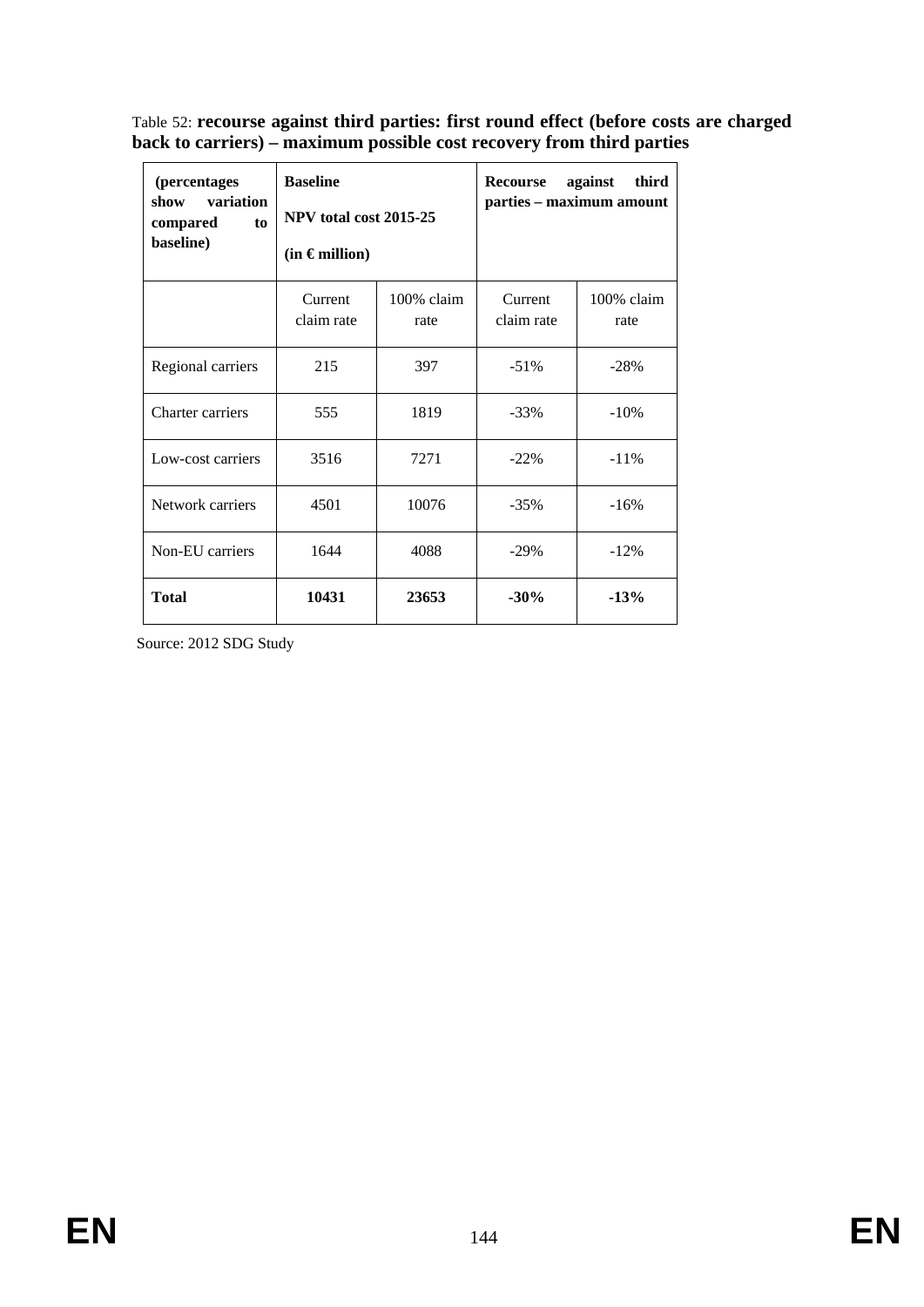# **Table 53: Financing of industry fund under option 3**

It is assumed that the industry fund builds up sufficient contributions over 10 years to cover the costs of providing assistance in an exceptional event on the same scale as volcanic ash (costs to incur after a cap on accommodation of 4 days ), plus its management costs. The management costs from the consultant's study on insolvency<sup>69</sup> were 85% for the general reserve funds for insolvencies – here, half of this (42.5%) was used because the management of this fund would be simpler (general reserve funds have to take over holiday bookings, deal with hoteliers etc).

| (percentages<br>variation<br>show<br>compared<br>to<br>baseline) | <b>Baseline</b><br>NPV total cost 2015-25<br>$(in \in million)$ |                    | Contributions to industry<br>fund |                    |  |
|------------------------------------------------------------------|-----------------------------------------------------------------|--------------------|-----------------------------------|--------------------|--|
|                                                                  | Current<br>claim rate                                           | 100% claim<br>rate | Current<br>claim rate             | 100% claim<br>rate |  |
| Regional carriers                                                | 215                                                             | 397                | $+2\%$                            | $+1\%$             |  |
| Charter carriers                                                 | 555                                                             | 1819               | $+4%$                             | $+1\%$             |  |
| Low-cost carriers                                                | 3516                                                            | 7271               | $+2\%$                            | $+1\%$             |  |
| Network carriers                                                 | 4501                                                            | 10076              | $+2\%$                            | $+1\%$             |  |
| Non-EU carriers                                                  | 1644                                                            | 4088               | $+2\%$                            | $+1\%$             |  |
| <b>Total</b>                                                     | 10431                                                           | 23653              | $+2%$                             | $+1\%$             |  |

Source: 2012 SDG Study

1

<sup>&</sup>lt;sup>69</sup> Study on passenger protection in the event of airline insolvency, Steer Davies Gleave, February 2011 [\(http://ec.europa.eu/transport/air/studies/doc/internal\\_market/2011](http://ec.europa.eu/transport/air/studies/doc/internal_market/2011-insolvency_study_final_report_7mar.pdf) [insolvency\\_study\\_final\\_report\\_7mar.pdf\)](http://ec.europa.eu/transport/air/studies/doc/internal_market/2011-insolvency_study_final_report_7mar.pdf)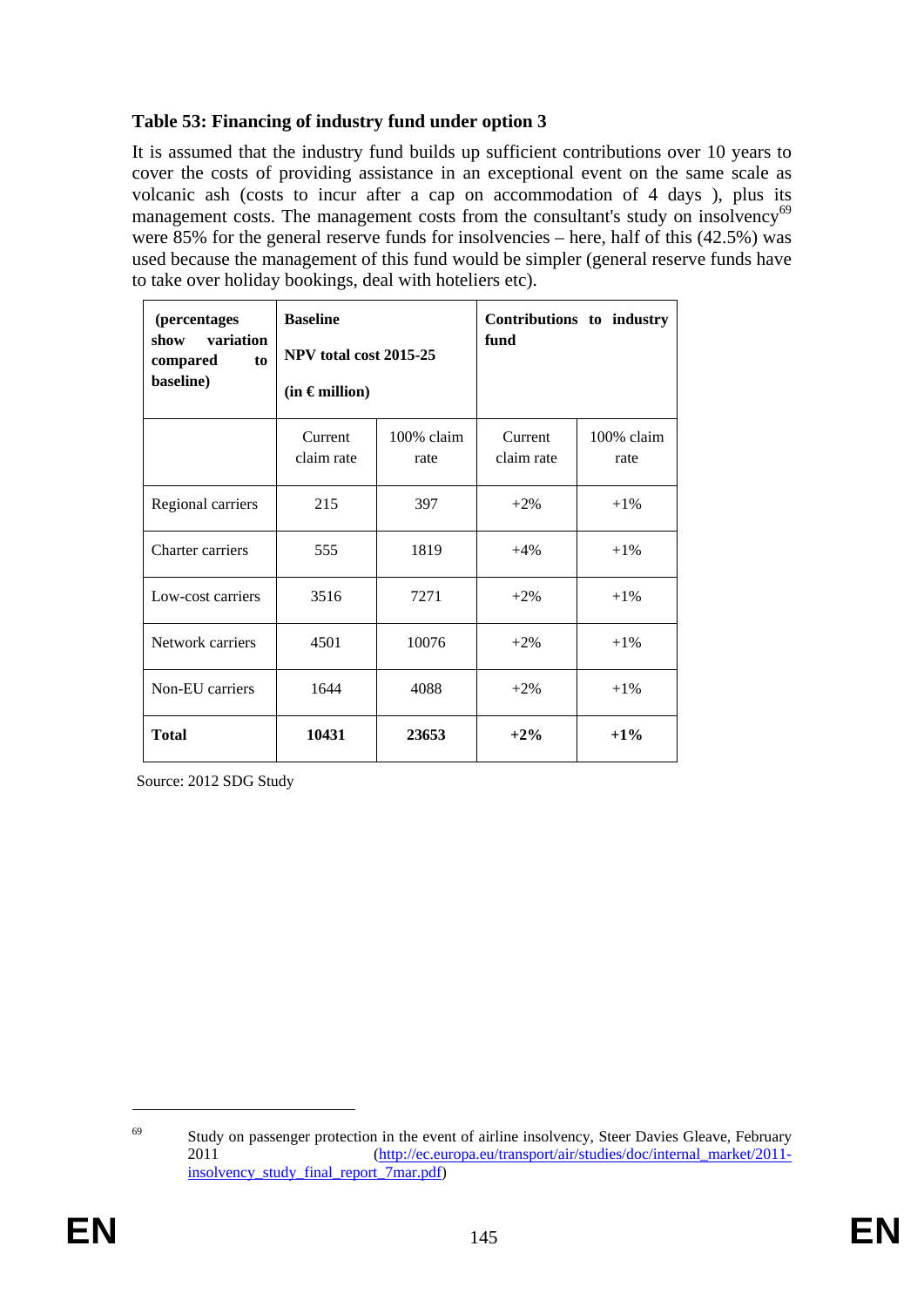Table 54: **Replacement of refreshments/meals/accomodation by insurance offered to all passengers** 

| (percentages<br>variations<br>show<br>compared<br>to<br>baseline) | <b>Baseline</b><br>NPV total cost 2015-25<br>$(in \in million)$ |                       | <b>Insurance for care</b> |                    |
|-------------------------------------------------------------------|-----------------------------------------------------------------|-----------------------|---------------------------|--------------------|
|                                                                   | Current<br>claim rate                                           | $100\%$ claim<br>rate | Current<br>claim rate     | 100% claim<br>rate |
| Regional carriers                                                 | 215                                                             | 397                   | $-84%$                    | $-45%$             |
| Charter carriers                                                  | 555                                                             | 1819                  | $-52\%$                   | $-16%$             |
| Low-cost carriers                                                 | 3516                                                            | 7271                  | $-69\%$                   | $-33%$             |
| Network carriers                                                  | 4501                                                            | 10076                 | $-68%$                    | $-30\%$            |
| Non-EU carriers                                                   | 1644                                                            | 4088                  | $-63%$                    | $-25%$             |
| <b>Total</b>                                                      | 10431                                                           | 23653                 | $-67%$                    | $-30%$             |

Source: 2012 SDG Study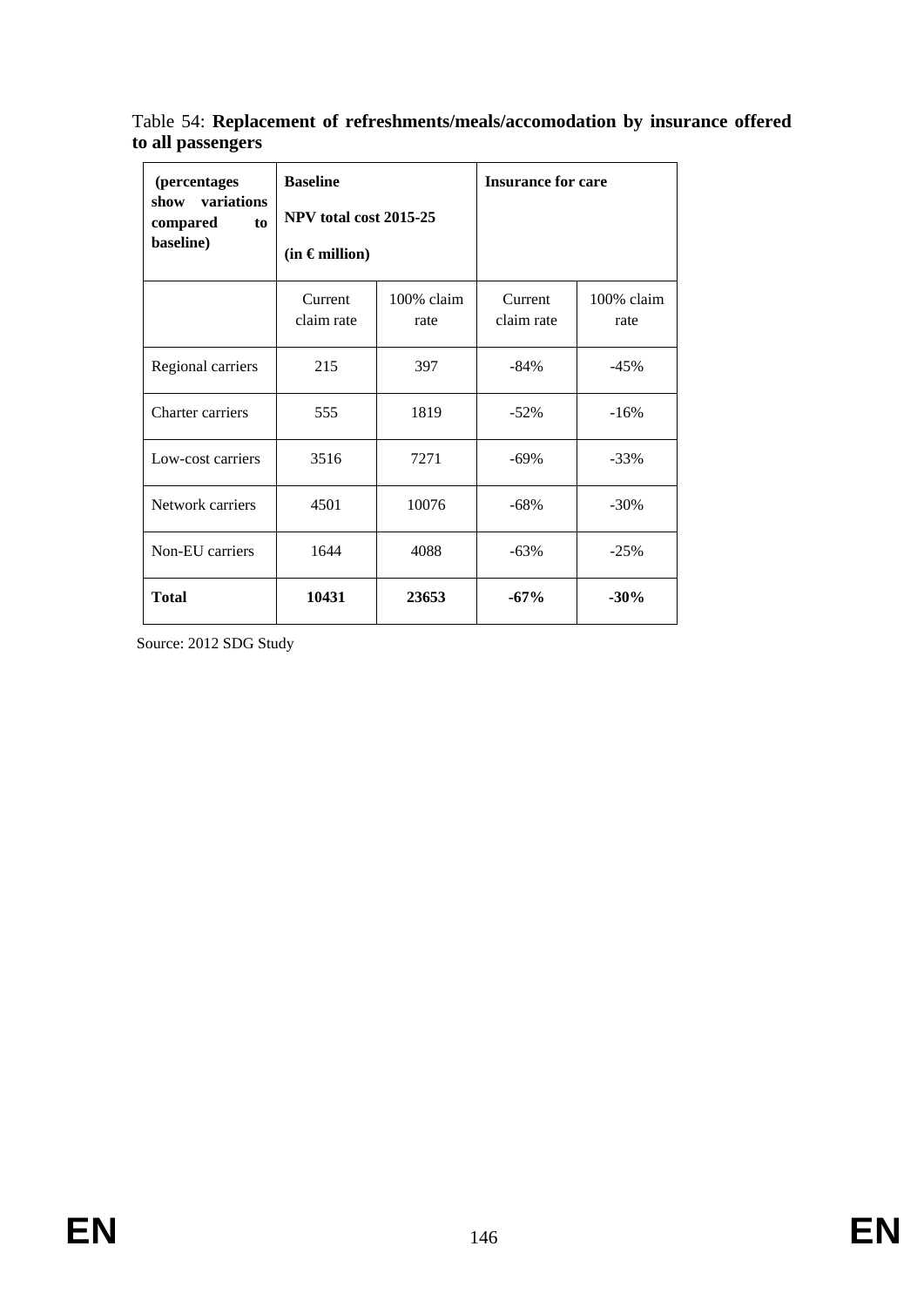Table 55: **Exemption from accomodation obligation routes of less than 250 km served by aircraft with less than 80 seats** 

| (percentages<br>variations<br>show<br>compared<br>to<br>baseline) | <b>Baseline</b><br>NPV total cost 2015-25<br>$(in \in million)$ |                    | <b>Accommodation exemption</b><br>for small-scale operations |                    |
|-------------------------------------------------------------------|-----------------------------------------------------------------|--------------------|--------------------------------------------------------------|--------------------|
|                                                                   | Current<br>claim rate                                           | 100% claim<br>rate | Current<br>claim rate                                        | 100% claim<br>rate |
| Regional carriers                                                 | 215                                                             | 397                | $-28%$                                                       | $-15%$             |
| Charter carriers                                                  | 555                                                             | 1819               |                                                              |                    |
| Low-cost carriers                                                 | 3516                                                            | 7271               | $-0\%$                                                       | $-0\%$             |
| Network carriers                                                  | 4501                                                            | 10076              | $-1\%$                                                       | $-0\%$             |
| Non-EU carriers                                                   | 1644                                                            | 4088               |                                                              |                    |
| <b>Total</b>                                                      | 10431                                                           | 23653              | $-1\%$                                                       | $-0\%$             |

Source: 2012 SDG Study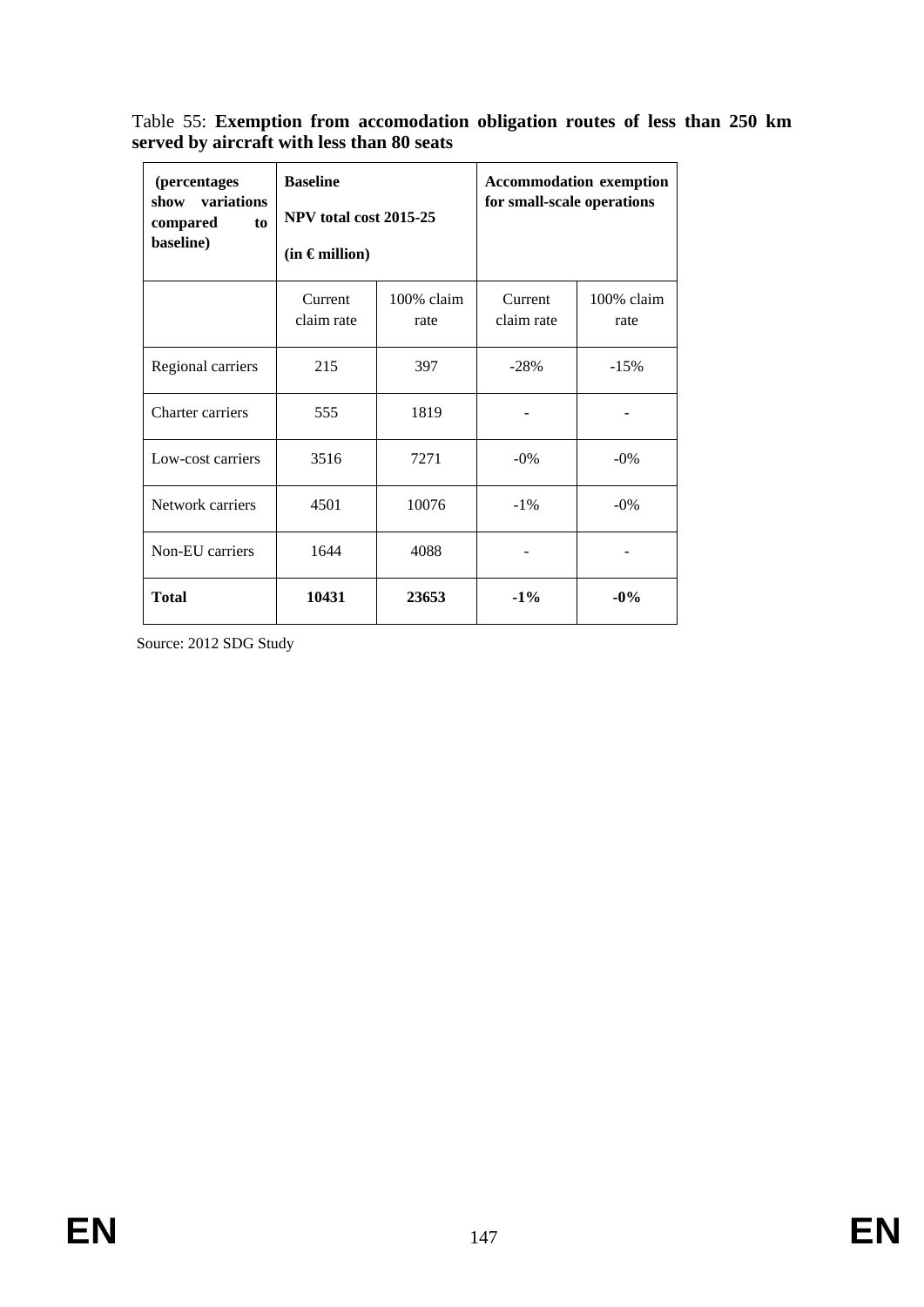| (compared<br>to<br>baseline) | <b>Baseline</b><br><b>NPV</b><br>total<br>cost 2015-25<br>$\pmb{\epsilon}$<br>(in<br>million) | <b>Option 1</b> | Option 2a                           |                                    | <b>Option 2b</b>                    |                                    | Option 3 | <b>Option 4</b> |
|------------------------------|-----------------------------------------------------------------------------------------------|-----------------|-------------------------------------|------------------------------------|-------------------------------------|------------------------------------|----------|-----------------|
|                              |                                                                                               |                 | Unchanged<br>compensation<br>levels | Adjusted<br>compensation<br>levels | Unchanged<br>compensation<br>levels | Adjusted<br>compensation<br>levels |          |                 |
| Regional carriers            | 215                                                                                           | $-88%$          | $-32%$                              | $-39%$                             | $-34%$                              | $-40%$                             | $+30%$   | $+22%$          |
| Charter carriers             | 555                                                                                           | $-80%$          | $-4%$                               | $-10%$                             | $+3%$                               | $-5%$                              | $+9%$    | $+34%$          |
| Low-cost carriers            | 3516                                                                                          | $-81%$          | $-8%$                               | $-14%$                             | $-9%$                               | $-14%$                             | $+6%$    | $+3%$           |
| Network carriers             | 4501                                                                                          | $-81%$          | $-5%$                               | $-14%$                             | $-8%$                               | $-16%$                             | $+8%$    | $+11%$          |
| Non-EU carriers              | 1644                                                                                          | $-74%$          | $-1\%$                              | $-7%$                              | $-4%$                               | $-9\%$                             | $+16%$   | $+27%$          |
| <b>Total</b>                 | 10431                                                                                         | $-80%$          | $-6%$                               | $-13%$                             | $-8%$                               | $-14%$                             | $+9%$    | $+12%$          |

Table 56: Policy options – combined impact on total cost of Regulation 261 for carriers – under current claim rate

Source: 2012 SDG study (except option 3: Commission estimate based on SDG data)

**EN**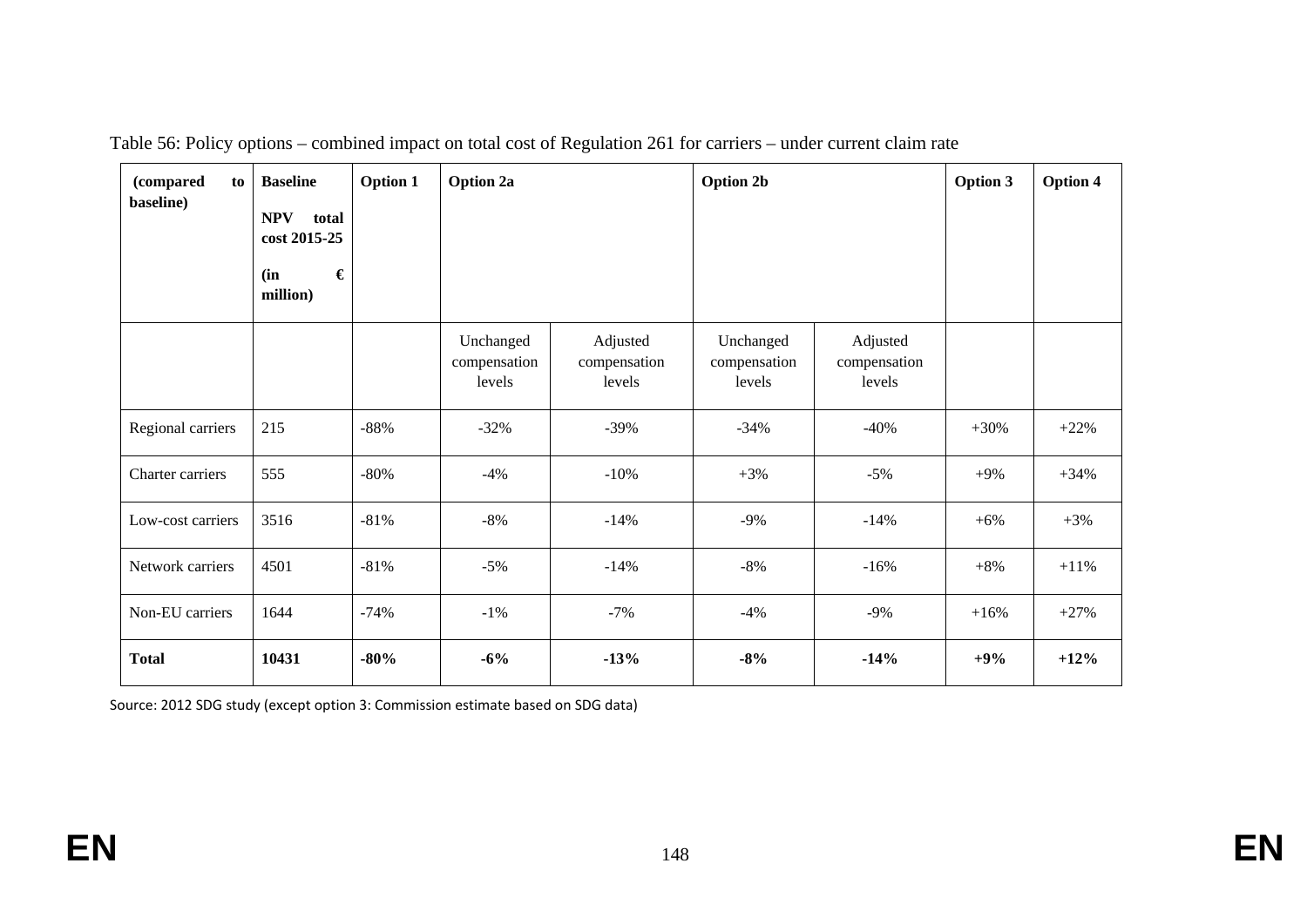| <i>(percentages)</i><br>show<br>variations compared to<br>baseline) | <b>Baseline</b><br><b>NPV</b><br>total<br>cost 2015-25<br>$\pmb{\epsilon}$<br>(in<br>million) | <b>Option 1</b> | <b>Option 2a</b>                    |                                    | <b>Option 2b</b>                    |                                    | <b>Option 3</b> | Option 4 |
|---------------------------------------------------------------------|-----------------------------------------------------------------------------------------------|-----------------|-------------------------------------|------------------------------------|-------------------------------------|------------------------------------|-----------------|----------|
|                                                                     |                                                                                               |                 | Unchanged<br>compensation<br>levels | Adjusted<br>compensation<br>levels | Unchanged<br>compensation<br>levels | Adjusted<br>compensation<br>levels |                 |          |
| Regional carriers                                                   | 397                                                                                           | $-77%$          | $-28%$                              | $-50\%$                            | $-38%$                              | $-55%$                             | $+21%$          | $+16%$   |
| Charter carriers                                                    | 1819                                                                                          | $-74%$          | $-42%$                              | $-53%$                             | $-28%$                              | $-44%$                             | $+9%$           | $+17%$   |
| Low-cost carriers                                                   | 7271                                                                                          | $-72%$          | $-22%$                              | $-40%$                             | $-25%$                              | $-42%$                             | $+8%$           | $+7%$    |
| Network carriers                                                    | 10076                                                                                         | $-64%$          | $-18%$                              | $-33%$                             | $-26%$                              | $-40%$                             | $+9\%$          | $+11%$   |
| Non-EU carriers                                                     | 4088                                                                                          | $-58%$          | $-19%$                              | $-31%$                             | $-26%$                              | $-36%$                             | $+13%$          | $+17%$   |
| <b>Total</b>                                                        | 23653                                                                                         | $-66%$          | $-22%$                              | $-36%$                             | $-26%$                              | $-40%$                             | $+10%$          | $+11\%$  |

Table 57: Policy options: combined impact on total cost of Regulation 261 for carriers – under 100% claim rate

Source: 2012 SDG study (except option 3: Commission estimate based on SDG data)

**EN**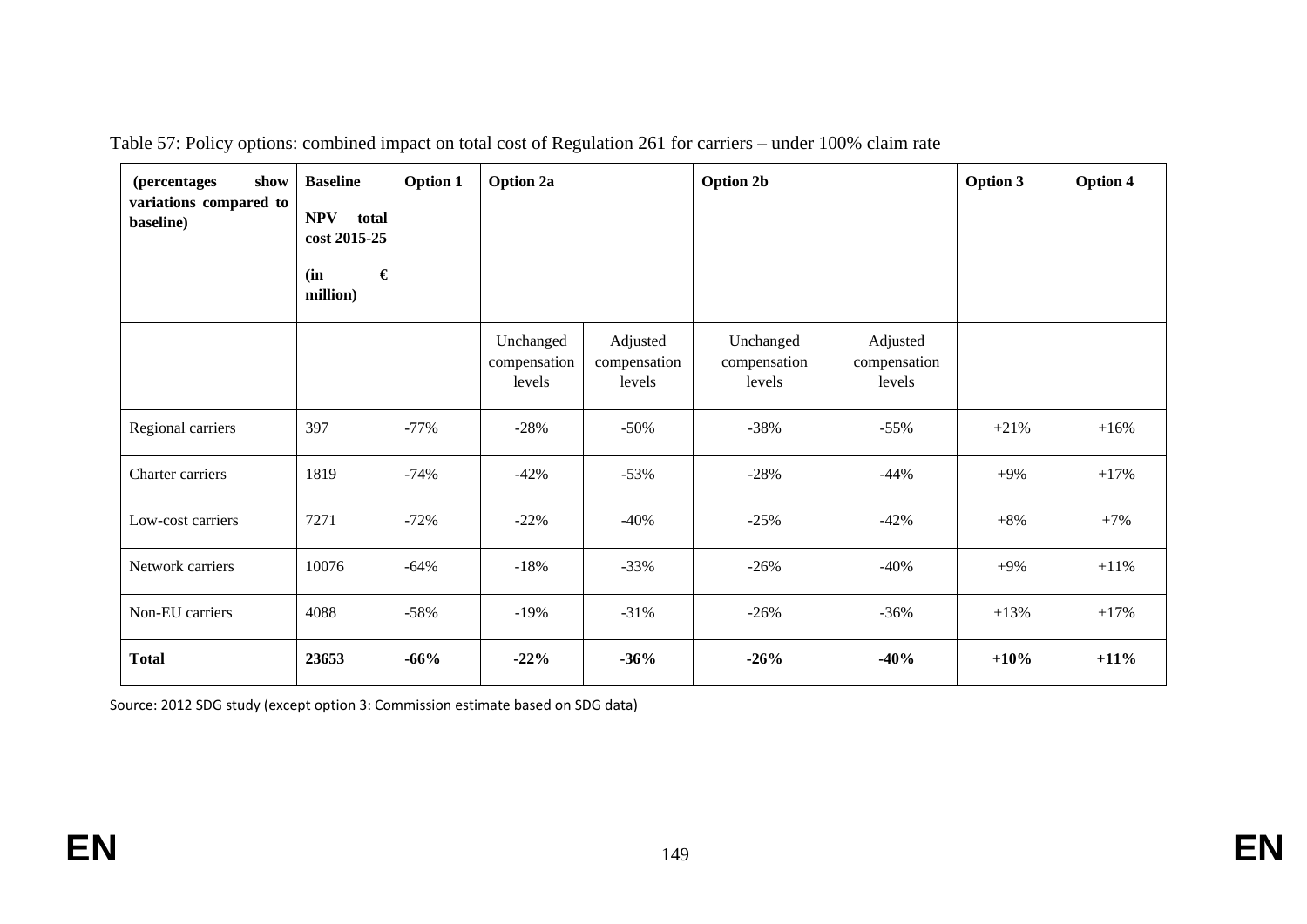Table 58: Subvariant of option 2a – time threshold for delay compensation increased from 3 to 5h (0-1500km), 9h (1500-3500km) and 12 h (beyond 3500km) – impact on the comibned policy option

| (compared<br>to baseline)  | <b>Baseline</b><br>NPV total cost 2015-<br>25<br>$(in \in$ million) |                    | <b>Current claim rate</b>            |                                     | 100 % claim rate                     |                                     |
|----------------------------|---------------------------------------------------------------------|--------------------|--------------------------------------|-------------------------------------|--------------------------------------|-------------------------------------|
|                            | Current<br>claim<br>rate                                            | 100%<br>claim rate | Unchanged<br>compensatio<br>n levels | Adjusted<br>compensati<br>on levels | Unchanged<br>compensati<br>on levels | Adjusted<br>compensati<br>on levels |
| Regional<br>carriers       | 215                                                                 | 397                | $-32%$                               | $-39%$                              | $-28%$                               | $-50%$                              |
| Charter<br>carriers        | 555                                                                 | 1819               | $-11%$                               | $-12%$                              | $-56%$                               | $-65%$                              |
| Low-cost<br>carriers       | 3516                                                                | 7271               | $-11%$                               | $-14%$                              | $-31%$                               | $-45%$                              |
| <b>Network</b><br>carriers | 4501                                                                | 10076              | $-10%$                               | $-15%$                              | $-31%$                               | $-42%$                              |
| Non-EU<br>carriers         | 1644                                                                | 4088               | $-6%$                                | $-8%$                               | $-33%$                               | $-40%$                              |
| <b>Total</b>               | 10431                                                               | 23653              | $-10%$                               | $-14%$                              | $-33%$                               | $-44%$                              |

Source: Commission estimates based on data from 2012 SDG study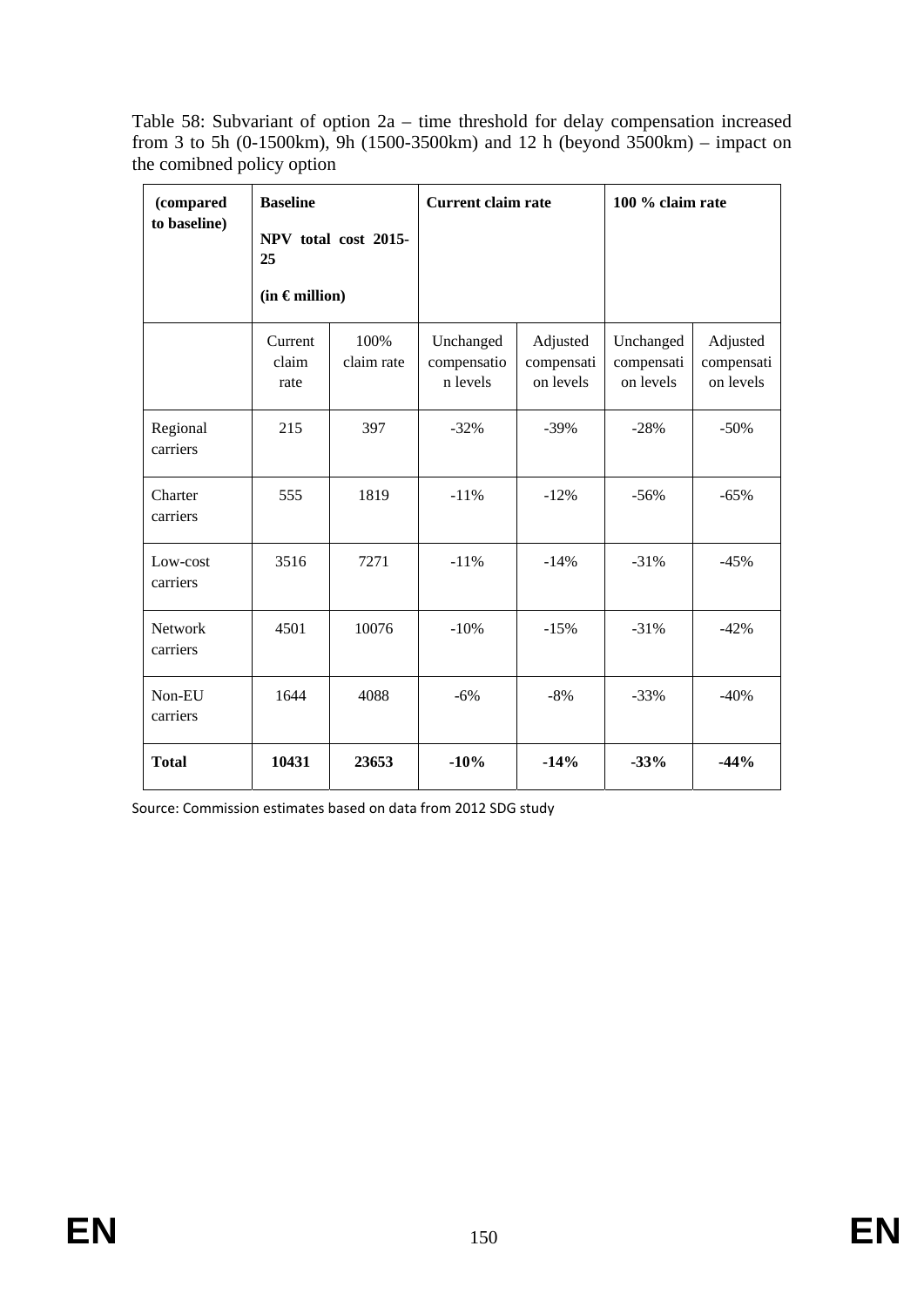## **ANNEX 14: Sensitivity analysis of the calculations**

As shown in annex 8, the extent of data availability means that there is more certainty on some aspects of the economic cost calculation than others. However, this should be balanced against the impact these assumptions have on the overall result. For example, although the denied boarding figures could only be derived from a small sample of airlines and therefore this is quite uncertain, the data suggests that denied boarding rarely occurs, and therefore the impact of this assumption on the overall economic burden is relatively low.

In order to test the impact of the key assumptions the consultant undertook a number of sensitivity tests, for each of which he modified the relevant rate. The table below shows the impacts on the total economic cost, and evaluates the total importance of the assumption by combining this with the level of uncertainty based on the extent of the available data.

| Sensitivity test                                                                        |                                                                        | economic burden | Impact of 50% increase in<br>input on incremental |               | <b>Total</b><br>importance |
|-----------------------------------------------------------------------------------------|------------------------------------------------------------------------|-----------------|---------------------------------------------------|---------------|----------------------------|
| 50% higher denied boarding rate                                                         |                                                                        | $+2%$           | Low                                               | Medium        | Low                        |
| 50% higher downgrading rate                                                             |                                                                        | $+0%$           | Low                                               | Medium        | Low                        |
| 50% higher cancellation rate                                                            |                                                                        | $+32%$          | High                                              | Low           | Medium                     |
| 50% higher hotel costs                                                                  |                                                                        | $+9%$           | Medium                                            | Medium        | Medium                     |
| 50% higher refreshments costs                                                           |                                                                        | $+20%$          | High                                              | <b>Medium</b> | High                       |
| 50% higher compensation claim rate<br>$(15\%$ instead of $10\%)$                        | $+7%$                                                                  | Medium          | High                                              | High          |                            |
|                                                                                         | Compensation claim rate increases by<br>0.75% per year instead of 0.5% |                 | Low                                               | High          | Medium                     |
| 50% more passengers select a refund<br>(instead of rerouting, where eligible)           |                                                                        | $-9%$           | Medium                                            | Medium        | Medium                     |
| 15% of passengers delayed over 5 hours<br>select a refund, instead of 10%               |                                                                        | $+3%$           | Low                                               | Medium        | Low                        |
|                                                                                         | 50% higher wait time for rerouting                                     |                 | High                                              | Low           | <b>Medium</b>              |
| 25% instead of 50% of passengers<br>stranded overnight at origin airport<br>return home |                                                                        | $+2%$           | Low                                               | Medium        | Low                        |
| Extraordinary                                                                           | High                                                                   | $+12%$          | High                                              | High          | High                       |
| circumstances exemption                                                                 | Low                                                                    | $-10%$          |                                                   |               |                            |

Table 59: Impact of assumptions on NPV of economic burden 2015-25

Although the cancellation rate has the most impact on the total economic burden, the data sample is sufficiently good for its total importance to be low. Refreshments costs and the compensation claim rate emerge as the most important assumptions overall, other than the assumption for the extraordinary circumstances exemption on payment of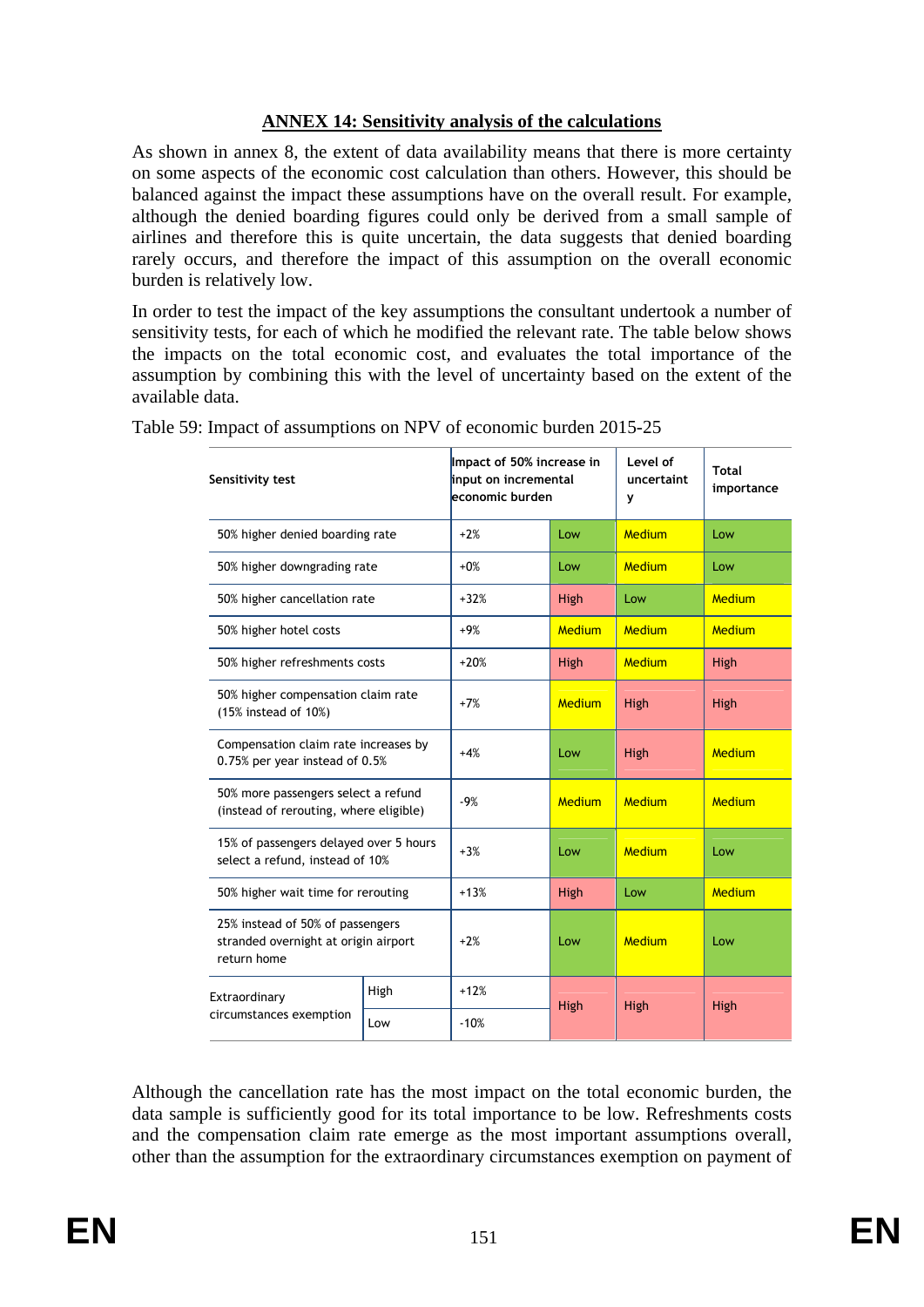compensation. Refreshments costs are based on actual prices found across eight European airports but may not accurately represent costs at all airports. The compensation claim rate is an estimate based on airline complaint data and is quite uncertain (as already noted in the main report).

The consultant has then tested in how far the calculations for the **option packages** would be impacted by these uncertainties. These tests indicated that the results are most sensitive to the assumptions about the extent to which airlines are exempted from payment of compensation (uncertainty around the current definition of extraordinary circumstances) and the claim rate for compensation. Most of the other assumptions had a limited impact on the calculated deviations from the baseline mainly because they affected the baseline and the option scenario likewise.

Most importantly, the sensitivity tests have shown that variations in the assumptions do not modify the ranking of the options in terms of their quantitative impact and that the order of magnitude of the options' impacts is not significantly altered. Therefore, another choice of the assumptions would not have modified the conclusions of the impact assessment.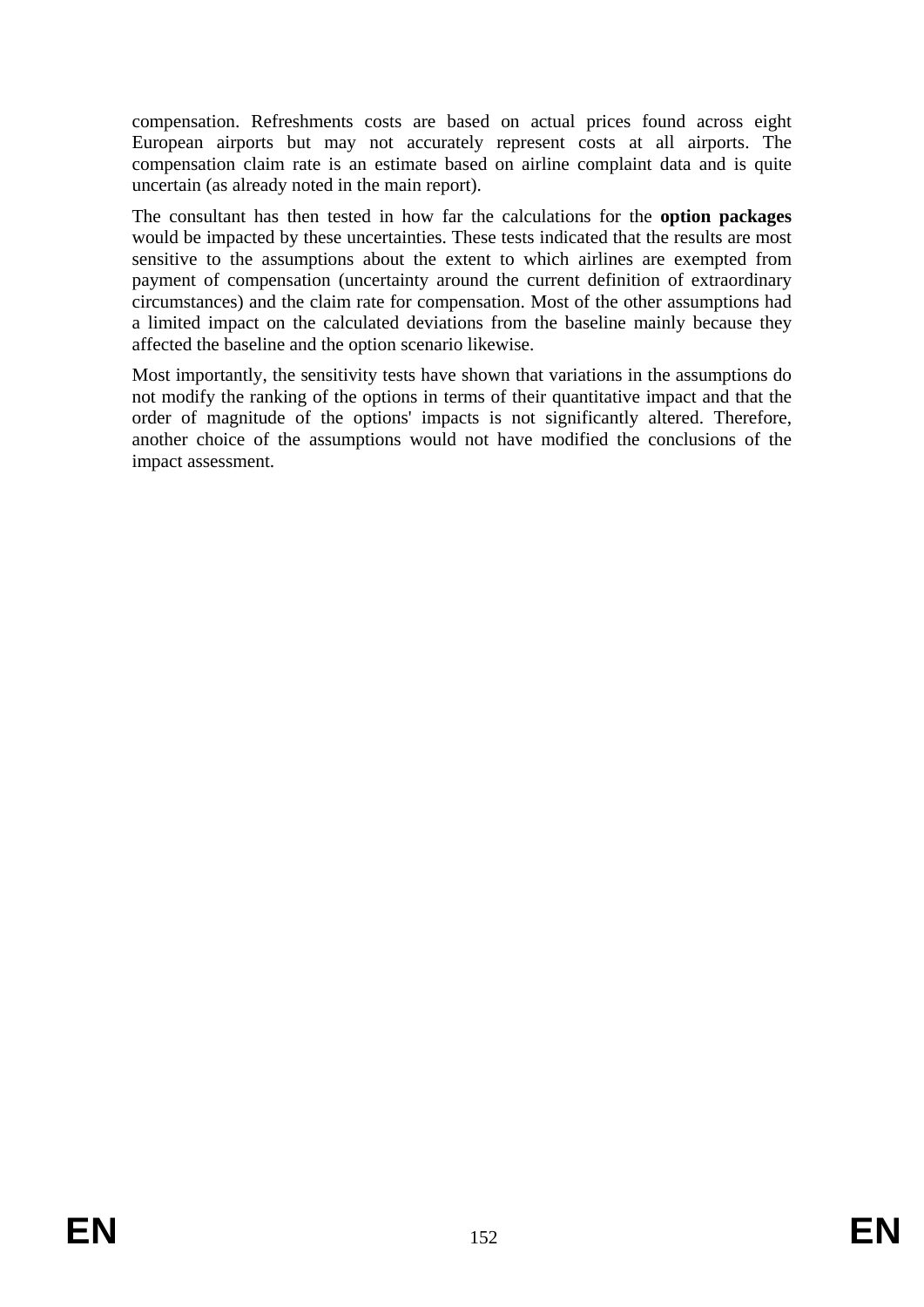# **ANNEX 15: Underlying methodology for estimations**

This section explains the methodology the consultant adopted for the calculation of the more complex policy measures.

#### *Standard approach for flight disruption measures*

Some of the policy measures have some form of flight disruption element, and their impacts are calculated in our impact assessment model by adjusting the base economic burden calculations to take into account the change.

The changes associated with each measure take at least one of the following forms:

- changes to the point at which assistance is provided;
- changes to the cost of providing this assistance;
- changes to the proportion of circumstances which might be considered extraordinary, and therefore eligible for an exemption under Article 5(3);
- changes to claim rates, or the percentages of passengers which receive the assistance to which they are entitled; or
- changes to the scope of flights covered by a particular obligation.

The impact assessment model builds on the current economic burden calculation. There is an individual input sheet for each policy option with a flight disruption element. The input sheet is based on the baseline (current economic burden) scenario and is altered in one of the ways described above to reflect the measure.

The unit (per disrupted passenger) costs are not altered but multipliers can be applied in the input sheet where necessary to achieve a change in the unit cost.

The model then calculates the economic burden of three scenarios:

- A baseline (current economic burden);
- No-261 (costs that would remain if the Regulation were repealed); and
- The measure being evaluated.

The incremental burden is calculated as the difference between the measure cost and the baseline cost, relative to the no-261 cost.

In the absence of any clear evidence of a trend, and due to the impossibility of separating the impacts of one-off factors such as the economic crisis, it is assumed that disruption rates will remain constant over time. If we were to assume a trend, we risk systematically over- or under-estimating the impact of policy changes.

#### *Wider Impacts*

The incremental burden of a measure serves as the basis for estimating its wider impacts such as the impact on fares, employment, the wider economy and CO2 emissions.

These results are inherently very uncertain, as it is not clear to what extent passengers value the additional services the Regulation requires them to be provided with, or are even aware of their entitlements. Therefore, a simple multiplier approach was used for these calculations and the results should be considered indicative only.

It was assumed that an increase (or reduction) in the costs of airlines, airports and ANSPs will be passed on to passengers through higher (or lower) fares. The percentage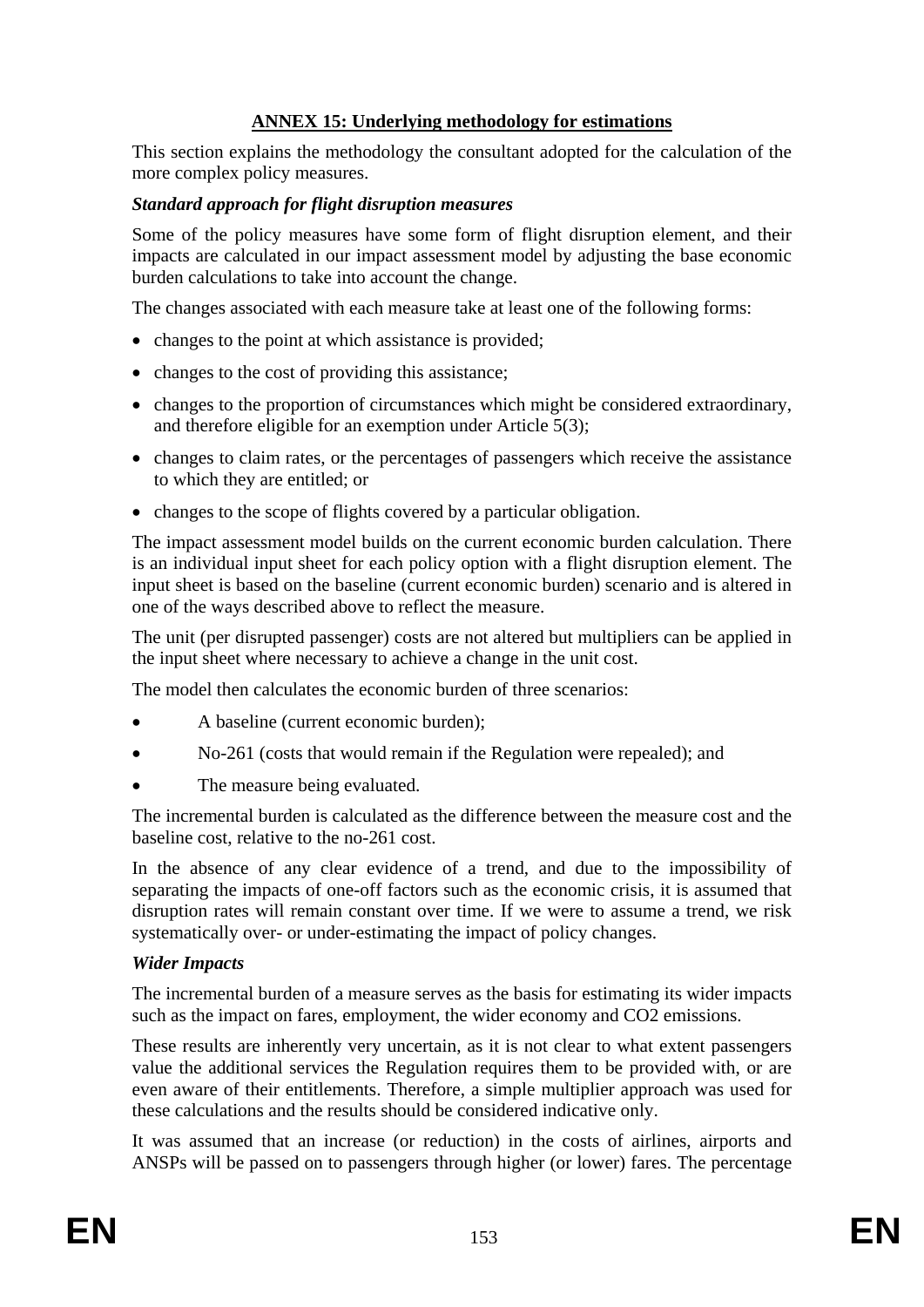impact on fares is calculated by dividing the change in economic burden by the total passenger revenue. This calculation is performed at an aggregated level by carrier type. NEB costs are assumed to be covered through government's general budgets and therefore do not impact fares.

#### *Impact on passenger numbers*

It is assumed that the price elasticity of demand for air fares is -1.10, based on IATA's Economic Briefing 2009. This report estimates a route-level elasticity of -1.4, a national-level elasticity of -0.8 and a supra-national elasticity of -0.6. Therefore a value mid-way between the national-level elasticity and the route-level elasticity was taken.

It is also assumed that 50% of any change in fares reflects changes in services which are noticed and valued by passengers, and therefore the impact of the change in fares on demand is lower than it would be if the change in fares was for some entirely external reason (such as a change in fuel costs). By multiplying the fare increase by these factors, we can calculate the resulting percentage change in passenger numbers, and then the actual change in passenger numbers resulting from the change in fares.

## *Employment*

It is assumed that an airport requires 0.70 employees for every 1,000 passengers. This factor is based on figures reported by the Air Transport Action Group  $(ATAG)^{70}$ , which estimated that 464,000 people were employed by the European air transport industry on site at airports. The factor is multiplied by the change in passenger numbers to estimate the change in the number of airport staff as a result of the change in fares.

The ATAG report also states that 748,000 people are employed by airlines, which equates to 1.13 airline and handling agent employees per 1,000 passengers. Trends in airline employment relate to changes in passenger kilometres rather than passengers, as long haul flights will generate much more airline employment per passenger. Operating a long haul route requires more staff per passenger due to the duration of each flight (for example, on a short haul route, the crew can work 4-6 flights per shift, whereas on long haul they would only be able to work one, and on very long flights relief crew are carried). Based on ICAO figures for global passengers and passenger kilometres, we estimate that airline employment is around 0.62 employees per million passenger kilometres.

The average distance travelled by passengers has been obtained from OAG as an input into the burden calculation (for calculating reimbursement, for example). This is available at an aggregate level by airline and flight type and can be multiplied by the number of passengers in each category to calculate the passenger-kilometres.

#### *Economic benefits*

There is extensive economic research on the economic impact of aviation, but most of this indicates total economic benefits per passenger, not the contribution for a marginal passenger that might be added or removed as a result of a marginal change to fares. This would probably be much lower, as these would be disproportionately low-value leisure passengers.

<sup>1</sup> 

<sup>70</sup> ATAG (2008) The economic and social benefits of air transport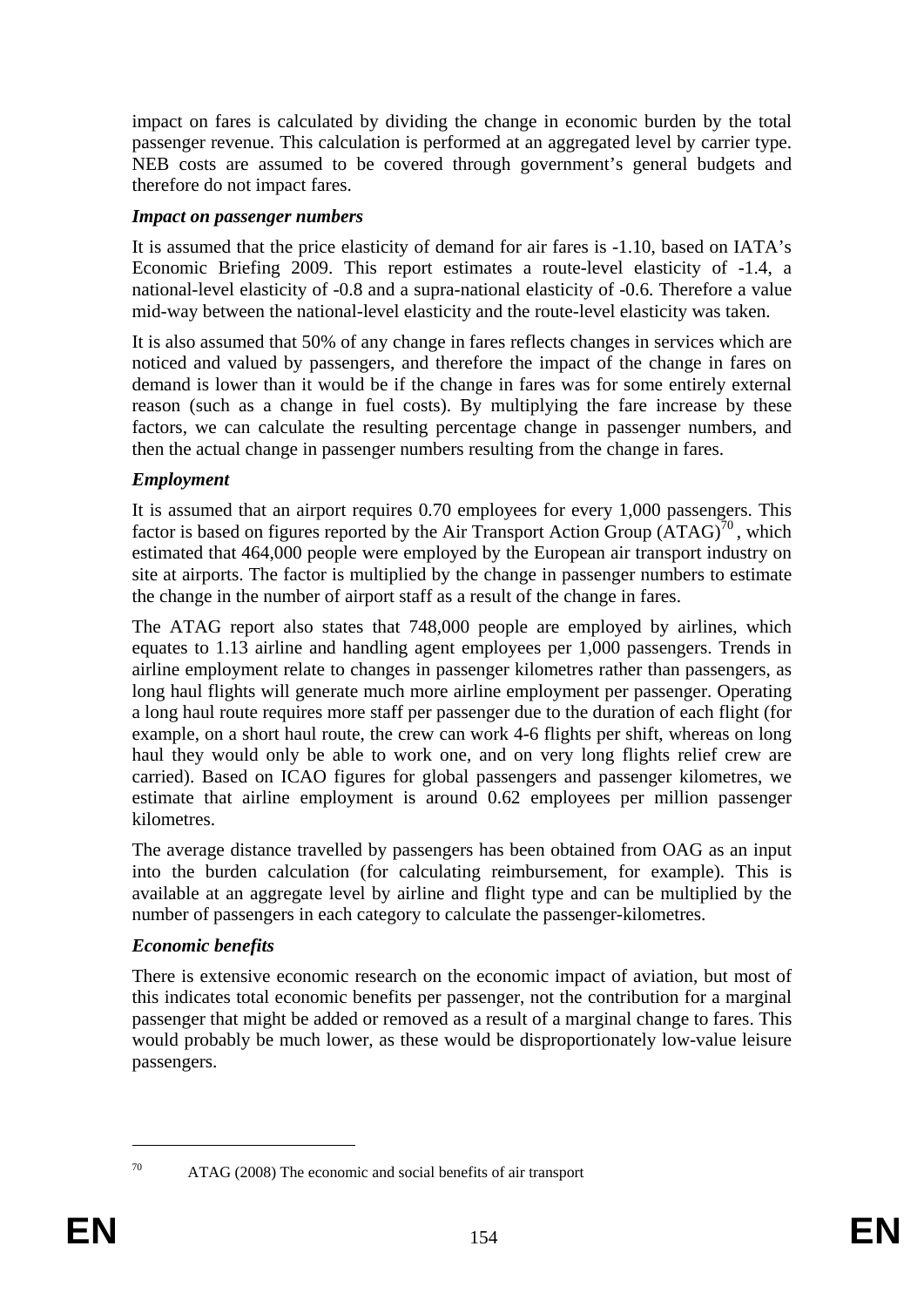The only study the consultant has identified which seeks to measure marginal contribution is referred to in a report by Oxford Economic Forecasting<sup>71</sup>, which reports a Department for Transport estimate that each incremental passenger in the UK generates £30 of additional economic benefits. This is derived by applying the 'rule of a half' to changes in shadow costs. Adjusting for inflation and converting into Euros gives an additional economic benefit of  $\bigoplus$  per passenger. This figure is then multiplied by the change in the number of passengers as a result of the option.

### *Impact on CO2 emissions*

The consultant has used a report by  $\text{Defra}^{72}$ , which provides the following CO2 emission figures:

- Domestic flights (assumed regional) 171.5 gCO2/pkm
- Short-haul flights (assumed intra-EU international)  $97 \text{ g}CO2/\text{pkm}$
- Long-haul flights (extra-EU international)  $113.2$  gCO2/pkm

The report also provides assumptions about the load factors of these flights. The consultant applied these factors, adjusted to reflect the load factors that we have used elsewhere in the model, to each flight and carrier category. These emission rates could then be applied to the passenger kilometres as calculated above.

## *Changes to airline costs during extraordinary events*

The disruption caused by the volcanic ash cloud in April 2010 has an impact on the model. The standard assumptions used for care and assistance costs are not appropriate to calculate the impact of the volcanic ash crisis, because:

- due to the scale of the incident, passengers would have been much more likely to abandon their journeys altogether or reroute by surface transport than in normal circumstances; and
- where it was not possible to do this, the length of time for which assistance had to be provided was much greater.

The consultant has calculated the impact of this event in an 'extraordinary event overlay'. The cancellations due to volcanic ash are deducted from the standard calculation of economic burden, and the economic burden calculated as arising from the volcanic ash crisis (surface rerouting and care costs) are added to the burden in 2010.

The consultant has calculated that, on average, 67% of European airspace was closed between 14 April and 22 April 2010. Given a total of 831 million passengers in 2010, this means 1.5 million passengers were affected each day during this period.

Eurocontrol's Annual Report 2010 states that 101,127 flights were cancelled as a result of the volcanic ash cloud. The disruption database indicates that there were 252,160 cancellations in 2010, so the volcanic ash cloud accounted for 40% of all cancellations in 2010.

1

<sup>&</sup>lt;sup>71</sup>  $\cdot$  <sup>71</sup> **The economic contribution of the aviation industry in the UK'** 

[www.oef.com/Free/pdfs/Aviation2006Final.pdf](http://www.oef.com/Free/pdfs/Aviation2006Final.pdf)<br>
<sup>72</sup> '2011 Guildelines to Defra/DECC's GHG Conversion Factors for Company Reporting' www.defra.gov.uk/publications/files/pb13625-emission-factor-methodology-paper-110905.pdf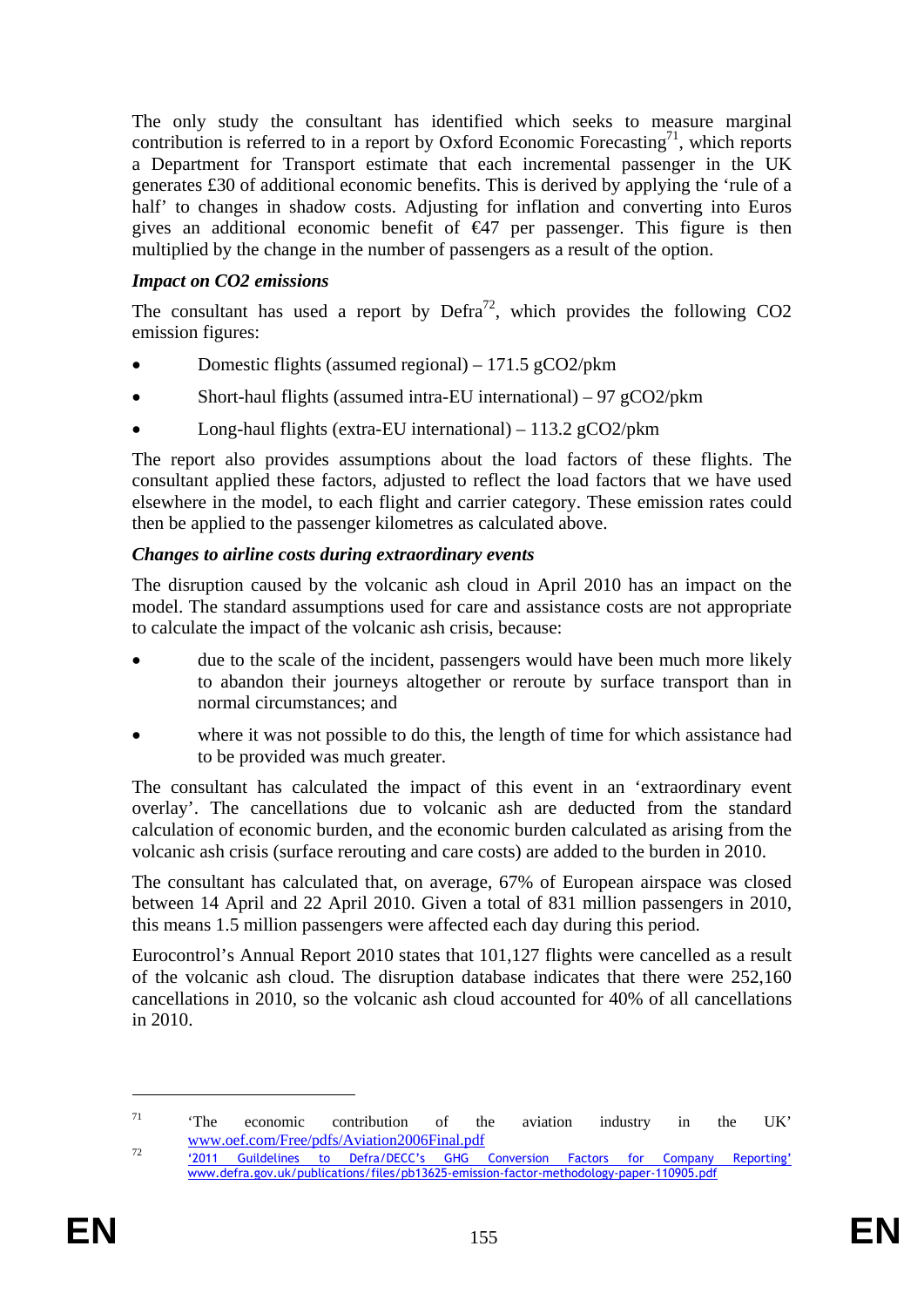It was assumed that passengers at their point of origin would have abandoned their journey and gone home, probably seeking to travel after the crisis was over. The airline would therefore not have had an incremental cost of rerouting or care for these passengers (they would transport them after the crisis instead of during it). Passengers at their destination, or at connecting points, would have required rerouting or care, for which the airline would have been liable. The consultant estimates passengers at their connecting point would have represented 14% of passengers. Therefore, overall 57% of passengers would have required care and rerouting during the crisis.

During the crisis, surface rerouting would have been much more attractive than under normal circumstances. It was assumed that surface rerouting would have been possible, on average, for distances less than 1,000km. Scheduled seats on flights of less than 1,000km account for 54% of all scheduled seats operated in 2010. Therefore it was assumed that 54% of all passengers would have to have been offered surface rerouting, while the remaining 46% could not be rerouted until the crisis was over. Those offered surface rerouting would have been given care and assistance for one day until they could have been rerouted; those who could not be offered surface rerouting would have to have been provided with care until they could be rerouted by air after the crisis.

For these passengers, the cost incurred depends on the time that they had to wait before being able to continue their journey. The length of the closure varied between different parts of the EU, but on average lasted around five days. It would have taken longer than this to clear the backlog of people, and using our standard assumption of a 75% load factor, the average wait time should have been 10 days  $((5 + 15) \div 2)$ . However, once the event occurs, fewer people would make bookings and some abandon their journeys altogether; it was assumed that this would reduce waiting times by 20%, giving an average waiting time of eight days.

For journeys under 1,000km, the consultant estimates from OAG data that the average journey length was 487km. Based on a sample of ten rail and ferry routes, we estimate that surface rerouting would have cost, on average,  $\Theta$ .24 per kilometre. Using the average distance for journeys under 1,000km, the average cost per affected passenger is €118.81 (487 km x  $\oplus$ .24 per km). The total cost for rerouting is therefore  $\oplus$ 276 million (1.5 million affected passengers per day x 5 days of closure x 57% of passengers requiring care or rerouting x 54% of passengers offered surface rerouting  $x \in 18.81$  per passenger).

It is assumed that passengers who are not rerouted will be provided with the following care:

- Accommodation
- Travel to the accommodation
- Refreshments (three times a day)
- Meals (three times a day)

Accommodation costs vary by carrier type; a weighted average was taken, based on the number of passengers by flight and carrier type, which produces an average cost of  $\text{\textsterling}1.60$  per night. Travel costs are  $\text{\textsterling}0.77$  (as used elsewhere in the model). The consultant assumed that refreshments and meals cost half as much outside the airport as they do in the airport, giving a cost of  $\epsilon$ 3.00 for refreshments and  $\epsilon$ 7.27 for meals. The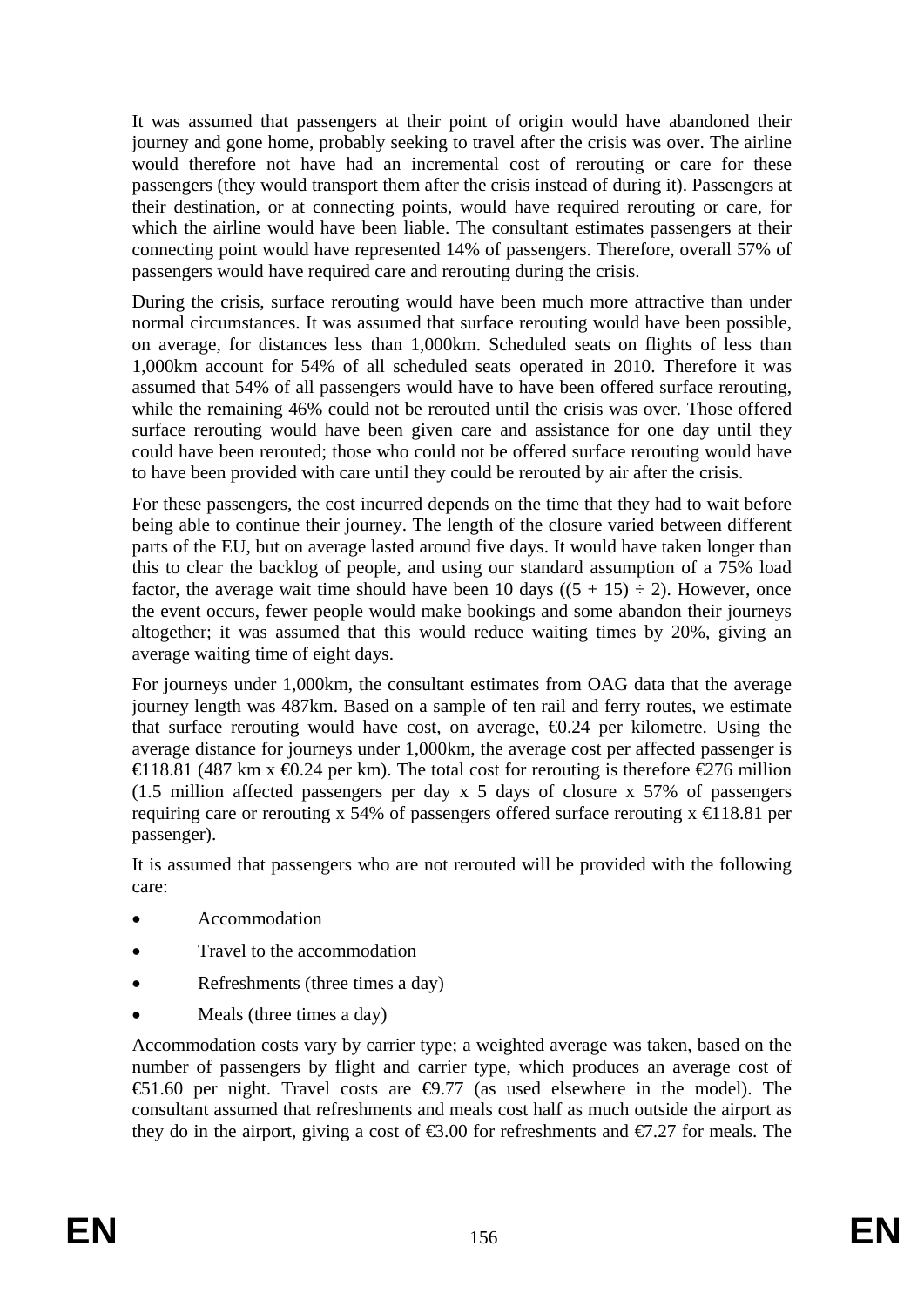total care cost per affected passenger is therefore  $\Theta$ 2.20 ( $\Theta$ 1.60 +  $\Theta$ .77 +  $\Theta$ .00 x 3 + €7.27 x 3).

The total cost for the provision of care is €680 million: (1.5 million affected passengers per day x 46% requiring care x  $\bigoplus$ 2.90 + 1.5 million affected passengers per day x 8 days  $\overline{x}$   $\oplus$  2.90)  $\overline{x}$  57% requiring care or rerouting.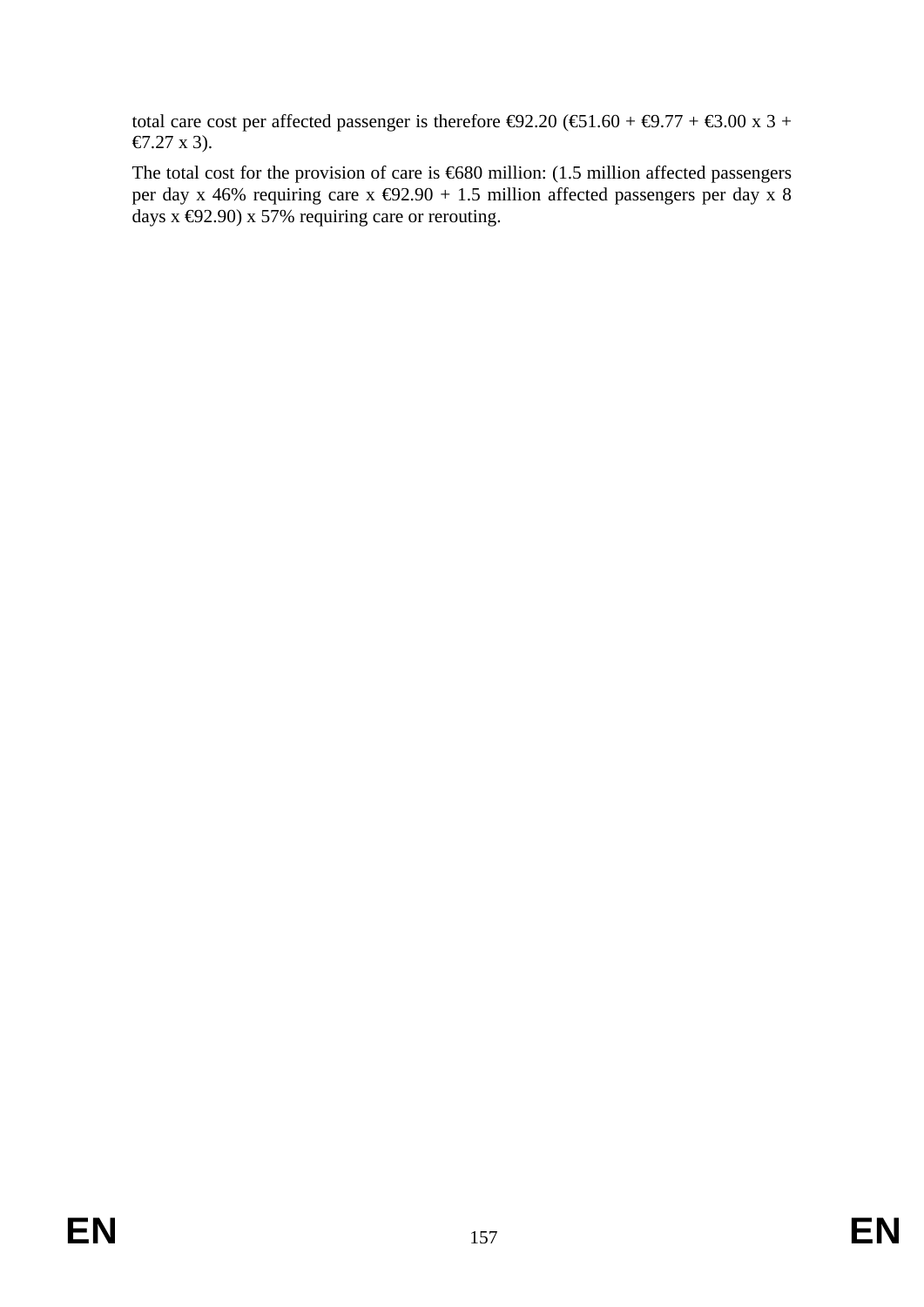# **ANNEX 16: Detailed table on comparison of options**

## Table 60

|                                                                                   | Effectiveness, efficiency and coherence of the policy packages                                                                                 |                                                                                                                                                                   |                                                                                                                                                                    |                                                                                                                                              |                                                                                                                                                  |
|-----------------------------------------------------------------------------------|------------------------------------------------------------------------------------------------------------------------------------------------|-------------------------------------------------------------------------------------------------------------------------------------------------------------------|--------------------------------------------------------------------------------------------------------------------------------------------------------------------|----------------------------------------------------------------------------------------------------------------------------------------------|--------------------------------------------------------------------------------------------------------------------------------------------------|
|                                                                                   | $\mathbf{1}$                                                                                                                                   | 2a                                                                                                                                                                | 2 <sub>b</sub>                                                                                                                                                     | 3                                                                                                                                            | 4                                                                                                                                                |
| <b>Effectiveness</b><br>with regard to<br>specific<br>objectives (SO)             | $+$                                                                                                                                            | $^{++}$                                                                                                                                                           | $+(+)$                                                                                                                                                             | $-$ /+                                                                                                                                       | $-$ /+                                                                                                                                           |
| SO1.1<br>(clarification<br>and<br>simplificatio<br>n)                             | $^{+}$<br>(goes beyond<br>clarification<br>and<br>simplification<br>as some rights<br>are weakened)                                            | $++$<br>(rights)<br>are<br>clarified<br>and<br>simplified)                                                                                                        | $^{+}$<br><i>(inconsistenc)</i><br>between<br>V<br>time<br>thresholds<br>for<br>care/assistan<br>and<br>ce<br>compensatio<br>are<br>n<br>potentially<br>confusing) | $^{+}$<br><i>(inconsistency</i><br>between time<br>thresholds for<br>care/assistance<br>and<br>compensation<br>are potentially<br>confusing) | $^{+}$<br><i>(inconsistency)</i><br>between time<br>thresholds for<br>care/assistance<br>and<br>compensation<br>are potentially<br>confusing)    |
| SO1.2<br>(effective<br>santioning<br>policy)                                      | $(+)$<br>(COM<br>better<br>informed<br>to<br>action<br>take<br>when<br>needed<br>but<br>coordination<br>remains weak)                          | $++$<br>(formal<br>coordination<br>improve<br>will<br>consistency)                                                                                                | $++$<br>(formal)<br>coordination<br>will improve<br>consistency)                                                                                                   | $++$<br>(formal<br>coordination<br>will improve<br>consistency)                                                                              | $++$<br>(strong<br>coordination<br>but at possibly<br>high cost)                                                                                 |
| SO1.3<br>(effective<br>complaint-<br>handling)                                    | $++$<br>(clear<br>procedures,<br>respective<br>roles of NEBs<br>and<br><b>ADR</b><br>bodies<br>are<br>clarified)                               | $^{++}$<br>(clear<br>procedures,<br>respective<br>roles of NEBs<br>and<br>ADR<br>bodies<br>are<br>clarified)                                                      | $^{++}$<br>(clear<br>procedures,<br>respective<br>roles<br>of<br><b>NEBs</b><br>and<br>ADR bodies<br>are clarified)                                                | $++$<br>(clear<br>procedures,<br>respective<br>roles of NEBs<br>and<br><b>ADR</b><br>bodies<br>are<br>clarified)                             | $++$<br>(clear<br>procedures,<br>respetive roles<br>of<br>EU<br>enforcement<br>body<br>and<br><b>ADR</b><br>bodies<br>clearly<br>are<br>defined) |
| SO <sub>2.1</sub><br>(limitation in<br>time or size<br>of risks to be<br>covered) | $+++$<br>cost<br>(strong)<br>reduction,<br>especially<br>in<br>situations<br>where<br>currently<br>important risk<br>for<br>cost<br>explosion) | $^{+}$<br>(moderate cost)<br>reduction,<br>limitation<br>on<br>cost increases<br>specific<br>in<br>situations such<br>as<br>mass<br>disruptions or<br>small-scale | $^{+}$<br>(moderate<br>cost<br>reduction,<br>limitation on<br>cost<br>increases in<br>specific<br>situations<br>such as mass<br>disruptions                        | $\mathbf{r}$<br>(cost increase<br>overall,<br>though<br>some<br>limitations to<br>cost increases<br>in<br>mass<br>disruptions)               | $\blacksquare$<br>(cost increase<br>overall,<br>though<br>some<br>limitations to<br>cost increases<br>in<br>mass<br>disruptions)                 |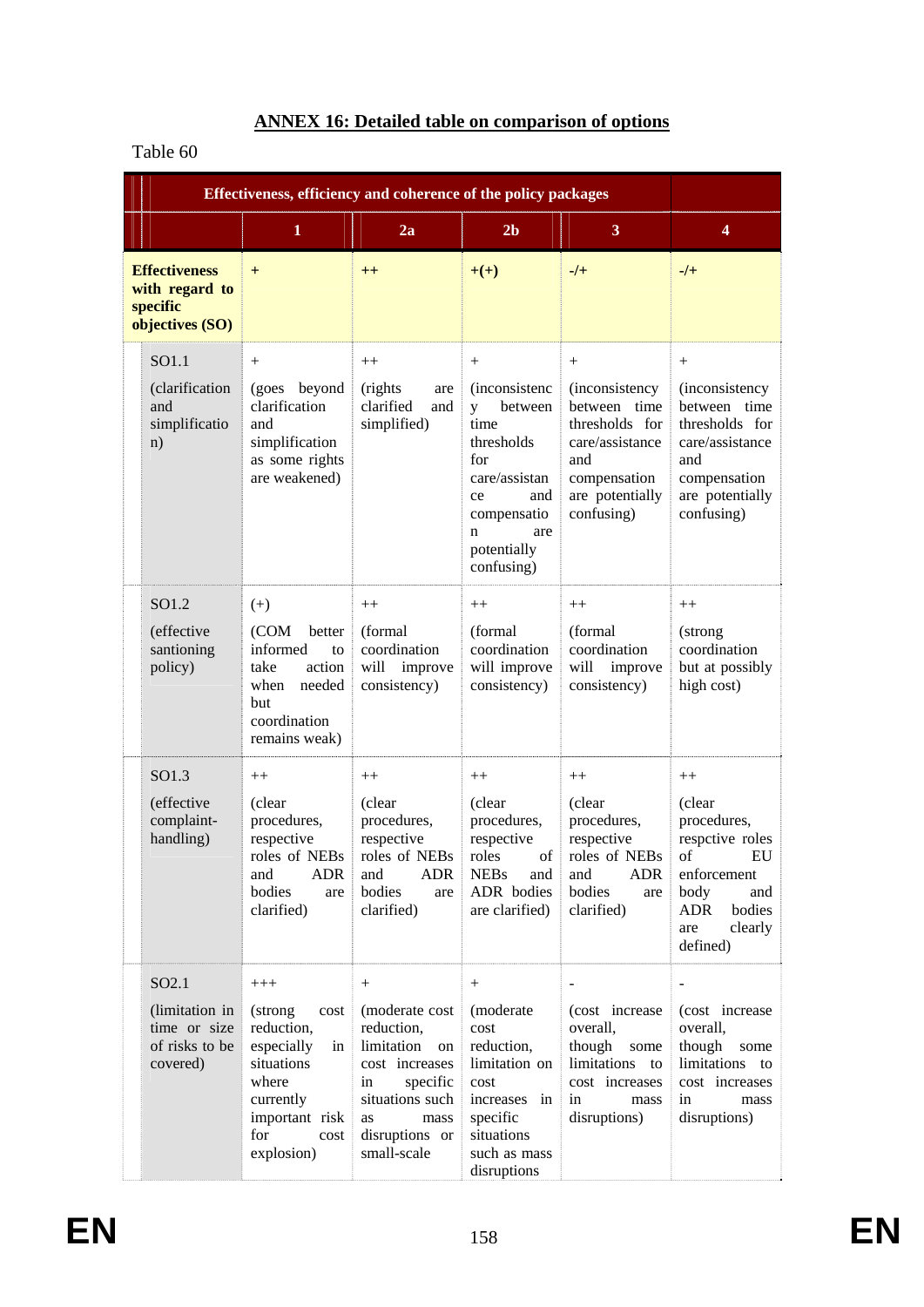|                                                                                               |                                                                                                                                         | operations)                                                                                                        | small-<br><b>or</b><br>scale<br>operations)                                                                            |                                                                                                                    |                                                                                                                    |
|-----------------------------------------------------------------------------------------------|-----------------------------------------------------------------------------------------------------------------------------------------|--------------------------------------------------------------------------------------------------------------------|------------------------------------------------------------------------------------------------------------------------|--------------------------------------------------------------------------------------------------------------------|--------------------------------------------------------------------------------------------------------------------|
| SO <sub>2.2</sub><br>(reduce most<br>disincentivizi<br>ng elements<br>of<br>compensatio<br>n) | $0/+$<br>(i f)<br>compenstaion<br>levels<br>changed, they<br>are closer to<br>actual damage<br>$\mathcal{E}$                            | $0/$ +<br>(i f)<br>compenstaion<br>levels<br>changed, they<br>are closer to<br>actual damage<br>$\mathcal{E}$      | $0/$ +<br>$($ if<br>compenstaio<br>levels<br>n<br>changed,<br>they<br>are<br>closer<br>to<br>actual<br>damage)         | $\sqrt{2}$<br>(compensation<br>levels<br>unchanged)                                                                | $\sqrt{2}$<br>(compensation<br>levels<br>unchanged)                                                                |
| SO <sub>2.3</sub><br>(burden<br>sharing)                                                      | $+$<br>for<br>(scope<br>burden sharing<br>is<br>anyway<br>limited<br>as<br>costs<br>are<br>reduced)                                     | $+$<br><i>(increased)</i><br>possibility for<br>recourse<br>to<br>third parties)                                   | $+$<br><i>(increased)</i><br>possibility<br>for recourse<br>third<br>to<br>parties)                                    | $+$<br><i>(increased)</i><br>possibility for<br>recourse<br>to<br>third parties)                                   | $^{+}$<br><i>(increased)</i><br>possibility for<br>recourse<br>to<br>third parties)                                |
| <b>Efficiency</b>                                                                             | $+$<br><i>(strong)</i><br>cost<br>reduction for<br><b>airlines</b><br>and<br>authorities)                                               | $+$<br>(moderate<br>cost<br>reduction for<br><b>airlines</b><br>and<br>authorities)                                | $+$<br>(moderate)<br>cost<br>reduction<br>for airlines<br>and<br>authorities)                                          | (costs)<br>for<br><i>increase</i><br>both airlines<br>and<br>authorities)                                          | ٠<br>(costs)<br><i>increase</i><br>for<br>both airlines<br>and<br>authorities)                                     |
| <b>Coherence</b>                                                                              | $(+)$<br>(while<br>the<br>option<br>ensures better<br>compliance<br>with<br>passenger<br>rights,<br>these<br>rights<br>are<br>weakened) | $++$<br>(better<br>enforcement<br>of<br>existing<br>rights,<br>marginal<br>environmenta<br>1 and social<br>impact) | $++$<br>(better<br>enforcemen<br>t of existing<br>rights,<br>marginal<br>environmen<br>tal<br>and<br>social<br>impact) | $++$<br>(better<br>enforcement<br>of<br>existing<br>rights,<br>marginal<br>environmenta<br>1 and social<br>impact) | $++$<br>(better<br>enforcement<br>of<br>existing<br>rights,<br>marginal<br>environmenta<br>1 and social<br>impact) |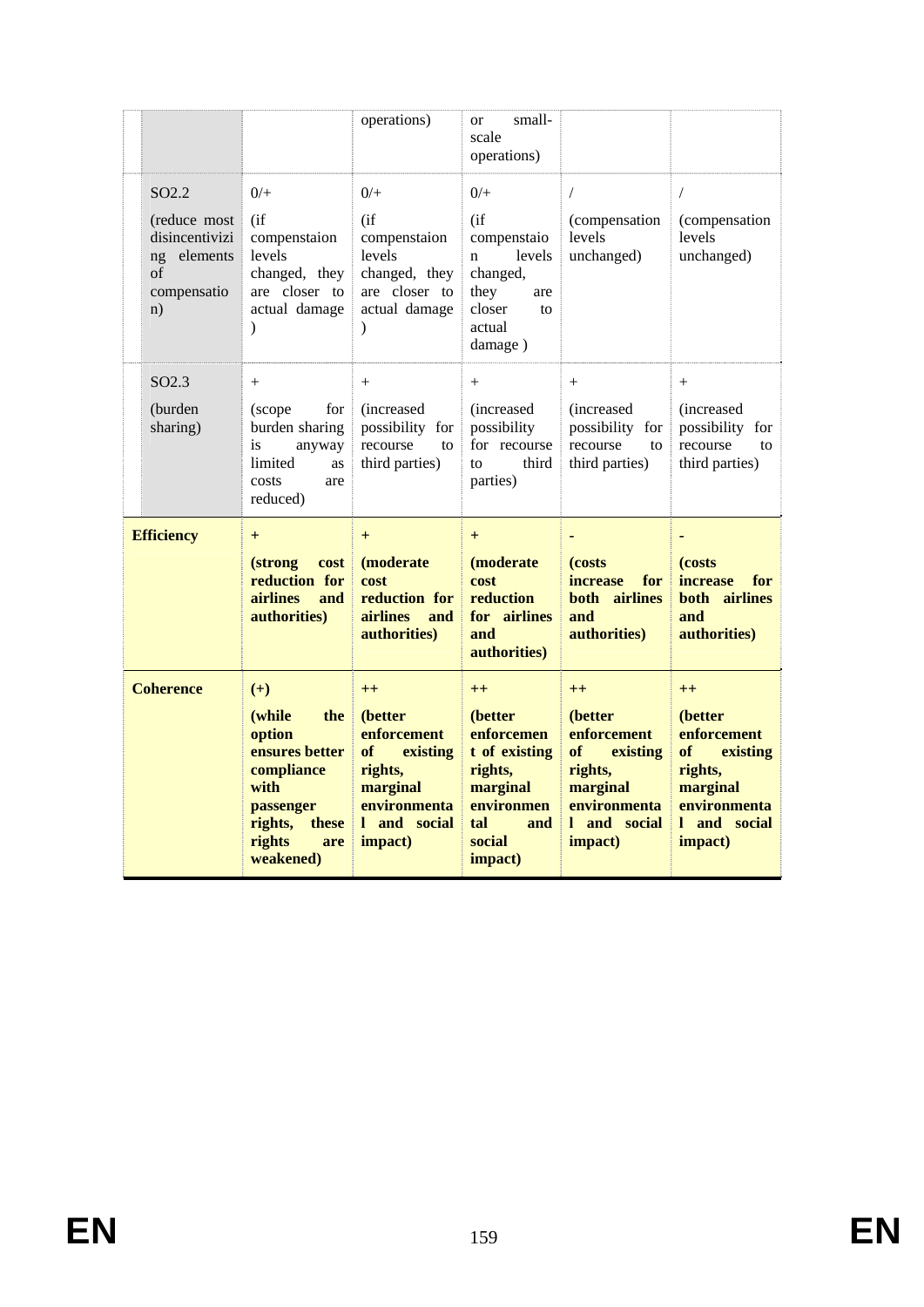| Area                                                 | <b>Right granted</b>                                                              | Rail                                                                                      | Air                                                                                                                                                                                                                                               | Maritime                                                                                                                                 | <b>Bus and coach</b>                                                                                                                                                                                 |
|------------------------------------------------------|-----------------------------------------------------------------------------------|-------------------------------------------------------------------------------------------|---------------------------------------------------------------------------------------------------------------------------------------------------------------------------------------------------------------------------------------------------|------------------------------------------------------------------------------------------------------------------------------------------|------------------------------------------------------------------------------------------------------------------------------------------------------------------------------------------------------|
|                                                      |                                                                                   | Regulation 1371/2007                                                                      | Regulations 261/2004 and 2027/97                                                                                                                                                                                                                  | Regulation 1177/2010                                                                                                                     | Regulation 181/2011                                                                                                                                                                                  |
| Information                                          | Obligation of operator<br>to provide information<br>on rights under<br>Regulation | Must be provided when<br>selling ticket                                                   | Notice must be published at check-in<br>desk, and provided in event of<br>incident. NEBs have obligation to<br>inform PRMs of their rights.                                                                                                       | Must be published on<br>board and in ports                                                                                               | Must be provided at latest<br>on departure, and at<br>terminals and on internet                                                                                                                      |
| Mishandled<br>baggage                                | Right to compensation<br>when baggage is lost or<br>damaged                       | Up to 1400 units of<br>account ( $£1285$ ) per<br>piece                                   | Up to 1131 SDRs (€1344) per passenger                                                                                                                                                                                                             | n/a                                                                                                                                      | Up to €1200 per piece                                                                                                                                                                                |
| Delays /<br>cancellations<br>/ missed<br>connections | Right to<br>assistance/care (food<br>and drink)                                   | For delays of over 60<br>minutes, and where<br>available or can<br>reasonably be supplied | If denied boarding, cancellation or<br>delay of more than 120 minutes<br>(flights of 1500km or less), 180<br>minutes (intra-EU flights of more than<br>1500km and other flights between<br>1500 and 3500km) or 240 minutes (all<br>other flights) | For delays of over 90<br>minutes, and where<br>available or can<br>reasonably be supplied                                                | For journey of over 3<br>hours, where delay is over<br>90 minutes, and where<br>available or can<br>reasonably be supplied                                                                           |
|                                                      | Right to<br>accommodation where<br>delay is overnight                             | Yes, with no limitations                                                                  | Yes, with no limitations                                                                                                                                                                                                                          | Limited to three nights,<br>maximum of €80 per night.<br>No right where<br>cancellation or delay due<br>to severe weather<br>conditions. | Limited to two nights,<br>maximum of €80 per night.<br>No right where<br>cancellation or delay due<br>to severe weather<br>conditions or natural<br>disasters. For journeys of<br>over 3 hours only. |

# **ANNEX 17: Comparison of passenger rights between transport modes**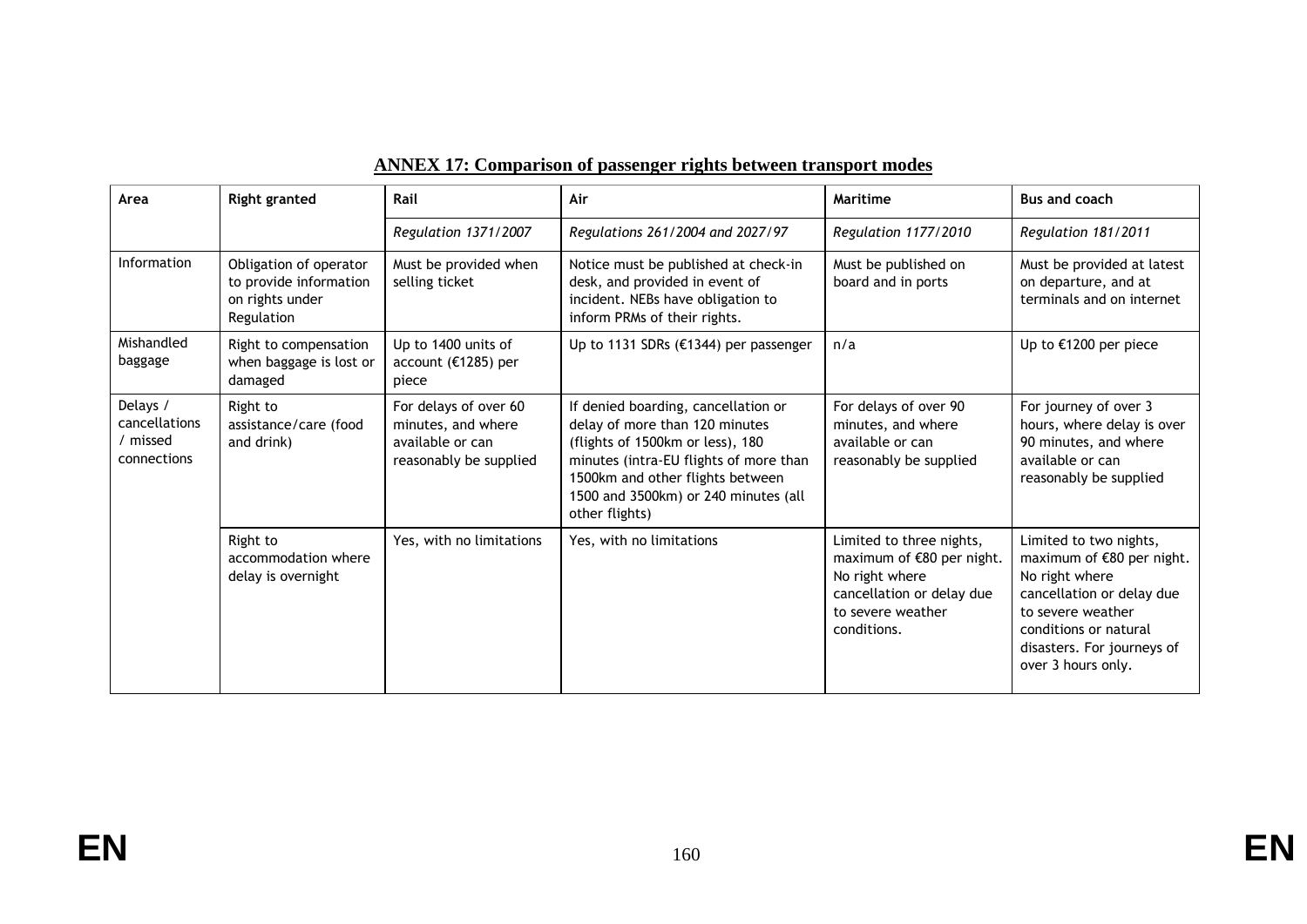| Area                  | <b>Right granted</b>                   | Rail                                                                                                                                                          | Air                                                                                                                                                                                                    | Maritime                                                                                                                                                                                                                                                                                               | <b>Bus and coach</b>                                                                                                         |
|-----------------------|----------------------------------------|---------------------------------------------------------------------------------------------------------------------------------------------------------------|--------------------------------------------------------------------------------------------------------------------------------------------------------------------------------------------------------|--------------------------------------------------------------------------------------------------------------------------------------------------------------------------------------------------------------------------------------------------------------------------------------------------------|------------------------------------------------------------------------------------------------------------------------------|
|                       |                                        | Regulation 1371/2007                                                                                                                                          | Regulations 261/2004 and 2027/97                                                                                                                                                                       | Regulation 1177/2010                                                                                                                                                                                                                                                                                   | Regulation 181/2011                                                                                                          |
|                       | Right to<br>abandon/return +<br>refund | If delay at final<br>destination of more than<br>60 minutes                                                                                                   | If denied boarding, cancellation or<br>delay of more than 5 hours                                                                                                                                      | If cancellation or delay at<br>departure of more than 90<br>minutes                                                                                                                                                                                                                                    | If cancellation or delay at<br>departure of more than<br>120 minutes                                                         |
|                       | Right to alternative                   | Choice between<br>reimbursement,<br>rebooking and re-routing<br>under comparable<br>transport conditions                                                      | Choice between reimbursement,<br>rebooking and re-routing under<br>comparable transport conditions                                                                                                     | Choice between<br>reimbursement and re-<br>routing under comparable<br>conditions                                                                                                                                                                                                                      | Choice between<br>reimbursement and re-<br>routing under comparable<br>conditions                                            |
|                       | Right to compensation                  | Where reimbursement<br>not accepted, right to<br>compensation varying<br>between 25% of ticket<br>price for short delays (1-<br>2 hours) and 50% if<br>longer | For cancellation causing delay over 2<br>hours, and delays over 3 hours,<br>between €250 and €600 (depending on<br>length of journey), but not paid if<br>extraordinary circumstances can be<br>proved | In event of delayed arrival<br>at destination. Varies<br>between 25% of ticket<br>price for short delays<br>(delay is approximately<br>25% of planned journey<br>time) and 50% (for delay<br>of 50%). Does not apply in<br>the case of extraordinary<br>circumstances or severe<br>weather conditions. | Compensation of 50% of<br>ticket price if choice<br>between continuation /<br>re-routing and<br>reimbursement not<br>offered |
| Enforcement<br>bodies | Independence                           | Independent from<br>operators in<br>organisation, funding<br>decisions, legal<br>structure, decision-                                                         | Not required                                                                                                                                                                                           | Independent of<br>commercial interests in<br>terms of organisation,<br>funding decisions, legal<br>structure and decision-                                                                                                                                                                             | Independent from<br>operators in organisation,<br>funding decisions, legal<br>structure, decision-making                     |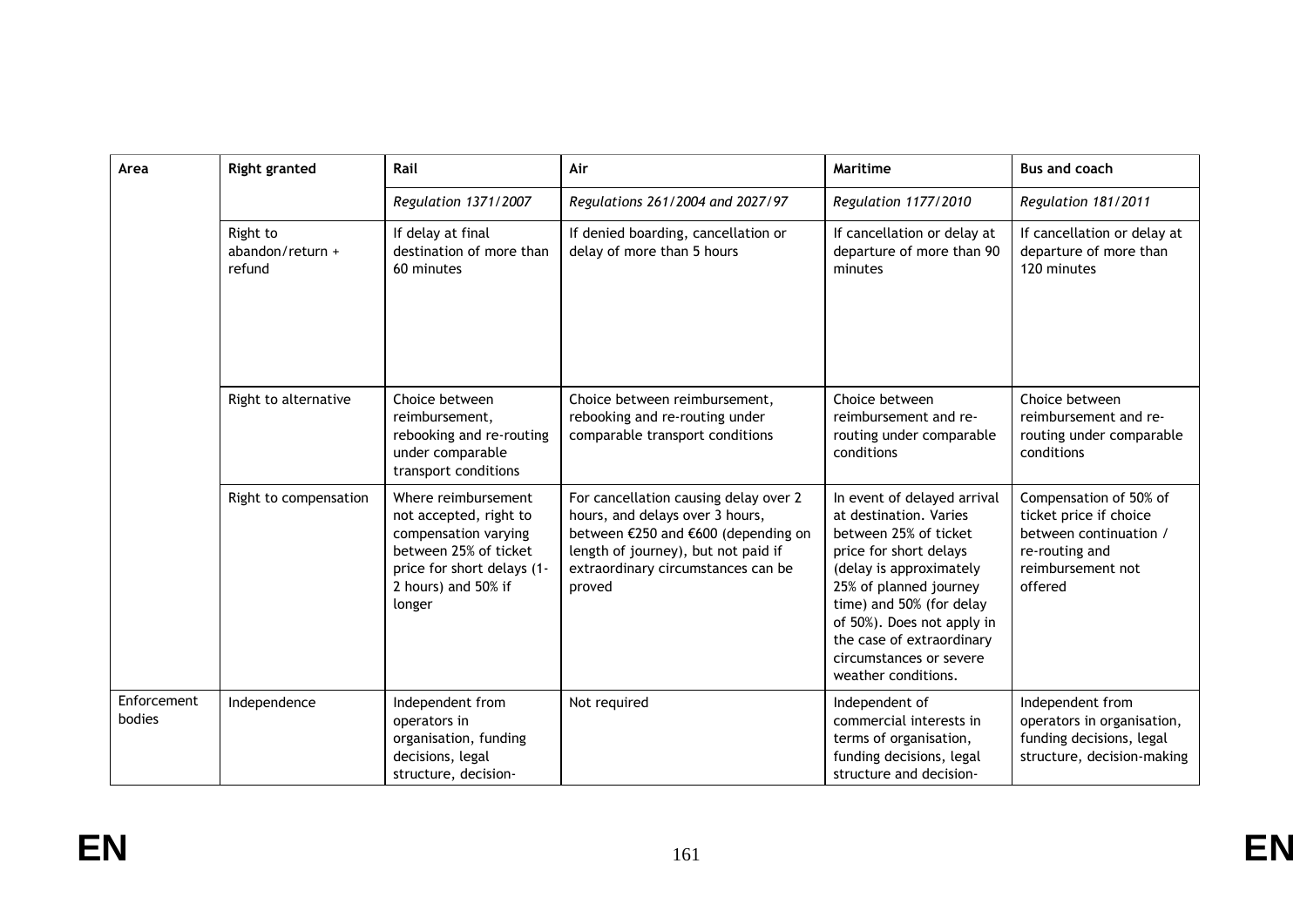| Area | <b>Right granted</b>               | Rail                                                                                                                                      | Air                                                                                                                   | Maritime                                                                                               | <b>Bus and coach</b>                                                                                    |
|------|------------------------------------|-------------------------------------------------------------------------------------------------------------------------------------------|-----------------------------------------------------------------------------------------------------------------------|--------------------------------------------------------------------------------------------------------|---------------------------------------------------------------------------------------------------------|
|      |                                    | Regulation 1371/2007                                                                                                                      | Regulations 261/2004 and 2027/97                                                                                      | Regulation 1177/2010                                                                                   | Regulation 181/2011                                                                                     |
|      |                                    | making                                                                                                                                    |                                                                                                                       | making                                                                                                 |                                                                                                         |
|      | Where complaints<br>should be made | To any NEB, no<br>obligation to transfer<br>complaint but general<br>obligation for NEBs to<br>co-operate<br>No NEB for luggage<br>issues | For liability: no right to complain.<br>For delays, cancellations: To any NEB,<br>no obligation to transfer complaint | To any NEB, no obligation<br>to transfer complaint but<br>general obligation for NEBs<br>to co-operate | To any NEB, no obligation<br>to transfer complaint, but<br>general obligation for NEBs<br>to co-operate |

**EN**